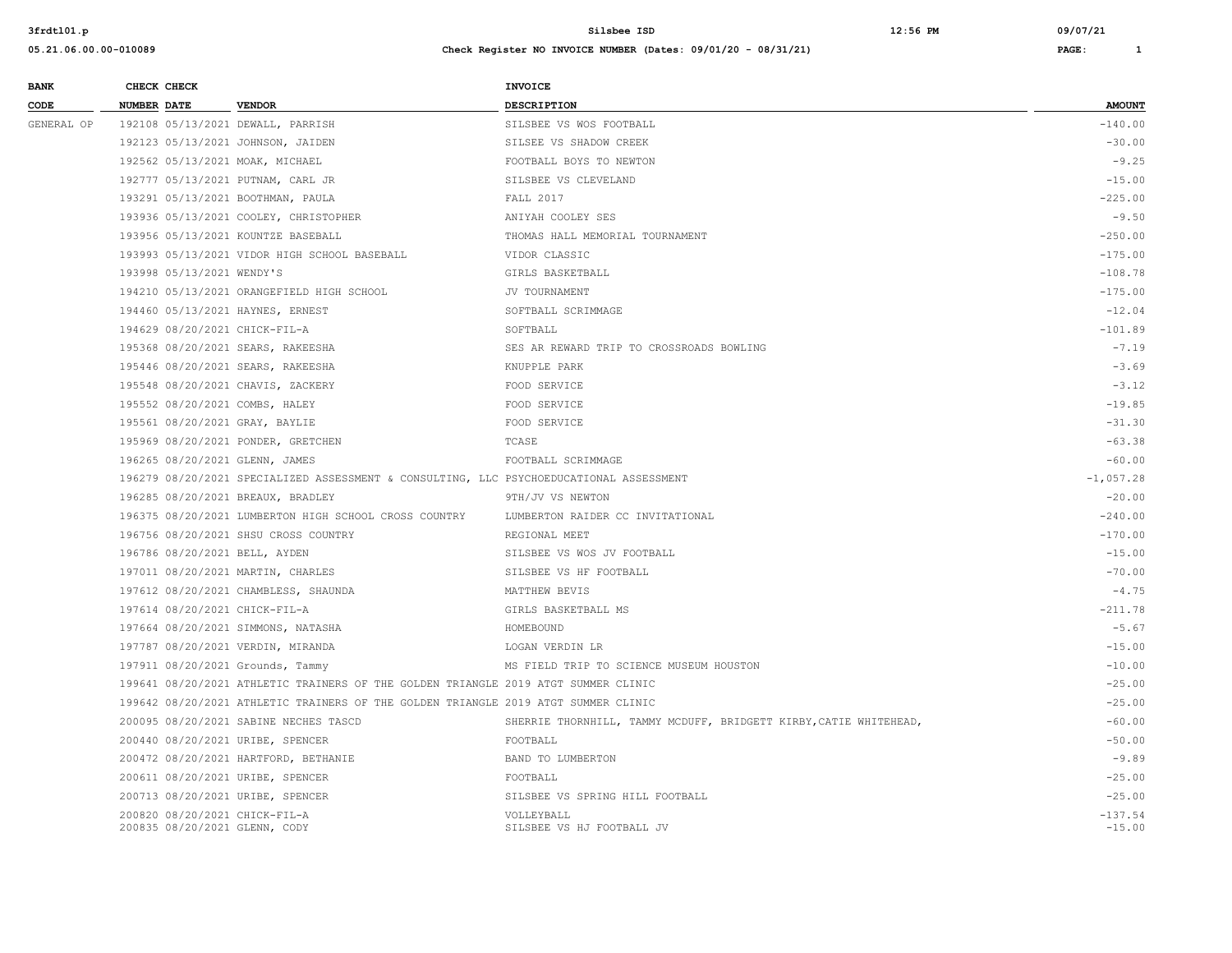| <b>BANK</b> | CHECK CHECK                        |                                                                                                    | <b>INVOICE</b>                                                                     |                       |
|-------------|------------------------------------|----------------------------------------------------------------------------------------------------|------------------------------------------------------------------------------------|-----------------------|
| CODE        | <b>NUMBER DATE</b>                 | <b>VENDOR</b>                                                                                      | <b>DESCRIPTION</b>                                                                 | <b>AMOUNT</b>         |
| GENERAL OP  | 200885 08/20/2021 URIBE, SPENCER   |                                                                                                    | SILSBEE VS WOS FOOTBALL                                                            | $-25.00$              |
|             | 200972 08/20/2021 URIBE, SPENCER   |                                                                                                    | SILSBEE VS LIBERTY FB                                                              | $-25.00$              |
|             |                                    | 200973 08/20/2021 WILLIAMS, LAWRENCE                                                               | SILSBEE VS HF                                                                      | $-15.00$              |
|             | 201055 08/20/2021 URIBE, SPENCER   |                                                                                                    | SISLBEE VS HF                                                                      | $-25.00$              |
|             |                                    | 201241 08/20/2021 SOUTHEAST TEXAS EAR, NOSE & THROAT                                               | 10/21 SERVICES                                                                     | $-75.00$              |
|             | 201427 08/20/2021 TALLEY, CLAYTON  |                                                                                                    | LRP NEDERLAND PERFORMING ARTS CENTER                                               | $-9.38$               |
|             | 201427 08/20/2021 TALLEY, CLAYTON  |                                                                                                    | BAND TO PLAYOFF GAME IN KATY                                                       | $-10.00$              |
|             | 201569 08/20/2021 THSBCA           |                                                                                                    | -Nelson, Hillin, Morris-THSBCA Coaching clinic-1/9-1/11                            | $-330.00$             |
|             | 201784 08/20/2021 ANGELINA COLLEGE |                                                                                                    | PINEYWOODS INVITATIONAL WELDING CONTEST                                            | $-50.00$              |
|             | 201947 08/20/2021 Nelson, Michael  |                                                                                                    | Pineywoods Football Clinic-1/17-1/18                                               | $-15.00$              |
|             | 201947 08/20/2021 Nelson, Michael  |                                                                                                    | THSBCA Coaching clinic-1/9-1/11                                                    | $-53.59$              |
|             | 202158 05/14/2021 STORMS, JESSICA  |                                                                                                    | TCTELA 2020-1/23/20-1/26/20                                                        | $-123.44$             |
|             | 202168 08/20/2021 KOUNTZE BASEBALL |                                                                                                    | VARSITY                                                                            | $-250.00$             |
|             | 202294 08/20/2021 KIRBY, BRIDGET   |                                                                                                    | OVERNIGHT-Bridget Kirby- AVID District Leadership 3-2/11/20-2/14/20                | $-195.90$             |
|             | 202301 08/20/2021 LYONS, QUARAE    |                                                                                                    | BASKETBALL                                                                         | $-65.00$              |
|             |                                    | 202385 08/20/2021 FAIRFIELD INN & SUITES HUNTSVILLE                                                | BASKETBALL PLAYOFFS CHEERLEADERS 3/6/7                                             | $-541.88$             |
|             |                                    | 202425 08/20/2021 RAPP, CHRISTOPHER                                                                | SILSBEE VS EAST CHAMBERS SOCCER                                                    | $-135.00$             |
|             | 202478 08/20/2021 BLINCOE, KENNEDY |                                                                                                    | SOFTBALL VS WEST HARDIN                                                            | $-14.50$              |
|             |                                    | 202557 08/20/2021 TEXAS HIGH SCHOOL POWERLIFTING ASSN                                              | REGIONAL POWERLIFTING MEET                                                         | $-140.00$             |
|             | 202577 05/13/2021 WIGGINS, HEATHER |                                                                                                    | FEE CHARGED WHEN CASHING A PER DIEM CHECK                                          | $-7.50$               |
|             | 202743 05/24/2021 PERRY, AMY       |                                                                                                    | MARCH 3, 5, 9, 12 HOMEBOUND                                                        | $-27.37$              |
|             | 202743 05/24/2021 PERRY, AMY       |                                                                                                    | 3/2,10,13 HOMEBOUND                                                                | $-18.40$              |
|             | 202743 05/24/2021 PERRY, AMY       |                                                                                                    | 3/4,11 HOMEBOUND                                                                   | $-11.73$              |
|             | 202743 05/24/2021 PERRY, AMY       |                                                                                                    | MARCH 3-25 TO LAURA REEVES                                                         | $-36.69$              |
|             | 202839 05/20/2021 LAMEY, ABBEY     |                                                                                                    | OVERNIGHT-Eve Elliott, Amanda Smith, Cheylyn Brown, Jessica Gore, Brettni          | $-83.72$              |
|             |                                    |                                                                                                    | Borque, Linsey Laird, Abbey Lamey-TCTELA 2020-1/23/20-1/26/20                      |                       |
|             |                                    | 202985 08/20/2021 Montgomery, Lorie                                                                | BAILEY MONTGOMERY                                                                  | $-4.75$               |
|             | 202986 08/20/2021 MORRISON, WAYNE  |                                                                                                    | THOMAS MORRISON                                                                    | $-14.45$              |
|             | 203075 08/20/2021 BAKER, KARA      |                                                                                                    | FCCLA CONFERENCE                                                                   | $-69.52$              |
|             | 203275 09/01/2020 SMITH, RANDY     |                                                                                                    | FACE MASK                                                                          | $-139.96$             |
|             | 203473 06/23/2021 BEHLING, JAYDEN  |                                                                                                    | SCHOLARSHIP                                                                        | $-500.00$             |
|             | 203546 06/15/2021 AUER, ELIANNA    |                                                                                                    | SCHOLARSHIP                                                                        | $-1,000.00$           |
|             |                                    | 203596 09/02/2020 ADVANCED SYSTEMS & ALARMS                                                        | $9/1$ TO $9/30$                                                                    | 70.00                 |
|             | 203597 09/02/2020 BLACKBOARD       |                                                                                                    | blackboard renewal                                                                 | 11,336.36             |
|             | 203598 09/02/2020 DTN, LLC         |                                                                                                    | WEATHER DATA                                                                       | 3,199.56              |
|             |                                    | 203599 09/02/2020 EDUCATIONAL THEATRE ASSOC                                                        | SHS TROUPE RENEWAL DUES                                                            | 129.00                |
|             |                                    | 203600 09/02/2020 FIDELITY SECURITY LIFE INSURANCE CO.                                             | LONE STAR 2 ATHLETICS & ACTIVITIES INCLUDING FOOTBALL                              | 49,900.00             |
|             |                                    | 203601 09/02/2020 FORECAST5 ANALYTICS, INC.<br>203602 09/02/2020 FRONTLINE TECHNOLOGIES GROUP, LLC | LICENSE AGREEMENT 9/1 TO 8/31<br>IEP-ESTAR 5 UNLIMITD USAGE FOR INTERNAL EMPLOYEES | 5,304.00<br>10,263.25 |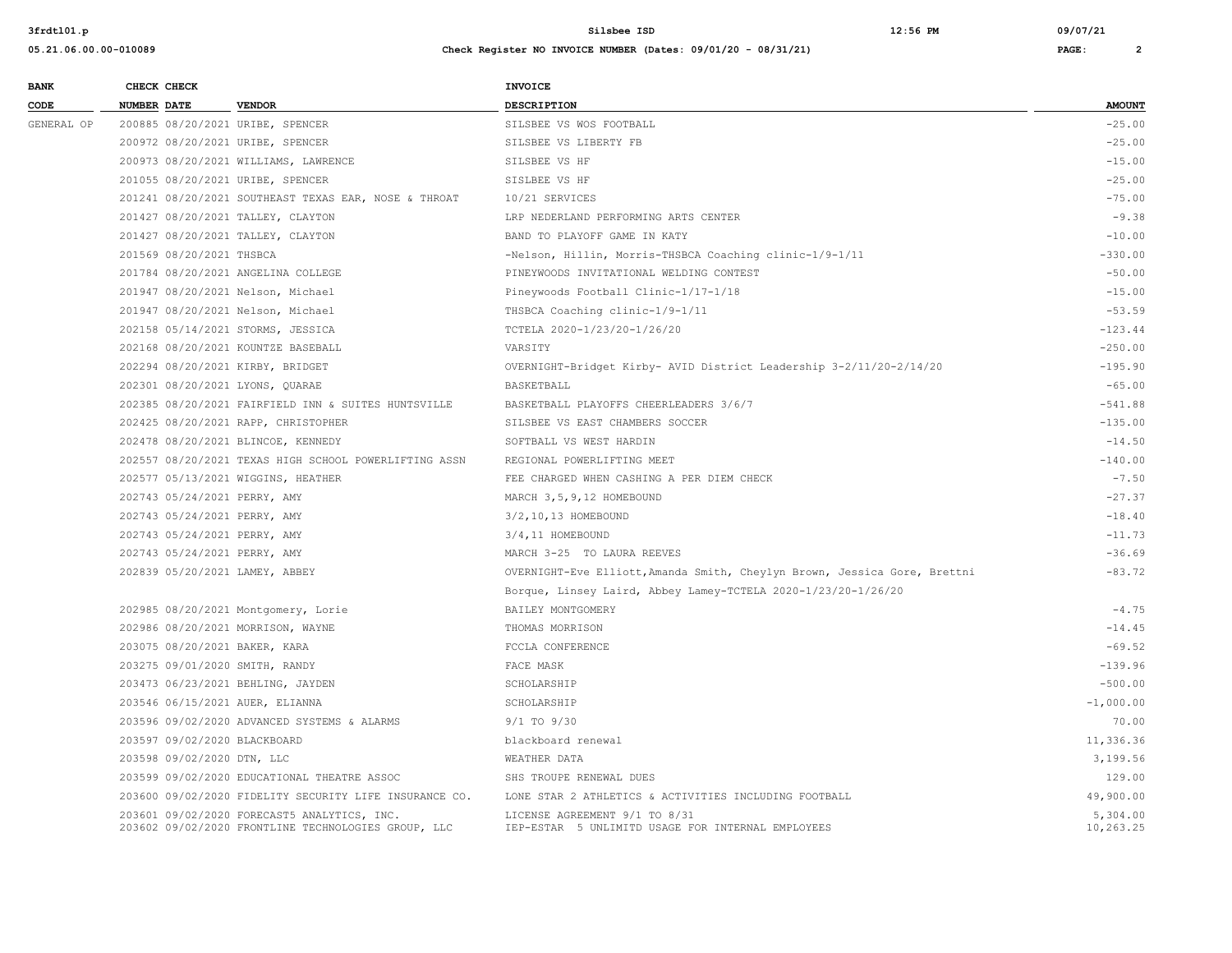**05.21.06.00.00-010089 Check Register NO INVOICE NUMBER (Dates: 09/01/20 - 08/31/21) PAGE: 3**

**3frdtl01.p Silsbee ISD 12:56 PM 09/07/21**

| <b>BANK</b> | CHECK CHECK             |                                                                            | <b>INVOICE</b>                                                            |                     |
|-------------|-------------------------|----------------------------------------------------------------------------|---------------------------------------------------------------------------|---------------------|
| CODE        | NUMBER DATE             | <b>VENDOR</b>                                                              | <b>DESCRIPTION</b>                                                        | <b>AMOUNT</b>       |
| GENERAL OP  |                         | 203603 09/02/2020 FRONTLINE TECHNOLOGIES GROUP, LLC                        | TIME & ATTENDANCE, UNLIMITED USAGE FOR INTEERNAL EMPLOYEES                | 7,912.78            |
|             |                         | 203604 09/02/2020 FUNCTION 4 LLC                                           | $8/15 - 9/14$                                                             | 646.20              |
|             |                         | 203605 09/02/2020 HARDIN COUNTY APPRAISAL DISTRICT                         | 2020 CONTRIBUTION                                                         | 80,276.31           |
|             | 203606 09/02/2020 HUDL  |                                                                            | AD PACKAGE                                                                | 10,900.00           |
|             |                         | 203607 09/02/2020 LEGEND INSURANCE AGENCY                                  | CLASS 2 ATTHLETICS & EXTRACURRICULAR ACTIVITIES INCLUDING FOOTBALL        | 1,560.00            |
|             |                         | 203608 09/02/2020 LITTLE CYPRESS-MAURICEVILLE CISD                         | DISTRICT 22-4A FEES                                                       | 9,000.00            |
|             |                         | 203609 09/02/2020 NORTH AMERICAN SOLUTIONS                                 | PCAT PROPERTY/ASUALTY RENEWAL                                             | 560,229.00          |
|             |                         | 203610 09/02/2020 NORTH AMERICAN SOLUTIONS                                 | DEADLY WEAPON PROTECTION RENEWAL                                          | 6,945.00            |
|             |                         | 203611 09/02/2020 OUTPOST POWERSPORTS, INC                                 | Quote & Purch Req - Outpost Power Sports - Docs Gator - Mike Tomas        | 15,734.98           |
|             |                         | 203612 09/02/2020 SILSBEE BEE                                              | ADMINISTRATION OFFICE                                                     | 30.00               |
|             |                         | 203613 09/02/2020 SKYWARD ACCOUNTING DEPT                                  | ANNUAL LICENSEE FEES 9/1 TO                                               | 75,666.00           |
|             |                         | 203614 09/02/2020 SMITH, RANDY                                             | FACE MASK                                                                 | 139.96              |
|             |                         | 203615 09/02/2020 TASB, INC.                                               | POLICY ON LINE MAINTENANCE                                                | 1,025.00            |
|             |                         | 203615 09/02/2020 TASB, INC.                                               | POLICY SERVICEE SUBSCRIPTIOIN 9/1 - 8/31                                  | 1,100.00            |
|             |                         | 203615 09/02/2020 TASB, INC.                                               | ANNUAL SUBSCRIPTION RENEWAL FEE TO HR SERVICES                            | 1,150.00            |
|             | 203616 09/02/2020 TASBO |                                                                            | TONYA IVINS AND SHERRIE THORNHILL                                         | 270.00              |
|             | 203617 09/02/2020 TEPSA |                                                                            | AMANDA JENKINS                                                            | 629.00              |
|             | 203618 09/02/2020 TEPSA |                                                                            | TERRY DEAVER, TAMMY STOUT, ROBERT WILSON, JENNIFER DAURIC, KIM COPLEY     | 1,720.00            |
|             |                         | 203619 09/02/2020 TEXAS ASSN OF SCHOOL PERSONNEL ADM                       | SHERRIE THORNHILL                                                         | 110.00              |
|             |                         | 203620 09/02/2020 ALFARO, DANIEL                                           | VOLLEYBALL                                                                | 170.00              |
|             |                         | 203621 09/02/2020 APPLE INC.                                               | i pad for teleprompter                                                    | 299.00              |
|             |                         | 203622 09/02/2020 ATHLETIC SUPPLY INC.                                     | Purch Req - Ath Supply - MS FB Materials - Hillin/Smith                   | 4,000.00            |
|             |                         | 203622 09/02/2020 ATHLETIC SUPPLY INC.                                     | Athletic Supply - Girls Soccer - Numbers/application for uniforms - Coach | 420.00              |
|             |                         |                                                                            | Daniel                                                                    |                     |
|             |                         | 203623 09/02/2020 BEAUMONT FREIGHTLINER - STERLING                         | Beaumont Freightliner Door Glass for buses Silsbee ISD Bid Sheet          | 196.20              |
|             |                         | 203624 09/02/2020 BEYNON SPORTS SURFACES, INC.                             | repair track                                                              | 11,930.00           |
|             |                         | 203625 09/02/2020 BLICK ART MATERIALS                                      | Art Supplies                                                              | 4,596.18            |
|             |                         | 203626 09/02/2020 BSN SPORTS                                               | backpacks/balls for athletics                                             | 646.50              |
|             |                         | 203626 09/02/2020 BSN SPORTS                                               | cross country materials                                                   | 1,372.60            |
|             |                         | 203627 09/02/2020 BURGERS OF BEAUMONT                                      | CROSS COUNTRY                                                             | 138.48              |
|             |                         | 203627 08/20/2021 BURGERS OF BEAUMONT                                      | CROSS COUNTRY                                                             | $-138.48$           |
|             |                         | 203628 09/02/2020 CHRISTUS HOSPITAL                                        | HEARTSAVER FOR SCHOOLCPR CARDS                                            | 54.00               |
|             |                         | 203629 09/02/2020 COASTAL WELDING SUPPLY INC                               | hvac bottle rental                                                        | 10.85               |
|             |                         | 203629 09/02/2020 COASTAL WELDING SUPPLY INC                               | supplies for HVAC                                                         | 85.20               |
|             |                         | 203630 09/02/2020 INKSPOT PRINTS & GRAPHICS                                | face coverings for band due to covid                                      | 735.00              |
|             |                         | 203631 09/02/2020 M & D SUPPLY, INC.                                       | OPEN PO AUGUST FOR M&D SUPPLY REGION 5 20200505                           | 71.55               |
|             |                         | 203632 09/02/2020 MARCHMASTER, INC.                                        | <b>BAND SUPPLIES</b>                                                      | 757.40              |
|             |                         | 203632 09/02/2020 MARCHMASTER, INC.<br>203632 08/20/2021 MARCHMASTER, INC. | Bell Covers for Band<br><b>BAND SUPPLIES</b>                              | 416.55<br>$-757.40$ |
|             |                         |                                                                            |                                                                           |                     |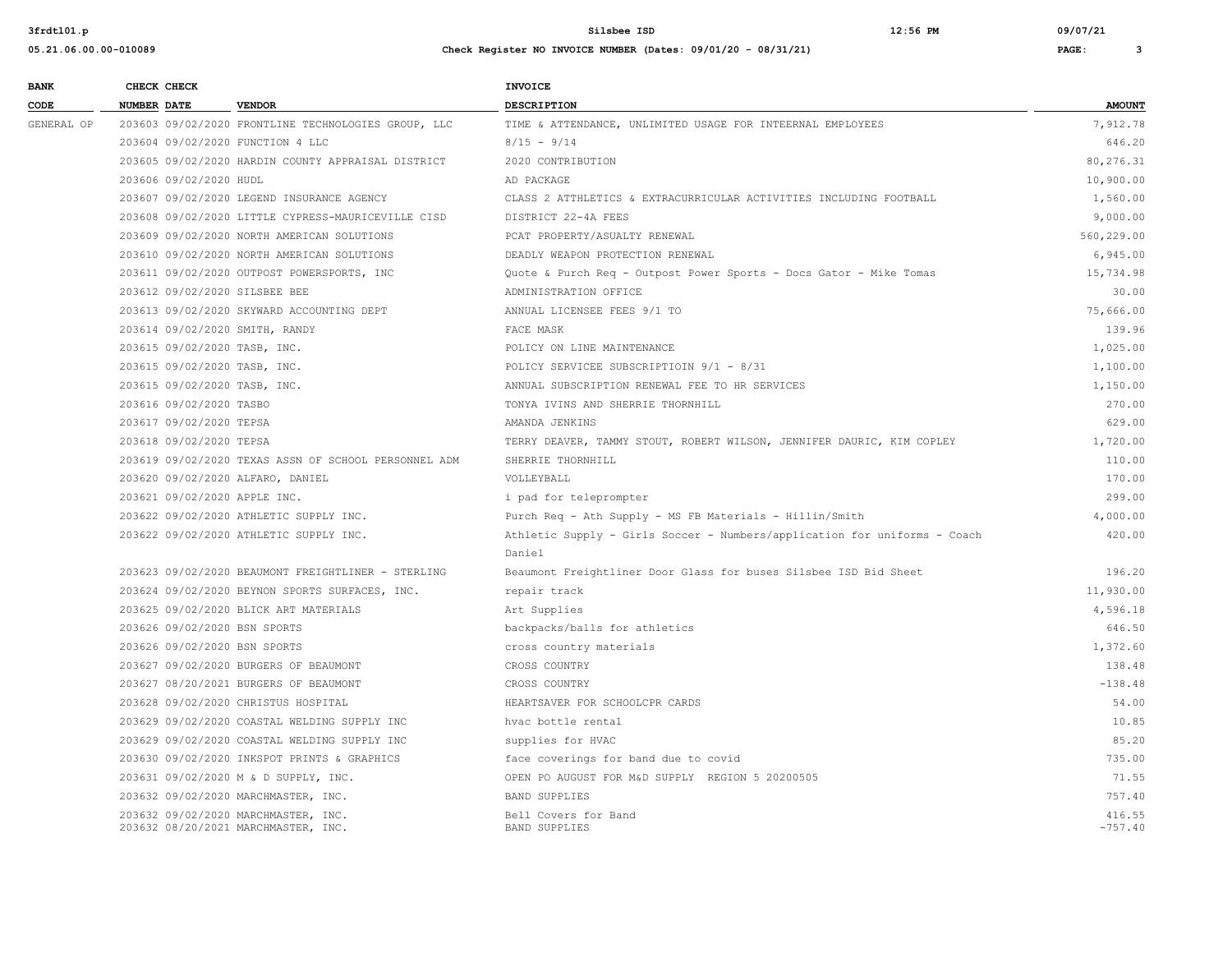**05.21.06.00.00-010089 Check Register NO INVOICE NUMBER (Dates: 09/01/20 - 08/31/21) PAGE: 4**

| <b>BANK</b>     | CHECK CHECK                                                                                                                                                         |                                        |                                                        | <b>INVOICE</b>                                                                 |                     |
|-----------------|---------------------------------------------------------------------------------------------------------------------------------------------------------------------|----------------------------------------|--------------------------------------------------------|--------------------------------------------------------------------------------|---------------------|
| $\texttt{CODE}$ | <b>NUMBER DATE</b>                                                                                                                                                  |                                        | <b>VENDOR</b>                                          | DESCRIPTION                                                                    | <b>AMOUNT</b>       |
| GENERAL OP      |                                                                                                                                                                     |                                        | 203632 08/20/2021 MARCHMASTER, INC.                    | Bell Covers for Band                                                           | $-416.55$           |
|                 | 203633 09/02/2020 O'REILLY AUTOMOTIVE                                                                                                                               |                                        |                                                        | OPEN PO AUGUST FOR O'REILLY AUTO BUY BOARD 551-17                              | 75.21               |
|                 |                                                                                                                                                                     |                                        | 203634 09/02/2020 PITNEY BOWES GLOBAL FIN SERVICES LLC | 6/30 TO 9/29                                                                   | 1,322.49            |
|                 | 203635 09/02/2020 SILSBEE ISD FOOD SERVICES<br>203636 09/02/2020 UPSHAW, KADE<br>203637 09/02/2020 WILLIAM V MACGILL & CO.                                          |                                        |                                                        | FOR ATHLETICS                                                                  | 575.60              |
|                 |                                                                                                                                                                     |                                        |                                                        | VOLLEYBALL                                                                     | 170.00              |
|                 |                                                                                                                                                                     |                                        |                                                        | replacement probes and smart pad cartridges                                    | 594.65              |
|                 |                                                                                                                                                                     | 203638 09/02/2020 ZONES                |                                                        | PROJECTOR BULBS                                                                | 582.00              |
|                 |                                                                                                                                                                     | 203638 09/02/2020 ZONES                |                                                        | adapters for tech                                                              | 79.50               |
|                 |                                                                                                                                                                     | 203638 09/02/2020 ZONES                |                                                        | adapters for tech                                                              | 50.00               |
|                 |                                                                                                                                                                     |                                        | 203639 09/08/2020 B.E. PUBLISHING                      | Textbooks for health science patho books Buy Board 02888                       | 2,247.81            |
|                 |                                                                                                                                                                     |                                        | 203640 09/08/2020 BEAUMONT TROPHIES                    | engraving clock for retiree                                                    | 48.50               |
|                 |                                                                                                                                                                     |                                        | 203641 09/08/2020 BEELER, GINGER                       | PARKING FOR 2019 TEXAS TRANSITION CONFERENCE                                   | 99.14               |
|                 | 203642 09/08/2020 GOODHEART WILCOX<br>203643 09/08/2020 HARDIN COUNTY TREASURER<br>203644 09/08/2020 INFINITY CONNECTIONS<br>203644 09/08/2020 INFINITY CONNECTIONS |                                        |                                                        | online books                                                                   | 1,041.00            |
|                 |                                                                                                                                                                     |                                        |                                                        | COMMISSIONS                                                                    | 677.18              |
|                 |                                                                                                                                                                     |                                        |                                                        | installation of 1 cat 6 network drop, surface mounted raceway and faceplate    | 370.80              |
|                 |                                                                                                                                                                     |                                        |                                                        | middle school projector move/installation room 316>110 room 503>313            | 1,890.00            |
|                 |                                                                                                                                                                     | 203644 09/08/2020 INFINITY CONNECTIONS |                                                        | install 6 cat 6 network drops, move 8 drops, install new patch cords and latch | 2,336.40            |
|                 |                                                                                                                                                                     |                                        | 203645 09/08/2020 MCINNIS CONSTRUCTION, INC.           | Concrete curb work on the new driveway at SMS                                  | 6,500.00            |
|                 |                                                                                                                                                                     |                                        | 203646 09/08/2020 MOTT SUPPLY                          | Mott's Open PO for the month of August 2019-2020 Silsbee ISD Bid Sheet         | 12.65               |
|                 |                                                                                                                                                                     |                                        |                                                        | 2019-2020                                                                      |                     |
|                 |                                                                                                                                                                     |                                        | 203647 09/08/2020 MUNRO'S UNIFORM SERVICE              | TRANSPORTATION                                                                 | 317.60              |
|                 |                                                                                                                                                                     | 203648 09/08/2020 NASCO                |                                                        | Voc Ag Monthly Open PO for Jan. 2020                                           | 138.20              |
|                 | 203649 09/08/2020 O'REILLY AUTOMOTIVE                                                                                                                               |                                        |                                                        | O'Reilly's Auto Parts Open PO for the Month of August 2020 Silsbee ISD Bid     | 39.96               |
|                 |                                                                                                                                                                     |                                        |                                                        | Sheet 2019-2020                                                                |                     |
|                 |                                                                                                                                                                     |                                        | 203649 09/08/2020 O'REILLY AUTOMOTIVE                  | O'Reilly's Auto Parts Open PO for the Month of August 2020 Silsbee ISD Bid     | 179.11              |
|                 |                                                                                                                                                                     |                                        |                                                        | Sheet 2019-2020                                                                |                     |
|                 |                                                                                                                                                                     |                                        | 203650 09/08/2020 PARKER LUMBER - SILSBEE              | OPEN PO AUGUST FOR PARKER LUMBER BID LIST                                      | 1,915.69            |
|                 |                                                                                                                                                                     |                                        | 203651 09/08/2020 PARKER LUMBER - SILSBEE              | Parker's Open PO for the Month of August 2020 Silsbee ISD Bid Sheet 2019-2020  | 44.98               |
|                 |                                                                                                                                                                     |                                        | 203652 09/08/2020 PRESENCE LEARNING                    | tele-therapy-speech                                                            | 4,800.00            |
|                 |                                                                                                                                                                     | 203653 09/08/2020 PRO ED               |                                                        | PRO ED DYS ASSESSMENT MCDUFF                                                   | 783.20              |
|                 |                                                                                                                                                                     |                                        | 203654 09/08/2020 Responsive Learning                  | TAGTONDEMAND. COM MAINTAINED BY RESPONSIVE LEARNING G/T COMPLIANCE FOR TAMMY   | 395.00              |
|                 |                                                                                                                                                                     |                                        |                                                        | MCDUFF & SUE PENRY                                                             |                     |
|                 |                                                                                                                                                                     |                                        | 203655 09/08/2020 SOCIAL STUDIES SCHOOL SERVICE        | SOCIAL STUDIES SUPPLIES                                                        | 244.45              |
|                 |                                                                                                                                                                     |                                        | 203655 09/08/2020 SOCIAL STUDIES SCHOOL SERVICE        | SOCIAL STUDIES SUPPLIES                                                        | 132.07              |
|                 |                                                                                                                                                                     | 203656 09/08/2020 TAGT                 |                                                        | TAGT COORDINATOR BOOT CAMP C WHITEHEAD                                         | 100.00              |
|                 |                                                                                                                                                                     |                                        | 203657 09/08/2020 TASB, INC.                           | SHARS FOR AUGUST                                                               | 185.40              |
|                 |                                                                                                                                                                     |                                        | 203658 09/08/2020 THE HOME DEPOT PRO                   | Computer/Chrome Book Disinfectant Wipes                                        | 449.60              |
|                 |                                                                                                                                                                     | 203659 09/09/2020 ABM                  | 203660 09/09/2020 ADVANCED GRAPHICS                    | SEPTEMBER 2020<br>printhead for poster machine<br>Kelly Smith                  | 66,671.52<br>262.49 |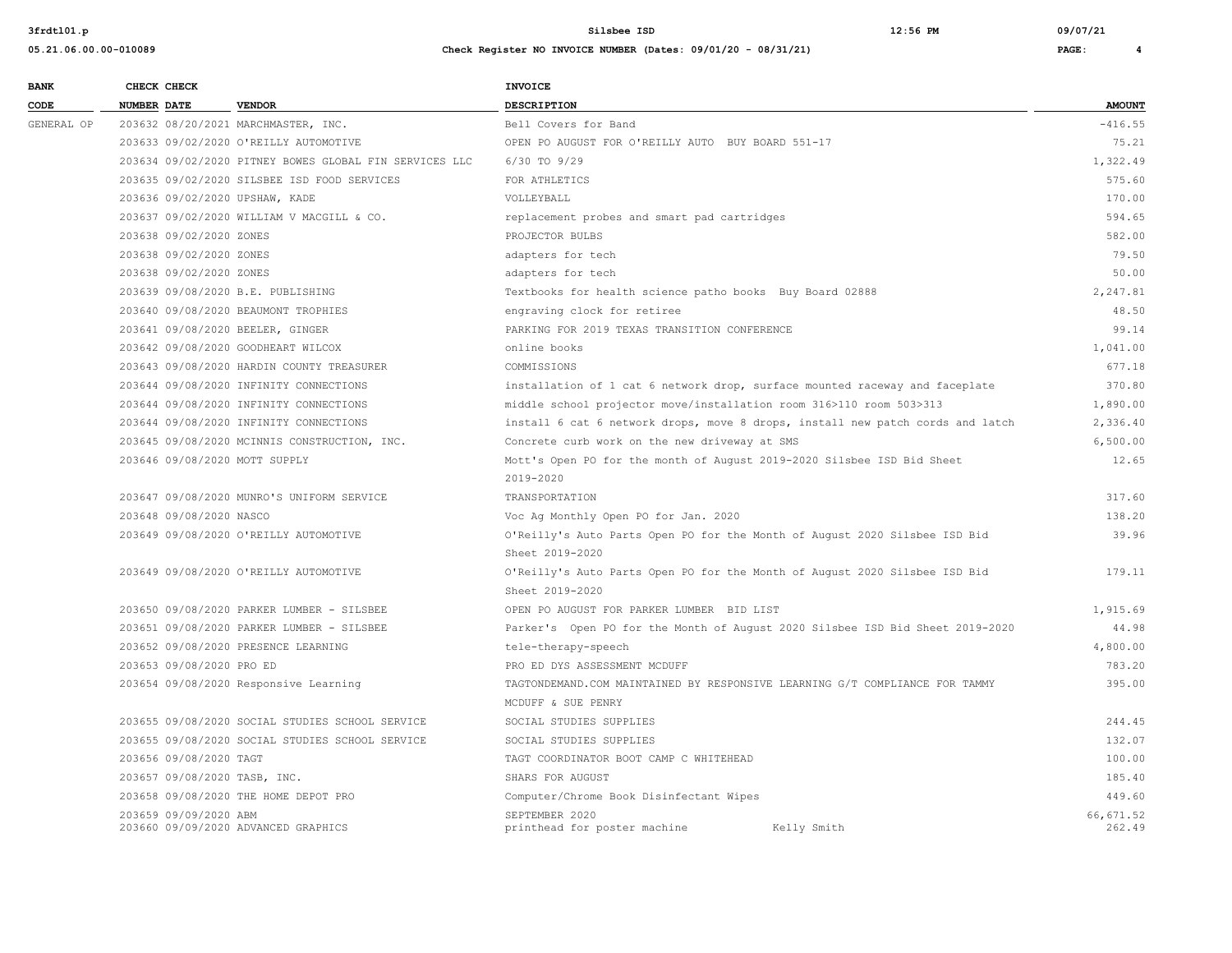| <b>BANK</b> | CHECK CHECK                     |                                                                                          | <b>INVOICE</b>                                                          |                 |
|-------------|---------------------------------|------------------------------------------------------------------------------------------|-------------------------------------------------------------------------|-----------------|
| CODE        | <b>NUMBER DATE</b>              | <b>VENDOR</b>                                                                            | DESCRIPTION                                                             | <b>AMOUNT</b>   |
| GENERAL OP  |                                 | 203660 09/09/2020 ADVANCED GRAPHICS                                                      | INK AND PAPER FOR POSTER MAKER                                          | 272.87          |
|             | 203661 09/09/2020 AT &T         |                                                                                          | AUG 25 THRU SEP 24                                                      | 52.32           |
|             | 203661 09/09/2020 AT &T         |                                                                                          | AUG 25 THRU SEP 24                                                      | 71.43           |
|             | 203661 09/09/2020 AT &T         |                                                                                          | AUG 25 THRU SEP 24                                                      | 52.32           |
|             | 203661 09/09/2020 AT &T         |                                                                                          | AUG 25 THRU SEP 24                                                      | 42.22           |
|             | 203661 09/09/2020 AT &T         |                                                                                          | AUG 27 THRU SEP 26                                                      | 142.86          |
|             | 203661 09/09/2020 AT &T         |                                                                                          | AUG 27 THRU SEP 26                                                      | 6,995.17        |
|             |                                 | 203662 09/09/2020 BROADDUS HIGH SCHOOL                                                   | CROSS COUNTRY MEET                                                      | 200.00          |
|             | 203663 09/09/2020 COLVIN, DYLAN |                                                                                          | SCHOLARSHIP                                                             | 1,000.00        |
|             |                                 | 203664 09/09/2020 COMMUNITY COFFEE                                                       | MIDDLE SCHOOL                                                           | 146.60          |
|             |                                 | 203665 09/09/2020 DELACERDA, SCOTT                                                       | JASPER FOOTBALL TOTAL 7.25 HOURS                                        | 290.00          |
|             | 203666 09/09/2020 ETEX          |                                                                                          | desk calendar                                                           | 9.19            |
|             | 203666 09/09/2020 ETEX          |                                                                                          | supplies for english dept                                               | 304.92          |
|             | 203666 09/09/2020 ETEX          |                                                                                          | Name plate                                                              | 12.99           |
|             | 203666 09/09/2020 ETEX          |                                                                                          | toner<br>Carla Shutter                                                  | 215.98          |
|             | 203666 09/09/2020 ETEX          |                                                                                          | ink                                                                     | 193.99          |
|             | 203666 09/09/2020 ETEX          |                                                                                          | Purch Req - ETex - Office Supplies-Toner - Coach Smith                  | 620.28          |
|             | 203667 09/09/2020 GRAINGER      |                                                                                          | OPEN PO SEPT. FOR GRAINGER                                              | 99.49           |
|             | 203667 09/09/2020 GRAINGER      |                                                                                          | OPEN PO SEPT. FOR GRAINGER                                              | 159.40          |
|             | 203667 09/09/2020 GRAINGER      |                                                                                          | OPEN PO SEPT. FOR GRAINGER                                              | 397.96          |
|             |                                 | 203668 09/09/2020 GRIFFIN, JASON                                                         | JASPER FOOTBALL TOTAL 7.25 HOURS                                        | 290.00          |
|             |                                 | 203669 09/09/2020 HAMBURGER DEPOT                                                        | FOOTBALL VARSITY JASPER                                                 | 900.00          |
|             |                                 | 203670 09/09/2020 IMAGINE LEARNING, INC                                                  | IMAGINE MATH formerly (Think Through Math) quote 158880 C WHITEHEAD     | 6,000.00        |
|             |                                 | 203671 09/09/2020 INTERFACE SECURITY SYSTEMS                                             | $9/1$ TO $9/30$                                                         | 27.49           |
|             | 203672 09/09/2020 MOTT SUPPLY   |                                                                                          | FIELD MARKING PAINT * WILL NOT RECEIVE UNTIL AFTER SEPT. 1ST** BID LIST | 889.95          |
|             |                                 | 203673 09/09/2020 NICHOLS, RAYMOND                                                       | JV FOOTBALL SILSBEE VS JASPER                                           | 125.00          |
|             | 203674 09/09/2020 PITRE, EDWARD |                                                                                          | JV FOOTBALL SILSBEE VS JASPER                                           | 125.00          |
|             | 203675 09/09/2020 PRATT, JUSTIN |                                                                                          | JV FOOTBALL SILSBEE VS JASPER                                           | 125.00          |
|             |                                 | 203676 09/09/2020 RAPTOR ACCOUNTS RECEIVABLE                                             | ANNUAL ACCESS FEE RENEWAL                                               | 2,200.00        |
|             |                                 | 203677 09/09/2020 SILSBEE HIGH SCHOOL ACTIVITY                                           | TIGER KEEPERS 9/4 BALLGAME @JASPER                                      | 130.00          |
|             |                                 | 203678 09/09/2020 SOUTHERN COMPUTER WAREHOUSE                                            | SOUTHERN COMPUTER WAREHOUSE FOR T IVINS SEE ATTACHED                    | 183.37          |
|             |                                 | 203678 09/30/2020 SOUTHERN COMPUTER WAREHOUSE                                            | SOUTHERN COMPUTER WAREHOUSE FOR T IVINS SEE ATTACHED                    | $-183.37$       |
|             | 203679 09/09/2020 SPECTRUM      |                                                                                          | 8/29 TO 9/28                                                            | 535.83          |
|             | 203679 09/09/2020 SPECTRUM      |                                                                                          | 8/29 TO 9/28                                                            | 535.83          |
|             | 203679 09/09/2020 SPECTRUM      |                                                                                          | 8/30 THRU 9/29                                                          | 864.45          |
|             |                                 | 203680 09/09/2020 STRAHAN, SHANNON                                                       | SPEECH THERAPY FOR AUGUST 2020                                          | 880.00          |
|             | 203681 09/09/2020 TEPSA         |                                                                                          | TIFFANY HORTON AND JENNIFER FISHER                                      | 688.00          |
|             |                                 | 203682 09/09/2020 TEXAS DEPARTMENT OF PUBLIC SAFETY<br>203683 09/09/2020 WHITEHEAD, TROY | $8/1 - 8/31$<br>JV FOOTBALL SILSBEE VS JASPER                           | 10.00<br>125.00 |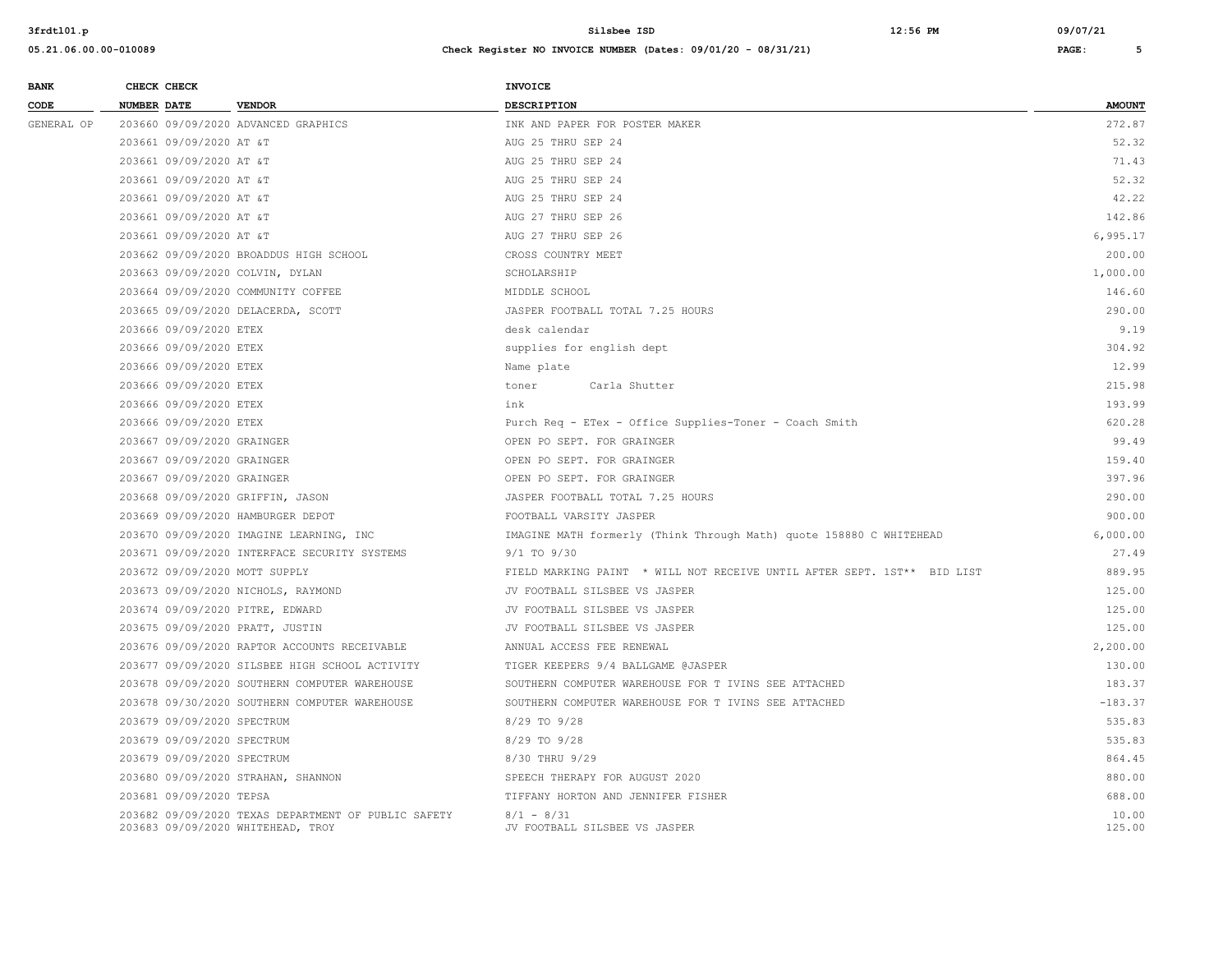| <b>BANK</b>     |                    | CHECK CHECK                                                        |                                                                          | <b>INVOICE</b>                                                                                   |                                                                                                                                  |                 |
|-----------------|--------------------|--------------------------------------------------------------------|--------------------------------------------------------------------------|--------------------------------------------------------------------------------------------------|----------------------------------------------------------------------------------------------------------------------------------|-----------------|
| $\texttt{CODE}$ | <b>NUMBER DATE</b> |                                                                    | <b>VENDOR</b>                                                            | <b>DESCRIPTION</b>                                                                               |                                                                                                                                  | <b>AMOUNT</b>   |
| GENERAL OP      |                    |                                                                    | 203684 09/09/2020 ZONAR SYSTEMS, INC.                                    | $9/1$ to $9/30$                                                                                  |                                                                                                                                  | 1,593.00        |
|                 |                    |                                                                    | 203685 09/09/2020 ATHLETIC SUPPLY INC.                                   |                                                                                                  | Purch Req - Ath Supply - Helmet Splash Shields - Coach Smith                                                                     | 2,300.00        |
|                 |                    |                                                                    | 203686 09/09/2020 BUSH, ETHEL                                            | VB SILSBEE VS HAMSHIRE FANNETT                                                                   |                                                                                                                                  | 125.00          |
|                 |                    |                                                                    | 203687 09/09/2020 COACHES VIDEO LLC                                      |                                                                                                  | Purchase Req - Coaches Video - Tripod for Filmers - Coach Smith                                                                  | 150.00          |
|                 |                    |                                                                    | 203688 09/09/2020 ELITE CARD PAYMENT CENTER                              | 8/31 & 9/1 purchases                                                                             |                                                                                                                                  | 1,131.96        |
|                 |                    |                                                                    | 203689 09/09/2020 PADILLA POLL                                           | 2020 SUBSCRIPTION                                                                                |                                                                                                                                  | 200.00          |
|                 |                    | 203690 09/09/2020 SWICE, LANDYN<br>203691 09/09/2020 TOLBERT, DAWN |                                                                          | SCHOLARSHIP                                                                                      |                                                                                                                                  | 833.00          |
|                 |                    |                                                                    |                                                                          | VB SILLSBEE VS HAMSHIRE FANNETT                                                                  |                                                                                                                                  | 125.00          |
|                 |                    |                                                                    | 203692 09/10/2020 BLACKBOARD                                             | website upgrade w/messenger & website                                                            |                                                                                                                                  | 1,519.91        |
|                 |                    |                                                                    | 203693 09/10/2020 CITY OF SILSBEE                                        | 7/27 to 8/27                                                                                     |                                                                                                                                  | 1,388.40        |
|                 |                    |                                                                    | 203693 09/10/2020 CITY OF SILSBEE                                        | 7/27 to 8/27                                                                                     |                                                                                                                                  | 1,874.21        |
|                 |                    |                                                                    | 203693 09/10/2020 CITY OF SILSBEE                                        | $7/27$ to 8/27                                                                                   |                                                                                                                                  | 64.85           |
|                 |                    |                                                                    | 203693 09/10/2020 CITY OF SILSBEE                                        | $7/27$ to $8/27$                                                                                 |                                                                                                                                  | 237.10          |
|                 |                    |                                                                    | 203694 09/10/2020 POCKET NURSE                                           | Supplies for HST classes                                                                         |                                                                                                                                  | 841.80          |
|                 |                    |                                                                    | 203695 09/10/2020 SOCIAL STUDIES SCHOOL SERVICE                          | SOCIAL STUDIES SUPPLIES<br>Chalk's Silsbee ISD Bid Sheet Open PO for the month of September 2020 |                                                                                                                                  | 50.23           |
|                 |                    |                                                                    | 203696 09/10/2020 CHALK'S TRUCK PARTS, INC.                              |                                                                                                  |                                                                                                                                  | 202.01          |
|                 |                    |                                                                    | 203697 09/10/2020 E-RATE MANAGEMENT GROUP                                | CONSULTING SERVICES C-1 E-RATE                                                                   |                                                                                                                                  | 2,950.00        |
|                 |                    |                                                                    | 203697 09/10/2020 E-RATE MANAGEMENT GROUP                                | CONSULTING SERVICES E-RATE C-2                                                                   |                                                                                                                                  | 2,900.00        |
|                 |                    |                                                                    |                                                                          |                                                                                                  | 203698 09/10/2020 Sandifer's L.P. Gas & Service Co., Inc. Sandifers Propane Propane for bus for the beginning of school tomorrow | 32.03           |
|                 |                    |                                                                    | 203699 09/10/2020 WILLIS, SUSAN                                          | BAND TO JASPER FOOTBALL GAME                                                                     |                                                                                                                                  | 8.98            |
|                 |                    |                                                                    | 203700 09/16/2020 ACME ARCHITECTURAL HARDWARE                            |                                                                                                  | OPEN PO SEPT. FOR ACME ARCHITECTURAL BUY BOARD                                                                                   | 65.59           |
|                 |                    |                                                                    | 203700 09/16/2020 ACME ARCHITECTURAL HARDWARE                            |                                                                                                  | OPEN PO SEPT. FOR ACME ARCHITECTURAL BUY BOARD                                                                                   | 84.59           |
|                 |                    |                                                                    | 203700 09/16/2020 ACME ARCHITECTURAL HARDWARE                            |                                                                                                  | OPEN PO SEPT. FOR ACME ARCHITECTURAL BUY BOARD                                                                                   | 60.84           |
|                 |                    |                                                                    | 203702 09/16/2020 AMAZON.COM/SYNCB                                       | REFUND P.O. 9392000407                                                                           |                                                                                                                                  | $-155.98$       |
|                 |                    |                                                                    | 203702 09/16/2020 AMAZON.COM/SYNCB                                       | REFUND P.O. # 9392000393                                                                         |                                                                                                                                  | $-113.98$       |
|                 |                    |                                                                    | 203702 09/16/2020 AMAZON.COM/SYNCB                                       | supplies                                                                                         |                                                                                                                                  | 708.58          |
|                 |                    |                                                                    | 203702 09/16/2020 AMAZON.COM/SYNCB                                       | Aloe Gel for sanitizer                                                                           |                                                                                                                                  | 124.35          |
|                 |                    |                                                                    | 203702 09/16/2020 AMAZON.COM/SYNCB                                       | sneeze quards                                                                                    |                                                                                                                                  | 879.75          |
|                 |                    |                                                                    | 203702 09/16/2020 AMAZON.COM/SYNCB                                       | supplies                                                                                         |                                                                                                                                  | 190.80          |
|                 |                    |                                                                    | 203702 09/16/2020 AMAZON.COM/SYNCB                                       | P.E. SUPPLIES                                                                                    | SHARON DORRELL                                                                                                                   | 457.25          |
|                 |                    |                                                                    | 203702 09/16/2020 AMAZON.COM/SYNCB                                       | P.E. SUPPLIES                                                                                    | SHARON DORRELL                                                                                                                   | 245.29          |
|                 |                    |                                                                    | 203702 09/16/2020 AMAZON.COM/SYNCB                                       | P.E. SUPPLIES                                                                                    | SHARON DORRELL                                                                                                                   | 319.98          |
|                 |                    |                                                                    | 203702 09/16/2020 AMAZON.COM/SYNCB                                       | teacher supplies                                                                                 | alcohol prep pads                                                                                                                | 29.82           |
|                 |                    |                                                                    | 203702 09/16/2020 AMAZON.COM/SYNCB                                       |                                                                                                  | teacher supplies chart tablet B. Thompson                                                                                        | 28.30           |
|                 |                    |                                                                    | 203702 09/16/2020 AMAZON.COM/SYNCB                                       | surge protector cords and 4 port hub                                                             |                                                                                                                                  | 42.95           |
|                 |                    |                                                                    | 203702 09/16/2020 AMAZON.COM/SYNCB                                       | ink                                                                                              |                                                                                                                                  | 96.49           |
|                 |                    |                                                                    | 203702 09/16/2020 AMAZON.COM/SYNCB                                       | ink                                                                                              |                                                                                                                                  | 425.38          |
|                 |                    |                                                                    | 203702 09/16/2020 AMAZON.COM/SYNCB<br>203702 09/16/2020 AMAZON.COM/SYNCB | teacher supplies                                                                                 | earbuds<br>Print pad and feeder cleaning cards for ID machine                                                                    | 49.99<br>209.99 |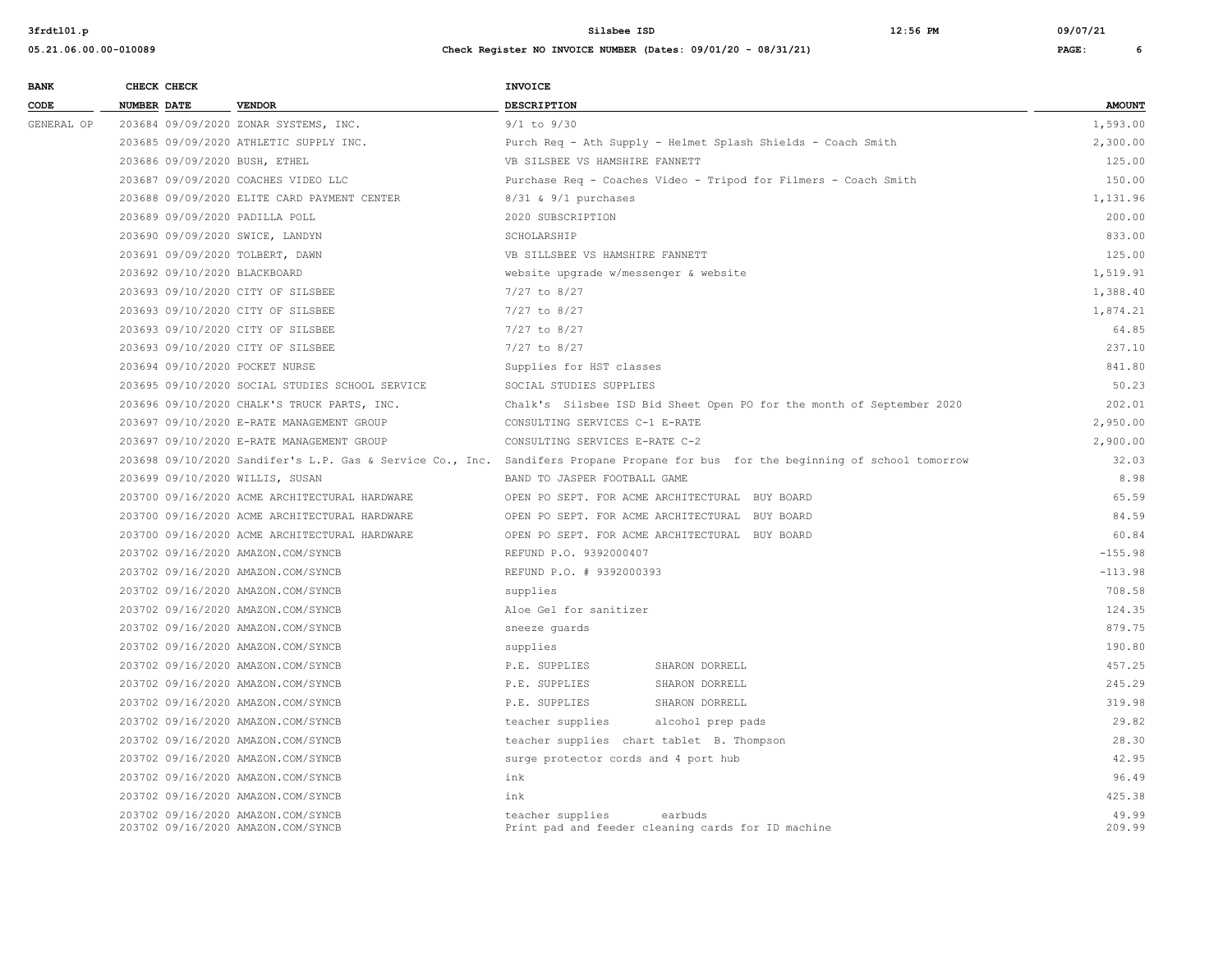| <b>BANK</b> | CHECK CHECK                      |                                                    | <b>INVOICE</b>                                                                 |               |
|-------------|----------------------------------|----------------------------------------------------|--------------------------------------------------------------------------------|---------------|
| CODE        | <b>NUMBER DATE</b>               | <b>VENDOR</b>                                      | <b>DESCRIPTION</b>                                                             | <b>AMOUNT</b> |
| GENERAL OP  |                                  | 203702 09/16/2020 AMAZON.COM/SYNCB                 | books for memorials                                                            | 116.30        |
|             |                                  | 203702 09/16/2020 AMAZON.COM/SYNCB                 | plexiglass for Boardroom                                                       | 224.99        |
|             | 203703 09/16/2020 ANAHUAC ISD    |                                                    | CROSS COUNTRY                                                                  | 225.00        |
|             |                                  | 203704 09/16/2020 BEAUMONT FREIGHTLINER - STERLING | Beaumont Freightliner Open PO for September 2020                               | 154.89        |
|             |                                  | 203704 09/16/2020 BEAUMONT FREIGHTLINER - STERLING | Beaumont Freightliner Open PO for September 2020                               | 213.15        |
|             |                                  | 203705 09/16/2020 BEAUMONT ENTERPRISE              | RENEWAL HIGH SCHOOL SUBSCRIPTION                                               | 111.00        |
|             |                                  | 203706 09/16/2020 BILL CLARK PEST CONTROL          | OPEN PO SEPT. FOR BILL CLARK PEST CONTROL REGION 5                             | 255.00        |
|             |                                  | 203707 09/16/2020 BLACKWELL, JAMES                 | FOOTBALL VS LUMBERTON TOTAL 4.75 HOURS                                         | 190.00        |
|             |                                  | 203708 09/16/2020 BOTTLEY, LAMARCUS                | JV FOOTBALL VS JASPER                                                          | 15.00         |
|             |                                  | 203708 08/20/2021 BOTTLEY, LAMARCUS                | JV FOOTBALL VS JASPER                                                          | $-15.00$      |
|             |                                  | 203709 09/16/2020 BREWER, CHARLES                  | WORKED FOR DAVENPORT TOTAL 3.5 HOURS                                           | 140.00        |
|             |                                  | 203710 09/16/2020 COMMUNITY COFFEE                 | SILSBEE ELEMENTARY                                                             | 41.00         |
|             | 203711 09/16/2020 EDGENUITY INC. |                                                    | digital libraries for 6-12                                                     | 30,596.00     |
|             | 203711 09/16/2020 EDGENUITY INC. |                                                    | EDGENUITY SPANISH III SHS 2020-2021                                            | 4,950.00      |
|             | 203712 09/16/2020 EDUSMART       |                                                    | EDUSMART SES QUOTE 00001601                                                    | 2,500.00      |
|             |                                  | 203713 09/16/2020 ELAM, JARMARION                  | FOOTBALL GAME JV VS JASPER                                                     | 15.00         |
|             |                                  | 203713 08/20/2021 ELAM, JARMARION                  | FOOTBALL GAME JV VS JASPER                                                     | $-15.00$      |
|             | 203714 09/16/2020 ETEX           |                                                    | supplies for english dept                                                      | 108.00        |
|             | 203714 09/16/2020 ETEX           |                                                    | drop safe for lounge and 6 pks of magnet clips                                 | 579.34        |
|             | 203714 09/16/2020 ETEX           |                                                    | ELA SUPPLIES                                                                   | 208.22        |
|             |                                  | 203715 09/16/2020 FASTENAL COMPANY                 | OPEN PO SEPT. FOR FASTENAL<br>TXSMARTBUY                                       | 29.39         |
|             |                                  | 203716 09/16/2020 GARRETT, CHELSEY                 | CROSS COUNTRY ANAHUAC                                                          | 340.00        |
|             | 203717 09/16/2020 GLENN, CODY    |                                                    | JV FOOTBALL VS JASPER                                                          | 15.00         |
|             | 203718 09/16/2020 GRAINGER       |                                                    | OPEN PO SEPT. FOR GRAINGER                                                     | 275.81        |
|             | 203718 09/16/2020 GRAINGER       |                                                    | OPEN PO SEPT. FOR GRAINGER                                                     | 150.20        |
|             | 203718 09/16/2020 GRAINGER       |                                                    | OPEN PO SEPT. FOR GRAINGER                                                     | 121.70        |
|             |                                  | 203719 09/16/2020 GRAVES, WILLIAM                  | FOOTBALL VS LUMBERTON TOTAL 4.75 HOURS                                         | 190.00        |
|             | 203720 09/16/2020 GRIFFIN, JASON |                                                    | FOOTBALL GAME VS LUMBERTON TOTAL 4.75 HOURS                                    | 190.00        |
|             |                                  | 203721 09/16/2020 HAMBURGER DEPOT                  | FOOTBALL                                                                       | 700.00        |
|             |                                  | 203722 09/16/2020 INKSPOT PRINTS & GRAPHICS        | Entry Signs for campuses                                                       | 500.00        |
|             |                                  | 203722 09/16/2020 INKSPOT PRINTS & GRAPHICS        | SEE ATTACHED QUOTE FOR AMOUNTS AND SIGNS NEEDED COVID SIGNS FOR ALL CAMPUSES   | 2,876.00      |
|             |                                  |                                                    | 2020-2021 BID LIST                                                             |               |
|             |                                  | 203722 09/16/2020 INKSPOT PRINTS & GRAPHICS        | COVID 19 Social Distancing Stickers for Bleachers at Tiger Stadium and Gyms at | 4,500.00      |
|             |                                  |                                                    | SHS and MS                                                                     |               |
|             | 203723 09/16/2020 ISTATION       |                                                    | istation                                                                       | 28,589.00     |
|             |                                  | 203724 09/16/2020 JASPER ISD ATHLETICS             | SALES FOOTBALL GAME                                                            | 3,165.00      |
|             |                                  | 203725 09/16/2020 LANDSCAPE SPECIALIST             | MONTHLY MAINTENANCE SEPTEMBER 2020                                             | 4,929.16      |
|             | 203726 09/16/2020 LEE, TOM II    |                                                    | FOOTBALL VS LUMBERTON TOTAL 4.75 HOURS                                         | 190.00        |
|             | 203727 09/16/2020 MCDONALD'S     |                                                    | VB @ HUFFMAN                                                                   | 95.82         |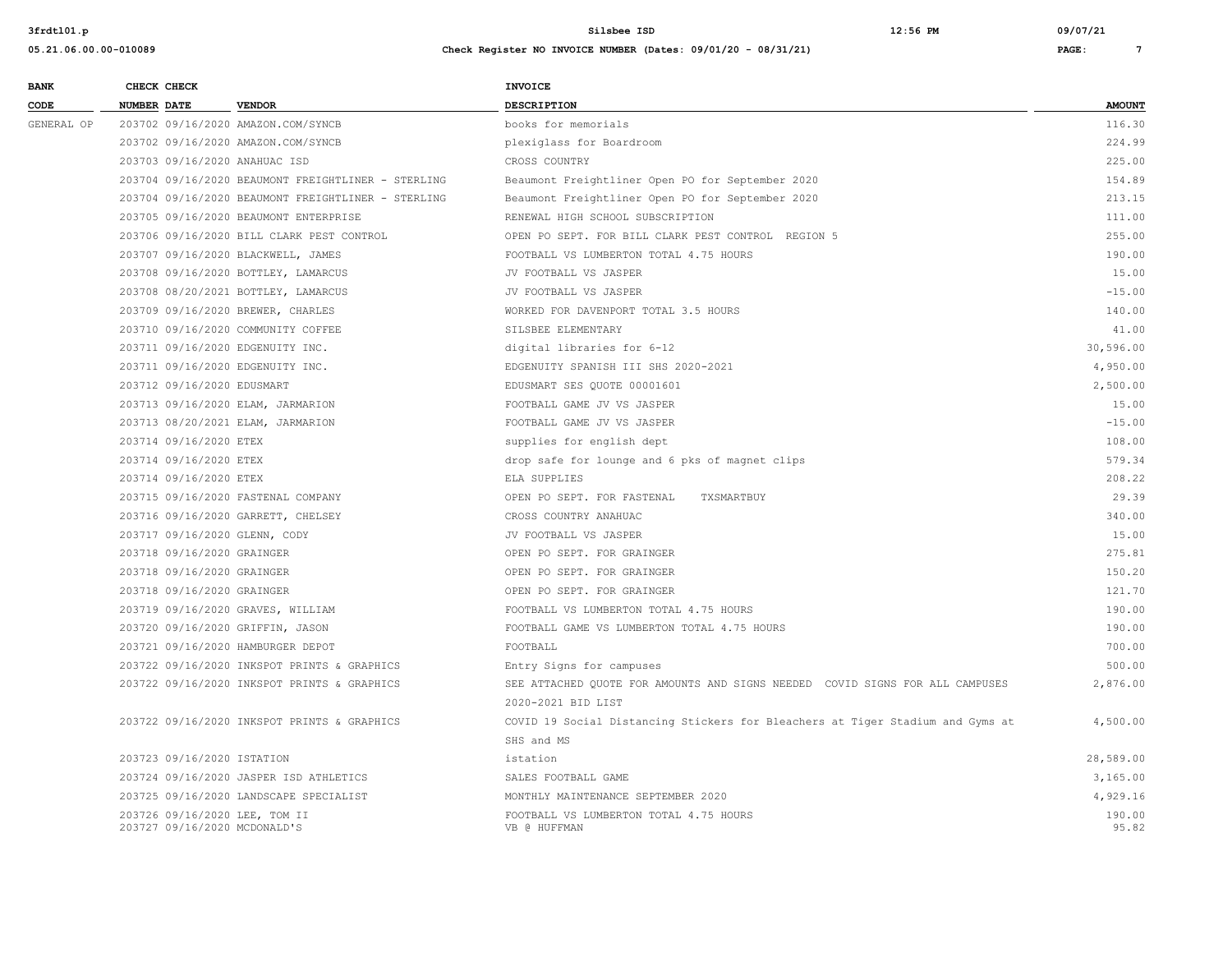| <b>BANK</b> | CHECK CHECK        |                         |                                                                                               | INVOICE                                                                                            |                    |
|-------------|--------------------|-------------------------|-----------------------------------------------------------------------------------------------|----------------------------------------------------------------------------------------------------|--------------------|
| CODE        | <b>NUMBER DATE</b> |                         | <b>VENDOR</b>                                                                                 | DESCRIPTION                                                                                        | <b>AMOUNT</b>      |
| GENERAL OP  |                    |                         | 203728 09/16/2020 MIKE'S FAMILY BBO PIT                                                       | VOLLEYBALL @WOODVILLE                                                                              | 85.00              |
|             |                    |                         | 203729 09/16/2020 NORTH AMERICAN SOLUTIONS                                                    | ADD 3 NEW BUSES                                                                                    | 2,735.00           |
|             |                    |                         | 203730 09/16/2020 PLUMBING SPECIALTIES, INC.                                                  | APPROXIMATE COST FOR LABOE AND MATERIALS TO REPAIR RPZ VALVE ON LRP CAMPUS                         | 250.00             |
|             |                    |                         |                                                                                               | VERBAL QUOTE BECAUSE OF TIME SENSITIVITY NOT TO EXCEED \$700.00 REGION 5                           |                    |
|             |                    |                         | 203731 09/16/2020 ROBOTICS EDUCATION & COMPETITION FOUNDAT VRC TEAM REGISTRATION              |                                                                                                    | 250.00             |
|             |                    |                         | 203732 09/16/2020 SAM HOUSTON STATE UNIVERSITY                                                | REGISTRATION NEW CHIEF DEVELOPMENT PROGRAM                                                         | 100.00             |
|             |                    | 203733 09/16/2020 SONIC |                                                                                               | staff appreciation drinks                                                                          | 147.51             |
|             |                    |                         | 203734 09/16/2020 SOUTHERN LAWN & LANDSCAPES LLC                                              | MOWING COMPLETED 9/12 AND HIGH SCHOOL STUDENT PARKING LOT FOR BONFIRE                              | 5,431.00           |
|             |                    |                         | 203735 09/16/2020 SOUTHERN COMPUTER WAREHOUSE                                                 | zebra cleaning card                                                                                | 110.83             |
|             |                    |                         | 203736 09/16/2020 SOUTHWEST BUILDING SYSTEMS                                                  | SBS to troubleshoot and resolve issues with Fire Alarm panel                                       | 1,452.69           |
|             |                    |                         | 203737 09/16/2020 SPARKLETTS AND SIERRA SPRINGS                                               | ADMINISTRATION, TRANSPORTATION, WAREHOUSE                                                          | 26.00              |
|             |                    |                         | 203737 09/16/2020 SPARKLETTS AND SIERRA SPRINGS                                               | TECHNOLOGY                                                                                         | 6.50               |
|             |                    |                         | 203738 09/16/2020 STAR LOCKTECHS                                                              | OPEN PO STAR LOCKTECHS BID LIST                                                                    | 97.00              |
|             |                    |                         | 203738 09/16/2020 STAR LOCKTECHS                                                              | OPEN PO STAR LOCKTECHS BID LIST                                                                    | 19.00              |
|             |                    |                         | 203739 09/16/2020 SUN COAST RESOURCES                                                         | DEF FOR BUSES                                                                                      | 532.00             |
|             |                    |                         | 203740 09/16/2020 TEXAS SCHOOL PUBLIC RELATIONS ASSOCIATIO DANIEL ELIZONDO RENEWAL FEE        |                                                                                                    | 175.00             |
|             |                    |                         | 203741 09/16/2020 THOMAS A/C SUPPLY, INC.                                                     | marathon motor for room 166 lrp freight charge region 5                                            | 669.30             |
|             |                    |                         | 203741 09/16/2020 THOMAS A/C SUPPLY, INC.                                                     | OPEN PO SEPT. FOR THOMAS A/C SUPPLY REGION 5                                                       | 358.62             |
|             |                    |                         | 203742 09/16/2020 Trabing, Lynn                                                               | KAMPUS CORNER TO PICK UP ECHS MATH BOOKS                                                           | 31.51              |
|             |                    |                         | 203743 09/16/2020 TYLER, WILLIAM                                                              | FOOTBALL VS LUMBERTON TOTAL 4.75 HOURS                                                             | 190.00             |
|             |                    |                         | 203744 09/16/2020 UNIVERSITY INTERSCHOLASTIC LEAGUE                                           | FEES FOR 2020-2021                                                                                 | 1,950.00           |
|             |                    |                         | 203745 09/16/2020 WEST HARDIN PERFORMERS                                                      | VIRTUAL 9/12 ENTRY FEE CONGRESSIONAL DEBATE                                                        | 150.00             |
|             |                    | 203746 09/16/2020 ZONES |                                                                                               | projector lamp<br>Kelly Smith                                                                      | 75.00              |
|             |                    |                         | 203747 09/16/2020 AT&T LONG DISTANCE                                                          | AUG 3 THRU SEPT 1                                                                                  | 31.68              |
|             |                    |                         | 203748 09/16/2020 BAND SHOPPE                                                                 | titan covered synthesizer frame for band                                                           | 1,150.00           |
|             |                    |                         | 203749 09/16/2020 CENTERPOINT ENERGY                                                          | 8/5 TO 9/1                                                                                         | 38.51              |
|             |                    |                         | 203749 09/16/2020 CENTERPOINT ENERGY                                                          | $8/5 - 9/1$                                                                                        | 51.26              |
|             |                    |                         | 203749 09/16/2020 CENTERPOINT ENERGY                                                          | $8/5$ TO $9/1$                                                                                     | 42.88              |
|             |                    |                         | 203749 09/16/2020 CENTERPOINT ENERGY                                                          | $8/5$ TO $9/1$                                                                                     | 330.69             |
|             |                    |                         | 203749 09/16/2020 CENTERPOINT ENERGY                                                          | $8/5$ TO $9/1$                                                                                     | 48.48              |
|             |                    |                         | 203749 09/16/2020 CENTERPOINT ENERGY                                                          | 8/5 TO 9/1                                                                                         | 38.51              |
|             |                    |                         | 203750 09/16/2020 CITY OF SILSBEE                                                             | $7/13$ to $8/13$                                                                                   | 397.71             |
|             |                    |                         | 203750 09/16/2020 CITY OF SILSBEE                                                             | $8/6$ TO $9/6$                                                                                     | 112.30             |
|             |                    |                         | 203750 09/16/2020 CITY OF SILSBEE                                                             | 8/6 TO 9/6                                                                                         | 142.90             |
|             |                    |                         | 203750 09/16/2020 CITY OF SILSBEE                                                             | 8/6 TO 9/6                                                                                         | 32.50              |
|             |                    |                         | 203750 09/16/2020 CITY OF SILSBEE                                                             | $8/6$ TO $9/6$                                                                                     | 32.50              |
|             |                    |                         | 203751 09/16/2020 CLASSROOM PRODUCTS                                                          | PRIVACY SHIELDS FOR CLASSROOMS                                                                     | 15,289.80          |
|             |                    |                         | 203752 09/16/2020 PARKER BUSINESS FORMS<br>203753 09/16/2020 TRIDENT PETROLEUM EQUIPMENT, INC | bottles for water<br>Trident Petroleum Equipment Inc Key Fobs, RFID These are used to identify the | 3,879.00<br>177.50 |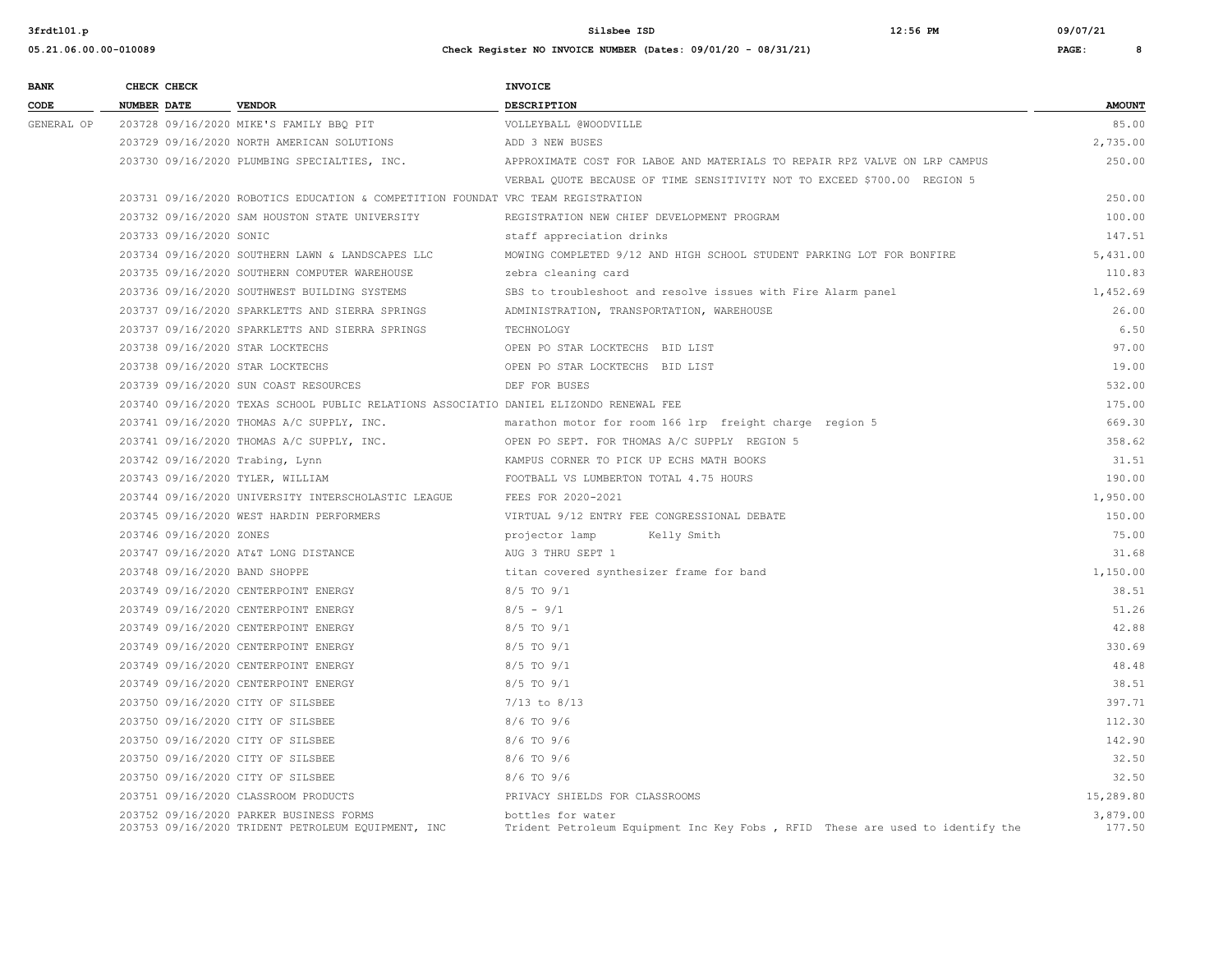| 05.21.06.00.00-010089 |  |
|-----------------------|--|

| <b>BANK</b> | CHECK CHECK                    |                                                    | <b>INVOICE</b>                                                              |                 |
|-------------|--------------------------------|----------------------------------------------------|-----------------------------------------------------------------------------|-----------------|
| CODE        | <b>NUMBER DATE</b>             | <b>VENDOR</b>                                      | <b>DESCRIPTION</b>                                                          | <b>AMOUNT</b>   |
|             |                                |                                                    | vehicle that is being fueled                                                |                 |
| GENERAL OP  |                                | 203754 09/18/2020 AMPED UP LEARNING                | SOCIAL STUDIES SUPPLIES                                                     | 254.00          |
|             | 203755 09/18/2020 FUNCTION4    |                                                    | $6/15$ TO $9/14$                                                            | 1,447.68        |
|             |                                | 203756 09/18/2020 SWICEGOOD MUSIC COMPANY          | Open PO for Summer Band Repair of Instruments - July 2020                   | 2,165.00        |
|             |                                | 203757 09/18/2020 SYMMETRY ENERGY SOLUTIONS, LLC.  | AUGUST 2020                                                                 | 3,925.56        |
|             |                                | 203758 09/23/2020 ACADIAN AMBULANCE                | CONTRACT FOOTBALLL GAMES                                                    | 269.00          |
|             |                                | 203759 09/23/2020 ADVANCED SYSTEMS & ALARMS        | 10/1 to 10/31                                                               | 70.00           |
|             | 203760 09/23/2020 AT &T        |                                                    | SEPT 7 THRU OCT 6                                                           | 1,061.97        |
|             |                                | 203761 09/23/2020 BEAN, KRISTIN A.                 | VB VS DIBOLL                                                                | 170.00          |
|             |                                | 203762 09/23/2020 BIBLIOTHECA LLC                  | library service agreement renewal sole source                               | 1,808.00        |
|             |                                | 203763 09/23/2020 BODENSTEINER, JOHN               | HOMEBOUND                                                                   | 31.40           |
|             |                                | 203764 09/23/2020 BREAKOUT, INC.                   | Breakout<br>Tammy McDuff                                                    | 200.00          |
|             |                                | 203765 09/23/2020 BUREAU OF EDUCATION AND RESEARCH | DISTANCE LEARNING: STUDENTS WITH SPECIAL NEEDS 10/31/2020 CAROLYN BEATY AND | 558.00          |
|             |                                |                                                    | MONICA STEPHENSON                                                           |                 |
|             |                                | 203766 09/23/2020 CHALK'S TRUCK PARTS, INC.        | Chalk's Silsbee ISD Bid Sheet Open PO for the month of September 2020       | 172.73          |
|             |                                | 203766 09/23/2020 CHALK'S TRUCK PARTS, INC.        | Chalk's Silsbee ISD Bid Sheet Open PO for the month of September 2020       | 201.94          |
|             |                                | 203767 09/23/2020 CHICKEN EXPRESS                  | VARSITY FOOTBALL                                                            | 900.00          |
|             | 203768 09/23/2020 CLASSLINK    |                                                    | class link year 1 and 2                                                     | 9,062.20        |
|             |                                | 203769 09/23/2020 COASTAL WELDING SUPPLY INC       | OPEN PO SEPT. FOR COASTAL WELDING REGION 5                                  | 20.88           |
|             |                                | 203770 09/23/2020 COLQUITT, TERANCE                | FB VS LUMBERTON                                                             | 180.00          |
|             |                                | 203771 09/23/2020 COMMUNITY COFFEE                 | ADMINISTRATION                                                              | 171.20          |
|             |                                | 203772 09/23/2020 DE LAGE LANDEN PUBLIC FINANCE    | $9/5$ to $10/4$                                                             | 18,567.87       |
|             |                                | 203773 09/23/2020 EMERSON, WALTER                  | FB VS LUMBERTON                                                             | 70.00           |
|             |                                | 203774 09/23/2020 EPPLEY, DONALD (BILLY)           | SILSBEE VS LUMBERTON                                                        | 180.00          |
|             |                                | 203775 09/23/2020 EQUITY CENTER                    | 2020-2021                                                                   | 3,084.00        |
|             | 203776 09/23/2020 ETEX         |                                                    | Tammy Stout<br>toners                                                       | 419.98          |
|             | 203776 09/23/2020 ETEX         |                                                    | OFFICE SUPPLIES                                                             | 114.94          |
|             | 203776 09/23/2020 ETEX         |                                                    | LIBRARY TONER                                                               | 109.99          |
|             |                                | 203777 09/23/2020 GCA SERVICES GROUP               | SUPPLIES                                                                    | 2,910.49        |
|             |                                | 203778 09/23/2020 GRANGER, BAMBI                   | VB VS DIBOLL                                                                | 170.00          |
|             |                                | 203779 09/23/2020 HAMBURGER DEPOT                  | MIDDLE SCHOOL FOOTBALL                                                      | 900.00          |
|             |                                | 203780 09/23/2020 HAWTHORNE, J.                    | FB VS LUMBERTON                                                             | 50.00           |
|             | 203781 09/23/2020 IDENTIFIX    |                                                    | YEAR SUBSCRIPTION                                                           | 1,068.00        |
|             |                                | 203782 09/23/2020 INTERFACE SECURITY SYSTEMS       | 10/1 TO 10/31                                                               | 27.49           |
|             |                                | 203783 09/23/2020 KASPAR, THOMAS                   | FB VS LUMBERTON                                                             | 180.00          |
|             |                                | 203784 09/23/2020 Lane, Bobby II                   | FB VS LUMBERTON                                                             | 50.00           |
|             | 203785 09/23/2020 LEARNING.COM |                                                    | LEARNING.COM KINDER - 8TH J YOUNGBLOOD                                      | 22, 252.50      |
|             | 203787 09/23/2020 LYON, JAMES  | 203786 09/23/2020 LINDEMAN, KENNETH R              | FB VS LUMBERTON<br>FB VS LUMBERTON                                          | 50.00<br>180.00 |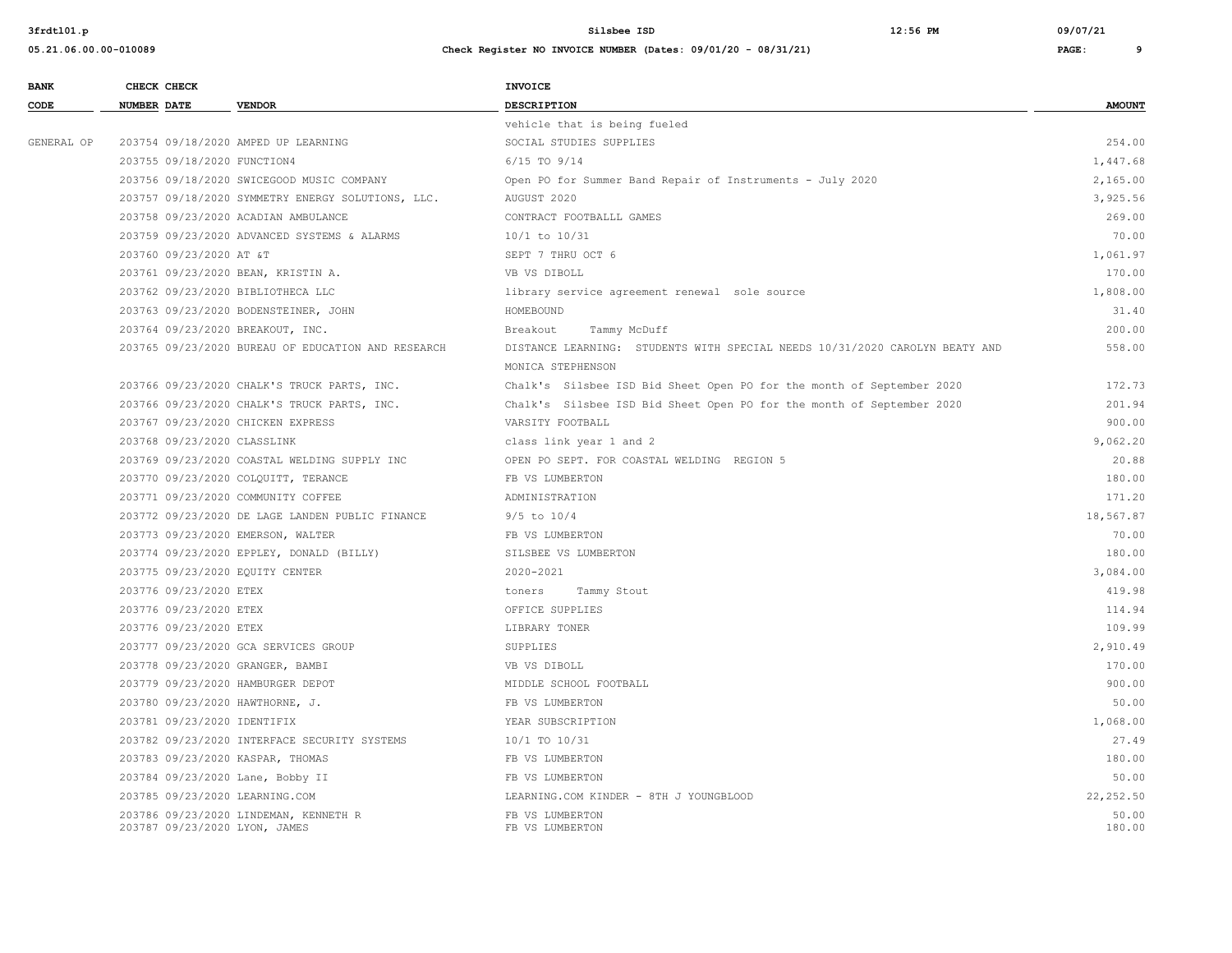**05.21.06.00.00-010089 Check Register NO INVOICE NUMBER (Dates: 09/01/20 - 08/31/21) PAGE: 10**

**BANK CHECK CHECK** 

**3frdtl01.p Silsbee ISD 12:56 PM 09/07/21**

| - |                                 | ___ |  |  |
|---|---------------------------------|-----|--|--|
|   |                                 |     |  |  |
|   |                                 |     |  |  |
|   | <b>INVOICE</b>                  |     |  |  |
|   |                                 |     |  |  |
|   | <b><u><u>BRACKFBBFA</u></u></b> |     |  |  |

| CODE       | <b>NUMBER DATE</b>                 | <b>VENDOR</b>                                            | DESCRIPTION                                                                             | <b>AMOUNT</b> |
|------------|------------------------------------|----------------------------------------------------------|-----------------------------------------------------------------------------------------|---------------|
| GENERAL OP |                                    | 203788 09/23/2020 MAGAZINE SUBSCRIPTIONS - PTP AUSTIN    | magazine renewals<br>SES Kelly Smith                                                    | 331.28        |
|            |                                    | 203788 09/23/2020 MAGAZINE SUBSCRIPTIONS - PTP AUSTIN    | magazine subscription ptp<br>Kelly Smith                                                | 228.63        |
|            | 203789 09/23/2020 MARK'S PLUMBING  |                                                          | OPEN PO SEPT. FOR MARK'S PLUMBING BUY BOARD                                             | 616.44        |
|            |                                    | 203790 09/23/2020 MICRO INTEGRATION                      | phone for Powell to replace broken phone                                                | 429.00        |
|            |                                    | 203791 09/23/2020 MIGHTY MUSIC PUBLISHING                | UIL MATERIALS                                                                           | 189.99        |
|            | 203792 09/23/2020 MITCHELL, AARON  |                                                          | FB VS LUMBERTON                                                                         | 180.00        |
|            | 203793 09/23/2020 MOTT SUPPLY      |                                                          | Mott's Auto Parts Silsbee ISD Bid Sheet 2020-2021 Open PO for the Month of              | 12.09         |
|            |                                    |                                                          | September 2020                                                                          |               |
|            | 203793 09/23/2020 MOTT SUPPLY      |                                                          | Mott's Auto Parts Silsbee ISD Bid Sheet 2020-2021 Open PO for the Month of              | 41.95         |
|            |                                    |                                                          | September 2020                                                                          |               |
|            | 203793 09/23/2020 MOTT SUPPLY      |                                                          | Mott's Auto Parts Silsbee ISD Bid Sheet 2020-2021 Open PO for the Month of              | 28.79         |
|            |                                    |                                                          | September 2020                                                                          |               |
|            | 203793 09/23/2020 MOTT SUPPLY      |                                                          | Mott's Auto Parts Silsbee ISD Bid Sheet 2020-2021 Open PO for the Month of              | 58.45         |
|            |                                    |                                                          | September 2020                                                                          |               |
|            |                                    | 203794 09/23/2020 NELSON, LINDSEY C.                     | FB VS LUMBERTON                                                                         | 70.00         |
|            |                                    | 203795 09/23/2020 NEWPATH LEARNING, LLC                  | VIRTUAL LEARNING SOFTWARE                                                               | 499.95        |
|            | 203796 09/23/2020 NIX, DAVID       |                                                          | FB VS LUMBERTON                                                                         | 180.00        |
|            | 203797 09/23/2020 ORTON, DAVID     |                                                          | FB VS LUMBERTON                                                                         | 180.00        |
|            |                                    | 203798 09/23/2020 PARKER BUSINESS FORMS                  | car tags                                                                                | 84.86         |
|            |                                    | 203798 09/23/2020 PARKER BUSINESS FORMS                  | car tags                                                                                | 84.86         |
|            | 203799 09/23/2020 RENAISSANCE      |                                                          | renaissance subscription Kelly Smith                                                    | 8,384.00      |
|            | 203799 09/23/2020 RENAISSANCE      |                                                          | LIBRARY SUBSCRIPTION                                                                    | 5,261.00      |
|            |                                    | 203800 09/23/2020 RIDDELL/ALL AMERICAN SPORTS            | Purch Req - Riddell - Football- Speedflex Straps - Coach Smith                          | 247.88        |
|            |                                    | 203801 09/23/2020 SHIRLEY COOK, HARDIN COUNTY TAC        | TAGS                                                                                    | 22.00         |
|            |                                    | 203802 09/23/2020 Shoulders, Lavonda                     | FB VS LUMBERTON                                                                         | 50.00         |
|            | 203803 09/23/2020 SILSBEE BEE      |                                                          | MIDDLE SCHOOL                                                                           | 30.00         |
|            |                                    | 203804 09/23/2020 SILSBEE ISD FOOD SERVICES              | BOARDD MEETING                                                                          | 55.00         |
|            |                                    | 203805 09/23/2020 SOUTHWEST BUILDING SYSTEMS             | BELL SCHEDULE CHANGES HIGH SCHOOL                                                       | 280.00        |
|            | 203806 09/23/2020 SPECTRUM         |                                                          | 9/17 TO 10/16                                                                           | 834.38        |
|            |                                    | 203807 09/23/2020 STATE & FEDERAL EDUCATION SERVICES LLC | CONSULTING SERVICES BILLING 1 OF 4                                                      | 8,613.00      |
|            | 203808 09/23/2020 TASA             |                                                          | ACET 2020 VIRTUAL TX ASSESSMENT CONFERENCE C WHITEHEAD                                  | 175.00        |
|            |                                    | 203809 09/23/2020 TEACHER'S DISCOVERY                    | SOCIAL STUDIES SUPPLIES                                                                 | 371.49        |
|            |                                    | 203810 09/23/2020 TEXAS LIBRARY ASSOCIATION              | MEMBERSHIP FRANCES KEM SANDIFER                                                         | 167.00        |
|            |                                    | 203811 09/23/2020 THE KADES CORPORATION                  | CROSS COUNTRY                                                                           | 113.70        |
|            | 203812 09/23/2020 THOMAS, CHARLENE |                                                          | FB VS LUMBERTON                                                                         | 50.00         |
|            |                                    | 203813 09/23/2020 THOMAS A/C SUPPLY, INC.                | COPELAND COMPRESSOR SHIPPING LINE DRIER BID LIST                                        | 912.69        |
|            |                                    | 203813 09/23/2020 THOMAS A/C SUPPLY, INC.                | ** HAVE TO RE-ENTER REQUISITION DUE TO PART NOT BEING HERE BEFORE SEPT.                 | 1,949.29      |
|            | 203814 09/23/2020 TWEEDEL, MICHAEL |                                                          | DEADLINE.** AURORA PUMP FOR MIDDLE SCHOOL SHIPPING REGION 5 20200504<br>FB VS LUMBERTON | 70.00         |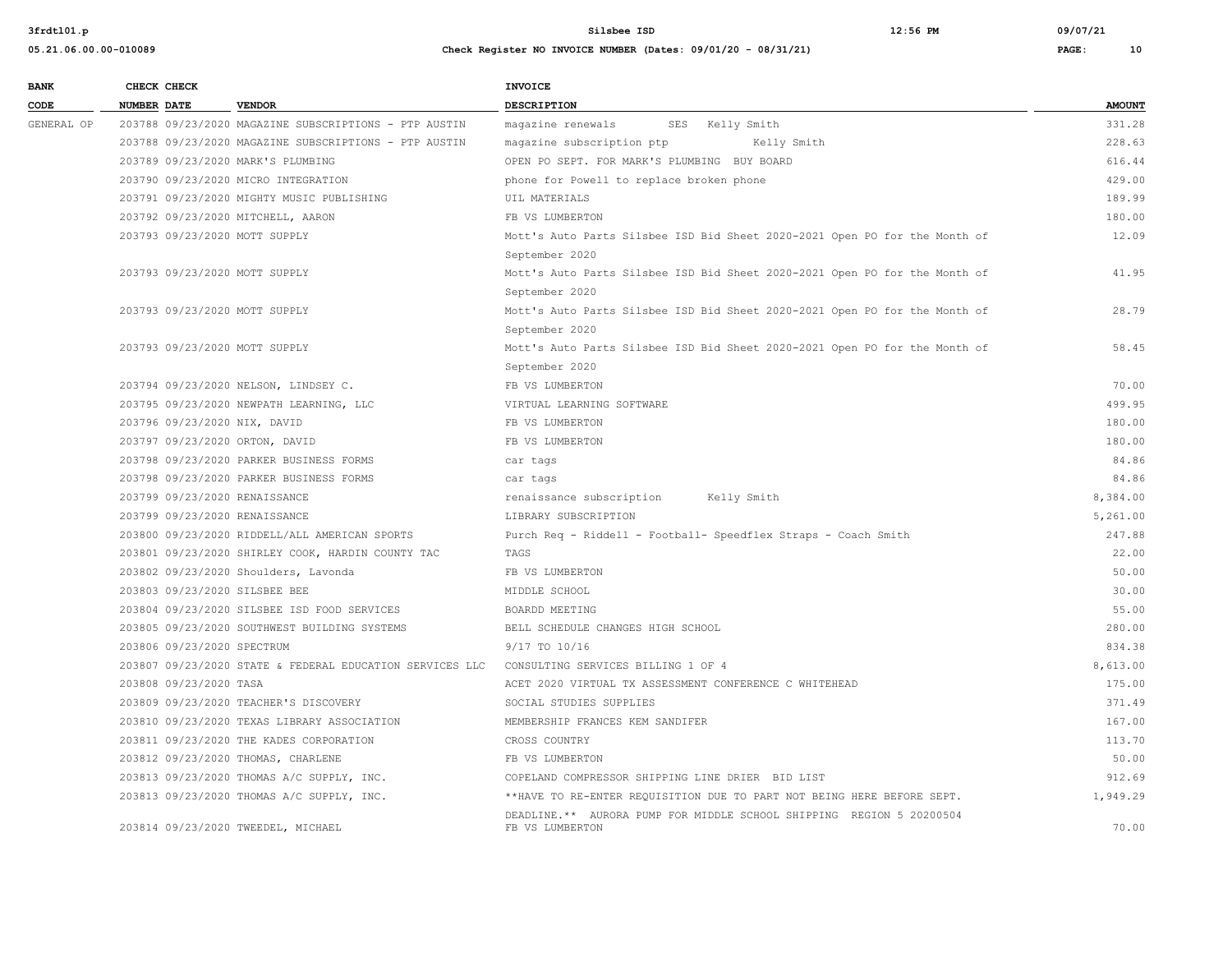| <b>BANK</b> | CHECK CHECK                      |                                                         | <b>INVOICE</b>                                                                      |               |
|-------------|----------------------------------|---------------------------------------------------------|-------------------------------------------------------------------------------------|---------------|
| CODE        | <b>NUMBER DATE</b>               | <b>VENDOR</b>                                           | <b>DESCRIPTION</b>                                                                  | <b>AMOUNT</b> |
| GENERAL OP  | 203815 09/23/2020 WAL-MART       |                                                         | SUPPLIES                                                                            | 154.38        |
|             | 203815 09/23/2020 WAL-MART       |                                                         | TIGER LILY TEACHER APPRECIATION PROJECT                                             | 53.90         |
|             | 203815 09/23/2020 WAL-MART       |                                                         | supplies                                                                            | 89.68         |
|             | 203815 09/23/2020 WAL-MART       |                                                         | miscellaneous kitchen equipment                                                     | 263.27        |
|             | 203815 09/23/2020 WAL-MART       |                                                         | staff meeting desserts                                                              | 14.96         |
|             |                                  | 203816 09/23/2020 Williamson, John                      | INK FOR PRINTER                                                                     | 41.19         |
|             | 203817 09/23/2020 WRIGHT, BILL   |                                                         | FB VS LUMBERTON                                                                     | 50.00         |
|             | 203818 09/23/2020 Young, Karen   |                                                         | WELLS FARGO LUMBERTON BANK DEPOSITS                                                 | 56.58         |
|             | 203819 09/23/2020 ZONES          |                                                         | replacement bulb<br>Kelly Smith                                                     | 858.00        |
|             |                                  | 203820 09/23/2020 CITY OF SILSBEE                       | 8/13 TO 9/13                                                                        | 532.11        |
|             |                                  | 203820 09/23/2020 CITY OF SILSBEE                       | 8/13 TO 9/13                                                                        | 202.90        |
|             |                                  | 203821 09/23/2020 SCHOOL SPECIALTY                      | ELA SUPPLIES                                                                        | 117.90        |
|             |                                  | 203822 09/23/2020 SOUTHWEST FOODSERVICE EXCELLENCE, LLC | AUGUST NUTRITIONAL SERVICES                                                         | 58,596.23     |
|             |                                  | 203823 09/23/2020 TEXAS DEPT OF INFORMATION RESOURCES   | AUGUST 2020                                                                         | 108.65        |
|             |                                  | 203824 09/28/2020 CITY OF SILSBEE                       | 8/13 TO 9/13                                                                        | 1,793.90      |
|             |                                  | 203825 09/28/2020 DELL MARKETING L.P.                   | chromebooks w/license                                                               | 383,160.00    |
|             | 203826 09/28/2020 DEMCO          |                                                         | Library shelves BuyBoard 53707-7488                                                 | 1,345.27      |
|             |                                  | 203827 09/28/2020 IMAGE MAKER 4U INC.                   | Purch Req - Image Maker 4 U - Magnetic Boards - Coach Smith                         | 25.00         |
|             |                                  | 203828 09/28/2020 KORNEY BOARD AIDS, INC.               | Purch Req - Korney Board Aids - Boys BB Materials - Sigler                          | 539.93        |
|             |                                  | 203829 09/28/2020 NACOGDOCHES ISD ATHLETICS             | BROWNSBORO FB                                                                       | 1,150.00      |
|             |                                  | 203830 09/28/2020 NORTH HARDIN WATER SUPPLY CORP.       | 8/6 TO 9/9                                                                          | 62.53         |
|             |                                  | 203831 09/28/2020 SOUTHERN COMPUTER WAREHOUSE           | Plantronics CS510 Over-the-head Monaural-wireless                                   | 211.82        |
|             | 203832 09/30/2020 A-1 GLASS      |                                                         | A-1 Glass Region 5 Purchasing Coop EIN# 74167759 Contract Dates May 1, 2020 to      | 150.00        |
|             |                                  |                                                         | April 30, 2021 Install door glass on 3 buses                                        |               |
|             | 203833 09/30/2020 ALLEN, DENNIS  |                                                         | FB VS ORANGEFIELD TOTAL 4.25 HOURS                                                  | 170.00        |
|             | 203833 09/30/2020 ALLEN, DENNIS  |                                                         | BONFIRE TOTAL 3 HOURS                                                               | 120.00        |
|             | 203834 09/30/2020 ANDERSEN, KYLE |                                                         | VB V WOS                                                                            | 125.00        |
|             | 203835 09/30/2020 BAILEY, JAMES  |                                                         | SILSBEE VS ORANGEFIELD FB                                                           | 185.00        |
|             |                                  | 203836 09/30/2020 BEAUMONT FREIGHTLINER - STERLING      | Beaumont Freightliner Buy Board 12/1/2019 to 11/30/2022 Repair the AC on            | 1,901.70      |
|             |                                  |                                                         | Specail Needs Bus 0018                                                              |               |
|             |                                  | 203837 09/30/2020 BEST MPRESSIONS                       | REPORT CARDS<br>K COLVIN                                                            | 204.00        |
|             | 203838 09/30/2020 BRALY, THOMAS  |                                                         | CLOCK OPERATOR                                                                      | 70.00         |
|             |                                  | 203839 09/30/2020 BREWER, CHARLES                       | BONFIRE TOTAL 2.5 HOURS                                                             | 100.00        |
|             | 203840 09/30/2020 BUSH, ETHEL    |                                                         | VB VS WOS                                                                           | 125.00        |
|             | 203841 09/30/2020 CARTER, ROBIN  |                                                         | SILSBEE VS LCM VOLLEYBALL                                                           | 170.00        |
|             |                                  | 203842 09/30/2020 CENTERPOINT ENERGY                    | 8/17 TO 9/16                                                                        | 48.66         |
|             |                                  | 203842 09/30/2020 CENTERPOINT ENERGY                    | 8/17 TO 9/16                                                                        | 450.95        |
|             |                                  | 203843 09/30/2020 CEV MULTIMEDIA, LTD.                  | addl ICEV student Licenses for shs and cte students at middle school sole<br>source | 5,000.00      |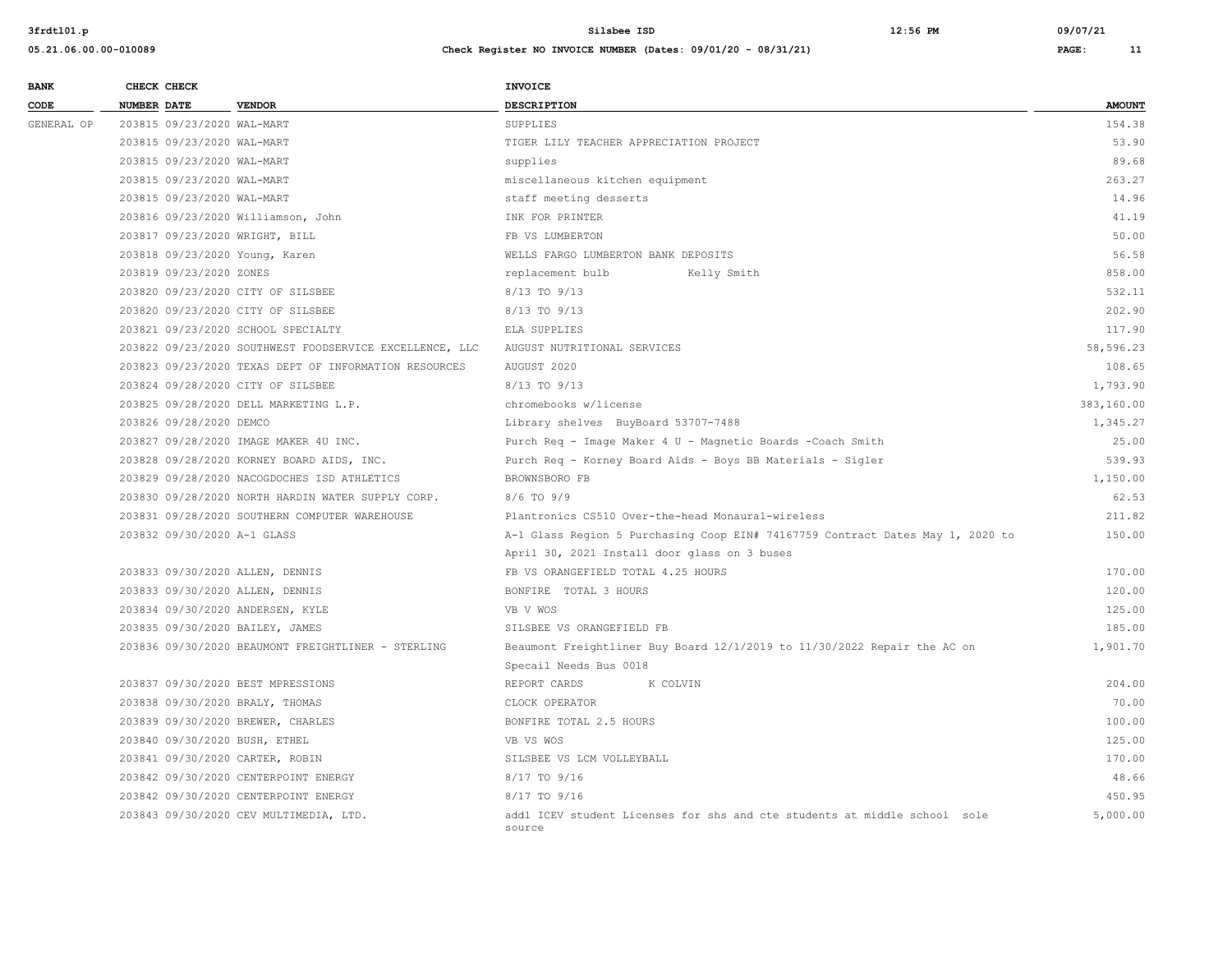| <b>BANK</b> |                    | CHECK CHECK                 |                                              | <b>INVOICE</b>                                                                                      |                |  |
|-------------|--------------------|-----------------------------|----------------------------------------------|-----------------------------------------------------------------------------------------------------|----------------|--|
| CODE        | <b>NUMBER DATE</b> |                             | <b>VENDOR</b>                                | <b>DESCRIPTION</b>                                                                                  | <b>AMOUNT</b>  |  |
| GENERAL OP  |                    |                             | 203844 09/30/2020 CHAVIS, BRANDON            | SILSBEE MS VS ORANGEFIELD JH                                                                        | 220.00         |  |
|             |                    |                             | 203845 09/30/2020 CITY OF SILSBEE            | 8/20 TO 9/20                                                                                        | 124.90         |  |
|             |                    |                             | 203845 09/30/2020 CITY OF SILSBEE            | $8/20 - 9/20$                                                                                       | 137.70         |  |
|             |                    |                             | 203846 09/30/2020 COASTAL WELDING SUPPLY INC | OPEN PO SEPT. FOR COASTAL WELDING REGION 5                                                          | 75.60          |  |
|             |                    |                             | 203846 09/30/2020 COASTAL WELDING SUPPLY INC | OPEN PO SEPT. FOR COASTAL WELDING REGION 5                                                          | 14.03          |  |
|             |                    |                             | 203847 09/30/2020 DELACERDA, SCOTT           | FB VS ORANGEFIELD TOTAL 4.25 HOURS                                                                  | 170.00         |  |
|             |                    |                             | 203848 09/30/2020 EL-RAHIM, JELANI           | MS VB                                                                                               | 95.00          |  |
|             |                    | 203849 09/30/2020 ETEX      |                                              | supplies                                                                                            | 162.99         |  |
|             |                    | 203849 09/30/2020 ETEX      |                                              | office supplies                                                                                     | 68.08          |  |
|             |                    | 203849 09/30/2020 ETEX      |                                              | spray bottles for cleaner<br>teacher supplies                                                       | 18.58          |  |
|             |                    | 203849 09/30/2020 ETEX      |                                              | teacher supplies<br>construction paper                                                              | 25.08          |  |
|             |                    | 203849 09/30/2020 ETEX      |                                              | Etex Office Supply Region 5 Coop Office Supplies for 2020-2021                                      | 525.03         |  |
|             |                    | 203849 09/30/2020 ETEX      |                                              | OFFICE SUPPLIES                                                                                     | 537.41         |  |
|             |                    | 203849 09/30/2020 ETEX      |                                              | supplies for history                                                                                | 1,046.56       |  |
|             |                    | 203849 09/30/2020 ETEX      |                                              | office supplies                                                                                     | 407.54         |  |
|             |                    | 203849 09/30/2020 ETEX      |                                              | office supplies                                                                                     | 38.37          |  |
|             |                    |                             | 203850 09/30/2020 FRANKS, KERRY              | VB VS LCM                                                                                           | 170.00         |  |
|             |                    | 203851 09/30/2020 FUNCTION4 |                                              | 400 cases of paper                                                                                  | 10,900.00      |  |
|             |                    |                             | 203852 09/30/2020 GRAVES, WILLIAM            | FOOTBALL VS ORANGEFIELD TOTAL 4.5 HOURS                                                             | 180.00         |  |
|             |                    |                             | 203852 09/30/2020 GRAVES, WILLIAM            | BONFIRE TOTAL 3 HOURS                                                                               | 120.00         |  |
|             |                    |                             | 203853 09/30/2020 GRIFFIN, JASON             | BONFIRE TOTAL 2 HOURS                                                                               | 80.00          |  |
|             |                    |                             | 203854 09/30/2020 GUIDRY, DANNYELL           | MALAKI AND MICAH                                                                                    | 9.80           |  |
|             |                    |                             | 203855 09/30/2020 HAWTHORNE, J.              | SILSBEE VS ORANGEFIELD                                                                              | 50.00          |  |
|             |                    |                             | 203856 09/30/2020 HUFFMAN ISD                | CROSS COUNTRY                                                                                       | 100.00         |  |
|             |                    |                             |                                              | 203857 09/30/2020 INCLUSIVE ASSESSMENT AND CONSULTING, LLC PSYCHO-EDUCATIONAL ASSESSMENT ON STUDENT | 675.00         |  |
|             |                    |                             | 203858 09/30/2020 JOHNSON, JALAYDRIAN        | SCHOLARSHIP                                                                                         | 500.00         |  |
|             |                    |                             | 203858 09/30/2020 JOHNSON, JALAYDRIAN        | SCHOLARSHIP                                                                                         | 1,000.00       |  |
|             |                    |                             | 203859 09/30/2020 KUTA SOFTWARE, LLC         | math software renewal                                                                               | 1,022.00       |  |
|             |                    |                             | 203860 09/30/2020 LANCASTER, JIM             | MS VB VS VIDOR                                                                                      | 95.00          |  |
|             |                    |                             | 203861 09/30/2020 Lane, Bobby II             | SILSBEE VS ORANGEFIELD                                                                              | 50.00          |  |
|             |                    |                             | 203862 09/30/2020 LEE, TOM II                | FB VS ORANGEFIELD TOTAL 4.5 HOURS                                                                   | 180.00         |  |
|             |                    |                             | 203863 09/30/2020 LINDEMAN, KENNETH R        | SILSBEE VS ORANGEFIELD                                                                              | 50.00          |  |
|             |                    |                             | 203864 09/30/2020 MADDUX, DAVID              | SILSBEE VS ORANGEFIELD FB                                                                           | 185.00         |  |
|             |                    |                             | 203865 09/30/2020 MARK'S PLUMBING            | plumbing for stock all campuses buy board                                                           | 2,112.50       |  |
|             |                    |                             | 203866 09/30/2020 MORGAN, ROLAND             | SILSBEE VS ORANGEFIELD                                                                              | 185.00         |  |
|             |                    |                             | 203867 09/30/2020 MORRIS, RONDELLE           | SILSBEE MS VS ORANGEFIELD JH                                                                        | 220.00         |  |
|             |                    |                             | 203868 09/30/2020 NEFF, AMANDA               | MASON MIDDLE SCHOOL                                                                                 | 73.00          |  |
|             |                    | 203870 09/30/2020 PACE, JIM | 203869 09/30/2020 NOEL, BRIAN                | MS VB VS VIDOR<br>PLAY CLOCK SILSBEE VS ORANGEFIELD MS                                              | 95.00<br>70.00 |  |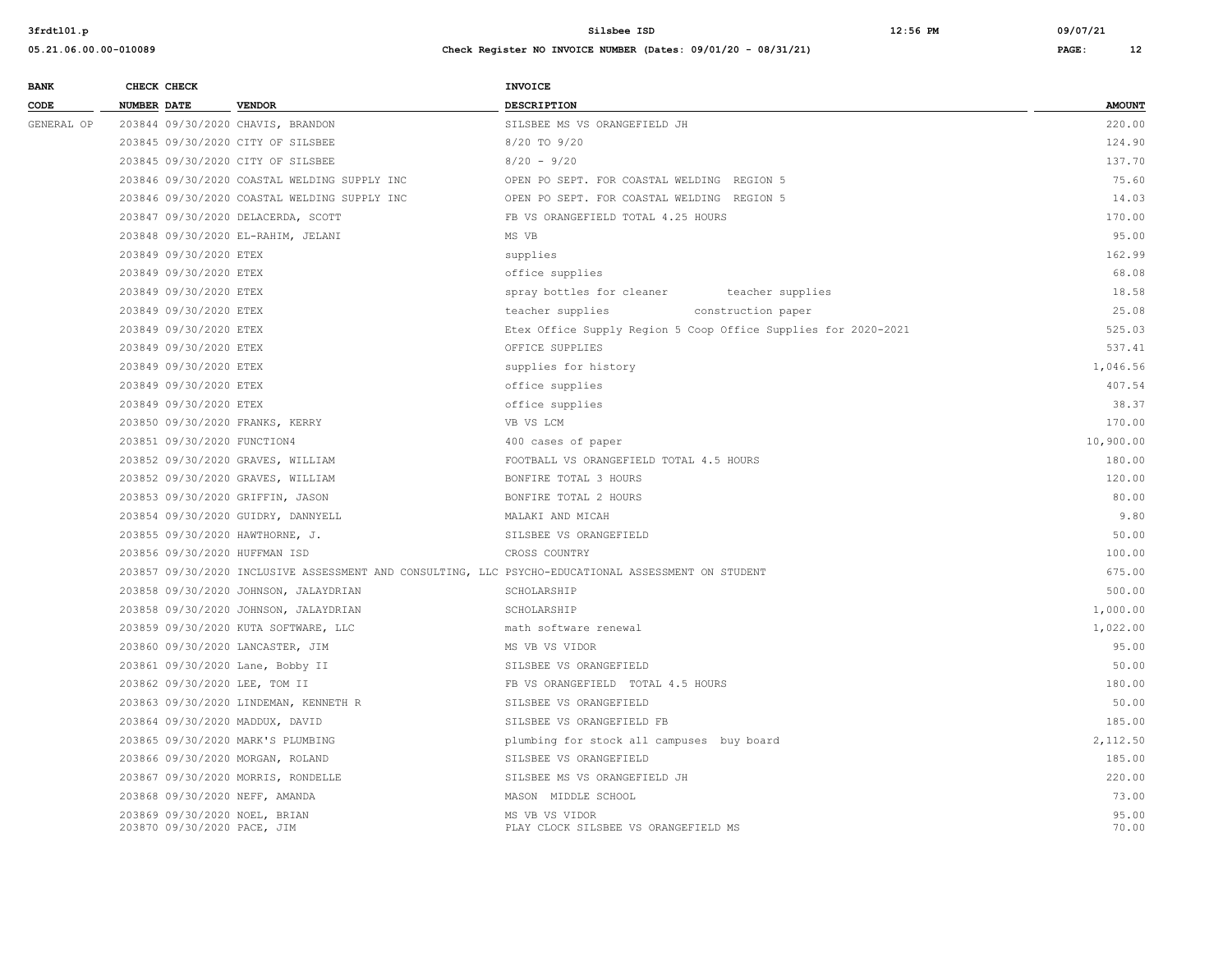| <b>BANK</b> | CHECK CHECK                                             |                                                     | <b>INVOICE</b>                                                                |                   |
|-------------|---------------------------------------------------------|-----------------------------------------------------|-------------------------------------------------------------------------------|-------------------|
| CODE        | NUMBER DATE                                             | <b>VENDOR</b>                                       | DESCRIPTION                                                                   | <b>AMOUNT</b>     |
| GENERAL OP  |                                                         | 203871 09/30/2020 PERFECTION LEARNING CORPORATION   | MATERIALS MATH                                                                | 683.69            |
|             |                                                         | 203872 09/30/2020 PLUMBING SPECIALTIES, INC.        | verbal quote from Clint Hatton of Plumbing Specialties labor to check out rpz | 250.00            |
|             |                                                         |                                                     | valve on LRP campus EMERGENCY REGION 5                                        |                   |
|             |                                                         | 203873 09/30/2020 POWERSCHOOL GROUP LLC             | TalentEd Records renewal                                                      | 10,668.00         |
|             | 203874 09/30/2020 RAY, DAVID                            |                                                     | SILSBEE MS VS ORANGEFIELD                                                     | 220.00            |
|             | 203875 09/30/2020 READ ICE                              |                                                     | 07-001821,1826 water for campus                                               | 1,578.00          |
|             | 203876 09/30/2020 RICHARD, ALBERT                       |                                                     | SILSBEE VS ORANGEFIELD MS FB                                                  | 70.00             |
|             | 203877 09/30/2020 RUELAS, SHARI                         |                                                     | SILSBEE VS ORANGEFIELD FB                                                     | 185.00            |
|             | 203878 09/30/2020 Sigler, Joe                           |                                                     | PHYSICAL DOT                                                                  | 125.00            |
|             |                                                         | 203879 09/30/2020 SOCIAL STUDIES SCHOOL SERVICE     | AFRICA, ASIA EUROPE                                                           | 49.26             |
|             |                                                         | 203880 09/30/2020 SOUTHERN LAWN & LANDSCAPES LLC    | MOWING COMPLETED 9/26                                                         | 4,906.00          |
|             |                                                         | 203881 09/30/2020 SOUTHERN COMPUTER WAREHOUSE       | printer                                                                       | 446.48            |
|             |                                                         | 203881 09/30/2020 SOUTHERN COMPUTER WAREHOUSE       | printers for J. Dauriac and H. Murphy                                         | 669.34            |
|             |                                                         | 203881 09/30/2020 SOUTHERN COMPUTER WAREHOUSE       | SOUTHERN COMPUTER WAREHOUSE FOR T IVINS SEE ATTACHED                          | 183.37            |
|             |                                                         | 203882 09/30/2020 SOUTHWEST BUILDING SYSTEMS        | troubleshoot access control system                                            | 165.50            |
|             |                                                         | 203882 09/30/2020 SOUTHWEST BUILDING SYSTEMS        | TROUBLESHOOT INTERCOM ADMINISTRATION OFFICE AREA CEILING SPEAKERS REGION 5    | 325.50            |
|             | 203883 09/30/2020 SPECTRUM                              |                                                     | 9/18 TO 10/17                                                                 | 864.45            |
|             | 203883 09/30/2020 SPECTRUM                              |                                                     | 9/18 TO 10/17                                                                 | 1,338.25          |
|             | 203883 09/30/2020 SPECTRUM                              |                                                     | 9/18 TO 10/17                                                                 | 864.45            |
|             | 203883 09/30/2020 SPECTRUM                              |                                                     | 9/15 TO 10/14                                                                 | 895.86            |
|             | 203884 09/30/2020 SPURLOCK, CODY                        |                                                     | ALYSSA AND BRAYDEN                                                            | 55.80             |
|             | 203885 09/30/2020 STAR LOCKTECHS                        |                                                     | OPEN PO STAR LOCKTECHS BID LIST                                               | 18.00             |
|             |                                                         | 203886 09/30/2020 STARFALL EDUCATION FOUNDATION     | Starfall renewal<br>Tiffany Horton                                            | 270.00            |
|             | 203887 09/30/2020 TASBO                                 |                                                     | MISSY SUNDGREN                                                                | 135.00            |
|             | 203888 09/30/2020 TOLBERT, DAWN                         |                                                     | MS VB VS VIDOR                                                                | 95.00             |
|             | 203889 09/30/2020 TURNER, GREIG                         |                                                     | SILSBEE MS VS ORANGEFIELD JH                                                  | 220.00            |
|             | 203890 09/30/2020 TYLER, WILLIAM                        |                                                     | FB VS ORANGEFIELD TOTAL 4.25 HOURS                                            | 170.00            |
|             |                                                         | 203891 09/30/2020 UNIVERSITY INTERSCHOLASTIC LEAGUE | UIL MATERIALS                                                                 | 15.00             |
|             |                                                         | 203892 09/30/2020 VERIZON WIRELESS                  | AUG 14 - SEP 13                                                               | 682.85            |
|             |                                                         | 203892 09/30/2020 VERIZON WIRELESS                  | AUG 14 - SEP 13                                                               | 434.26            |
|             |                                                         | 203892 09/30/2020 VERIZON WIRELESS                  | AUG 14 - SEP 13                                                               | 27.05             |
|             |                                                         | 203892 09/30/2020 VERIZON WIRELESS                  | AUG 14 - SEP 13                                                               | 393.22            |
|             | 203893 09/30/2020 VINCENT, MARK                         |                                                     | WORKED FOR DAVENPORT TOTAL 2 HOURS                                            | 80.00             |
|             |                                                         | 203894 09/30/2020 WALTERS, MATTHEW                  | FB VS ORANGEFIELD TOTAL 4.5 HOURS                                             | 180.00            |
|             | 203895 09/30/2020 WHITLEY, SAMUEL                       |                                                     | SILSBEE VS ORANGEFIELD FB                                                     | 185.00            |
|             | 203896 09/30/2020 WRIGHT, BILL                          |                                                     | SILSBEE VS ORANGEFIELD                                                        | 50.00             |
|             | 203897 09/30/2020 ZONES                                 |                                                     | projector bulb                                                                | 100.00            |
|             | 203897 09/30/2020 ZONES<br>203898 10/01/2020 BSN SPORTS |                                                     | projector bulbs<br>Purch Req - BSN - Boys BB Warmups - Coach Sigler           | 75.00<br>2,193.00 |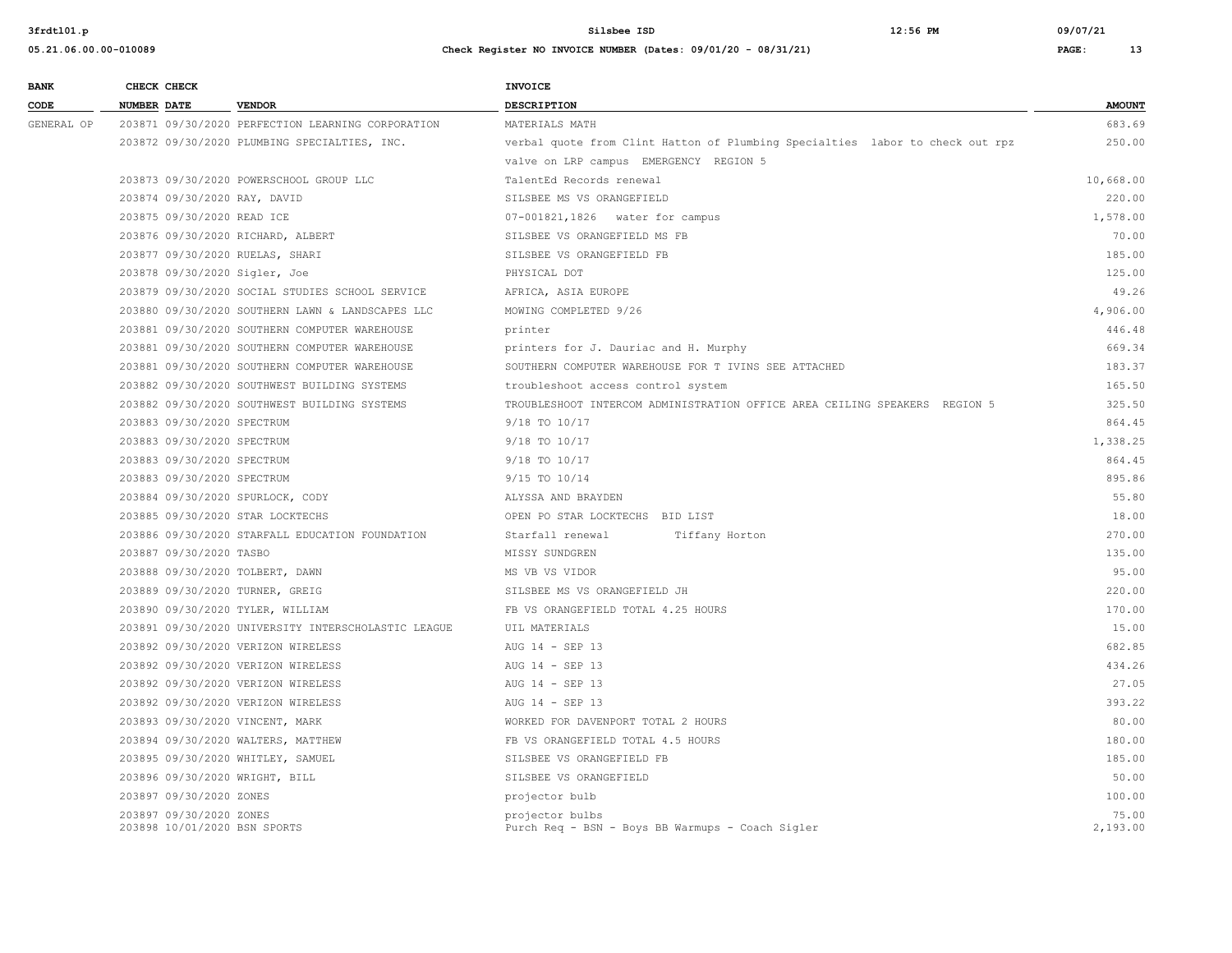| <b>BANK</b> |                    | CHECK CHECK                 |                                                          | <b>INVOICE</b>                                                            |               |
|-------------|--------------------|-----------------------------|----------------------------------------------------------|---------------------------------------------------------------------------|---------------|
| CODE        | <b>NUMBER DATE</b> |                             | <b>VENDOR</b>                                            | DESCRIPTION                                                               | <b>AMOUNT</b> |
| GENERAL OP  |                    | 203899 10/07/2020 ABM       |                                                          | OCTOBER 2020                                                              | 66,671.52     |
|             |                    | 203900 10/07/2020 ACET      |                                                          | FALL CONFERENCE                                                           | 300.00        |
|             |                    |                             | 203901 10/07/2020 ACME ARCHITECTURAL HARDWARE            | OPEN PO SEPT. FOR ACME ARCHITECTURAL BUY BOARD                            | 78.51         |
|             |                    |                             | 203902 10/07/2020 ADVANCED GRAPHICS                      | AGREEMENT ONE YEAR                                                        | 450.00        |
|             |                    |                             | 203903 10/07/2020 ANDERSEN, KYLE                         | SILSBEE VS BC VOLLEYBALL                                                  | 170.00        |
|             |                    | 203904 10/07/2020 AT &T     |                                                          | SEP 27 THRU OCT 26                                                        | 6,995.17      |
|             |                    | 203904 10/07/2020 AT &T     |                                                          | SEP 27 THRU OCT 26                                                        | 142.86        |
|             |                    | 203904 10/07/2020 AT &T     |                                                          | SEP 25 THRU OCT 24                                                        | 52.32         |
|             |                    | 203904 10/07/2020 AT &T     |                                                          | SEP 25 THRU OCT 24                                                        | 42.22         |
|             |                    | 203904 10/07/2020 AT &T     |                                                          | SEP 25 THRU OCT 24                                                        | 52.32         |
|             |                    | 203904 10/07/2020 AT &T     |                                                          | SEP 25 THRU OCT 24                                                        | 71.43         |
|             |                    |                             | 203905 10/07/2020 ATHLETIC SUPPLY INC.                   | BOARD SHIRTS                                                              | 413.00        |
|             |                    |                             | 203906 10/07/2020 BEST MPRESSIONS                        | banner for criminal justice                                               | 50.00         |
|             |                    |                             | 203907 10/07/2020 BODENSTEINER, JOHN                     | HOOMEBOUND                                                                | 31.40         |
|             |                    |                             | 203908 10/07/2020 BREWER, CHARLES                        | WORKED AS SRO FOR KENNY DAVENPORT TOTAL 8/75 HOURS                        | 350.00        |
|             |                    |                             | 203909 10/07/2020 BURGERWORKS, INC.                      | CROSS COUNTRY                                                             | 159.36        |
|             |                    |                             | 203909 10/08/2020 BURGERWORKS, INC.                      | CROSS COUNTRY                                                             | $-159.36$     |
|             |                    |                             | 203910 10/07/2020 CARTHAGE ISD                           | SILSBEE V PLEASANT GROVE                                                  | 1,882.00      |
|             |                    | 203911 10/07/2020 CED, INC. |                                                          | CED ELECTRICAL SUPPLIES 600 RK5 TD FUSE 30 AMP 2 POLE BREAKER 120/240 BUY | 193.03        |
|             |                    |                             |                                                          | <b>BOARD</b>                                                              |               |
|             |                    |                             | 203912 10/07/2020 CEV MULTIMEDIA, LTD.                   | teacher license for textbook                                              | 3,150.00      |
|             |                    |                             | 203913 10/07/2020 CHRISTUS HEALTH AND WELLNESS CENTER    | OCTOBER 2020                                                              | 240.00        |
|             |                    |                             | 203913 08/20/2021 CHRISTUS HEALTH AND WELLNESS CENTER    | OCTOBER 2020                                                              | $-240.00$     |
|             |                    |                             | 203914 10/07/2020 CITY OF SILSBEE                        | 8/27 TO 9/27                                                              | 1,635.00      |
|             |                    |                             | 203914 10/07/2020 CITY OF SILSBEE                        | 8/27 TO 9/27                                                              | 1,900.61      |
|             |                    |                             | 203914 10/07/2020 CITY OF SILSBEE                        | 8/27 TO 9/27                                                              | 16.25         |
|             |                    |                             | 203914 10/07/2020 CITY OF SILSBEE                        | 8/27 TO 9/27                                                              | 726.70        |
|             |                    |                             | 203915 10/07/2020 COASTAL WELDING SUPPLY INC             | HVAC                                                                      | 10.50         |
|             |                    |                             | 203916 10/07/2020 COMMUNITY COFFEE                       | SILSBEE ELEMENTARY                                                        | 189.50        |
|             |                    |                             | 203917 10/07/2020 CROSSROADS PETALS & STEMS              | MARK WALLACE SERVICE                                                      | 162.95        |
|             |                    | 203918 10/07/2020 DEMCO     |                                                          | LIBRARY MATERIALS                                                         | 64.89         |
|             |                    |                             | 203919 10/07/2020 EDUCATION ADVANCED                     | EDUCATION ADVANCED<br>TEST HOUND C WHITEHEAD                              | 7,550.00      |
|             |                    | 203920 10/07/2020 ENTERGY   |                                                          | SEPTEMBER 2020                                                            | 75,388.48     |
|             |                    | 203921 10/07/2020 ETEX      |                                                          | teacher supplies misc                                                     | 33.48         |
|             |                    |                             | 203922 10/07/2020 FASTENAL COMPANY                       | OPEN PO OCTOBER FOR FASTENAL                                              | 5.04          |
|             |                    |                             | 203923 10/07/2020 FUNCTION 4 LLC                         | $9/15 - 10/14$                                                            | 646.20        |
|             |                    |                             | 203924 10/07/2020 GLASSCOCK SCHOOL OF CONTINUING STUDIES | FALL AP SEMINAR NOV 14TH                                                  | 205.00        |
|             |                    |                             | 203925 10/07/2020 GRANGER, BAMBI                         | VB SILSBEE VS VIDOR                                                       | 170.00        |
|             |                    |                             | 203925 10/07/2020 GRANGER, BAMBI                         | SILSBEE VS BC VOLLEYBALL                                                  | 170.00        |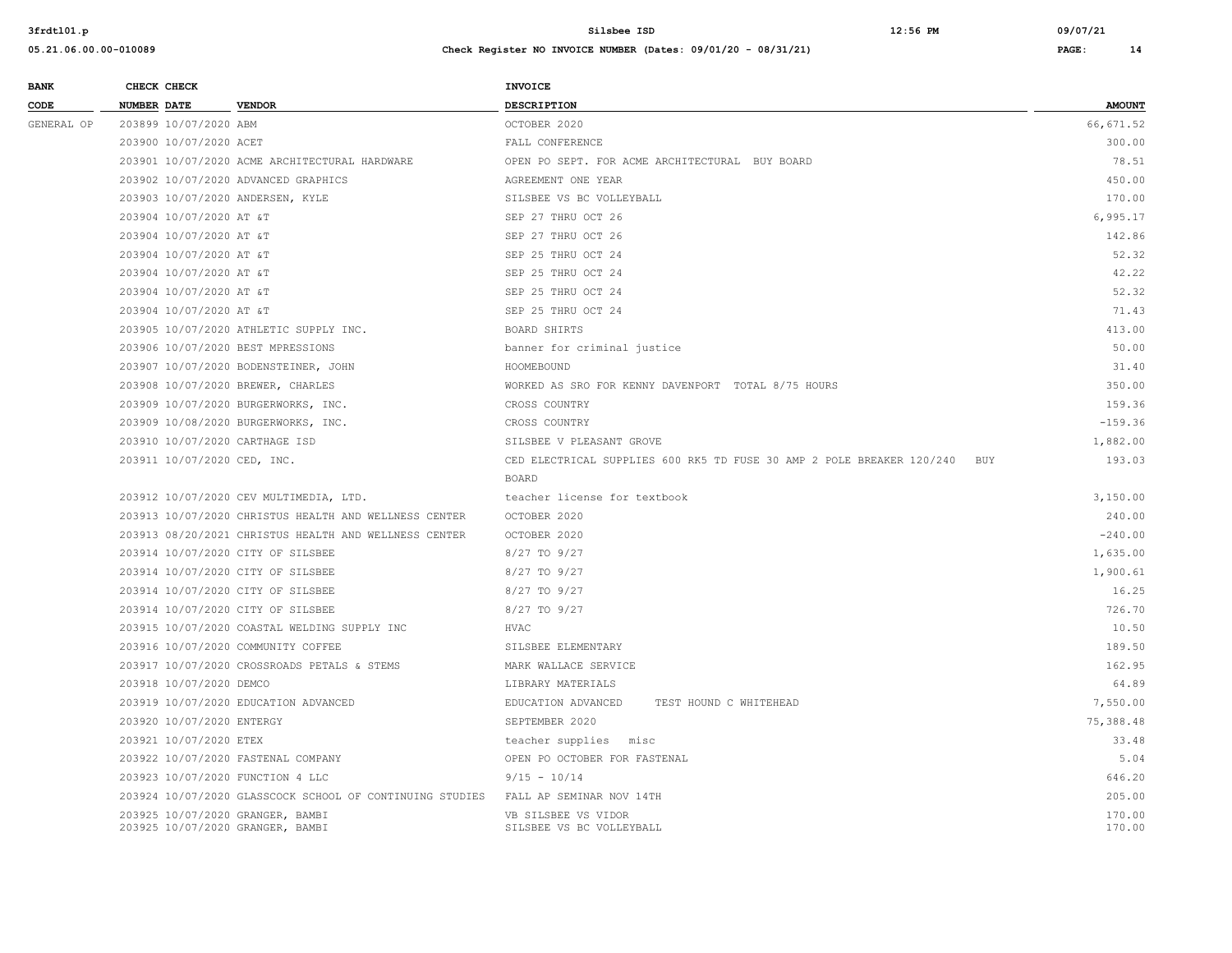| <b>BANK</b> |                    | CHECK CHECK |                                                                                                            | INVOICE                                                                       |                |
|-------------|--------------------|-------------|------------------------------------------------------------------------------------------------------------|-------------------------------------------------------------------------------|----------------|
| CODE        | <b>NUMBER DATE</b> |             | <b>VENDOR</b>                                                                                              | <b>DESCRIPTION</b>                                                            | <b>AMOUNT</b>  |
| GENERAL OP  |                    |             | 203925 10/07/2020 GRANGER, BAMBI                                                                           | SILSBEE VS ORANGEFIELD VB                                                     | 170.00         |
|             |                    |             | 203925 07/12/2021 GRANGER, BAMBI                                                                           | SILSBEE VS ORANGEFIELD VB                                                     | $-170.00$      |
|             |                    |             | 203925 07/12/2021 GRANGER, BAMBI                                                                           | SILSBEE VS BC VOLLEYBALL                                                      | $-170.00$      |
|             |                    |             | 203925 07/12/2021 GRANGER, BAMBI                                                                           | VB SILSBEE VS VIDOR                                                           | $-170.00$      |
|             |                    |             | 203926 10/07/2020 HAMBURGER DEPOT                                                                          | MS FB, VARSITTY FB MEALS AND JV FB MEALS                                      | 2,400.00       |
|             |                    |             | 203927 10/07/2020 HARDIN COUNTY TREASURER                                                                  | COMMISSIONS                                                                   | 269.52         |
|             |                    |             | 203928 10/07/2020 HENDERSON, WILLIE (TINA)                                                                 | VB VS VIDOR                                                                   | 170.00         |
|             |                    |             | 203929 10/07/2020 HOME DEPOT CREDIT SERVICES                                                               | New washer dryer for girls athletics at sms                                   | 1,745.97       |
|             |                    |             | 203930 10/07/2020 HOWELL, LALA                                                                             | SILSBEE VS ORANGEFIELD VB                                                     | 170.00         |
|             |                    |             | 203931 10/07/2020 INCLUSIVE ASSESSMENT AND CONSULTING, LLC INITINAL FIE                                    |                                                                               | 1,300.00       |
|             |                    |             | 203932 10/07/2020 INKSPOT PRINTS & GRAPHICS                                                                | TIGER KEEPER SHIRTS                                                           | 212.00         |
|             |                    |             | 203933 10/07/2020 Jacks, Evelle                                                                            | BETWEEN CAMPUSES                                                              | 121.33         |
|             |                    |             | 203934 10/07/2020 JUNIOR LIBRARY GUILD                                                                     | library books<br>Kelly Smith                                                  | 1,216.10       |
|             |                    |             | 203935 10/07/2020 KELI'S K9'S LLC.                                                                         | canine teams high school and middle school                                    | 600.00         |
|             |                    |             | 203936 10/07/2020 KEMP, DANIEL                                                                             | WORKED FOR KENNY DAVENPORT TOTAL 8.75 HOURS                                   | 350.00         |
|             |                    |             | 203937 10/07/2020 LIBERTY HS ATHLETIC DEPT.                                                                | CROSS COUNTRY                                                                 | 100.00         |
|             |                    |             | 203938 10/07/2020 M & D SUPPLY, INC.                                                                       | OPEN PO SEPT. FOR M&D SUPPLY REGION 5                                         | 298.89         |
|             |                    |             | 203939 10/07/2020 MARK'S PLUMBING                                                                          | OPEN PO OCTOBER FOR MARK'S PLUMBING                                           | 584.55         |
|             |                    |             | 203940 10/07/2020 MOTT SUPPLY                                                                              | field marking paint for football/baseball/softball fields bid list            | 3,839.20       |
|             |                    |             | 203941 10/07/2020 MUNRO'S UNIFORM SERVICE                                                                  | TRANSPORTATION SEPTEMBER                                                      | 153.60         |
|             |                    |             | 203942 10/07/2020 MUNRO'S UNIFORM SERVICE                                                                  | MAINTENANCE                                                                   | 1,002.45       |
|             |                    |             | 203943 10/07/2020 NCS PEARSON, INC.                                                                        | counselor-testing                                                             | 189.74         |
|             |                    |             | 203944 10/07/2020 O'NEAL, PHILLIP                                                                          | ATHLETIC TRAINER TIRE                                                         | 69.00          |
|             |                    |             | 203945 10/07/2020 O'REILLY AUTOMOTIVE                                                                      | OPEN PO SEPT. FOR O'REILLY AUTO PARTS BUY BOARD                               | 77.79          |
|             |                    |             | 203946 10/07/2020 OMNI FILTRATION                                                                          | MATERIALS AND LABOR TO CHANGE OUT HVAC FILTERS ON LEP AND SES CAMPUSES REGION | 392.68         |
|             |                    |             |                                                                                                            | 5                                                                             |                |
|             |                    |             | 203946 10/07/2020 OMNI FILTRATION                                                                          | MATERIALS AND LABOR TO CHANGE OUT HVAC FILTERS ON LEP AND SES CAMPUSES REGION | 1,763.90       |
|             |                    |             |                                                                                                            | 5                                                                             |                |
|             |                    |             | 203947 10/07/2020 OTIS ELEVATOR COMPANY                                                                    | MAINTENANCE SERVICE 10/1 TO 9/30                                              | 2,869.92       |
|             |                    |             | 203948 10/07/2020 PARKER LUMBER - SILSBEE                                                                  | OPEN PO SEPT. PARKER LUMBER BID LIST                                          | 1,339.77       |
|             |                    |             | 203949 10/07/2020 Patterson, Todd                                                                          | TMEA AND ATSSB DUES                                                           | 100.00         |
|             |                    |             | 203950 10/07/2020 RANK ONE SPORT, L.P.                                                                     | RANK ONE LOGISTICS SAAS SUBSCRIPTION                                          | 600.00         |
|             |                    |             | 203951 10/07/2020 REGION V EDUCATION SERVICE CENTER                                                        | workshop                                                                      | 40.00          |
|             |                    |             | 203951 10/07/2020 REGION V EDUCATION SERVICE CENTER                                                        | workshop                                                                      | 40.00          |
|             |                    |             | 203951 10/07/2020 REGION V EDUCATION SERVICE CENTER                                                        | workshop                                                                      | 40.00          |
|             |                    |             | 203951 10/07/2020 REGION V EDUCATION SERVICE CENTER                                                        | workshop                                                                      | 40.00          |
|             |                    |             | 203951 10/07/2020 REGION V EDUCATION SERVICE CENTER                                                        | workshop                                                                      | 40.00          |
|             |                    |             | 203951 10/07/2020 REGION V EDUCATION SERVICE CENTER<br>203951 10/07/2020 REGION V EDUCATION SERVICE CENTER | workshop<br>workshop                                                          | 40.00<br>40.00 |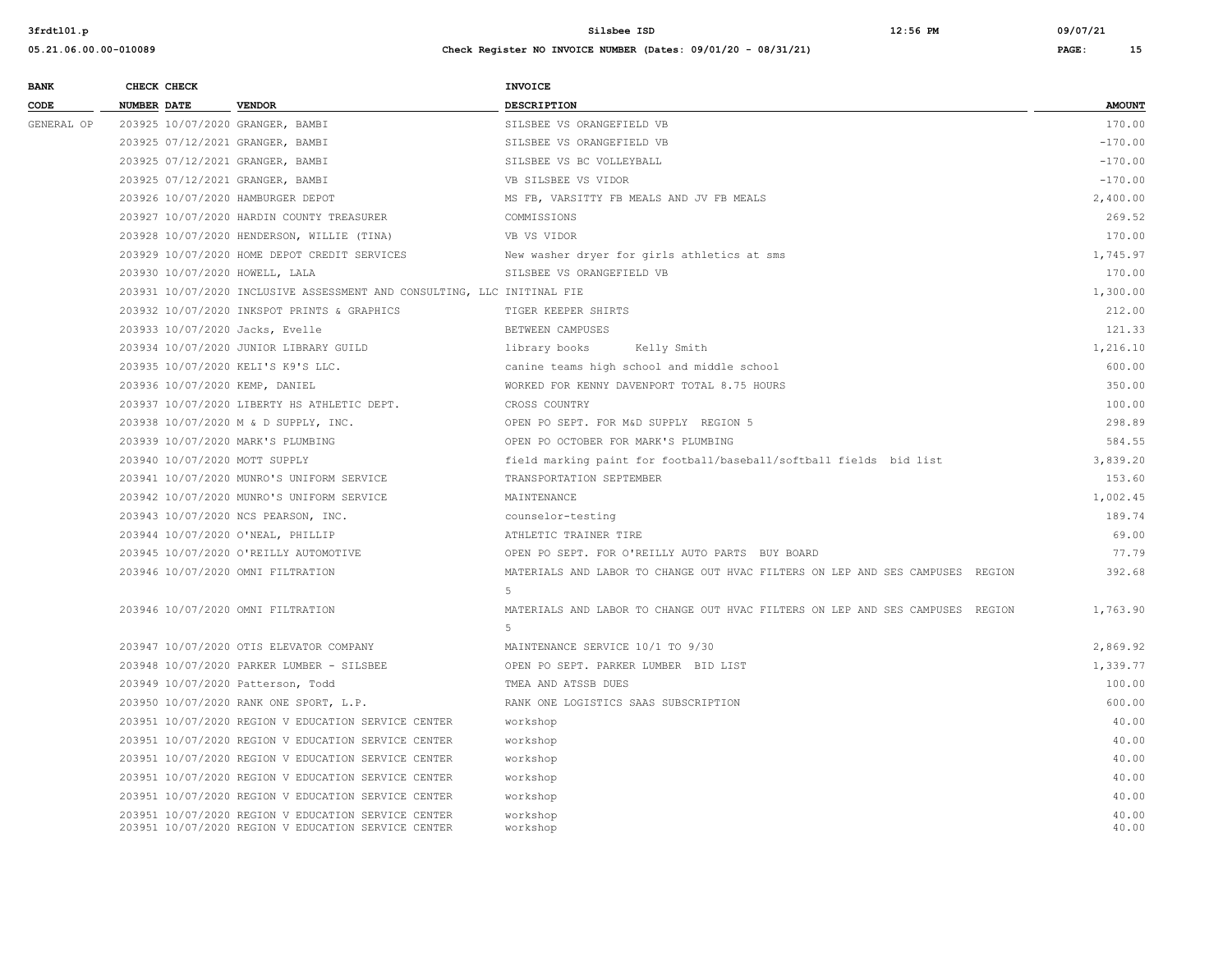| <b>BANK</b> |                    | CHECK CHECK               |                                                      | <b>INVOICE</b>                                                                |               |
|-------------|--------------------|---------------------------|------------------------------------------------------|-------------------------------------------------------------------------------|---------------|
| CODE        | <b>NUMBER DATE</b> |                           | <b>VENDOR</b>                                        | DESCRIPTION                                                                   | <b>AMOUNT</b> |
| GENERAL OP  |                    |                           | 203951 10/07/2020 REGION V EDUCATION SERVICE CENTER  | workshop                                                                      | 40.00         |
|             |                    |                           | 203951 10/07/2020 REGION V EDUCATION SERVICE CENTER  | DYS AND THE LAW LIVE REG 5ESC C WHITEHEAD 09/03/2020 8:30-11:30               | 65.00         |
|             |                    |                           | 203952 10/07/2020 RENFRO, SANTRICIA                  | MS VB S VIDOR                                                                 | 40.00         |
|             |                    |                           | 203953 10/07/2020 SALADO HIGH SCHOOL                 | UIL DEBATE VIRTUAL 10/3                                                       | 565.00        |
|             |                    |                           | 203954 10/07/2020 SILSBEE FORD-LINCOLN-MERCURY, INC. | Silsbee Ford Repair the AG Truck                                              | 756.67        |
|             |                    |                           | 203955 10/07/2020 SILSBEE ISD FOOD SERVICES          | MAINTENANCE MEALS                                                             | 353.50        |
|             |                    |                           | 203956 10/07/2020 SOUTHEAST TEXAS WATER              | PACES                                                                         | 42.00         |
|             |                    |                           | 203957 10/07/2020 SOUTHWEST BUILDING SYSTEMS         | EQUIPMENT AND LABOR TO UPGRADE VIDEO SOLUTIONS IN BOARDROOM/TRAINING ROOM     | 16,985.00     |
|             |                    |                           | 203957 10/07/2020 SOUTHWEST BUILDING SYSTEMS         | MONITORING FEES FOR SHS, SES, ADM AND TRANSPORTATION                          | 300.00        |
|             |                    |                           | 203958 10/07/2020 SUBWAY STORE #5224                 | MS VOLLEYBALL                                                                 | 493.90        |
|             |                    |                           | 203959 10/07/2020 TEACHING SYSTEMS INC.              | Robotics Supplies                                                             | 606.44        |
|             |                    |                           | 203960 10/07/2020 TEXAS ASCD                         | TAMMY MCDUFF LITERACY ACADEMY: BEYOND HB 3: DEVELOPING A SCHOOL-WIDE LITERACY | 399.00        |
|             |                    |                           |                                                      | PLAN (VIRTUAL) \$349.00 FOR MEMBERS TUESDAY SEPTEMBER 29, 2020 - WEDNESDAY    |               |
|             |                    |                           |                                                      | SEPTEBER 30, 2020 8:30 UNNTIL 4:00                                            |               |
|             |                    |                           | 203960 08/20/2021 TEXAS ASCD                         | TAMMY MCDUFF LITERACY ACADEMY: BEYOND HB 3: DEVELOPING A SCHOOL-WIDE LITERACY | $-399.00$     |
|             |                    |                           |                                                      | PLAN (VIRTUAL) \$349.00 FOR MEMBERS TUESDAY SEPTEMBER 29, 2020 - WEDNESDAY    |               |
|             |                    |                           |                                                      | SEPTEBER 30, 2020 8:30 UNNTIL 4:00                                            |               |
|             |                    |                           | 203961 10/07/2020 THE HOME DEPOT PRO                 | BLUE PAINT                                                                    | 580.50        |
|             |                    |                           | 203961 10/07/2020 THE HOME DEPOT PRO                 | supply works order previous PO 9372000286                                     | 225.78        |
|             |                    |                           | 203962 10/07/2020 THE KADES CORPORATION              | VOLLEYBALL                                                                    | 123.33        |
|             |                    |                           | 203963 10/07/2020 THOMAS, CHARLENE                   | SILSEE VS ORANGEFIELD                                                         | 50.00         |
|             |                    |                           | 203964 10/07/2020 THOMAS A/C SUPPLY, INC.            | OPEN PO OCTOBER FOR THOMAS SUPPLY                                             | 359.00        |
|             |                    |                           | 203965 10/07/2020 WILLIS, SUSAN                      | VOLLEYBALL MS                                                                 | 8.59          |
|             |                    |                           | 203966 10/07/2020 Young, Karen                       | WELLS FARGO LUMBERTON                                                         | 84.87         |
|             |                    |                           | 203967 10/07/2020 ZONAR SYSTEMS, INC.                | 10/1 TO 10/31                                                                 | 1,593.00      |
|             |                    | 203968 10/07/2020 ZONES   |                                                      | bulb for projector                                                            | 286.00        |
|             |                    | 203968 10/07/2020 ZONES   |                                                      | bulb for projector                                                            | 286.00        |
|             |                    |                           | 203969 10/14/2020 ACADIAN AMBULANCE                  | 9/24 MS FOOTBALL                                                              | 269.00        |
|             |                    |                           | 203970 10/14/2020 ACCELERATE LEARNING, INC.          | ROBOTICS MATERIALS                                                            | 159.25        |
|             |                    |                           | 203971 10/14/2020 ACME ARCHITECTURAL HARDWARE        | OPEN PO SEPT. FOR ACME ARCHITECTURAL BUY BOARD                                | 101.84        |
|             |                    |                           | 203972 10/14/2020 AMERICAN LIFT AIDS                 | American Lift Aids Region 7 Coop Service and Repair Lift of Special needs bus | 745.20        |
|             |                    |                           |                                                      | 93/8080                                                                       |               |
|             |                    |                           | 203973 10/14/2020 AT&T LONG DISTANCE                 | SEPT 2 TO OCT 2                                                               | 32.89         |
|             |                    |                           | 203974 10/14/2020 ATHLETIC SUPPLY INC.               | BODY SHIELD, FOOTBALL ON STICK AND GRID LID                                   | 850.00        |
|             |                    |                           | 203975 10/14/2020 ATSSB-REGION 10                    | JAZZ ALL REGION AUDITIONS                                                     | 190.00        |
|             |                    | 203976 10/14/2020 BEARCOM |                                                      | earpiece for radios Robert Wilson                                             | 163.41        |
|             |                    |                           | 203977 10/14/2020 BLICK ART MATERIALS                | ART SUPPLIES<br>SHELLEY HICKMAN                                               | 578.90        |
|             |                    |                           | 203978 10/14/2020 BURGERWORKS, INC.                  | CROSS COUNTRY                                                                 | 146.51        |
|             |                    |                           | 203979 10/14/2020 CENTERPOINT ENERGY                 | 9/1 TO 10/6                                                                   | 38.51         |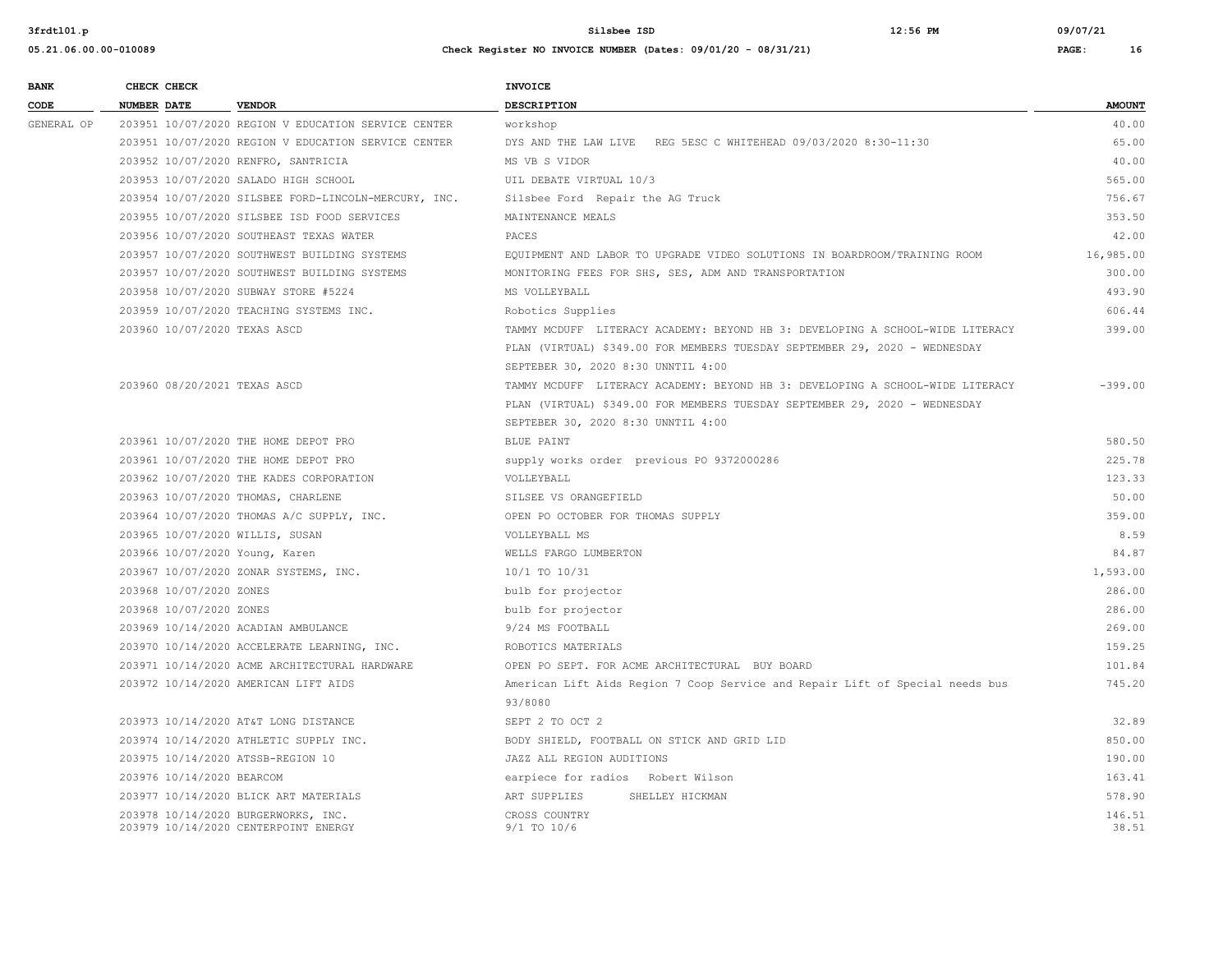| <b>BANK</b> | CHECK CHECK                    |                                                       | <b>INVOICE</b>                                                                      |               |
|-------------|--------------------------------|-------------------------------------------------------|-------------------------------------------------------------------------------------|---------------|
| CODE        | <b>NUMBER DATE</b>             | <b>VENDOR</b>                                         | <b>DESCRIPTION</b>                                                                  | <b>AMOUNT</b> |
| GENERAL OP  |                                | 203979 10/14/2020 CENTERPOINT ENERGY                  | $9/1$ TO $10/6$                                                                     | 42.88         |
|             |                                | 203979 10/14/2020 CENTERPOINT ENERGY                  | $9/1$ TO $10/6$                                                                     | 470.36        |
|             |                                | 203979 10/14/2020 CENTERPOINT ENERGY                  | $9/1$ TO $10/6$                                                                     | 73.41         |
|             |                                | 203979 10/14/2020 CENTERPOINT ENERGY                  | 9/1 TO 10/6                                                                         | 39.61         |
|             |                                | 203979 10/14/2020 CENTERPOINT ENERGY                  | $9/1$ TO $10/6$                                                                     | 38.51         |
|             |                                | 203980 10/14/2020 CHALK'S TRUCK PARTS, INC.           | Chalk's Silsbee ISD Bid Sheet Open PO for the month of September 2020               | 196.48        |
|             |                                | 203981 10/14/2020 CHRISTUS HEALTH AND WELLNESS CENTER | LANE RENTAL 10/21, 22, 28 AND 29                                                    | 240.00        |
|             |                                | 203982 10/14/2020 CITY OF SILSBEE                     | $9/6$ TO $10/6$                                                                     | 145.30        |
|             |                                | 203982 10/14/2020 CITY OF SILSBEE                     | $9/6$ TO $10/6$                                                                     | 111.70        |
|             |                                | 203982 10/14/2020 CITY OF SILSBEE                     | $9/6$ TO $10/6$                                                                     | 32.50         |
|             |                                | 203982 10/14/2020 CITY OF SILSBEE                     | $9/6$ TO $10/6$                                                                     | 32.50         |
|             |                                | 203983 10/14/2020 CLEVELAND, BRYCE                    | JV FOOTBALL VS LIBERTY                                                              | 15.00         |
|             |                                | 203983 08/20/2021 CLEVELAND, BRYCE                    | JV FOOTBALL VS LIBERTY                                                              | $-15.00$      |
|             |                                | 203984 10/14/2020 COASTAL WELDING SUPPLY INC          | Welding connectors                                                                  | 101.84        |
|             |                                | 203984 10/14/2020 COASTAL WELDING SUPPLY INC          | 9 month gas cylinder lease                                                          | 1,687.67      |
|             |                                | 203985 10/14/2020 COBURN SUPPLY COMPANY, INC.         | OPEN PO OCTOBER FOR COBURN'S                                                        | 276.07        |
|             |                                | 203986 10/14/2020 COMMUNITY COFFEE                    | MIDDLE SCHOOL                                                                       | 146.60        |
|             | 203987 10/14/2020 DECKER, INC. |                                                       | 18X18 HAND HELD DOUBLE SIDED SIGN-SLOW/STOP FOR SRO OFFICER NOLAN TRAFFIC           | 104.62        |
|             |                                |                                                       | CONTROL BUY BOARD                                                                   |               |
|             |                                | 203988 10/14/2020 DELACERDA, SCOTT                    | VOLLEYBALL 2 HOURS AND WOS FOOTBALL TOTAL 5 HOURS                                   | 280.00        |
|             | 203989 10/14/2020 DEMCO        |                                                       | library supplies<br>Kelly Smith                                                     | 722.71        |
|             |                                | 203990 10/14/2020 ECS LEARNING SYSTEMS                | RTI MATH SUPPLIES                                                                   | 536.21        |
|             |                                | 203991 10/14/2020 EDUCATION GALAXY, LLC               | EDUCATION GALAXY YEARLY RENEWAL MCDUFF                                              | 4,400.00      |
|             |                                | 203992 10/14/2020 ELITE CARD PAYMENT CENTER           | $9/10 - 9/29$                                                                       | 1,816.92      |
|             |                                | 203993 10/14/2020 EMERSON, WALTER                     | SILSBEE VS WOS FOOTBALL                                                             | 70.00         |
|             | 203994 10/14/2020 ETEX         |                                                       | Library Supplies                                                                    | 248.91        |
|             | 203994 10/14/2020 ETEX         |                                                       | library supplies                                                                    | 134.97        |
|             | 203994 10/14/2020 ETEX         |                                                       | teacher supplies<br>staplers                                                        | 23.97         |
|             | 203994 10/14/2020 ETEX         |                                                       | ETEX HR OFFICE SUPPLIES                                                             | 66.77         |
|             |                                | 203995 10/14/2020 FELDER, ANDRE                       | SILSBEE VS WOS FOOTBALL                                                             | 180.00        |
|             |                                | 203996 10/14/2020 GETERS, JEREMY                      | SILSBEE VS WOS FOOTBALL                                                             | 180.00        |
|             | 203997 10/14/2020 GLENN, CODY  |                                                       | JV FOOTBALL VS LIBERTY                                                              | 15.00         |
|             |                                | 203998 10/14/2020 GOODYEAR TIRE & RUBBER COMPANY      | Goodyear Tire and Rubber Tires for Special Needs Buses Choice Partners Coop         | 1,770.00      |
|             |                                |                                                       | Expiration Date June 19, 2021 Contract #17/027KC-01                                 |               |
|             |                                | 203998 10/14/2020 GOODYEAR TIRE & RUBBER COMPANY      | Goodyear Tire and Rubber Tires for Special Needs Buses Choice Partners Coop         | 1,770.00      |
|             |                                |                                                       | Expiration Date June 19, 2021 Contract #17/027KC-01                                 |               |
|             |                                | 203998 10/14/2020 GOODYEAR TIRE & RUBBER COMPANY      | Goodyear Tire and Rubber Tires for Special Needs Buses Choice Partners Coop         | $-405.00$     |
|             | 203999 10/14/2020 GRAINGER     |                                                       | Expiration Date June 19, 2021 Contract #17/027KC-01<br>OPEN PO OCOTBER FOR GRAINGER | 114.98        |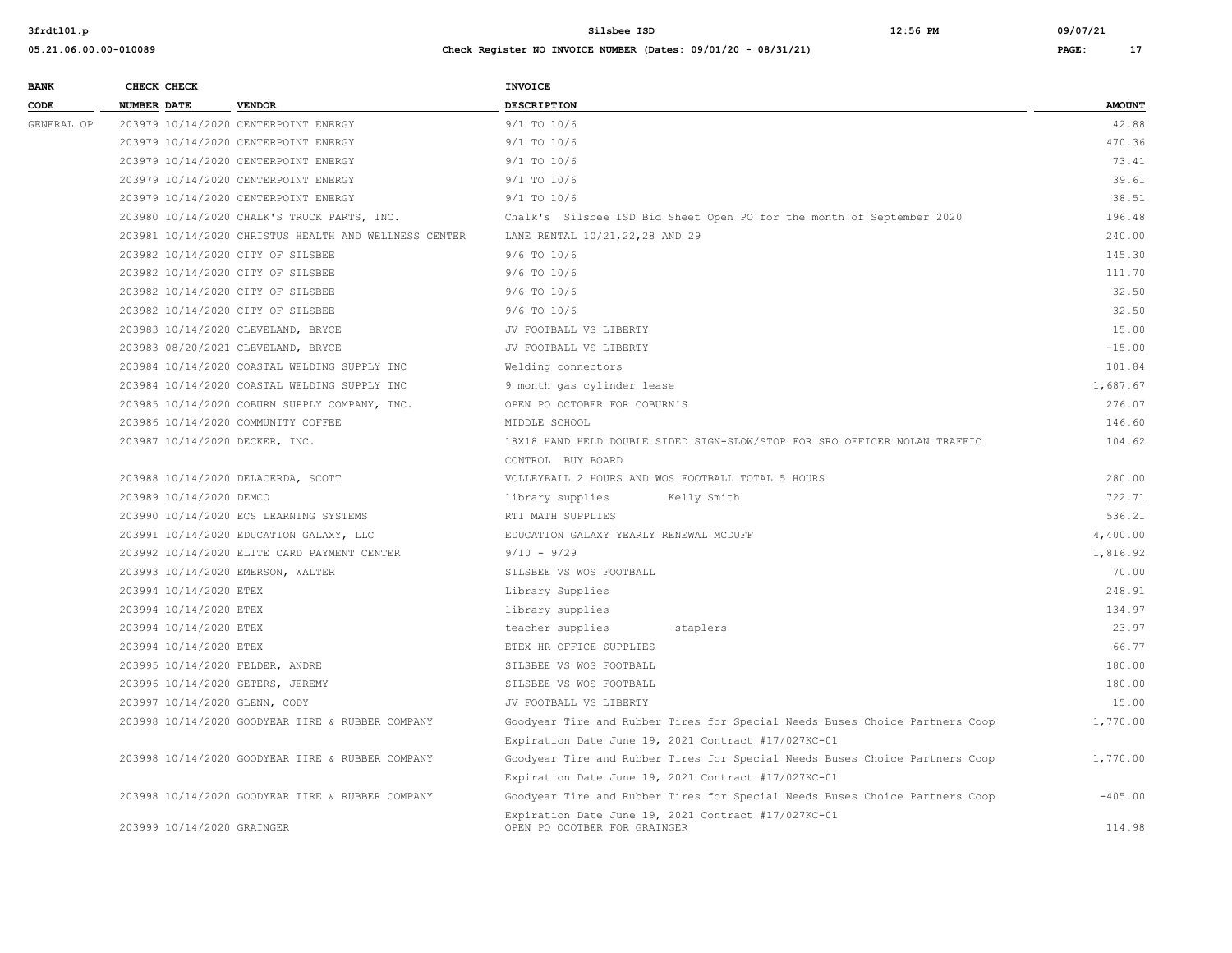| <b>BANK</b> | CHECK CHECK        |                            |                                                  | <b>INVOICE</b>                                                                                       |               |
|-------------|--------------------|----------------------------|--------------------------------------------------|------------------------------------------------------------------------------------------------------|---------------|
| CODE        | <b>NUMBER DATE</b> |                            | <b>VENDOR</b>                                    | <b>DESCRIPTION</b>                                                                                   | <b>AMOUNT</b> |
| GENERAL OP  |                    | 203999 10/14/2020 GRAINGER |                                                  | OPEN PO OCOTBER FOR GRAINGER                                                                         | 165.00        |
|             |                    |                            | 204000 10/14/2020 GRAYBAR ELECTRIC COMPANY, INC. | light bulbs for ses campus                                                                           | 410.40        |
|             |                    |                            | 204001 10/14/2020 GRIFFIN, JASON                 | SILSBEE VS WOS FOOTBALL TOTAL 5 HOURS                                                                | 200.00        |
|             |                    |                            | 204002 10/14/2020 GUILLORY, DARIUS               | SILSBEE VS LIBERTY JV FOOTBALL                                                                       | 180.00        |
|             |                    |                            | 204003 10/14/2020 HARDIN JEFFERSON ISD           | 11 4A DII FOOTBALL PER DISTRICT COST                                                                 | 400.00        |
|             |                    |                            | 204004 10/14/2020 HAWTHORNE, JERRY               | SILSBEE VS WOS FOOTBALL                                                                              | 50.00         |
|             |                    |                            | 204005 10/14/2020 HENRY, BYRON                   | SILSBEE VS WOS FOOTBALL                                                                              | 180.00        |
|             |                    |                            | 204006 10/14/2020 HOUGHTON MIFFLIN COMPANY       | HOUGHTON MIFFLIN HARCOURT READ 180 U TRANSITION 1 YEAR SUBSCRIPTION                                  | 3,000.00      |
|             |                    |                            | 204006 10/14/2020 HOUGHTON MIFFLIN COMPANY       | HOUGHTON MIFFLIN HARCOURT READ 180 U TRANSITION 1 YEAR SUBSCRIPTION                                  | 800.00        |
|             |                    |                            | 204007 10/14/2020 LANDSCAPE SPECIALIST           | OCTOBER MONTHLY MAINTENANCE                                                                          | 4,929.16      |
|             |                    |                            | 204008 10/14/2020 Lane, Bobby II                 | SILSBEE VS WOS                                                                                       | 50.00         |
|             |                    |                            | 204009 10/14/2020 LEARNING A-Z                   | LEARNING A-Z REFERENCE # 8446780 FOR READING A-Z SMS, SES, LRP T MCDUFF                              | 3,148.50      |
|             |                    |                            | 204010 10/14/2020 LINDEMAN, KENNETH R            | SILSBEE VS WOS                                                                                       | 50.00         |
|             |                    |                            | 204011 10/14/2020 LOPEZ, JOLYNN                  | SEPTEMBER                                                                                            | 307.40        |
|             |                    |                            | 204012 10/14/2020 MCINNIS CONSTRUCTION, INC.     | Erosion Repairs at SHS                                                                               | 24,500.00     |
|             |                    |                            | 204013 10/14/2020 MICRO INTEGRATION              | security cameras for LRP                                                                             | 7,242.28      |
|             |                    |                            | 204013 10/14/2020 MICRO INTEGRATION              | core switch replacement ERATE                                                                        | 26,526.44     |
|             |                    |                            | 204013 10/14/2020 MICRO INTEGRATION              | core switch replacement ERATE                                                                        | 9,896.75      |
|             |                    |                            | 204013 10/14/2020 MICRO INTEGRATION              | core switch replacement ERATE                                                                        | 29,866.50     |
|             |                    |                            | 204013 10/14/2020 MICRO INTEGRATION              | core switch replacement ERATE                                                                        | 18,304.89     |
|             |                    |                            | 204014 10/14/2020 MIDTEX OIL, L.P.               | Midtex Oil LP Silsbee ISD Bid Sheet PO for October 2020 Fuel (Diesel and                             | 6,768.21      |
|             |                    |                            |                                                  | Unleaded)                                                                                            |               |
|             |                    |                            | 204015 10/14/2020 NELSON, LINDSEY C.             | SILSBEE VS WOS FOOTBALL                                                                              | 70.00         |
|             |                    |                            | 204016 10/14/2020 O'REILLY AUTOMOTIVE            | O'Reilly Auto Parts Silsbee ISD Bid Sheet 2020-2021 Open PO for the Month of                         | 586.69        |
|             |                    |                            |                                                  | September 2020                                                                                       |               |
|             |                    |                            | 204017 10/14/2020 O'REILLY AUTOMOTIVE            | Monthly PO for Auto                                                                                  | 316.28        |
|             |                    |                            | 204018 10/14/2020 ORR, JESSE                     | SILSBEE VS WOS FOOTBALL TOTAL 5 HOURS                                                                | 200.00        |
|             |                    |                            | 204019 10/14/2020 ORTA, JOSE JR                  | JV FOOTBALL VS LIBERTY                                                                               | 15.00         |
|             |                    |                            | 204020 10/14/2020 PARKER LUMBER - SILSBEE        | Open PO for Shop Supplies Maintence bid                                                              | 278.32        |
|             |                    |                            | 204021 10/14/2020 PARKER LUMBER - SILSBEE        | Parker Lumber Company Silsbee ISD Bid Sheet 2020-2021 Open PO for the Month of                       | 37.80         |
|             |                    |                            |                                                  | September 2020                                                                                       |               |
|             |                    |                            | 204022 10/14/2020 PAYNE'S WRECKER SERVICE, INC.  | TOW BUS FROM CRAVEN'S CAMP ROAD TO BMT. FREIGHTLINERS                                                | 450.00        |
|             |                    |                            |                                                  | 204023 10/14/2020 PEDIATRIC REHABILITATION OF TEXAS, INC. SEPTEMBER 2020 SERVICES - PHYSICAL THERAPY | 4,277.00      |
|             |                    |                            | 204024 10/14/2020 PINEY WOODS SANITATION         | $10/1$ to $10/31$                                                                                    | 26.15         |
|             |                    |                            | 204025 10/14/2020 PITRE, EDWARD                  | SILSBEE VS LIBERTY JV FOOTBALL                                                                       | 180.00        |
|             |                    |                            | 204026 10/14/2020 RAPTOR ACCOUNTS RECEIVABLE     | raptor scanner<br>Laura Reeves                                                                       | 495.00        |
|             |                    |                            | 204027 10/14/2020 RAY, DAVID                     | SILSBEE VS LIBERTY JV FOOTBALL                                                                       | 180.00        |
|             |                    | 204028 10/14/2020 RCI      |                                                  | rci labels                                                                                           | 470.00        |
|             |                    |                            | 204029 10/14/2020 REALITYWORKS                   | manenquin accessories                                                                                | 4,394.45      |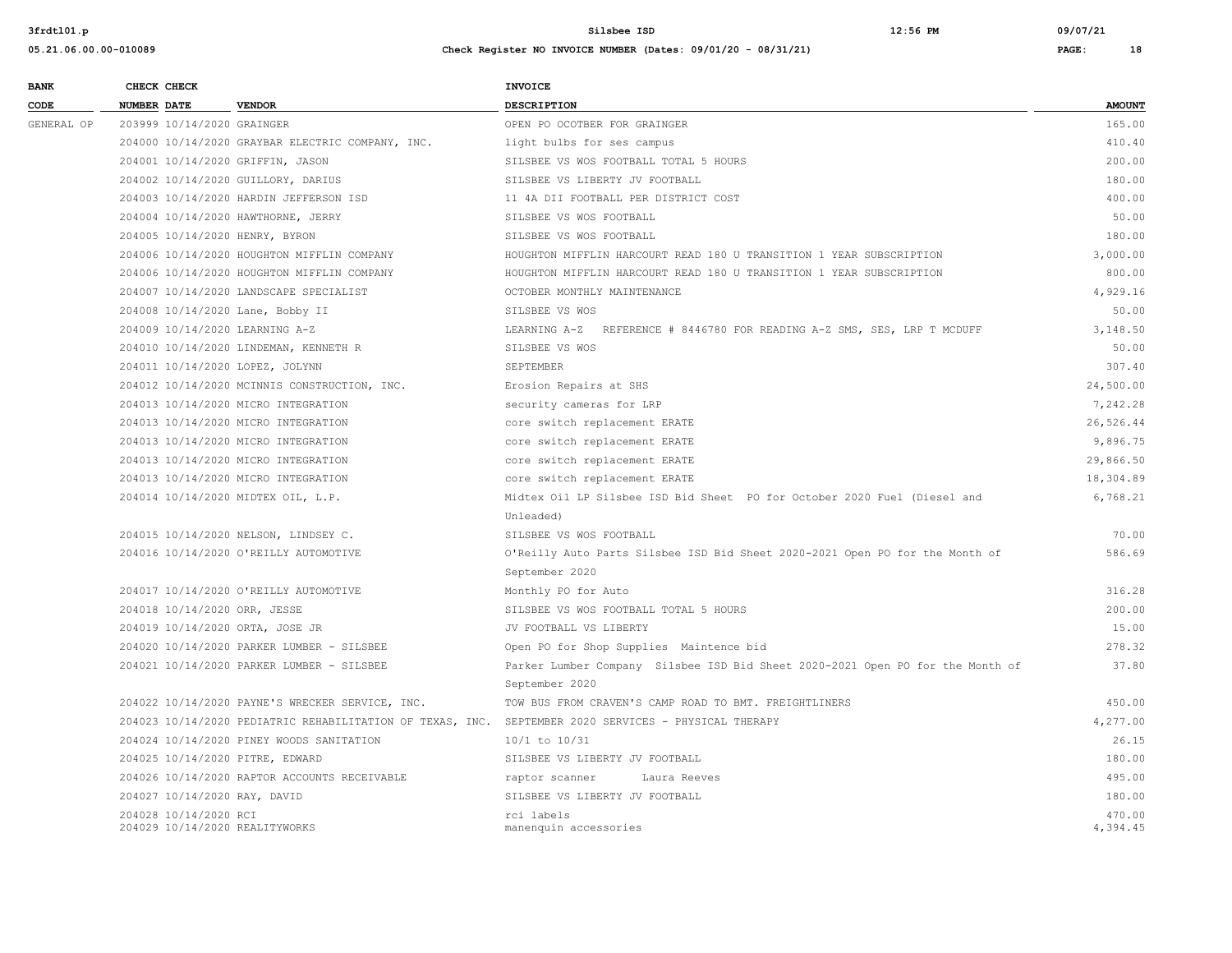| 3frdt101.p            |                                    |                                                           | $12:56$ PM<br>Silsbee ISD                                                                                                        | 09/07/21 |               |
|-----------------------|------------------------------------|-----------------------------------------------------------|----------------------------------------------------------------------------------------------------------------------------------|----------|---------------|
| 05.21.06.00.00-010089 |                                    |                                                           | Check Register NO INVOICE NUMBER (Dates: 09/01/20 - 08/31/21)                                                                    | PAGE:    | 19            |
| <b>BANK</b>           | CHECK CHECK                        |                                                           | <b>INVOICE</b>                                                                                                                   |          |               |
| CODE                  | <b>NUMBER DATE</b>                 | <b>VENDOR</b>                                             | <b>DESCRIPTION</b>                                                                                                               |          | <b>AMOUNT</b> |
| GENERAL OP            | 204030 10/14/2020 REDDEN, JAMES    |                                                           | SILSBEE VS LIBERTY JV FOOTBALL                                                                                                   |          | 180.00        |
|                       |                                    | 204031 10/14/2020 REGION V EDUCATION SERVICE CENTER       | REGION 5ESC READING BY DESIGN DYS CATIE WHITEHEAD AND 1 OTHER NEW DISTRICT                                                       |          | 675.00        |
|                       |                                    |                                                           | EMPLOYEE SEPTEMBER 28- OCTOBER 1, 2020                                                                                           |          |               |
|                       |                                    | 204031 10/14/2020 REGION V EDUCATION SERVICE CENTER       | REGION 5ESC READING BY DESIGN DYS CATIE WHITEHEAD AND 1 OTHER NEW DISTRICT                                                       |          | 675.00        |
|                       |                                    |                                                           | EMPLOYEE SEPTEMBER 28- OCTOBER 1, 2020                                                                                           |          |               |
|                       |                                    | 204031 10/14/2020 REGION V EDUCATION SERVICE CENTER       | REGION 5ESC DYS INSTRUMENT TRAINING SEPTEMBER 9-11/2020 T LANGSTON SESSION #                                                     |          | 150.00        |
|                       |                                    |                                                           | 314131                                                                                                                           |          |               |
|                       |                                    | 204032 10/14/2020 RIVERSIDE INSIGHTS                      | testing                                                                                                                          |          | 1,032.92      |
|                       | 204033 10/14/2020 ROBICHAUX, ISAAC |                                                           | SILSBEE VS WOS FOOTBALL TOTAL 5 HOURS                                                                                            |          | 200.00        |
|                       |                                    |                                                           | 204034 10/14/2020 Sandifer's L.P. Gas & Service Co., Inc. Sandifers Open PO for the Month of October 2020 Fuel for Propane buses |          | 37.40         |
|                       |                                    | 204034 10/14/2020 Sandifer's L.P. Gas & Service Co., Inc. | Sandifers Open PO for the Month of October 2020 Fuel for Propane buses                                                           |          | 38.08         |
|                       | 204035 10/14/2020 SMITH, CAROL     |                                                           | BETWEEN CAMPUSES                                                                                                                 |          | 24.96         |
|                       | 204036 10/14/2020 SMITH, DEAN      |                                                           | SILSBEE VS WOS FOOTBALL                                                                                                          |          | 180.00        |
|                       |                                    | 204037 10/14/2020 SOUTHEAST TEXAS WATER                   | ACADEMY                                                                                                                          |          | 127.50        |
|                       |                                    | 204038 10/14/2020 SOUTHERN LAWN & LANDSCAPES LLC          | MOWING COMPLETED 10/11                                                                                                           |          | 4,906.00      |
|                       |                                    | 204039 10/14/2020 SOUTHERN COMPUTER WAREHOUSE             | Southern Comuter Warehouse Region 5 Coop Color Printer for Transportation                                                        |          | 334.67        |
|                       |                                    |                                                           | Office                                                                                                                           |          |               |
|                       |                                    | 204040 10/14/2020 SOUTHWEST BUILDING SYSTEMS              | MATERIALS AND LABOR TO REPAIR ACCESS CONTROL SYSTEM SES SEE ATTACHED OUOTE**                                                     |          | 1,246.07      |
|                       |                                    | 204040 10/14/2020 SOUTHWEST BUILDING SYSTEMS              | SBS to troubleshoot and resolve issues with Fire Alarm panel                                                                     |          | 325.50        |
|                       |                                    | 204040 10/14/2020 SOUTHWEST BUILDING SYSTEMS              | TROUBLESHOOT INTERCOM ZONE D1 IN ADMINISTRATIVE AREA LABOR ONLY FOR 1 TECH AND                                                   |          | 125.50        |

 1 HELPER REGION 5 204041 10/14/2020 SPARKLETTS AND SIERRA SPRINGS ADMINISTRATION, TRANSPORTATION AND WAREHOUSE 200.84 204042 10/14/2020 SPECIALIZED ASSESSMENT & CONSULTING, LLC JULY 2020 PSYCHOLOGICAL EVALUATION AND REPORT 735.00 204043 10/14/2020 STRAHAN, SHANNON SEPTEMBER 2020 SPEECH THERAPY 3,602.50 204044 10/14/2020 STROMEYER, WILLIAM SILSBEE VS WOS FOOTBALL 180.00 204045 10/14/2020 SUBWAY STORE #5224 VOLLEYBALL MS 449.00 204046 10/14/2020 SWINDELL, WILLIAM SILSBEE VS WOS FOOTBALL 70.00 204047 10/14/2020 TEXAS A & M UNIVERSITY conference 305.00 204048 10/14/2020 TEXAS DEPARTMENT OF PUBLIC SAFETY 9/1 TO 9/28 10.00 204049 10/14/2020 TEXAS STATE LIBRARY AND ARCHIVES COMMISS RENEWAL SEPT 1 TO AUGUST 31, 2021 843.61 204050 10/14/2020 THOMAS, CHARLENE SILSBEE VS WOS FOOTBALL 50.00 204051 10/14/2020 TMEA REGION 10 VOCAL DIVISION VIRTUAL ALL REGION CHOIR CONTEST 250.00 204052 10/14/2020 Trabing, Lynn KAMPUS KORNER 31.51 204053 10/14/2020 U S POSTAL SERVICE POSTAGE FOR METER 5,000.00 204054 10/14/2020 WALTERS, MATTHEW SILSBEE VS WOS FOOTBALL TOTAL 5.25 HOURS 210.00 204055 10/14/2020 WEST HARDIN PERFORMERS VIRTUAL TOURNAMENT 10/10 395.00 204056 10/14/2020 WILLIAM V MACGILL & CO. Health Service Supplies 385.15 204057 10/14/2020 WRIGHT, BILL SILSBEE VS WOS FOOTBALL 50.00 204058 10/21/2020 ACADIAN AMBULANCE CONTRACT 269.00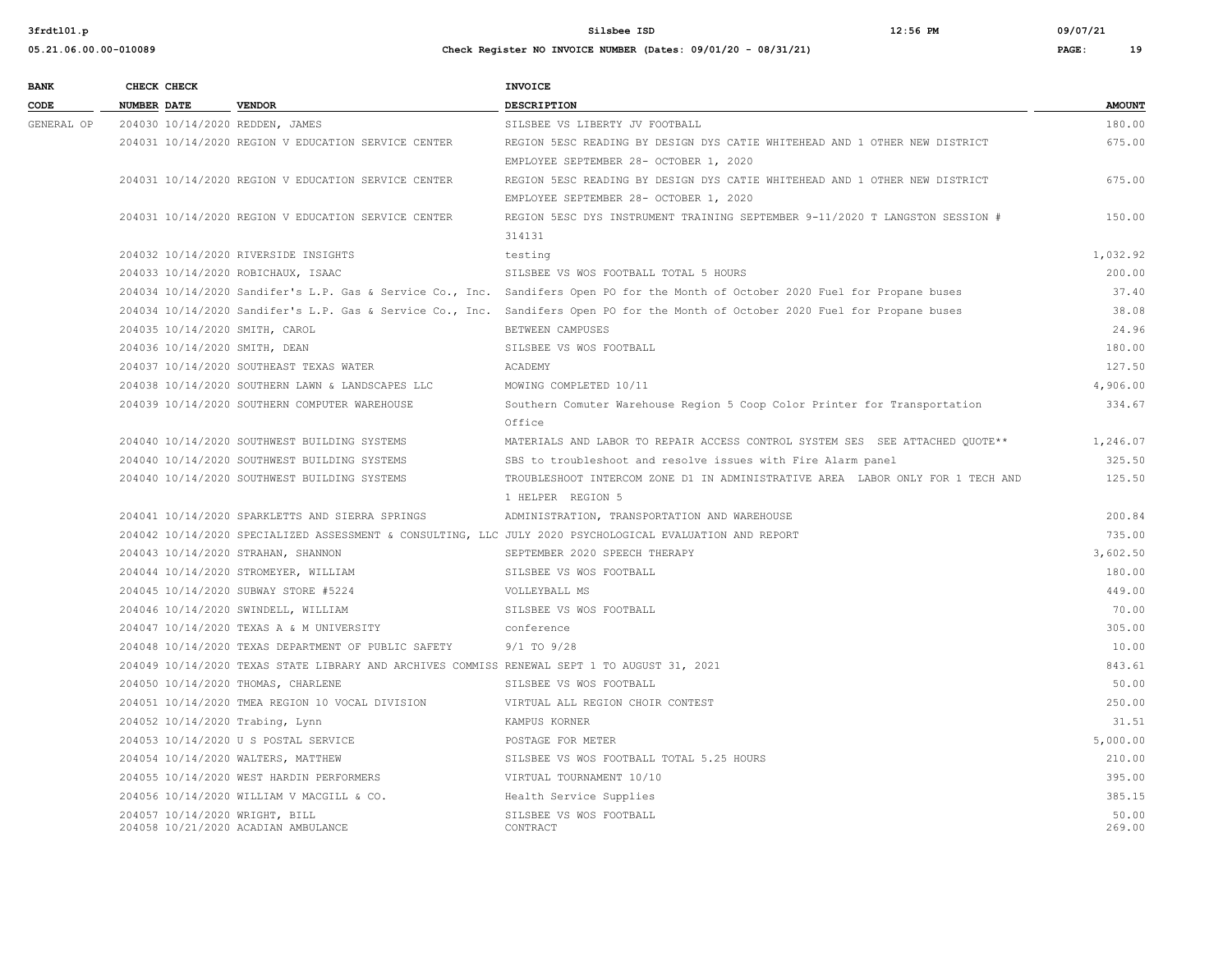| <b>BANK</b> | CHECK CHECK                      |                                                                                  | <b>INVOICE</b>                                                                               |                    |
|-------------|----------------------------------|----------------------------------------------------------------------------------|----------------------------------------------------------------------------------------------|--------------------|
| CODE        | <b>NUMBER DATE</b>               | <b>VENDOR</b>                                                                    | <b>DESCRIPTION</b>                                                                           | <b>AMOUNT</b>      |
| GENERAL OP  |                                  | 204059 10/21/2020 ACME ARCHITECTURAL HARDWARE                                    | OPEN PO OCTOBER FOR ACME ARCHITECTURAL                                                       | 394.16             |
|             |                                  | 204060 10/21/2020 ADVANCED SYSTEMS & ALARMS                                      | 11/1 TO 11/30                                                                                | 70.00              |
|             |                                  | 204063 10/21/2020 AMAZON.COM/SYNCB                                               | 469599959349 TOOL CREDITED FOR NOT RECEIVED                                                  | $-356.36$          |
|             |                                  | 204063 10/21/2020 AMAZON.COM/SYNCB                                               | tOOLS FOR MAINTENANCE DEPT. AMAZON                                                           | 59.01              |
|             |                                  | 204063 10/21/2020 AMAZON.COM/SYNCB                                               | 465485694658<br>DESK PARTITIONS/SNEEZE GUARDS                                                | 1,110.44           |
|             |                                  | 204063 10/21/2020 AMAZON.COM/SYNCB                                               | DRYER DOOR SWITCH FOR MIDDLE SCHOOL AMAZON                                                   | 6.99               |
|             |                                  | 204063 10/21/2020 AMAZON.COM/SYNCB                                               | supplies                                                                                     | 68.34              |
|             |                                  | 204063 10/21/2020 AMAZON.COM/SYNCB                                               | SHELF TREE BOOKSHELF                                                                         | 139.90             |
|             |                                  | 204063 10/21/2020 AMAZON.COM/SYNCB                                               | supplies for Auto                                                                            | 149.96             |
|             |                                  | 204063 10/21/2020 AMAZON.COM/SYNCB                                               | toner for wallace                                                                            | 141.39             |
|             |                                  | 204063 10/21/2020 AMAZON.COM/SYNCB                                               | robotics supplies                                                                            | 71.20              |
|             |                                  | 204063 10/21/2020 AMAZON.COM/SYNCB                                               | HANGING AND STANDING SNEEZE GUARDS FOR DYS CLASSROOMS T LANGSTON<br>9938598                  | 1,163.76           |
|             |                                  | 204063 10/21/2020 AMAZON.COM/SYNCB                                               | 674657866363<br>PROJECTOR BULBS                                                              | 287.94             |
|             |                                  | 204063 10/21/2020 AMAZON.COM/SYNCB                                               | Ac Adapter                                                                                   | 16.99              |
|             |                                  | 204063 10/21/2020 AMAZON.COM/SYNCB                                               | auto shop paint                                                                              | 24.96              |
|             |                                  | 204063 10/21/2020 AMAZON.COM/SYNCB                                               | 479457364688, 996667477879 Robotics reorder unable to upload attachment                      | 683.59             |
|             |                                  |                                                                                  | with documentatiom (too large) please see PO 0012100018 and amazon emails                    |                    |
|             |                                  | 204063 10/21/2020 AMAZON.COM/SYNCB                                               | 989774695458 wheels for band speakers                                                        | 245.72             |
|             |                                  | 204063 10/21/2020 AMAZON.COM/SYNCB                                               | 676845798896, 66443689964, 495368886956<br>HS supplies                                       | 230.94             |
|             |                                  | 204063 10/21/2020 AMAZON.COM/SYNCB                                               | Tigers Welness - October gift                                                                | 67.97              |
|             |                                  | 204063 10/21/2020 AMAZON.COM/SYNCB                                               | supplies                                                                                     | 100.98             |
|             |                                  | 204063 10/21/2020 AMAZON.COM/SYNCB                                               | supplies                                                                                     | 19.98              |
|             |                                  | 204063 10/21/2020 AMAZON.COM/SYNCB                                               | webcams, laminater, lamination for Biddle                                                    | 145.54             |
|             |                                  | 204063 10/21/2020 AMAZON.COM/SYNCB                                               | face shields 4-5 grade                                                                       | 719.70             |
|             |                                  | 204063 10/21/2020 AMAZON.COM/SYNCB                                               | 463557573387 AMAZON HR SUPPLIES                                                              | 26.16              |
|             |                                  | 204063 10/21/2020 AMAZON.COM/SYNCB                                               | Multimedia supplies                                                                          | 876.60             |
|             |                                  | 204063 10/21/2020 AMAZON.COM/SYNCB                                               | TRAUSLEN 280984-3 COOLER GASKETS FOR WALK THROUGH COOLER WAREHOUSE AMAZON                    | 66.92              |
|             |                                  | 204063 10/21/2020 AMAZON.COM/SYNCB                                               | ffa show supplies                                                                            | 42.24              |
|             |                                  | 204063 10/21/2020 AMAZON.COM/SYNCB                                               | PROJECTOR BULBS                                                                              | 382.45             |
|             |                                  | 204063 10/21/2020 AMAZON.COM/SYNCB                                               | supplies                                                                                     | 332.63             |
|             |                                  | 204063 10/21/2020 AMAZON.COM/SYNCB                                               | SPRAY BOTTLES FOR WHITEBOARD CLEANER                                                         | 25.90              |
|             |                                  | 204063 10/21/2020 AMAZON.COM/SYNCB                                               | SD CARD<br>RENEE CARRELL                                                                     | 20.09              |
|             |                                  | 204063 10/21/2020 AMAZON.COM/SYNCB                                               | teacher supplies<br>velcro dots<br>Carpenter                                                 | 11.98              |
|             |                                  | 204063 10/21/2020 AMAZON.COM/SYNCB                                               | office supplies rechargable batteries                                                        | 19.69              |
|             | 204064 10/21/2020 ANTHONY, DONNA |                                                                                  | SILSBEE VS LUMBERTON VOLLEYBALL                                                              | 170.00             |
|             |                                  | 204065 10/21/2020 AREA IX ASSOCIATION                                            | 2020-2021 FALL MEMBERSHIP                                                                    | 125.20             |
|             | 204066 10/21/2020 AT &T          |                                                                                  | OCT 7 THRU NOV 6                                                                             | 1,083.08           |
|             |                                  | 204067 10/21/2020 ATHLETIC SUPPLY INC.<br>204067 10/21/2020 ATHLETIC SUPPLY INC. | Purch Req - Ath Supply - Doc's Order<br>Purch Req - Ath Supply - Cutter-Gloves - Coach Smith | 1,765.00<br>235.00 |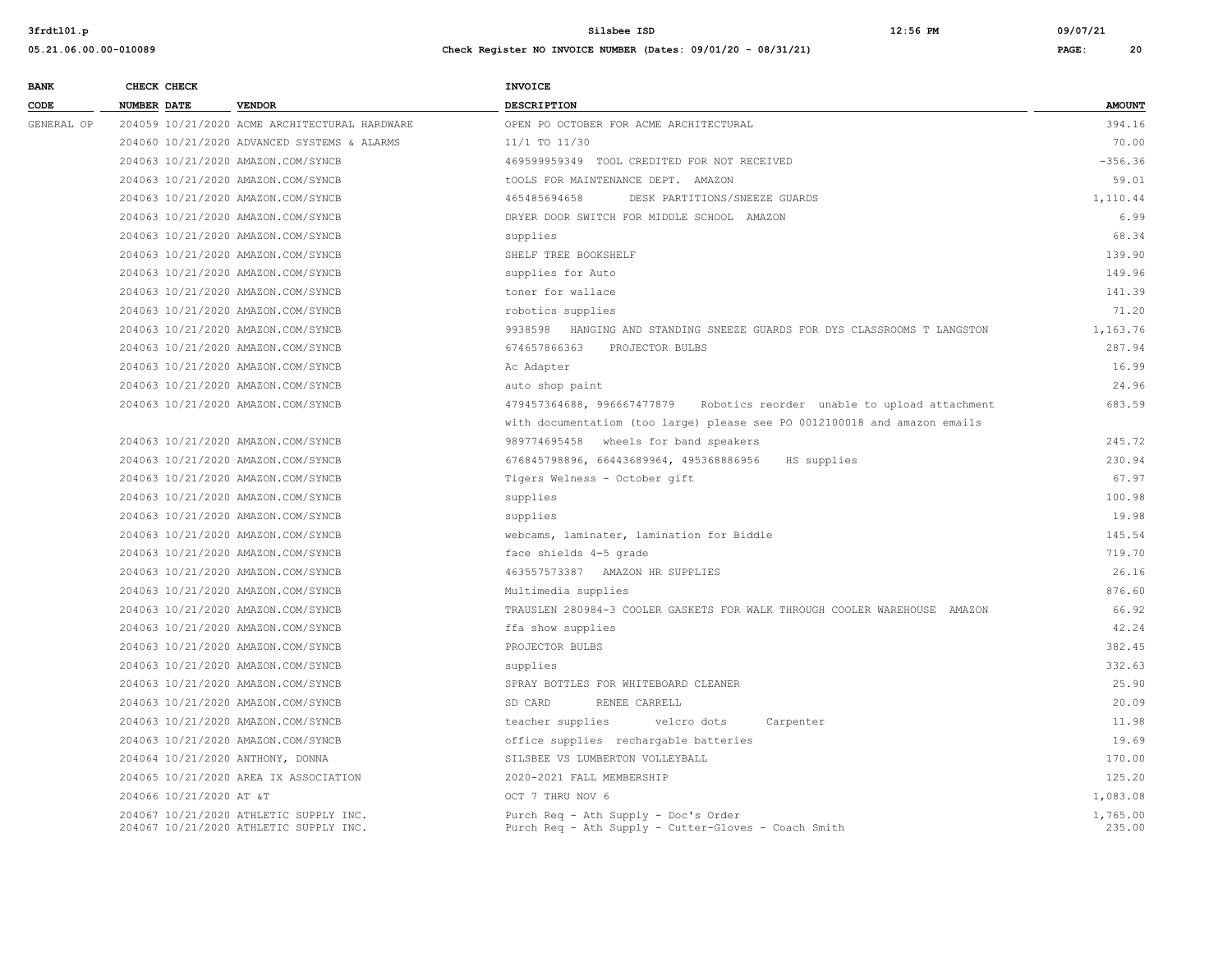| <b>BANK</b> | CHECK CHECK                       |                                                     | INVOICE                                                                                      |                  |
|-------------|-----------------------------------|-----------------------------------------------------|----------------------------------------------------------------------------------------------|------------------|
| CODE        | NUMBER DATE                       | <b>VENDOR</b>                                       | DESCRIPTION                                                                                  | <b>AMOUNT</b>    |
| GENERAL OP  |                                   | 204068 10/21/2020 BK INDUSTRIAL SOLUTIONS           | disinfecting wipes                                                                           | 6,300.00         |
|             |                                   | 204069 10/21/2020 BODENSTEINER, JOHN                | HOMEBOUND                                                                                    | 26.91            |
|             |                                   | 204070 10/21/2020 BOTTLEY, LAMARCUS                 | JV FOOTBALL VS BRIDGE CITY                                                                   | 15.00            |
|             | 204071 10/21/2020 BSN SPORTS      |                                                     | VOLLEYBALL UNIFORMS                                                                          | 2,167.12         |
|             |                                   | 204072 10/21/2020 BURGERS OF BEAUMONT               | 9/4 MEALS CHEERLEADERS                                                                       | 163.73           |
|             |                                   | 204073 10/21/2020 BURGERWORKS, INC.                 | CROSS COUNTRY                                                                                | 176.09           |
|             |                                   | 204074 10/21/2020 CAPTAIN RON'S SEAFOOD             | MEAL                                                                                         | 114.95           |
|             |                                   | 204075 10/21/2020 CAPTAIN RON'S SEAFOOD             | MEAL                                                                                         | 221.52           |
|             |                                   | 204076 10/21/2020 CHALK'S TRUCK PARTS, INC.         | Chalk's Open PO for the Month of October 2020 Silsbee ISD Bid Sheet                          | 181.11           |
|             |                                   | 204076 10/21/2020 CHALK'S TRUCK PARTS, INC.         | Chalk's Open PO for the Month of October 2020 Silsbee ISD Bid Sheet                          | 77.07            |
|             |                                   | 204076 10/21/2020 CHALK'S TRUCK PARTS, INC.         | Chalk's Open PO for the Month of October 2020 Silsbee ISD Bid Sheet                          | 35.88            |
|             |                                   | 204076 10/21/2020 CHALK'S TRUCK PARTS, INC.         | Chalk's Open PO for the Month of October 2020 Silsbee ISD Bid Sheet                          | 157.32           |
|             |                                   | 204077 10/21/2020 CHRISTUS HOSPITAL                 | CPR CARDS                                                                                    | 69.00            |
|             |                                   | 204078 10/21/2020 CINTAS CORPORATION                | Germ X hand sanitizer station refills. Previous PO # 937200287                               | 3,004.24         |
|             | 204079 10/21/2020 CITY OF SILSBEE |                                                     | $9/13$ TO $10/13$                                                                            | 2,051.30         |
|             | 204079 10/21/2020 CITY OF SILSBEE |                                                     | 9/13 TO 10/13                                                                                | 194.50           |
|             | 204079 10/21/2020 CITY OF SILSBEE |                                                     | $9/13$ TO $10/13$                                                                            | 1,153.11         |
|             |                                   | 204080 10/21/2020 COASTAL WELDING SUPPLY INC        | OPEN PO OCTOBER FOR COASTAL WELDING SUPPLY                                                   | 14.03            |
|             |                                   | 204081 10/21/2020 COMMUNITY COFFEE                  | MAINTENANCE                                                                                  | 106.00           |
|             |                                   | 204081 10/21/2020 COMMUNITY COFFEE                  | LAURA REEVES PRIMARY                                                                         | 110.93           |
|             | 204082 10/21/2020 Deaver, Terry   |                                                     | MILEAGE TO SAM'S                                                                             | 75.90            |
|             |                                   | 204083 10/21/2020 DELACERDA, SCOTT                  | WORK FOR OFFICER DAVENPORT                                                                   | 320.00           |
|             | 204084 10/21/2020 ETEX            |                                                     | office supplies<br>toner<br>Robert Wilson                                                    | 226.99           |
|             | 204084 10/21/2020 ETEX            |                                                     | office supplies<br>paper trimmer                                                             | 71.99            |
|             | 204084 10/21/2020 ETEX            |                                                     | teacher supplies<br>misc                                                                     | 56.05            |
|             | 204084 10/21/2020 ETEX            |                                                     | TONER                                                                                        | 130.99           |
|             | 204084 10/21/2020 ETEX            |                                                     | DYMO LABELS                                                                                  | 57.98            |
|             | 204085 10/21/2020 EVANS, CAROLYN  |                                                     | AVA EVANS AND KENDRICK EVANS                                                                 | 48.60            |
|             | 204086 10/21/2020 EXXON MOBIL     |                                                     | 9/18 TRANSACTION HS FOOTBALL                                                                 | 23.00            |
|             |                                   | 204087 10/21/2020 FOUNDATION INNOVATION, LLC.       | CONTRACT SIGNING                                                                             | 3,000.00         |
|             | 204088 10/21/2020 GLENN, CODY     |                                                     | JV FOOTBALL VS BRIDGE CITY                                                                   | 15.00            |
|             | 204089 10/21/2020 HAMBURGER DEPOT |                                                     | 10/16 SHS FB MEALS                                                                           | 1,650.00         |
|             | 204090 10/21/2020 HAWTHORNE, J.   |                                                     | SILSBEE VS WOS FOOTBALL                                                                      | 50.00            |
|             |                                   | 204091 10/21/2020 HERITAGE FOOD SERVICE GROUP, INC. | SCOTSMAN HARVEST ASSIST KIT TAPPAN KNOB SHIPPING BUY BOARD                                   | $-22.89$         |
|             |                                   | 204091 10/21/2020 HERITAGE FOOD SERVICE GROUP, INC. | SCOTSMAN HARVEST ASSIST KIT TAPPAN KNOB SHIPPING BUY BOARD                                   | 295.54           |
|             | 204092 10/21/2020 HICKS, BRIDGETT |                                                     | REIMBURSEMENET BC DISTRICT OLLEYBALL GAME                                                    | 163.79           |
|             | 204093 10/21/2020 Honeycutt, Judy |                                                     | JOB SITE VISITS                                                                              | 85.22            |
|             | 204094 10/21/2020 HOPE, PAUL      | 204095 10/21/2020 INKSPOT PRINTS & GRAPHICS         | SILSBEE VS BRIDGE CITY FB<br>Purch Req - InkSpot - Shirts and Shorts for MS VB - Coach Leach | 180.00<br>730.00 |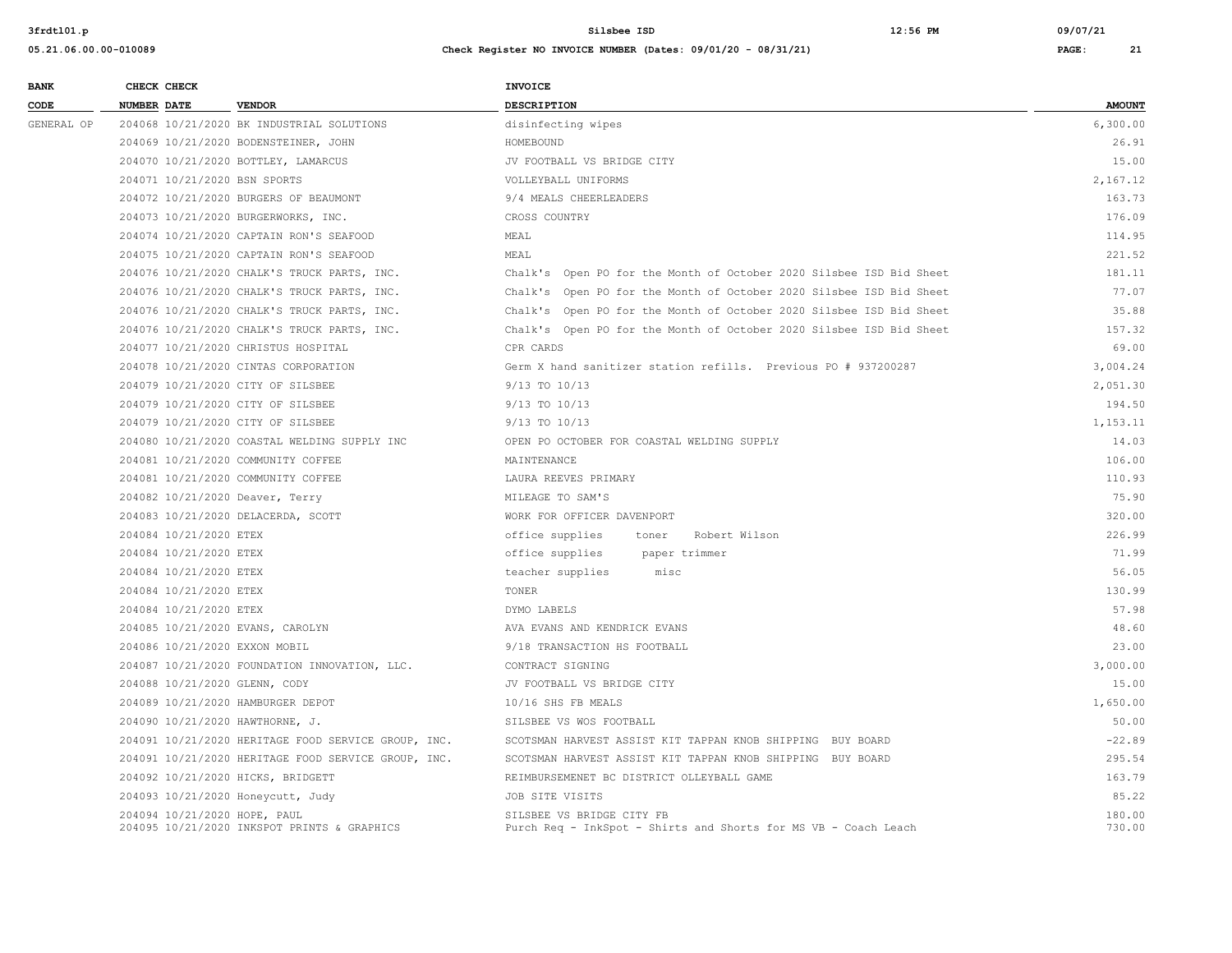| <b>BANK</b> |                    | CHECK CHECK                 |                                                                                                  | INVOICE                                                                                                                          |                |
|-------------|--------------------|-----------------------------|--------------------------------------------------------------------------------------------------|----------------------------------------------------------------------------------------------------------------------------------|----------------|
| CODE        | <b>NUMBER DATE</b> |                             | <b>VENDOR</b>                                                                                    | <b>DESCRIPTION</b>                                                                                                               | <b>AMOUNT</b>  |
| GENERAL OP  |                    |                             | 204096 10/21/2020 LANCASTER, JIM                                                                 | VOLLEYBALL SILLSBEE VS BC MIDDLE SCHOOL                                                                                          | 95.00          |
|             |                    |                             | 204097 10/21/2020 LONE STAR PERCUSSION                                                           | <b>BAND SUPPLIES</b>                                                                                                             | 91.65          |
|             |                    |                             | 204098 10/21/2020 MAGAZINE SUBSCRIPTIONS - PTP AUSTIN                                            | magazine subscription for Library                                                                                                | 178.00         |
|             |                    |                             | 204099 10/21/2020 MARK'S PLUMBING                                                                | PLUMBING STOCK FOR ALL CAMPUSES BUYBOARD                                                                                         | 1,127.90       |
|             |                    |                             | 204100 10/21/2020 MICRO INTEGRATION                                                              | yearly camera maintenance                                                                                                        | 12,000.00      |
|             |                    |                             | 204100 10/21/2020 MICRO INTEGRATION                                                              | security cameras for baseball/softball/tennis                                                                                    | 29,623.00      |
|             |                    |                             | 204101 10/21/2020 MOORE, JAKE                                                                    | JV FOOTBALL VS BRIDGE CITY FB                                                                                                    | 15.00          |
|             |                    |                             | 204102 10/21/2020 MOORE, LONNIE                                                                  | SILSBEE VS BRIDGE CITY FB JV                                                                                                     | 180.00         |
|             |                    |                             | 204103 10/21/2020 MULLINS, TONI                                                                  | SILSBEE VS LUMBERTON VOLLEYBALL                                                                                                  | 170.00         |
|             |                    |                             | 204104 10/21/2020 NOVROZSKY'S                                                                    | CHEERLEADERS MEALS FOR BRIDGE CITY GAME                                                                                          | 162.22         |
|             |                    |                             | 204105 10/21/2020 OMNI FILTRATION                                                                | LABOR AND MATERIALS TO CHNAGE OUT FILTERS ON CAMPUS HIGH SCHOOL REGION 5                                                         | 2,569.60       |
|             |                    |                             | 204105 10/21/2020 OMNI FILTRATION                                                                | LABOR AND MATERIALS TO REPLACE FILETES ON THE CAMPUS MIDDLE SCHOOL REGION 5                                                      | 768.82         |
|             |                    |                             | 204106 10/21/2020 PARKER PRINT SOLUTIONS                                                         | business cards                                                                                                                   | 26.00          |
|             |                    |                             | 204106 10/21/2020 PARKER PRINT SOLUTIONS                                                         | business cards                                                                                                                   | 115.48         |
|             |                    | 204107 10/21/2020 PNG BAND  |                                                                                                  | ENTRY FEE FOR PNG MARCHING FESTIVAL                                                                                              | 300.00         |
|             |                    |                             | 204108 10/21/2020 RAPTOR ACCOUNTS RECEIVABLE                                                     | SCANNER                                                                                                                          | 495.00         |
|             |                    |                             | 204109 10/21/2020 RAY, JAYLON                                                                    | TOTAL 3.5 HOURS BONFIRE                                                                                                          | 25.38          |
|             |                    |                             | 204109 08/20/2021 RAY, JAYLON                                                                    | TOTAL 3.5 HOURS BONFIRE                                                                                                          | $-25.38$       |
|             |                    |                             | 204110 10/21/2020 REDDEN, JAMES                                                                  | SILSBEE VS BRIDGE CITY JV FOOTBALL                                                                                               | 180.00         |
|             |                    | 204111 10/21/2020 REGION 13 |                                                                                                  | behavior program                                                                                                                 | 1,000.00       |
|             |                    |                             | 204112 10/21/2020 REGION V EDUCATION SERVICE CENTER                                              | SCHOOL BOARD MEMBERS TRAINING 1/2 PMT                                                                                            | 1,250.00       |
|             |                    |                             | 204112 10/21/2020 REGION V EDUCATION SERVICE CENTER                                              | COOPERATIVE FEE 2020-2021                                                                                                        | 300.00         |
|             |                    |                             | 204112 10/21/2020 REGION V EDUCATION SERVICE CENTER                                              | HARDIN COUNTY JUVENILE JUSTICE ALTERNATIVE EDUCATION PROGRAM                                                                     | 18,915.00      |
|             |                    |                             | 204112 10/21/2020 REGION V EDUCATION SERVICE CENTER                                              | TEACHEER INENTIVE ALLOTMENT WEBINAR                                                                                              | 1,000.00       |
|             |                    |                             | 204113 10/21/2020 RENFRO, ARCHIE                                                                 | VOLLEYBALL SILSBEE VSS BRIDGE CITY                                                                                               | 95.00          |
|             |                    |                             | 204114 10/21/2020 RENFRO, SANTRICIA                                                              | MS VOLLEYBALL SILSBEE VS BRIDGE CITY                                                                                             | 40.00          |
|             |                    |                             | 204115 10/21/2020 RICEBELT DISTRICT FFA                                                          | FALL MEMBERSHIP FEE                                                                                                              | 156.50         |
|             |                    |                             | 204116 10/21/2020 RIDDELL/ALL AMERICAN SPORTS                                                    | Purch Req - Riddell - Helmet and Replacement Parts - Coach Smith                                                                 | 839.85         |
|             |                    |                             |                                                                                                  | 204117 10/21/2020 Sandifer's L.P. Gas & Service Co., Inc. Sandifers Open PO for the Month of October 2020 Fuel for Propane buses | 67.15          |
|             |                    |                             | 204118 10/21/2020 SCHOOL SPECIALTY                                                               | ORGANIZERS 3 COMPARTMENT SORTER- DEE ANN GRAY                                                                                    | 24.52          |
|             |                    |                             | 204118 10/21/2020 SCHOOL SPECIALTY                                                               | art supplies S hickman                                                                                                           | 35.98          |
|             |                    |                             | 204119 10/21/2020 SILSBEE ISD FOOD SERVICES                                                      | ADMINISTRATION OFFICE                                                                                                            | 110.00         |
|             |                    |                             | 204119 10/21/2020 SILSBEE ISD FOOD SERVICES                                                      | REMOTE                                                                                                                           | 456.50         |
|             |                    |                             | 204119 10/21/2020 SILSBEE ISD FOOD SERVICES                                                      | REMOTE                                                                                                                           | 687.50         |
|             |                    |                             | 204119 10/21/2020 SILSBEE ISD FOOD SERVICES                                                      | REMOTE                                                                                                                           | 357.50         |
|             |                    |                             | 204119 10/21/2020 SILSBEE ISD FOOD SERVICES                                                      | REMOTE                                                                                                                           | 715.00         |
|             |                    |                             | 204120 10/21/2020 SMITH, KIMBERLY                                                                | VOLLEYBALL SILSBEE VS BRIDGE CITY                                                                                                | 95.00          |
|             |                    |                             | 204121 10/21/2020 SOCIAL STUDIES SCHOOL SERVICE<br>204122 10/21/2020 SOUTHERN COMPUTER WAREHOUSE | EUROPE: THE 7 CONTINENTS<br>tripp lite port for Karen                                                                            | 24.63<br>54.87 |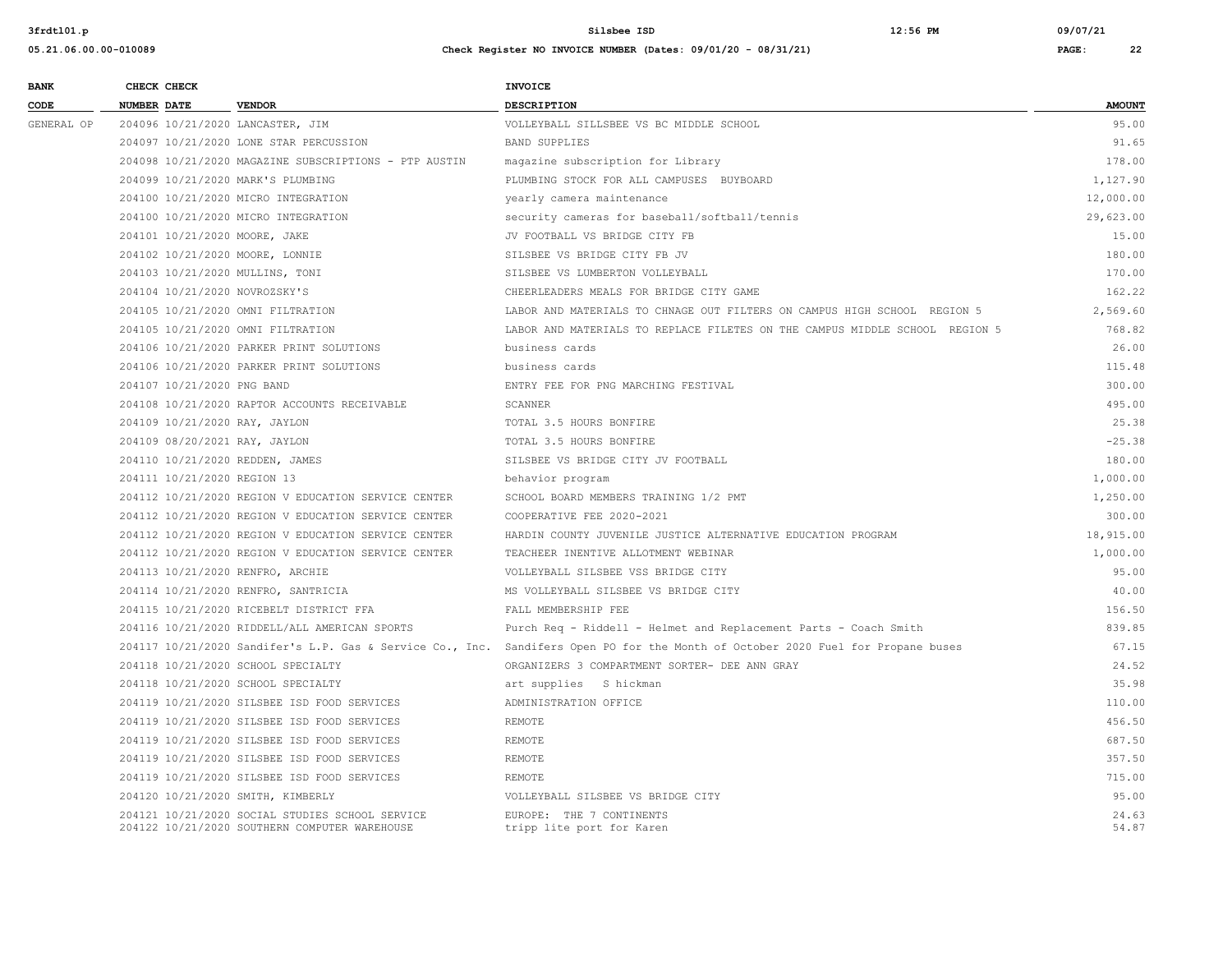**3frdtl01.p Silsbee ISD 12:56 PM 09/07/21**

| 05.21.06.00.00-010089 |                    |                                                         | Check Register NO INVOICE NUMBER (Dates: $09/01/20 - 08/31/21$ ) |            | 23            |
|-----------------------|--------------------|---------------------------------------------------------|------------------------------------------------------------------|------------|---------------|
| <b>BANK</b>           | CHECK CHECK        |                                                         | <b>INVOICE</b>                                                   |            |               |
| CODE                  | <b>NUMBER DATE</b> | <b>VENDOR</b>                                           | <b>DESCRIPTION</b>                                               |            | <b>AMOUNT</b> |
| GENERAL OP            |                    | 204123 10/21/2020 SOUTHWEST FOODSERVICE EXCELLENCE, LLC | SEPTEMBER 2020 NUTRITIONAL SERVICES                              | 116,686.09 |               |
|                       |                    |                                                         |                                                                  |            | _ _ _ _       |

| GENERAL OP |                                    | 204123 10/21/2020 SOUTHWEST FOODSERVICE EXCELLENCE, LLC | SEPTEMBER 2020 NUTRITIONAL SERVICES                                                                           | 116,686.09 |
|------------|------------------------------------|---------------------------------------------------------|---------------------------------------------------------------------------------------------------------------|------------|
|            |                                    | 204124 10/21/2020 SPARKLETTS AND SIERRA SPRINGS         | TECHNOLOGY                                                                                                    | 71.92      |
|            |                                    | 204125 10/21/2020 SUBWAY STORE #5224                    | CHEERLEADERS                                                                                                  | 153.62     |
|            |                                    | 204126 10/21/2020 SYMMETRY ENERGY SOLUTIONS, LLC.       | SEPTEMBER 2020                                                                                                | 4,564.60   |
|            | 204127 10/21/2020 TASB, INC.       |                                                         | child abuse prevention - what board members need to know                                                      | 175.00     |
|            | 204128 10/21/2020 TASBO            |                                                         | 2020 Accunting & Finance Academy Virtual Nov 9-10 2020                                                        | 305.00     |
|            | 204129 10/21/2020 TASBO            |                                                         | 32622 MEMBERSHIP                                                                                              | 135.00     |
|            | 204130 10/21/2020 TCEA             |                                                         | TCEA FULL CONVENTION J YOUNGBLOOD                                                                             | 339.00     |
|            | 204130 10/21/2020 TCEA             |                                                         | TCEA CAMPUS TECHNOLOGY SPECIALIST ACADEMY J YOUNGBLOOD                                                        | 159.00     |
|            |                                    | 204131 10/21/2020 TEXAS DEPT OF INFORMATION RESOURCES   | SEPTEMBER 2020                                                                                                | 108.14     |
|            |                                    | 204132 10/21/2020 TEXAS FFA ASSOCIATION                 | 2020-2021 FALL MEMBERSHIP FEES                                                                                | 2,639.68   |
|            |                                    | 204133 10/21/2020 THE VIRTUAL MEET EXPERIENCE           | Virtual Meet Sole Source                                                                                      | 350.00     |
|            | 204134 10/21/2020 THOMAS, ERICK    |                                                         | SILSBEE VS BRIDGE CITY FB JV                                                                                  | 180.00     |
|            | 204135 10/21/2020 TOLBERT, DAWN    |                                                         | VOLLEYBALL MS SILSBEE VS BRIDGE CITY                                                                          | 95.00      |
|            | 204136 10/21/2020 TOMAS, LOGAN     |                                                         | BONFIRE SOUND TOTAL 3.5 HOURS                                                                                 | 25.38      |
|            |                                    | 204137 10/21/2020 UIL MUSIC REGION 10                   | UIL MARCHING CONTEST                                                                                          | 500.00     |
|            | 204138 10/21/2020 VERIZON WIRELESS |                                                         | SEPT 14 - OCT 13                                                                                              | 68.07      |
|            | 204138 10/21/2020 VERIZON WIRELESS |                                                         | SEPT 14 - OCT 13                                                                                              | 245.53     |
|            | 204138 10/21/2020 VERIZON WIRELESS |                                                         | SEPT 14 - OCT 13                                                                                              | 682.90     |
|            | 204138 10/21/2020 VERIZON WIRELESS |                                                         | SEP 14 - OCT 13                                                                                               | 381.67     |
|            | 204139 10/21/2020 WEISS, GREGORY   |                                                         | FOOTBALL IN CARTHAGE AND LIBERTY                                                                              | 224.60     |
|            |                                    | 204140 10/21/2020 BRIDGE CITY CROSS COUNTRY             | CROSS COUNTRY                                                                                                 | 160.00     |
|            | 204141 10/21/2020 BRIDGE CITY ISD  |                                                         | FOOTBALL 10/17                                                                                                | 1,035.00   |
|            |                                    | 204142 10/21/2020 CARRIER CORPORATION                   | OPEN PO SEPT. FOR CARRIER BUY BOARD                                                                           | 420.00     |
|            |                                    | 204143 10/21/2020 OVERHEAD DOOR CO OF BMT               | labor and materials to repair roll down door at warehouse and roll down doors                                 | 853.10     |
|            |                                    |                                                         | at maintenance shop safety issues so Mike Tomas said to get someone out here.                                 |            |
|            |                                    |                                                         | SAFETY PROBLEMS SO ONLY VERBAL QUOTE                                                                          |            |
|            |                                    |                                                         | 204144 10/21/2020 TEXAS A&M ENGINEERING EXTENSION SERVICE Registration for online conference for Mark Wallace | 550.00     |
|            |                                    | 204145 10/28/2020 BILL CLARK PEST CONTROL               | LARGE GLUE BOARDS FOR MONITORING MASTERLINE GLUE BOARDS FOR MONITORING AWARDED                                | 386.56     |
|            | 204146 10/28/2020 BLACKWELL, JAMES |                                                         | SILSBEE VS HS FOOTBALL TOTAL 4.5 HOURS                                                                        | 180.00     |
|            | 204147 10/28/2020 BUSH, ETHEL      |                                                         | SILSBEE MS VS WOS VB                                                                                          | 95.00      |
|            |                                    | 204148 10/28/2020 CENTERPOINT ENERGY                    | 9/16 TO 10/16                                                                                                 | 49.18      |
|            |                                    | 204148 10/28/2020 CENTERPOINT ENERGY                    | 9/16 TO 10/16                                                                                                 | 728.53     |
|            | 204149 10/28/2020 CHAVIS, BRANDON  |                                                         | SILSBEE VS HF MIDDLE SCHOOL                                                                                   | 170.00     |
|            | 204150 10/28/2020 CITY OF SILSBEE  |                                                         | $9/20 - 10/20$                                                                                                | 137.50     |
|            | 204150 10/28/2020 CITY OF SILSBEE  |                                                         | 9/20 TO 10/20                                                                                                 | 129.90     |
|            |                                    | 204151 10/28/2020 COASTAL WELDING SUPPLY INC            | OPEN PO OCTOBER FOR COASTAL WELDING SUPPLY                                                                    | 14.03      |
|            |                                    | 204152 10/28/2020 COBURN SUPPLY COMPANY, INC.           | SINGLE BASIN METERING FAUCETS WITH 4" COVER PLATE UPDATING OLD FAUCETS ON<br>CAMPUS 2020-2021 BID LIST        | 1,026.55   |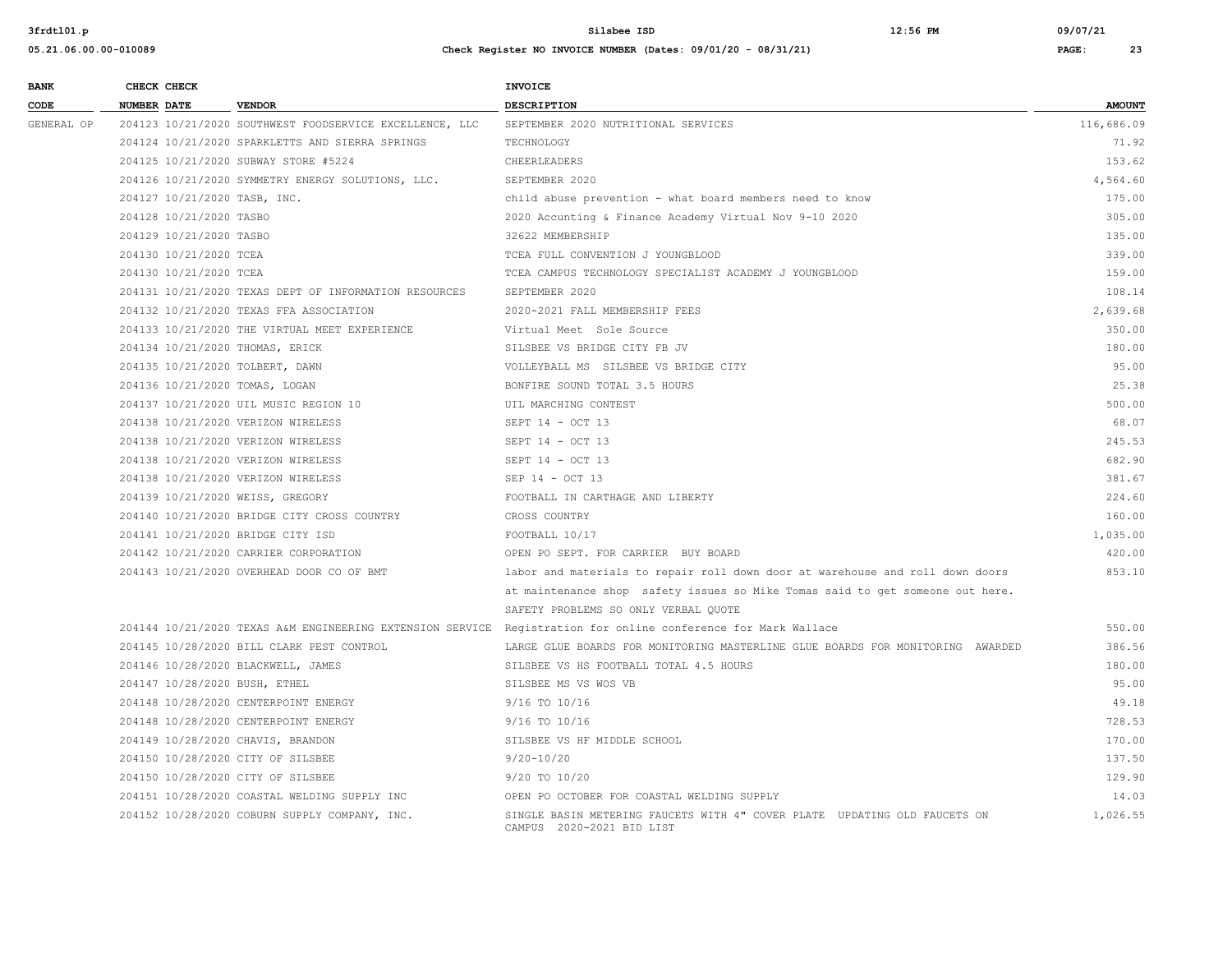| <b>BANK</b> | CHECK CHECK                      |                                                      | <b>INVOICE</b>                                                                |               |
|-------------|----------------------------------|------------------------------------------------------|-------------------------------------------------------------------------------|---------------|
| CODE        | <b>NUMBER DATE</b>               | <b>VENDOR</b>                                        | DESCRIPTION                                                                   | <b>AMOUNT</b> |
| GENERAL OP  |                                  | 204153 10/28/2020 DE LAGE LANDEN PUBLIC FINANCE      | $10/5 - 11/4$                                                                 | 18,567.87     |
|             |                                  | 204154 10/28/2020 DELACERDA, SCOTT                   | SILSBEE VS HF TOTAL 4/5 HOURS                                                 | 160.00        |
|             | 204155 10/28/2020 DTN, LLC       |                                                      | WEATHER SENTRY SMART PHONE PLATINUM PLAN                                      | 240.00        |
|             |                                  | 204156 10/28/2020 EL-RAHIM, JELANI                   | SILSEEE VS WOS MS                                                             | 95.00         |
|             |                                  | 204157 10/28/2020 EMERSON, WALTER                    | SILSBEE VS HF                                                                 | 70.00         |
|             |                                  | 204158 10/28/2020 GARRETT, CHELSEY                   | DISTRICE VARSITY MEET CROSSS COUNTRY                                          | 200.00        |
|             |                                  | 204159 10/28/2020 GARRETT, CHELSEY                   | JV DISTRICT MEET CROSS COUNTRY                                                | 130.00        |
|             | 204160 10/28/2020 GRAINGER       |                                                      | OPEN PO OCOTBER FOR GRAINGER                                                  | 65.41         |
|             | 204160 10/28/2020 GRAINGER       |                                                      | OPEN PO OCOTBER FOR GRAINGER                                                  | 137.10        |
|             | 204161 10/28/2020 HAWTHORNE, J.  |                                                      | SILSBEE VS HF                                                                 | 50.00         |
|             | 204162 10/28/2020 HENRY, TRISINA |                                                      | <b>JAXSON DANS</b>                                                            | 20.00         |
|             |                                  | 204163 10/28/2020 INFINITY CONNECTIONS               | high school sped/ard installation of 1 cat 6 drop moved printer into new area | 279.90        |
|             |                                  | 204164 10/28/2020 ITA TRUCK SALES & SERVICE, LLC.    | ITA Truck Sales and Service Silsberback Brake Shoes This is the only place to | 373.50        |
|             |                                  |                                                      | buy these that we have on our boards                                          |               |
|             |                                  | 204165 10/28/2020 JUNIOR LIBRARY GUILD               | LIBRARY SUBSCRIPTIONS                                                         | 1,952.20      |
|             |                                  | 204166 10/28/2020 KENT'S COLLISION CENTER            | REPAIR AUTO                                                                   | 2,501.06      |
|             |                                  | 204167 10/28/2020 KIRKPATRICK CONSTRCTION            | NEED 2 LOADS OF LIMESTONE FOR ATHLETICS AREA BID LIST                         | 1,737.60      |
|             | 204168 10/28/2020 Lane, Bobby II |                                                      | SILSBEE VS HF                                                                 | 50.00         |
|             |                                  | 204169 10/28/2020 LINDEMAN, KENNETH R                | SILSBEE VS HF                                                                 | 50.00         |
|             |                                  | 204170 10/28/2020 MCFARLAND, JERRY                   | SILSBEE VS WOS MS                                                             | 95.00         |
|             |                                  | 204171 10/28/2020 MCMILLAN GLASS AND DOOR            | OPEN PO OCTOBER FOR MCMILLIAN GLASS                                           | 292.18        |
|             |                                  | 204172 10/28/2020 MECHANICAL SPECIALTY SYSTEMS, LLC. | COUPLING REPLACEMENT FOR 60 HP PUMP SILSBEE HIGH SCHOOL REGION 5              | 833.00        |
|             | 204173 10/28/2020 MOTT SUPPLY    |                                                      | OPEN PO OCTOBER FOR MOTT SUPPLY                                               | 119.99        |
|             |                                  | 204174 10/28/2020 MUNRO'S UNIFORM SERVICE            | MAINTENANCE OCTOBER                                                           | 851.10        |
|             | 204175 10/28/2020 N2Y, INC.      |                                                      | Web Based Program                                                             | 4,589.38      |
|             | 204176 10/28/2020 NASCO          |                                                      | monthly PO for Nasco                                                          | 297.23        |
|             |                                  | 204177 10/28/2020 NELSON, LINDSEY C.                 | SILSEE VS HF                                                                  | 70.00         |
|             |                                  | 204178 10/28/2020 NORTH HARDIN WATER SUPPLY CORP.    | $9/9$ to $10/6$                                                               | 50.40         |
|             | 204179 10/28/2020 OCHOA, MICHAEL |                                                      | SILSBEE VS HF                                                                 | 175.00        |
|             |                                  | 204180 10/28/2020 OVERHEAD DOOR CO OF BMT            | labor and materials to repair roll down door at warehouse and roll down doors | 814.15        |
|             |                                  |                                                      | at maintenance shop safety issues so Mike Tomas said to get someone out here. |               |
|             |                                  |                                                      | SAFETY PROBLEMS SO ONLY VERBAL QUOTE                                          |               |
|             |                                  | 204181 10/28/2020 PENDER'S MUSIC COMPANY             | music for band                                                                | 68.38         |
|             |                                  | 204181 10/28/2020 PENDER'S MUSIC COMPANY             | music for band                                                                | 141.29        |
|             |                                  | 204182 10/28/2020 PHILLIPS, JOSEPH                   | SILSBEE VS HF                                                                 | 175.00        |
|             |                                  | 204183 10/28/2020 PINEY WOODS SANITATION             | NOVEMEBER                                                                     | 70.00         |
|             | 204184 10/28/2020 Powell, Karen  |                                                      | TRANSPORTATION MEAL                                                           | 27.82         |
|             | 204185 10/28/2020 RAY, DAVID     |                                                      | SILSBEE VS HF MIDDLE SCHOOL                                                   | 170.00        |
|             | 204186 10/28/2020 READ ICE       |                                                      | water for campus                                                              | 3,528.00      |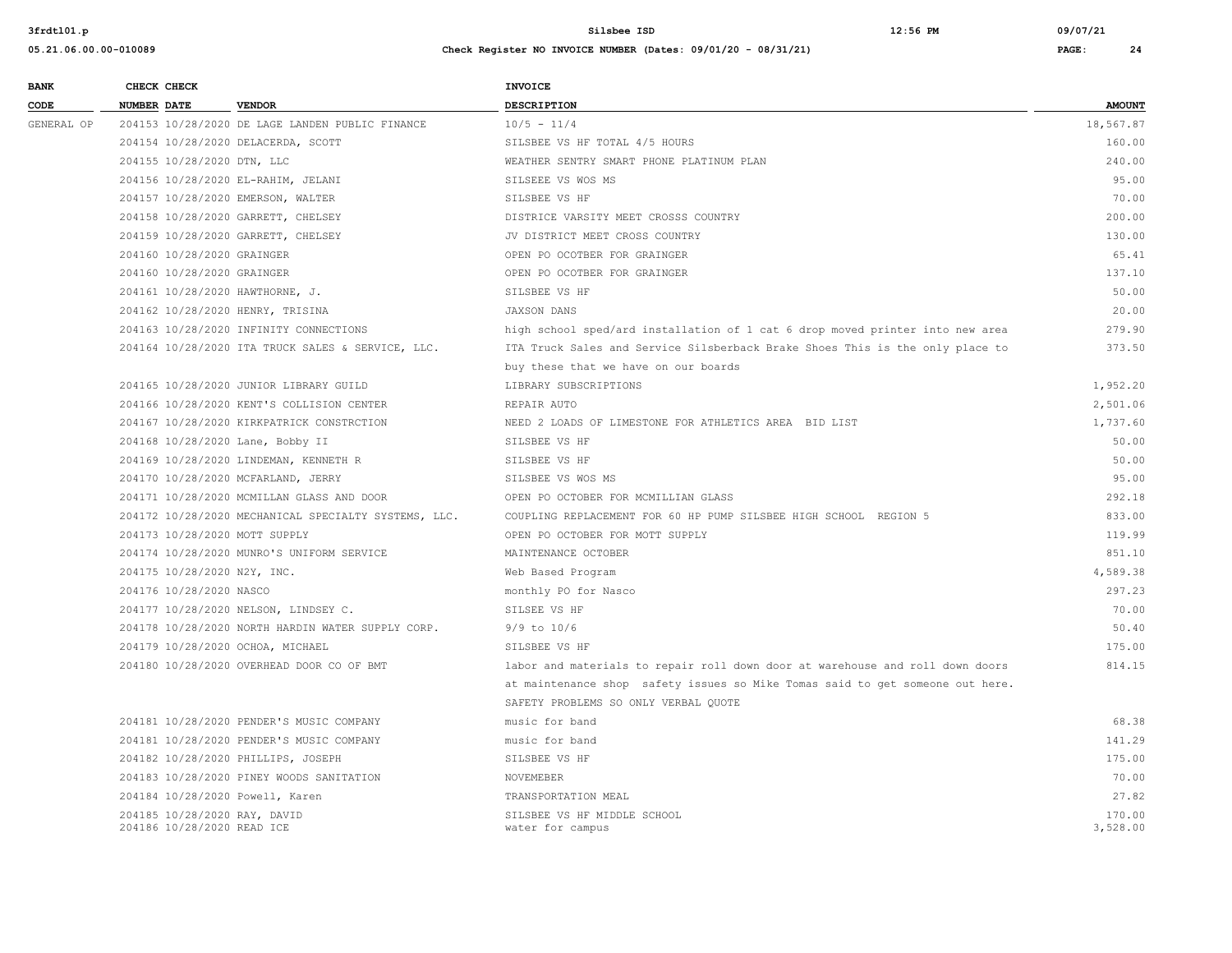**05.21.06.00.00-010089 Check Register NO INVOICE NUMBER (Dates: 09/01/20 - 08/31/21) PAGE: 25**

**3frdtl01.p Silsbee ISD 12:56 PM 09/07/21**

| <b>BANK</b> |             | CHECK CHECK                |                                                                        | <b>INVOICE</b>                                                                                                                   |                    |
|-------------|-------------|----------------------------|------------------------------------------------------------------------|----------------------------------------------------------------------------------------------------------------------------------|--------------------|
| CODE        | NUMBER DATE |                            | <b>VENDOR</b>                                                          | <b>DESCRIPTION</b>                                                                                                               | <b>AMOUNT</b>      |
| GENERAL OP  |             |                            | 204187 10/28/2020 REGION V EDUCATION SERVICE CENTER                    | Reg. V workshops 323868 Preparing PLAAFPS like a pro 323884 Annual IEP Goal                                                      | 40.00              |
|             |             |                            |                                                                        | Development<br>Amy Carpenter                                                                                                     |                    |
|             |             |                            | 204187 10/28/2020 REGION V EDUCATION SERVICE CENTER                    | reg v workshop 319552 T TESS training<br>Jennifer Fisher Sept.22,23,24                                                           | 450.00             |
|             |             |                            | 204187 10/28/2020 REGION V EDUCATION SERVICE CENTER                    | Reg. V workshops 323868 Preparing PLAAFPS like a pro 323884 Annual IEP Goal                                                      | 40.00              |
|             |             |                            |                                                                        | Amy Carpenter<br>Development                                                                                                     |                    |
|             |             |                            | 204188 10/28/2020 RENFRO, SANTRICIA                                    | VB SILSBEE VS WOS MS                                                                                                             | 40.00              |
|             |             |                            | 204189 10/28/2020 ROBICHAUX, ISAAC                                     | SILSBEE VS HF FOOTBALL TOTAL 4.5 HOURS                                                                                           | 180.00             |
|             |             |                            |                                                                        | 204190 10/28/2020 Sandifer's L.P. Gas & Service Co., Inc. Sandifers Open PO for the Month of October 2020 Fuel for Propane buses | 41.89              |
|             |             |                            | 204191 10/28/2020 SHI GOVERNMENT SOLUTIONS, INC.                       | chromebook insurance                                                                                                             | 62, 116.13         |
|             |             |                            | 204192 10/28/2020 SILSBEE HIGH SCHOOL                                  | <b>SCIENCE SUPPLIES</b>                                                                                                          | 253.48             |
|             |             |                            | 204193 10/28/2020 SOUTHEAST TEXAS COACHES ASSOCIATION                  | 2020-2021                                                                                                                        | 200.00             |
|             |             |                            | 204194 10/28/2020 TEXAS EDUCATION AGENCY                               | AVID                                                                                                                             | 850.00             |
|             |             |                            | 204195 10/28/2020 TEXAS LIBRARY ASSOCIATION                            | TEXAS LIBRARY ASSOCIATION MEMBERSHIP FEE                                                                                         | 167.00             |
|             |             |                            | 204196 10/28/2020 TEXAS MUSIC EDUCATORS ASSN                           | TMEA MEMBERSHIP DUES<br>NICOLE FEW                                                                                               | 110.00             |
|             |             |                            | 204197 10/28/2020 THOMAS, CHARLENE                                     | SILSBEE VS HF                                                                                                                    | 50.00              |
|             |             |                            | 204198 10/28/2020 THOMAS A/C SUPPLY, INC.                              | OPEN PO OCTOBER FOR THOMAS SUPPLY                                                                                                | 60.00              |
|             |             |                            | 204199 10/28/2020 TURNER, GREIG                                        | SILSBEEE VS HF MIDDLE SCHOOL                                                                                                     | 170.00             |
|             |             |                            | 204200 10/28/2020 TYLER, WILLIAM                                       | SILSBEE VS HF TOTAL 4.5 HOURS                                                                                                    | 160.00             |
|             |             | 204201 10/28/2020 WAL-MART |                                                                        | CULINARY SUPPLIES FOR OCTOBER                                                                                                    | 197.66             |
|             |             | 204201 10/28/2020 WAL-MART |                                                                        | STUDENT SNACKS                                                                                                                   | 449.20             |
|             |             | 204201 10/28/2020 WAL-MART |                                                                        | cookies                                                                                                                          | 53.02              |
|             |             | 204201 10/28/2020 WAL-MART |                                                                        | supplies                                                                                                                         | 1,024.32           |
|             |             | 204201 10/28/2020 WAL-MART |                                                                        | SLOW COOKERS                                                                                                                     | 79.08              |
|             |             | 204201 10/28/2020 WAL-MART |                                                                        | SUPPLIES                                                                                                                         | 57.87              |
|             |             | 204201 10/28/2020 WAL-MART |                                                                        | INCENTIVE SUPPLIES                                                                                                               | 86.40              |
|             |             |                            | 204202 10/28/2020 WRIGHT, BILL                                         | SILSBEE VS HF                                                                                                                    | 50.00              |
|             |             |                            | 204203 10/28/2020 ZONAR SYSTEMS, INC.                                  | Zonar Texas Buy Board 4/21/2020 to 3/31/2023 Student ID Cards                                                                    | 3,442.34           |
|             |             | 204204 10/28/2020 ZONES    |                                                                        | belkin chromebook sleeve                                                                                                         | 11,458.35          |
|             |             |                            | 204205 11/04/2020 ADVANCED GRAPHICS                                    | poster maker                                                                                                                     | 189.90             |
|             |             |                            | 204206 11/04/2020 ALERT SERVICES                                       | Purch Req - Alert Services - Trainer Order - J Williamson                                                                        | 671.40             |
|             |             |                            | 204206 11/04/2020 ALERT SERVICES                                       | Purch Req - Alert Services - Trainer Order - J Williamson                                                                        | 3.639.50           |
|             |             | 204207 11/04/2020 AT &T    |                                                                        | OCT 25 THRU NOV 24                                                                                                               | 54.91              |
|             |             | 204207 11/04/2020 AT &T    |                                                                        | OCT 25 THRU NOV 24                                                                                                               | 71.43              |
|             |             | 204207 11/04/2020 AT &T    |                                                                        | OCT 25 THRU NOV 24                                                                                                               | 44.81              |
|             |             | 204207 11/04/2020 AT &T    |                                                                        | OCT 25 THRU NOV 24                                                                                                               | 54.91              |
|             |             |                            | 204208 11/04/2020 BARDELL, KATHRYN                                     | SWIM MEET IN NEDERLAND                                                                                                           | 30.00              |
|             |             |                            | 204209 11/04/2020 BEAUMONT FREIGHTLINER - STERLING                     | Beauomont Freightliner Open PO for the Month of October 2020 Texas Buy Board                                                     | 239.91             |
|             |             |                            | 204210 11/04/2020 BENNETT, LARRY<br>204211 11/04/2020 BIG THICKET COOP | SILSBEE VS HF<br>2020-2021 SCHOOL YEAR                                                                                           | 70.00<br>32,579.00 |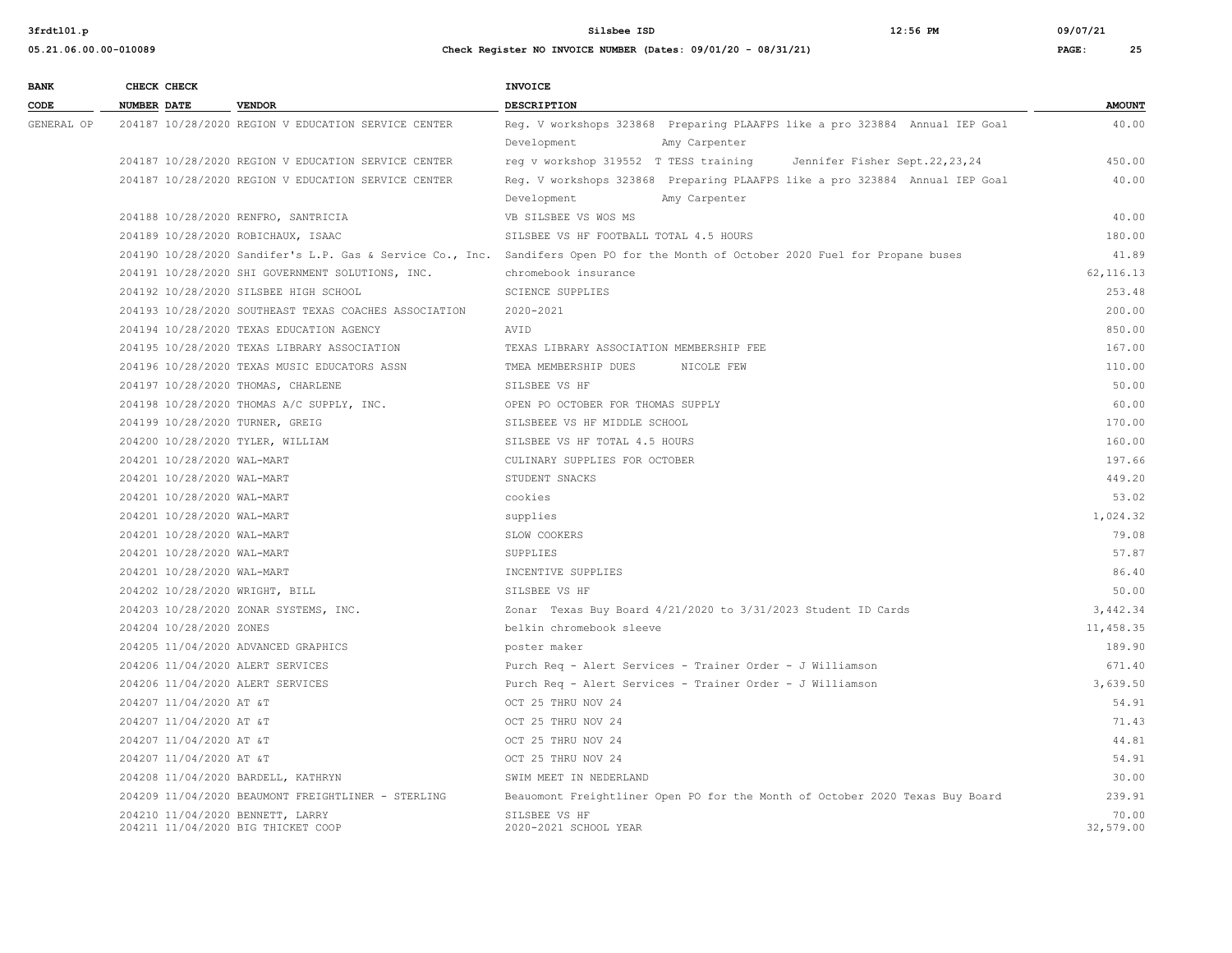| <b>BANK</b> | CHECK CHECK                       |                                                                                       | INVOICE                                                                         |               |
|-------------|-----------------------------------|---------------------------------------------------------------------------------------|---------------------------------------------------------------------------------|---------------|
| CODE        | NUMBER DATE                       | <b>VENDOR</b>                                                                         | <b>DESCRIPTION</b>                                                              | <b>AMOUNT</b> |
| GENERAL OP  | 204212 11/04/2020 BLANCHARD, TROY |                                                                                       | SILSBEE VS HJ JV FOOTBALL                                                       | 180.00        |
|             |                                   | 204213 11/04/2020 BODENSTEINER, JOHN                                                  | 10/25-10/29 HOMEBOUND                                                           | 35.88         |
|             | 204214 11/04/2020 BREWER, CHARLES |                                                                                       | WORKED FOR KENNY TOTAL 8/75 HOURS                                               | 350.00        |
|             | 204215 11/04/2020 BRISBANE, MASON |                                                                                       | SILSBEE VS HJ JV FOOTBALL                                                       | 15.00         |
|             | 204215 08/20/2021 BRISBANE, MASON |                                                                                       | SILSBEE VS HJ JV FOOTBALL                                                       | $-15.00$      |
|             |                                   | 204216 11/04/2020 BUCK'S WHEEL & EQUIPMENT CO.                                        | Bucks Wheel Buy Board 12/1/2017 to 11/30/2020 AC Compressor for Bus 46          | 285.12        |
|             |                                   | 204217 11/04/2020 CHALK'S TRUCK PARTS, INC.                                           | Chalk's Open PO for the Month of October 2020 Silsbee ISD Bid Sheet             | 173.86        |
|             | 204218 11/04/2020 CITY OF SILSBEE |                                                                                       | $9/27$ to $10/27$                                                               | 1,933.20      |
|             | 204218 11/04/2020 CITY OF SILSBEE |                                                                                       | 9/27 to 10/27                                                                   | 2,019.41      |
|             | 204218 11/04/2020 CITY OF SILSBEE |                                                                                       | 9/27 to 10/27                                                                   | 16.25         |
|             | 204218 11/04/2020 CITY OF SILSBEE |                                                                                       | $9/27$ to $10/27$                                                               | 699.10        |
|             |                                   | 204219 11/04/2020 COACHES VIDEO LLC                                                   | Purch Req - Coaches Video - replacement tripod parts - Coach Smith              | 99.50         |
|             |                                   | 204220 11/04/2020 COASTAL WELDING SUPPLY INC                                          | open po for welding                                                             | 23.10         |
|             |                                   | 204220 11/04/2020 COASTAL WELDING SUPPLY INC                                          | supplies for auto                                                               | 48.15         |
|             |                                   | 204221 11/04/2020 COMMUNITY COFFEE                                                    | SILSBEE ELEMENTARYY                                                             | 120.50        |
|             |                                   | 204222 11/04/2020 CONCORD THEATRICALS CORP                                            | play for theater                                                                | 7.99          |
|             |                                   | 204223 11/04/2020 CYNERGY TECHNOLOGY                                                  | Family Zone 1 year renewal                                                      | 12,391.78     |
|             |                                   | 204224 11/04/2020 DELACERDA, SCOTT                                                    | SRO HIGH SCHOOL TOTAL 4 HOURS                                                   | 160.00        |
|             | 204225 11/04/2020 DEMCO           |                                                                                       | english dept supplies                                                           | 572.95        |
|             | 204226 11/04/2020 DRAKE, CODY     |                                                                                       | PIPER DRAKE                                                                     | 92.35         |
|             |                                   | 204227 11/04/2020 DRAMATISTS PLAY SERVICE, INC.                                       | plays for theater                                                               | 26.75         |
|             | 204228 11/04/2020 ENTERGY         |                                                                                       | OCTOBER 2020                                                                    | 68, 473.87    |
|             | 204229 11/04/2020 ETEX            |                                                                                       | teacher supplies<br>card stock                                                  | 380.77        |
|             | 204229 11/04/2020 ETEX            |                                                                                       | storage cabinet black                                                           | 429.00        |
|             |                                   | 204230 11/04/2020 FOLLETT SCHOOL SOLUTIONS, INC.                                      | book order for the library                                                      | 59.95         |
|             | 204231 11/04/2020 Frasher, Jared  |                                                                                       | BAILEY AND BRINLEY                                                              | 17.00         |
|             | 204232 11/04/2020 FUNCTION4       |                                                                                       | MOVE SHARP COPIER TO HIGH SCHOOL                                                | 100.00        |
|             | 204233 11/04/2020 FUNCTION 4 LLC  |                                                                                       | $10/15 - 11/14$                                                                 | 646.20        |
|             |                                   | 204234 11/04/2020 GARRETT, CHELSEY                                                    | Chelsey Garrett- overnight - Sam Houston State University Country Meet-11/10/20 | 470.00        |
|             |                                   | 204235 11/04/2020 GUILLORY, DARIUS                                                    | SILSBEE VS HJ FB JV                                                             | 180.00        |
|             | 204236 11/04/2020 HAMBURGER DEPOT |                                                                                       | JV FOOTBALL                                                                     | 600.00        |
|             | 204236 11/04/2020 HAMBURGER DEPOT |                                                                                       | MS FOOTBALL                                                                     | 700.00        |
|             | 204236 11/04/2020 HAMBURGER DEPOT |                                                                                       | VARSITY FOOTBALL                                                                | 900.00        |
|             |                                   | 204237 11/04/2020 INCLUSIVE ASSESSMENT AND CONSULTING, LLC FORMAL ASSESSMENT & REPORT |                                                                                 | 1,875.00      |
|             |                                   | 204238 11/04/2020 JOHNSEN'S WHOLESALE FLORIST                                         | open PO for Johnsen wholesale                                                   | 25.05         |
|             |                                   | 204238 11/04/2020 JOHNSEN'S WHOLESALE FLORIST                                         | monthly PO for Floral Design                                                    | 96.15         |
|             |                                   | 204238 11/04/2020 JOHNSEN'S WHOLESALE FLORIST                                         | monthly PO for Floral Design                                                    | 23.15         |
|             |                                   | 204238 11/04/2020 JOHNSEN'S WHOLESALE FLORIST                                         | monthly PO for Floral Design                                                    | 143.65        |
|             |                                   | 204238 11/04/2020 JOHNSEN'S WHOLESALE FLORIST                                         | monthly PO for Floral Design                                                    | 145.15        |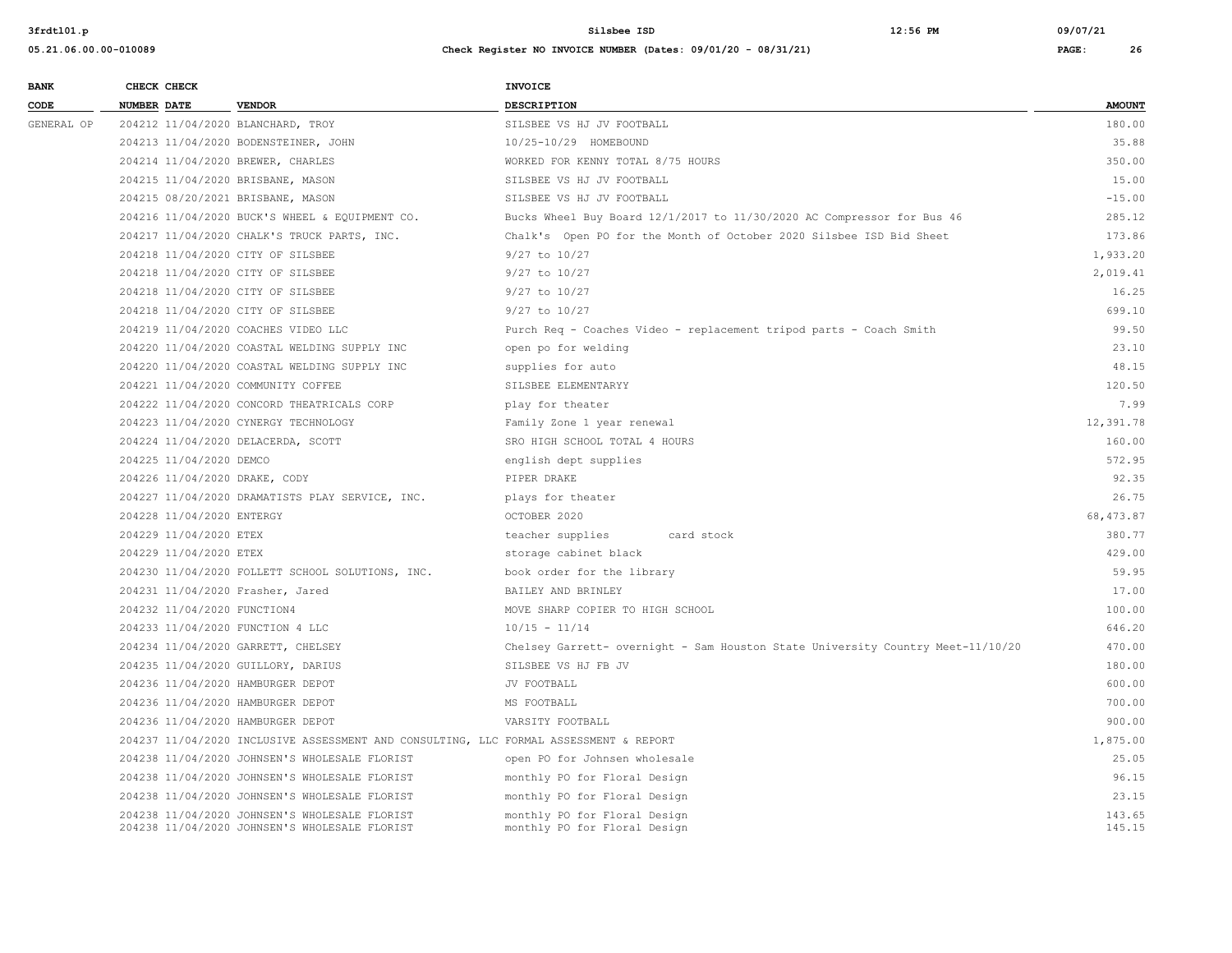| <b>BANK</b> | CHECK CHECK                       |                                                                                       | <b>INVOICE</b>                                                                                                                   |                 |
|-------------|-----------------------------------|---------------------------------------------------------------------------------------|----------------------------------------------------------------------------------------------------------------------------------|-----------------|
| CODE        | <b>NUMBER DATE</b>                | <b>VENDOR</b>                                                                         | DESCRIPTION                                                                                                                      | <b>AMOUNT</b>   |
| GENERAL OP  | 204239 11/04/2020 Keiser, Lisa    |                                                                                       | MILEAGE FOR GOING TO WELLS FARGO IN LUMBERTON                                                                                    | 32.25           |
|             | 204240 11/04/2020 LAMAR COMPANIES |                                                                                       | BILKLBOARD 10/19 - 11/15                                                                                                         | 450.00          |
|             | 204240 11/04/2020 LAMAR COMPANIES |                                                                                       | $9/21 - 10/18$ BILLBOARD                                                                                                         | 800.00          |
|             | 204241 11/04/2020 MILLER, VICTOR  |                                                                                       | SPACE CITY VRC HIGH SCHOOL                                                                                                       | 150.00          |
|             |                                   | 204242 11/04/2020 MODEL ME KIDS, LLC.                                                 | workbooks                                                                                                                        | 77.36           |
|             | 204243 11/04/2020 MOTT SUPPLY     |                                                                                       | Mott's Auto Parts Open PO for the Month of October 2020 Silsbee ISD Bid Sheet                                                    | 64.33           |
|             | 204243 11/04/2020 MOTT SUPPLY     |                                                                                       | Mott's Auto Parts Open PO for the Month of October 2020 Silsbee ISD Bid Sheet                                                    | 35.96           |
|             |                                   | 204244 11/04/2020 MUNRO'S UNIFORM SERVICE                                             | OCTOBER- TRANSPORTATION                                                                                                          | 153.60          |
|             | 204245 11/04/2020 NEFF BROTHERS   |                                                                                       | TOW BUS TO SHOP                                                                                                                  | 325.00          |
|             |                                   | 204246 11/04/2020 O'REILLY AUTOMOTIVE                                                 | O'Reilly Auto Parts Open PO for the Month of October 2020 Silsbee ISD Bid Sheet                                                  | 365.97          |
|             |                                   | 204247 11/04/2020 O'REILLY AUTOMOTIVE                                                 | open po for auto October                                                                                                         | 294.89          |
|             | 204248 11/04/2020 PITRE, EDWARD   |                                                                                       | SILSBEE VS HJ JV FOOTBALL                                                                                                        | 180.00          |
|             |                                   | 204249 11/04/2020 POWELL LAW GROUP, LLP                                               | GENERAL MATTEERS                                                                                                                 | 4,146.31        |
|             | 204250 11/04/2020 RED ROOF INN    |                                                                                       | Chelsey Garrett- overnight - Sam Houston State University CROSS Country Meet                                                     | 468.64          |
|             |                                   | 204251 11/04/2020 REGION V EDUCATION SERVICE CENTER                                   | TSDS CORE COLLECTIONS MEMBERSHIP SERVICES                                                                                        | 2,000.00        |
|             |                                   | 204251 11/04/2020 REGION V EDUCATION SERVICE CENTER                                   | TSDS PEIMS MEMBERSHIP SERVICES COOP                                                                                              | 4,900.00        |
|             |                                   | 204251 11/04/2020 REGION V EDUCATION SERVICE CENTER                                   | REG V WORKSHOP 319547 INDUCTION/MENTORING RE5PASS<br>TIFFANY HORTON                                                              | 250.00          |
|             |                                   | 204251 11/04/2020 REGION V EDUCATION SERVICE CENTER                                   | REG V WORKSHOP 319547 INDUCTION/MENTORING RE5PASS JENNIFER FISHER<br>SEPT                                                        | 250.00          |
|             |                                   |                                                                                       | 8, 2020                                                                                                                          |                 |
|             |                                   | 204251 11/04/2020 REGION V EDUCATION SERVICE CENTER                                   | REGION 5ESC PATHWAYS TO GREATNESS FOR NEW ELL NEWCOMERS #280910 CATIE WHITEHEAD                                                  | 25.00           |
|             |                                   |                                                                                       | 25.00                                                                                                                            |                 |
|             |                                   | 204252 11/04/2020 ROBOTICS EDUCATION & COMPETITION FOUNDAT SPACE CITY VRC HIGH SCHOOL |                                                                                                                                  | 200.00          |
|             | 204253 11/04/2020 Roy, Norma      |                                                                                       | double ply face mask                                                                                                             | 599.00          |
|             |                                   |                                                                                       | 204254 11/04/2020 Sandifer's L.P. Gas & Service Co., Inc. Sandifers Open PO for the Month of October 2020 Fuel for Propane buses | 49.19           |
|             |                                   |                                                                                       | 204254 11/04/2020 Sandifer's L.P. Gas & Service Co., Inc. Sandifers Open PO for the Month of October 2020 Fuel for Propane buses | 86.93           |
|             |                                   |                                                                                       | 204254 11/04/2020 Sandifer's L.P. Gas & Service Co., Inc. Sandifers Open PO for the Month of October 2020 Fuel for Propane buses | 43.38           |
|             | 204255 11/04/2020 Scott, Ruby     |                                                                                       | CHEERLEADERS TO HJ                                                                                                               | 10.00           |
|             |                                   | 204256 11/04/2020 SILSBEE ISD FOOD SERVICES                                           | MAINTENANCE                                                                                                                      | 424.00          |
|             |                                   | 204256 11/04/2020 SILSBEE ISD FOOD SERVICES                                           | BOARD MEETING                                                                                                                    | 55.00           |
|             |                                   | 204256 11/04/2020 SILSBEE ISD FOOD SERVICES                                           | 38X58 60 GALLON                                                                                                                  | 17.61           |
|             |                                   | 204256 11/04/2020 SILSBEE ISD FOOD SERVICES                                           | FOOD                                                                                                                             | 40.00           |
|             |                                   | 204256 11/04/2020 SILSBEE ISD FOOD SERVICES                                           | <b>OCTOBER</b>                                                                                                                   | 277.41          |
|             | 204257 11/04/2020 SNOWDEN, DWIGHT |                                                                                       | SILSBEE VS HJ JV FOOTBALL                                                                                                        | 180.00          |
|             |                                   | 204258 11/04/2020 SOUTHERN LAWN & LANDSCAPES LLC                                      | MOWING COMPLETED 10/24                                                                                                           | 4,906.00        |
|             |                                   | 204259 11/04/2020 SOUTHERN COMPUTER WAREHOUSE                                         | document cameras<br>Kelly Smith                                                                                                  | 564.90          |
|             |                                   | 204259 11/04/2020 SOUTHERN COMPUTER WAREHOUSE                                         | SCW Southern Computer Warehouse Texas Buy Board 1/1/2019 to 12/31/2021 ID                                                        | 2,152.31        |
|             |                                   |                                                                                       | Printer for Zonar Cards                                                                                                          |                 |
|             | 204261 11/04/2020 TALLEY, LANDEN  | 204260 11/04/2020 SUBWAY STORE #5224                                                  | MS VOLLEYBALL 10/19<br>JV FB VS HJ                                                                                               | 449.00<br>15.00 |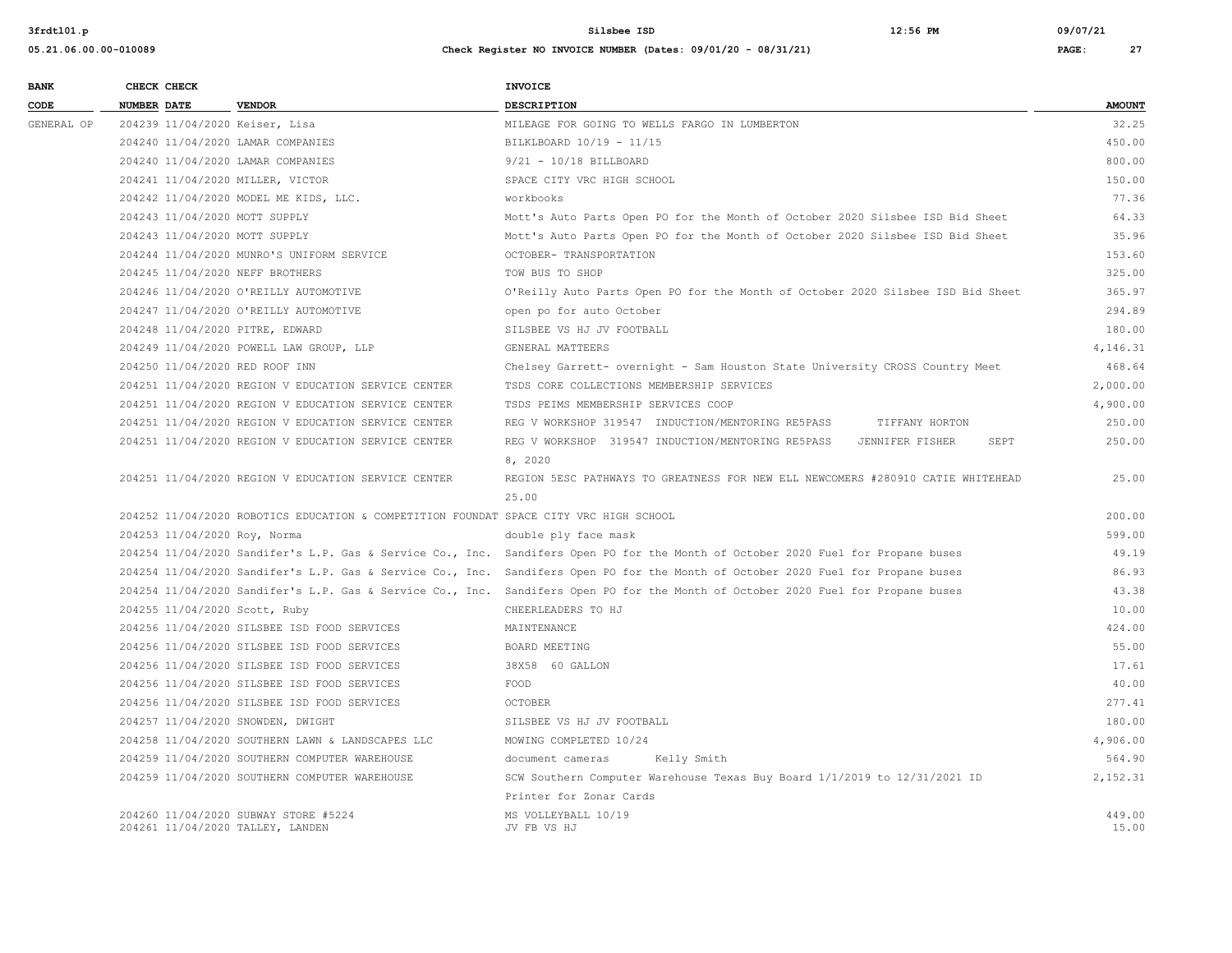| <b>BANK</b> | CHECK CHECK                                      |                                                                                            | <b>INVOICE</b>                                                                 |                 |
|-------------|--------------------------------------------------|--------------------------------------------------------------------------------------------|--------------------------------------------------------------------------------|-----------------|
| CODE        | <b>NUMBER DATE</b>                               | <b>VENDOR</b>                                                                              | <b>DESCRIPTION</b>                                                             | <b>AMOUNT</b>   |
| GENERAL OP  | 204261 08/20/2021 TALLEY, LANDEN                 |                                                                                            | JV FB VS HJ                                                                    | $-15.00$        |
|             | 204262 11/04/2020 TASB, INC.                     |                                                                                            | reqistration for Janis Holt for TASA/TASB convention                           | 425.00          |
|             |                                                  | 204263 11/04/2020 TEXAS EDUCATIONAL PAPERBACKS                                             | books for Social Studies                                                       | 316.76          |
|             |                                                  | 204264 11/04/2020 TEXAS RURAL EDUCATION ASSOCIATION                                        | 2020-2021 MEMBERSHIP                                                           | 700.00          |
|             |                                                  | 204265 11/04/2020 THE HOME DEPOT PRO                                                       | toilet paper dispensers                                                        | 571.00          |
|             |                                                  | 204266 11/04/2020 VILLA, JR., RICHARD                                                      | SILSBEE VS HF                                                                  | 175.00          |
|             | 204267 11/04/2020 WHITE, GARRY JR                |                                                                                            | SILSBEE FB VS HJ JV                                                            | 15.00           |
|             |                                                  | 204268 11/04/2020 ZONAR SYSTEMS, INC.                                                      | Zonar Buy Board 4/1/2020 to 3/31/2023 GPS and Student tracking for bus14       | 940.09          |
|             |                                                  | 204268 11/04/2020 ZONAR SYSTEMS, INC.                                                      | 11/1 TO 11/30                                                                  | 1,593.00        |
|             | 204269 11/05/2020 MOTT SUPPLY                    |                                                                                            | FIELD MARKING PAINT * WILL NOT RECEIVE UNTIL AFTER SEPT. 1ST** BID LIST        | 889.95          |
|             | 204330 11/11/2020 ABM                            |                                                                                            | NOVEMBER 2020                                                                  | 66,671.52       |
|             |                                                  | 204331 11/11/2020 ACADIAN AMBULANCE                                                        | 10/21 JV FOOTBALL GAME                                                         | 269.00          |
|             |                                                  | 204331 11/11/2020 ACADIAN AMBULANCE                                                        | CONTRACT FOOTBALL                                                              | 269.00          |
|             | 204332 11/11/2020 AT &T                          |                                                                                            | OCT 27 THRU NOV 26                                                             | 9,136.35        |
|             | 204332 11/11/2020 AT &T                          |                                                                                            | OCT 27 THRU NOV 26                                                             | 142.86          |
|             |                                                  | 204333 11/11/2020 ATHLETIC SUPPLY INC.                                                     | COACHES GEAR                                                                   | 3,500.00        |
|             |                                                  | 204333 11/11/2020 ATHLETIC SUPPLY INC.                                                     | Purch Req - Ath Supply - Gloves and Cleats - Coach Smith                       | 585.00          |
|             |                                                  | 204333 11/11/2020 ATHLETIC SUPPLY INC.                                                     | Purch Req - Ath Supply - Coaches Order - Sept 2020- Coach Smith                | 694.00          |
|             |                                                  | 204334 11/11/2020 BAKER AUTO REPAIR                                                        | DIAGNOSE REAR END ISSUES                                                       | 180.00          |
|             |                                                  | 204335 11/11/2020 BILL CLARK PEST CONTROL                                                  | OPEN PO OCTOBER FOR BILL CLARK PEST CONTROL AWARDED                            | 255.00          |
|             |                                                  | 204335 11/11/2020 BILL CLARK PEST CONTROL                                                  | LABOR AND MATERIALS TO INSTALL BAT CONES AND SEAL AROUND AREAS THAT MIKE TOMAS | 750.00          |
|             |                                                  |                                                                                            | REQUESTED ONLY. ** 90 DAY WARRANTY ON AREA ONLY SEALED** HAND PO #43920        |                 |
|             |                                                  |                                                                                            | AWARDED BID                                                                    |                 |
|             | 204336 11/11/2020 BSN SPORTS                     |                                                                                            | Purch Req - BSN - MS VB - Coach Leach                                          | 720.70          |
|             | 204336 11/11/2020 BSN SPORTS                     |                                                                                            | Purch Req - BSN - MS Girls BB - Coach Leach                                    | 932.88          |
|             |                                                  | 204337 11/11/2020 CAREER & TECHNICAL ASSOCIATION OF TEXAS ACTIVE LEADERSHIP ANDREA BURRELL |                                                                                | 175.00          |
|             | 204338 11/11/2020 CITY OF SILSBEE                |                                                                                            | $10/6$ to $11/6$                                                               | 153.70          |
|             | 204338 11/11/2020 CITY OF SILSBEE                |                                                                                            | $10/6$ to $11/6$                                                               | 113.50          |
|             | 204338 11/11/2020 CITY OF SILSBEE                |                                                                                            | $10/6$ to $11/6$                                                               | 32.50           |
|             | 204338 11/11/2020 CITY OF SILSBEE                |                                                                                            | $10/6$ to $11/6$                                                               | 32.50           |
|             |                                                  | 204339 11/11/2020 COASTAL WELDING SUPPLY INC                                               | welding supplies                                                               | 1,154.06        |
|             |                                                  | 204339 11/11/2020 COASTAL WELDING SUPPLY INC                                               | OPEN PO NOVEMBER FOR COASTAL WELDING SUPPLY REGION 5                           | 14.03           |
|             | 204340 11/11/2020 COMMUNITY COFFEE               |                                                                                            | MIDDLE SCHOOL                                                                  | 21.60           |
|             | 204341 11/11/2020 DOUGLAS, TANNER                |                                                                                            | SILSBEE BASKETBALL                                                             | 70.00           |
|             |                                                  | 204342 11/11/2020 ELITE CARD PAYMENT CENTER                                                | 10/1 TO 10/29                                                                  | 2,432.52        |
|             | 204343 11/11/2020 ETEX                           |                                                                                            | teacher supplies<br>misc.                                                      | 214.64          |
|             | 204343 11/11/2020 ETEX                           |                                                                                            | OFFICE SUPPLIES DATE STAMP                                                     | 26.99           |
|             | 204343 11/11/2020 ETEX<br>204343 11/11/2020 ETEX |                                                                                            | ETEX OFFICE CHAIR<br>office supplies                                           | 269.99<br>23.26 |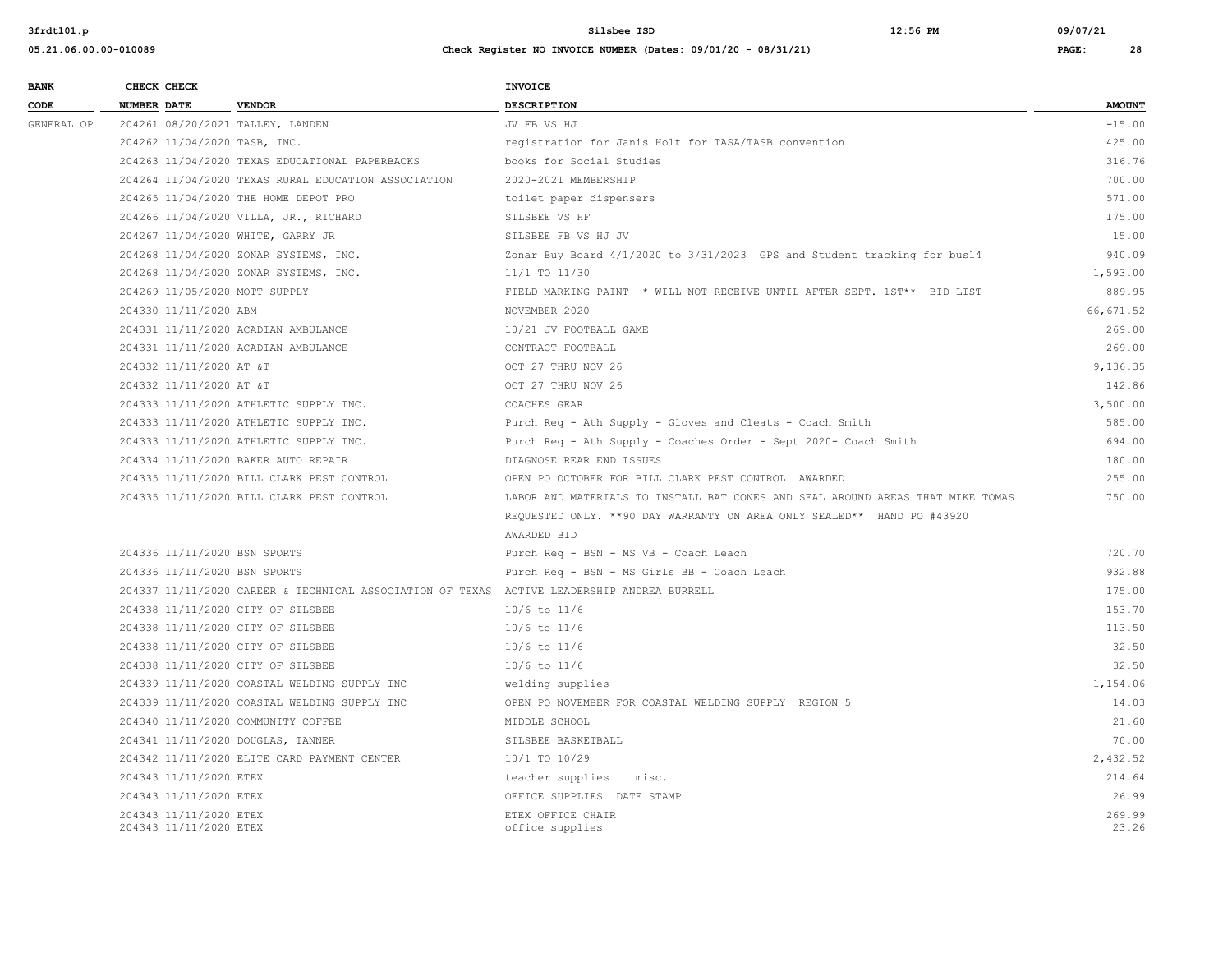**05.21.06.00.00-010089 Check Register NO INVOICE NUMBER (Dates: 09/01/20 - 08/31/21) PAGE: 29**

**3frdtl01.p Silsbee ISD 12:56 PM 09/07/21**

| <b>BANK</b> |                    | CHECK CHECK                 |                                                                                                            | <b>INVOICE</b>                           |                |
|-------------|--------------------|-----------------------------|------------------------------------------------------------------------------------------------------------|------------------------------------------|----------------|
| CODE        | <b>NUMBER DATE</b> |                             | <b>VENDOR</b>                                                                                              | <b>DESCRIPTION</b>                       | <b>AMOUNT</b>  |
| GENERAL OP  |                    |                             | 204344 11/11/2020 FOLLETT SCHOOL SOLUTIONS, INC.                                                           | book order for the library               | 1,805.85       |
|             |                    |                             | 204344 11/11/2020 FOLLETT SCHOOL SOLUTIONS, INC.                                                           | book order for the library               | 732.43         |
|             |                    | 204345 11/11/2020 FUNCTION4 |                                                                                                            | 12/15 TO 12/14/2021                      | 450.00         |
|             |                    |                             | 204346 11/11/2020 GALICK, BILLY                                                                            | SILSBEE VS HAMSHIRE FANNETT              | 175.00         |
|             |                    | 204347 11/11/2020 GRAINGER  |                                                                                                            | OPEN PO NOVEMBER FOR GRAINGER            | 108.20         |
|             |                    |                             | 204348 11/11/2020 GRAVES, WILLIAM                                                                          | TRUNK OR TREAT HS                        | 120.00         |
|             |                    |                             | 204349 11/11/2020 HARDIN COUNTY TREASURER                                                                  | COMMISSIONS                              | 1,449.23       |
|             |                    |                             | 204350 11/11/2020 HARDIN JEFFERSON ISD                                                                     | 10/30 FOOTBALL                           | 1,075.00       |
|             |                    |                             | 204351 11/11/2020 HODGE, JAMES                                                                             | SILSBEE VS TOMBALL JH FOOTBALL           | 120.00         |
|             |                    |                             | 204352 11/11/2020 HOPE, PAUL                                                                               | SILSBEE VS TOMBALL JH MIDDLE SCHOOL FB   | 120.00         |
|             |                    |                             | 204353 11/11/2020 Jacks, Evelle                                                                            | BETWEEN CAMPUSES                         | 100.57         |
|             |                    |                             | 204354 11/11/2020 JOHNSEN'S WHOLESALE FLORIST                                                              | open PO for Johnsen wholesale            | 71.50          |
|             |                    |                             | 204354 11/11/2020 JOHNSEN'S WHOLESALE FLORIST                                                              | open po of flora                         | 108.60         |
|             |                    |                             | 204355 11/11/2020 KELI'S K9'S LLC.                                                                         | 10/21 SERVICES                           | 600.00         |
|             |                    |                             | 204356 11/11/2020 LOPEZ, JOLYNN                                                                            | COLOR GUARD HOURS                        | 673.20         |
|             |                    |                             | 204357 11/11/2020 M & D SUPPLY, INC.                                                                       | OPEN PO OCTOBER FOR M&D SUPPLY           | 88.07          |
|             |                    |                             | 204358 11/11/2020 MCKEEHAN, JOHN                                                                           | DICKINSON CERTIFICATION                  | 460.00         |
|             |                    |                             | 204359 11/11/2020 McKeehan, Kathryn                                                                        | TIGER KEEPERS AND SPONSORS               | 140.00         |
|             |                    |                             | 204360 11/11/2020 MOTTON, TRACY                                                                            | SILSBEE BASKETBALL                       | 90.00          |
|             |                    |                             | 204361 11/11/2020 O'NEAL, PHILLIP                                                                          | BALANCE TIRES ON SUBURBAN                | 40.00          |
|             |                    |                             | 204362 11/11/2020 O'REILLY AUTOMOTIVE                                                                      | OPEN PO OCTOBER FOR O'REILLY AUTO        | 282.90         |
|             |                    |                             | 204363 11/11/2020 OUTPOST POWERSPORTS, INC                                                                 | Kawasaki Side by side for maintenance    | 22,787.96      |
|             |                    |                             | 204364 11/11/2020 PARKER LUMBER - SILSBEE                                                                  | OPEN PO OCTOBER FOR PARKER LUMBER        | 1,702.76       |
|             |                    |                             | 204365 11/11/2020 PARKER LUMBER - SILSBEE                                                                  | AGRICULTURE SUPPLIES                     | 90.43          |
|             |                    |                             | 204366 11/11/2020 PARSONS COMMERCIAL ROOFING, INC.                                                         | roof replacement HS per AIA JOC Contract | 365,874.00     |
|             |                    |                             | 204367 11/11/2020 PEDIATRIC REHABILITATION OF TEXAS, INC. PHYSICAL THERAPY OCTOBER                         |                                          | 4,347.50       |
|             |                    |                             | 204368 11/11/2020 POLLOCK, STEVEN                                                                          | SILSBEE BASKETBALL                       | 90.00          |
|             |                    |                             | 204369 11/11/2020 POSITIVE PROMOTIONS                                                                      | red ribbon week<br>C Barnes              | 317.20         |
|             |                    |                             | 204370 11/11/2020 PRESENCE LEARNING                                                                        | TELETHERAPY PLATFORM USAGE FEE           | 300.00         |
|             |                    |                             | 204371 11/11/2020 RABO BUSINESS FORMS, INC.                                                                | laser report card paper                  | 525.00         |
|             |                    |                             | 204371 11/11/2020 RABO BUSINESS FORMS, INC.                                                                | laser checks starting at 017494          | 239.00         |
|             |                    |                             | 204372 11/11/2020 REGION V EDUCATION SERVICE CENTER                                                        | Go Guardian                              | 13,230.00      |
|             |                    |                             | 204372 11/11/2020 REGION V EDUCATION SERVICE CENTER                                                        | REGION 5ESC BRAIN POP                    | 12,761.75      |
|             |                    |                             | 204372 11/11/2020 REGION V EDUCATION SERVICE CENTER                                                        | DMAC & TEKS RESOURCE SYSTEM              | 29,552.50      |
|             |                    |                             | 204372 11/11/2020 REGION V EDUCATION SERVICE CENTER                                                        | workshop                                 | 50.00          |
|             |                    |                             | 204372 11/11/2020 REGION V EDUCATION SERVICE CENTER                                                        | workshop                                 | 50.00          |
|             |                    |                             | 204372 11/11/2020 REGION V EDUCATION SERVICE CENTER                                                        | workshop                                 | 50.00          |
|             |                    |                             | 204372 11/11/2020 REGION V EDUCATION SERVICE CENTER<br>204372 11/11/2020 REGION V EDUCATION SERVICE CENTER | workshop<br>workshop                     | 50.00<br>50.00 |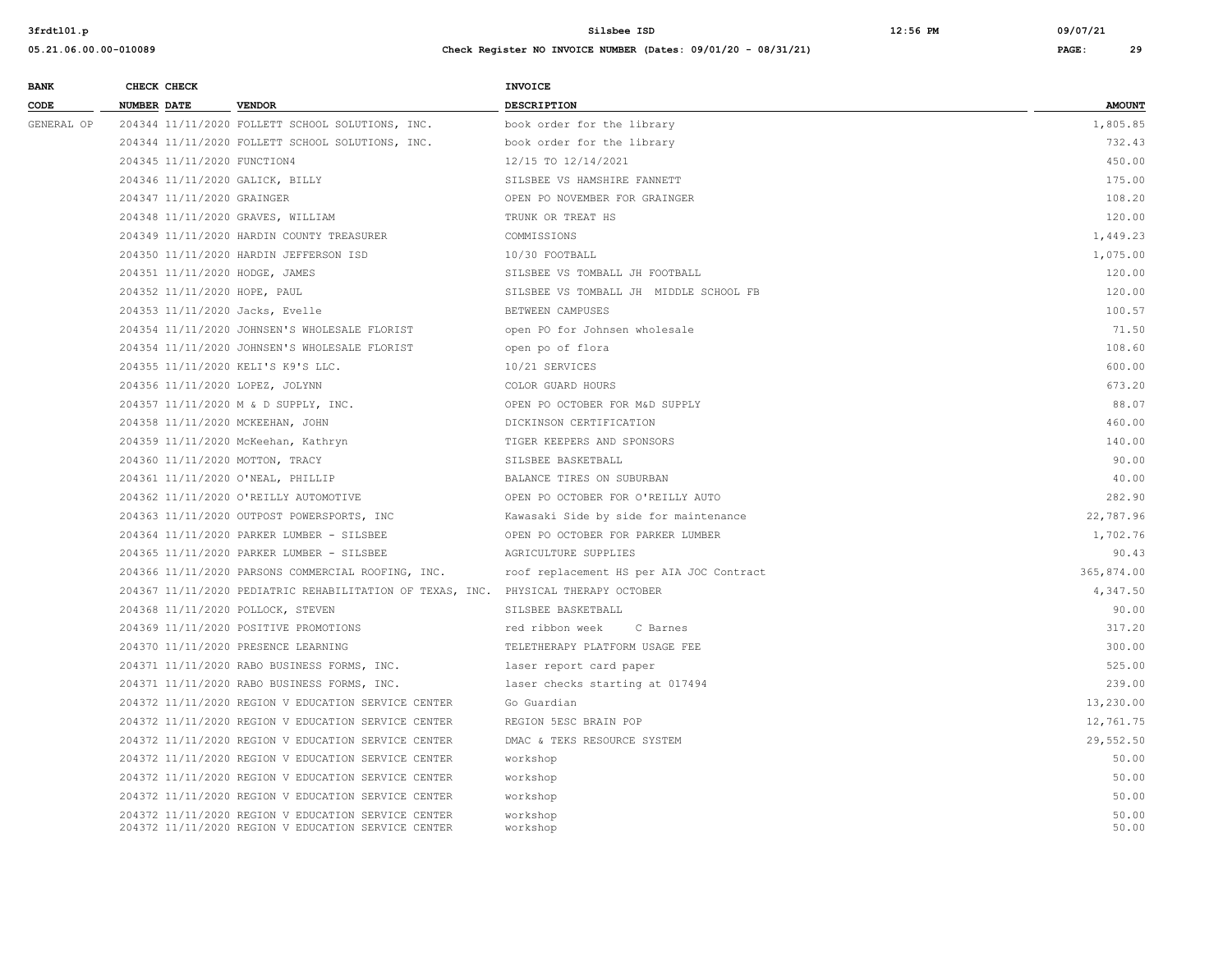| <b>BANK</b> | CHECK CHECK                        |                                                                                     | <b>INVOICE</b>                                                                 |               |
|-------------|------------------------------------|-------------------------------------------------------------------------------------|--------------------------------------------------------------------------------|---------------|
| CODE        | <b>NUMBER DATE</b>                 | <b>VENDOR</b>                                                                       | <b>DESCRIPTION</b>                                                             | <b>AMOUNT</b> |
| GENERAL OP  |                                    | 204372 11/11/2020 REGION V EDUCATION SERVICE CENTER                                 | workshop                                                                       | 50.00         |
|             |                                    | 204372 11/11/2020 REGION V EDUCATION SERVICE CENTER                                 | CTE SUPPORT, COUNSELOR CONNECTION SCHOOL HEALTH, STUDENT ACHIEVEMENT,          | 4,000.00      |
|             |                                    |                                                                                     | ACCOUNTABILITY AND ASSESSMENT                                                  |               |
|             |                                    | 204372 11/11/2020 REGION V EDUCATION SERVICE CENTER                                 | REGION 5 J YOUNGBLOOD SEE ATTACHED                                             | 85.00         |
|             | 204373 11/11/2020 RIDEAU, BRANDON  |                                                                                     | SILSBEE BASKETBALL                                                             | 145.00        |
|             | 204374 11/11/2020 RUSSELL, DENNIS  |                                                                                     | SILSBEE VS HF FOOTBALL                                                         | 175.00        |
|             |                                    | 204375 11/11/2020 SABINE NECHES TASCD                                               | THORNHILL, WHITEHEAD, YOUNGBLOOD AND MCDUFF                                    | 60.00         |
|             | 204376 11/11/2020 SMITH, CAROL     |                                                                                     | BETWEEEN CAMPUSES                                                              | 57.16         |
|             |                                    | 204377 11/11/2020 SOUTHEAST TEXAS WATER                                             | AADEMY                                                                         | 42.00         |
|             |                                    | 204378 11/11/2020 SOUTHWEST FOODSERVICE EXCELLENCE, LLC                             | NUTRITIONAL SERVICES OCTOBER 2020                                              | 125,035.38    |
|             |                                    | 204379 11/11/2020 SPARKLETTS AND SIERRA SPRINGS                                     | TECHNOLOGY                                                                     | 26.65         |
|             |                                    | 204379 11/11/2020 SPARKLETTS AND SIERRA SPRINGS                                     | ADMINISTRATION, TRANSPORTATION AND WAREHOUSE                                   | 99.92         |
|             |                                    | 204380 11/11/2020 SPECIALIZED ASSESSMENT & CONSULTING, LLC PSYCHOLOGICAL EVALUATION |                                                                                | 935.00        |
|             |                                    | 204381 11/11/2020 STRAHAN, SHANNON                                                  | SPEECH THERAPY                                                                 | 2,805.00      |
|             |                                    | 204382 11/11/2020 SUBWAY STORE #5224                                                | MS VOLLEYBALL                                                                  | 449.00        |
|             |                                    | 204382 11/11/2020 SUBWAY STORE #5224                                                | HS VOLLEYBALL                                                                  | 269.40        |
|             |                                    | 204383 11/11/2020 TEXAS HIGH SCHOOL WELDING SERIES                                  | DICKINSON HIGH SCHOOL                                                          | 210.00        |
|             |                                    | 204383 11/17/2020 TEXAS HIGH SCHOOL WELDING SERIES                                  | DICKINSON HIGH SCHOOL                                                          | $-210.00$     |
|             |                                    | 204384 11/11/2020 THE HOME DEPOT PRO                                                | Purchase trash bags for buses                                                  | 176.45        |
|             | 204385 11/11/2020 TUNE IN          |                                                                                     | UIL MATERIALS                                                                  | 75.60         |
|             | 204386 11/11/2020 WHITEHEAD, TROY  |                                                                                     | SILSBEE VSS TOMBALL JH FOOTBALL                                                | 120.00        |
|             | 204387 11/11/2020 WILLIS, SUSAN    |                                                                                     | BAND TO PNG                                                                    | 10.00         |
|             | 204388 11/11/2020 Young, Karen     |                                                                                     | WELLS FARGO LUMBERTON                                                          | 56.58         |
|             | 204389 11/11/2020 ZONES            |                                                                                     | k-12 yearly adobe site license                                                 | 2,450.00      |
|             | 204390 11/18/2020 A-1 GLASS        |                                                                                     | Al Glass Region 5 Purchasing Coop 5/1/2020 to 4/30/2021 Glass and labor to     | 194.76        |
|             |                                    |                                                                                     | repair emergency exit door on bus 6                                            |               |
|             |                                    | 204391 11/18/2020 ADVANCED SYSTEMS & ALARMS                                         | 12/1 TO 12/31                                                                  | 70.00         |
|             | 204392 11/18/2020 AT &T            |                                                                                     | NOV 7 THRU DEC 6                                                               | 1,079.55      |
|             |                                    | 204393 11/18/2020 AT&T LONG DISTANCE                                                | OCT 7 TO NOV 2                                                                 | 31.67         |
|             | 204394 11/18/2020 Avonlea Jewelry  |                                                                                     | ENGRAVING                                                                      | 70.00         |
|             |                                    | 204395 11/18/2020 B. K. MECHANICAL SERVICES, INC.                                   | LABOR AND MATERIALS TO REPLACE LEAKING PIPE IN HISTORY HALL @HIGH SCHOOL BID   | 1,050.00      |
|             |                                    |                                                                                     | LIST                                                                           |               |
|             |                                    | 204395 11/18/2020 B. K. MECHANICAL SERVICES, INC.                                   | PROPOSAL TO REPLACE 3/4" GALVANIZED WATERLINE TO A/C LOCATED IN THE HALLWAY    | 1,450.00      |
|             |                                    |                                                                                     | INTO CLASSROOM 151 BIS LIST                                                    |               |
|             |                                    | 204396 11/18/2020 BARDELL, KATHRYN                                                  | SWIM MEET                                                                      | 80.00         |
|             |                                    | 204397 11/18/2020 BEAUMONT FREIGHTLINER - STERLING                                  | Beaumont Freightliner Texas Buy Board 12/1/2019 to 11/30/2022 12V Dual Purpose | 426.30        |
|             |                                    |                                                                                     | Batteries for Thomas Buses                                                     |               |
|             | 204398 11/18/2020 BLACKWELL, JAMES |                                                                                     | WEST SABINE VS HULL DAISETTA TOTAL 4 HOURS                                     | 160.00        |
|             |                                    | 204399 11/18/2020 BODENSTEINER, JOHN                                                | HOMEBOUND                                                                      | 35.88         |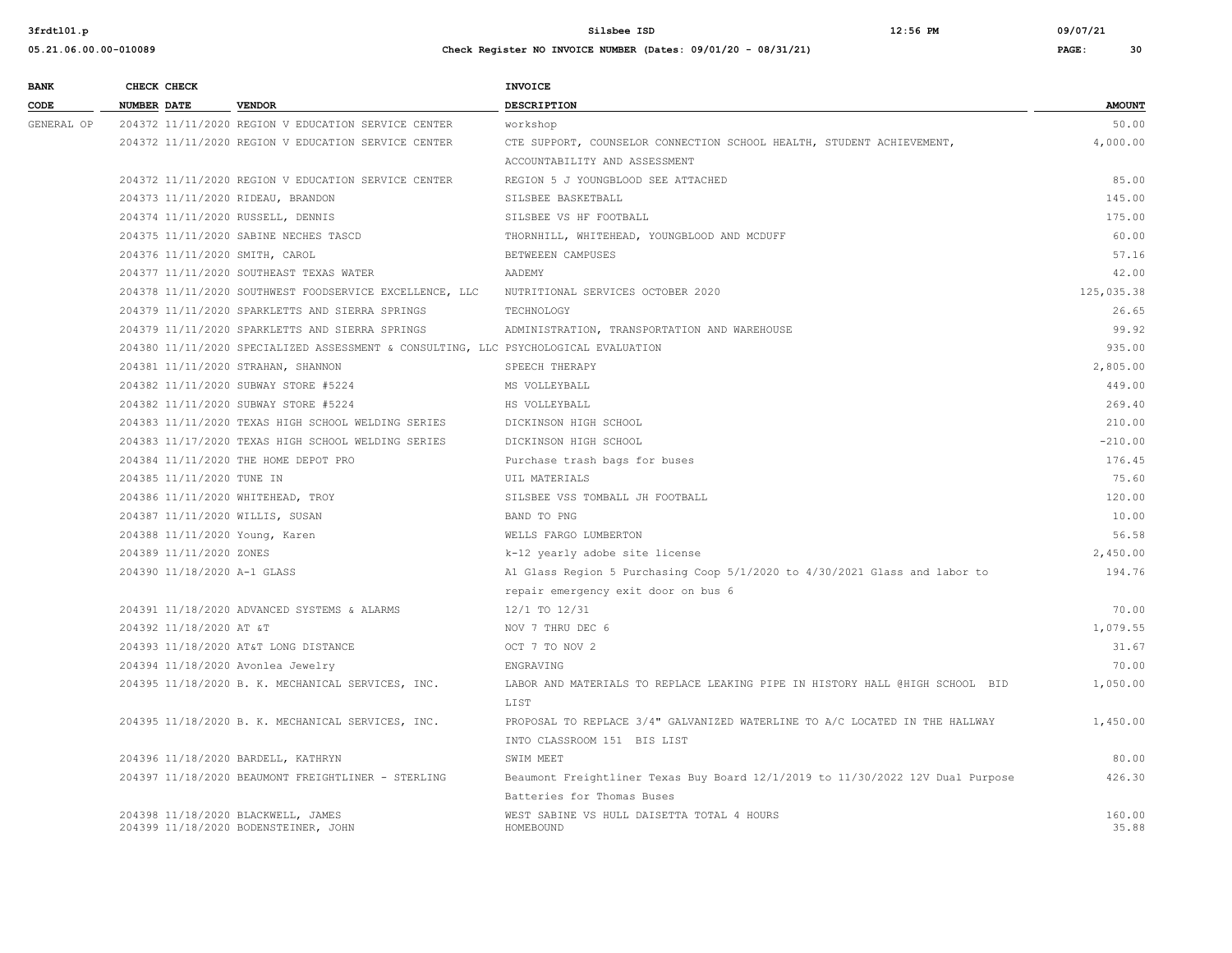| <b>BANK</b> | CHECK CHECK                    |                                                    | <b>INVOICE</b>                                                                 |               |
|-------------|--------------------------------|----------------------------------------------------|--------------------------------------------------------------------------------|---------------|
| CODE        | NUMBER DATE                    | <b>VENDOR</b>                                      | DESCRIPTION                                                                    | <b>AMOUNT</b> |
| GENERAL OP  |                                | 204400 11/18/2020 BOUDREAUX, ANTHONY               | <b>BASKETBALL</b>                                                              | 145.00        |
|             |                                | 204401 11/18/2020 BURGERWORKS, INC.                | BOY BASKETBALL                                                                 | 125.31        |
|             | 204402 11/18/2020 CAREER-SAFE  |                                                    | osha training for agg                                                          | 300.00        |
|             |                                | 204403 11/18/2020 CENTERPOINT ENERGY               | $10/6 - 11/03$                                                                 | 39.99         |
|             |                                | 204403 11/18/2020 CENTERPOINT ENERGY               | $10/6 - 11/03$                                                                 | 573.62        |
|             |                                | 204403 11/18/2020 CENTERPOINT ENERGY               | 10/6 TO 11/3                                                                   | 41.86         |
|             |                                | 204403 11/18/2020 CENTERPOINT ENERGY               | $10/6$ TO $11/3$                                                               | 82.53         |
|             |                                | 204403 11/18/2020 CENTERPOINT ENERGY               | $10/6$ TO $11/3$                                                               | 163.16        |
|             |                                | 204403 11/18/2020 CENTERPOINT ENERGY               | $10/6$ TO $11/3$                                                               | 38.11         |
|             |                                | 204404 11/18/2020 CHALK'S TRUCK PARTS, INC.        | Chalk's Silsbee ISD Bid Sheet 2020-2021 Open PO for the month of November 2020 | 65.88         |
|             |                                | 204405 11/18/2020 CHAMBLEE, MICHAEL                | BASKETBALL                                                                     | 90.00         |
|             |                                | 204406 11/18/2020 CITY OF SILSBEE                  | 10/13 TO 11/13                                                                 | 184.90        |
|             |                                | 204406 11/18/2020 CITY OF SILSBEE                  | 10/13 TO 11/13                                                                 | 1,450.71      |
|             |                                | 204406 11/18/2020 CITY OF SILSBEE                  | 10/13 TO 11/13                                                                 | 2,341.10      |
|             |                                | 204407 11/18/2020 COASTAL WELDING SUPPLY INC       | OPEN PO NOVEMBER FOR COASTAL WELDING SUPPLY REGION 5                           | 82.04         |
|             |                                | 204407 11/18/2020 COASTAL WELDING SUPPLY INC       | monthly PO welding                                                             | 242.63        |
|             |                                | 204408 11/18/2020 COMMUNITY COFFEE                 | ADMINISTRATION                                                                 | 71.80         |
|             |                                | 204408 11/18/2020 COMMUNITY COFFEE                 | SILSBEE ELEMENTARY                                                             | 18.00         |
|             | 204409 11/18/2020 COOPER, GARY |                                                    | WEST SABINE VS HULL DAISETTA                                                   | 185.00        |
|             | 204410 11/18/2020 CTAT         |                                                    | RENEWAL OF MEEMBERSHIP                                                         | 175.00        |
|             |                                | 204411 11/18/2020 DE LAGE LANDEN PUBLIC FINANCE    | $11/5$ TO $12/4$                                                               | 18,567.87     |
|             | 204412 11/18/2020 DEMCO        |                                                    | LIBRARY SUPPLIES<br>KELLY SMITH                                                | 161.50        |
|             |                                | 204413 11/18/2020 DERANIERI, ERIC                  | WEST SABINE VS HULL DAISETTA                                                   | 70.00         |
|             |                                | 204414 11/18/2020 ELIZONDO, DANIEL                 | PLAYOFF GAME IN PORTER FOOTBALL                                                | 88.55         |
|             | 204415 11/18/2020 ETEX         |                                                    | DESK CALENDAR REFILL AND FINE TIP PERMANENT MARKER, BLACK                      | 9.68          |
|             | 204415 11/18/2020 ETEX         |                                                    | teacher supplies<br>drum unit for printer                                      | 143.99        |
|             | 204415 11/18/2020 ETEX         |                                                    | Library Supplies                                                               | 326.96        |
|             | 204415 11/18/2020 ETEX         |                                                    | supplies for office                                                            | 122.93        |
|             | 204416 11/18/2020 EVANS, CLEVE |                                                    | ADRIANA EVANS                                                                  | 27.80         |
|             | 204417 11/18/2020 FAIN, ANDREW |                                                    | WEST SABINE VS HULL DAISETTA                                                   | 185.00        |
|             |                                | 204418 11/18/2020 GOODYEAR TIRE & RUBBER COMPANY   | Goodyear Commercial Tire and Service Centers Buy Board Contract Number         | 367.80        |
|             |                                |                                                    | 17/027KC-01 June 20, 2017 to June 19, 2021 4 Tires for the Band Trailer        |               |
|             |                                | 204418 11/18/2020 GOODYEAR TIRE & RUBBER COMPANY   | GoodyearTire and Rubber Company Choice Partners Contract # 17/027KC-01 4 tires | 367.80        |
|             |                                |                                                    | for suburbans                                                                  |               |
|             |                                | 204418 11/18/2020 GOODYEAR TIRE & RUBBER COMPANY   | Goodyear Tires Choice Partners Purchasing Coop Contract Number 17/027KC-01 4   | 457.72        |
|             |                                |                                                    | Tires                                                                          |               |
|             | 204419 11/18/2020 GRAINGER     |                                                    | OPEN PO NOVEMBER FOR GRAINGER                                                  | 500.09        |
|             |                                | 204420 11/18/2020 HARDIN COUNTY APPRAISAL DISTRICT | 1ST OUARTERLY PAYMENT                                                          | 79.251.91     |
|             |                                | 204421 11/18/2020 HARGRAVE HIGH SCHOOL             | BOYS SOCCER TOURNAMENT                                                         | 400.00        |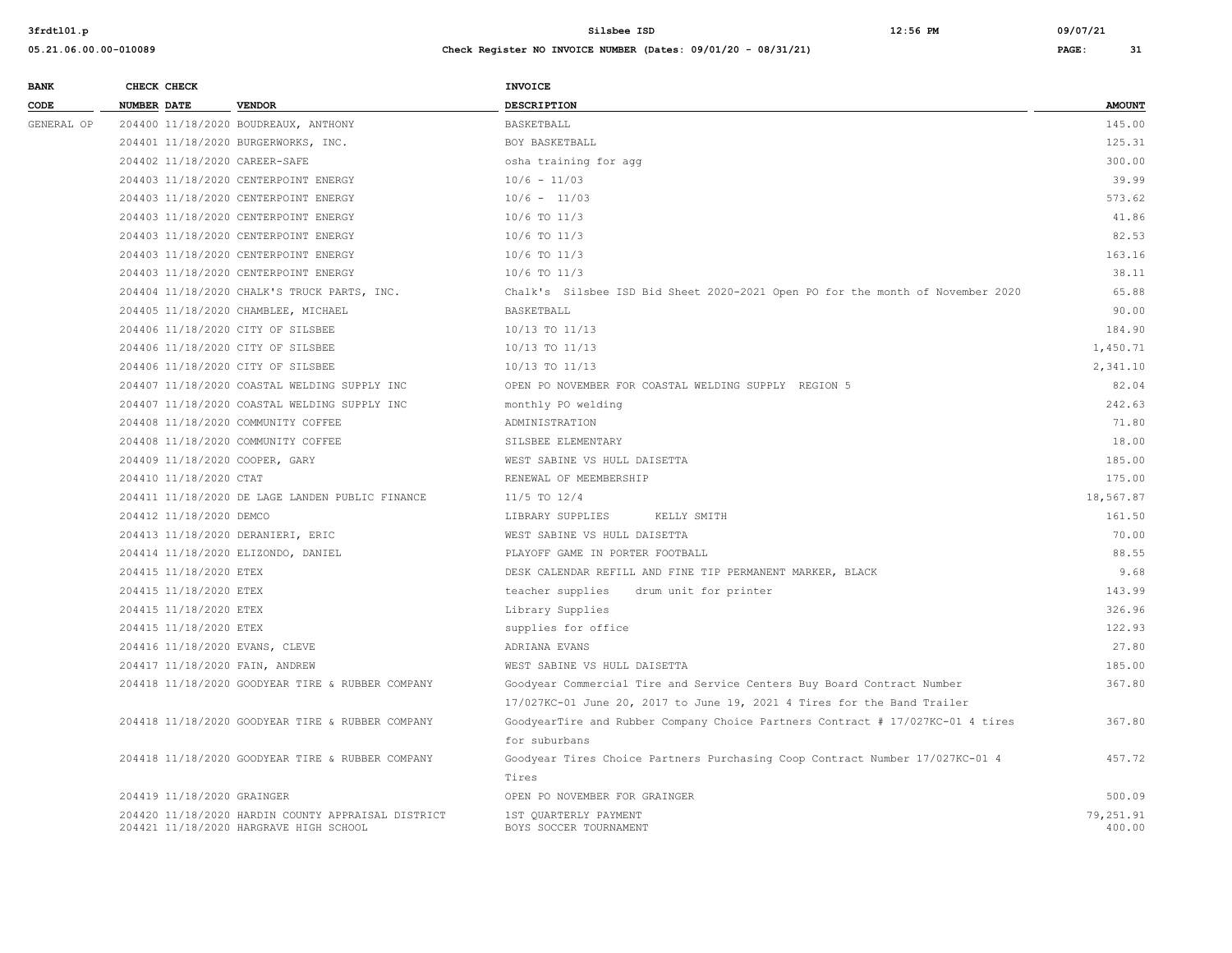| <b>BANK</b> |                    | CHECK CHECK                 |                                                                                     | INVOICE                                                                     |                  |
|-------------|--------------------|-----------------------------|-------------------------------------------------------------------------------------|-----------------------------------------------------------------------------|------------------|
| CODE        | <b>NUMBER DATE</b> |                             | <b>VENDOR</b>                                                                       | <b>DESCRIPTION</b>                                                          | <b>AMOUNT</b>    |
| GENERAL OP  |                    |                             | 204422 11/18/2020 HAWTHORNE, J.                                                     | WEST SABINE VS HULL DAISETTA                                                | 50.00            |
|             |                    |                             | 204423 11/18/2020 HOUSTON LIVESTOCK SHOW AND RODEO                                  | RODEO HEIFER SHOW                                                           | 80.00            |
|             |                    |                             | 204424 11/18/2020 HUDSON BOYS SOCCER                                                | SOCCER INVITATIONAL                                                         | 350.00           |
|             |                    |                             | 204425 11/18/2020 INCLUSIVE ASSESSMENT AND CONSULTING, LLC INITIAL FIE & EVALUATION |                                                                             | 1,300.00         |
|             |                    |                             | 204426 11/18/2020 INKSPOT PRINTS & GRAPHICS                                         | fall production props                                                       | 175.00           |
|             |                    |                             | 204427 11/18/2020 INTERSTATE BILLING SERVICE, INC.                                  | Rush Bus Texas Buy Board Batteries for buses                                | 420.00           |
|             |                    |                             | 204428 11/18/2020 JOHNSTONE SUPPLY                                                  | COST OF MATERIALS TO REPLACE CONDENSING UNIT FOR WAREHOUSE COOLER ** SEE    | 2,690.83         |
|             |                    |                             |                                                                                     | ATTACHED QUOTE FOR ADDITIONAL INFORMATION** BUY BOARD                       |                  |
|             |                    |                             | 204429 11/18/2020 KLINGENSMITH, NATHAN                                              | WEST SABINE VS HULL DAISETTA                                                | 185.00           |
|             |                    |                             | 204430 11/18/2020 KLINGENSMITH, PAUL                                                | WEST SABINE VS HULL DAISETTA                                                | 185.00           |
|             |                    |                             | 204431 11/18/2020 LAMAR INSTITUTE OF TECHNOLOGY                                     | CPR HEARTSAVER CARDS                                                        | 72.00            |
|             |                    |                             | 204432 11/18/2020 LANDSCAPE SPECIALIST                                              | MONTHLY MAINTENANCE NOVEMBER 2020                                           | 4.929.16         |
|             |                    |                             | 204433 11/18/2020 Lane, Bobby II                                                    | WEST SABINE VS HULL DAISETTA                                                | 50.00            |
|             |                    |                             | 204434 11/18/2020 LINDEMAN, KENNETH R                                               | WEST SABINE VS HULL DAISETTA                                                | 50.00            |
|             |                    |                             | 204435 11/18/2020 LYONS, QUARAE                                                     | BASKEBALL                                                                   | 65.00            |
|             |                    |                             | 204436 11/18/2020 MADDISON VISUAL MEDIA, L.P.                                       | BILLBOARD @ NERREN & HWY 96                                                 | 2,245.00         |
|             |                    |                             | 204437 11/18/2020 MCDANIEL, IBE                                                     | BASKETBALL                                                                  | 90.00            |
|             |                    |                             | 204438 11/18/2020 McKeehan, Kathryn                                                 | PLAYOFF FOOTBALL GAME VS CARTHAGE TIGERKEEPERS                              | 160.00           |
|             |                    |                             | 204439 11/18/2020 MELODY'S SOUTHWEST CONSORTIUM                                     | DRUG SCREENING OF STUDENTS                                                  | 3,006.00         |
|             |                    |                             | 204440 11/18/2020 MOORE, CATHERINE                                                  | BAND TO MARCHING CONTEST                                                    | 8.09             |
|             |                    |                             | 204441 11/18/2020 MOTT SUPPLY                                                       | Mott's Auto Parts Silsbee ISD Bid Sheet 2020-2021 Open PO for the month of  | 131.29           |
|             |                    |                             |                                                                                     | November 2020                                                               |                  |
|             |                    |                             | 204442 11/18/2020 NEFF BROTHERS                                                     | BUS 96 TO HOUSTON                                                           | 650.00           |
|             |                    |                             | 204443 11/18/2020 ORR, JESSE                                                        | WEST SABINE VS HULL DAISETTA TOTAL 4 HOURS                                  | 160.00           |
|             |                    | 204444 11/18/2020 PACE, JIM |                                                                                     | WEST SABINE VS HULL DAISETTA                                                | 70.00            |
|             |                    |                             | 204445 11/18/2020 PARKER LUMBER - SILSBEE                                           | Parker's Lumber Open PO for the Month of October 2020 Silsbee ISD Bid Sheet | 40.50            |
|             |                    |                             | 204446 11/18/2020 Patterson, Todd                                                   | FOOTBALL PLAYOFF GAME VS CARTHAGE                                           | 560.00           |
|             |                    |                             | 204447 11/18/2020 PINNACLE MEDICAL MANAGEMENT CORP.                                 | PRE EMPLOYMENT                                                              | 40.00            |
|             |                    |                             | 204447 11/18/2020 PINNACLE MEDICAL MANAGEMENT CORP.                                 | PHYSICAL                                                                    | 60.00            |
|             |                    |                             | 204448 11/18/2020 PNG HIGH SCHOOL                                                   | 2021 CAJUN CLASSIC                                                          | 275.00           |
|             |                    |                             | 204449 11/18/2020 PNG HIGH SCHOOL                                                   | MEN'S SOCCER                                                                | 295.00           |
|             |                    |                             | 204450 11/18/2020 PUMPTEX INC.                                                      | PumpTex, Inc (SETexas) AFC3001 Main Brain for our fueling station           | 825.50           |
|             |                    |                             | 204451 11/18/2020 RABO BUSINESS FORMS, INC.                                         | checks for activity fund                                                    | 225.00           |
|             |                    | 204452 11/18/2020 READ ICE  |                                                                                     | water for campuses                                                          | 2,646.00         |
|             |                    |                             | 204453 11/18/2020 REGION V EDUCATION SERVICE CENTER                                 | region 5 workshop Send to Ginger Beeler                                     | 85.00            |
|             |                    |                             | 204453 11/18/2020 REGION V EDUCATION SERVICE CENTER                                 | region 5 workshop Send to Ginger Beeler                                     | 85.00            |
|             |                    |                             | 204454 11/18/2020 RICHARD, BRODERICK                                                | WEST SABINE VS HULL DAISETTA                                                | 185.00           |
|             |                    |                             | 204455 11/18/2020 RICHARD, CASTON<br>204456 11/18/2020 ROBICHAUX, ISAAC             | WEST SABINE VS HULL DAISETTA<br>WEST SABINE VS HULL DAISETTA TOTAL 4 HOURS  | 185.00<br>160.00 |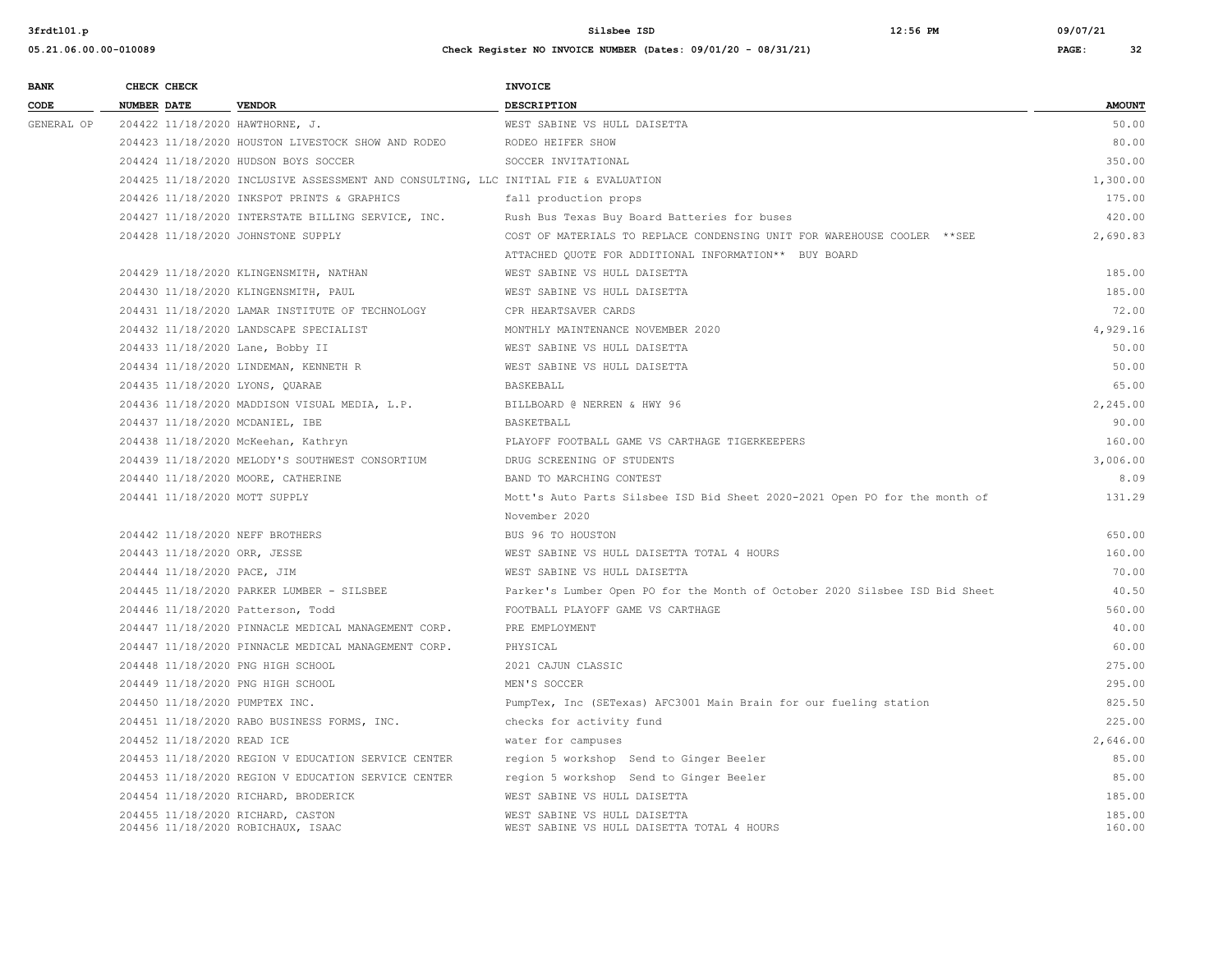| <b>BANK</b> |                    | CHECK CHECK             |                                                                                          | <b>INVOICE</b>                                                                                                                      |                |
|-------------|--------------------|-------------------------|------------------------------------------------------------------------------------------|-------------------------------------------------------------------------------------------------------------------------------------|----------------|
| CODE        | <b>NUMBER DATE</b> |                         | <b>VENDOR</b>                                                                            | <b>DESCRIPTION</b>                                                                                                                  | <b>AMOUNT</b>  |
| GENERAL OP  |                    |                         | 204457 11/18/2020 SAN ANTONIO STOCK SHOW & RODEO                                         | LIVESTOCK SHOW                                                                                                                      | 130.00         |
|             |                    |                         |                                                                                          | 204458 11/18/2020 Sandifer's L.P. Gas & Service Co., Inc. Sandifers Region 5 Purchasing Coop Open PO for the month of November 2020 | 47.17          |
|             |                    |                         |                                                                                          | Propane for buses 99/37 and 100/46                                                                                                  |                |
|             |                    |                         |                                                                                          | 204458 11/18/2020 Sandifer's L.P. Gas & Service Co., Inc. Sandifers Region 5 Purchasing Coop Open PO for the month of November 2020 | 42.75          |
|             |                    |                         |                                                                                          | Propane for buses 99/37 and 100/46                                                                                                  |                |
|             |                    |                         |                                                                                          | 204458 11/18/2020 Sandifer's L.P. Gas & Service Co., Inc. Sandifers Region 5 Purchasing Coop Open PO for the month of November 2020 | 32.10          |
|             |                    |                         |                                                                                          | Propane for buses 99/37 and 100/46                                                                                                  |                |
|             |                    |                         | 204459 11/18/2020 SCHOOL SPECIALTY                                                       | RUG TERESSA MARBLE                                                                                                                  | 487.46         |
|             |                    |                         | 204460 11/18/2020 Scott, Ruby                                                            | BAND TO NEW CANEY                                                                                                                   | 10.00          |
|             |                    |                         | 204460 05/13/2021 Scott, Ruby                                                            | BAND TO NEW CANEY                                                                                                                   | $-10.00$       |
|             |                    |                         | 204461 11/18/2020 SILSBEE FORD-LINCOLN-MERCURY, INC.                                     | front end alignment on sro car                                                                                                      | 69.95          |
|             |                    |                         | 204462 11/18/2020 SILSBEE OUALITY MEAT                                                   | MEAT FOR TRANSPORTATION & MAINTENANCE THANKSGIVING FEAST                                                                            | 180.00         |
|             |                    |                         | 204463 11/18/2020 SOUTHERN LAWN & LANDSCAPES LLC                                         | MOWING COMPLETE 11/14                                                                                                               | 4,906.00       |
|             |                    |                         | 204464 11/18/2020 SUN COAST RESOURCES                                                    | Sun Coast Diesel and Gasoline for buses and suburbans                                                                               | 5,217.66       |
|             |                    |                         | 204465 11/18/2020 SWINDELL, WILLIAM                                                      | WEST SABINE VS HULL DAISETTA                                                                                                        | 70.00          |
|             |                    |                         | 204466 11/18/2020 SYMMETRY ENERGY SOLUTIONS, LLC.                                        | OCTOBER 2020                                                                                                                        | 4,083.97       |
|             |                    |                         | 204467 11/18/2020 TALLEY, CLAYTON                                                        | BAND TO NEW CANEY                                                                                                                   | 10.00          |
|             |                    |                         | 204468 11/18/2020 TASB, INC.                                                             | SHARS FOR SEPT AND OCTOBER                                                                                                          | 2,550.98       |
|             |                    | 204469 11/18/2020 TASBO |                                                                                          | Reporting FFCRA Wages 11/12/2020                                                                                                    | 75.00          |
|             |                    | 204469 11/18/2020 TASBO |                                                                                          | 2020 Purchasing Academy virtual                                                                                                     | 305.00         |
|             |                    |                         | 204470 11/18/2020 TAWATER, BRITTANY                                                      | ACTIVE MEMBERSHIP TEXAS MUSIC DUCATORS ASSOCIATION                                                                                  | 50.00          |
|             |                    |                         | 204470 11/18/2020 TAWATER, BRITTANY                                                      | REIMBURSEMENT ASSOCIATION OF TEXAS SMALL SCHOOL BANDS                                                                               | 50.00          |
|             |                    |                         | 204471 11/18/2020 TEACHING SYSTEMS INC.                                                  | Supplies for robotics                                                                                                               | 1,717.00       |
|             |                    |                         | 204472 11/18/2020 TEXAS COMPTROLLER OF PUBLIC ACCTS.                                     | SECO LOAN                                                                                                                           | 46,156.09      |
|             |                    |                         | 204472 11/18/2020 TEXAS COMPTROLLER OF PUBLIC ACCTS.                                     | SECO LOAN                                                                                                                           | 6,714.97       |
|             |                    |                         | 204473 11/18/2020 TEXAS DEPARTMENT OF PUBLIC SAFETY                                      | 10/1 TO 10/31                                                                                                                       | 7.00           |
|             |                    |                         | 204474 11/18/2020 THE KADES CORPORATION                                                  | VOLLEYBALL @ VIDOR                                                                                                                  | 87.16          |
|             |                    |                         | 204475 11/18/2020 THOMAS, CHARLENE                                                       | WEST SABINE VS HULL DAISETTA                                                                                                        | 50.00          |
|             |                    |                         | 204476 11/18/2020 THOMAS SUPPLY, INC.                                                    | OPEN PO THOMAS SUPPLY REGION 5                                                                                                      | 65.00          |
|             |                    |                         | 204477 11/18/2020 TYLER, WILLIAM                                                         | WEST SABINE VS HULL DAISETTA TOTAL 4 HOURS                                                                                          | 160.00         |
|             |                    |                         | 204478 11/18/2020 VEX ROBOTICS INC                                                       | robotics supplies                                                                                                                   | 4,983.12       |
|             |                    |                         | 204479 11/18/2020 VINCENT, MARK                                                          | TOTAL 4 HOURS WEST SABINE VS HULL DAISETTA                                                                                          | 160.00         |
|             |                    |                         | 204480 11/18/2020 WALSH GALLEGO'S TREVINO KYLE & ROBINSON PROFESSIONAL SERVICES RENDERED |                                                                                                                                     | 2,090.50       |
|             |                    |                         | 204481 11/18/2020 WHATBURGER                                                             | FOOTBALL PLLAYOFF                                                                                                                   | 810.00         |
|             |                    |                         | 204482 11/18/2020 WHITMORE, ASHLEY                                                       | JASIAH AND JOSH                                                                                                                     | 20.00          |
|             |                    |                         | 204483 11/18/2020 WIGGINS, VERNON III                                                    | TEXAS COUNSELING ASSOCIATION - CONTINUED EDUATION                                                                                   | 25.00          |
|             |                    |                         | 204484 11/18/2020 WILLIAM V MACGILL & CO.                                                | Health Service supplies                                                                                                             | 168.09         |
|             |                    |                         | 204485 11/18/2020 Williamson, Lisa<br>204486 11/18/2020 WILLIS, SUSAN                    | BAND TO NEW CANEY<br>BAND TO MARCHING CONTEST                                                                                       | 10.00<br>10.00 |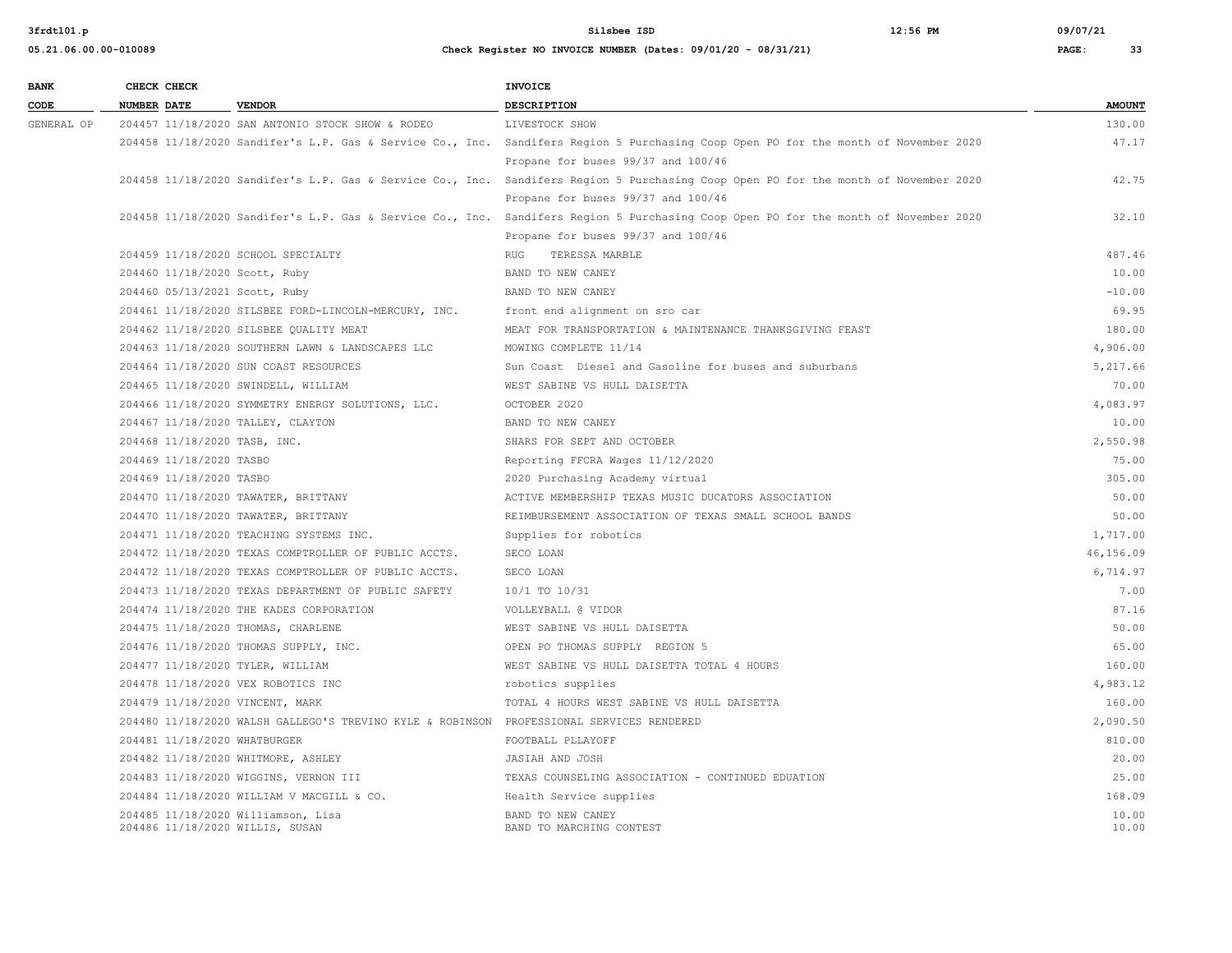| <b>BANK</b> | CHECK CHECK        |                              |                                                                                                | <b>INVOICE</b>                                                            |               |
|-------------|--------------------|------------------------------|------------------------------------------------------------------------------------------------|---------------------------------------------------------------------------|---------------|
| CODE        | <b>NUMBER DATE</b> |                              | <b>VENDOR</b>                                                                                  | DESCRIPTION                                                               | <b>AMOUNT</b> |
| GENERAL OP  |                    |                              | 204487 11/18/2020 WILTZ, RON                                                                   | WEST SABINE VS HULL DAISETTA                                              | 185.00        |
|             |                    |                              | 204488 11/18/2020 WORTH HYDROCHEM OF THE GULF COAST                                            | QUARTERLY SERVICE                                                         | 495.00        |
|             |                    |                              | 204489 11/18/2020 WRIGHT, BILL                                                                 | WEST SABINE VS HULL DAISETTA                                              | 50.00         |
|             |                    |                              | 204490 11/18/2020 YMBL SOUTH TEXAS STATE FAIR                                                  | YMBL SHOW                                                                 | 110.00        |
|             |                    | 204491 11/20/2020 ABM        |                                                                                                | OCTOBER SCHOOL EVENTS                                                     | 198.54        |
|             |                    | 204491 11/20/2020 ABM        |                                                                                                | COVID-10 ENCHANCED CLEANING OCTOBER 2020                                  | 7.843.82      |
|             |                    | 204491 11/20/2020 ABM        |                                                                                                | SUPPLIIES                                                                 | 339.98        |
|             |                    | 204491 11/20/2020 ABM        |                                                                                                | SUPPLIES                                                                  | 339.98        |
|             |                    |                              | 204492 11/20/2020 ACADIAN AMBULANCE                                                            | 10/31 GAME                                                                | 269.00        |
|             |                    |                              | 204493 11/20/2020 APPLIED MAINTENANCE SPECIALTIES                                              | AETYLENE, OXYGEN AND NITROGEN                                             | 240.00        |
|             |                    |                              | 204494 11/20/2020 ATHLETIC SUPPLY INC.                                                         | Purch Req - Ath Supply - Football Materials - Coach Smith                 | 305.00        |
|             |                    |                              | 204495 11/20/2020 ATSSB-REGION 10                                                              | AUDITIONS                                                                 | 100.00        |
|             |                    |                              | 204496 11/20/2020 BOUDREAUX, ANTHONY                                                           | MS BASKETBALL                                                             | 175.00        |
|             |                    |                              | 204497 11/20/2020 BREAKOUT, INC.                                                               | DIGITAL SUBSCRIPTION TO BREAKOUT                                          | 750.00        |
|             |                    |                              | 204498 11/20/2020 BSN SPORTS                                                                   | Purch Req - BSN - MS Girls Track - Coach Leach                            | 276.15        |
|             |                    |                              | 204498 11/20/2020 BSN SPORTS                                                                   | Purch Req - BSN - Softball backbacks-socks - Whigham                      | 371.70        |
|             |                    |                              | 204499 11/20/2020 CHRISTUS HEALTH AND WELLNESS CENTER                                          | LANE RENTAL NOVEMBER                                                      | 480.00        |
|             |                    |                              | 204500 11/20/2020 CITY OF SILSBEE                                                              | 10/20 TO 11/20                                                            | 147.70        |
|             |                    | 204501 11/20/2020 ETEX       |                                                                                                | OFFICE SUPPLIES                                                           | 209.72        |
|             |                    | 204501 11/20/2020 ETEX       |                                                                                                | office supplies<br>stamp ink                                              | 19.95         |
|             |                    |                              | 204502 11/20/2020 HAMBURGER DEPOT                                                              | BOYS BASKETBALL MS                                                        | 400.00        |
|             |                    |                              | 204503 11/20/2020 JOHNSEN'S WHOLESALE FLORIST                                                  | open po of flora                                                          | 117.10        |
|             |                    |                              | 204503 11/20/2020 JOHNSEN'S WHOLESALE FLORIST                                                  | open po of flora                                                          | 75.45         |
|             |                    |                              | 204503 11/20/2020 JOHNSEN'S WHOLESALE FLORIST                                                  | flowers for thanksgiving                                                  | 991.25        |
|             |                    |                              | 204503 11/20/2020 JOHNSEN'S WHOLESALE FLORIST                                                  | open po of flora                                                          | 66.70         |
|             |                    |                              | 204503 11/20/2020 JOHNSEN'S WHOLESALE FLORIST                                                  | 0001119887, 0001119939 flowers for thanksgiving                           | 181.00        |
|             |                    |                              | 204503 11/20/2020 JOHNSEN'S WHOLESALE FLORIST                                                  | open po of flora                                                          | 66.20         |
|             |                    |                              | 204504 11/20/2020 NATIONAL SCOREBOARD AND DISPLAY SERVICES TIGER STADIUM NOT WORKING CORRECTLY |                                                                           | 315.00        |
|             |                    |                              | 204505 11/20/2020 NCS PEARSON, INC.                                                            | testing                                                                   | 60.00         |
|             |                    |                              | 204505 11/20/2020 NCS PEARSON, INC.                                                            | testing                                                                   | 196.10        |
|             |                    |                              | 204506 11/20/2020 POWELL LAW GROUP, LLP                                                        | GENERAL MATTERS                                                           | 8,057.50      |
|             |                    |                              | 204507 11/20/2020 PPG ARCHITECTURAL FINISHES                                                   | 5 GALLON PAIL OF PAINT FOR MIDDLE SCHOOL FRONT OF HVAC BUILDING BUY BOARD | 107.80        |
|             |                    |                              | 204508 11/20/2020 RAPTOR ACCOUNTS RECEIVABLE                                                   | raptor reorder                                                            | 300.00        |
|             |                    |                              | 204509 11/20/2020 REGION V EDUCATION SERVICE CENTER                                            | REGION V WORKSHOPS                                                        | 20.00         |
|             |                    |                              | 204509 11/20/2020 REGION V EDUCATION SERVICE CENTER                                            | REGION V WORKSHOPS                                                        | 20.00         |
|             |                    |                              | 204510 11/20/2020 SILSBEE HIGH SCHOOL ACTIVITY                                                 | TIGERETTES                                                                | 200.00        |
|             |                    |                              | 204511 11/20/2020 SPECIALIZED ASSESSMENT & CONSULTING, LLC PSYCHOLOGICAL EVALS                 |                                                                           | 1,286.25      |
|             |                    |                              | 204512 11/20/2020 SUBWAY STORE #5224                                                           | MS BASKETBALL GIRLS                                                       | 269.40        |
|             |                    | 204513 11/20/2020 TASB, INC. |                                                                                                | FACILITY SVCS ENVIRONMENTAL MEMBERSHIP                                    | 2,500.00      |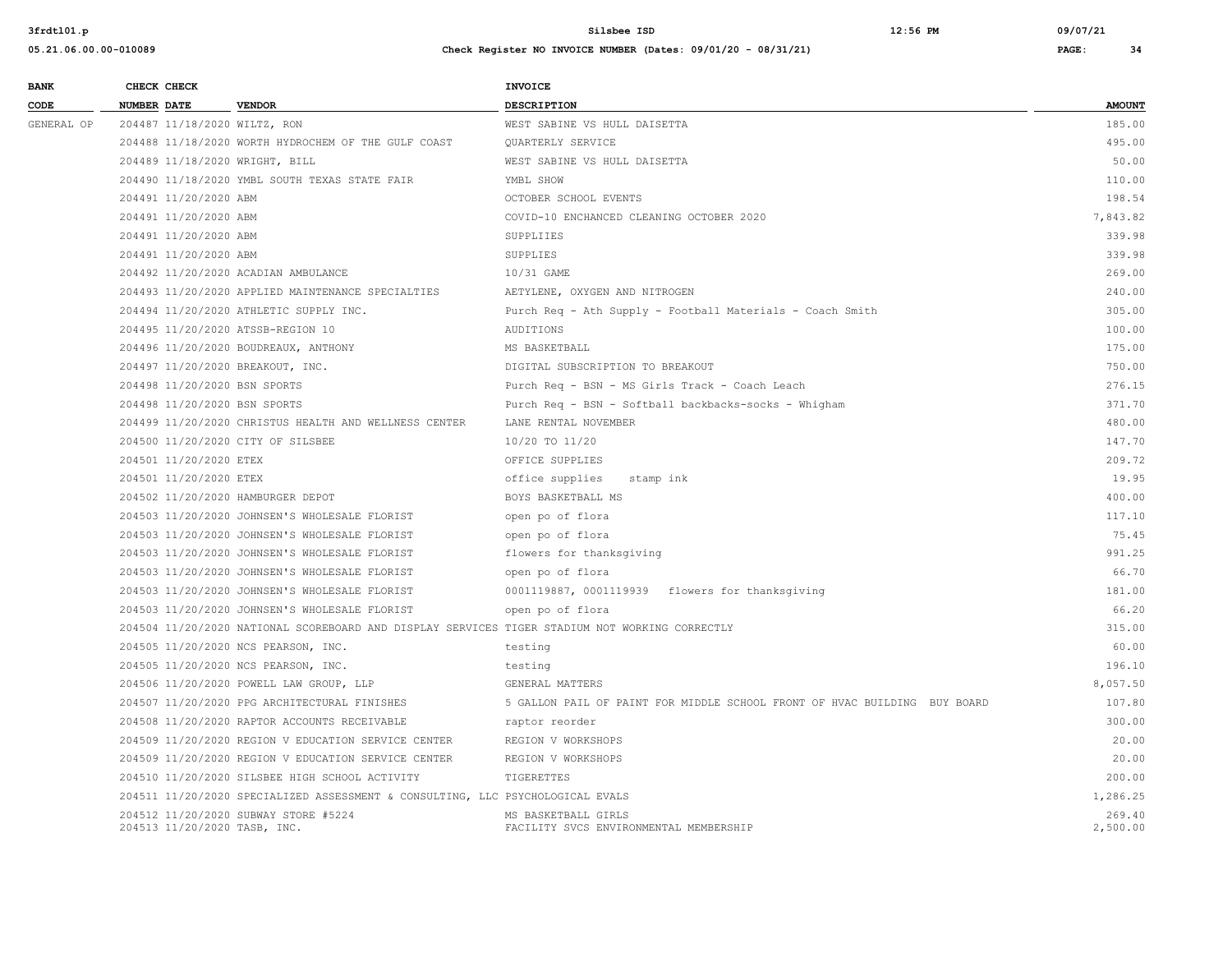| <b>BANK</b> |             | CHECK CHECK                 |                                                    | <b>INVOICE</b>                                                                                                |                  |
|-------------|-------------|-----------------------------|----------------------------------------------------|---------------------------------------------------------------------------------------------------------------|------------------|
| CODE        | NUMBER DATE |                             | <b>VENDOR</b>                                      | <b>DESCRIPTION</b>                                                                                            | <b>AMOUNT</b>    |
| GENERAL OP  |             | 204514 11/20/2020 TASBO     |                                                    | 2021 budget fundamentals & budget academy                                                                     | 305.00           |
|             |             | 204514 11/20/2020 TASBO     |                                                    | 2021 budget fundamentals & budget academy                                                                     | 225.00           |
|             |             | 204514 11/20/2020 TASBO     |                                                    | budget fundamental workshop 11/19/2020                                                                        | 215.00           |
|             |             |                             | 204515 11/20/2020 TEXAS LETTER JACKETS             | Purch Req - Texas Letter Jackets - Sept order - Coach Smith                                                   | 480.00           |
|             |             |                             | 204516 11/20/2020 THE HOME DEPOT PRO               | paper towel dispensers- to go to transportation as soon as they arrive. bleach                                | 189.00           |
|             |             |                             |                                                    | for warehouse                                                                                                 |                  |
|             |             |                             | 204517 11/20/2020 THOMAS SUPPLY, INC.              | OPEN PO THOMAS SUPPLY REGION 5                                                                                | 114.50           |
|             |             |                             | 204518 11/20/2020 WEHMEYER, DANIELLE               | HELMET SHEILD RUEBEN HATTON                                                                                   | 39.99            |
|             |             |                             | 204519 12/02/2020 ACADIAN AMBULANCE                | 11/5 GAME FOR MS FOOTBALL                                                                                     | 269.00           |
|             |             |                             | 204520 12/02/2020 AWARDS OF DISTINCTION            | WALL OF HONOR PLATES                                                                                          | 65.00            |
|             |             |                             | 204521 12/02/2020 Banks, Janis                     | BAND TO NACOGDOCHES                                                                                           | 10.00            |
|             |             |                             | 204522 12/02/2020 BARDELL, KATHRYN                 | LUFKIN TRI-MEET                                                                                               | 40.00            |
|             |             |                             | 204523 12/02/2020 BEAUMONT FREIGHTLINER - STERLING | Beaumont Freightliner Buy Board Open PO for the month of November 2020                                        | 37.89            |
|             |             |                             | 204524 12/02/2020 BILL CLARK PEST CONTROL          | OPEN PO NOVEMBER FOR BILL CLARK PEST CONTROL AWARDED                                                          | 255.00           |
|             |             |                             | 204524 12/02/2020 BILL CLARK PEST CONTROL          | PEST CONTROL                                                                                                  | 1,375.00         |
|             |             |                             | 204525 12/02/2020 BURGERWORKS, INC.                | GIRLS BASKETBALL                                                                                              | 133.05           |
|             |             |                             | 204526 12/02/2020 CENTERPOINT ENERGY               | 10/16 TO 11/17                                                                                                | 1,036.60         |
|             |             |                             | 204526 12/02/2020 CENTERPOINT ENERGY               | 10/16 TO 11/17                                                                                                | 84.29            |
|             |             |                             | 204527 12/02/2020 CHALK'S TRUCK PARTS, INC.        | Chalk's Silsbee ISD Bid Sheet 2020-2021 Open PO for the month of November 2020                                | 51.05            |
|             |             |                             | 204528 12/02/2020 CITY OF SILSBEE                  | 10/20 to 11/20                                                                                                | 130.50           |
|             |             |                             | 204528 12/02/2020 CITY OF SILSBEE                  | 10/17 to 11/27                                                                                                | 1,719.00         |
|             |             |                             | 204528 12/02/2020 CITY OF SILSBEE                  | 10/27 to 11/27                                                                                                | 1,901.81         |
|             |             |                             | 204528 12/02/2020 CITY OF SILSBEE                  | 10/27 to 11/27                                                                                                | 16.25            |
|             |             |                             | 204528 12/02/2020 CITY OF SILSBEE                  | 10/27 to 11/27                                                                                                | 636.10           |
|             |             |                             | 204529 12/02/2020 COASTAL WELDING SUPPLY INC       | HVAC MONTHLY RENTAL                                                                                           | 10.85            |
|             |             |                             | 204530 12/02/2020 Deaver, Terry                    | SAMS                                                                                                          | 50.60            |
|             |             |                             | 204531 12/02/2020 DELL MARKETING L.P.              | power cords                                                                                                   | 180.00           |
|             |             |                             | 204531 12/02/2020 DELL MARKETING L.P.              | laptops & docking stations for SPED dept. Dell Latitude 3510 and Dell Dock                                    | 6,055.00         |
|             |             |                             | 204531 12/02/2020 DELL MARKETING L.P.              | 65 watt chromebook chargers                                                                                   | 180.00           |
|             |             | 204532 12/02/2020 DEMCO     |                                                    | LIBRARY SUPPLIES                                                                                              | 1,319.64         |
|             |             |                             | 204533 12/02/2020 DORIAN BUSINESS SYSTEMS          | CHARMS SUBSCRIPTION 1 YEAR                                                                                    | 349.00           |
|             |             |                             | 204534 12/02/2020 FLINN SCIENTIFIC INC.            | chemical replacement                                                                                          | 3,065.33         |
|             |             | 204535 12/02/2020 FUNCTION4 |                                                    | staples from function 4                                                                                       | 490.00           |
|             |             |                             | 204536 12/02/2020 FUNCTION 4 LLC                   | 11/15 TO 12/14                                                                                                | 646.20           |
|             |             |                             | 204537 12/02/2020 G.V.C.S. INC.                    | STORE # 916 GIRLS BASKETBALL                                                                                  | 143.40           |
|             |             |                             | 204538 12/02/2020 GARRETT, GREG                    | WEST SABINE VS HULL DAISETTA                                                                                  | 50.00            |
|             |             |                             | 204539 12/02/2020 HAMBURGER DEPOT                  | BOYS BASKETBALL                                                                                               | 200.00           |
|             |             | 204540 12/02/2020 HUDL      | 204541 12/02/2020 INKSPOT PRINTS & GRAPHICS        | Purch Req - Hudl - Remote for Camera - Coach Sigler<br>Purch Req -InkSpot - Softball workout shirts - Whigham | 410.78<br>223.00 |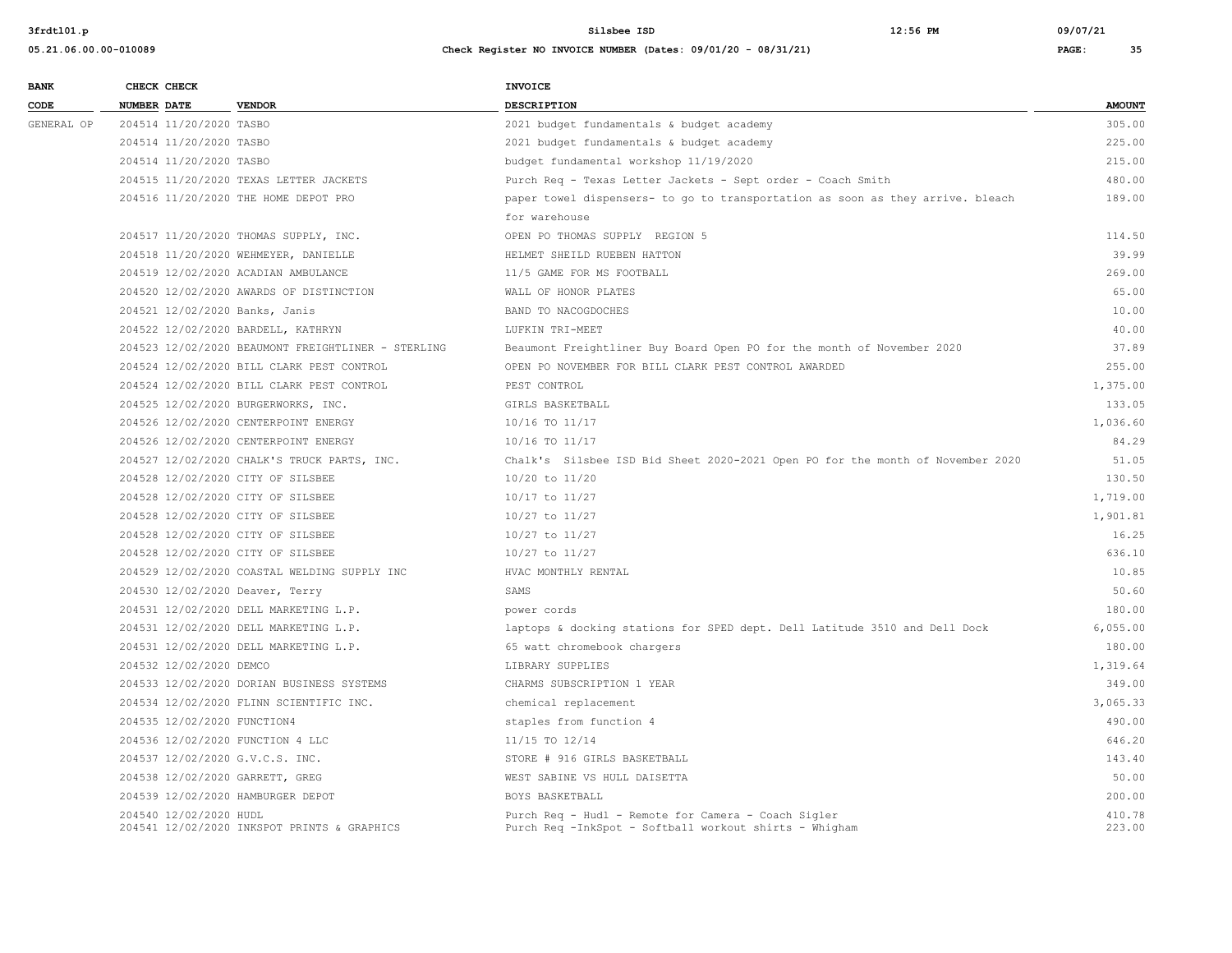| 05.21.06.00.00-010089 | Check Register NO INVOICE NUMBER (Dates: 09/01/20 - 08/31/21) | PAGE: |  |
|-----------------------|---------------------------------------------------------------|-------|--|
|                       |                                                               |       |  |

| <b>BANK</b> | CHECK CHECK        |                         |                                                                                    | <b>INVOICE</b>                                                                                                    |                   |
|-------------|--------------------|-------------------------|------------------------------------------------------------------------------------|-------------------------------------------------------------------------------------------------------------------|-------------------|
| CODE        | <b>NUMBER DATE</b> |                         | <b>VENDOR</b>                                                                      | <b>DESCRIPTION</b>                                                                                                | <b>AMOUNT</b>     |
| GENERAL OP  |                    |                         | 204541 12/02/2020 INKSPOT PRINTS & GRAPHICS                                        | Ink Spot Region 5 Purchasing Coop EIN 811761818 50 6x10 Vinyl Decals for Buses                                    | 200.00            |
|             |                    |                         | 204542 12/02/2020 ITA TRUCK SALES & SERVICE, LLC.                                  | ITA Truck Sales and Service Silverback Brake shoes and Drums for Bus 0018 This                                    | 239.80            |
|             |                    |                         |                                                                                    | is the only place to purchase these buses                                                                         |                   |
|             |                    |                         | 204543 12/02/2020 KELI'S K9'S LLC.                                                 | 11/12 SERVICES                                                                                                    | 600.00            |
|             |                    |                         | 204544 12/02/2020 LAMAR COMPANIES                                                  | $11/16 - 12/13$                                                                                                   | 450.00            |
|             |                    |                         | 204545 12/02/2020 LIBERTY ISD                                                      | 10/2 FOOTBALL                                                                                                     | 1,085.00          |
|             |                    |                         | 204546 12/02/2020 MADDISON VISUAL MEDIA, L.P.                                      | <b>BILLBOARD</b>                                                                                                  | 800.00            |
|             |                    |                         |                                                                                    | 204547 12/02/2020 MCGRAW-HILL SCHOOL EDUCATION HOLDINGS, L MCGRAW HILL ADDITIONAL MATH MATERIALS SHS J YOUNGBLOOD | 7,467.60          |
|             |                    |                         | 204548 12/02/2020 McKeehan, Kathryn                                                | MAIN STREET MARKET                                                                                                | 100.00            |
|             |                    |                         | 204549 12/02/2020 METTS, JULIEANNA                                                 | BLADEN METTS                                                                                                      | 23.50             |
|             |                    |                         | 204550 12/02/2020 MOTT SUPPLY                                                      | OPEN PO NOVEMBER FOR MOTT SUPPLY BID LIST                                                                         | 186.00            |
|             |                    |                         | 204550 12/02/2020 MOTT SUPPLY                                                      | OPEN PO NOVEMBER FOR MOTT SUPPLY BID LIST                                                                         | 34.50             |
|             |                    |                         | 204551 12/02/2020 MSGPR LTD CO.                                                    | VIDEO FEE FOR UIL MARCHING CONTEST                                                                                | 90.00             |
|             |                    |                         | 204552 12/02/2020 MUNRO'S UNIFORM SERVICE                                          | TRANSPORTATION                                                                                                    | 601.17            |
|             |                    |                         | 204553 12/02/2020 MUNRO'S UNIFORM SERVICE                                          | NOVEMBER                                                                                                          | 1,116.95          |
|             |                    | 204554 12/02/2020 NELCO |                                                                                    | W-2, 1099 ENVELOPES                                                                                               | 326.60            |
|             |                    |                         | 204555 12/02/2020 NORTH HARDIN WATER SUPPLY CORP.                                  | 10/6 TO 11/9                                                                                                      | 47.51             |
|             |                    |                         | 204556 12/02/2020 NUNN, WILLIAM                                                    | BASKETBALL                                                                                                        | 80.00             |
|             |                    |                         | 204557 12/02/2020 O'NEAL, PHILLIP                                                  | <b>BALANCE TIRES</b>                                                                                              | 200.42            |
|             |                    |                         | 204558 12/02/2020 ORR, JESSE                                                       | BASKETBALLL                                                                                                       | 80.00             |
|             |                    |                         | 204559 12/02/2020 Patterson, Todd                                                  | UIL AREA MARCHING CONTEST                                                                                         | 1,180.00          |
|             |                    |                         | 204560 12/02/2020 PINNACLE MEDICAL MANAGEMENT CORP.                                | RANDOM SELECTION TEST                                                                                             | 270.00            |
|             |                    |                         | 204560 12/02/2020 PINNACLE MEDICAL MANAGEMENT CORP.                                | PHYSICAL                                                                                                          | 120.00            |
|             |                    |                         | 204560 12/02/2020 PINNACLE MEDICAL MANAGEMENT CORP.                                | PRE EMPLOYMENT                                                                                                    | 40.00             |
|             |                    |                         | 204561 12/02/2020 PITNEY BOWES GLOBAL FIN SERVICES LLC                             | 9/30 TO 12/29/2020                                                                                                | 1,322.49          |
|             |                    |                         | 204561 12/02/2020 PITNEY BOWES GLOBAL FIN SERVICES LLC                             | Ink Cartridge                                                                                                     | 207.47            |
|             |                    |                         | 204562 12/02/2020 RABO BUSINESS FORMS, INC.                                        | payroll checks                                                                                                    | 339.00            |
|             |                    |                         | 204563 12/02/2020 REALLY GOOD STUFF, INC.                                          | supplies                                                                                                          | 80.94             |
|             |                    |                         | 204563 12/02/2020 REALLY GOOD STUFF, INC.                                          | PBSI SUPPLIES DENITA MILLER                                                                                       | 147.92            |
|             |                    |                         | 204564 12/02/2020 REGION IV ESC                                                    | DYS SUPPLIES REGION4STORE *SEE ATTACHED C WHITEHEAD                                                               | 1,018.98          |
|             |                    |                         | 204565 12/02/2020 REGION V EDUCATION SERVICE CENTER                                | EDUCATOR'S PLACEMENT CO-OP/CAREER PORTAL                                                                          | 500.00            |
|             |                    |                         | 204565 12/02/2020 REGION V EDUCATION SERVICE CENTER                                | REGION 5 JILL TARKINGTON DYS TRAINING PRIVTE BRIDGE TRAINING WITH JEANIE ISTRE                                    | 500.00            |
|             |                    |                         |                                                                                    | C WHITEHEAD                                                                                                       |                   |
|             |                    |                         | 204565 12/02/2020 REGION V EDUCATION SERVICE CENTER                                | Region 5 10 People for the 20 Hour Class to Drive the Micro Birds                                                 | 105.00            |
|             |                    |                         | 204565 12/02/2020 REGION V EDUCATION SERVICE CENTER                                | Region 5 10 People for the 20 Hour Class to Drive the Micro Birds                                                 | 105.00            |
|             |                    |                         | 204565 12/02/2020 REGION V EDUCATION SERVICE CENTER                                | Region 5 10 People for the 20 Hour Class to Drive the Micro Birds                                                 | 105.00            |
|             |                    |                         | 204565 12/02/2020 REGION V EDUCATION SERVICE CENTER                                | Region 5 10 People for the 20 Hour Class to Drive the Micro Birds                                                 | 105.00            |
|             |                    |                         | 204566 12/02/2020 REGION VII ESC<br>204567 12/02/2020 ROTARY CLUB OF HARDIN COUNTY | PURCHASING COOP<br>ADM OFFICE                                                                                     | 1,854.50<br>75.00 |
|             |                    |                         |                                                                                    |                                                                                                                   |                   |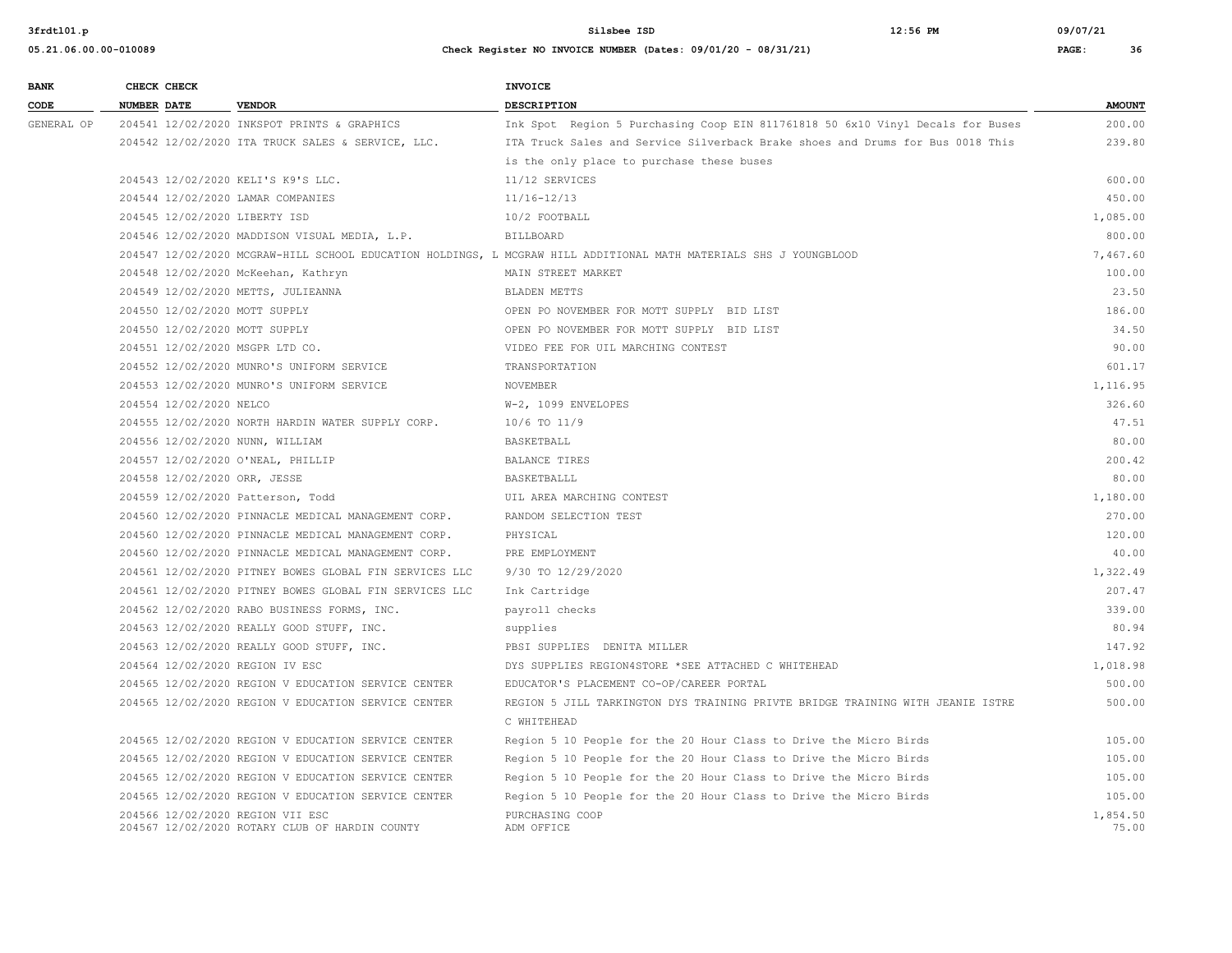| <b>BANK</b> | CHECK CHECK                |                                                       | INVOICE                                                                                                                             |               |
|-------------|----------------------------|-------------------------------------------------------|-------------------------------------------------------------------------------------------------------------------------------------|---------------|
| CODE        | <b>NUMBER DATE</b>         | <b>VENDOR</b>                                         | <b>DESCRIPTION</b>                                                                                                                  | <b>AMOUNT</b> |
| GENERAL OP  |                            | 204568 12/02/2020 SAFETY VISION                       | New SD Cards for Bus Camera, old cards are 5 years old                                                                              | 1,350.00      |
|             |                            |                                                       | 204569 12/02/2020 Sandifer's L.P. Gas & Service Co., Inc. Sandifers Region 5 Purchasing Coop Open PO for the month of November 2020 | 41.58         |
|             |                            |                                                       | Propane for buses 99/37 and 100/46                                                                                                  |               |
|             |                            |                                                       | 204569 12/02/2020 Sandifer's L.P. Gas & Service Co., Inc. Sandifers Region 5 Purchasing Coop Open PO for the month of November 2020 | 30.67         |
|             |                            |                                                       | Propane for buses 99/37 and 100/46                                                                                                  |               |
|             |                            |                                                       | 204569 12/02/2020 Sandifer's L.P. Gas & Service Co., Inc. Sandifers Region 5 Purchasing Coop Open PO for the month of November 2020 | 26.80         |
|             |                            |                                                       | Propane for buses 99/37 and 100/46                                                                                                  |               |
|             |                            |                                                       | 204569 12/02/2020 Sandifer's L.P. Gas & Service Co., Inc. Sandifers Region 5 Purchasing Coop Open PO for the month of November 2020 | 29.16         |
|             |                            |                                                       | Propane for buses 99/37 and 100/46                                                                                                  |               |
|             |                            | 204570 12/02/2020 SANFORD, ALAN                       | WEST SABINE VS HULL DAISETTA                                                                                                        | 50.00         |
|             |                            | 204571 12/02/2020 SCHOOL SPECIALTY                    | teacher supplies Brandi Miller                                                                                                      | 369.46        |
|             |                            | 204571 12/02/2020 SCHOOL SPECIALTY                    | art supplies School Specialty Shelley Hickman                                                                                       | 304.09        |
|             |                            | 204572 12/02/2020 Scott, Ruby                         | BAND TO NACODOCHES PLAYOFF GAME                                                                                                     | 10.00         |
|             |                            | 204573 12/02/2020 SILSBEE ISD FOOD SERVICES           | TEA FOR TEACHERS                                                                                                                    | 198.15        |
|             |                            | 204573 12/02/2020 SILSBEE ISD FOOD SERVICES           | NOVEMBER 2020                                                                                                                       | 296.00        |
|             |                            | 204573 12/02/2020 SILSBEE ISD FOOD SERVICES           | BOARD MEETING BREAKFAST TACOS                                                                                                       | 24.00         |
|             |                            | 204573 12/02/2020 SILSBEE ISD FOOD SERVICES           | MEAL                                                                                                                                | 48.00         |
|             |                            | 204574 12/02/2020 SILSBEE HIGH SCHOOL ACTIVITY        | CULINARY SUPPLIES                                                                                                                   | 172.24        |
|             |                            | 204575 12/02/2020 SMART'S TRUCK & TRAILER             | Smart's Truck and Trailer Silsbee ISD Bid Sheet 2020 - 2021 Open PO for the                                                         | 289.74        |
|             |                            |                                                       | month of November 2020                                                                                                              |               |
|             |                            | 204576 12/02/2020 SOUTHEAST TEXAS WATER               | PACES                                                                                                                               | 51.50         |
|             |                            | 204577 12/02/2020 SUPER DUPER PUBLICATIONS            | 4 Subscription-Dec-May                                                                                                              | 478.80        |
|             |                            | 204578 12/02/2020 TALLEY, CLAYTON                     | BAND TO NACODOCHES PLAYOFF GAME                                                                                                     | 10.00         |
|             |                            | 204578 08/20/2021 TALLEY, CLAYTON                     | BAND TO NACODOCHES PLAYOFF GAME                                                                                                     | $-10.00$      |
|             |                            | 204579 12/02/2020 TASB, INC.                          | TASB MEMBERSHIP 2021                                                                                                                | 5,849.06      |
|             |                            | 204580 12/02/2020 TASB LEGAL ASSISTANCE FUND          | LEGAL ASSISTANT FUND                                                                                                                | 350.00        |
|             |                            | 204581 12/02/2020 TEXAS ATHLETIC CATERING             | MEAL FOR BAND AFTER UIL CONTEST 11/14                                                                                               | 449.25        |
|             |                            | 204582 12/02/2020 TEXAS DEPT OF INFORMATION RESOURCES | OCTOBER 2020                                                                                                                        | 84.79         |
|             |                            | 204583 12/02/2020 Tomas, Michael                      | FLASH DRIVE                                                                                                                         | 16.99         |
|             |                            | 204584 12/02/2020 UIL AREA C MUSIC EVENTSS            | MARCHING BAND CONTEST                                                                                                               | 350.00        |
|             |                            | 204585 12/02/2020 UNIVERSITY OF TEXAS AT AUSTIN UIL   | FOOTBALL PLAYOFF GAME HULL DAISETTA VS WEST SABINE                                                                                  | 260.00        |
|             |                            | 204586 12/02/2020 VERIZON WIRELESS                    | OCT 14 - NOV 13                                                                                                                     | 379.33        |
|             |                            | 204586 12/02/2020 VERIZON WIRELESS                    | OCCT 14 - NOV 13                                                                                                                    | 682.86        |
|             | 204587 12/02/2020 WAL-MART |                                                       | supplies                                                                                                                            | 92.36         |
|             |                            | 204587 12/02/2020 WAL-MART                            | batteries for calculatorrs                                                                                                          | 101.64        |
|             |                            | 204587 12/02/2020 WAL-MART                            | SUPPLIES                                                                                                                            | 56.93         |
|             | 204587 12/02/2020 WAL-MART |                                                       | SUPPLIES                                                                                                                            | 19.58         |
|             |                            | 204587 12/02/2020 WAL-MART                            | DRINKS & SUPPLIEES                                                                                                                  | 47.64         |
|             | 204587 12/02/2020 WAL-MART |                                                       | gloves and wipes                                                                                                                    | 96.03         |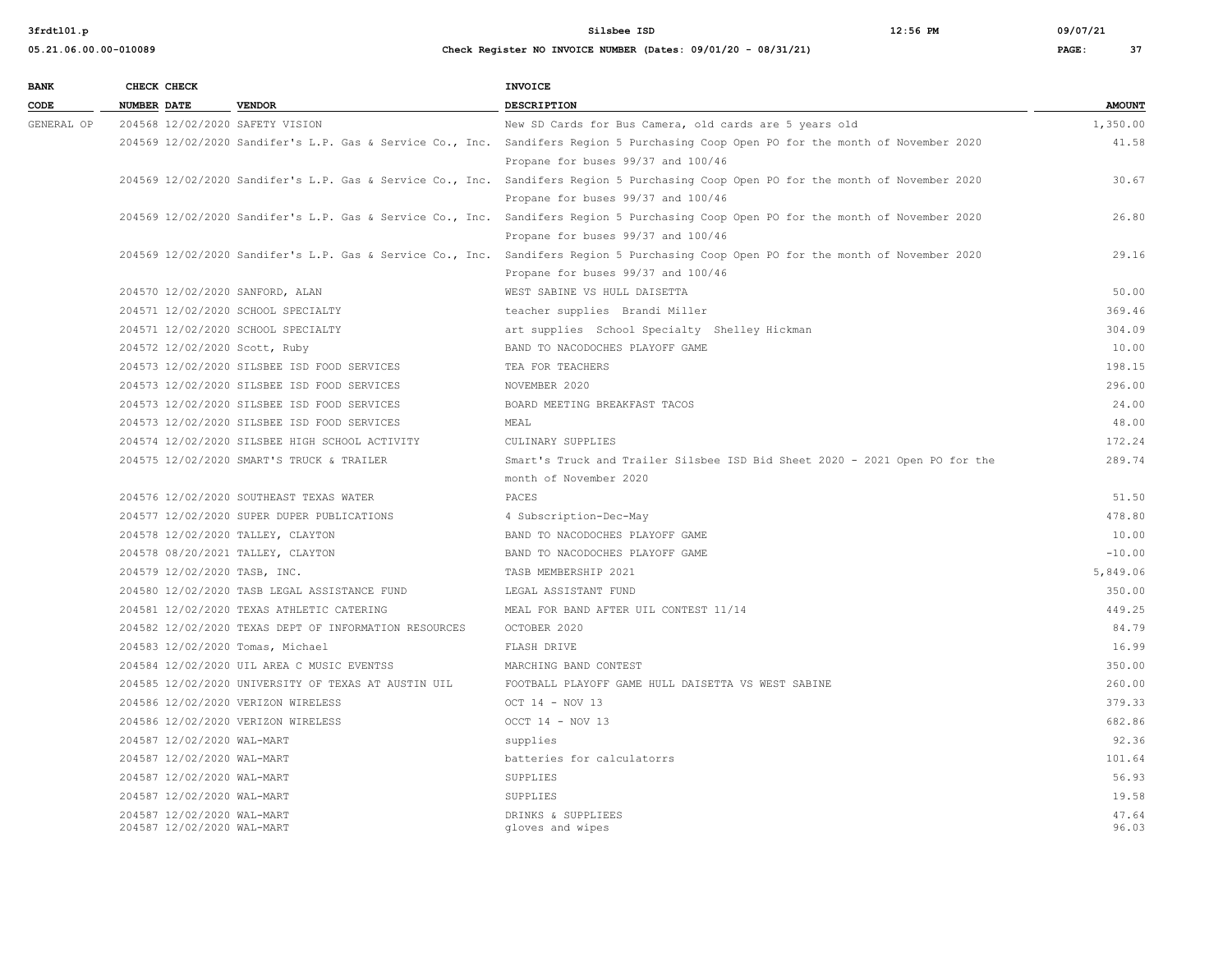| <b>BANK</b> | CHECK CHECK                                      |                                                        | INVOICE                                                                     |                  |
|-------------|--------------------------------------------------|--------------------------------------------------------|-----------------------------------------------------------------------------|------------------|
| CODE        | <b>NUMBER DATE</b>                               | <b>VENDOR</b>                                          | <b>DESCRIPTION</b>                                                          | <b>AMOUNT</b>    |
| GENERAL OP  | 204587 12/02/2020 WAL-MART                       |                                                        | gourds, pumpkins, Christmas picks etc                                       | 140.74           |
|             | 204587 12/02/2020 WAL-MART                       |                                                        | TAPE, WOOD STICKS                                                           | 17.88            |
|             | 204587 12/02/2020 WAL-MART                       |                                                        | STUDENT INCENTIVE                                                           | 96.93            |
|             | 204587 12/02/2020 WAL-MART                       |                                                        | batteries & supplies                                                        | 141.05           |
|             | 204587 12/02/2020 WAL-MART                       |                                                        | CULINARY SUPPLIES FOR OCTOBER                                               | 185.34           |
|             | 204587 12/02/2020 WAL-MART                       |                                                        | <b>SCIENCE SUPPLIES</b>                                                     | 86.44            |
|             | 204587 12/02/2020 WAL-MART                       |                                                        | culinary supplies                                                           | 305.73           |
|             | 204587 12/02/2020 WAL-MART                       |                                                        | GROCERIES                                                                   | 147.96           |
|             |                                                  | 204588 12/02/2020 WILLIAM V MACGILL & CO.              | Health Service Supplies                                                     | 89.95            |
|             |                                                  | 204589 12/02/2020 Williamson, Lisa                     | BAND TO NACODOCHES                                                          | 10.00            |
|             |                                                  | 204590 12/02/2020 WILLIS, SUSAN                        | BAND TO NACODOCHES                                                          | 10.00            |
|             |                                                  | 204591 12/09/2020 1ST CHOICE RESTAURANT                | Convection oven                                                             | 6,879.30         |
|             | 204592 12/09/2020 ABM                            |                                                        | DECEMBER 2020                                                               | 66,671.52        |
|             |                                                  | 204593 12/09/2020 ACADIAN AMBULANCE                    | WEST SABINE VS HULL DAISETTA                                                | 269.00           |
|             |                                                  | 204594 12/09/2020 ACME ARCHITECTURAL HARDWARE          | OPEN PO DECEMBER FOR ACME ARCHITECTURAL FINISHES BUY BOARD                  | 36.89            |
|             |                                                  | 204595 12/09/2020 ALERT SERVICES                       | Purch Req - Alert Services - Trainer Order - J Williamson                   | 114.90           |
|             |                                                  | 204596 12/09/2020 ALL PRO ELECTRICAL CONTRACTORS, INC. | SILSBEE HIGH SCHOOL WELDING SHOP-PASE 1 ELECTRICAL *SEE DETAILS ** BID LIST | 6,510.99         |
|             | 204597 12/09/2020 AT &T                          |                                                        | NOV 25 THRU DEC 24                                                          | 53.76            |
|             | 204597 12/09/2020 AT &T                          |                                                        | NOV 25 THRU DEC 24                                                          | 71.43            |
|             | 204597 12/09/2020 AT &T                          |                                                        | NOV 25 THRU DEC 24                                                          | 53.76            |
|             | 204597 12/09/2020 AT &T                          |                                                        | NOV 25 THRU DEC 24                                                          | 43.66            |
|             | 204597 12/09/2020 AT &T                          |                                                        | NOV 27 THRU DEC 26                                                          | 142.86           |
|             |                                                  | 204598 12/09/2020 ATHLETIC SUPPLY INC.                 | Purch Req - Athletic Supply -Girls Soccer - Game Balls - Coach Daniel       | 200.00           |
|             |                                                  | 204599 12/09/2020 BETTY'S BLOOMERS NURSERY             | MICHAEL TANTON'S SERVICE                                                    | 62.50            |
|             |                                                  | 204600 12/09/2020 BLICK ART MATERIALS                  | ART SUPPLIES                                                                | 1,210.57         |
|             |                                                  | 204600 12/09/2020 BLICK ART MATERIALS                  | Blick<br>art supplies<br>Shelley Hickman                                    | 75.60            |
|             |                                                  | 204601 12/09/2020 BODENSTEINER, JOHN                   | MILEAGE HOMEBOUND                                                           | 35.88            |
|             | 204602 12/09/2020 BSN SPORTS                     |                                                        | Purch Req - BSN - Boys Basketball Uniforms - Coach Sigler                   | 4,641.00         |
|             | 204602 12/09/2020 BSN SPORTS                     |                                                        | Purch Req - BSN - Softball Materials - Whigham                              | 3,253.97         |
|             | 204603 12/09/2020 CED, INC.                      |                                                        | CONTACT BLOCK FOR MIDDLE SCHOOL BLEACHERS SHIPPING                          | 39.74            |
|             |                                                  | 204604 12/09/2020 CICI'S PIZZA #160                    | CROSS COUNTRY                                                               | 150.00           |
|             | 204605 12/09/2020 COWARD, JUDY                   |                                                        | FALL PRODUCTION 2 HEARSALS AND 2 PERFORMANCES                               | 200.00           |
|             | 204605 12/09/2020 COWARD, JUDY                   |                                                        | FALL PRODUCTION 2 REHEARSALS                                                | 100.00           |
|             | 204605 12/09/2020 COWARD, JUDY                   |                                                        | ACCOMPANIST                                                                 | 200.00           |
|             |                                                  | 204606 12/09/2020 DOUGLAS, TANNER                      | BASKETBALL                                                                  | 125.00           |
|             |                                                  | 204607 12/09/2020 EL-RAHIM, JELANI                     | BASKETBALL                                                                  | 175.00           |
|             | 204608 12/09/2020 ENTERGY                        |                                                        | NOVEMBER 2020                                                               | 62,140.22        |
|             | 204609 12/09/2020 ETEX<br>204609 12/09/2020 ETEX |                                                        | OFFICE SUPPLIES<br>color paper<br>teacher supplies                          | 331.88<br>151.72 |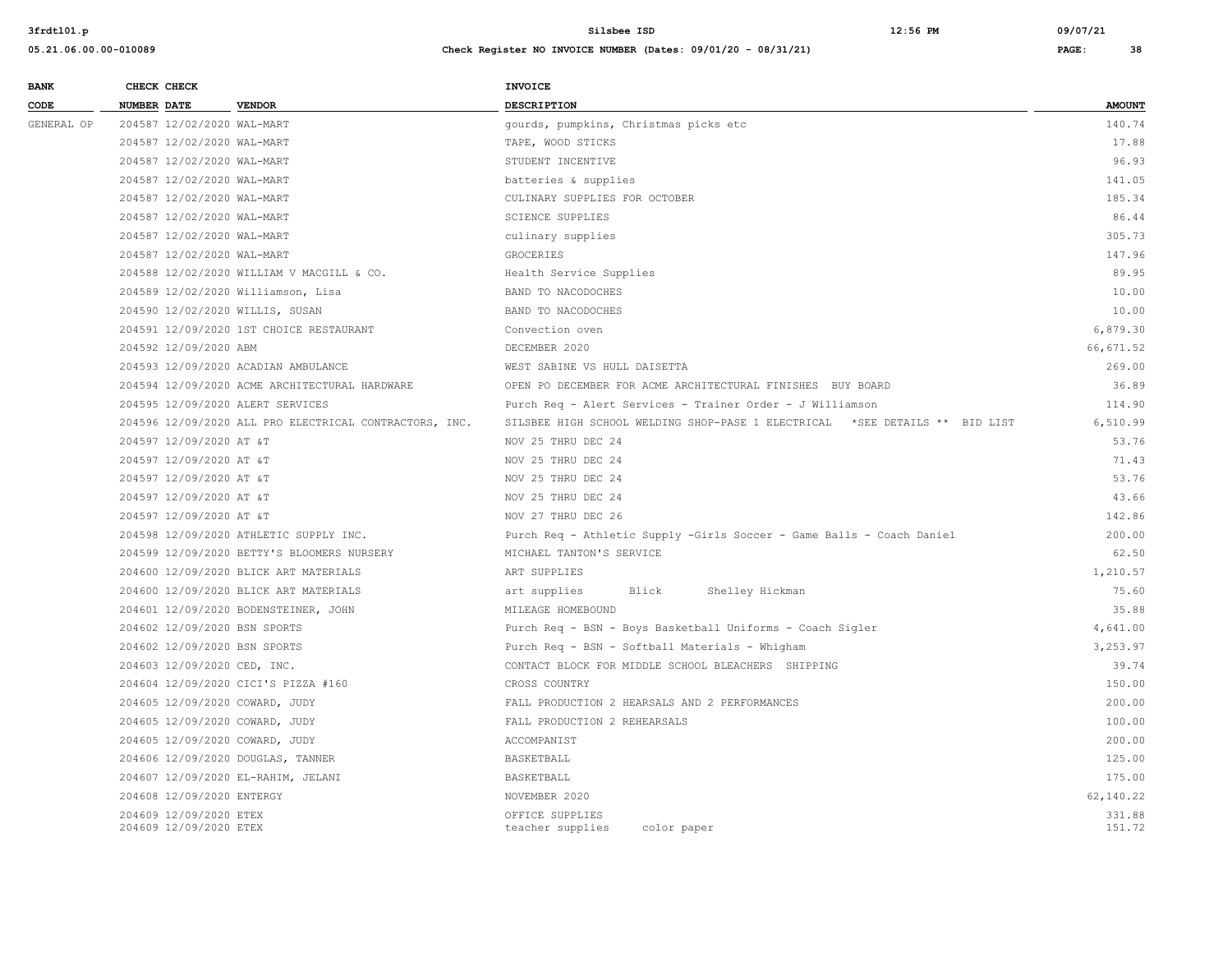| <b>BANK</b> |                    | CHECK CHECK                |                                                                                                                                      | INVOICE                                                                     |                    |
|-------------|--------------------|----------------------------|--------------------------------------------------------------------------------------------------------------------------------------|-----------------------------------------------------------------------------|--------------------|
| CODE        | <b>NUMBER DATE</b> |                            | <b>VENDOR</b>                                                                                                                        | <b>DESCRIPTION</b>                                                          | <b>AMOUNT</b>      |
| GENERAL OP  |                    | 204609 12/09/2020 ETEX     |                                                                                                                                      | ENGLISH SUPPLIES                                                            | 359.03             |
|             |                    | 204609 12/09/2020 ETEX     |                                                                                                                                      | Purch Req - ETex - Office Supplies - Coach Smith                            | 114.97             |
|             |                    |                            | 204610 12/09/2020 FOLLETT SCHOOL SOLUTIONS, INC.                                                                                     | book order for the library                                                  | 684.65             |
|             |                    | 204611 12/09/2020 GRAINGER |                                                                                                                                      | OPEN PO DECEMBER FOR GRAINGER BUY BOARD                                     | 226.30             |
|             |                    |                            | 204612 12/09/2020 GUILLORY, EVERETT                                                                                                  | BASKETBALL                                                                  | 145.00             |
|             |                    |                            | 204613 12/09/2020 HAMBURGER DEPOT                                                                                                    | BOYS BB                                                                     | 170.00             |
|             |                    |                            | 204613 12/09/2020 HAMBURGER DEPOT                                                                                                    | BOYS BASKETBALL                                                             | 370.00             |
|             |                    |                            | 204613 12/09/2020 HAMBURGER DEPOT                                                                                                    | BOYS BB                                                                     | 220.00             |
|             |                    |                            | 204614 12/09/2020 HARDIN COUNTY TREASURER                                                                                            | COMMISSIONS                                                                 | 7,118.90           |
|             |                    |                            | 204615 12/09/2020 HARDIN JEFFERSON ISD                                                                                               | PRESOLD TICKETS                                                             | 340.00             |
|             |                    |                            | 204616 12/09/2020 HERITAGE FOOD SERVICE GROUP, INC.                                                                                  | USECO BLOWER MOTOR WITH BEARINGS AND SHIPPING CHARGES BUY BOARD             | 371.87             |
|             |                    |                            | 204617 12/09/2020 JOHNSEN'S WHOLESALE FLORIST                                                                                        | MONTHLY FOR FLORAL                                                          | 65.05              |
|             |                    |                            | 204618 12/09/2020 LOPEZ, JOLYNN                                                                                                      | 112 THRU 11/30 HOURS                                                        | 826.80             |
|             |                    |                            | 204619 12/09/2020 LOVELY, UIRANNAH                                                                                                   | BASLETBA;;                                                                  | 90.00              |
|             |                    | 204620 12/09/2020 LOWE'S   |                                                                                                                                      | REPLACEMENT OF DAMAGED MIMI BLINDS 26X42 BALI MINI BLIND SILVER 737         | 27.54              |
|             |                    |                            | 204621 12/09/2020 M & D SUPPLY, INC.                                                                                                 | OPEN PO NOVEMBER FOR M&D SUPPLY REGION 5                                    | 61.93              |
|             |                    |                            | 204622 12/09/2020 MICRO INTEGRATION                                                                                                  | Palo Alto Prem support renewal and threat prevention renewal                | 7,380.00           |
|             |                    | 204623 12/09/2020 NASCO    |                                                                                                                                      | monthly PO AG                                                               | 52.72              |
|             |                    | 204623 12/09/2020 NASCO    |                                                                                                                                      | monthly PO AG                                                               | 233.75             |
|             |                    |                            | 204624 12/09/2020 NEW CANEY ISD                                                                                                      | SILSBEE VS LaMAROUE FOOTBALL                                                | 1,941.40           |
|             |                    |                            | 204625 12/09/2020 O'REILLY AUTOMOTIVE                                                                                                | Open PO for Auto                                                            | 298.37             |
|             |                    |                            | 204626 12/09/2020 PARKER LUMBER - SILSBEE                                                                                            | OPEN PO NOVEMBER FOR PARKER LUMBER BID LIST                                 | 1,522.05           |
|             |                    |                            | 204627 12/09/2020 PARKER LUMBER - SILSBEE                                                                                            | Monthly PO Welding                                                          | 102.41             |
|             |                    |                            | 204627 12/09/2020 PARKER LUMBER - SILSBEE                                                                                            | FOR SCIENCE SHELVES                                                         | 410.55             |
|             |                    |                            | 204628 12/09/2020 PEDIATRIC REHABILITATION OF TEXAS, INC. NOVEMBER PHYSICAL THERAPY                                                  |                                                                             | 4,018.50           |
|             |                    |                            | 204629 12/09/2020 PETTY CASH - SILSBEE ISD ADM OFFICE                                                                                | PETTY CASH                                                                  | 47.90              |
|             |                    |                            | 204630 12/09/2020 PINEY WOODS SANITATION                                                                                             | 12/1 TO 12/31                                                               | 70.00              |
|             |                    |                            | 204631 12/09/2020 POSITIVE PROMOTIONS                                                                                                | red ribbon supplies<br>Heather Murphy                                       | 268.00             |
|             |                    |                            | 204632 12/09/2020 POWERSCHOOL GROUP LLC                                                                                              | POWER SCHOOL QUOTE RENEWAL APPLICANT TRACKING S THORNHILL                   | 2,791.00           |
|             |                    |                            | 204633 12/09/2020 PRESENCE LEARNING                                                                                                  | TELETHERPY ESSENTIALS                                                       | 300.00             |
|             |                    |                            | 204634 12/09/2020 PUMPTEX INC.                                                                                                       | PumpTex Inc (SE Texas) Parts, Service and Repair for the OPW Fueling System | 1,648.67           |
|             |                    | 204635 12/09/2020 READ ICE |                                                                                                                                      | water for campuses                                                          | 2,352.00           |
|             |                    |                            | 204636 12/09/2020 REGION V EDUCATION SERVICE CENTER                                                                                  | REGION V WORKSHOPS                                                          | 20.00              |
|             |                    |                            | 204636 12/09/2020 REGION V EDUCATION SERVICE CENTER                                                                                  | REGION V WORKSHOPS                                                          | 20.00              |
|             |                    |                            | 204637 12/09/2020 RENFRO, ARCHIE                                                                                                     | BASKETBALL                                                                  | 175.00             |
|             |                    |                            | 204638 12/09/2020 Rice University                                                                                                    | KATHERINE DANIEL SPRING EXAASM PREP AP WORLD HISTORY                        | 180.00             |
|             |                    |                            | 204639 12/09/2020 RIDDELL/ALL AMERICAN SPORTS                                                                                        | Kilzone disinfectant previous PO # 9372000283                               | 203.90             |
|             |                    |                            | 204640 12/09/2020 ROBOTICS EDUCATION & COMPETITION FOUNDAT NORTH HOUSTON CHANGE UP 20-21<br>204641 12/09/2020 RUSH ENTERPRISES, INC. | REPAIR BUS #37                                                              | 200.00<br>1,136.50 |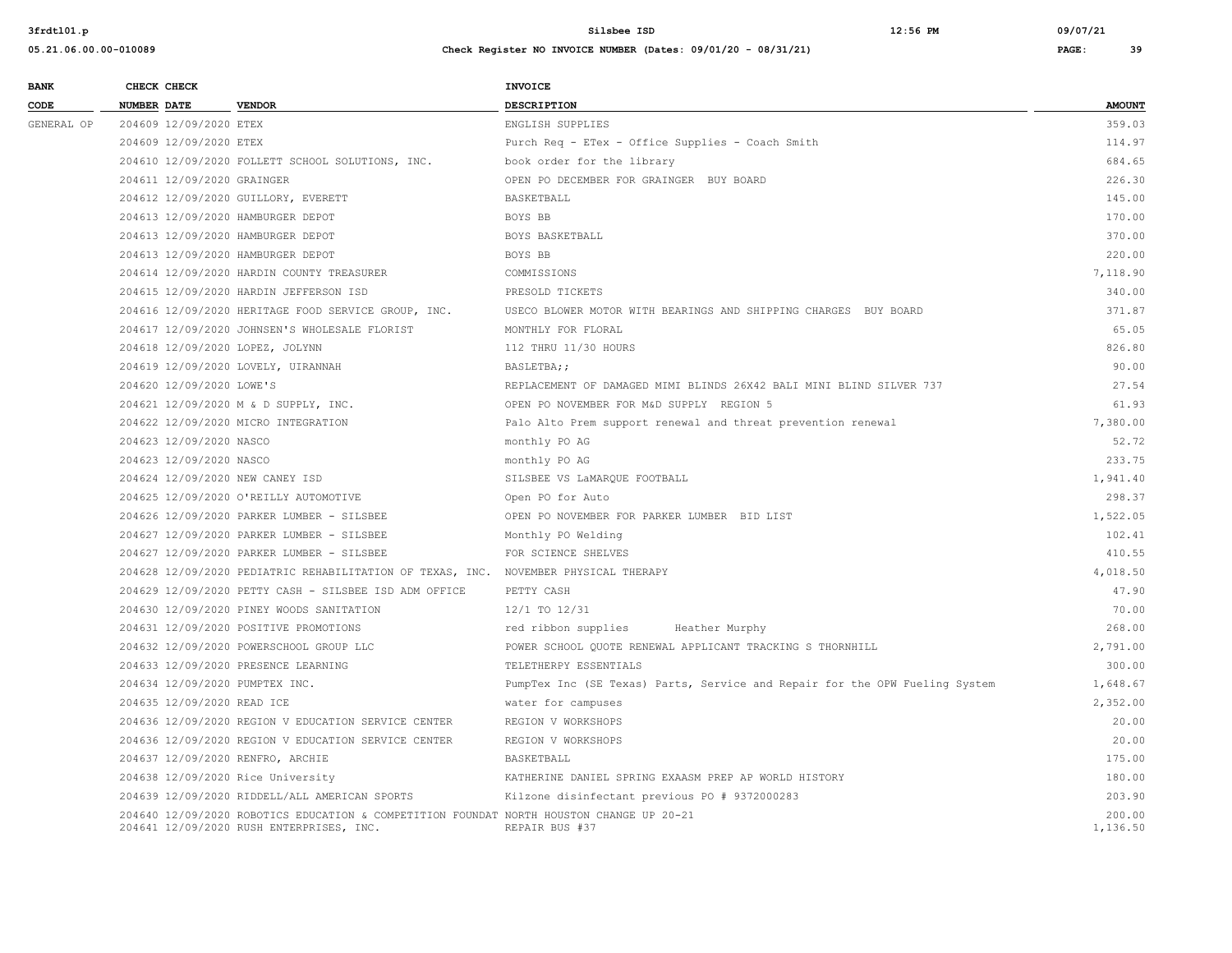| <b>BANK</b> | CHECK CHECK        |                             |                                                                             | <b>INVOICE</b>                                                                                                                          |               |
|-------------|--------------------|-----------------------------|-----------------------------------------------------------------------------|-----------------------------------------------------------------------------------------------------------------------------------------|---------------|
| CODE        | <b>NUMBER DATE</b> |                             | <b>VENDOR</b>                                                               | <b>DESCRIPTION</b>                                                                                                                      | <b>AMOUNT</b> |
| GENERAL OP  |                    |                             | 204642 12/09/2020 SAFETY-KLEEN                                              | Bi monthly PO for parts cleaner October                                                                                                 | 203.49        |
|             |                    |                             |                                                                             | 204643 12/09/2020 Sandifer's L.P. Gas & Service Co., Inc. Sandifers Open PO for the Month of December 2020 Propane for buses 99 and 100 | 55.51         |
|             |                    |                             | 204644 12/09/2020 SILSBEE ISD FOOD SERVICES                                 | SHAC MEETING                                                                                                                            | 40.00         |
|             |                    |                             | 204645 12/09/2020 SMITH, CAROL                                              | MILEAGE BETWEEN CAMPUSESS                                                                                                               | 46.00         |
|             |                    |                             | 204646 12/09/2020 SPARKLETTS AND SIERRA SPRINGS                             | ADMINISTRATION, TRANSPORTATION AND WAREHOUSE                                                                                            | 90.44         |
|             |                    |                             | 204646 12/09/2020 SPARKLETTS AND SIERRA SPRINGS                             | TECHNOLOGY                                                                                                                              | 31.98         |
|             |                    |                             | 204647 12/09/2020 STRAHAN, SHANNON                                          | SPEECH THERAPY SERVICES                                                                                                                 | 2,915.00      |
|             |                    |                             | 204648 12/09/2020 TEACHER SYNERGY LLC DBA TEACHERS PAY TEA software biology |                                                                                                                                         | 288.00        |
|             |                    |                             | 204649 12/09/2020 TEXAS CHORAL DIRECTORS ASSOCIATION                        | NICOLE FEW MEMBERSHIP RENEWAL                                                                                                           | 50.00         |
|             |                    |                             | 204650 12/09/2020 THE HOME DEPOT PRO                                        | Supply Works order                                                                                                                      | 446.63        |
|             |                    |                             | 204651 12/09/2020 WEST HARDIN PERFORMERS                                    | WEST HARDIN UIL VIRTUAL                                                                                                                 | 230.00        |
|             |                    |                             | 204652 12/09/2020 ZONAR SYSTEMS, INC.                                       | Zonar Buy Board 4/1/2020 to 3/31/2023 GPS and Student tracking for bus14                                                                | 19.20         |
|             |                    |                             | 204652 12/09/2020 ZONAR SYSTEMS, INC.                                       | 12/1 TO 122/31                                                                                                                          | 1,629.00      |
|             |                    | 204653 12/09/2020 ZONES     |                                                                             | yearly microsoft site license                                                                                                           | 42,939.68     |
|             |                    | 204654 12/14/2020 A-1 GLASS |                                                                             | A-1 Glass Region 5 Purchasing Coop EIN # 741676659 Windshield and installation                                                          | 303.86        |
|             |                    |                             |                                                                             | for Sub 22                                                                                                                              |               |
|             |                    | 204655 12/14/2020 ABM       |                                                                             | rebillable supplies 4                                                                                                                   | 679.96        |
|             |                    | 204655 12/14/2020 ABM       |                                                                             | JANITORIAL SERVICES NOVEMBER 2020 ENCHANCED CLEANING                                                                                    | 8,075.49      |
|             |                    |                             | 204656 12/14/2020 Angelle, Margaret                                         | WORKER BASKETBALL                                                                                                                       | 75.00         |
|             |                    |                             | 204657 12/14/2020 AT&T LONG DISTANCE                                        | NOV $3 - DEC$ 2                                                                                                                         | 31.56         |
|             |                    |                             | 204658 12/14/2020 BILL CLARK PEST CONTROL                                   | 809636,809637809638<br>renewal contract from Bill Clark to treat campuses for                                                           | 9,940.00      |
|             |                    |                             |                                                                             | ants awarded                                                                                                                            |               |
|             |                    |                             | 204659 12/14/2020 BOURGEOIS, BRANDON                                        | SCHOLARSHIP 2 OF 2 DRAWS                                                                                                                | 250.00        |
|             |                    |                             | 204660 12/14/2020 CENTERPOINT ENERGY                                        | $11/3$ to $12/3$                                                                                                                        | 54.50         |
|             |                    |                             | 204660 12/14/2020 CENTERPOINT ENERGY                                        | $11/3$ to $12/3$                                                                                                                        | 40.73         |
|             |                    |                             | 204660 12/14/2020 CENTERPOINT ENERGY                                        | $11/3$ to $12/3$                                                                                                                        | 247.91        |
|             |                    |                             | 204660 12/14/2020 CENTERPOINT ENERGY                                        | $11/3$ to $12/3$                                                                                                                        | 166.46        |
|             |                    |                             | 204660 12/14/2020 CENTERPOINT ENERGY                                        | $11/3$ to $12/3$                                                                                                                        | 62.61         |
|             |                    |                             | 204660 12/14/2020 CENTERPOINT ENERGY                                        | $11/3$ to $12/3$                                                                                                                        | 819.45        |
|             |                    |                             | 204661 12/14/2020 CHALK'S TRUCK PARTS, INC.                                 | Chalk's Silsbee ISD Bid Sheet 2020-2021 Open PO for the Month of December 2020                                                          | 80.50         |
|             |                    |                             | 204662 12/14/2020 CITY OF SILSBEE                                           | $11/6$ to $12/6$                                                                                                                        | 79.90         |
|             |                    |                             | 204662 12/14/2020 CITY OF SILSBEE                                           | $11/6$ to $12/6$                                                                                                                        | 32.50         |
|             |                    |                             | 204662 12/14/2020 CITY OF SILSBEE                                           | $11/6$ to $12/6$                                                                                                                        | 116.50        |
|             |                    |                             | 204662 12/14/2020 CITY OF SILSBEE                                           | $11/6$ to $12/6$                                                                                                                        | 153.10        |
|             |                    |                             | 204663 12/14/2020 COASTAL WELDING SUPPLY INC                                | HVAC                                                                                                                                    | 12.00         |
|             |                    |                             | 204664 12/14/2020 COMMUNITY COFFEE                                          | ADMINISTRATION                                                                                                                          | 13.00         |
|             |                    |                             | 204664 12/14/2020 COMMUNITY COFFEE                                          | SILSBEE ELEMENTARY                                                                                                                      | 120.50        |
|             |                    |                             | 204664 12/14/2020 COMMUNITY COFFEE                                          | MIDDLE SCHOOL                                                                                                                           | 139.40        |
|             |                    |                             | 204665 12/14/2020 CONTINENTAL PROMOS                                        | Purch Req - Continental Promos - Water Bottles - Boys BB - Coach Brooks                                                                 | 197.99        |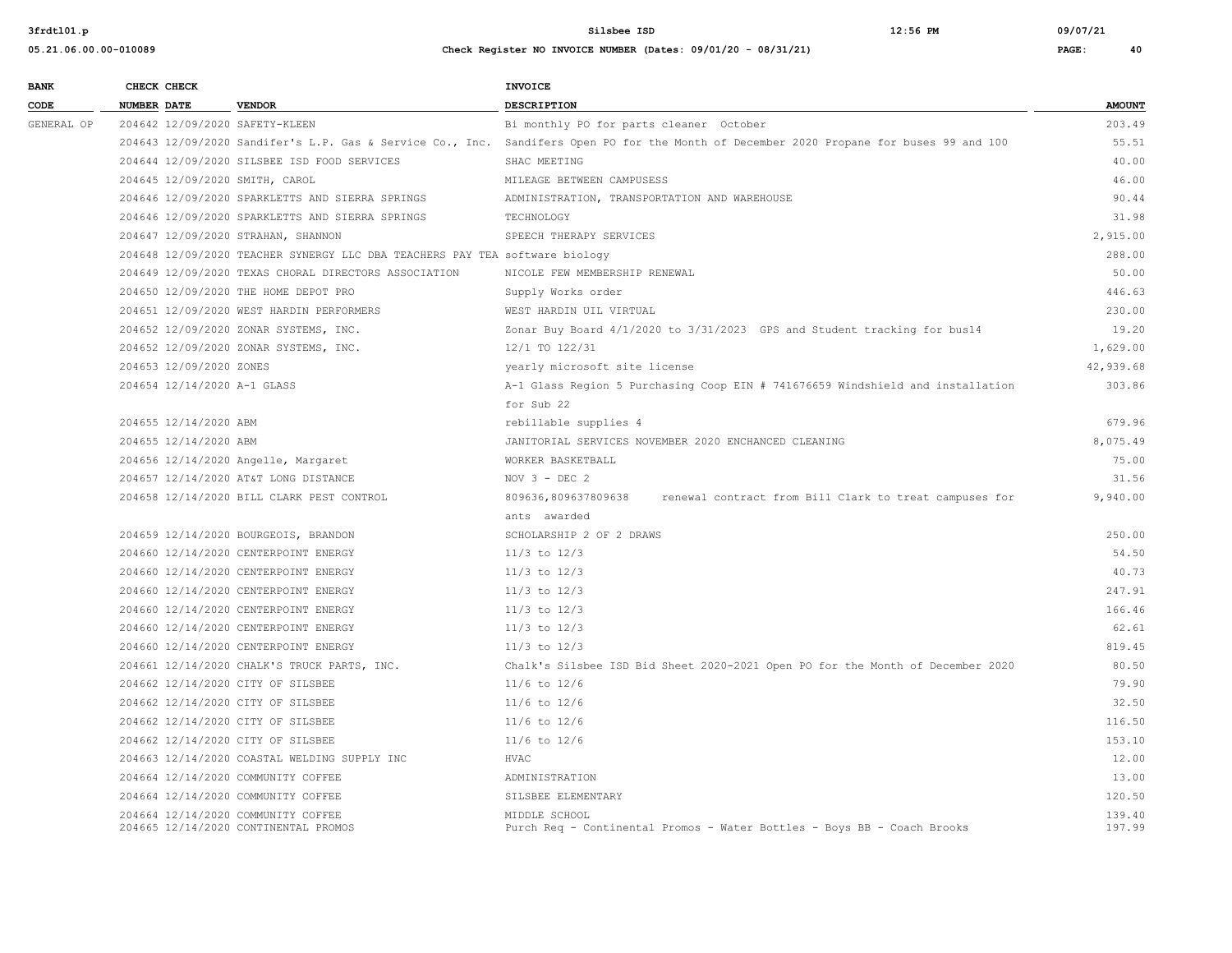**05.21.06.00.00-010089 Check Register NO INVOICE NUMBER (Dates: 09/01/20 - 08/31/21) PAGE: 41**

**BANK** CHECK CHECK **CHECK CODE NUMBER DATE VENDOR DESCRIPTION AMOUNT** GENERAL OP 204665 12/14/2020 CONTINENTAL PROMOS Purch Req - Continental Promos - Girls BB - Water Bottles - Coach Haynes 197.99 204666 12/14/2020 DE LAGE LANDEN PUBLIC FINANCE 12/5 TO 1/4 18,567.87 204667 12/14/2020 DELACERDA, SCOTT WORKED FOR SRO MIKE NOLEN AT MIDDLE SCHOOL TOTAL 9.5 HOURS 380.00 204668 12/14/2020 ELITE CARD PAYMENT CENTER Overnight-Paula Tacker-FCCLA-Galveston Island Convention Center-2/18/-2/20 820.00 204668 12/14/2020 ELITE CARD PAYMENT CENTER 11/4 TO 11/30 6,512.40 204669 12/14/2020 ETEX TONER OFFICE SUPPLIES 64.99 204669 12/14/2020 ETEX OPEN PO DECEMBER FOR ETEX SUPPLY REGION 5 184.37 204670 12/14/2020 FUNCTION4 9/15 TO 12/14 COLOR COPY OVERAGE 1,471.69 204671 12/14/2020 HAMBURGER DEPOT GIRLS BB AND BOYS BB 620.00 204672 12/14/2020 HARD BEAN CAFE TRANSPORTATION 112.00 204673 12/14/2020 HEAVY DUTY BUS PARTS, INC. Heavy Duty Bus Parts Silsbee ISD Bid Sheet 2020 -2021 Open PO for the month of 101.19 November 2020 204674 12/14/2020 INTERSTATE BILLING SERVICE, INC. Rush Bus Texas Buy Board 12/1/2019 - 11/30/2022 Radiator for Blue Bird Bus 420.00 100/46 Dealer Item 204675 12/14/2020 LANDSCAPE SPECIALIST MONTHLY MAINTENANCE DECEMBER 2020 4,929.16 204676 12/14/2020 MECHANICAL SPECIALTY SYSTEMS, LLC. BOILER REPAIR HIGH SCHOOL 7,212.25 204676 12/14/2020 MECHANICAL SPECIALTY SYSTEMS, LLC. BOILER REPAIR HIGH SCHOOL 1,272.75 204676 12/14/2020 MECHANICAL SPECIALTY SYSTEMS, LLC. Cost to replace 6 ISO valves on system at SHS 5,370.00 204677 12/14/2020 MORENO, THALIA CHEER CHOREOGRAPHY 350.00 204677 12/16/2020 MORENO, THALIA 
and the CHEER CHOREOGRAPHY CHEER CHOREOGRAPHY -350.00 204678 12/14/2020 NCS PEARSON, INC. testing material 170.00 204679 12/14/2020 O'REILLY AUTOMOTIVE O'Reilly's Auto Parts Silsbee ISD Bid Sheet 2020-2021 Open PO for the month of 48.70 November 2020 204680 12/14/2020 O'REILLY AUTOMOTIVE OPEN PO NOVEMBER FOR O'REILLY AUTO BUYBOARD 137.39 204681 12/14/2020 OTIS ELEVATOR COMPANY MAINTENANCE SERVICE 1/1 TO 12/31 SILSBEE ELEMENTARY 3,470.88 204682 12/14/2020 PARKER BUSINESS FORMS Christmas Cards 176.42 204683 12/14/2020 REGION V EDUCATION SERVICE CENTER TRANSCRIPT TRAINING ERIN SMITH 65.00 204684 12/14/2020 RUSH ENTERPRISES, INC. Rush Bus Texas Buy Board 12/1/2019 - 11/30/2022 Radiator for Blue Bird Bus 1,065.00 100/46 Dealer Item 204685 12/14/2020 Sandifer's L.P. Gas & Service Co., Inc. Sandifers Open PO for the Month of December 2020 Propane for buses 99 and 100 57.51 204685 12/14/2020 Sandifer's L.P. Gas & Service Co., Inc. Sandifers Open PO for the Month of December 2020 Propane for buses 99 and 100 45.14 204686 12/14/2020 SCHOOL SPECIALTY **art supplies** Shelley Hickman 572.61 204687 12/14/2020 Scott, Ruby BOYS BB UNITED HS 10.00 204687 12/14/2020 Scott, Ruby BOYS BB MOUNT BELVIEU 9.39 204688 12/14/2020 SOCCER.COM Purch Req - Soccer.com- Boys Soccer Material - Coach Verrett 218.13 204688 12/14/2020 SOCCER.COM Purch Req - Soccer.com- Boys Soccer Material - Coach Verrett 180.71 204689 12/14/2020 SOUTHEAST TEXAS WATER ACADEMY 31.00 204690 12/14/2020 SOUTHWEST BUILDING SYSTEMS secure entrance MS keycard access 7,132.00 204691 12/14/2020 SOUTHWEST FOODSERVICE EXCELLENCE, LLC NUTRITIONAL SERVICES NOVEMBER 2020 110,466.33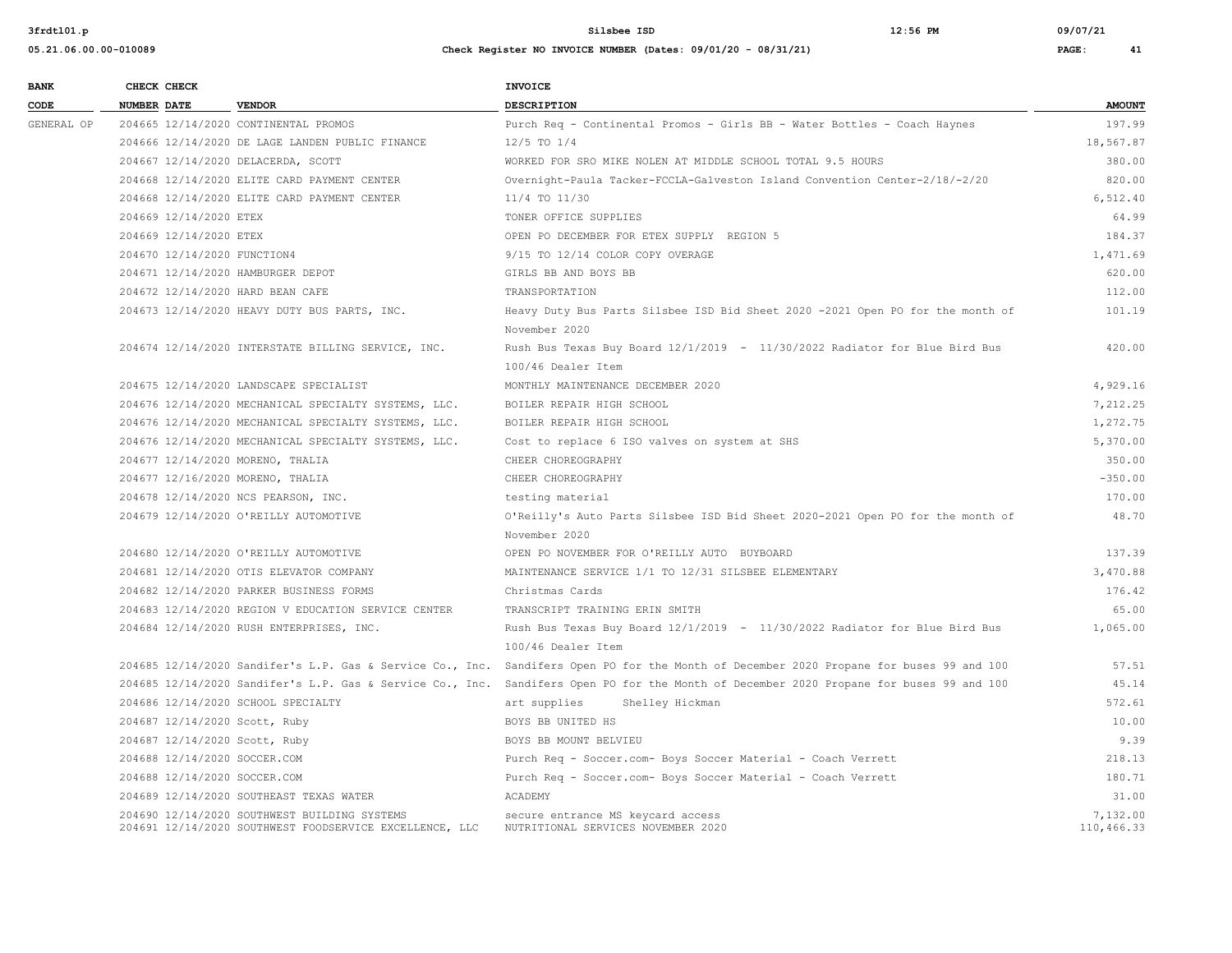**05.21.06.00.00-010089 Check Register NO INVOICE NUMBER (Dates: 09/01/20 - 08/31/21) PAGE: 42**

**3frdtl01.p Silsbee ISD 12:56 PM 09/07/21**

## **BANK CHECK CHECK CHECK CODE NUMBER DATE VENDOR DESCRIPTION AMOUNT** GENERAL OP 204692 12/14/2020 STATE & FEDERAL EDUCATION SERVICES LLC CONSULTING SERVICES BILLING CYCLE 2 OF 4 8 8 849.00 204693 12/14/2020 SUBWAY STORE #5224 11/20 MEALS CHEER FOR PLAYOFF GAME 242.96 204694 12/14/2020 TEXAS DEPARTMENT OF PUBLIC SAFETY 11/1 TO 11/30 6.00 204695 12/14/2020 THSBCA MICHAEL NELSON, RON LUNA, BRETT HILLIN AND JARROD MORRIS 270.00 204696 12/14/2020 WALTON, BRENDA WORKER BASKETBALL 75.00 204697 12/14/2020 WATHEN, DESHONG & JUNCKER, L.L.P. AUDIT SERVICES FOR THE YEAR ENDED AUGUST 31, 2020 24,150.00 204705 12/16/2020 ACME ARCHITECTURAL HARDWARE OPEN PO DECEMBER FOR ACME ARCHITECTURAL FINISHES BUY BOARD 142.50 204706 12/16/2020 ADVANCED SYSTEMS & ALARMS 1/1 TO 1/31 70.00 204711 12/16/2020 AMAZON.COM/SYNCB REFUND LAST YEAR PURCHASE ORDER -657.00 204711 12/16/2020 AMAZON.COM/SYNCB REFUND -191.69 204711 12/16/2020 AMAZON.COM/SYNCB HS supplies 36.08 204711 12/16/2020 AMAZON.COM/SYNCB 673549338483,786544835859,443849675548,433666983845,758338497438 ffa show 301.59 supplies 204711 12/16/2020 AMAZON.COM/SYNCB tOOLS FOR MAINTENANCE DEPT. AMAZON 16.88 204711 12/16/2020 AMAZON.COM/SYNCB teacher supplies pencil pouches 25.90 204711 12/16/2020 AMAZON.COM/SYNCB teacher supplies offices 69.99 204711 12/16/2020 AMAZON.COM/SYNCB 469777375837 auto shop supplies 159.92 204711 12/16/2020 AMAZON.COM/SYNCB 488343583768, 453556665395 band supplies 165.85 204711 12/16/2020 AMAZON.COM/SYNCB fall production supplies 617.61 204711 12/16/2020 AMAZON.COM/SYNCB 536387864746, 547458846757 math supplies 517.65 204711 12/16/2020 AMAZON.COM/SYNCB BADGE HOLDERS 22.60 204711 12/16/2020 AMAZON.COM/SYNCB NITRILE GLOVES 184.98 204711 12/16/2020 AMAZON.COM/SYNCB AGRICULTURE SUPPLIES 25.54 204711 12/16/2020 AMAZON.COM/SYNCB library book order 75.32 204711 12/16/2020 AMAZON.COM/SYNCB NUMAX SFN50 PNEUMATIC 16 GAUGE 2" STRAIGHT FINISH NAILER SWANSON TOOL CO 54.69 SW1201K VALUE PACK 7 INCH AND 12 INCH SPEED SQAURE AMAZON 204711 12/16/2020 AMAZON.COM/SYNCB telescoping basin wrench for plumbing amazon 17.78 204711 12/16/2020 AMAZON.COM/SYNCB RAYPACK IGNITERS FOR HIGH SCHOOL BOILERS 217.12 204711 12/16/2020 AMAZON.COM/SYNCB supplies 9.99 204711 12/16/2020 AMAZON.COM/SYNCB supplies 7.99 204711 12/16/2020 AMAZON.COM/SYNCB SUPPLIES FOR HISTORY 561.47 204711 12/16/2020 AMAZON.COM/SYNCB office supplies duck tape 18.98 204711 12/16/2020 AMAZON.COM/SYNCB COMPACT MIRROR BULK DYS C WHITEHEAD 74.90 204711 12/16/2020 AMAZON.COM/SYNCB toner 242.88 204711 12/16/2020 AMAZON.COM/SYNCB 595478546537 Amazon - Swim suits, caps, parkas, goggles - Bardell 539.03 204711 12/16/2020 AMAZON.COM/SYNCB atlas for social studies 499.75 204711 12/16/2020 AMAZON.COM/SYNCB LED replacement headlights for buses 227.94 204711 12/16/2020 AMAZON.COM/SYNCB Amazon Cord for fuel computer 28.77 204711 12/16/2020 AMAZON.COM/SYNCB suppllies for floral design 35.44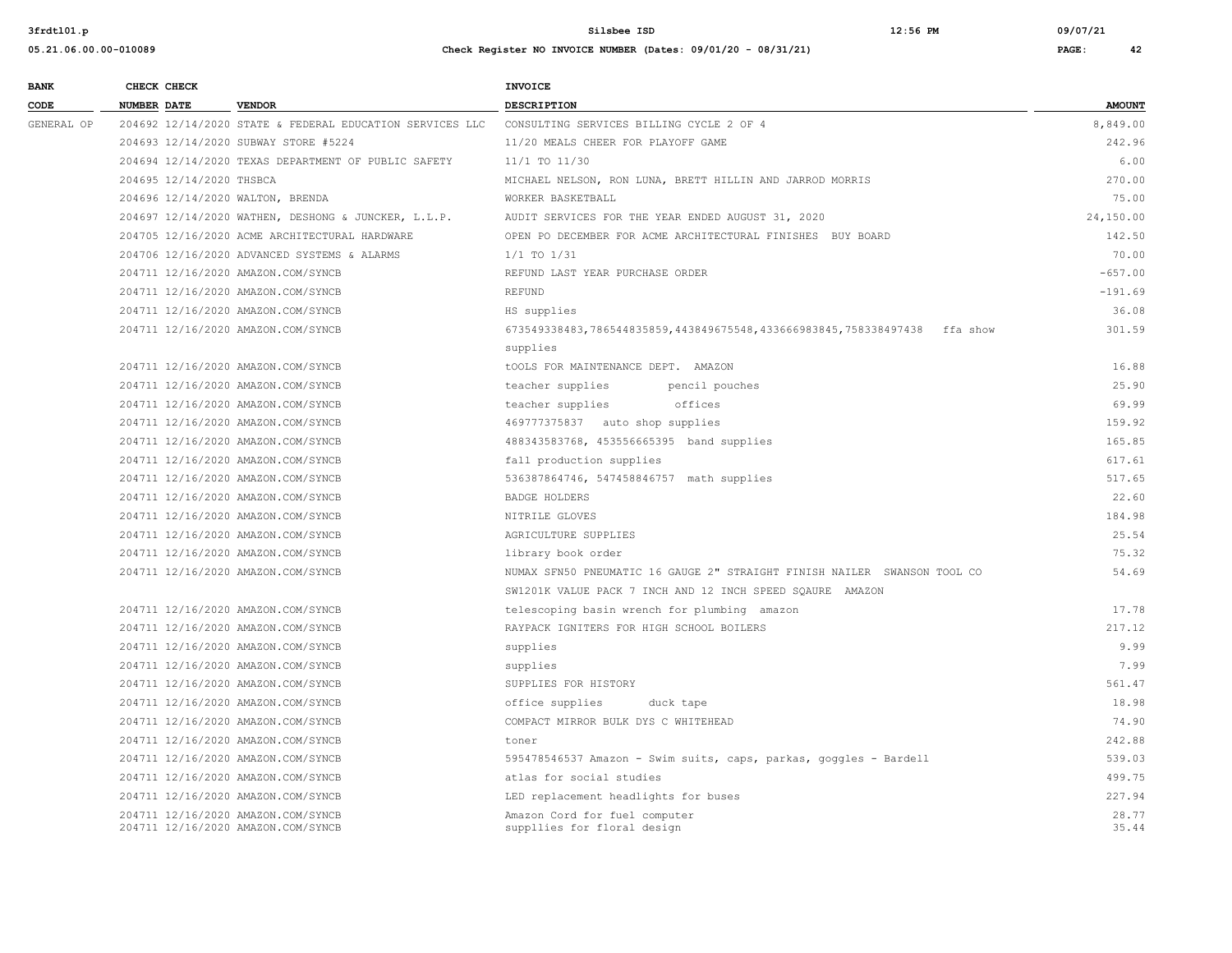| <b>BANK</b> |             | CHECK CHECK             |                                                                        | <b>INVOICE</b>                                                      |                |
|-------------|-------------|-------------------------|------------------------------------------------------------------------|---------------------------------------------------------------------|----------------|
| CODE        | NUMBER DATE |                         | <b>VENDOR</b>                                                          | <b>DESCRIPTION</b>                                                  | <b>AMOUNT</b>  |
| GENERAL OP  |             |                         | 204711 12/16/2020 AMAZON.COM/SYNCB                                     | supplies                                                            | 121.33         |
|             |             |                         | 204711 12/16/2020 AMAZON.COM/SYNCB                                     | Floral supplies                                                     | 171.80         |
|             |             |                         | 204711 12/16/2020 AMAZON.COM/SYNCB                                     | floral supplies                                                     | 239.20         |
|             |             |                         | 204711 12/16/2020 AMAZON.COM/SYNCB                                     | floral supplies                                                     | 115.10         |
|             |             |                         | 204711 12/16/2020 AMAZON.COM/SYNCB                                     | teacher supplies<br>privacy dividers                                | 68.34          |
|             |             |                         | 204711 12/16/2020 AMAZON.COM/SYNCB                                     | senior school gift                                                  | 795.00         |
|             |             |                         | 204711 12/16/2020 AMAZON.COM/SYNCB                                     | library supplies                                                    | 87.98          |
|             |             |                         | 204711 12/16/2020 AMAZON.COM/SYNCB                                     | OFFICE WALKIE TALKIES                                               | 52.99          |
|             |             |                         | 204711 12/16/2020 AMAZON.COM/SYNCB                                     | toner for avid dept                                                 | 88.99          |
|             |             |                         | 204711 12/16/2020 AMAZON.COM/SYNCB                                     | supplies                                                            | 54.98          |
|             |             |                         | 204711 12/16/2020 AMAZON.COM/SYNCB                                     | nursing supplies                                                    | 533.97         |
|             |             |                         | 204711 12/16/2020 AMAZON.COM/SYNCB                                     | Tiger Wellness - Dec. gift                                          | 19.38          |
|             |             |                         | 204711 12/16/2020 AMAZON.COM/SYNCB                                     | ALUMINUM REVOLVING FLAGPOLE TRUCK-SINGLE PULLEY AMAZON              | 0.00           |
|             |             |                         | 204711 12/16/2020 AMAZON.COM/SYNCB                                     | supplies                                                            | 99.98          |
|             |             |                         | 204711 12/16/2020 AMAZON.COM/SYNCB                                     | office supplies                                                     | 107.98         |
|             |             |                         | 204711 12/16/2020 AMAZON.COM/SYNCB                                     | blowers for ag                                                      | 561.33         |
|             |             |                         | 204711 12/16/2020 AMAZON.COM/SYNCB                                     | Replacement hoses for parking lot paint machine                     | 59.99          |
|             |             |                         | 204711 12/16/2020 AMAZON.COM/SYNCB                                     | cotton balls for computer labs                                      | 13.98          |
|             |             |                         | 204711 12/16/2020 AMAZON.COM/SYNCB                                     | SAFETY MIRROR                                                       | 81.14          |
|             |             |                         | 204711 12/16/2020 AMAZON.COM/SYNCB                                     | ALUMINUM FLAGPOLE PULLEY FOR HS AMAZON                              | 55.16          |
|             |             |                         | 204711 12/16/2020 AMAZON.COM/SYNCB                                     | FRIDGIDAIRE STOVE KNOB                                              | 26.70          |
|             |             |                         | 204711 12/16/2020 AMAZON.COM/SYNCB                                     | CONTACTOR FOR AIR COMPRESSOR HIGH SCHOOL AMAZON                     | 51.49          |
|             |             |                         | 204711 12/16/2020 AMAZON.COM/SYNCB                                     | computer supplies                                                   | 269.88         |
|             |             |                         | 204711 12/16/2020 AMAZON.COM/SYNCB                                     | coffee urn                                                          | 59.99          |
|             |             |                         | 204711 12/16/2020 AMAZON.COM/SYNCB                                     | BDF NA05 WINDOW FILM FOR SES LIBRARY WINDOWS TO BLOCK SUN AMAZON    | 509.97         |
|             |             |                         | 204711 12/16/2020 AMAZON.COM/SYNCB                                     | forensic science supplies                                           | 149.12         |
|             |             |                         | 204711 12/16/2020 AMAZON.COM/SYNCB                                     | EARPHONE EARBUDS                                                    | 43.99          |
|             |             |                         | 204711 12/16/2020 AMAZON.COM/SYNCB                                     | 466985754363 DESK PARTITIONS - SNEEZE GUARD<br>3RD, 4TH, 5TH GRADES | 0.00           |
|             |             | 204712 12/16/2020 AT &T |                                                                        | DEC 7 THUR JAN 6                                                    | 1,079.55       |
|             |             |                         | 204713 12/16/2020 BOUDREAUX, ANTHONY                                   | BASKETBALL                                                          | 90.00          |
|             |             |                         | 204714 12/16/2020 BREWER, CHARLES                                      | BASKETBALL TOTAL 4 HOURS                                            | 160.00         |
|             |             |                         | 204715 12/16/2020 BSN SPORTS                                           | Purch Req - BSN - MS Boys BB - Basketballs - Coach Sigler           | 796.08         |
|             |             |                         | 204715 12/16/2020 BSN SPORTS                                           | Purch Req - BSN - Boys BB - Backpacks - Coach Sigler                | 1,361.04       |
|             |             |                         | 204715 12/16/2020 BSN SPORTS                                           | Purch Req - BSN - Boys BB - Shoes - Coach Sigler                    | 1,825.30       |
|             |             |                         | 204716 12/16/2020 CARTHAGE ISD                                         | <b>@SFA</b>                                                         | 1,196.34       |
|             |             |                         | 204717 12/16/2020 COASTAL WELDING SUPPLY INC                           | OPEN PO WELDING                                                     | 202.10         |
|             |             |                         | 204718 12/16/2020 COMMUNITY COFFEE                                     | LRP                                                                 | 120.00         |
|             |             |                         | 204719 12/16/2020 COOPER, RANDALL<br>204719 12/16/2020 COOPER, RANDALL | <b>BASKETBALL</b><br>BASKETBALL                                     | 70.00<br>70.00 |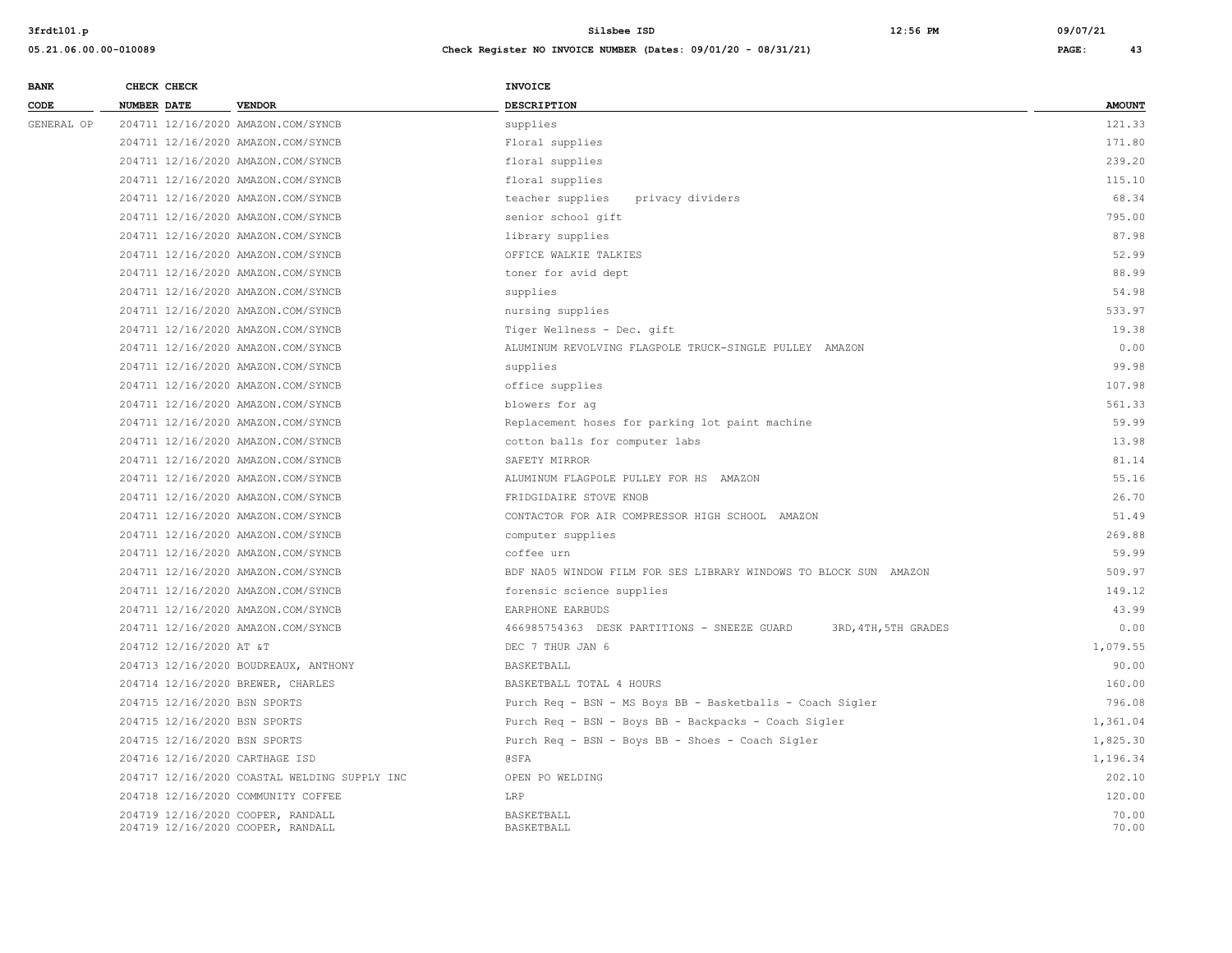| <b>BANK</b> |                    | CHECK CHECK            |                                                                      | <b>INVOICE</b>                                                                                                                          |                  |
|-------------|--------------------|------------------------|----------------------------------------------------------------------|-----------------------------------------------------------------------------------------------------------------------------------------|------------------|
| CODE        | <b>NUMBER DATE</b> |                        | <b>VENDOR</b>                                                        | DESCRIPTION                                                                                                                             | <b>AMOUNT</b>    |
| GENERAL OP  |                    |                        | 204720 12/16/2020 DECKER, INC.                                       | HARDWARE FOR MS RESTROOM DOOR *SEE ATTACHED QUOTE** bUY BOARD                                                                           | 185.89           |
|             |                    |                        | 204721 12/16/2020 EL-RAHIM, JELANI                                   | BASKETBALL                                                                                                                              | 90.00            |
|             |                    |                        | 204721 12/16/2020 EL-RAHIM, JELANI                                   | <b>BASKETBALL</b>                                                                                                                       | 90.00            |
|             |                    |                        | 204721 12/16/2020 EL-RAHIM, JELANI                                   | BASKETBALL                                                                                                                              | 175.00           |
|             |                    | 204722 12/16/2020 ETEX |                                                                      | teacher supplies misc Keiser                                                                                                            | 175.89           |
|             |                    |                        | 204723 12/16/2020 EXXON MOBIL                                        | 11/12 TO 12/05                                                                                                                          | 104.49           |
|             |                    |                        | 204724 12/16/2020 FASST SPORTS                                       | Purch Req - FASST Sports - Boys BB - Coaches Gear- Coach Sigler                                                                         | 1,645.00         |
|             |                    |                        | 204725 12/16/2020 JOHNSEN'S WHOLESALE FLORIST                        | MONTHLY FOR FLORAL                                                                                                                      | 37.83            |
|             |                    |                        | 204725 12/16/2020 JOHNSEN'S WHOLESALE FLORIST                        | CHRISTMAS ARRANGEMENTS                                                                                                                  | 613.85           |
|             |                    |                        | 204726 12/16/2020 Keiser, Lisa                                       | IN LUMBERTON                                                                                                                            | 32.25            |
|             |                    |                        | 204727 12/16/2020 LANDSCAPE SPECIALIST                               | SWING JOINT (FOOTBALL IRRIGATION)                                                                                                       | 125.00           |
|             |                    |                        | 204728 12/16/2020 LOVELY, UIRANNAH                                   | <b>BASKETBALL</b>                                                                                                                       | 90.00            |
|             |                    |                        | 204729 12/16/2020 MIDTEX OIL, L.P.                                   | Midtex Oil Region 5 Purchasing Coop Fuel for buses                                                                                      | 9,467.31         |
|             |                    |                        | 204730 12/16/2020 MORENO, THALIA                                     | CHEER CHOREOGRAPHY                                                                                                                      | 215.00           |
|             |                    |                        | 204731 12/16/2020 NUNN, WILLIAM                                      | BASKETBALL TOTAL 4 HOURS                                                                                                                | 160.00           |
|             |                    |                        | 204731 12/16/2020 NUNN, WILLIAM                                      | BAND CONCERT TOTAL 2.25 HOURS                                                                                                           | 90.00            |
|             |                    |                        | 204732 12/16/2020 PITRE, EDWARD                                      | <b>BASKETBALL</b>                                                                                                                       | 70.00            |
|             |                    |                        | 204733 12/16/2020 RIDEAU, BRANDON                                    | BASKETBALL                                                                                                                              | 90.00            |
|             |                    |                        | 204734 12/16/2020 RIDEAU, JUSTIN                                     | BASKETBALL                                                                                                                              | 70.00            |
|             |                    |                        | 204734 12/16/2020 RIDEAU, JUSTIN                                     | BASKETBALL                                                                                                                              | 175.00           |
|             |                    |                        | 204735 12/16/2020 ROBICHAUX, ISAAC                                   | BASKETBALLTOTAL 4 HOURS                                                                                                                 | 160.00           |
|             |                    |                        |                                                                      | 204736 12/16/2020 Sandifer's L.P. Gas & Service Co., Inc. Sandifers Open PO for the Month of December 2020 Propane for buses 99 and 100 | 24.21            |
|             |                    |                        | 204737 12/16/2020 Scott, Ruby                                        | BASKETBALL                                                                                                                              | 10.00            |
|             |                    |                        | 204738 12/16/2020 SILSBEE COUNTRY CLUB                               | 2021 SEASON                                                                                                                             | 800.00           |
|             |                    |                        | 204739 12/16/2020 SIMMONS, KENDRA                                    | BASKETBALL TOTAL 4 HOURS                                                                                                                | 160.00           |
|             |                    |                        | 204740 12/16/2020 SOUTHWEST BUILDING SYSTEMS                         | COST OF LABOR TO REMOVE MOTION DETECTOR FROM ABOVE CONTROL PANEL AT                                                                     | 180.00           |
|             |                    |                        |                                                                      | TRANSPORTATION REGION 5                                                                                                                 |                  |
|             |                    |                        | 204741 12/16/2020 STAR LOCKTECHS                                     | OPEN PO DECEMBER FOR STAR LOCKTECHS BID LIST                                                                                            | 30.00            |
|             |                    |                        | 204742 12/16/2020 STEVENS, JOHN                                      | BASKETBALL                                                                                                                              | 90.00            |
|             |                    |                        | 204743 12/16/2020 SWEETWATER SOUND, INC.                             | mixer and gig for band                                                                                                                  | 2,067.98         |
|             |                    |                        | 204744 12/18/2020 ADVANCED GRAPHICS                                  | office supplies                                                                                                                         | 209.96           |
|             |                    |                        | 204745 12/18/2020 Angelle, Margaret                                  | BASKETBALL                                                                                                                              | 75.00            |
|             |                    |                        | 204746 12/18/2020 CITY OF SILSBEE                                    | $11/13$ to $12/13$                                                                                                                      | 745.71           |
|             |                    |                        | 204746 12/18/2020 CITY OF SILSBEE                                    | $11/13$ to $12/13$                                                                                                                      | 216.10           |
|             |                    |                        | 204747 12/18/2020 COASTAL WELDING SUPPLY INC                         | OPEN PO WELDING                                                                                                                         | 69.23            |
|             |                    |                        | 204747 12/18/2020 COASTAL WELDING SUPPLY INC                         | OPEN PO WELDING                                                                                                                         | 50.45            |
|             |                    |                        | 204748 12/18/2020 DISPLAYIT LLC                                      | Purch Req - DisplayIt - Collapsible Backdrop - Coach Smith                                                                              | 530.00           |
|             |                    |                        | 204749 12/18/2020 GALLOW, DANNA<br>204750 12/18/2020 HAMBURGER DEPOT | BASKETBALL<br>MS BOYS AND HS BOYS BASKETBALL                                                                                            | 175.00<br>810.00 |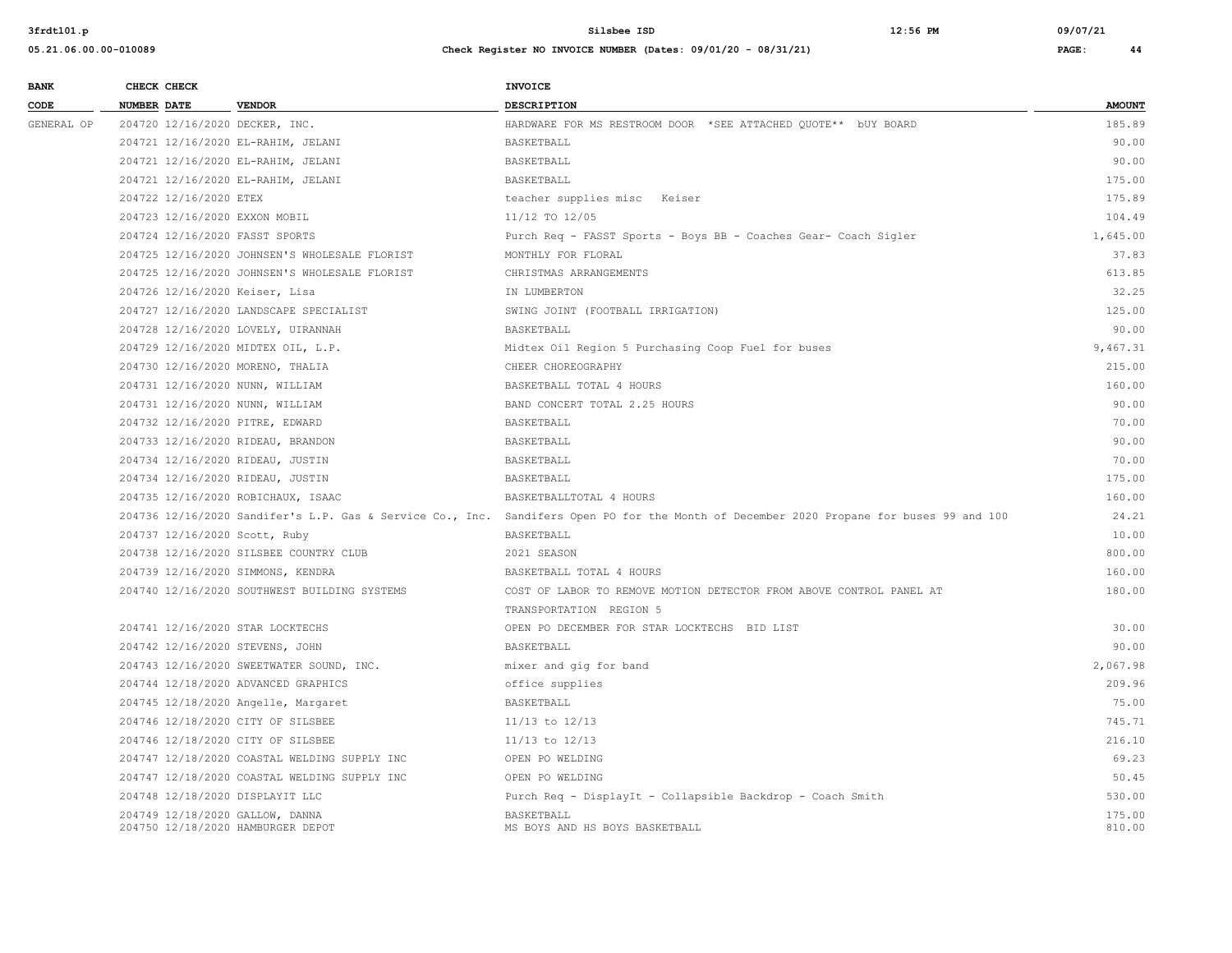| <b>BANK</b> | CHECK CHECK              |                                                                                   | <b>INVOICE</b>                                                |                 |
|-------------|--------------------------|-----------------------------------------------------------------------------------|---------------------------------------------------------------|-----------------|
| CODE        | <b>NUMBER DATE</b>       | <b>VENDOR</b>                                                                     | <b>DESCRIPTION</b>                                            | <b>AMOUNT</b>   |
| GENERAL OP  |                          | 204751 12/18/2020 INKSPOT PRINTS & GRAPHICS                                       | cheer supplies                                                | 108.00          |
|             |                          | 204752 12/18/2020 JOHNSEN'S WHOLESALE FLORIST                                     | CHRISTMAS ARRANGEMENTS                                        | 70.00           |
|             |                          | 204753 12/18/2020 MASTER TEACHER                                                  | glasses for clocks per                                        | 34.00           |
|             |                          | 204754 12/18/2020 MORENO, THALIA                                                  | CHOREOGRAPHY                                                  | 135.00          |
|             |                          | 204755 12/18/2020 PRESENCE LEARNING                                               | OCTOBER TELETHERAPY                                           | 300.00          |
|             |                          | 204756 12/18/2020 SOUTHWEST BUILDING SYSTEMS                                      | intercom system- Laura Reeves                                 | 14,872.50       |
|             |                          | 204757 12/18/2020 SYMMETRY ENERGY SOLUTIONS, LLC.                                 | NOVEMBER 2020                                                 | 4,076.97        |
|             |                          | 204758 12/18/2020 TEXAS MUSIC EDUCATORS ASSN                                      | KATHRYN MCKEEHAN                                              | 70.00           |
|             | 204759 12/18/2020 THSWPA |                                                                                   | GIRLS POWERLIFTING                                            | 75.00           |
|             |                          | 204760 12/18/2020 WALTON, BRENDA                                                  | BASKETBALL                                                    | 75.00           |
|             |                          | 204761 12/18/2020 WIGGINS, VERNON III                                             | REGISTRATION FEE FOR CONFERENCE 2/7 TO 2/9                    | 250.00          |
|             |                          | 204761 12/18/2020 WIGGINS, VERNON III                                             | 11/13 TO 11/12                                                | 129.00          |
|             |                          | 204762 12/18/2020 WILLIAMS, CANDRA                                                | BASKETBALL                                                    | 175.00          |
|             | 204763 01/06/2021 AT &T  |                                                                                   | DEC 25 THRU JAN 24                                            | 71.43           |
|             | 204763 01/06/2021 AT &T  |                                                                                   | DEC 25 THRU JAN 24                                            | 43.66           |
|             | 204763 01/06/2021 AT &T  |                                                                                   | DEC 25 THRU JAN 24                                            | 53.76           |
|             | 204763 01/06/2021 AT &T  |                                                                                   | DEC 25 THRU JAN 24                                            | 53.76           |
|             |                          | 204764 01/06/2021 BARDELL, KATHRYN                                                | BEAUMONT ISD NATATORIUM                                       | 50.00           |
|             |                          | 204765 01/06/2021 BAYOU CITY GYM FLOORS, JOHN SWART                               | SAND SCREEN AND RE COAT GYM FLOORS                            | 4,012.00        |
|             |                          | 204766 01/06/2021 BEAUMONT FREIGHTLINER - STERLING                                | TRANSMISSION WORK ON BUS 9                                    | 1,781.74        |
|             |                          | 204767 01/06/2021 BLACKWELL, JAMES                                                | BASKETBALL TOTAL 4.5 HOURS                                    | 180.00          |
|             |                          | 204768 01/06/2021 BODENSTEINER, JOHN                                              | HOMEBOUND                                                     | 31.40           |
|             |                          | 204769 01/06/2021 BOUDREAUX, ANTHONY                                              | BASKETBALL                                                    | 90.00           |
|             |                          | 204770 01/06/2021 BUCK'S WHEEL & EOUIPMENT CO.                                    | Buck's Wheel Buy Board Open PO for the month of November 2020 | 356.05          |
|             |                          | 204771 01/06/2021 CARRIER CORPORATION                                             | OPEN PO DECEMBER FOR CARRIER BUY BOARD                        | 420.00          |
|             |                          | 204772 01/06/2021 CENTERPOINT ENERGY                                              | 11/17 to 12/16                                                | 214.44          |
|             |                          | 204772 01/06/2021 CENTERPOINT ENERGY                                              | 11/17 to 12/16                                                | 1,336.09        |
|             |                          | 204773 01/06/2021 CHIRENO HIGH SCHOOL                                             | DIGITAL TEST UIL HAND PURCHASE ORDER 43926                    | 265.00          |
|             |                          | 204774 01/06/2021 CITY OF SILSBEE                                                 | $11/13$ to $12/13$                                            | 2,362.10        |
|             |                          | 204774 01/06/2021 CITY OF SILSBEE                                                 | 11/20 to 12/20                                                | 145.90          |
|             |                          | 204774 01/06/2021 CITY OF SILSBEE                                                 | 11/20 to 12/20                                                | 127.50          |
|             |                          | 204774 01/06/2021 CITY OF SILSBEE                                                 | 11/27 to 12/27                                                | 1,870.80        |
|             |                          | 204774 01/06/2021 CITY OF SILSBEE                                                 | 11/27 to 122/27                                               | 1,831.61        |
|             |                          | 204774 01/06/2021 CITY OF SILSBEE                                                 | 11/27 to 12/27                                                | 631.30          |
|             |                          | 204774 01/06/2021 CITY OF SILSBEE                                                 | 111/27 to 12/27                                               | 34.85           |
|             |                          | 204775 01/06/2021 COASTAL WELDING SUPPLY INC                                      | supplies for welding                                          | 610.49          |
|             |                          | 204775 01/06/2021 COASTAL WELDING SUPPLY INC                                      | welding wire                                                  | 920.77          |
|             |                          | 204775 01/06/2021 COASTAL WELDING SUPPLY INC<br>204776 01/06/2021 COOPER, RANDALL | OPEN PO DECEMBER FOR COASTAL WELDING REGION 5<br>BASKETBALL   | 14.03<br>125.00 |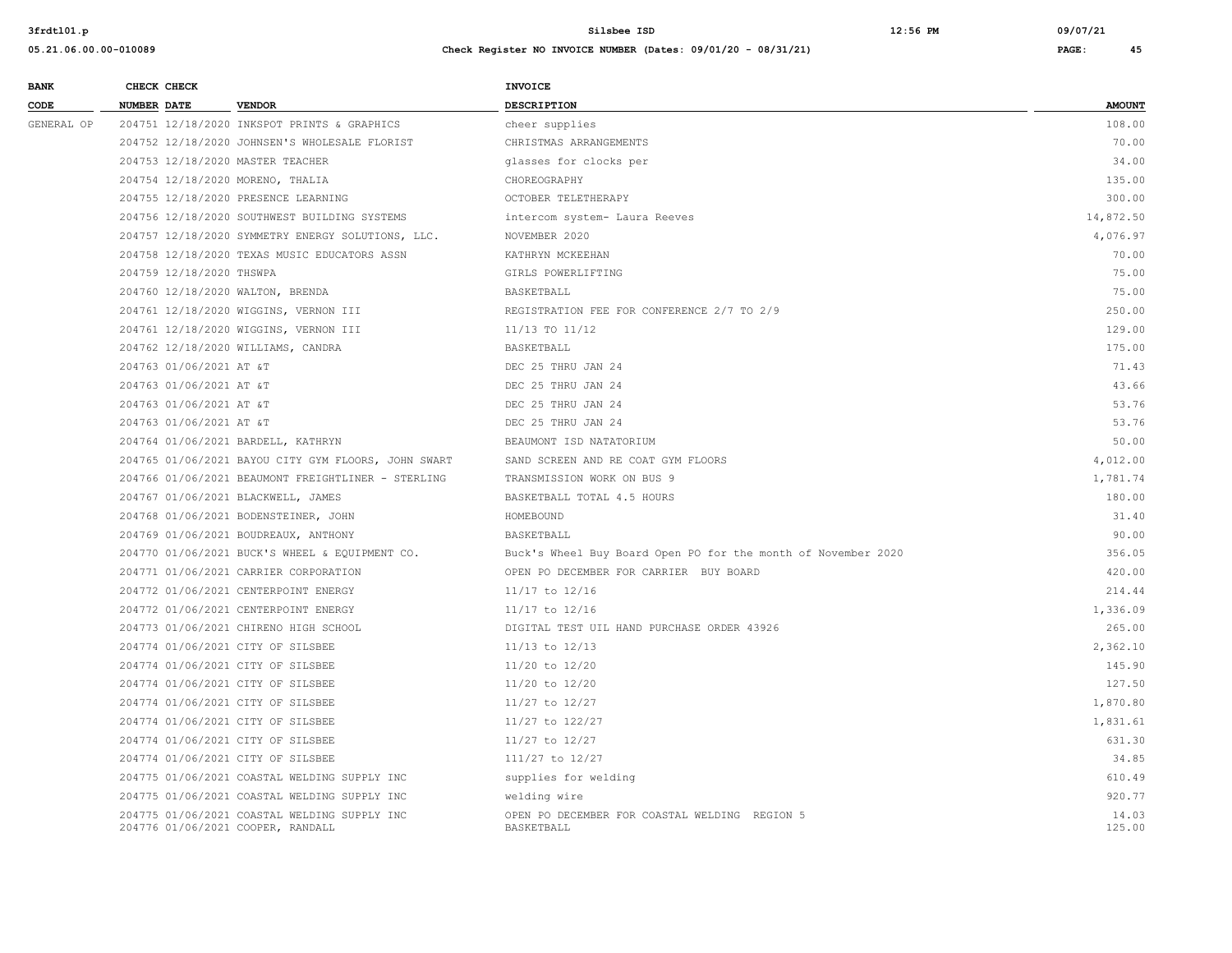| <b>BANK</b> | CHECK CHECK                       |                                                                            | <b>INVOICE</b>                                                           |                |
|-------------|-----------------------------------|----------------------------------------------------------------------------|--------------------------------------------------------------------------|----------------|
| CODE        | <b>NUMBER DATE</b>                | <b>VENDOR</b>                                                              | <b>DESCRIPTION</b>                                                       | <b>AMOUNT</b>  |
| GENERAL OP  | 204777 01/06/2021 DAWSON, NICOLE  |                                                                            | BASKETBALL                                                               | 90.00          |
|             |                                   | 204778 01/06/2021 DELACERDA, SCOTT                                         | BASKEETBALL TOTAL 5 HOURS                                                | 200.00         |
|             | 204779 01/06/2021 ENTERGY         |                                                                            | DECEMBER 2020                                                            | 51,250.77      |
|             | 204780 01/06/2021 ETEX            |                                                                            | ETEX UNV 12113 TOP TAB FILE FOLDERS LETTER SIZE 1/3 CUT TAB 100 PER BOX  | 83.97          |
|             |                                   |                                                                            | UNV95223 BANKER BOXES                                                    |                |
|             | 204780 01/06/2021 ETEX            |                                                                            | Kelly Colvin<br>color paper                                              | 562.93         |
|             | 204780 01/06/2021 ETEX            |                                                                            | Purch Req - Etex - Toner Cartridges - Coach Sigler                       | 331.96         |
|             | 204781 01/06/2021 FUNCTION 4 LLC  |                                                                            | 12/15 TO 1/14                                                            | 646.20         |
|             | 204782 01/06/2021 GUIDRY, MICKEY  |                                                                            | BASKETBALL                                                               | 90.00          |
|             |                                   | 204783 01/06/2021 GUILLORY, DARIUS                                         | BASKETBALL                                                               | 70.00          |
|             | 204784 01/06/2021 Jacks, Evelle   |                                                                            | BETWEEN CAMPUSES                                                         | 42.78          |
|             |                                   | 204785 01/06/2021 LAMAR COMPANIES                                          | S/O RR TRACKS                                                            | 450.00         |
|             | 204786 01/06/2021 LYONS, QUARAE   |                                                                            | BASKETBALL                                                               | 70.00          |
|             |                                   | 204787 01/06/2021 M & D SUPPLY, INC.                                       | OPEN PO DECEMBER FOR M&D SUPPLY REGION 5                                 | 87.20          |
|             |                                   | 204788 01/06/2021 MADDISON VISUAL MEDIA, L.P.                              | BILLBOARD NERRON AND HIGHWAY 96                                          | 800.00         |
|             |                                   | 204789 01/06/2021 MICRO INTEGRATION                                        | security cameras for baseball/softball/tennis                            | 2,868.00       |
|             | 204790 01/06/2021 MOTTON, TRACY   |                                                                            | BASKETBALL                                                               | 90.00          |
|             | 204791 01/06/2021 MSC MANAGEMENT  |                                                                            | LUMBERTON CROSSFIT WEIGHTLIFTING CLINIC                                  | 100.00         |
|             |                                   | 204792 01/06/2021 MUNRO'S UNIFORM SERVICE                                  | TRANSPORTATION                                                           | 332.60         |
|             |                                   | 204793 01/06/2021 NORTH HARDIN WATER SUPPLY CORP.                          | $11/9$ TO $12/8$                                                         | 40.00          |
|             | 204794 01/06/2021 NUNN, WILLIAM   |                                                                            | BASKETBALL                                                               | 220.00         |
|             | 204794 01/06/2021 NUNN, WILLIAM   |                                                                            | TOTAL 2.5 HOURS BASKETBALL                                               | 100.00         |
|             |                                   | 204795 01/06/2021 O'NEAL, PHILLIP                                          | PARTS                                                                    | 31.32          |
|             |                                   | 204796 01/06/2021 OMNI FILTRATION                                          | LABOR AND MATERIALS TO CHANGE OUT FILTERS ON LRP AND SES CAMPUS REGION 5 | 1,763.90       |
|             |                                   | 204796 01/06/2021 OMNI FILTRATION                                          | LABOR AND MATERIALS TO CHANGE OUT FILTERS ON LRP AND SES CAMPUS REGION 5 | 392.68         |
|             |                                   | 204797 01/06/2021 PARTS TOWN, INC.                                         | EVAPORATOR COIL FOR FREEZER MIDDLE SCHOOL BUY BOARD                      | 320.00         |
|             |                                   | 204798 01/06/2021 PENDER'S MUSIC COMPANY                                   | chior music                                                              | 26.74          |
|             | 204799 01/06/2021 PERRY, AMY      |                                                                            | HOMEBOUND                                                                | 22.54          |
|             |                                   | 204800 01/06/2021 PINEY WOODS SANITATION                                   | $1/1$ TO $1/31$                                                          | 70.00          |
|             | 204801 01/06/2021 POLLOCK, STEVEN |                                                                            | BASKETBALL                                                               | 90.00          |
|             | 204801 01/06/2021 POLLOCK, STEVEN |                                                                            | BASKETBALL                                                               | 90.00          |
|             |                                   | 204801 01/06/2021 POLLOCK, STEVEN                                          | BASKETBALL                                                               | 90.00          |
|             |                                   | 204802 01/06/2021 RAPTOR ACCOUNTS RECEIVABLE                               | VISITOR LABELS                                                           | 100.00         |
|             | 204803 01/06/2021 REALITYWORKS    |                                                                            | car seats for carebabies                                                 | 3,689.35       |
|             |                                   | 204804 01/06/2021 REGION V EDUCATION SERVICE CENTER                        | transcript training Smith Wiggins                                        | 65.00          |
|             | 204805 01/06/2021 RENFRO, ARCHIE  |                                                                            | BASKETBALL                                                               | 125.00         |
|             | 204805 01/06/2021 RENFRO, ARCHIE  |                                                                            | BASKETBALL                                                               | 90.00          |
|             |                                   | 204806 01/06/2021 RHODES, DONALD JR<br>204806 01/06/2021 RHODES, DONALD JR | BASKETBALL<br>BASKETBALL                                                 | 70.00<br>70.00 |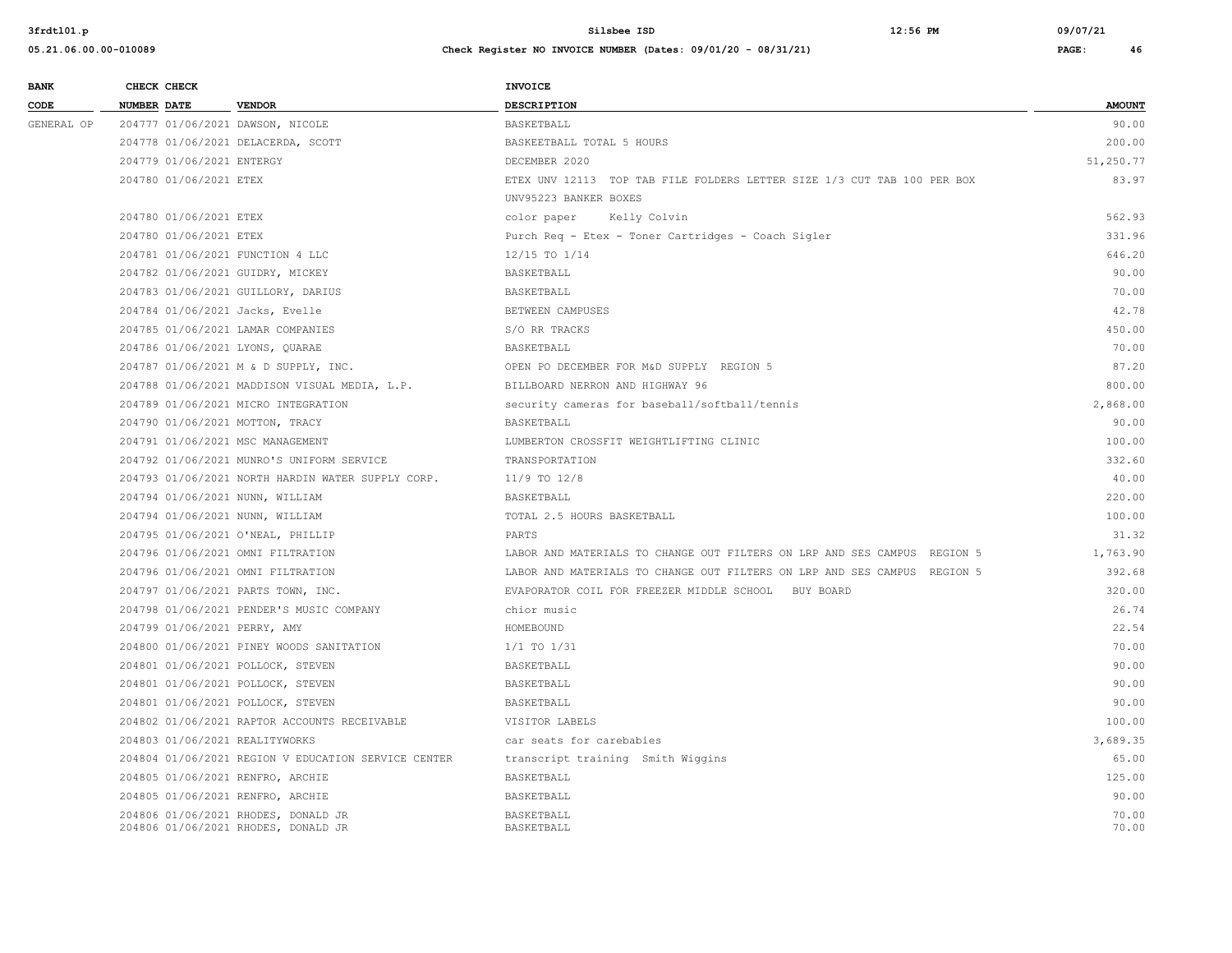| <b>BANK</b> |                    | CHECK CHECK |                                                                    | <b>INVOICE</b>                                                                                                                          |                  |
|-------------|--------------------|-------------|--------------------------------------------------------------------|-----------------------------------------------------------------------------------------------------------------------------------------|------------------|
| CODE        | <b>NUMBER DATE</b> |             | <b>VENDOR</b>                                                      | <b>DESCRIPTION</b>                                                                                                                      | <b>AMOUNT</b>    |
| GENERAL OP  |                    |             | 204807 01/06/2021 RICE, COURTNEY                                   | SFASU UIL TOURNEY                                                                                                                       | 120.00           |
|             |                    |             | 204808 01/06/2021 RIDEAU, BRANDON                                  | BASKETBALL                                                                                                                              | 90.00            |
|             |                    |             | 204809 01/06/2021 ROBICHAUX, ISAAC                                 | BASKETBALL TOTAL 4 HOURS                                                                                                                | 160.00           |
|             |                    |             |                                                                    | 204810 01/06/2021 Sandifer's L.P. Gas & Service Co., Inc. Sandifers Open PO for the Month of December 2020 Propane for buses 99 and 100 | 80.90            |
|             |                    |             | 204810 01/06/2021 Sandifer's L.P. Gas & Service Co., Inc.          | Sandifers Open PO for the Month of December 2020 Propane for buses 99 and 100                                                           | 62.73            |
|             |                    |             | 204811 01/06/2021 SILSBEE BEE                                      | First report public meeting                                                                                                             | 112.00           |
|             |                    |             | 204811 01/06/2021 SILSBEE BEE                                      | SILSBEE BEE TAPR REPORT PUBLIC MEETING DECEMBER 28 RUN                                                                                  | 56.00            |
|             |                    |             | 204811 01/06/2021 SILSBEE BEE                                      | 12/9                                                                                                                                    | 100.00           |
|             |                    |             | 204811 01/06/2021 SILSBEE BEE                                      | Annual financial statement 1/8 page 12/23 and 12/30                                                                                     | 285.60           |
|             |                    |             | 204812 01/06/2021 SILSBEE ISD FOOD SERVICES                        | MAINTENANCE MEALS                                                                                                                       | 292.00           |
|             |                    |             | 204812 01/06/2021 SILSBEE ISD FOOD SERVICES                        | DECEMBER 2020                                                                                                                           | 184.94           |
|             |                    |             | 204812 01/06/2021 SILSBEE ISD FOOD SERVICES                        | CHRISTMAS                                                                                                                               | 227.50           |
|             |                    |             | 204813 01/06/2021 SIMMONS, KENDRA                                  | BASKETBALL TOTAL 4.5 HOURS                                                                                                              | 180.00           |
|             |                    |             | 204814 01/06/2021 SOUTHEAST TEXAS WATER                            | PACES                                                                                                                                   | 42.00            |
|             |                    |             | 204815 01/06/2021 SOUTHERN LAWN & LANDSCAPES LLC                   | MOWING COMPLETED 12/22                                                                                                                  | 4,906.00         |
|             |                    |             | 204816 01/06/2021 SOUTHERN COMPUTER WAREHOUSE                      | honeycutt supplies                                                                                                                      | 119.16           |
|             |                    |             | 204817 01/06/2021 SOUTHWEST BUILDING SYSTEMS                       | parts and repair of classroom intercom                                                                                                  | 165.93           |
|             |                    |             | 204817 01/06/2021 SOUTHWEST BUILDING SYSTEMS                       | 1ST QUARTER MONITORING FEES                                                                                                             | 300.00           |
|             |                    |             | 204818 01/06/2021 SPARKLETTS AND SIERRA SPRINGS                    | ADMINISTRATION, TRANSPORTATION, AND WAREHOUSE                                                                                           | 109.92           |
|             |                    |             | 204818 01/06/2021 SPARKLETTS AND SIERRA SPRINGS                    | TECHNOLOGY                                                                                                                              | 21.49            |
|             |                    |             | 204819 01/06/2021 STEVENS, JOHN                                    | BASKETBALL                                                                                                                              | 90.00            |
|             |                    |             | 204820 01/06/2021 SUBWAY STORE #5224                               | MS BASKETBALL 12/10                                                                                                                     | 197.56           |
|             |                    |             | 204821 01/06/2021 TASB, INC.                                       | SHARS BILLING                                                                                                                           | 1,422.42         |
|             |                    |             | 204822 01/06/2021 TEXAS DEPT OF INFORMATION RESOURCES              | NOVEMBER 2020                                                                                                                           | 63.68            |
|             |                    |             | 204823 01/06/2021 TEXAS HIGH SCHOOL POWERLIFTING ASSN              | BOYS POWERLIFTING                                                                                                                       | 75.00            |
|             |                    |             | 204824 01/06/2021 Tomas, Michael                                   | REPAIR TIRE ON BOBCAT                                                                                                                   | 112.38           |
|             |                    |             | 204825 01/06/2021 TURNER, ALBERT                                   | BASKETBALL                                                                                                                              | 90.00            |
|             |                    |             | 204825 01/06/2021 TURNER, ALBERT                                   | BASKETBALL                                                                                                                              | 90.00            |
|             |                    |             | 204826 01/06/2021 TYLER, WILLIAM                                   | BASKETBALL TOTAL 3.5 HOURS                                                                                                              | 140.00           |
|             |                    |             | 204827 01/06/2021 UIL MUSIC REGION 10                              | UIL VOCAL SOLO & ENSEMBLE CONTEST                                                                                                       | 78.00            |
|             |                    |             | 204828 01/06/2021 UNIFY ENERGY SOLUTIONS                           | LABOR AND MATERIALS TO INSTALL, DOWNLOAD, AND CONFIRM OPERATION OF A NEW MPA3-6                                                         | 1,750.00         |
|             |                    |             |                                                                    | CONTROLLER FOR KITCHEN TRU ** SEE ATTACHED QUOTE** REGION 5                                                                             |                  |
|             |                    |             | 204829 01/06/2021 UNITED RENTALS (NORTH AMERICA), INC.             | 2nd requisition first one voided. Rental of scissor lift to repair                                                                      | 1,104.88         |
|             |                    |             |                                                                    | canopy (awning) at SES in courtyard and do several projects at SES for                                                                  |                  |
|             |                    |             |                                                                    | Christmas Break GSA VENDOR                                                                                                              |                  |
|             |                    |             | 204830 01/06/2021 VERIZON WIRELESS                                 | NOV $14$ - DEC 13                                                                                                                       | 682.88           |
|             |                    |             | 204830 01/06/2021 VERIZON WIRELESS                                 | NOV 14 - DEC 13                                                                                                                         | 376.28           |
|             |                    |             | 204831 01/06/2021 VINCENT, MARK<br>204831 01/06/2021 VINCENT, MARK | BASKETBALL TOTAL 4 HOURS<br>BASKETBALL TOTAL 4 HOURS                                                                                    | 160.00<br>160.00 |
|             |                    |             |                                                                    |                                                                                                                                         |                  |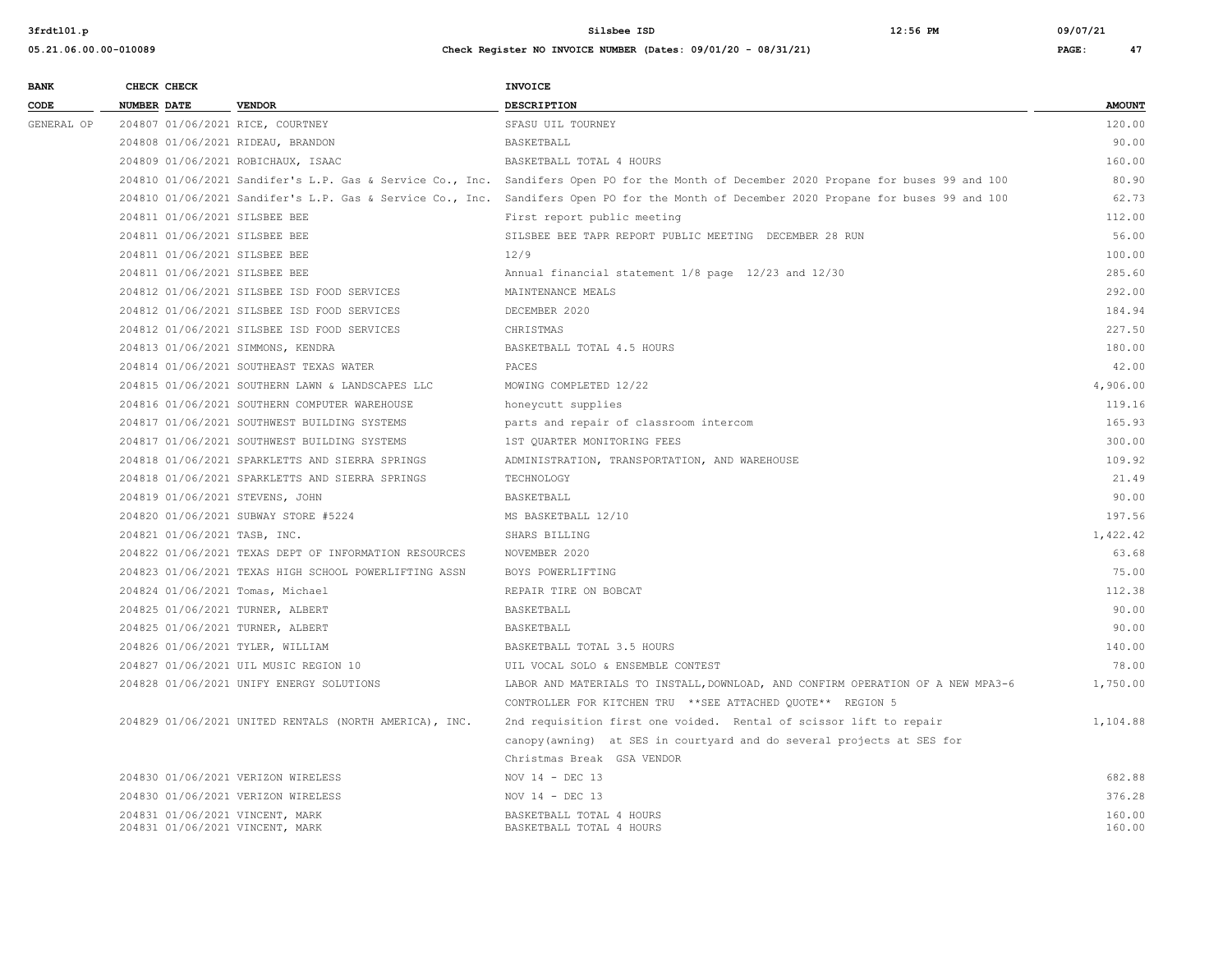| <b>BANK</b> |                    | CHECK CHECK                |                                                                    | INVOICE                                                                                                         |                    |
|-------------|--------------------|----------------------------|--------------------------------------------------------------------|-----------------------------------------------------------------------------------------------------------------|--------------------|
| CODE        | <b>NUMBER DATE</b> |                            | <b>VENDOR</b>                                                      | <b>DESCRIPTION</b>                                                                                              | <b>AMOUNT</b>      |
| GENERAL OP  |                    | 204832 01/06/2021 WAL-MART |                                                                    | culinary supplies                                                                                               | 369.41             |
|             |                    | 204832 01/06/2021 WAL-MART |                                                                    | SUPPLIES THANKSGIVING FEAST FOR TRANSPORTATION                                                                  | 318.56             |
|             |                    | 204832 01/06/2021 WAL-MART |                                                                    | PRESSURE WASHER, 2 SHOP VACS                                                                                    | 222.00             |
|             |                    | 204832 01/06/2021 WAL-MART |                                                                    | INCENTIVE SUPPLIES                                                                                              | 43.35              |
|             |                    | 204832 01/06/2021 WAL-MART |                                                                    | office supplies                                                                                                 | 139.69             |
|             |                    | 204832 01/06/2021 WAL-MART |                                                                    | supplies                                                                                                        | 117.06             |
|             |                    | 204832 01/06/2021 WAL-MART |                                                                    | groceries                                                                                                       | 75.82              |
|             |                    | 204832 01/06/2021 WAL-MART |                                                                    | culinary supplies                                                                                               | 18.30              |
|             |                    |                            |                                                                    | 204833 01/06/2021 WALSH GALLEGO'S TREVINO KYLE & ROBINSON PROFEESSIONAL SERVICES RENDERED THROUGH DEC. 15, 2020 | 157.50             |
|             |                    |                            | 204834 01/06/2021 WASTEWATER TRANSPORT SERVICES, LLC.              | grease trap pumping and compliance testing not approved vendor. Can't get                                       | 3,600.00           |
|             |                    |                            |                                                                    | anyone on co-ops to travel this far without costing to much. They are doing                                     |                    |
|             |                    |                            |                                                                    | paperwork for it next year.                                                                                     |                    |
|             |                    |                            | 204835 01/06/2021 Young, Karen                                     | TO WELLS FARGO IN LUMBERTON                                                                                     | 94.30              |
|             |                    |                            | 204836 01/06/2021 ZONAR SYSTEMS, INC.                              | $1/1$ TO $1/31$                                                                                                 | 1,629.00           |
|             |                    |                            | 204837 01/06/2021 BREWER, CHARLES                                  | BASKETBALL TOTAL 5 HOOURS FOR 122/18 AND 2.5 FOR 1/22                                                           | 300.00             |
|             |                    | 204838 01/13/2021 ABM      |                                                                    | SERVICES FOR MONTH JANUARY                                                                                      | 66, 671.52         |
|             |                    |                            | 204839 01/13/2021 AMAZON.COM/SYNCB                                 | 664985979758 returned merchandise on purchase order from last year 9342000188                                   | $-33.54$           |
|             |                    |                            | 204839 01/13/2021 AMAZON.COM/SYNCB                                 | office chair                                                                                                    | 74.35              |
|             |                    |                            | 204839 01/13/2021 AMAZON.COM/SYNCB                                 | hvac supplies                                                                                                   | 38.79              |
|             |                    |                            | 204839 01/13/2021 AMAZON.COM/SYNCB                                 | ag supplies                                                                                                     | 999.99             |
|             |                    |                            | 204839 01/13/2021 AMAZON.COM/SYNCB                                 | PASS & SEYMOUR 500K LOCKING SWITCH KEY 10PK AMAZON                                                              | 97.06              |
|             |                    |                            | 204839 01/13/2021 AMAZON.COM/SYNCB                                 | voice recorders for APs                                                                                         | 209.97             |
|             |                    |                            | 204839 01/13/2021 AMAZON.COM/SYNCB                                 | 674349484366<br>cna supplies                                                                                    | 451.88             |
|             |                    |                            | 204839 01/13/2021 AMAZON.COM/SYNCB                                 | TEACHER SUPPLIES<br>CART<br>C. WILSON                                                                           | 30.48              |
|             |                    |                            | 204839 01/13/2021 AMAZON.COM/SYNCB                                 | supplies                                                                                                        | 7.79               |
|             |                    |                            | 204839 01/13/2021 AMAZON.COM/SYNCB                                 | forensic science supplies                                                                                       | 52.95              |
|             |                    |                            | 204840 01/13/2021 ANAHUAC HIGH SCHOOL/BOOSTER CLUB                 | ANAHUAC PANTHERS BOYS GOLF TOURNAMENT                                                                           | 175.00             |
|             |                    |                            | 204841 01/13/2021 ANAHUAC HIGH SCHOOL/BOOSTER CLUB                 | ANAHUAC LADY PANTHERS GOLF TOURNAMENT                                                                           | 175.00             |
|             |                    |                            | 204842 01/13/2021 Angelle, Margaret                                | CONCESSION WORKER                                                                                               | 300.00             |
|             |                    | 204843 01/13/2021 AT &T    |                                                                    | DECC 27 THRU JAN 26                                                                                             | 897.34             |
|             |                    | 204843 01/13/2021 AT &T    |                                                                    | DEC 27 THRU JAN 26                                                                                              | 142.86             |
|             |                    |                            | 204844 01/13/2021 AT&T LONG DISTANCE                               | JAN 03 TO FEB 02                                                                                                | 30.85              |
|             |                    |                            | 204845 01/13/2021 ATHLETIC SUPPLY INC.                             | Purch Req - Ath Supply - Knee Pads - Smith                                                                      | 2,205.00           |
|             |                    |                            | 204845 01/13/2021 ATHLETIC SUPPLY INC.                             | Purch Req - Ath Supply - Girls Soccer - Materials - Coach Daniel                                                | 832.00             |
|             |                    | 204846 01/13/2021 BALFOUR  |                                                                    | Diploma's for early graduation                                                                                  | 162.23             |
|             |                    |                            | 204847 01/13/2021 BEELER, GINGER                                   | WORKSHOPS FOR REGION V                                                                                          | 105.80             |
|             |                    |                            | 204848 01/13/2021 BILL CLARK PEST CONTROL                          | OPEN PO DECEMBER FOR BILL CLARK PEST CONTROL AWARDED                                                            | 255.00             |
|             |                    |                            | 204849 01/13/2021 BLACKWELL, JAMES<br>204850 01/13/2021 BSN SPORTS | BASKETBALL TOTAL 4/15 HOURS<br>baseball booster donation batting cage and field cover                           | 170.00<br>6,381.93 |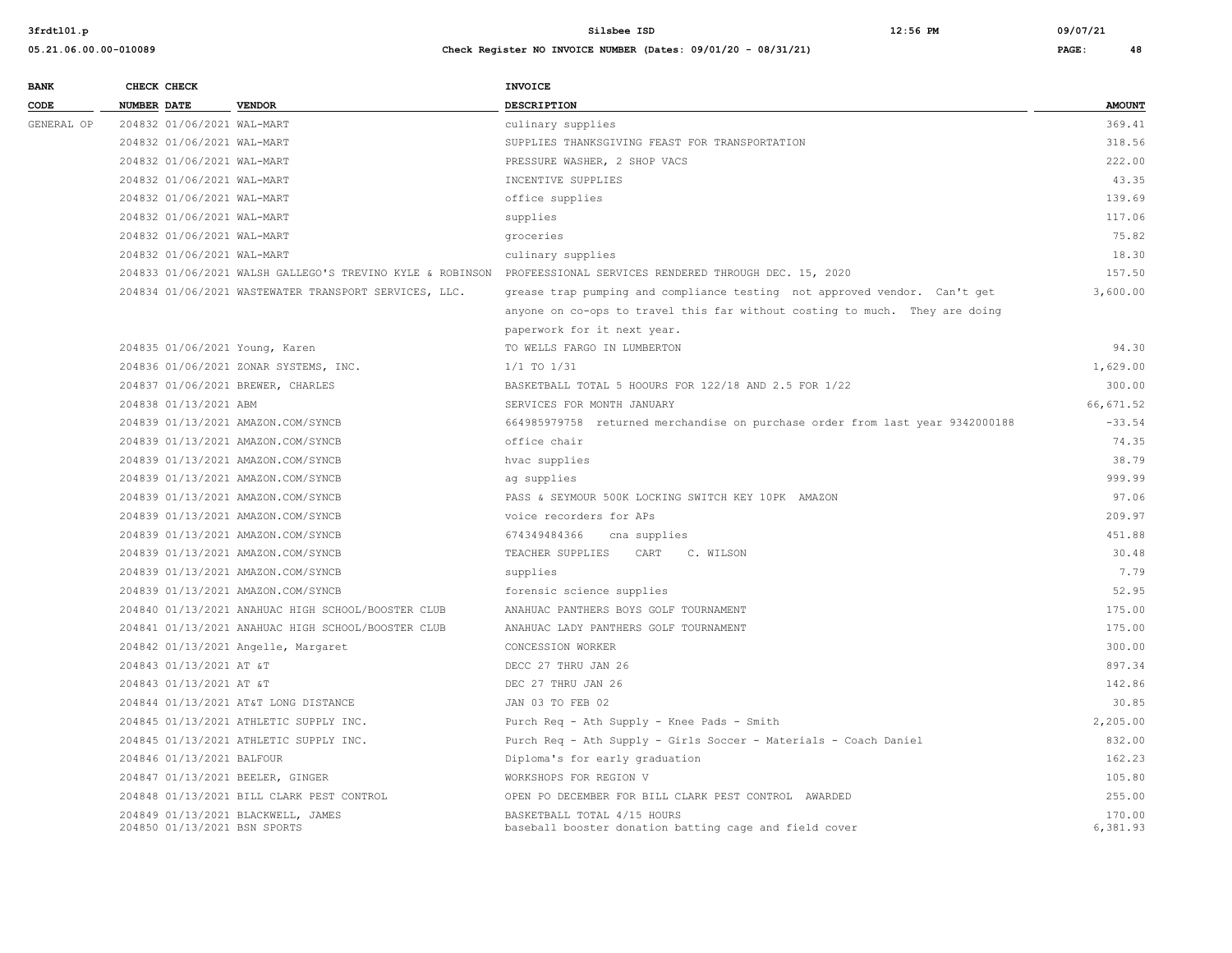| <b>BANK</b> | CHECK CHECK                      |                                                                                                  | <b>INVOICE</b>                                          |                     |
|-------------|----------------------------------|--------------------------------------------------------------------------------------------------|---------------------------------------------------------|---------------------|
| CODE        | NUMBER DATE                      | <b>VENDOR</b>                                                                                    | <b>DESCRIPTION</b>                                      | <b>AMOUNT</b>       |
| GENERAL OP  | 204850 01/13/2021 BSN SPORTS     |                                                                                                  | Purch Req - BSN - Girls BB - Uniforms - Coach Haynes    | 4,695.00            |
|             |                                  | 204851 01/13/2021 CENTERPOINT ENERGY                                                             | $12/3$ TO $1/4$                                         | 1,255.43            |
|             |                                  | 204851 01/13/2021 CENTERPOINT ENERGY                                                             | $12/3$ TO $1/4$                                         | 155.20              |
|             |                                  | 204851 01/13/2021 CENTERPOINT ENERGY                                                             | $12/3$ TO $1/4$                                         | 350.15              |
|             |                                  | 204851 01/13/2021 CENTERPOINT ENERGY                                                             | $12/3$ TO $1/4$                                         | 594.30              |
|             |                                  | 204851 01/13/2021 CENTERPOINT ENERGY                                                             | $12/3$ TO $1/4$                                         | 57.64               |
|             |                                  | 204851 01/13/2021 CENTERPOINT ENERGY                                                             | $12/3$ TO $1/4$                                         | 127.68              |
|             |                                  | 204852 01/13/2021 CHALK'S TRUCK PARTS, INC.                                                      | Chalk's Open PO for the Month of January 2021           | 95.70               |
|             |                                  | 204852 01/13/2021 CHALK'S TRUCK PARTS, INC.                                                      | Chalk's Open PO for the Month of January 2021           | 6.35                |
|             | 204853 01/13/2021 CHICK FIL A    |                                                                                                  | CHEER PLAYOFF MEALS                                     | 237.52              |
|             |                                  | 204854 01/13/2021 CHICK-FIL-A AT MID-COUNTY                                                      | SOCCER                                                  | 175.00              |
|             |                                  | 204855 01/13/2021 CITY OF SILSBEE                                                                | $12/6$ TO $1/6$                                         | 147.10              |
|             |                                  | 204855 01/13/2021 CITY OF SILSBEE                                                                | $12/6$ TO $1/6$                                         | 114.70              |
|             |                                  | 204855 01/13/2021 CITY OF SILSBEE                                                                | $12/6$ TO $1/6$                                         | 84.10               |
|             |                                  | 204855 01/13/2021 CITY OF SILSBEE                                                                | $12/6$ TO $1/6$                                         | 32.50               |
|             |                                  | 204856 01/13/2021 COMMUNITY COFFEE                                                               | SILSBEE ELEMENTARY                                      | 15.00               |
|             |                                  | 204856 01/13/2021 COMMUNITY COFFEE                                                               | LRP                                                     | 105.20              |
|             |                                  | 204856 01/13/2021 COMMUNITY COFFEE                                                               | MIDDLE SCHOOL                                           | 48.60               |
|             |                                  | 204857 01/13/2021 COOPER, RANDALL                                                                | BASKETBALL                                              | 125.00              |
|             |                                  | 204857 01/13/2021 COOPER, RANDALL                                                                | BASKETBALL                                              | 105.00              |
|             | 204858 01/13/2021 DAWSON, NICOLE |                                                                                                  | BASKETBALL                                              | 90.00               |
|             |                                  | 204859 01/13/2021 DELACERDA, SCOTT                                                               | SRP MIDDLE SCHOOL TOTAL 9.15 HOURS                      | 370.00              |
|             |                                  | 204860 01/13/2021 ELITE CARD PAYMENT CENTER                                                      | FOREIGN EXCHANGE WAIVER UIL                             | 200.00              |
|             | 204861 01/13/2021 ETEX           |                                                                                                  | office supplies                                         | 99.93               |
|             | 204862 01/13/2021 FAST SIGNS     |                                                                                                  | Purch Req - Fast Signs - Update Sign at Stadium - Smith | 150.00              |
|             | 204862 01/13/2021 FAST SIGNS     |                                                                                                  | Purch Req - Fast Signs - Playoff Signs - Smith          | 322.00              |
|             | 204862 01/13/2021 FAST SIGNS     |                                                                                                  | Purch Req - Fast Signs - Team Picture - Coach Smith     | 181.17              |
|             |                                  | 204863 01/13/2021 FOLLETT SCHOOL SOLUTIONS, INC.                                                 | book order for the library                              | 55.22               |
|             |                                  | 204864 01/13/2021 FULLER, WELLBORN                                                               | SOCCER SILSBEE VS DIBOLL                                | 40.00               |
|             |                                  | 204864 01/13/2021 FULLER, WELLBORN                                                               | SOCCER                                                  | 40.00               |
|             | 204865 01/13/2021 FUNCTION4      |                                                                                                  | staples from function 4                                 | 490.00              |
|             | 204866 01/13/2021 GALLOW, DANNA  |                                                                                                  | BASKETBALL                                              | 70.00               |
|             | 204867 01/13/2021 GRAINGER       |                                                                                                  | OPEN PO DECEMBER FOR GRAINGER BUY BOARD                 | 93.70               |
|             | 204867 01/13/2021 GRAINGER       |                                                                                                  | OPEN PO DECEMBER FOR GRAINGER BUY BOARD                 | 35.10               |
|             | 204868 01/13/2021 GT TASO        |                                                                                                  | SOCER                                                   | 100.00              |
|             | 204869 01/13/2021 GUIDRY, MICKEY |                                                                                                  | BASKETBALL                                              | 90.00               |
|             |                                  | 204870 01/13/2021 HAMBURGER DEPOT                                                                | GIRLS BASKETBALL                                        | 470.00              |
|             |                                  | 204871 01/13/2021 HARDIN COUNTY TREASURER<br>204872 01/13/2021 HARDIN JEFFERSON HIGH SCHOOL GOLF | COMMISSIONS<br>VARSITY BOYS INVITATIONAL                | 21,736.67<br>185.00 |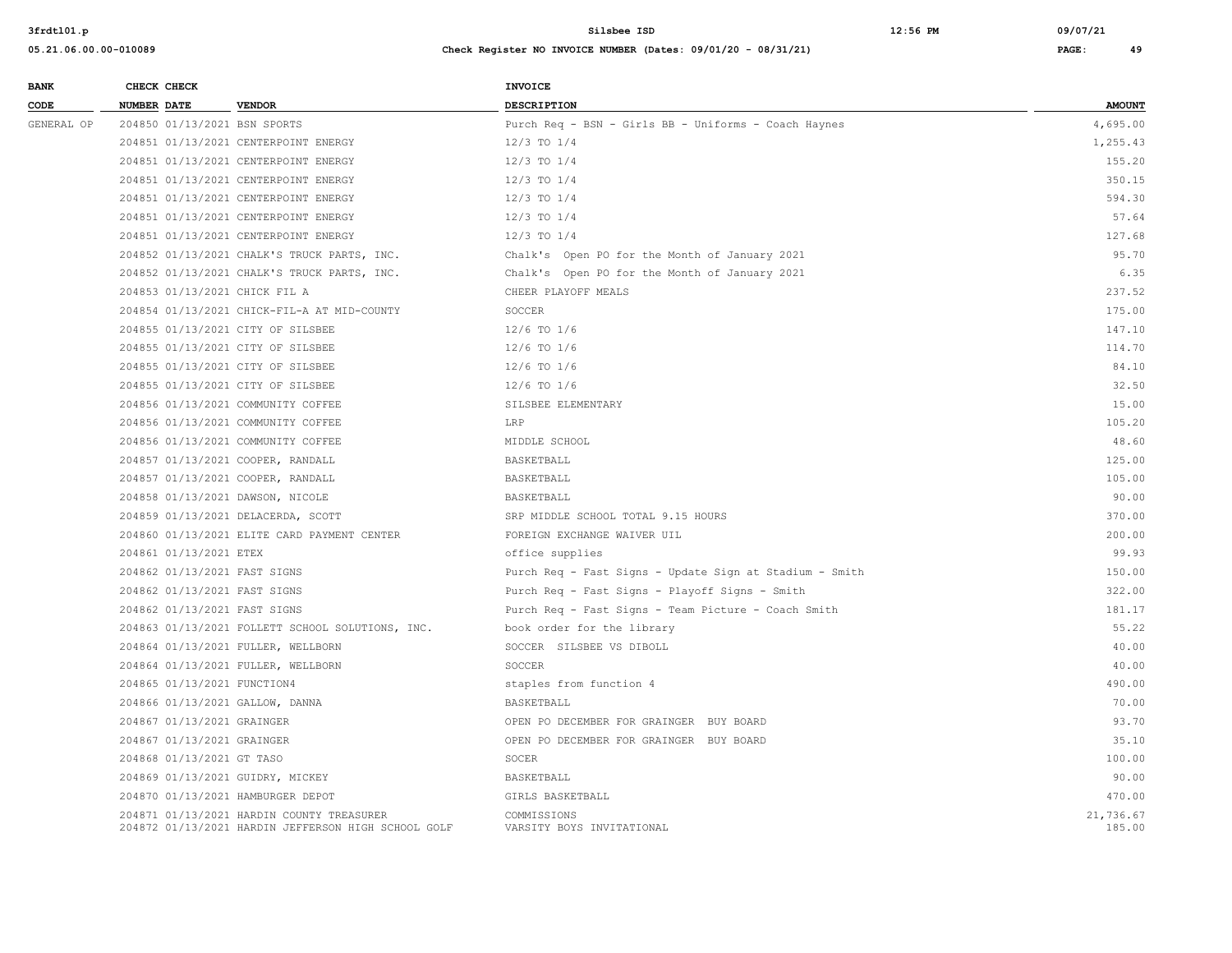| <b>BANK</b> | CHECK CHECK        |                         |                                                     | <b>INVOICE</b>                                                                  |               |
|-------------|--------------------|-------------------------|-----------------------------------------------------|---------------------------------------------------------------------------------|---------------|
| CODE        | <b>NUMBER DATE</b> |                         | <b>VENDOR</b>                                       | DESCRIPTION                                                                     | <b>AMOUNT</b> |
| GENERAL OP  |                    |                         | 204873 01/13/2021 HILLTOP SECURITIES INC.           | ARBITRAGE REBATE COMPLIANCE SERVICES                                            | 4,200.00      |
|             |                    |                         | 204874 01/13/2021 HOLMES, BRITTANIE                 | BASKETBALL                                                                      | 90.00         |
|             |                    |                         | 204875 01/13/2021 Honeycutt, Judy                   | MILEAGE JOB VISITS                                                              | 77.17         |
|             |                    |                         | 204875 01/13/2021 Honeycutt, Judy                   | MILEAGE 3RD SIX WEEKS JOB VISITS                                                | 123.40        |
|             |                    |                         | 204876 01/13/2021 JASPER HIGH SCHOOL GOLF           | JASPER BULLDOG GOLF 2021 BBOYS VARISTY                                          | 250.00        |
|             |                    |                         | 204877 01/13/2021 JONES, KENNETH                    | BASKETBALL                                                                      | 90.00         |
|             |                    |                         | 204878 01/13/2021 THE LIBRARY STORE, INC.           | library supplies                                                                | 699.68        |
|             |                    |                         | 204879 01/13/2021 LOVELY, UIRANNAH                  | BASKETBALL                                                                      | 90.00         |
|             |                    |                         | 204880 01/13/2021 MACKIN EDUCATIONAL RESOURCES      | LIBRARY TITLES                                                                  | 7.112.49      |
|             |                    |                         | 204881 01/13/2021 MCKEEHAN, JOHN                    | LIT WELDING CERTIFICATION                                                       | 220.00        |
|             |                    |                         | 204882 01/13/2021 MONTALVO, CARLOS II               | SOCCER TOTAL 2 HOURS                                                            | 80.00         |
|             |                    |                         | 204882 01/13/2021 MONTALVO, CARLOS II               | BASKETBALL TOTAL 4.15 HOURS                                                     | 170.00        |
|             |                    |                         | 204883 01/13/2021 MORGAN, HALEY                     | OVERNIGHT-Haley Morgan-UIL Spirit Competition-1/15/21                           | 1,620.00      |
|             |                    |                         | 204884 01/13/2021 MULINAX II, ANDRE'                | BASKETBALL                                                                      | 125.00        |
|             |                    |                         | 204885 01/13/2021 MUNRO'S UNIFORM SERVICE           | MAINTENANCE                                                                     | 893.85        |
|             |                    | 204886 01/13/2021 NASCO |                                                     | MONTH PO FOR AG                                                                 | 119.20        |
|             |                    |                         | 204887 01/13/2021 NOTABLE INC                       | chior online software                                                           | 99.00         |
|             |                    |                         | 204888 01/13/2021 NUNN, WILLIAM                     | BASKETBALL TOTAL 2.25 HOURS                                                     | 90.00         |
|             |                    |                         | 204889 01/13/2021 NURSES SERVICE ORGANIZATION       | CNA'S                                                                           | 315.00        |
|             |                    |                         | 204890 01/13/2021 O'REILLY AUTOMOTIVE               | MONTHLY PO FOR AUTO                                                             | 262.83        |
|             |                    |                         | 204891 01/13/2021 PARKER LUMBER - SILSBEE           | board for ag                                                                    | 86.28         |
|             |                    |                         | 204892 01/13/2021 PARKER LUMBER - SILSBEE           | Parker's Lumber Silsbee ISD Bid Sheet 2020-2021 Open PO for the Month of        | 18.90         |
|             |                    |                         |                                                     | December 2020                                                                   |               |
|             |                    |                         | 204893 01/13/2021 PINEY WOODS SANITATION            | RENTAL OF ROLL OFF DUMPSTERS TO REMOVE TRASH FROM KIRBY GYM BEFOR DEMOLITION OF | 1,004.00      |
|             |                    |                         |                                                     | <b>BUILDING</b>                                                                 |               |
|             |                    |                         | 204893 01/13/2021 PINEY WOODS SANITATION            | RENTAL OF ROLL OFF DUMPSTERS TO REMOVE TRASH FROM KIRBY GYM BEFOR DEMOLITION OF | 950.00        |
|             |                    |                         |                                                     | <b>BUILDING</b>                                                                 |               |
|             |                    |                         | 204893 01/13/2021 PINEY WOODS SANITATION            | RENTAL OF ROLL OFF DUMPSTERS TO REMOVE TRASH FROM KIRBY GYM BEFOR DEMOLITION OF | 250.00        |
|             |                    |                         |                                                     | <b>BUILDING</b>                                                                 |               |
|             |                    |                         | 204894 01/13/2021 POCKET NURSE                      | SUPPLIES                                                                        | 261.25        |
|             |                    |                         | 204895 01/13/2021 POWELL LAW GROUP, LLP             | GENERAL MATTERS                                                                 | 8,665.80      |
|             |                    |                         | 204896 01/13/2021 PROMAXIMA MANUFACTURING, LTD      | Purch Req - ProMaxima - Weight Bars for MS - Coach Smith                        | 1,175.00      |
|             |                    |                         | 204897 01/13/2021 REGION V EDUCATION SERVICE CENTER | Training IEP Beeler and Garret                                                  | 40.00         |
|             |                    |                         | 204897 01/13/2021 REGION V EDUCATION SERVICE CENTER | Training IEP Beeler and Garret                                                  | 40.00         |
|             |                    |                         | 204897 01/13/2021 REGION V EDUCATION SERVICE CENTER | training                                                                        | 40.00         |
|             |                    |                         | 204897 01/13/2021 REGION V EDUCATION SERVICE CENTER | Training for math                                                               | 150.00        |
|             |                    |                         | 204897 01/13/2021 REGION V EDUCATION SERVICE CENTER | training for math                                                               | 150.00        |
|             |                    |                         | 204897 01/13/2021 REGION V EDUCATION SERVICE CENTER | training                                                                        | 40.00         |
|             |                    |                         | 204897 01/13/2021 REGION V EDUCATION SERVICE CENTER | training for math                                                               | 150.00        |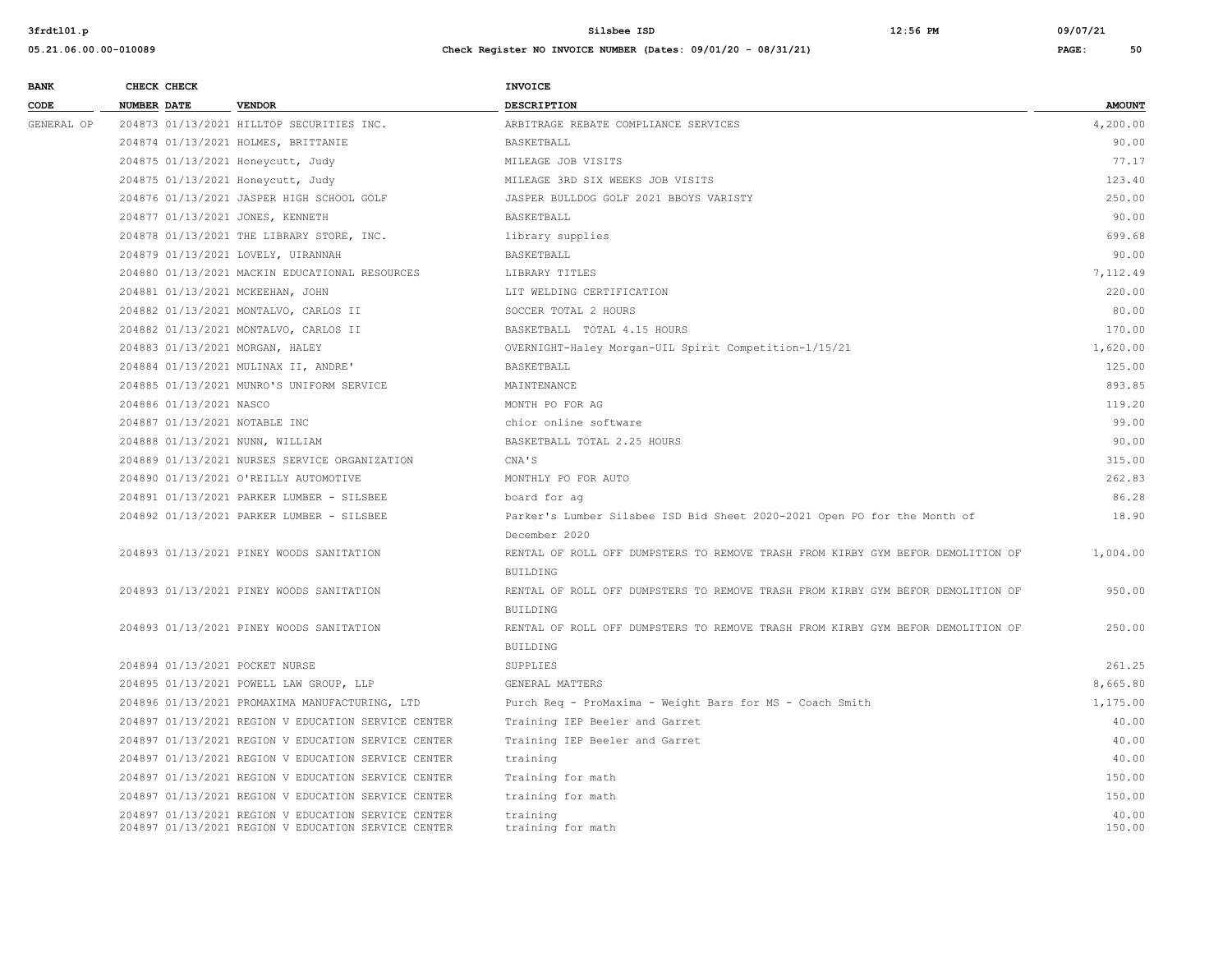| <b>BANK</b> |                    | CHECK CHECK                  |                                                                                        | INVOICE                                                                         |                  |
|-------------|--------------------|------------------------------|----------------------------------------------------------------------------------------|---------------------------------------------------------------------------------|------------------|
| CODE        | <b>NUMBER DATE</b> |                              | <b>VENDOR</b>                                                                          | <b>DESCRIPTION</b>                                                              | <b>AMOUNT</b>    |
| GENERAL OP  |                    |                              | 204898 01/13/2021 RHODES, DONALD JR                                                    | BASKETBALL                                                                      | 70.00            |
|             |                    |                              | 204899 01/13/2021 RICHTER, JUSTIN                                                      | SCHOLARSHIP 2 OF 2 DRAWS                                                        | 833.00           |
|             |                    |                              | 204900 01/13/2021 RIDEAU, BRANDON                                                      | BASKETBALL                                                                      | 90.00            |
|             |                    |                              | 204901 01/13/2021 ROBICHAUX, ISAAC                                                     | BASKETBALL TOTAL 4.15                                                           | 170.00           |
|             |                    |                              | 204902 01/13/2021 ROBOTICS EDUCATION & COMPETITION FOUNDAT SPACEE CITY SKILLS ONLY 2/4 |                                                                                 | 100.00           |
|             |                    |                              | 204903 01/13/2021 SCHOOL SPECIALTY                                                     | color paper Kelly Colvin                                                        | 382.25           |
|             |                    |                              | 204904 01/13/2021 Scott, Ruby                                                          | HS GIRLS SOCCER TO PA                                                           | 8.99             |
|             |                    |                              | 204905 01/13/2021 SHIRLEY COOK, HARDIN COUNTY TAC                                      | <b>BUSSES</b>                                                                   | 133.50           |
|             |                    |                              | 204906 01/13/2021 SILSBEE ISD FOOD SERVICES                                            | <b>BREAKFAST</b>                                                                | 132.00           |
|             |                    |                              | 204906 01/13/2021 SILSBEE ISD FOOD SERVICES                                            | TRANSPORTATION BREAKFASTT                                                       | 456.50           |
|             |                    |                              | 204906 01/13/2021 SILSBEE ISD FOOD SERVICES                                            | <b>BREAKFAST</b>                                                                | 357.50           |
|             |                    |                              | 204906 01/13/2021 SILSBEE ISD FOOD SERVICES                                            | <b>BREAKFAST</b>                                                                | 605.00           |
|             |                    |                              | 204906 01/13/2021 SILSBEE ISD FOOD SERVICES                                            | <b>BREAKFAST</b>                                                                | 687.50           |
|             |                    |                              | 204907 01/13/2021 SIMMONS, KENDRA                                                      | BASKETBALL TOTAL 4 HOURS                                                        | 160.00           |
|             |                    |                              | 204908 01/13/2021 SMITH, CAROL                                                         | MILEAGE BETWEEN CAMPUSES                                                        | 28.75            |
|             |                    |                              | 204909 01/13/2021 SONESTA FORTH WORTH FOSSIL CREEK                                     | OVERNIGHT-Haley Morgan-UIL Spirit Competition-1/15/21                           | 1,902.09         |
|             |                    |                              | 204910 01/13/2021 SOUTHEAST TEXAS WATER                                                | ACADEMY                                                                         | 48.00            |
|             |                    |                              | 204911 01/13/2021 SOUTHWEST BUILDING SYSTEMS                                           | admin boardroom video additions                                                 | 4,173.00         |
|             |                    |                              | 204912 01/13/2021 SOUTHWEST FOODSERVICE EXCELLENCE, LLC                                | DECEMBER NUTRITIONAL SERVICES                                                   | 127,897.22       |
|             |                    |                              | 204913 01/13/2021 STAR LOCKTECHS                                                       | OPEN PO JANUARY FOR STAR LOCKTECHS                                              | 25.00            |
|             |                    |                              | 204914 01/13/2021 STRAHAN, SHANNON                                                     | SPEECH THERAPY DECEMBER 2020                                                    | 2,035.00         |
|             |                    |                              | 204915 01/13/2021 TALLEY, CLAYTON                                                      | <b>BUS DRIVER</b>                                                               | 10.00            |
|             |                    | 204916 01/13/2021 TASA       |                                                                                        | TASA MID WINTER CONFERENCE 2021 EARLY BIRD FEE TASA MEMBER \$345.00 S THORNHILL | 345.00           |
|             |                    |                              | 204917 01/13/2021 TAWATER, BRITTANY                                                    | VIRTUAL CONFERENCE                                                              | 60.00            |
|             |                    |                              | 204918 01/13/2021 TEXAS HIGH SCHOOL WELDING SERIES                                     | LIT WELDING CERTIFICATION                                                       | 400.00           |
|             |                    |                              | 204919 01/13/2021 THOMAS BUS GULF COAST                                                | Thomas Bus Gulf Coast Texas Buy Board Windshield for Thomas bus 39              | 303.78           |
|             |                    |                              | 204920 01/13/2021 TYLER, WILLIAM                                                       | BASKETBALL TOTAL 3.15 HOURS                                                     | 130.00           |
|             |                    |                              | 204921 01/13/2021 VIDOR PIRATE GOLF                                                    | VIDOR PIRATE GIRLS GOLF                                                         | 175.00           |
|             |                    |                              | 204922 01/13/2021 VIDOR PIRATE GOLF                                                    | VIDOR PIRATE VARSITY GOLF TOURNAMENT                                            | 175.00           |
|             |                    |                              | 204923 01/13/2021 VIDOR PIRATE GOLF                                                    | VIDOR PIRATEE JUNIOR VARSITY GOLF                                               | 165.00           |
|             |                    |                              | 204924 01/13/2021 VINCENT, MARK                                                        | BASKETBALL TOTAL 44 HOURS                                                       | 160.00           |
|             |                    |                              | 204924 01/13/2021 VINCENT, MARK                                                        | BASKETBALL 4.15 HOURS                                                           | 170.00           |
|             |                    |                              | 204925 01/13/2021 WALTERS, MATTHEW                                                     | BAND CONERT TOTAL 2 HOURS                                                       | 80.00            |
|             |                    |                              | 204926 01/13/2021 WALTON, BRENDA                                                       | CONCESSION WORKER                                                               | 300.00           |
|             |                    |                              | 204927 01/13/2021 WARREN ISD ATHLETICS                                                 | WARREN/WILDWOOD VARSITY BOYS INVITATIONAL                                       | 180.00           |
|             |                    |                              | 204928 01/13/2021 WEST BROOK GOLF BOOSTERS                                             | SOUTHEAST TEXAS HIGH SCHOOL WEST BROOK GOLF                                     | 180.00           |
|             |                    |                              | 204929 01/13/2021 WEST BROOK GOLF BOOSTERS                                             | COACH LARRY DALE PAINE MEMORIAL BOYS GOLF                                       | 185.00           |
|             |                    | 204931 01/13/2021 WHATBURGER | 204930 01/13/2021 WHATABURGER                                                          | BOYS BB<br>BOYS BB                                                              | 165.28<br>168.22 |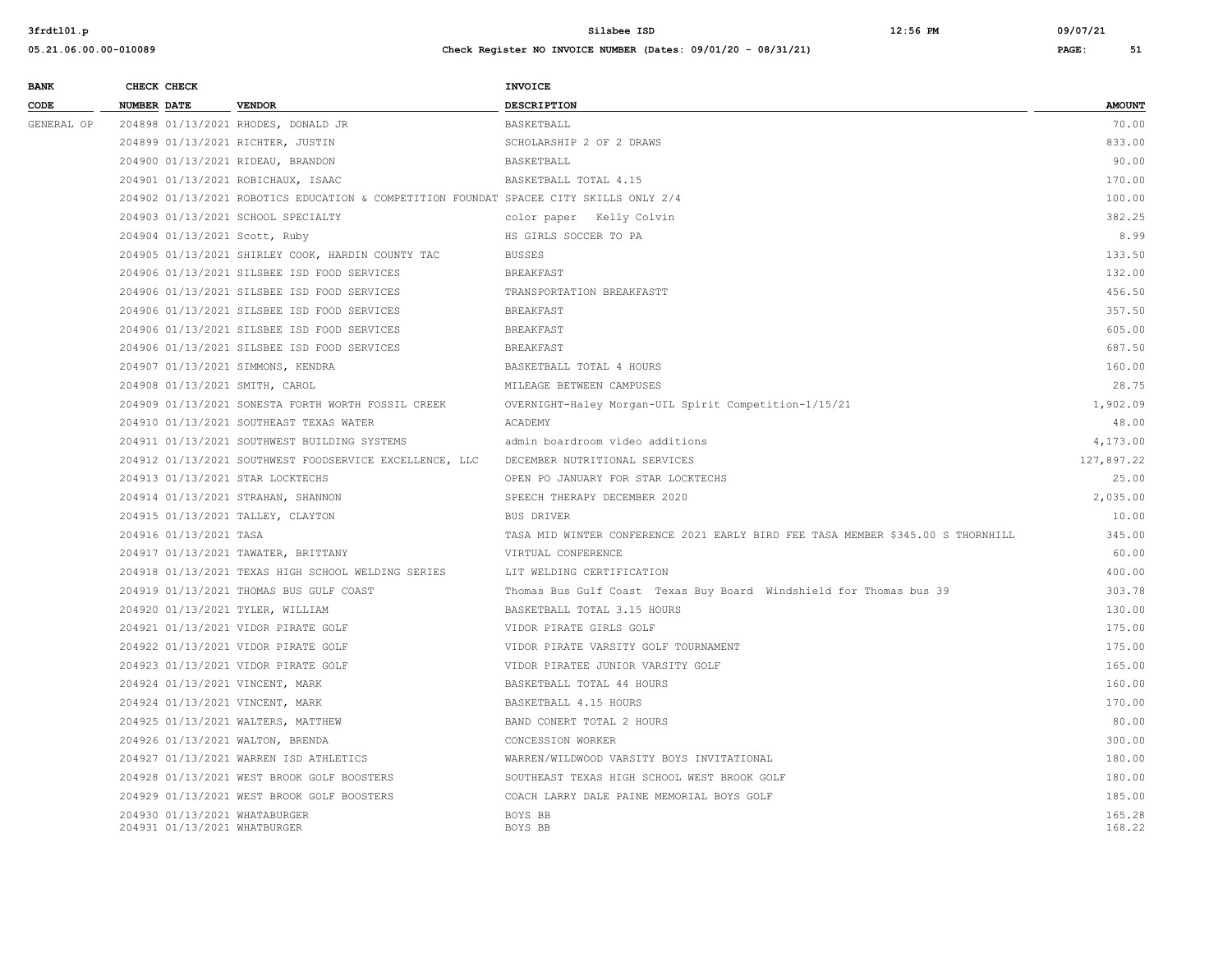| <b>BANK</b> | CHECK CHECK |                                                                          | INVOICE                |                 |
|-------------|-------------|--------------------------------------------------------------------------|------------------------|-----------------|
| CODE        | NUMBER DATE | <b>VENDOR</b>                                                            | DESCRIPTION            | <b>AMOUNT</b>   |
| GENERAL OP  |             | 204932 01/13/2021 WILLIS, SUSAN                                          | HS BOYS BB LUMBERTON   | 8.99            |
|             |             | 204933 01/19/2021 BAKER, JADEN                                           | FALL 2020              | 150.00          |
|             |             | 204934 01/19/2021 BARTON, MINDI                                          | FALL 2020              | 300.00          |
|             |             | 204935 01/19/2021 BASS, BROOKLYN                                         | FALL 2020              | 225.00          |
|             |             | 204936 01/19/2021 BELL, AYDEN                                            | FALL 2020              | 450.00          |
|             |             | 204937 01/19/2021 BLINCOE, KENNEDY                                       | <b>FALL 2020</b>       | 450.00          |
|             |             | 204938 01/19/2021 BUTAUD, ALEXIS                                         | FALL 2020              | 150.00          |
|             |             | 204939 01/19/2021 CAMPBELL, ALYSABETH                                    | FALL 2020              | 75.00           |
|             |             | 204939 08/20/2021 CAMPBELL, ALYSABETH                                    | <b>FALL 2020</b>       | $-75.00$        |
|             |             | 204940 01/19/2021 CANGEMI, MARIA                                         | FALL 2020              | 75.00           |
|             |             | 204941 01/19/2021 COLLINS, CHLOE                                         | FALL 2020              | 300.00          |
|             |             | 204942 01/19/2021 CURTIS, EMILY                                          | FALL 2020              | 500.00          |
|             |             | 204943 01/19/2021 EYRE, MATTHEW                                          | FALL 2020              | 150.00          |
|             |             | 204944 01/19/2021 FERGUSON, WALTER                                       | FALL 2020              | 75.00           |
|             |             | 204945 01/19/2021 FISHER, TYSON                                          | <b>FALL 2020</b>       | 225.00          |
|             |             | 204945 07/19/2021 FISHER, TYSON                                          | FALL 2020              | $-225.00$       |
|             |             | 204946 01/19/2021 GRAY, MAKAYLA                                          | FALL 2020              | 75.00           |
|             |             | 204947 01/19/2021 HAMPTON, TAYLOR                                        | <b>FALL 2020</b>       | 500.00          |
|             |             | 204947 08/12/2021 HAMPTON, TAYLOR                                        | FALL 2020              | $-500.00$       |
|             |             | 204948 01/19/2021 HARPER, KAMRYN                                         | FALL 2020              | 150.00          |
|             |             | 204949 01/19/2021 HATFIELD, MAKAYLA                                      | FALL 2020              | 225.00          |
|             |             | 204950 01/19/2021 HATTON, RUEBEN                                         | FALL 2020              | 75.00           |
|             |             | 204951 01/19/2021 HENLEY, JOSHUA                                         | FALL 2020              | 75.00           |
|             |             | 204952 01/19/2021 HUTTO, LAUREN                                          | FALL 2020              | 225.00          |
|             |             | 204953 01/19/2021 JOHNSON, JADEN                                         | FALL 2020              | 150.00          |
|             |             | 204954 01/19/2021 JONES, ALEXIS                                          | FALL 2020              | 300.00          |
|             |             | 204955 01/19/2021 KING, KAITLYN                                          | FALL 2020              | 300.00          |
|             |             | 204956 01/19/2021 KRAPF, BRYCE                                           | FALL 2020              | 225.00          |
|             |             | 204957 01/19/2021 LANDIS, MICHAELA                                       | FALL 2020              | 800.00          |
|             |             | 204958 01/19/2021 LOFTIN, PEYTON                                         | FALL 2020              | 75.00           |
|             |             | 204958 08/20/2021 LOFTIN, PEYTON                                         | FALL 2020              | $-75.00$        |
|             |             | 204959 01/19/2021 LOREDO, DAMIAN                                         | FALL 2020              | 75.00           |
|             |             | 204959 08/20/2021 LOREDO, DAMIAN                                         | FALL 2020              | $-75.00$        |
|             |             | 204960 01/19/2021 MARTINEZ, ASHTON                                       | <b>FALL 2020</b>       | 300.00          |
|             |             | 204961 01/19/2021 MARTIN, TAYLOR                                         | FALL 2020              | 300.00          |
|             |             | 204962 01/19/2021 MCBRIDE, DELANEY                                       | FALL 2020              | 225.00          |
|             |             | 204963 01/19/2021 MCCAIN, NADIA                                          | FALL 2020              | 300.00          |
|             |             | 204964 01/19/2021 MCKEEFER, KANNIN<br>204965 01/19/2021 MCKINNEY, SYDNEY | FALL 2020<br>FALL 2020 | 75.00<br>650.00 |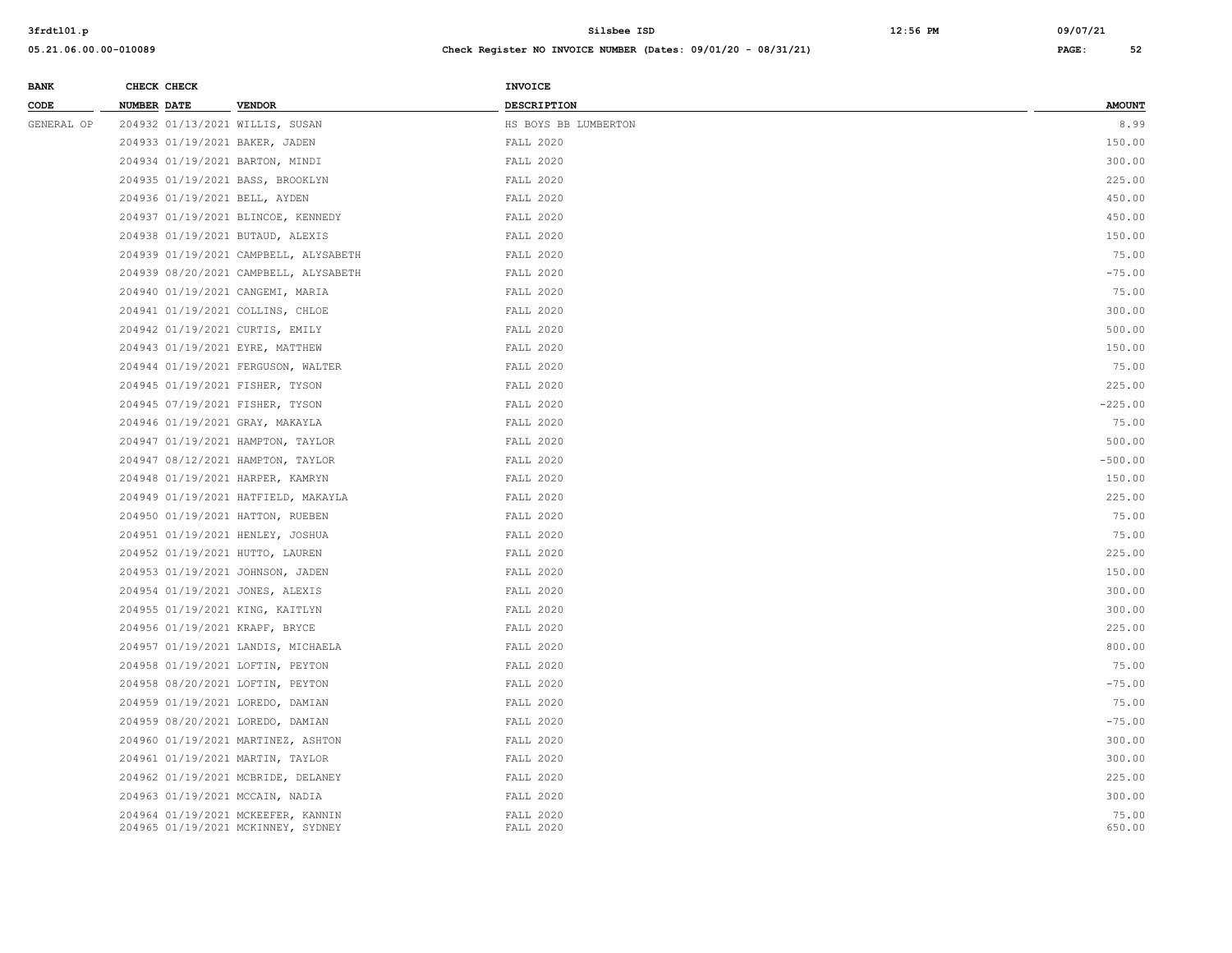**BANK CHECK CHECK CHECK** 

| CODE       | <b>NUMBER DATE</b>          | <b>VENDOR</b>                                                                     | DESCRIPTION                                                                    | <b>AMOUNT</b>   |
|------------|-----------------------------|-----------------------------------------------------------------------------------|--------------------------------------------------------------------------------|-----------------|
| GENERAL OP |                             | 204966 01/19/2021 MEREDITH, BRYSON                                                | FALL 2020                                                                      | 150.00          |
|            |                             | 204967 01/19/2021 MIDDLETON, RAYLEIGH                                             | <b>FALL 2020</b>                                                               | 450.00          |
|            |                             | 204968 01/19/2021 MOORE, ANDREA                                                   | FALL 2020                                                                      | 300.00          |
|            |                             | 204969 01/19/2021 MOORE, GAVIN                                                    | FALL 2020                                                                      | 300.00          |
|            |                             | 204970 01/19/2021 MORRELL, GRACEE                                                 | FALL 2020                                                                      | 300.00          |
|            |                             | 204971 01/19/2021 MORRISON, MADISON                                               | FALL 2020                                                                      | 150.00          |
|            |                             | 204972 01/19/2021 OSBURN, ROBERT                                                  | FALL 2020                                                                      | 75.00           |
|            |                             | 204973 01/19/2021 PARTAIN, CHASE                                                  | FALL 2020                                                                      | 225.00          |
|            |                             | 204973 01/22/2021 PARTAIN, CHASE                                                  | FALL 2020                                                                      | $-225.00$       |
|            |                             | 204974 01/19/2021 PATE, BAILEY                                                    | FALL 2020                                                                      | 300.00          |
|            |                             | 204975 01/19/2021 PILGREEN, IVY                                                   | <b>FALL 2020</b>                                                               | 150.00          |
|            |                             | 204976 01/19/2021 PRATER, SHELBEY                                                 | FALL 2020                                                                      | 300.00          |
|            |                             | 204977 01/19/2021 PRESTIDGE, ADALAI                                               | FALL 2020                                                                      | 450.00          |
|            |                             | 204978 01/19/2021 PUNTES, SIDNEY                                                  | FALL 2020                                                                      | 225.00          |
|            |                             | 204979 01/19/2021 RAWLS, JASMINE                                                  | <b>FALL 2020</b>                                                               | 225.00          |
|            |                             | 204980 01/19/2021 SANFORD, DYLAN                                                  | FALL 2020                                                                      | 75.00           |
|            |                             | 204981 01/19/2021 SCOTT, NICOLE                                                   | <b>FALL 2020</b>                                                               | 75.00           |
|            |                             | 204982 01/19/2021 SHUFF, MACKENZIE                                                | FALL 2020                                                                      | 450.00          |
|            |                             | 204983 01/19/2021 SMART, LEVI                                                     | FALL 2020                                                                      | 150.00          |
|            |                             | 204984 01/19/2021 STELTZ, ADDISON                                                 | <b>FALL 2020</b>                                                               | 75.00           |
|            |                             | 204985 01/19/2021 TALLEY, LANDEN                                                  | FALL 2020                                                                      | 150.00          |
|            |                             | 204986 01/19/2021 TARKINGTON, SHELBY                                              | <b>FALL 2020</b>                                                               | 75.00           |
|            |                             | 204987 01/19/2021 URIBE, ALEX                                                     | FALL 2020                                                                      | 150.00          |
|            |                             | 204988 01/19/2021 WARNER, KYLIE                                                   | FALL 2020                                                                      | 275.00          |
|            |                             | 204989 01/19/2021 WEISS, JANTZEN                                                  | FALL 2020                                                                      | 650.00          |
|            |                             | 204990 01/19/2021 WHITFILL, BAILEA                                                | <b>FALL 2020</b>                                                               | 150.00          |
|            |                             | 204991 01/19/2021 WHITTED, EMILEE                                                 | FALL 2020                                                                      | 650.00          |
|            |                             | 204992 01/19/2021 WRIGHT, DYLAN                                                   | FALL 2020                                                                      | 150.00          |
|            |                             | 204992 05/14/2021 WRIGHT, DYLAN                                                   | <b>FALL 2020</b>                                                               | $-150.00$       |
|            | 204993 01/20/2021 A-1 GLASS |                                                                                   | Al Glass Co Region 5 Coop 5/1/2020 - 4/31/2021 #20200303 Install windshield on | 170.00          |
|            |                             |                                                                                   | Bus 39                                                                         |                 |
|            | 204994 01/20/2021 ABM       |                                                                                   | PAILS OXIVIR                                                                   | 679.96          |
|            | 204994 01/20/2021 ABM       |                                                                                   | DECEMBER 2020 ENHANCED CLEANING                                                | 8,066.00        |
|            |                             | 204995 01/20/2021 ANAHUAC HIGH SCHOOL/BOOSTER CLUB                                | JV BOYS GOLF TOURNAMENT                                                        | 175.00          |
|            | 204996 01/20/2021 AT &T     |                                                                                   | JAN 7 THRU FEB 6                                                               | 1,089.77        |
|            |                             | 204997 01/20/2021 BLACKWELL, JAMES                                                | BASKETBALL TOTAL 3.75 HOURS                                                    | 150.00          |
|            |                             | 204997 01/20/2021 BLACKWELL, JAMES                                                | BOYS BB TOTAL 2.25 HOURS                                                       | 90.00           |
|            |                             | 204998 01/20/2021 BODENSTEINER, JOHN<br>204999 01/20/2021 BRIDGE CITY HIGH SCHOOL | HOMEBOUND<br>GIRLS GOLF TOURNAMENT                                             | 34.94<br>185.00 |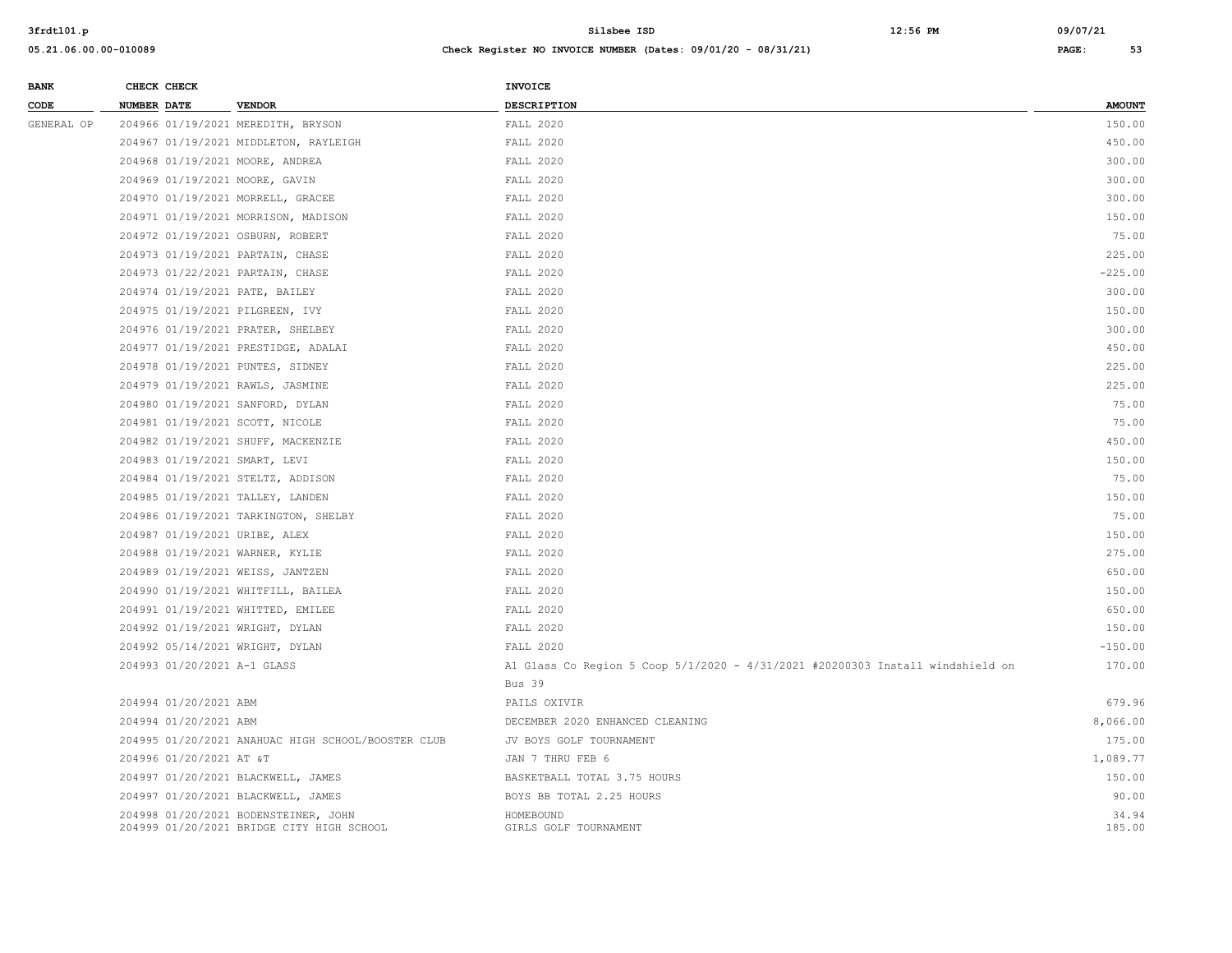| <b>BANK</b> |             | CHECK CHECK            |                                                                              | <b>INVOICE</b>                                                                |                 |
|-------------|-------------|------------------------|------------------------------------------------------------------------------|-------------------------------------------------------------------------------|-----------------|
| CODE        | NUMBER DATE |                        | <b>VENDOR</b>                                                                | <b>DESCRIPTION</b>                                                            | <b>AMOUNT</b>   |
| GENERAL OP  |             |                        | 205000 01/20/2021 BSN SPORTS                                                 | Purch Req - BSN - Girls BB - Materials - Coach Haynes                         | 4,183.00        |
|             |             |                        | 205001 01/20/2021 BURGERWORKS, INC.                                          | GIRLS BASKETBALL LOCATION #830                                                | 106.92          |
|             |             |                        | 205001 01/20/2021 BURGERWORKS, INC.                                          | BOYS SOCCER                                                                   | 168.75          |
|             |             |                        | 205002 01/20/2021 CHALK'S TRUCK PARTS, INC.                                  | Chalk's Open PO for the Month of January 2021                                 | 26.50           |
|             |             |                        | 205003 01/20/2021 CHRISTUS HEALTH AND WELLNESS CENTER                        | LANE RENTAL                                                                   | 420.00          |
|             |             |                        | 205004 01/20/2021 CITY OF SILSBEE                                            | 12/13 TO 1/13                                                                 | 173.50          |
|             |             |                        | 205004 01/20/2021 CITY OF SILSBEE                                            | 12/13 TO 1/13                                                                 | 1,685.90        |
|             |             |                        | 205004 01/20/2021 CITY OF SILSBEE                                            | $12/13$ TO $1/13$                                                             | 523.71          |
|             |             |                        | 205005 01/20/2021 COMMUNITY COFFEE                                           | SURE SOURCE WATER RENTAL                                                      | 45.00           |
|             |             |                        | 205006 01/20/2021 DOUGLAS, TANNER                                            | BASKETBALL                                                                    | 175.00          |
|             |             | 205007 01/20/2021 ETEX |                                                                              | Etex Region 5 Coop Ink for color printer                                      | 284.96          |
|             |             | 205007 01/20/2021 ETEX |                                                                              | office supplies misc                                                          | 260.46          |
|             |             | 205007 01/20/2021 ETEX |                                                                              | OFFICE SUPPLIES                                                               | 96.96           |
|             |             | 205007 01/20/2021 ETEX |                                                                              | colored paper                                                                 | 403.68          |
|             |             | 205007 01/20/2021 ETEX |                                                                              | Office supplies for technology                                                | 272.57          |
|             |             |                        | 205008 01/20/2021 GOODYEAR TIRE & RUBBER COMPANY                             | The Goodyear Tire and Rubber Company Texas Buy Board Contract Number          | 3,250.00        |
|             |             |                        |                                                                              | 17/027KC-01 Contract Dates 6/20/2017 - 6/19/2021 10 Endurance 11 R 22.5 Tires |                 |
|             |             |                        | 205009 01/20/2021 HAMBURGER DEPOT                                            | BOYS BASKETBALL                                                               | 400.00          |
|             |             |                        | 205010 01/20/2021 HARDIN JEFFERSON HIGH SCHOOL GOLF                          | GIRLS INVITATIONAL GOLF                                                       | 185.00          |
|             |             |                        | 205011 01/20/2021 HARDIN JEFFERSON HIGH SCHOOL GOLF                          | JV BOYS INVITATIONAL GOLF                                                     | 185.00          |
|             |             |                        | 205012 01/20/2021 INTERSTATE BILLING SERVICE, INC.                           | Rush Bus Texas Buy Board BB Multivalve Cover Kit                              | 277.00          |
|             |             |                        | 205013 01/20/2021 JOHNSEN'S WHOLESALE FLORIST                                | January PO for Floral                                                         | 252.15          |
|             |             |                        | 205013 01/20/2021 JOHNSEN'S WHOLESALE FLORIST                                | January PO for Floral                                                         | 92.80           |
|             |             |                        | 205013 01/20/2021 JOHNSEN'S WHOLESALE FLORIST                                | January PO for Floral                                                         | 51.75           |
|             |             |                        | 205014 01/20/2021 JONES, KENNETH                                             | BASKETBALL                                                                    | 90.00           |
|             |             |                        | 205015 01/20/2021 KIRSCHNER, RICHARD                                         | SOCCER                                                                        | 80.00           |
|             |             |                        | 205016 01/20/2021 KNUTH, CALVIN                                              | SOCCER                                                                        | 80.00           |
|             |             |                        | 205017 01/20/2021 LAMAR COMPANIES                                            | $1/11$ TO $2/7$                                                               | 450.00          |
|             |             |                        | 205018 01/20/2021 LANDSCAPE SPECIALIST                                       | JANUARY 2021                                                                  | 4,929.16        |
|             |             |                        | 205019 01/20/2021 LEANO, MARY                                                | SOCCER                                                                        | 80.00           |
|             |             |                        | 205020 01/20/2021 LOPEZ, JOLYNN                                              | CONTRACTED WORK WITH COLOR GUARD                                              | 463.40          |
|             |             |                        | 205021 01/20/2021 MARK'S PLUMBING                                            | OPEN PO JANUARY FOR MARK'S PLUMBING                                           | 606.69          |
|             |             |                        | 205022 01/20/2021 MONTALVO, CARLOS II                                        | BASKETBALL TOTAL 3.75 HOURS                                                   | 150.00          |
|             |             |                        | 205022 01/20/2021 MONTALVO, CARLOS II                                        | BOYS BASKETBALL TOTAL 2.25 HOURS                                              | 90.00           |
|             |             |                        | 205023 01/20/2021 MULINAX II, ANDRE'                                         | BASKETBALL                                                                    | 70.00           |
|             |             |                        | 205024 01/20/2021 NEDERLAND HIGH SCHOOL                                      | UIL ACADEMIC MEET                                                             | 370.00          |
|             |             |                        | 205025 01/20/2021 O'REILLY AUTOMOTIVE                                        | OPEN PO DECEMBER FOR O'REILLY AUTO BUY BOARD                                  | 66.17           |
|             |             |                        | 205026 01/20/2021 PARKER LUMBER - SILSBEE<br>205027 01/20/2021 PERALES, JUAN | OPEN PO DECEMBER FOR PARKER LUMBER BID LIST<br>SOCCER                         | 945.12<br>80.00 |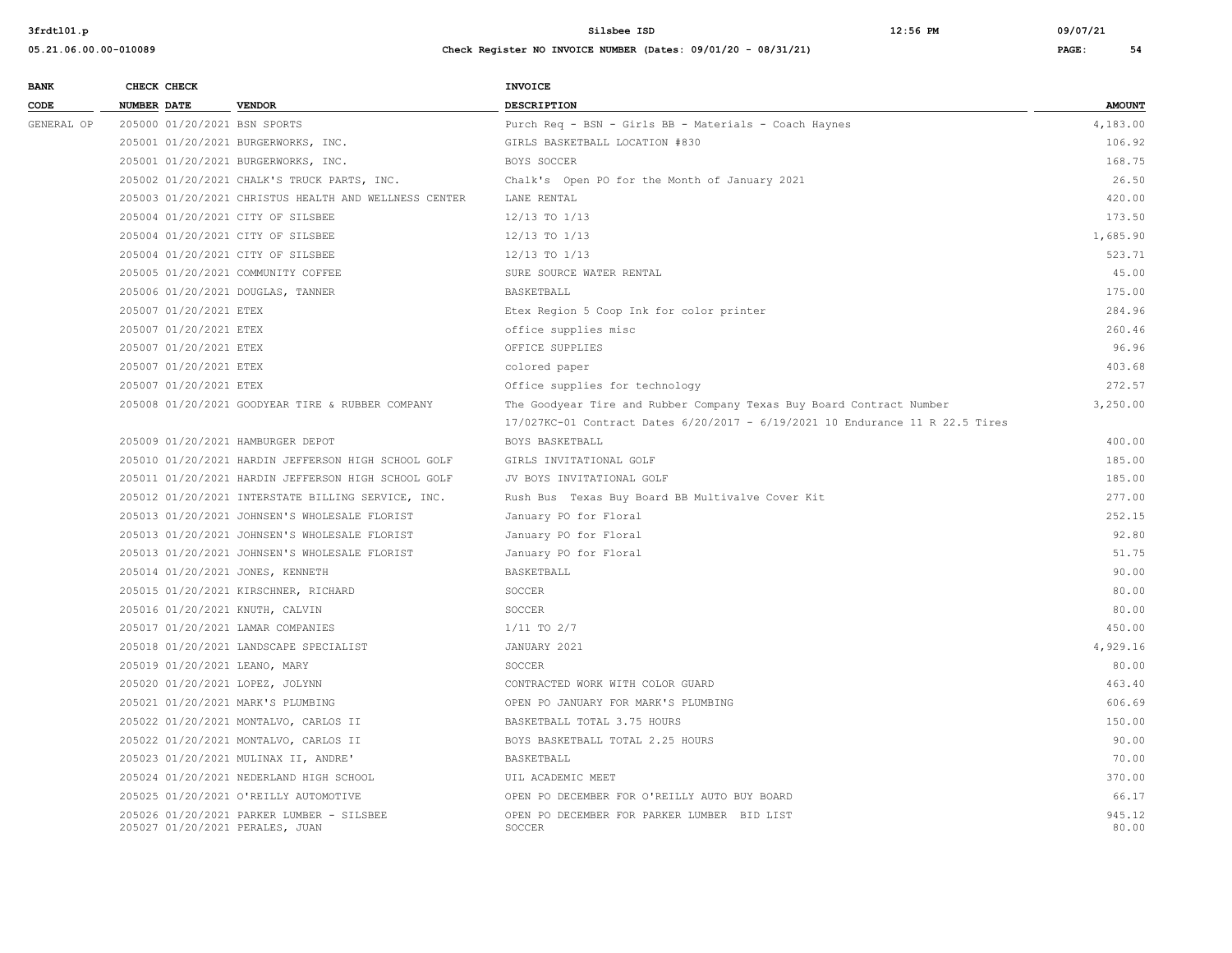**05.21.06.00.00-010089 Check Register NO INVOICE NUMBER (Dates: 09/01/20 - 08/31/21) PAGE: 55**

**3frdtl01.p Silsbee ISD 12:56 PM 09/07/21**

| <b>BANK</b> |                    | CHECK CHECK                |                                                                                | <b>INVOICE</b>                                                                                                                      |                  |
|-------------|--------------------|----------------------------|--------------------------------------------------------------------------------|-------------------------------------------------------------------------------------------------------------------------------------|------------------|
| CODE        | <b>NUMBER DATE</b> |                            | <b>VENDOR</b>                                                                  | <b>DESCRIPTION</b>                                                                                                                  | <b>AMOUNT</b>    |
| GENERAL OP  |                    |                            | 205028 01/20/2021 PINEY WOODS SANITATION                                       | RENTAL OF ROLL OFF DUMPSTERS TO REMOVE TRASH FROM KIRBY GYM BEFOR DEMOLITION OF                                                     | 475.00           |
|             |                    |                            |                                                                                | <b>BUILDING</b>                                                                                                                     |                  |
|             |                    |                            | 205028 01/20/2021 PINEY WOODS SANITATION                                       | RENTAL OF ROLL OFF DUMPSTERS TO REMOVE TRASH FROM KIRBY GYM BEFOR DEMOLITION OF                                                     | 421.00           |
|             |                    |                            |                                                                                | <b>BUILDING</b>                                                                                                                     |                  |
|             |                    |                            | 205029 01/20/2021 PINNACLE MEDICAL MANAGEMENT CORP.                            | PHYSICAL                                                                                                                            | 60.00            |
|             |                    |                            | 205029 01/20/2021 PINNACLE MEDICAL MANAGEMENT CORP.                            | PRE EMPLOYMENT TEST                                                                                                                 | 40.00            |
|             |                    |                            | 205030 01/20/2021 PITNEY BOWES INC                                             | red ink                                                                                                                             | 207.47           |
|             |                    |                            | 205031 01/20/2021 PITRE, EDWARD                                                | BASKETBALL                                                                                                                          | 70.00            |
|             |                    | 205032 01/20/2021 PNG GOLF |                                                                                | JV KICK OFF CLASSIC GOLF                                                                                                            | 200.00           |
|             |                    | 205033 01/20/2021 READ ICE |                                                                                | water for campus                                                                                                                    | 4,998.00         |
|             |                    |                            | 205034 01/20/2021 RICE, COURTNEY                                               | NEDERLAND UIL TOURNEY                                                                                                               | 180.00           |
|             |                    |                            | 205035 01/20/2021 RIDEAU, BRANDON                                              | BASKETBALL                                                                                                                          | 175.00           |
|             |                    |                            | 205036 01/20/2021 ROBICHAUX, ISAAC                                             | BOYS BB TOTAL 2.25 HOURS                                                                                                            | 90.00            |
|             |                    |                            |                                                                                | 205037 01/20/2021 Sandifer's L.P. Gas & Service Co., Inc. Sandifer's LP Gas Open PO for the Month of January 2021 Propane for buses | 63.28            |
|             |                    |                            |                                                                                | 205037 01/20/2021 Sandifer's L.P. Gas & Service Co., Inc. Sandifer's LP Gas Open PO for the Month of January 2021 Propane for buses | 54.29            |
|             |                    |                            | 205038 01/20/2021 SILSBEE COMMUNITY CENTER                                     | 1/2 PAYMENT FOR BOARD ELECTION                                                                                                      | 175.00           |
|             |                    |                            | 205039 01/20/2021 SIMMONS, KENDRA                                              | MS BASKETBALL TOTAL 4.75 HOURS                                                                                                      | 190.00           |
|             |                    |                            | 205040 01/20/2021 SOUTHEAST TEXAS COACHES ASSOCIATION                          | JAN 28-29 ENTIRE STAFF                                                                                                              | 300.00           |
|             |                    |                            | 205041 01/20/2021 SPECIALIZED ASSESSMENT & CONSULTING, LLC PSYCHOLOGICALS      |                                                                                                                                     | 3,636.25         |
|             |                    |                            | 205041 01/20/2021 SPECIALIZED ASSESSMENT & CONSULTING, LLC PSYCHOLOGICAL EVALS |                                                                                                                                     | 367.50           |
|             |                    |                            | 205042 01/20/2021 STAR LOCKTECHS                                               | OPEN PO JANUARY FOR STAR LOCKTECHS                                                                                                  | 28.00            |
|             |                    |                            | 205043 01/20/2021 STEPHENSON, MONICA                                           | ITEMS PURCHASED FOR STUDENT                                                                                                         | 35.00            |
|             |                    |                            | 205044 01/20/2021 SUBWAY STORE #5224                                           | MS GIRLS BASKETBALL                                                                                                                 | 224.50           |
|             |                    |                            | 205044 01/20/2021 SUBWAY STORE #5224                                           | BOYS SOCCER                                                                                                                         | 113.95           |
|             |                    |                            | 205045 01/20/2021 SYMMETRY ENERGY SOLUTIONS, LLC.                              | DECEMBER 2020                                                                                                                       | 8,526.61         |
|             |                    |                            | 205046 01/20/2021 TASB, INC.                                                   | UPDATEE 116                                                                                                                         | 721.76           |
|             |                    |                            | 205047 01/20/2021 TEXAS DEPARTMENT OF PUBLIC SAFETY                            | 12/1 TO 12/31                                                                                                                       | 6.00             |
|             |                    |                            | 205048 01/20/2021 THE APP-GARDEN                                               | TRAVEL TRACKER TRIPS FOR 2/12 TO 2/11                                                                                               | 3,468.36         |
|             |                    |                            | 205049 01/20/2021 THOMAS, KIRK                                                 | BASKETBALL                                                                                                                          | 90.00            |
|             |                    |                            | 205050 01/20/2021 THOMAS BUS GULF COAST                                        | Thomas Bus Gulf Coast Texas Buy Board 12/1/2017 to 11/30/2020 Repair Bus 96                                                         | 5,799.28         |
|             |                    |                            | 205051 01/20/2021 TURNER, ALBERT                                               | <b>BASKETBALL</b>                                                                                                                   | 90.00            |
|             |                    |                            | 205052 01/20/2021 TYLER, WILLIAM                                               | BOYS BB TOTAL 2.25 HOURS                                                                                                            | 90.00            |
|             |                    |                            | 205053 01/20/2021 U S POSTAL SERVICE                                           | FOR METER                                                                                                                           | 5,000.00         |
|             |                    |                            | 205054 01/20/2021 VINCENT, MARK                                                | BOYS BB TOTAL 2.25 HOURS                                                                                                            | 90.00            |
|             |                    |                            | 205055 01/20/2021 WARREN ISD ATHLETICS                                         | VARISITY GIRLS INVITATIONAL GOLF                                                                                                    | 180.00           |
|             |                    |                            | 205056 01/20/2021 WARREN ISD ATHLETICS                                         | JUNIOR VARSITY BOYS INVITATIONAL GOLF                                                                                               | 180.00           |
|             |                    |                            | 205057 01/20/2021 WILLIS, SUSAN                                                | WELDERS TO LIT                                                                                                                      | 7.00             |
|             |                    | 205059 01/27/2021 4YOURCNA | 205058 01/22/2021 PARTAIN, CHANCE                                              | <b>FALL 2020</b><br>cna materials                                                                                                   | 225.00<br>375.94 |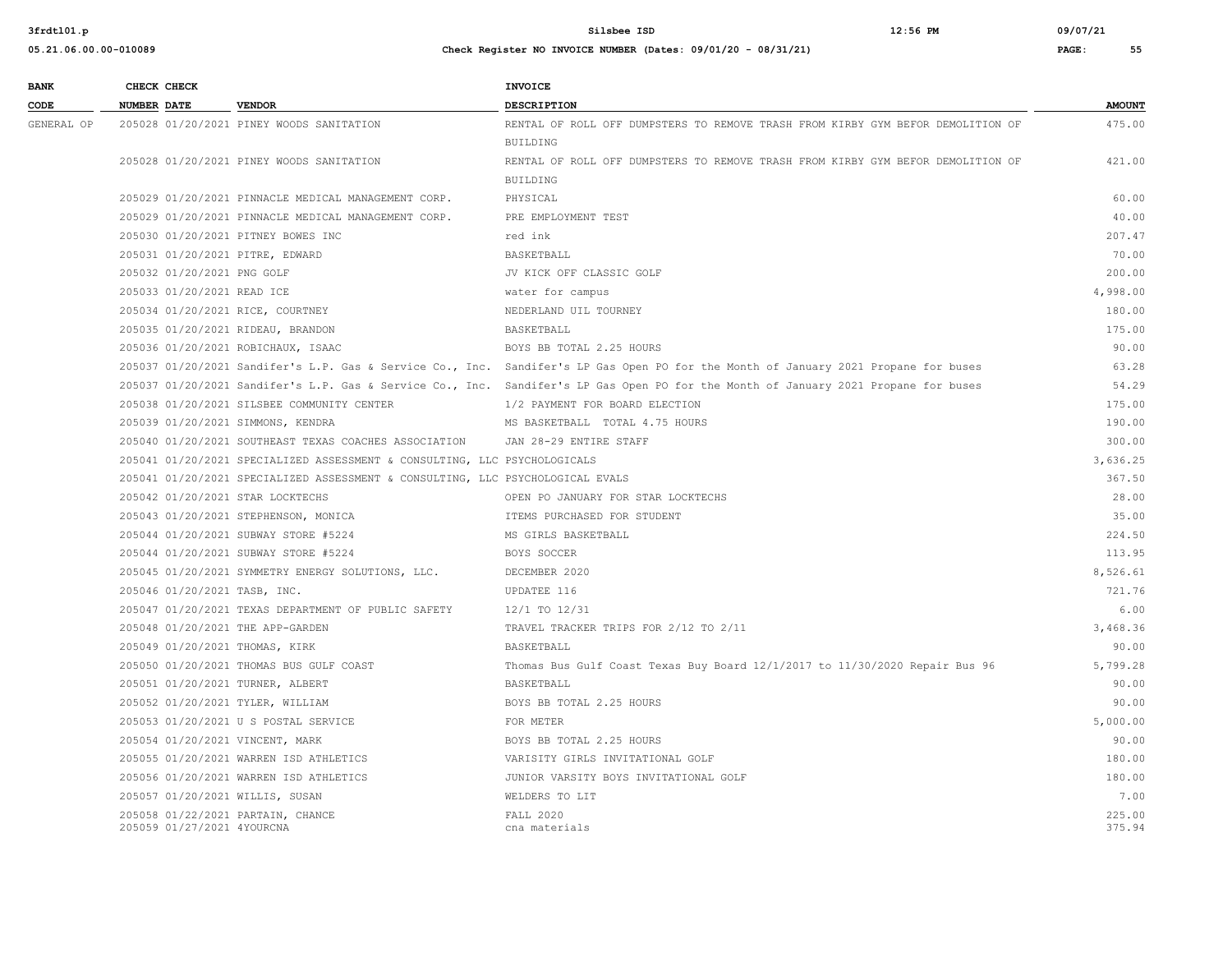| <b>BANK</b> | CHECK CHECK                       |                                                                                             | INVOICE                                                                        |                 |
|-------------|-----------------------------------|---------------------------------------------------------------------------------------------|--------------------------------------------------------------------------------|-----------------|
| CODE        | <b>NUMBER DATE</b>                | <b>VENDOR</b>                                                                               | <b>DESCRIPTION</b>                                                             | <b>AMOUNT</b>   |
| GENERAL OP  |                                   | 205060 01/27/2021 ACME ARCHITECTURAL HARDWARE                                               | DOOR HARDWARE NEEDED FOR SBS TO DO DOOR PROJECT AT HIGH SCHOOL ** SEE ATTACHED | 662.38          |
|             |                                   |                                                                                             | OUOTE**                                                                        |                 |
|             | 205061 01/27/2021 ATSSB-REGION 10 |                                                                                             | VIRTUAL REION AUDITIONS                                                        | 237.50          |
|             |                                   | 205062 01/27/2021 BARDELL, KATHRYN                                                          | DISTRICT SWIM MEET                                                             | 100.00          |
|             |                                   | 205063 01/27/2021 BILL CLARK PEST CONTROL                                                   | OPEN PO JANUARY FOR BILL CLARK PEST CONTROL                                    | 255.00          |
|             |                                   | 205064 01/27/2021 BLACKWELL, JAMES                                                          | TOTAL 3.5 HOURS BOYS BASKETBALL                                                | 140.00          |
|             | 205065 01/27/2021 BUNA TROPHY     |                                                                                             | Purch Req - Buna Trophy - Medals - PL Meet - Smith                             | 309.90          |
|             |                                   | 205066 01/27/2021 CENTERPOINT ENERGY                                                        | 12/16 TO 1/15                                                                  | 1,945.84        |
|             |                                   | 205066 01/27/2021 CENTERPOINT ENERGY                                                        | 12/16 TO 1/15                                                                  | 177.61          |
|             |                                   | 205067 01/27/2021 CHALK'S TRUCK PARTS, INC.                                                 | Chalk's credit 43200/1 Open PO for the Month of January 2021                   | 23.20           |
|             |                                   | 205068 01/27/2021 CHICK-FIL-A AT MID-COUNTY                                                 | PNG TOURNEY SOCCER                                                             | 167.17          |
|             |                                   | 205069 01/27/2021 CICI'S PIZZA #160                                                         | GIRLS SOCCER                                                                   | 82.50           |
|             |                                   | 205070 01/27/2021 COASTAL WELDING SUPPLY INC                                                | January PO for Welding                                                         | 55.17           |
|             |                                   | 205070 01/27/2021 COASTAL WELDING SUPPLY INC                                                | OPEN PO JANUARY FOR COASTAL WELDING                                            | 24.26           |
|             |                                   | 205071 01/27/2021 DE LAGE LANDEN PUBLIC FINANCE                                             | $1/5$ TO $2/4$                                                                 | 18,567.87       |
|             |                                   | 205072 01/27/2021 DELACERDA, SCOTT                                                          | SRO FOR KENNY TOTAL 9.25 HOURSS                                                | 370.00          |
|             |                                   | 205072 01/27/2021 DELACERDA, SCOTT                                                          | SRO FOR KENNY TOTAL 9.25 HOURS                                                 | 370.00          |
|             | 205073 01/27/2021 DEMCO           |                                                                                             | library supplies Kelly Smith                                                   | 384.46          |
|             |                                   | 205074 01/27/2021 EL-RAHIM, JELANI                                                          | BASKETBALL                                                                     | 90.00           |
|             | 205075 01/27/2021 ETEX            |                                                                                             | office supplies                                                                | 23.69           |
|             | 205075 01/27/2021 ETEX            |                                                                                             | TEACHER SUPPLIES MISC                                                          | 182.61          |
|             | 205076 01/27/2021 FASST SPORTS    |                                                                                             | Purchase Req - FASST Sports - Boys BB - Reversible Practice Set - Coach Sigler | 1,097.00        |
|             |                                   | 205077 01/27/2021 FLINN SCIENTIFIC INC.                                                     | chemical replacement                                                           | 56.82           |
|             |                                   | 205077 01/27/2021 FLINN SCIENTIFIC INC.                                                     | anaotomy supplies                                                              | 356.49          |
|             | 205078 01/27/2021 GRAINGER        |                                                                                             | OPEN PO JANUARY FOR GRAINGER                                                   | 40.68           |
|             | 205078 01/27/2021 GRAINGER        |                                                                                             | OPEN PO JANUARY FOR GRAINGER                                                   | 142.74          |
|             |                                   | 205079 01/27/2021 GUILLORY, EVERETT                                                         | BASKETBALL                                                                     | 90.00           |
|             | 205080 01/27/2021 HALE, DONALD    |                                                                                             | BASKETBALL                                                                     | 70.00           |
|             | 205081 01/27/2021 HAMBURGER DEPOT |                                                                                             | BOYS BASKETBALL                                                                | 400.00          |
|             | 205081 01/27/2021 HAMBURGER DEPOT |                                                                                             | BOYS BB                                                                        | 171.00          |
|             |                                   | 205082 01/27/2021 HERRINGTON, HANNON                                                        | <b>FALL 2020</b>                                                               | 75.00           |
|             |                                   | 205083 01/27/2021 HOLMES, BRITTANIE                                                         | BASKETBALL                                                                     | 90.00           |
|             |                                   | 205084 01/27/2021 INKSPOT PRINTS & GRAPHICS                                                 | Purch Req - InkSpot - PL Shirts - Boys/Girls - Jones                           | 215.00          |
|             |                                   | 205084 01/27/2021 INKSPOT PRINTS & GRAPHICS                                                 | Purch Req - InkSpot - PL Shirts - Boys/Girls - Jones                           | 215.00          |
|             |                                   | 205085 01/27/2021 J. W. PEPPER & SON, INC.                                                  | chior music                                                                    | 267.00          |
|             |                                   | 205085 01/27/2021 J. W. PEPPER & SON, INC.                                                  | chior music                                                                    | 67.50           |
|             |                                   | 205085 01/27/2021 J. W. PEPPER & SON, INC.                                                  | chior music                                                                    | 60.98           |
|             |                                   | 205085 01/27/2021 J. W. PEPPER & SON, INC.<br>205086 01/27/2021 JOHNSEN'S WHOLESALE FLORIST | chior music<br>January PO for Floral                                           | 219.95<br>32.45 |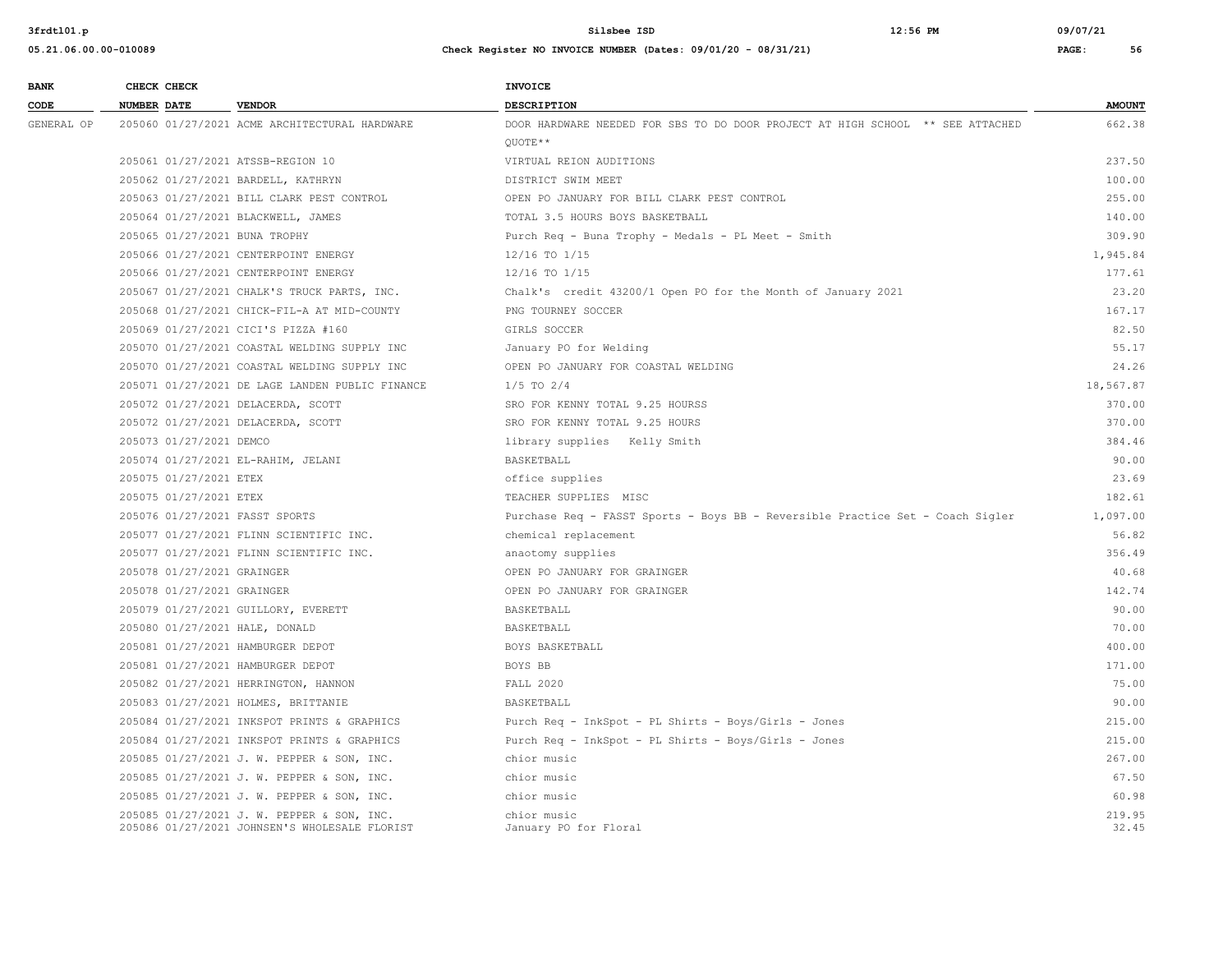| <b>BANK</b> |                    | CHECK CHECK |                                                                      | <b>INVOICE</b>                                                                                                                      |                |
|-------------|--------------------|-------------|----------------------------------------------------------------------|-------------------------------------------------------------------------------------------------------------------------------------|----------------|
| CODE        | <b>NUMBER DATE</b> |             | <b>VENDOR</b>                                                        | DESCRIPTION                                                                                                                         | <b>AMOUNT</b>  |
| GENERAL OP  |                    |             | 205087 01/27/2021 JONES, KENNETH                                     | BASKETBALL                                                                                                                          | 90.00          |
|             |                    |             | 205088 01/27/2021 KOUNTZE BASEBALL                                   | VARSITY TOURNEY                                                                                                                     | 250.00         |
|             |                    |             | 205089 01/27/2021 LAMAR UNIVERSITY TENNIS                            | WESBROOKS F/JV TOURNEY                                                                                                              | 125.00         |
|             |                    |             | 205089 01/27/2021 LAMAR UNIVERSITY TENNIS                            | RON WESBROOK VARSITY INVITATIONAL                                                                                                   | 125.00         |
|             |                    |             | 205090 01/27/2021 LIBERTY PAPER                                      | 400 cases of paper                                                                                                                  | 9,360.00       |
|             |                    |             | 205091 01/27/2021 LYONS, QUARAE                                      | BASKETBALL                                                                                                                          | 70.00          |
|             |                    |             | 205092 01/27/2021 MICRO INTEGRATION                                  | NETWORK CAMERAS                                                                                                                     | 1,745.00       |
|             |                    |             | 205093 01/27/2021 MILLER, VICTOR                                     | SPACE CITY VRL SKILLS                                                                                                               | 140.00         |
|             |                    |             | 205094 01/27/2021 MONTALVO, CARLOS II                                | WEIGHT LIFTING COMPETITION TOTAL 4 HOURS                                                                                            | 160.00         |
|             |                    |             | 205094 01/27/2021 MONTALVO, CARLOS II                                | BASKETBALL TOTAL 3.5 HOURS                                                                                                          | 140.00         |
|             |                    |             | 205095 01/27/2021 NEDERLAND GIRL'S GOLF                              | GIRLS VARSITY SPRING GOLF                                                                                                           | 160.00         |
|             |                    |             | 205096 01/27/2021 NEDERLAND HIGH SCHOOL BOYS GOLF                    | BOYS JV SPRING GOLF                                                                                                                 | 120.00         |
|             |                    |             | 205097 01/27/2021 NORTH HARDIN WATER SUPPLY CORP.                    | $12/8$ to $1/6$                                                                                                                     | 38.84          |
|             |                    |             | 205098 01/27/2021 OMNI FILTRATION                                    | LABOR AND MATERIALS TO CHANGE OUT FILTERS ON MS AND HS                                                                              | 2,619.47       |
|             |                    |             | 205098 01/27/2021 OMNI FILTRATION                                    | LABOR AND MATERIALS TO CHANGE OUT FILTERS ON MS AND HS                                                                              | 812.65         |
|             |                    |             | 205099 01/27/2021 ORANGEFIELD ATHLETICS                              | JV TOURNEY BASEBALL                                                                                                                 | 250.00         |
|             |                    |             | 205099 08/20/2021 ORANGEFIELD ATHLETICS                              | JV TOURNEY BASEBALL                                                                                                                 | $-250.00$      |
|             |                    |             | 205100 01/27/2021 PARSONS COMMERCIAL ROOFING, INC.                   | Repair to section of roof at SMS                                                                                                    | 2,000.00       |
|             |                    |             | 205101 01/27/2021 Patterson, Todd                                    | TMEA & TI:ME CONVENTION FEE VIRTUAL                                                                                                 | 130.00         |
|             |                    |             | 205102 01/27/2021 PITRE, EDWARD                                      | BASKETBALL                                                                                                                          | 90.00          |
|             |                    |             | 205103 01/27/2021 REGION V EDUCATION SERVICE CENTER                  | REGION 5ESC T MCDUFF HAND 2 MIND JANUARY 15, 2021                                                                                   | 150.00         |
|             |                    |             | 205103 01/27/2021 REGION V EDUCATION SERVICE CENTER                  | Region 5 Recertificaton Class for Clayton Talley                                                                                    | 55.00          |
|             |                    |             | 205104 01/27/2021 RIDEAU, BRANDON                                    | BASKETBALL                                                                                                                          | 90.00          |
|             |                    |             | 205104 01/27/2021 RIDEAU, BRANDON                                    | BASKETBALL                                                                                                                          | 90.00          |
|             |                    |             | 205105 01/27/2021 ROBICHAUX, ISAAC                                   | BASKETBALL 1/22 TOTAL 2.5 HOURS                                                                                                     | 100.00         |
|             |                    |             | 205106 01/27/2021 RYALS, MICHAEL                                     | BASKETBALL                                                                                                                          | 70.00          |
|             |                    |             |                                                                      | 205107 01/27/2021 Sandifer's L.P. Gas & Service Co., Inc. Sandifer's LP Gas Open PO for the Month of January 2021 Propane for buses | 48.88          |
|             |                    |             | 205108 01/27/2021 Scott, Ruby                                        | HS BOYS SOCCER TO LUFKIN                                                                                                            | 8.97           |
|             |                    |             | 205108 01/27/2021 Scott, Ruby                                        | UIL NEDERLAND                                                                                                                       | 20.00          |
|             |                    |             | 205109 01/27/2021 SHI GOVERNMENT SOLUTIONS, INC.                     | stormwind 1 year training renew                                                                                                     | 2,980.00       |
|             |                    |             | 205110 01/27/2021 SILSBEE CHAMBER OF COMMERCE                        | membership dues and chamber app                                                                                                     | 229.00         |
|             |                    |             | 205111 01/27/2021 SILSBEE CHAMBER OF COMMERCE                        | BANQUET                                                                                                                             | 200.00         |
|             |                    |             | 205112 01/27/2021 SUBWAY #17978-0                                    | TENNIS                                                                                                                              | 78.75          |
|             |                    |             | 205112 01/27/2021 SUBWAY #17978-0                                    | TENNIS                                                                                                                              | 86.93          |
|             |                    |             | 205113 01/27/2021 TEXAS ATHLETIC CATERING                            | HUFFMAN TOURNEY                                                                                                                     | 449.25         |
|             |                    |             | 205114 01/27/2021 TEXAS DEPT OF INFORMATION RESOURCES                | DECEMBER 2020                                                                                                                       | 42.36          |
|             |                    |             | 205115 01/27/2021 TEXAS LIBRARY ASSOCIATION                          | KELLY SMITH APRIL 22-24                                                                                                             | 89.00          |
|             |                    |             | 205116 01/27/2021 TURNER, ALBERT<br>205116 01/27/2021 TURNER, ALBERT | BASKTBALL<br><b>BASKETALL</b>                                                                                                       | 90.00<br>90.00 |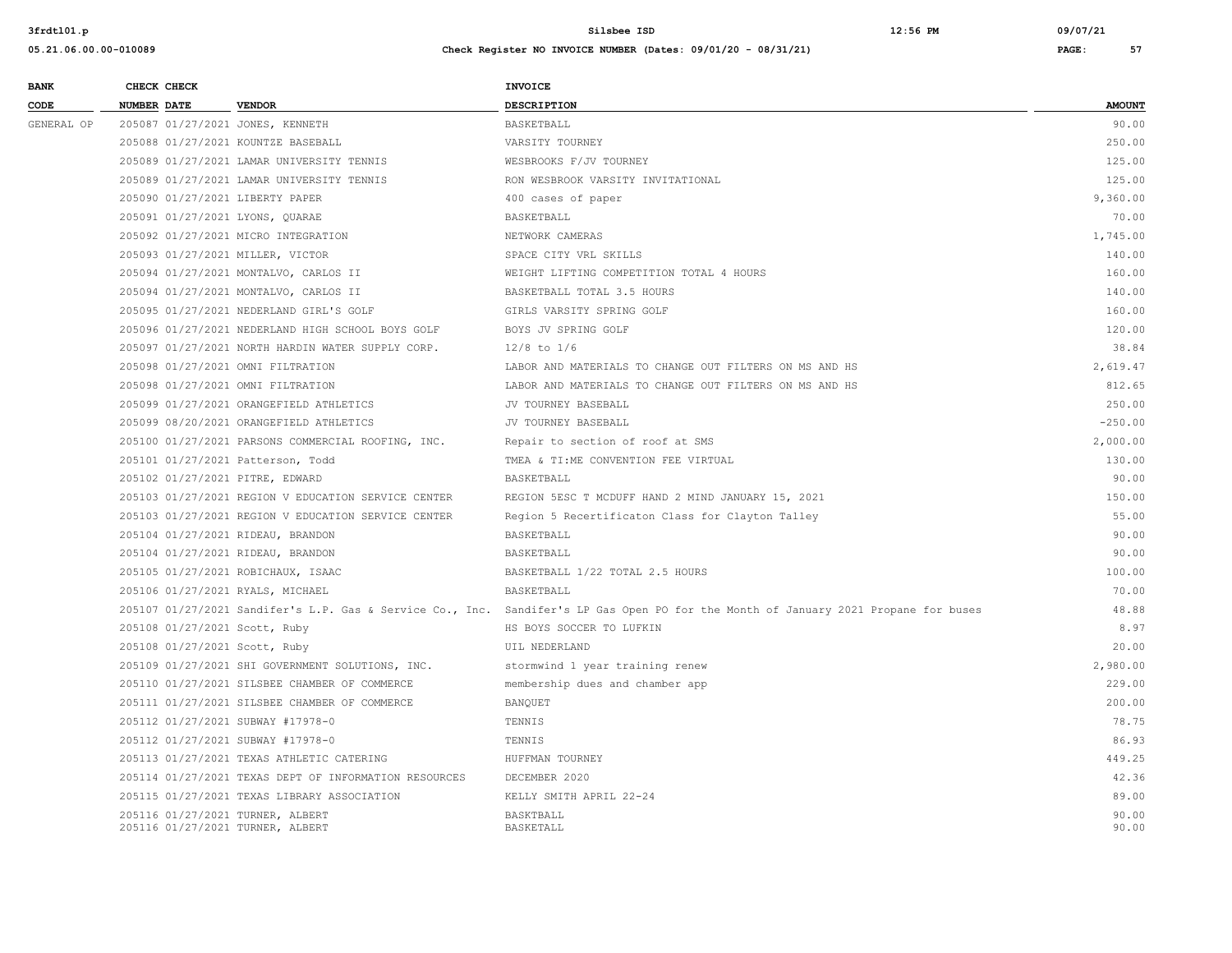| <b>BANK</b> |                    | CHECK CHECK                |                                                                                                    | <b>INVOICE</b>                                                                                                                        |                    |
|-------------|--------------------|----------------------------|----------------------------------------------------------------------------------------------------|---------------------------------------------------------------------------------------------------------------------------------------|--------------------|
| CODE        | <b>NUMBER DATE</b> |                            | <b>VENDOR</b>                                                                                      | <b>DESCRIPTION</b>                                                                                                                    | <b>AMOUNT</b>      |
| GENERAL OP  |                    |                            | 205117 01/27/2021 UIL MUSIC REGION 10                                                              | VIRTUAL UIL SOLO & ENSEMBLE CONTEST                                                                                                   | 442.00             |
|             |                    |                            | 205118 01/27/2021 VERIZON WIRELESS                                                                 | DEC 14 - JAN 13                                                                                                                       | 683.03             |
|             |                    |                            | 205118 01/27/2021 VERIZON WIRELESS                                                                 | DEC 14 - JAN 13                                                                                                                       | 364.02             |
|             |                    |                            | 205119 01/27/2021 VIDOR HIGH SCHOOL BASEBALL                                                       | VIDOR JV PIRATE CLASSIC                                                                                                               | 200.00             |
|             |                    | 205120 01/27/2021 WAL-MART |                                                                                                    | student incentive                                                                                                                     | 70.00              |
|             |                    | 205120 01/27/2021 WAL-MART |                                                                                                    | <b>BOOKS</b>                                                                                                                          | 186.38             |
|             |                    | 205120 01/27/2021 WAL-MART |                                                                                                    | board meeting and drinks                                                                                                              | 52.93              |
|             |                    | 205120 01/27/2021 WAL-MART |                                                                                                    | wellness - cookies and pretzels                                                                                                       | 31.88              |
|             |                    | 205120 01/27/2021 WAL-MART |                                                                                                    | groceries and supplies                                                                                                                | 199.97             |
|             |                    |                            |                                                                                                    | 205121 01/27/2021 WILSON FIRE EQUIPMENT & SERVICE COMPANY, VENTHOOD INSPECTION OF EQUIPMENT IN KITCHENS REGION 5                      | 138.65             |
|             |                    |                            |                                                                                                    | 205121 01/27/2021 WILSON FIRE EQUIPMENT & SERVICE COMPANY, VENTHOOD INSPECTION OF EQUIPMENT IN KITCHENS REGION 5                      | 226.65             |
|             |                    |                            |                                                                                                    | 205121 01/27/2021 WILSON FIRE EQUIPMENT & SERVICE COMPANY, VENTHOOD INSPECTION OF EQUIPMENT IN KITCHENS REGION 5                      | 219.00             |
|             |                    |                            |                                                                                                    | 205121 01/27/2021 WILSON FIRE EQUIPMENT & SERVICE COMPANY, VENTHOOD INSPECTION OF EQUIPMENT IN KITCHENS REGION 5                      | 115.00             |
|             |                    |                            |                                                                                                    | 205121 01/27/2021 WILSON FIRE EQUIPMENT & SERVICE COMPANY, REPLACEMENT COST OF ITEM NEEDED TO PASS INSPECTION OF VENT HOOD LRP CAMPUS | 798.11             |
|             |                    |                            |                                                                                                    | KIDDE WHDR-400 MEDIUM CYLINDER W/VALVE FIRING CARTRIDGE REGION 5                                                                      |                    |
|             |                    |                            | 205122 01/27/2021 WOS BASEBALL BOOSTEER                                                            | VARSITY 2021 WOS BEARDEN BASEBALL CLINIC                                                                                              | 300.00             |
|             |                    |                            | 205123 01/27/2021 YMBL SOUTH TEXAS STATE FAIR                                                      | RABBITS                                                                                                                               | 66.00              |
|             |                    | 205124 01/27/2021 ZONES    |                                                                                                    | replacement bulb library                                                                                                              | 286.00             |
|             |                    | 205124 01/27/2021 ZONES    |                                                                                                    | This is to connect TVs for SRO officers to display camera system.                                                                     | 182.00             |
|             |                    |                            | 205125 02/03/2021 ABECEDARIAN                                                                      | ABECEDARIAN ABC alphabetletter.com DYS SUPPLIES C WHITEHEAD                                                                           | 286.00             |
|             |                    |                            | 205126 02/03/2021 ACME ARCHITECTURAL HARDWARE                                                      | KEYS FOR MS CUSTODIAL, KEYS FOR ADMIN AND PARTS FOR BAND HALL DOOR HS                                                                 | 194.92             |
|             |                    |                            | 205126 02/03/2021 ACME ARCHITECTURAL HARDWARE                                                      | ACME CORES AND SOLENOID LINKAGE ASSEMBLY                                                                                              | 60.42              |
|             |                    |                            | 205127 02/03/2021 ANAHUAC ATHLETICS                                                                | BOYS & GIRLS TRACK                                                                                                                    | 400.00             |
|             |                    |                            | 205128 02/03/2021 Angelle, Margaret                                                                | CONCESSION WORKER                                                                                                                     | 75.00              |
|             |                    | 205129 02/03/2021 AT &T    |                                                                                                    | JAN 25 THRU FEB 24                                                                                                                    | 54.70              |
|             |                    | 205129 02/03/2021 AT &T    |                                                                                                    | JAN 25 THRU FEB 24                                                                                                                    | 71.43              |
|             |                    | 205129 02/03/2021 AT &T    |                                                                                                    | JAN 25 THRU FEB 24                                                                                                                    | 54.70              |
|             |                    | 205129 02/03/2021 AT &T    |                                                                                                    | JAN 5 THRU FEB 24                                                                                                                     | 44.60              |
|             |                    |                            | 205130 02/03/2021 ATHLETIC SUPPLY INC.                                                             | Purch Req - Ath Supply - Compression Shirts - Football Smith                                                                          | 355.00             |
|             |                    |                            | 205131 02/03/2021 BARDELL, KATHRYN                                                                 | OVERNIGHT-Kathryn Bardell-REgion VI - 5A Swimming & Diving                                                                            | 155.00             |
|             |                    |                            |                                                                                                    | Championships-02/04/2021-02/05/2021                                                                                                   |                    |
|             |                    |                            | 205132 02/03/2021 BIG THICKET COOP                                                                 | 2020-2021 DISTRICT COSTS                                                                                                              | 32,579.00          |
|             |                    |                            | 205133 02/03/2021 BLACKWELL, JAMES                                                                 | BASKETBALL TOTAL 4 HOURS                                                                                                              | 160.00             |
|             |                    |                            | 205134 02/03/2021 BODENSTEINER, JOHN                                                               | MILEAGE FOR HOMEBOUND                                                                                                                 | 34.94              |
|             |                    |                            | 205135 02/03/2021 BSN SPORTS                                                                       | P.E. SUPPLIES<br>SHARON DORRELL                                                                                                       | 1,044.85           |
|             |                    |                            | 205135 02/03/2021 BSN SPORTS                                                                       | Purch Req - BSN - Softball Uniforms - Whigham                                                                                         | 3,080.00           |
|             |                    |                            | 205136 02/03/2021 CARRIER ENTERPRISE LLC                                                           | INDUST DRAFT MOTOR FOR SES RTU#8                                                                                                      | 326.60             |
|             |                    |                            | 205137 02/03/2021 CENTER HIGH SCHOOL UIL ACADEMICS<br>205138 02/03/2021 COASTAL WELDING SUPPLY INC | UIL<br>HVAC SUPPLIES                                                                                                                  | 270.00<br>1,019.06 |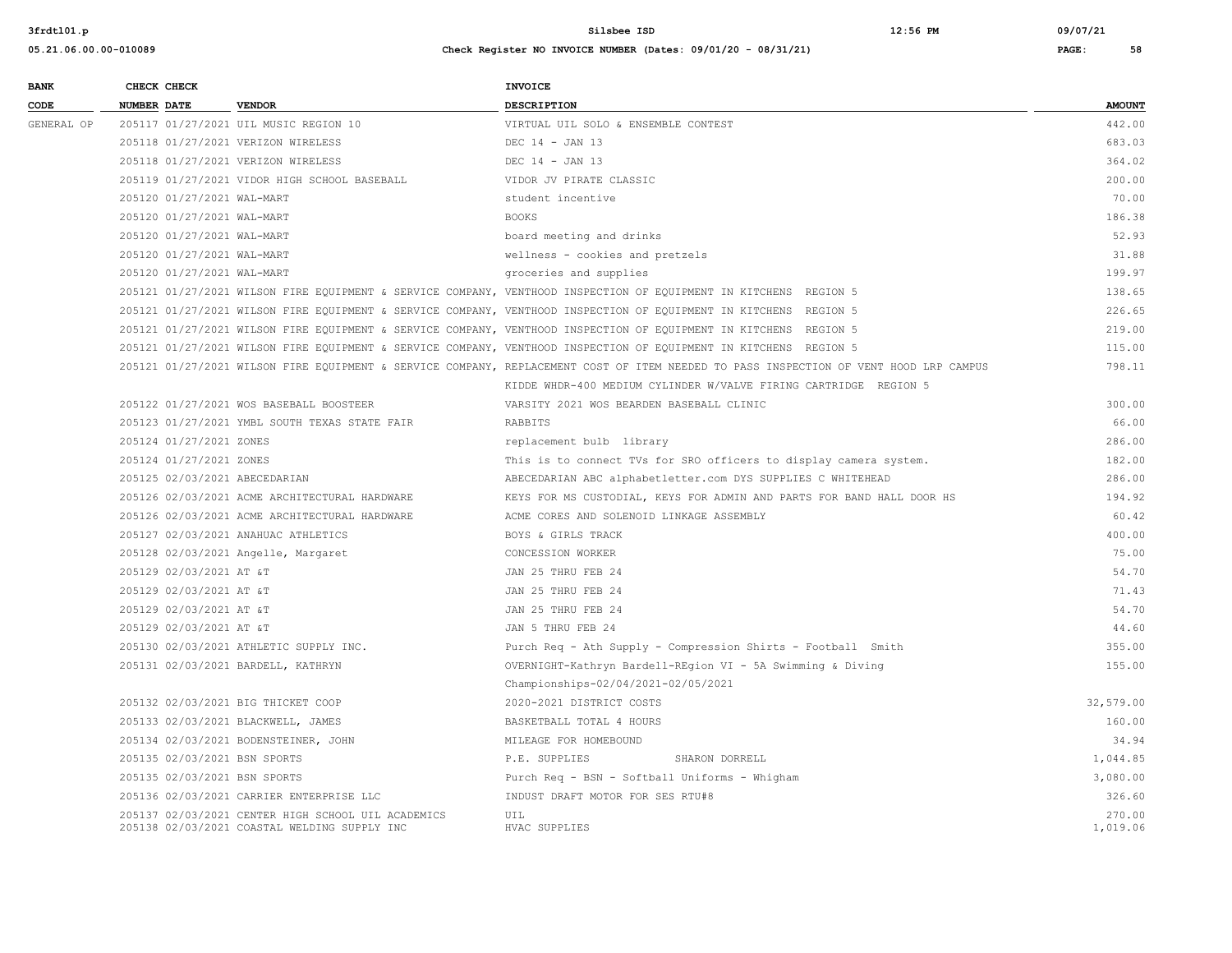| . . | -- | . | ـ |  |
|-----|----|---|---|--|

| <b>BANK</b> | CHECK CHECK |                            |                                                                           | <b>INVOICE</b>                                                 |                    |
|-------------|-------------|----------------------------|---------------------------------------------------------------------------|----------------------------------------------------------------|--------------------|
| CODE        | NUMBER DATE |                            | <b>VENDOR</b>                                                             | DESCRIPTION                                                    | <b>AMOUNT</b>      |
| GENERAL OP  |             |                            | 205138 02/03/2021 COASTAL WELDING SUPPLY INC                              | hvac supplies                                                  | 324.80             |
|             |             |                            | 205138 02/03/2021 COASTAL WELDING SUPPLY INC                              | hvac supplies                                                  | 72.15              |
|             |             |                            | 205139 02/03/2021 COBURN SUPPLY COMPANY, INC.                             | OPEN PO JANUARY FOR COBURN SUPPLY                              | 356.80             |
|             |             |                            | 205140 02/03/2021 COWARD, JUDY                                            | SOLO & ENSEMBLE                                                | 175.00             |
|             |             | 205141 02/03/2021 DEMCO    |                                                                           | library chair for Laura Reeves<br>Kelly Smith                  | 399.28             |
|             |             | 205141 02/03/2021 DEMCO    |                                                                           | LIBRARY SUPPLIES                                               | 38.03              |
|             |             | 205141 02/03/2021 DEMCO    |                                                                           | LIBRARY SUPPLIES<br>KELLY SMITH                                | 1,078.68           |
|             |             |                            | 205142 02/03/2021 DRAMATISTS PLAY SERVICE, INC.                           | scripts for oap                                                | 117.65             |
|             |             |                            | 205142 02/03/2021 DRAMATISTS PLAY SERVICE, INC.                           | uil oap license                                                | 80.00              |
|             |             |                            | 205142 02/03/2021 DRAMATISTS PLAY SERVICE, INC.                           | oap license to perform                                         | 70.00              |
|             |             |                            | 205143 02/03/2021 EL-RAHIM, JELANI                                        | BASKETBALL                                                     | 175.00             |
|             |             | 205144 02/03/2021 ENTERGY  |                                                                           | <b>JANUARY</b>                                                 | 52,425.85          |
|             |             | 205145 02/03/2021 ETEX     |                                                                           | CONSTRUCTION PAPER                                             | 449.75             |
|             |             | 205145 02/03/2021 ETEX     |                                                                           | LIBRARY SUPPLIES                                               | 289.97             |
|             |             | 205145 02/03/2021 ETEX     |                                                                           | printshop supplies                                             | 369.76             |
|             |             | 205145 02/03/2021 ETEX     |                                                                           | chair for e smith                                              | 299.99             |
|             |             | 205145 02/03/2021 ETEX     |                                                                           | english dept supplies                                          | 60.98              |
|             |             | 205145 02/03/2021 ETEX     |                                                                           | office supplies                                                | 251.62             |
|             |             | 205145 02/03/2021 ETEX     |                                                                           | folders                                                        | 27.99              |
|             |             | 205145 02/03/2021 ETEX     |                                                                           | TEACHER SUPPLIES MISC                                          | 334.98             |
|             |             | 205145 02/03/2021 ETEX     |                                                                           | OFFICE SUPPLIES TONER & BATTERIES                              | 153.95             |
|             |             |                            | 205146 02/03/2021 FAST SIGNS                                              | logo for boardroom and installation                            | 935.00             |
|             |             |                            | 205147 02/03/2021 FELDHAUSEN, SCOTT                                       | SOLO & ENSEMBLE                                                | 175.00             |
|             |             |                            | 205148 02/03/2021 FUNCTION 4 LLC                                          | $1/15$ to $2/14$                                               | 646.20             |
|             |             |                            | 205149 02/03/2021 G.V.C.S. INC.                                           | BOYS SOCCER                                                    | 648.50             |
|             |             | 205150 02/03/2021 GRAINGER |                                                                           | OPEN PO JANUARY FOR GRAINGER                                   | 83.70              |
|             |             | 205150 02/03/2021 GRAINGER |                                                                           | OPEN PO JANUARY FOR GRAINGER                                   | 194.72             |
|             |             | 205150 02/03/2021 GRAINGER |                                                                           | OPEN PO JANUARY FOR GRAINGER                                   | 25.38              |
|             |             |                            | 205151 02/03/2021 HAMBURGER DEPOT                                         | BASKETBALL BOYS                                                | 351.00             |
|             |             |                            | 205152 02/03/2021 HAYES SOFTWARE SYSTEMS                                  | HAYES/TIPWEB ANNUAL SOFTWARE RENEWAL - MAINTENANCE S THORNHILL | 5,098.35           |
|             |             |                            | 205153 02/03/2021 HILTON GARDEN INN HOUSTON/SUGAR LAND                    | OVERNIGHT-Kathryn Bardell-REgion VI - 5A Swimming & Diving     | 304.95             |
|             |             |                            |                                                                           | Championships-02/04/2021-02/05/2021                            |                    |
|             |             |                            | 205154 02/03/2021 JASPER ATHLETIC DEPT                                    | LAKES AREA CLASSIC SOFTBALL                                    | 325.00             |
|             |             |                            | 205155 02/03/2021 Keiser, Lisa                                            | 1/28 WELLS FARGO IN LUMBERTON                                  | 31.61              |
|             |             |                            | 205156 02/03/2021 KELI'S K9'S LLC.                                        | 1/27 SERVICES HS AND MS                                        | 600.00             |
|             |             |                            | 205156 02/03/2021 KELI'S K9'S LLC.                                        | 12/14 SERVICES                                                 | 600.00             |
|             |             |                            | 205157 02/03/2021 KOUNTZE ATHLETICS                                       | TENNIS                                                         | 100.00             |
|             |             |                            | 205157 03/02/2021 KOUNTZE ATHLETICS<br>205158 02/03/2021 LOVELY, UIRANNAH | TENNIS<br>BASKETBALL                                           | $-100.00$<br>90.00 |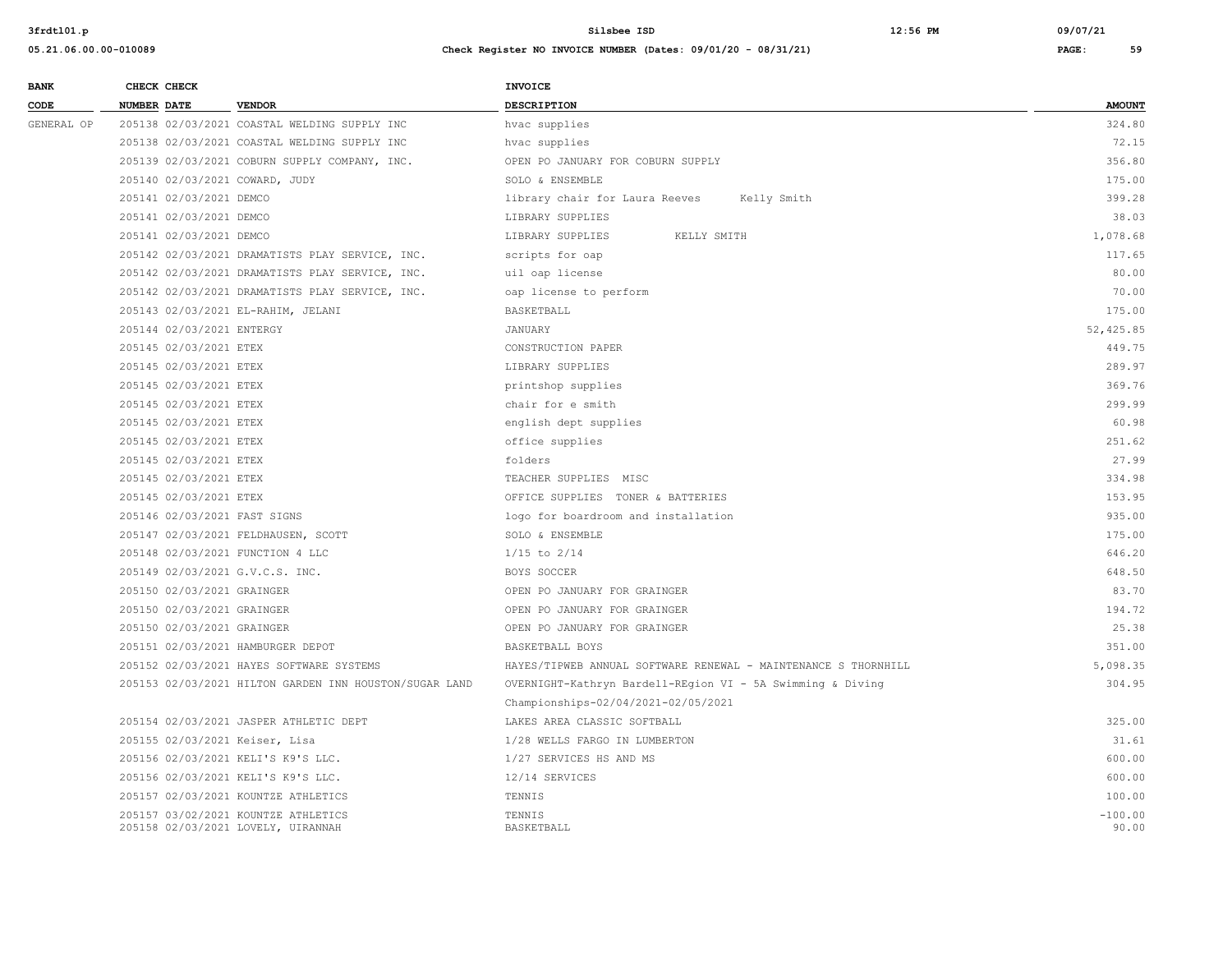| <b>BANK</b> |             | CHECK CHECK |                                                                                          | <b>INVOICE</b>                                                                 |                 |
|-------------|-------------|-------------|------------------------------------------------------------------------------------------|--------------------------------------------------------------------------------|-----------------|
| CODE        | NUMBER DATE |             | <b>VENDOR</b>                                                                            | DESCRIPTION                                                                    | <b>AMOUNT</b>   |
| GENERAL OP  |             |             | 205159 02/03/2021 LUMBERTON HIGH SCHOOL                                                  | DISTRICT SWIM MEET                                                             | 113.00          |
|             |             |             | 205160 02/03/2021 M & D SUPPLY, INC.                                                     | OPEN PO JANUARY FOR M&D SUPPLY                                                 | 80.23           |
|             |             |             | 205161 02/03/2021 MADDISON VISUAL MEDIA, L.P.                                            | BILLBOARD AT NERREN AND HIGHWAY 96                                             | 800.00          |
|             |             |             | 205162 02/03/2021 MAYBERRY, DONTE                                                        | BASKETBALL                                                                     | 90.00           |
|             |             |             | 205163 02/03/2021 MCDONALD'S                                                             | SOCCER                                                                         | 83.46           |
|             |             |             | 205164 02/03/2021 MCINNIS CONSTRUCTION, INC.                                             | Cost to resolve erosion issues at SHS                                          | 16,500.00       |
|             |             |             | 205165 02/03/2021 MONTALVO, CARLOS II                                                    | BASKETBALL TOTAL 3.5 HOURS                                                     | 140.00          |
|             |             |             | 205166 02/03/2021 MUNRO'S UNIFORM SERVICE                                                | MAINTENANCE                                                                    | 842.10          |
|             |             |             | 205167 02/03/2021 NEWTON ATHLETIC DEPARTMENT                                             | TRACK BOYS AND GIRLS                                                           | 350.00          |
|             |             |             | 205168 02/03/2021 O'NEAL, PHILLIP                                                        | AIR FILTER FOR AG TRUCK                                                        | 24.85           |
|             |             |             | 205169 02/03/2021 O'REILLY AUTOMOTIVE                                                    | O'Reilly's Auto Parts Silsbee ISD Bid Sheet 2020-2021 Open PO for the Month of | 47.94           |
|             |             |             |                                                                                          | December 2020                                                                  |                 |
|             |             |             | 205170 02/03/2021 ORR, JESSE                                                             | BASKETBALL TOTAL 4 HOURS                                                       | 160.00          |
|             |             |             | 205171 02/03/2021 ORTEGO, MATTHEW                                                        | BASKETBALL TOTAL 4 HOURS                                                       | 160.00          |
|             |             |             | 205172 02/03/2021 PARTS TOWN, LLC                                                        | PARTS FOR ICE MACHINE AT SES                                                   | 180.24          |
|             |             |             | 205173 02/03/2021 PAYNE'S WRECKER SERVICE, INC.                                          | TWO BUS FROM SES TO TRANS. LOT                                                 | 200.00          |
|             |             |             | 205174 02/03/2021 PEDIATRIC REHABILITATION OF TEXAS, INC. PHYSICAL THERAPY JANUARYY 2021 |                                                                                | 4,371.00        |
|             |             |             | 205175 02/03/2021 PINEY WOODS SANITATION                                                 | FEBRUARY                                                                       | 70.00           |
|             |             |             | 205176 02/03/2021 PINNACLE MEDICAL MANAGEMENT CORP.                                      | PHYSICAL                                                                       | 60.00           |
|             |             |             | 205177 02/03/2021 POCKET NURSE                                                           | SUPPLIES                                                                       | 1,074.67        |
|             |             |             | 205178 02/03/2021 PORT NECHES-GROVES HIGH SCHOOL                                         | VARSITY SLUGFEST SOFTBALL TOURNEY                                              | 400.00          |
|             |             |             | 205179 02/03/2021 PORT NECHES-GROVES HIGH SCHOOL                                         | BOYS & GIRLS TRACK                                                             | 350.00          |
|             |             |             | 205179 02/26/2021 PORT NECHES-GROVES HIGH SCHOOL                                         | BOYS & GIRLS TRACK                                                             | $-350.00$       |
|             |             |             | 205180 02/03/2021 PORTA PHONE                                                            | Purch Req - Portaphone - Reconditioning of headsets - Coach Smith              | 550.00          |
|             |             |             | 205181 02/03/2021 RICE, COURTNEY                                                         | CENTER UIL                                                                     | 100.00          |
|             |             |             | 205182 02/03/2021 RIDEAU, JUSTIN                                                         | BASKETBALL                                                                     | 175.00          |
|             |             |             | 205183 02/03/2021 ROBICHAUX, ISAAC                                                       | BASKETBALL                                                                     | 210.00          |
|             |             |             | 205183 02/03/2021 ROBICHAUX, ISAAC                                                       | BASKETBALL TOTAL 4 HOURS                                                       | 160.00          |
|             |             |             | 205184 02/03/2021 RUBEN, RHONDA                                                          | BASKETBALL                                                                     | 70.00           |
|             |             |             | 205185 02/03/2021 RYALS, MICHAEL                                                         | BASKETBALL                                                                     | 70.00           |
|             |             |             | 205186 02/03/2021 SHEPHERD LADY PIRATE SOFTBALL                                          | SHEPHERD SCRIMMAGE                                                             | 50.00           |
|             |             |             | 205186 02/12/2021 SHEPHERD LADY PIRATE SOFTBALL                                          | SHEPHERD SCRIMMAGE                                                             | $-50.00$        |
|             |             |             | 205187 02/03/2021 SILSBEE BEE                                                            | legal ad for maintenance bid                                                   | 72.93           |
|             |             |             | 205188 02/03/2021 SILSBEE ISD FOOD SERVICES                                              | TEA FOR TEACHERS                                                               | 224.57          |
|             |             |             | 205188 02/03/2021 SILSBEE ISD FOOD SERVICES                                              | MEALS                                                                          | 274.75          |
|             |             |             | 205189 02/03/2021 SMITH, CAROL                                                           | BETWEEN CAMPUSES                                                               | 38.52           |
|             |             |             | 205190 02/03/2021 SOCCER.COM                                                             | Purch Req - Soccer.com - Boys Soccer - Backpacks - Verrett                     | 736.85          |
|             |             |             | 205191 02/03/2021 SONNY'S SMALL ENGINE<br>205192 02/03/2021 SOUTHEAST TEXAS WATER        | LABOR AND MATERIALS TO SERVICE GRAVELY MOWER<br>PACES                          | 196.71<br>38.50 |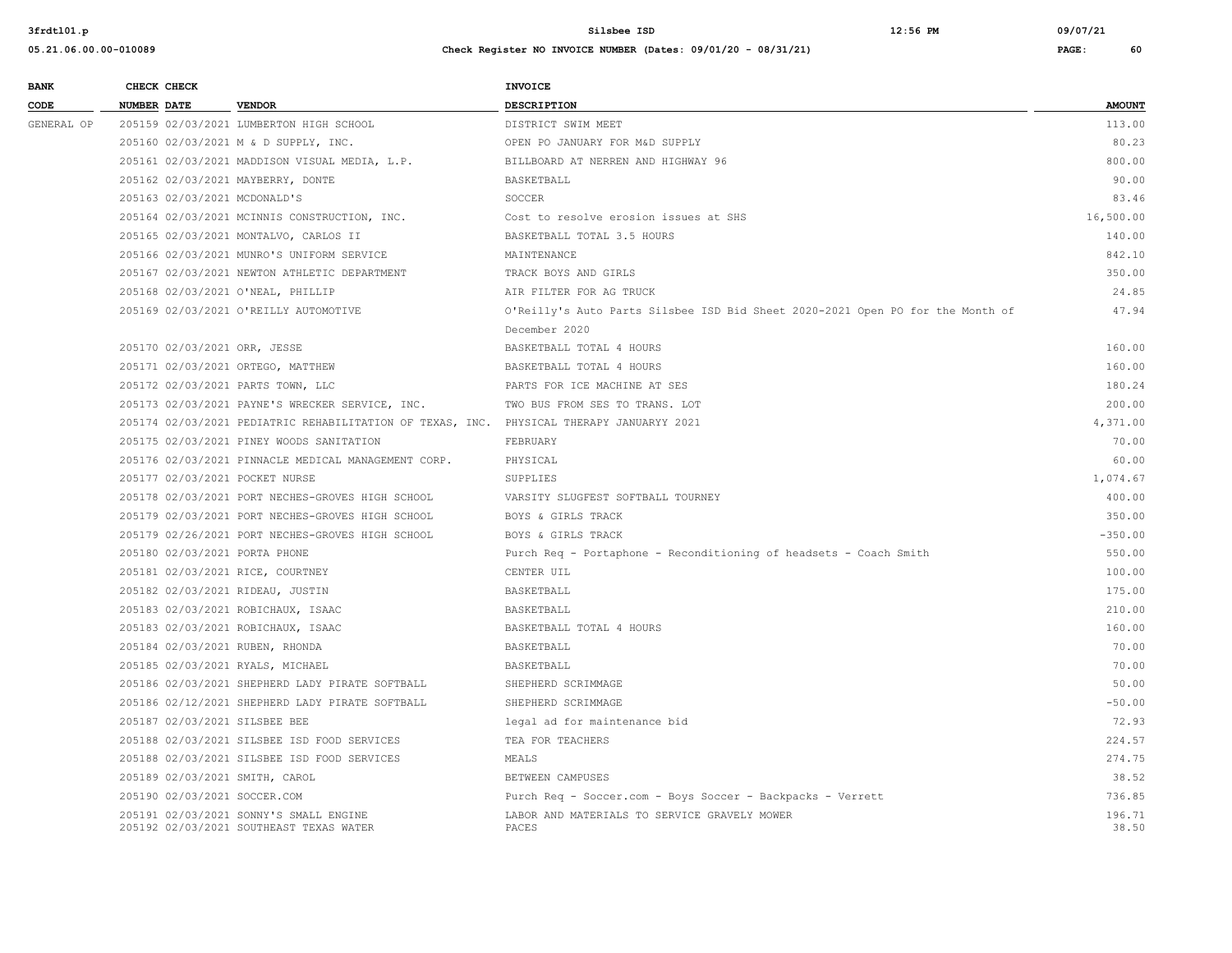**05.21.06.00.00-010089 Check Register NO INVOICE NUMBER (Dates: 09/01/20 - 08/31/21) PAGE: 61 BANK CHECK CHECK CHECK CODE NUMBER DATE VENDOR DESCRIPTION AMOUNT** GENERAL OP 205193 02/03/2021 SOUTHWEST BUILDING SYSTEMS LABOR DOOR FROM FRONT LOBBY WOULD NOT UNLATCH 160.00

| 205193 02/03/2021 SOUTHWEST BUILDING SYSTEMS                           | LABOR ADDED BUTTON UNDER DESK TO UNLOCK FRONT ENTRANCE MIDDLE SCHOOL | 143.25               |
|------------------------------------------------------------------------|----------------------------------------------------------------------|----------------------|
| 205193 02/03/2021 SOUTHWEST BUILDING SYSTEMS                           | intercom system- Laura Reeves                                        | 14,872.50            |
| 205193 02/03/2021 SOUTHWEST BUILDING SYSTEMS                           | LABOR TO TROUBLESHOOT NOTIFIACATION CIRCUIT S13 AT HIGH SCHOOL       | 791.00               |
| 205194 02/03/2021 SPARKLETTS AND SIERRA SPRINGS                        | ADMINISTRATION, TRANSPORTATION AND WAREHOUSE                         | 87.93                |
| 205194 02/03/2021 SPARKLETTS AND SIERRA SPRINGS                        | TECHNOLOGY                                                           | 11.49                |
| 205195 02/03/2021 STRAHAN, SHANNON                                     | SPEECH THERAPY SERVICE JANUARY 2021                                  | 2,695.00             |
| 205196 02/03/2021 SUBWAY STORE #5224                                   | MS GIRLS BASKETBALL                                                  | 404.10               |
| 205197 02/03/2021 TASB, INC.                                           | SHARS FOR DECEMBER                                                   | 2,591.68             |
| 205198 02/03/2021 TEACHING SYSTEMS INC.                                | Robotics supplies                                                    | 707.58               |
| 205199 02/03/2021 THE KADES CORPORATION                                | TENNIS LUMBERTON LOCATION                                            | 38.54                |
| 205199 02/03/2021 THE KADES CORPORATION                                | TENNIS LUMBERTON LOCATION                                            | 47.40                |
| 205200 02/03/2021 Tomas, Jennifer                                      | WELLS FARGO LUMBERTON                                                | 37.63                |
| 205201 02/03/2021 Tomas, Michael                                       | USB FLASH DRIVE                                                      | 14.99                |
| 205202 02/03/2021 TOTAL SAFETY U.S., INC.                              | Asbestos testing on Kirby campus to ready it for demo                | 1,926.40             |
| 205203 02/03/2021 TUNE IN                                              | UIL MATERIALS ART SMART                                              | 250.85               |
| 205204 02/03/2021 UIL MUSIC REGION 10                                  | UIL BAND CONCERT & SIGHTREADING                                      | 500.00               |
| 205205 02/03/2021 UIL MUSIC REGION 10                                  | CONCERT & SIGHT READING                                              | 500.00               |
| 205206 02/03/2021 VIDOR PIRATE ABC                                     | BOYS & GIRLS TRACK                                                   | 300.00               |
| 205207 02/03/2021 VINCENT, MARK                                        | BASKETBALL                                                           | 210.00               |
| 205207 02/03/2021 VINCENT, MARK                                        | BASKETBALL                                                           | 160.00               |
| 205208 02/03/2021 WALTON, BRENDA                                       | CONCESSION WORKER                                                    | 75.00                |
| 205209 02/03/2021 WHATABURGER                                          | GIRLS BASKETBALL                                                     | 159.23               |
| 205210 02/03/2021 WILLIAMS, CANDRA                                     | BASKETBALL                                                           | 90.00                |
| 205211 02/10/2021 ABM                                                  | FEBRUARY 2021                                                        | 66,671.52            |
| 205212 02/10/2021 AT &T                                                | JAN 27 THRU FEB 26                                                   | 142.86               |
| 205212 02/10/2021 AT &T                                                | JAN 27 THRU FEB 26                                                   | 1,897.74             |
| 205213 02/10/2021 ATHLETIC SUPPLY INC.                                 | Purch Req - Athletic Supply -Girls Soccer - Socks - Coach Daniel     | 447.00               |
| 205213 02/10/2021 ATHLETIC SUPPLY INC.                                 | Cost for decals and lettering for new side by sides                  | 295.00               |
| 205214 02/10/2021 BETTY'S BLOOMERS NURSERY                             | RAYE NORWOOD SERVICE                                                 | 42.50                |
| 205215 02/10/2021 BLACKWELL, JAMES                                     | BB TOTAL 4 HOURS                                                     | 160.00               |
| 205216 02/10/2021 BSN SPORTS                                           | BASKETBALL GOALS FOR MIDDLE SCHOOL                                   | 310.30               |
| 205216 02/10/2021 BSN SPORTS                                           | outdoor flex goal gmc=5"x5"                                          | 155.15               |
| 205217 02/10/2021 CHICK-FIL-A                                          | TENNIS JV                                                            | 75.19                |
| 205217 02/10/2021 CHICK-FIL-A                                          | VARSITY TENNIS                                                       | 71.59                |
| 205218 02/10/2021 CITY OF SILSBEE                                      | $12/20$ TO $1/20$                                                    | 124.50               |
| 205218 02/10/2021 CITY OF SILSBEE                                      | 12/20 TO 1/20                                                        | 144.70               |
| 205218 02/10/2021 CITY OF SILSBEE<br>205218 02/10/2021 CITY OF SILSBEE | 12/27 TO 1/27<br>12/27 TO 1/27                                       | 1,664.40<br>1,853.81 |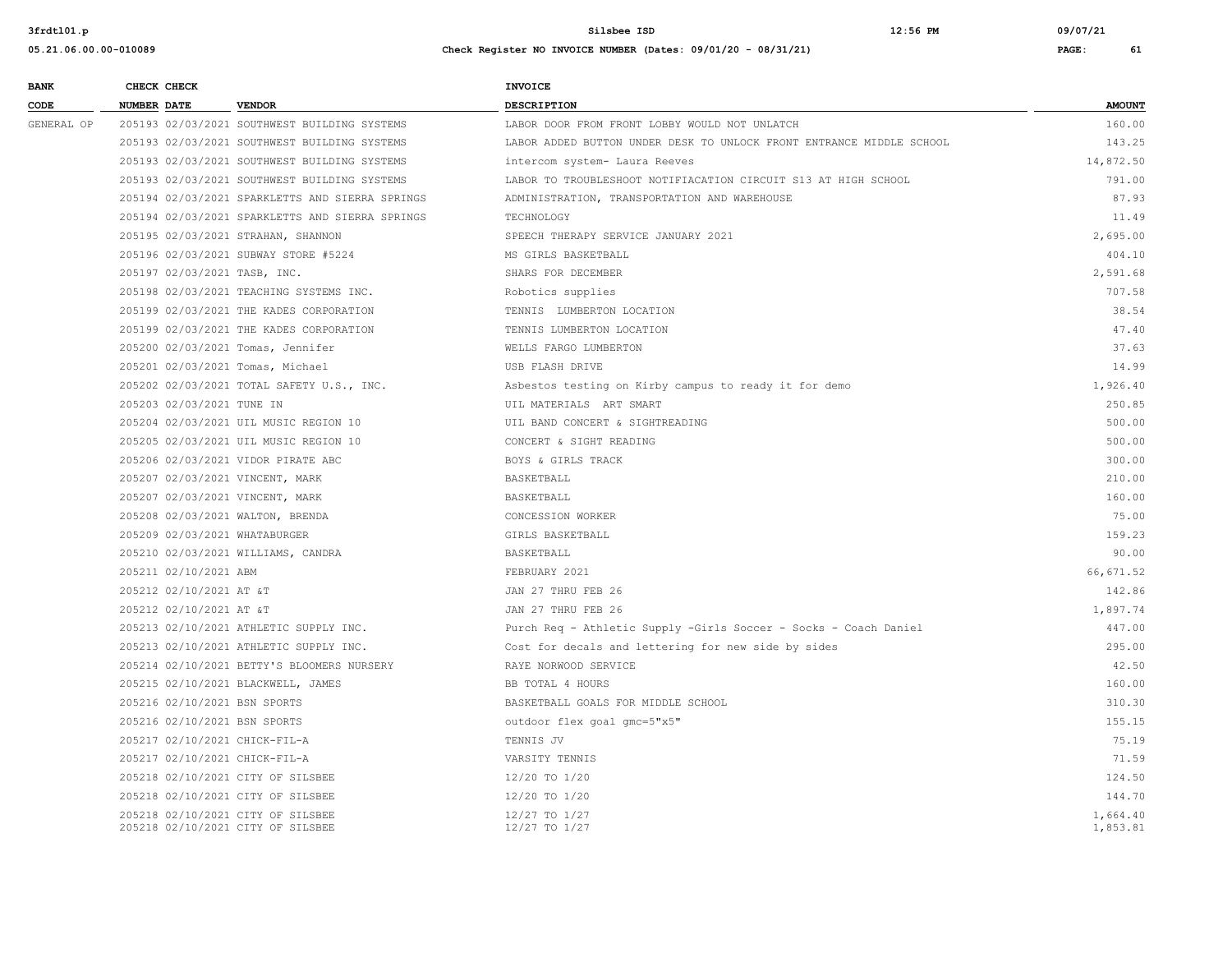| <b>BANK</b> |                    | CHECK CHECK                 |                                                           | <b>INVOICE</b>                                                                      |               |
|-------------|--------------------|-----------------------------|-----------------------------------------------------------|-------------------------------------------------------------------------------------|---------------|
| CODE        | <b>NUMBER DATE</b> |                             | <b>VENDOR</b>                                             | DESCRIPTION                                                                         | <b>AMOUNT</b> |
| GENERAL OP  |                    |                             | 205218 02/10/2021 CITY OF SILSBEE                         | 12/27 TO 1/27                                                                       | 24.05         |
|             |                    |                             | 205218 02/10/2021 CITY OF SILSBEE                         | 12/27 TO 1/27                                                                       | 517.30        |
|             |                    |                             | 205218 02/10/2021 CITY OF SILSBEE                         | $1/6$ to $2/6$                                                                      | 32.50         |
|             |                    |                             | 205218 02/10/2021 CITY OF SILSBEE                         | $1/6$ to $2/6$                                                                      | 152.50        |
|             |                    |                             | 205218 02/10/2021 CITY OF SILSBEE                         | $1/6$ to $2/6$                                                                      | 115.30        |
|             |                    |                             | 205218 02/10/2021 CITY OF SILSBEE                         | $1/6$ to $2/6$                                                                      | 85.30         |
|             |                    |                             | 205219 02/10/2021 COMMUNITY COFFEE                        | ADMINISTRATION                                                                      | 54.40         |
|             |                    |                             | 205219 02/10/2021 COMMUNITY COFFEE                        | SES                                                                                 | 169.00        |
|             |                    |                             | 205219 02/10/2021 COMMUNITY COFFEE                        | MAINTENANCE                                                                         | 40.00         |
|             |                    |                             | 205219 02/10/2021 COMMUNITY COFFEE                        | MIDDLE SCHOOL                                                                       | 106.60        |
|             |                    |                             | 205220 02/10/2021 ELITE CARD PAYMENT CENTER               | JANUARY TRANSACTIONS                                                                | 3,274.53      |
|             |                    | 205221 02/10/2021 ETEX      |                                                           | ETEX OFFICE SUPPLY SEE ATTACHED                                                     | 348.21        |
|             |                    | 205221 02/10/2021 ETEX      |                                                           | TONER AND STAPLES                                                                   | 176.56        |
|             |                    | 205221 02/10/2021 ETEX      |                                                           | TEACHER SUPPLIES MISC KELLY COLVIN                                                  | 300.68        |
|             |                    | 205221 02/10/2021 ETEX      |                                                           | CONSTRUCTION PAPER                                                                  | 106.59        |
|             |                    | 205221 02/10/2021 ETEX      |                                                           | OFFICE SUPPLIES<br>FOLDERS<br>JENNIFER DAURIAC                                      | 165.05        |
|             |                    |                             | 205222 02/10/2021 EWELL EDUCATIONAL SERVICES              | LIVESTOCK JUDGING                                                                   | 40.00         |
|             |                    |                             | 205222 02/10/2021 EWELL EDUCATIONAL SERVICES              | CY FAIR                                                                             | 100.00        |
|             |                    |                             | 205222 02/10/2021 EWELL EDUCATIONAL SERVICES              | HLSR VETERINARY SCIENCE CONTEST                                                     | 80.00         |
|             |                    |                             | 205222 02/10/2021 EWELL EDUCATIONAL SERVICES              | LUMBERTON FFA ONLINE CDE CONTEST                                                    | 60.00         |
|             |                    | 205223 02/10/2021 GAME TIME |                                                           | COST OF REPLACEMENT PANEL FOR VANDALIZED FIRE TRUCK (STEERING WHEEL) FREIGHT        | 819.26        |
|             |                    | 205224 02/10/2021 GRAINGER  |                                                           | Paper Towel Dispensers                                                              | 368.30        |
|             |                    |                             | 205225 02/10/2021 GUIDRY, MICKEY                          | BASKETBALL                                                                          | 90.00         |
|             |                    |                             | 205226 02/10/2021 HALE, DONALD                            | BASKETBALL MIDDLE SCHOOL                                                            | 175.00        |
|             |                    |                             | 205227 02/10/2021 HAMBURGER DEPOT                         | GIRLS BB                                                                            | 270.00        |
|             |                    |                             | 205228 02/10/2021 HAMBURGER DEPOT                         | POWERLIFTING                                                                        | 300.00        |
|             |                    |                             | 205229 02/10/2021 HAMPTON INN & SUITES SAN ANTONIO BROOKS | UIL Student Congress State Meet 2/13 - 2/16                                         | 582.62        |
|             |                    |                             | 205229 02/22/2021 HAMPTON INN & SUITES SAN ANTONIO BROOKS | UIL Student Congress State Meet 2/13 - 2/16                                         | $-582.62$     |
|             |                    |                             | 205230 02/10/2021 HARDIN COUNTY TREASURER                 | COMMISSIONS                                                                         | 17,366.73     |
|             |                    |                             | 205231 02/10/2021 HERITAGE FOOD SERVICE GROUP, INC.       | CM 6843954 USEDD ON INV 6445816 & CH 20491                                          | 22.89         |
|             |                    |                             | 205232 02/10/2021 HILLTOP SECURITIES INC.                 | ARBITRAGE CALCULATIONS                                                              | 350.00        |
|             |                    |                             | 205233 02/10/2021 INTRADO INTERACTIE SERVICES CORP        | SCHOOL MESSENGER                                                                    | 3,553.75      |
|             |                    |                             | 205234 02/10/2021 JOHNSTONE SUPPLY                        | CREDIT ISSUED 1/22 OPEN PO JANUARY FOR JOHNSTONE SUPPLY                             | 26.81         |
|             |                    |                             | 205235 02/10/2021 KITZMILLER, BONNIE                      | TO WELLS FARGO CAFETERIA DEPOSITS                                                   | 27.22         |
|             |                    |                             | 205236 02/10/2021 LANDSCAPE SPECIALIST                    | FEBRUARY 2021                                                                       | 4,929.16      |
|             |                    |                             | 205237 02/10/2021 LCM HIGH SCHOOL                         | THE BATTLIN' BEAR ACADEMIC MEET                                                     | 460.00        |
|             |                    |                             | 205238 02/10/2021 LONE STAR PERCUSSION                    | <b>BAND SUPPLIES</b>                                                                | 202.23        |
|             |                    | 205239 02/10/2021 LOWE'S    |                                                           | lumber needed to fix table for admin that Karen Powell wants updated and<br>higher. | 92.36         |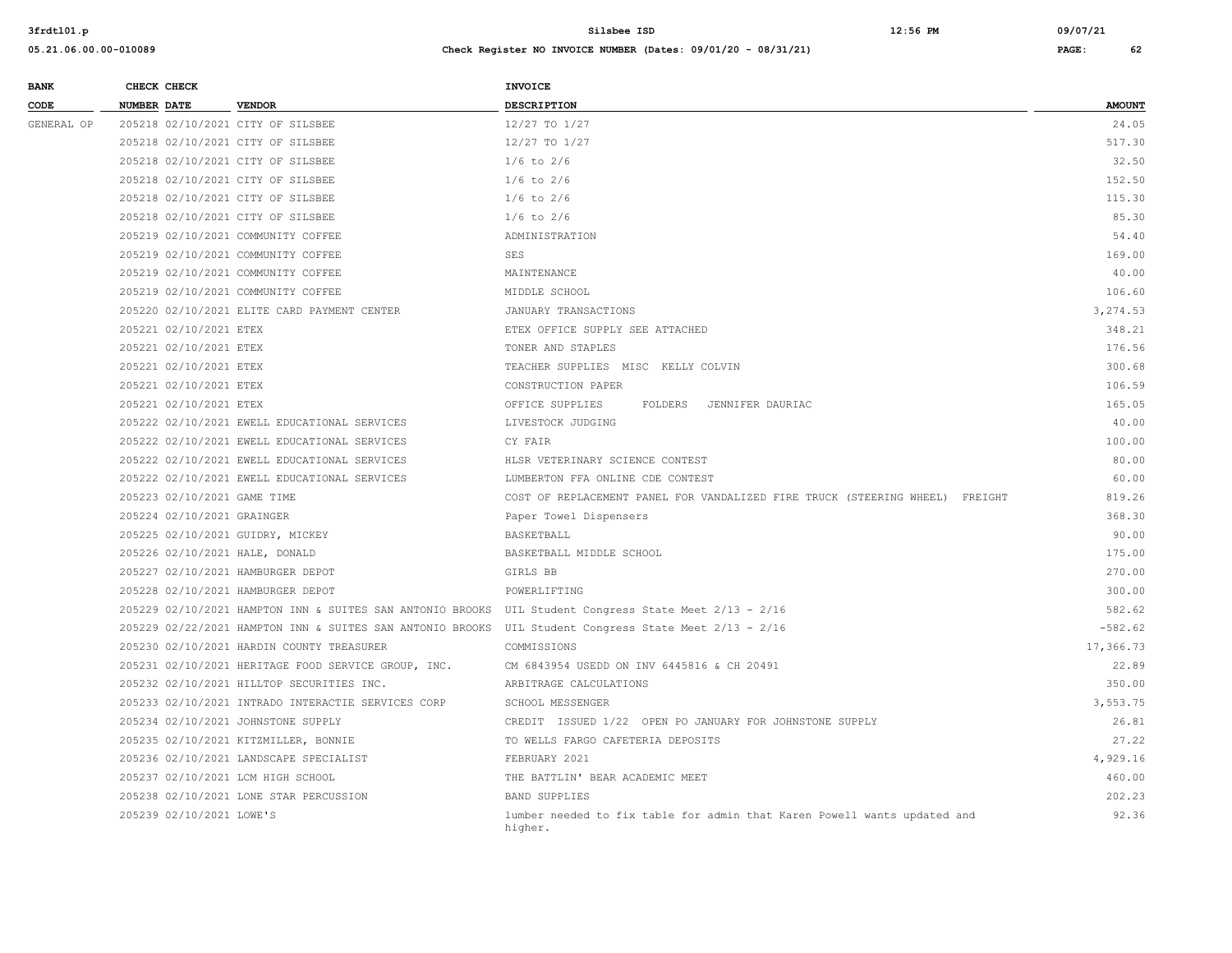| <b>BANK</b> | CHECK CHECK        |  |                                                                                                                                            | <b>INVOICE</b>                                                                                                                      |                 |
|-------------|--------------------|--|--------------------------------------------------------------------------------------------------------------------------------------------|-------------------------------------------------------------------------------------------------------------------------------------|-----------------|
| CODE        | <b>NUMBER DATE</b> |  | <b>VENDOR</b>                                                                                                                              | <b>DESCRIPTION</b>                                                                                                                  | <b>AMOUNT</b>   |
| GENERAL OP  |                    |  | 205240 02/10/2021 MARTIN, TERRENCE                                                                                                         | BASKETBALL                                                                                                                          | 70.00           |
|             |                    |  | 205241 02/10/2021 MCKEEHAN, JOHN                                                                                                           | HARDIN JEFFEERSON WELD OFF                                                                                                          | 320.00          |
|             |                    |  | 205242 02/10/2021 MELODY'S SOUTHWEST CONSORTIUM                                                                                            | RANDOM DRUG SCREEN                                                                                                                  | 2,736.00        |
|             |                    |  | 205243 02/10/2021 MONTALVO, CARLOS II                                                                                                      | BASKETTBALL TOTAL 2 HOURS                                                                                                           | 80.00           |
|             |                    |  | 205243 02/10/2021 MONTALVO, CARLOS II                                                                                                      | BOYS BB TOTAL 4 HOURS                                                                                                               | 160.00          |
|             |                    |  | 205244 02/10/2021 MUNRO'S UNIFORM SERVICE                                                                                                  | TRANSPORTATION                                                                                                                      | 140.60          |
|             |                    |  | 205245 02/10/2021 O'REILLY AUTOMOTIVE                                                                                                      | O'Reilly's Auto Parts Open PO for the Month of January 2021                                                                         | 767.79          |
|             |                    |  | 205246 02/10/2021 O'REILLY AUTOMOTIVE                                                                                                      | OPEN PO JANAURY FOR O'REILLY AUTO PARTS                                                                                             | 153.98          |
|             |                    |  | 205247 02/10/2021 ORTEGO, MATTHEW                                                                                                          | BASKETBALL TOTAL 4 HOURS                                                                                                            | 160.00          |
|             |                    |  | 205248 02/10/2021 PARKER LUMBER - SILSBEE                                                                                                  | OPEN PO DECEMBER FOR PARKER LUMBER BID LIST                                                                                         | 1,114.16        |
|             |                    |  | 205249 02/10/2021 PARKER LUMBER - SILSBEE                                                                                                  | lumber for OAP invoice 179590, 179541.179460                                                                                        | 171.90          |
|             |                    |  | 205250 02/10/2021 PARKER LUMBER - SILSBEE                                                                                                  | open PO December hvac                                                                                                               | 178.41          |
|             |                    |  | 205251 02/10/2021 PERRY, AMY<br>205252 02/10/2021 PINNACLE MEDICAL MANAGEMENT CORP.<br>205252 02/10/2021 PINNACLE MEDICAL MANAGEMENT CORP. | HOMEBOUND                                                                                                                           | 6.27            |
|             |                    |  |                                                                                                                                            | PREE EMPLOYMENT TEST                                                                                                                | 40.00           |
|             |                    |  |                                                                                                                                            | physical                                                                                                                            | 60.00           |
|             |                    |  | 205252 02/10/2021 PINNACLE MEDICAL MANAGEMENT CORP.                                                                                        | RANDOM SELECTION TEST                                                                                                               | 450.00          |
|             |                    |  | 205253 02/10/2021 Powell, Karen                                                                                                            | BOARD MEAL 2/9                                                                                                                      | 105.60          |
|             |                    |  | 205254 02/10/2021 PRESENCE LEARNING                                                                                                        | TELETHERAPY ESSENTIALS                                                                                                              | 300.00          |
|             |                    |  | 205255 02/10/2021 REGION V EDUCATION SERVICE CENTER                                                                                        | Region 5 Emergency Certification Card for Mary Hollyfield Until we can get a 20                                                     | 10.00           |
|             |                    |  |                                                                                                                                            | Hour Class                                                                                                                          |                 |
|             |                    |  | 205256 02/10/2021 RENFRO, ARCHIE                                                                                                           | <b>BASKETBALL</b>                                                                                                                   | 175.00          |
|             |                    |  | 205257 02/10/2021 RICE, COURTNEY                                                                                                           | BATTLIN' BEAR ACADEMIC MEET                                                                                                         | 150.00          |
|             |                    |  | 205258 02/10/2021 RICE, COURTNEY                                                                                                           | OVERNIGHT-Courtney Rice-UIL Student Congress State Meet                                                                             | 480.00          |
|             |                    |  | 205258 02/22/2021 RICE, COURTNEY                                                                                                           | OVERNIGHT-Courtney Rice-UIL Student Congress State Meet                                                                             | $-480.00$       |
|             |                    |  | 205259 02/10/2021 RIDEAU, BRANDON                                                                                                          | BASKETBALL                                                                                                                          | 145.00          |
|             |                    |  | 205260 02/10/2021 ROBICHAUX, ISAAC                                                                                                         | BASKETBALL TOTAL 5.25 HOURS                                                                                                         | 210.00          |
|             |                    |  |                                                                                                                                            | 205261 02/10/2021 Sandifer's L.P. Gas & Service Co., Inc. Sandifer's LP Gas Open PO for the Month of January 2021 Porpane for buses | 55.90           |
|             |                    |  | 205262 02/10/2021 SILSBEE FORD-LINCOLN-MERCURY, INC.                                                                                       | Purchase of three new Suburbans for the 20-21 school year                                                                           | 133,849.60      |
|             |                    |  | 205263 02/10/2021 SILSBEE ISD FOOD SERVICES                                                                                                | LATE BUSES                                                                                                                          | 231.62          |
|             |                    |  | 205264 02/10/2021 SIMMONS, KENDRA                                                                                                          | BASKETBALL TOTAL 2 HOURS                                                                                                            | 80.00           |
|             |                    |  | 205265 02/10/2021 SMART'S TRUCK & TRAILER                                                                                                  | Smart's Truck and Trailer Open PO for the Month of January 2021                                                                     | 182.94          |
|             |                    |  | 205266 02/10/2021 SOUTHERN COMPUTER WAREHOUSE                                                                                              | Southern Computer Warehouse Texas Buy Board Ribbon for ID printer                                                                   | 542.00          |
|             |                    |  | 205267 02/10/2021 SPECIALIZED ASSESSMENT & CONSULTING, LLC PSYCHOLOGICAL EVALUATIONS                                                       |                                                                                                                                     | 3,160.00        |
|             |                    |  | 205268 02/10/2021 SUBWAY STORE #5224                                                                                                       | MS GIRLS BB                                                                                                                         | 404.10          |
|             |                    |  | 205269 02/10/2021 SUN COAST RESOURCES                                                                                                      | SunCoast Silsbee ISD Bid Sheet Fuel for Buses and Suburbans                                                                         | 10,587.21       |
|             |                    |  | 205270 02/10/2021 SWICEGOOD MUSIC COMPANY                                                                                                  | choir supplies                                                                                                                      | 55.03           |
|             |                    |  | 205270 02/10/2021 SWICEGOOD MUSIC COMPANY                                                                                                  | band supplies open PO                                                                                                               | 599.30          |
|             |                    |  | 205271 02/10/2021 SWICE, LANDYN<br>205272 02/10/2021 TCFA FEEDYARD TECHNICAN PROGRAM                                                       | ROSS LIGHTFOOT SCHOLARSHIP<br>VIRTUAL PROGRAM MARCH 30TH, APRIL 6TH AND APRIL 13TH                                                  | 833.00<br>40.00 |
|             |                    |  |                                                                                                                                            |                                                                                                                                     |                 |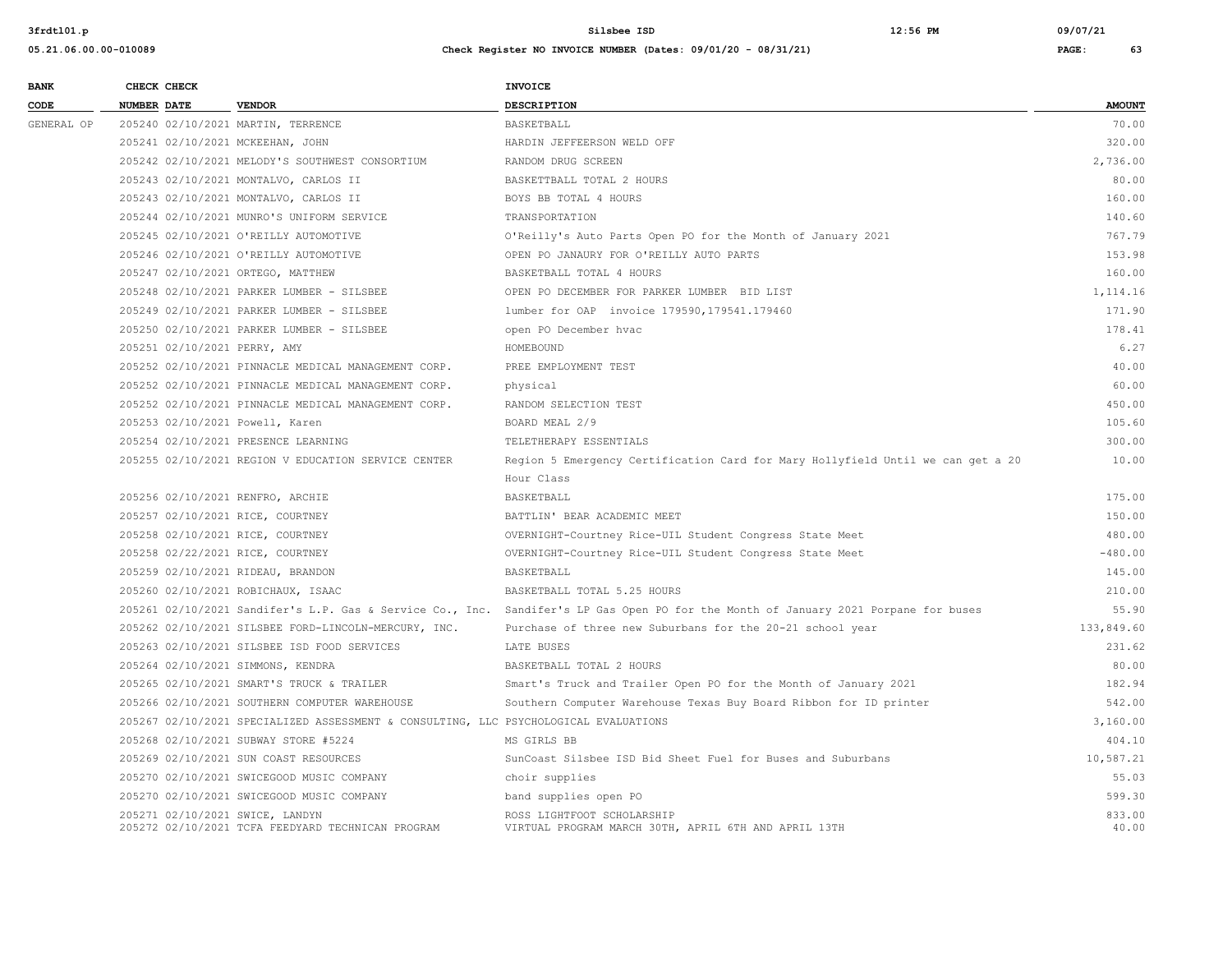| <b>BANK</b> | CHECK CHECK                        |                                                          | INVOICE                                                                       |               |
|-------------|------------------------------------|----------------------------------------------------------|-------------------------------------------------------------------------------|---------------|
| CODE        | NUMBER DATE                        | <b>VENDOR</b>                                            | <b>DESCRIPTION</b>                                                            | <b>AMOUNT</b> |
| GENERAL OP  |                                    | 205272 02/10/2021 TCFA FEEDYARD TECHNICAN PROGRAM        | VIRTUAL PROGRAM MARCH 30TH, APRIL 6TH AND APRIL 13TH                          | $-40.00$      |
|             | 205273 02/10/2021 TECHLAND         |                                                          | one act play costume Jennifer Welch wil order                                 | 1,400.50      |
|             |                                    | 205274 02/10/2021 TEXAS HIGH SCHOOL WELDING SERIES       | WELD OFF HARDIN JEFFERSON HIGH SCHOOL                                         | 600.00        |
|             |                                    | 205275 02/10/2021 THE HOME DEPOT PRO                     | Tape to repair the bus seats                                                  | 47.75         |
|             |                                    | 205275 02/10/2021 THE HOME DEPOT PRO                     | Laundry Detergent and Ice bags                                                | 471.04        |
|             |                                    | 205276 02/10/2021 THE HOME DEPOT PRO                     | Laundry Detergent and Ice bags                                                | 152.00        |
|             |                                    | 205277 02/10/2021 THE HOME DEPOT PRO                     | Laundry Detergent and Ice bags                                                | 162.23        |
|             | 205278 02/10/2021 THOMAS, KIRK     |                                                          | <b>BASKETBALL</b>                                                             | 90.00         |
|             |                                    | 205279 02/10/2021 TOTAL SPECIAL EDUCATION SOLUTIONS, LLC | EMOTIONAL BEHAVIOR EVALUATIONS                                                | 3,000.00      |
|             | 205280 02/10/2021 TYLER, WILLIAM   |                                                          | BOYS BB TOTAL 3.5 HOURS                                                       | 140.00        |
|             | 205281 02/10/2021 VINCENT, MARK    |                                                          | BASKETBALL TOTAL 4.75 HOURS                                                   | 190.00        |
|             |                                    | 205282 02/10/2021 WALTERS, MATTHEW                       | SOCCERL TOTAL 4 HOURS                                                         | 160.00        |
|             |                                    | 205282 02/10/2021 WALTERS, MATTHEW                       | BOYS BB TOTAL 4 HOURS                                                         | 160.00        |
|             |                                    | 205283 02/10/2021 WASTEWATER TRANSPORT SERVICES, LLC     | COMPLIANCE TESTING COST FOR GREASE TRAPS FOR ALL CAMPUSES NOT APPROVED VENDOR | 1,020.00      |
|             |                                    |                                                          | BUT FILLING OUT PAPERWORK THIS TIME                                           |               |
|             |                                    | 205284 02/10/2021 WILLIAM V MACGILL & CO.                | Replace nurse supplies                                                        | 332.96        |
|             | 205285 02/10/2021 Young, Karen     |                                                          | WELLS FARGO LUMBERTON                                                         | 55.10         |
|             |                                    | 205286 02/10/2021 ZONAR SYSTEMS, INC.                    | 2/1 TO 2/28                                                                   | 1,629.00      |
|             |                                    | 205287 02/10/2021 TCFA FEEDYARD TECHNICAN PROGRAM        | VIRTUAL PROGRAM MARCH 30TH, APRIL 6TH AND APRIL 13TH                          | 20.00         |
|             |                                    | 205288 02/17/2021 ACME ARCHITECTURAL HARDWARE            | ACME CORES AND SOLENOID LINKAGE ASSEMBLY                                      | 257.00        |
|             |                                    | 205291 02/17/2021 AMAZON.COM/SYNCB                       | ODO Ban to use on the buses                                                   | 57.99         |
|             |                                    | 205291 02/17/2021 AMAZON.COM/SYNCB                       | ODO Ban to use on the buses                                                   | $-57.99$      |
|             |                                    | 205291 02/17/2021 AMAZON.COM/SYNCB                       | replacement headlights for buses                                              | 190.00        |
|             |                                    | 205291 02/17/2021 AMAZON.COM/SYNCB                       | cna supplies                                                                  | 33.99         |
|             |                                    | 205291 02/17/2021 AMAZON.COM/SYNCB                       | supplies                                                                      | 38.63         |
|             | 205291 02/17/2021 AMAZON.COM/SYNCB |                                                          | Edlund can opener replacement parts                                           | 68.08         |
|             | 205291 02/17/2021 AMAZON.COM/SYNCB |                                                          | supplies                                                                      | 103.02        |
|             |                                    | 205291 02/17/2021 AMAZON.COM/SYNCB                       | bondhus 15962 4.5 hex 1-wrench long to be used at ses for desk legs           | 43.92         |
|             |                                    | 205291 02/17/2021 AMAZON.COM/SYNCB                       | 468479738993<br>Health supplies                                               | 232.58        |
|             |                                    | 205291 02/17/2021 AMAZON.COM/SYNCB                       | Refill for the Spill Clean Up kits on the buses so when kids get sick         | 48.24         |
|             |                                    | 205291 02/17/2021 AMAZON.COM/SYNCB                       | WATER FILTERS FOR WATER BOTTLE FILLER STATION                                 | 139.99        |
|             |                                    | 205291 02/17/2021 AMAZON.COM/SYNCB                       | 549888444598<br>children's books for tacker                                   | 131.69        |
|             |                                    | 205291 02/17/2021 AMAZON.COM/SYNCB                       | DISINFECTING WIPES                                                            | 113.97        |
|             | 205291 02/17/2021 AMAZON.COM/SYNCB |                                                          | echs books                                                                    | 144.98        |
|             |                                    | 205291 02/17/2021 AMAZON.COM/SYNCB                       | WINDOW TINT TO TINT MRS. HORTON'S ROOM AT LRP                                 | 159.99        |
|             |                                    | 205291 02/17/2021 AMAZON.COM/SYNCB                       | thermometers                                                                  | 170.01        |
|             |                                    | 205291 02/17/2021 AMAZON.COM/SYNCB                       | oap supplies                                                                  | 52.92         |
|             |                                    | 205291 02/17/2021 AMAZON.COM/SYNCB                       | LIBRARY SUPPLIES RUBBER DATE STAMP                                            | 16.98         |
|             |                                    | 205291 02/17/2021 AMAZON.COM/SYNCB                       | CANON POWERSHOT CAMERA                                                        | 259.99        |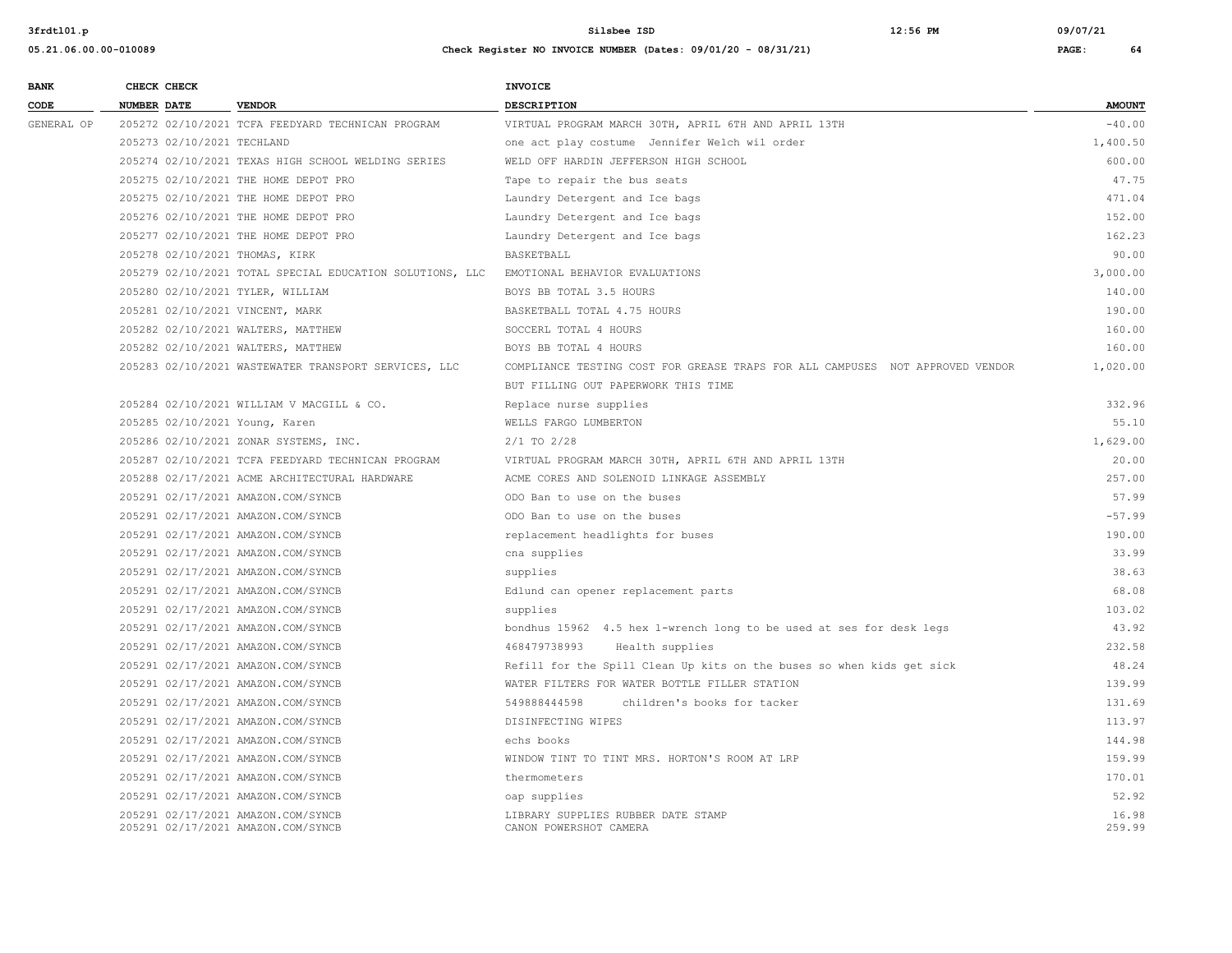| <b>BANK</b> |                    | CHECK CHECK             |                                                                          | <b>INVOICE</b>                                                               |                  |
|-------------|--------------------|-------------------------|--------------------------------------------------------------------------|------------------------------------------------------------------------------|------------------|
| CODE        | <b>NUMBER DATE</b> |                         | <b>VENDOR</b>                                                            | <b>DESCRIPTION</b>                                                           | <b>AMOUNT</b>    |
| GENERAL OP  |                    |                         | 205291 02/17/2021 AMAZON.COM/SYNCB                                       | ICE THICKNESS PROBE ASSEMBLY FOR MS ICE MACHINE                              | 91.06            |
|             |                    |                         | 205291 02/17/2021 AMAZON.COM/SYNCB                                       | Purch Req - Wireless Audio Receiver - FB - Coach Smith                       | 21.99            |
|             |                    |                         | 205291 02/17/2021 AMAZON.COM/SYNCB                                       | 995496694547<br>ag supplies                                                  | 168.74           |
|             |                    |                         | 205291 02/17/2021 AMAZON.COM/SYNCB                                       | cna supplies                                                                 | 107.95           |
|             |                    |                         | 205291 02/17/2021 AMAZON.COM/SYNCB                                       | TEACHER SUPPLIES<br>EARBUDS                                                  | 243.98           |
|             |                    |                         | 205291 02/17/2021 AMAZON.COM/SYNCB                                       | culinary supplies                                                            | 106.03           |
|             |                    |                         | 205291 02/17/2021 AMAZON.COM/SYNCB                                       | Tiger Wellness                                                               | 389.40           |
|             |                    |                         | 205291 02/17/2021 AMAZON.COM/SYNCB                                       | 459388993586<br>supplies                                                     | 21.98            |
|             |                    |                         | 205291 02/17/2021 AMAZON.COM/SYNCB                                       | library supplies Kelly Smith                                                 | 81.65            |
|             |                    |                         | 205291 02/17/2021 AMAZON.COM/SYNCB                                       | supplies                                                                     | 9.99             |
|             |                    |                         | 205291 02/17/2021 AMAZON.COM/SYNCB                                       | TEACHER SUPPLIES<br>COMPUTER MOUSE                                           | 381.24           |
|             |                    |                         | 205291 02/17/2021 AMAZON.COM/SYNCB                                       | lanyards and id holders Kelly Colvin                                         | 52.97            |
|             |                    |                         | 205291 02/17/2021 AMAZON.COM/SYNCB                                       | Label maker for FS                                                           | 80.52            |
|             |                    |                         | 205291 02/17/2021 AMAZON.COM/SYNCB                                       | cna supplies                                                                 | $-126.90$        |
|             |                    |                         | 205292 02/17/2021 AT&T LONG DISTANCE                                     | JAN 4 THRU FEB 01                                                            | 31.92            |
|             |                    |                         | 205293 02/17/2021 ATHLETIC SUPPLY INC.                                   | Purch Req -Ath Supply - Gaitors - Nelson                                     | 300.00           |
|             |                    |                         | 205293 02/17/2021 ATHLETIC SUPPLY INC.                                   | Purch Req - Athletic Supply - FB - shorts- Smith                             | 525.00           |
|             |                    |                         | 205293 02/17/2021 ATHLETIC SUPPLY INC.                                   | Purch Req - Ath Supply - Golf - Materials - Westbrook                        | 1,145.00         |
|             |                    |                         | 205294 02/17/2021 BOLSER, TROY                                           | SOCCER                                                                       | 80.00            |
|             |                    |                         | 205295 02/17/2021 CARRIER ENTERPRISE LLC                                 | INDUCER HOUSING ASSEMBLY FOR SES CAMPUS                                      | 184.95           |
|             |                    |                         | 205296 02/17/2021 CENTERPOINT ENERGY                                     | $1/4$ TO $2/3$                                                               | 1,606.11         |
|             |                    |                         | 205296 02/17/2021 CENTERPOINT ENERGY                                     | $1/4$ TO $2/3$                                                               | 159.56           |
|             |                    |                         | 205296 02/17/2021 CENTERPOINT ENERGY                                     | $1/4$ TO $2/3$                                                               | 67.00            |
|             |                    |                         | 205296 02/17/2021 CENTERPOINT ENERGY                                     | $1/4$ TO $2/3$                                                               | 521.72           |
|             |                    |                         | 205296 02/17/2021 CENTERPOINT ENERGY                                     | $1/4$ TO $2/3$                                                               | 503.83           |
|             |                    |                         | 205296 02/17/2021 CENTERPOINT ENERGY                                     | $1/4$ TO $2/3$                                                               | 167.70           |
|             |                    |                         | 205297 02/17/2021 CHICK-FIL-A                                            | BOYS SOCCER                                                                  | 228.96           |
|             |                    |                         | 205298 02/17/2021 CITY OF SILSBEE                                        | $1/13$ TO $2/13$                                                             | 193.90           |
|             |                    |                         | 205298 02/17/2021 CITY OF SILSBEE                                        | $1/13$ to $2/13$                                                             | 731.91           |
|             |                    |                         | 205299 02/17/2021 COASTAL WELDING SUPPLY INC                             | OPEN PO FEBRUARY FORCOASTAL WELDING                                          | 14.03            |
|             |                    |                         | 205300 02/17/2021 DAWSON, NICOLE                                         | BASKETBALL                                                                   | 90.00            |
|             |                    | 205301 02/17/2021 DEMCO |                                                                          | LIBRARY SUPPLIES                                                             | 209.85           |
|             |                    | 205302 02/17/2021 ETEX  |                                                                          | printer supplies                                                             | 260.98           |
|             |                    | 205302 02/17/2021 ETEX  |                                                                          | Purch Req - Etex - Office Supplies                                           | 184.76           |
|             |                    |                         | 205303 02/17/2021 GALLOW, DANNA                                          | BASKETBALL                                                                   | 90.00            |
|             |                    |                         | 205304 02/17/2021 GLEASON, HAROLD                                        | SOFTBALL                                                                     | 30.00            |
|             |                    |                         | 205305 02/17/2021 GREEN, ARTHUR                                          | BASKETBALL                                                                   | 193.09           |
|             |                    |                         | 205306 02/17/2021 GREEN, ELIZABETH<br>205307 02/17/2021 GREEN, ELIZABETH | OVERNIGHT-Liz Green-San Antonio Stock Show-2/19-2/21<br>DISTRICT CONVVENTION | 345.00<br>160.00 |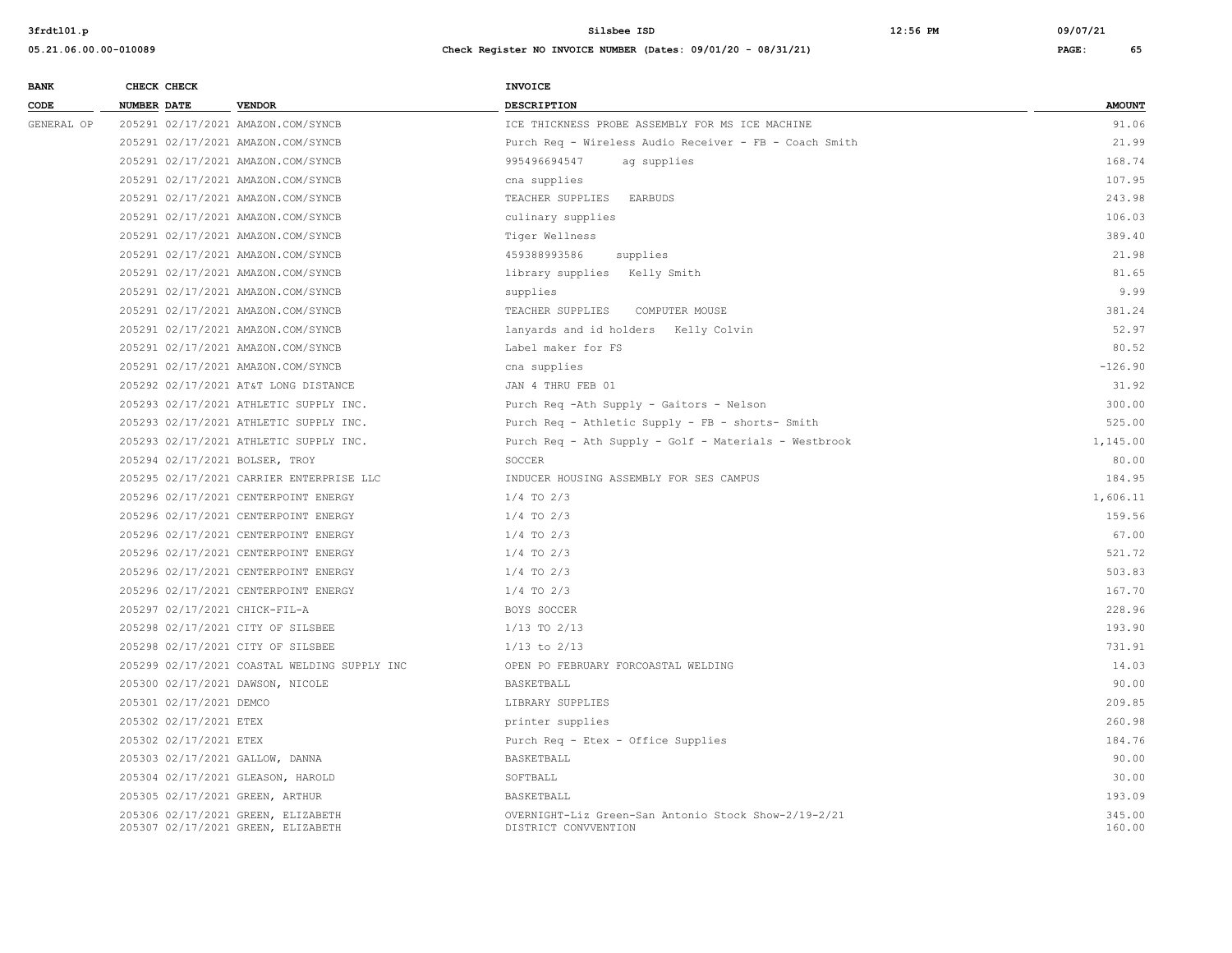| <b>BANK</b> | CHECK CHECK                     |                                                     | <b>INVOICE</b>                                                              |                    |
|-------------|---------------------------------|-----------------------------------------------------|-----------------------------------------------------------------------------|--------------------|
| CODE        | <b>NUMBER DATE</b>              | <b>VENDOR</b>                                       | <b>DESCRIPTION</b>                                                          | <b>AMOUNT</b>      |
| GENERAL OP  |                                 | 205308 02/17/2021 GREEN, ELIZABETH                  | OVERNIGHT-Liz Green-San Antonio Live Stock Show-2/24                        | 115.00             |
|             |                                 | 205309 02/17/2021 HAMBURGER DEPOT                   | BOYS BASKETBALL                                                             | 261.00             |
|             |                                 | 205309 02/17/2021 HAMBURGER DEPOT                   | BOYS BASEBALL                                                               | 330.00             |
|             |                                 | 205310 02/17/2021 HAMSHIRE FANNETT HIGH SCHOOL      | TENNIS                                                                      | 100.00             |
|             |                                 | 205311 02/17/2021 HARPER, DARRION                   | BASKETBALL                                                                  | 70.00              |
|             |                                 | 205312 02/17/2021 HERNANDEZ, RAFAEL                 | BASKETBALL                                                                  | 80.00              |
|             |                                 | 205313 02/17/2021 HOLIDAY INN SAN ANTONIO RIVERWALK | OVERNIGHT-Liz Green-San Antonio Live Stock Show-2/24                        | 251.10             |
|             |                                 | 205314 02/17/2021 HOLIDAY INN SAN ANTONIO RIVERWALK | San Antonio Stock Show-2/19-2/21                                            | 577.94             |
|             |                                 | 205314 02/22/2021 HOLIDAY INN SAN ANTONIO RIVERWALK | San Antonio Stock Show-2/19-2/21                                            | $-577.94$          |
|             |                                 | 205315 02/17/2021 KIRSCHNER, RICHARD                | SOCCER                                                                      | 80.00              |
|             |                                 | 205316 02/17/2021 LAMAR COMPANIES                   | HWY 327                                                                     | 450.00             |
|             |                                 | 205317 02/17/2021 LCM HIGH SCHOOL                   | TENNIS                                                                      | 100.00             |
|             |                                 | 205318 02/17/2021 LONE STAR PERCUSSION              | <b>BAND SUPPLIES</b>                                                        | 793.16             |
|             |                                 | 205319 02/17/2021 LOVELY, UIRANNAH                  | BASKETBALL                                                                  | 90.00              |
|             | 205320 02/17/2021 NOEL, BRIAN   |                                                     | BASKETBALL                                                                  | 80.00              |
|             |                                 | 205321 02/17/2021 PARTS TOWN, INC.                  | PARTS TO REPAIR ICE MACHINE SES TEACHERS LOUNGE                             | 89.86              |
|             |                                 | 205322 02/17/2021 PORT ARTHUR ISD                   | MEMORIAL HS VARSITY INVITATIONAL                                            | 75.00              |
|             |                                 | 205323 02/17/2021 PRESENCE LEARNING                 | TELE THERAPY                                                                | 300.00             |
|             |                                 | 205324 02/17/2021 REGION V EDUCATION SERVICE CENTER | REGION 5ESC T LANGSTON #342640 DYSGRAPHIA: ID EVAL & INSTRUCTIONAL GUIDANCE | 125.00             |
|             |                                 |                                                     | FEBRUARY 4, 2021 FROM 8:30AM UNTI 3:30PM                                    |                    |
|             |                                 | 205325 02/17/2021 RIDDELL/ALL AMERICAN SPORTS       | Purch Req - Riddell - MS Football Helmets - Smith                           | 1,373.45           |
|             | 205326 02/17/2021 RUBEN, RHONDA |                                                     | BASKETBALL                                                                  | 70.00              |
|             |                                 | 205327 02/17/2021 SOUTHERN COMPUTER WAREHOUSE       | epson projector                                                             | 2,549.13           |
|             | 205328 02/17/2021 TASB, INC.    |                                                     | POLO28 LOCAL DISTRICT UPDATE                                                | 36.00              |
|             | 205329 02/17/2021 TASB, INC.    |                                                     | SHARS BILLING JANUARY                                                       | 2,162.96           |
|             |                                 | 205330 02/17/2021 THE KADES CORPORATION             | TENNIS                                                                      | 56.57              |
|             |                                 | 205331 02/17/2021 TREVINO, ROBERT                   | BASKETBALL                                                                  | 193.09             |
|             |                                 | 205332 02/17/2021 WAPPLER, VELMA                    | SOFTBALL                                                                    | 30.00              |
|             |                                 | 205333 02/17/2021 WILLIAMS, JABLIN                  | BASKEETBALL                                                                 | 193.09             |
|             | 205334 02/24/2021 ABM           |                                                     | JANUARY ENHANCED CLEANING                                                   | 7,520.81           |
|             | 205335 02/24/2021 ACET          |                                                     | 2021 ACET SPRING VIRTUAL CONFERENCE REGISTRATION CATIE WHITEHEAD            | 300.00             |
|             |                                 | 205336 02/24/2021 ADVANCED GRAPHICS                 | Office Supplies                                                             | 189.90             |
|             |                                 | 205337 02/24/2021 ADVANCED SYSTEMS & ALARMS         | $2/1$ thru $3/31$                                                           | 140.00             |
|             |                                 | 205338 02/24/2021 ANGEL'S FLORIST & GIFTS           | DR. CHANDLER'S MOM SERVICE                                                  | 95.00              |
|             |                                 | 205339 02/24/2021 APPLE COMPUTER, INC.              | apple imac and accessories                                                  | 79.00              |
|             |                                 | 205339 02/24/2021 APPLE COMPUTER, INC.              | apple imac and accessories                                                  | 3,495.00           |
|             |                                 | 205339 02/24/2021 APPLE COMPUTER, INC.              | apple imac and accessories                                                  | 119.00             |
|             | 205340 02/24/2021 AT &T         | 205339 02/24/2021 APPLE COMPUTER, INC.              | APPLE IPAD PROPOSAL 2104668336<br>FEB 7 THRU MAR 6                          | 226.00<br>1,088.09 |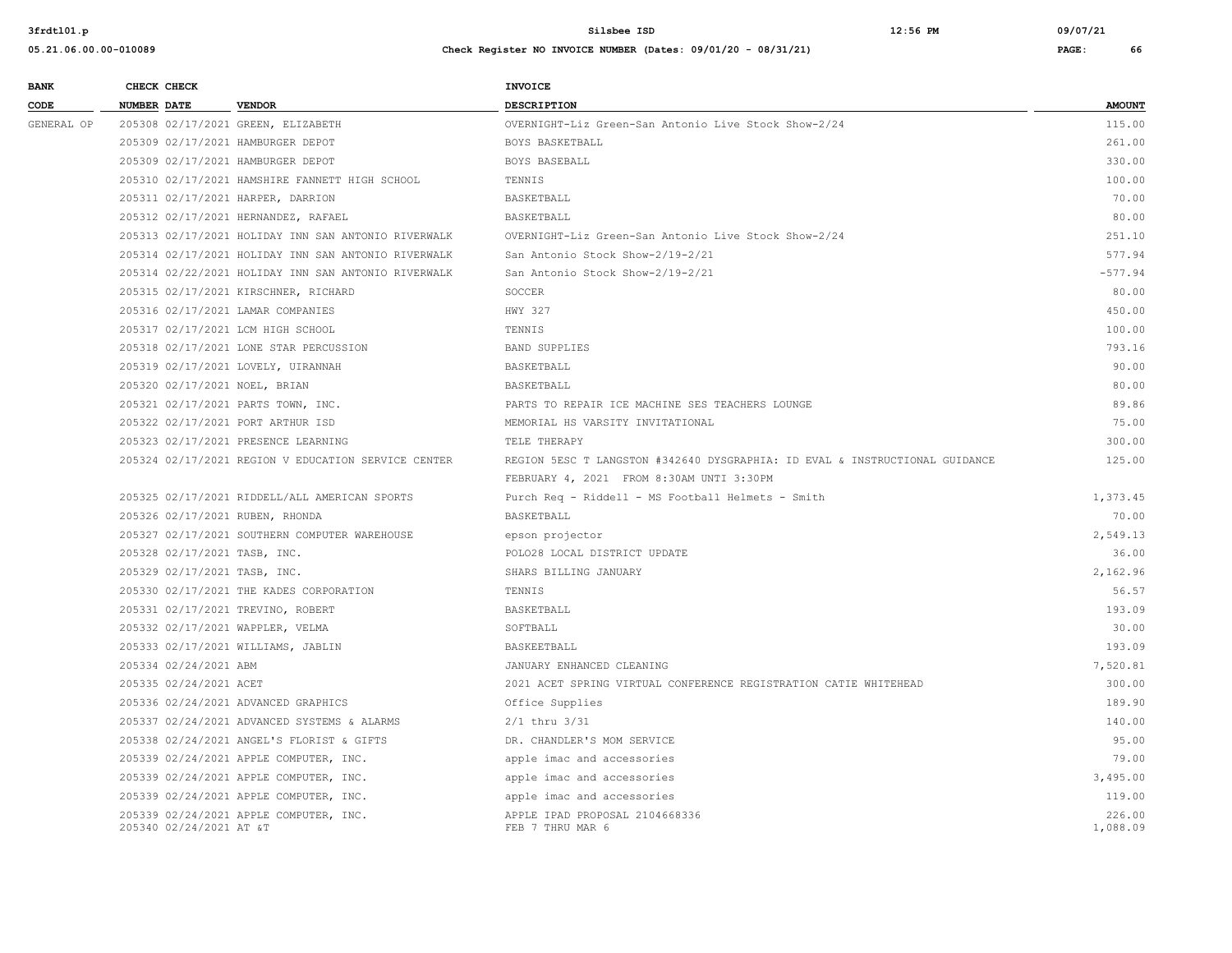| <b>BANK</b> | CHECK CHECK |                         |                                                                                       | <b>INVOICE</b>                                              |                 |
|-------------|-------------|-------------------------|---------------------------------------------------------------------------------------|-------------------------------------------------------------|-----------------|
| CODE        | NUMBER DATE |                         | <b>VENDOR</b>                                                                         | <b>DESCRIPTION</b>                                          | <b>AMOUNT</b>   |
| GENERAL OP  |             |                         | 205341 02/24/2021 Avonlea Jewelry                                                     | watches for staff                                           | 150.00          |
|             |             |                         | 205342 02/24/2021 BAY CITY POWERLIFTING                                               | OVERNIGHT-Girls Regional Powerlifting Meet-Bay City-3/3-3/4 | 315.00          |
|             |             |                         | 205343 02/24/2021 BEST WESTERN PLUS                                                   | OVERNIGHT-Girls Regional Powerlifting Meet-Bay City-3/3-3/4 | 507.18          |
|             |             |                         | 205344 02/24/2021 BILL CLARK PEST CONTROL                                             | OPEN PO FEBRUARY FOR BILL CLARK PEST CONTROL                | 230.00          |
|             |             |                         | 205345 02/24/2021 BODENSTEINER, JOHN                                                  | HOMEBOUND                                                   | 34.94           |
|             |             |                         | 205346 02/24/2021 BUREAU OF EDUCATION AND RESEARCH                                    | 2 online library courses                                    | 558.00          |
|             |             |                         | 205347 02/24/2021 BURGERS OF BEAUMONT                                                 | 1/25 MEALS GOLF                                             | 53.43           |
|             |             |                         | 205347 02/24/2021 BURGERS OF BEAUMONT                                                 | 1/26 MEALS GOLF                                             | 35.29           |
|             |             |                         | 205347 02/24/2021 BURGERS OF BEAUMONT                                                 | 1/19 MEALS GOLF                                             | 53.43           |
|             |             |                         | 205347 02/24/2021 BURGERS OF BEAUMONT                                                 | 1/27 MEALS GOLF                                             | 53.43           |
|             |             |                         | 205347 02/24/2021 BURGERS OF BEAUMONT                                                 | 1/28 MEALS TENNIS                                           | 58.97           |
|             |             |                         | 205347 02/24/2021 BURGERS OF BEAUMONT                                                 | 1/29 MEALS TENNIS                                           | 51.61           |
|             |             |                         | 205347 02/24/2021 BURGERS OF BEAUMONT                                                 | 1/19 MEALS GIRLS BASKETBALL                                 | 151.27          |
|             |             |                         | 205348 02/24/2021 CITY OF SILSBEE                                                     | $1/20$ to $2/20$                                            | 125.70          |
|             |             |                         | 205348 02/24/2021 CITY OF SILSBEE                                                     | $1/20$ to $2/20$                                            | 126.10          |
|             |             |                         | 205349 02/24/2021 COASTAL WELDING SUPPLY INC                                          | monthly po for hvac                                         | 277.31          |
|             |             |                         | 205349 02/24/2021 COASTAL WELDING SUPPLY INC                                          | monthly po for hvac                                         | 12.40           |
|             |             |                         | 205349 02/24/2021 COASTAL WELDING SUPPLY INC                                          | welding supplies                                            | 1,524.00        |
|             |             |                         | 205350 02/24/2021 DE LAGE LANDEN PUBLIC FINANCE                                       | $2/5$ TO $3/4$                                              | 18,567.87       |
|             |             |                         | 205351 02/24/2021 DELEGARD TOOL CO.                                                   | supplies for auto                                           | 50.20           |
|             |             |                         | 205351 02/24/2021 DELEGARD TOOL CO.                                                   | supplies for auto                                           | 845.82          |
|             |             | 205352 02/24/2021 DEMCO |                                                                                       | Library supplies                                            | 863.83          |
|             |             | 205353 02/24/2021 ETEX  |                                                                                       | TONER CARTRIDGE                                             | 175.98          |
|             |             | 205353 02/24/2021 ETEX  |                                                                                       | TONER FOR LIBRARY                                           | 219.98          |
|             |             | 205353 02/24/2021 ETEX  |                                                                                       | TONER FOR OFFICE                                            | 284.96          |
|             |             |                         | 205354 02/24/2021 GAJESKE, BUFFY                                                      | TRYOUT FOR TIGERETTES                                       | 100.00          |
|             |             |                         | 205355 02/24/2021 GRAY, JAYDA                                                         | CHOREOGRAPHY FOR SPRING SHOW                                | 350.00          |
|             |             |                         | 205356 02/24/2021 GREEN, ELIZABETH                                                    | OVERNIGHT-Liz Green-Houston Livestock Show-3/2-3/3          | 170.00          |
|             |             |                         | 205357 02/24/2021 HAMBURGER DEPOT                                                     | BOYS BB                                                     | 333.00          |
|             |             |                         | 205358 02/24/2021 HAMBURGER DEPOT                                                     | POWERLIFTING                                                | 300.00          |
|             |             |                         | 205359 02/24/2021 Hawthorne, Tonnee                                                   | WINDOW FOR BUSES                                            | 106.18          |
|             |             |                         | 205360 02/24/2021 INKSPOT PRINTS & GRAPHICS                                           | Purch Req - InkSpot - MS Girls Track - Uniforms - Storms    | 499.00          |
|             |             |                         | 205361 02/24/2021 JOHNSEN'S WHOLESALE FLORIST                                         | carnation fundraiser for floral                             | 174.00          |
|             |             |                         | 205361 02/24/2021 JOHNSEN'S WHOLESALE FLORIST                                         | supplies for floral                                         | 869.05          |
|             |             |                         | 205361 02/24/2021 JOHNSEN'S WHOLESALE FLORIST                                         | supplies for ag                                             | 519.40          |
|             |             |                         | 205361 02/24/2021 JOHNSEN'S WHOLESALE FLORIST                                         | monthly PO Feb Floral                                       | 13.90           |
|             |             |                         | 205361 02/24/2021 JOHNSEN'S WHOLESALE FLORIST                                         | monthly PO Feb Floral                                       | 67.80           |
|             |             |                         | 205361 02/24/2021 JOHNSEN'S WHOLESALE FLORIST<br>205362 02/24/2021 KITZMILLER, BONNIE | monthly PO Feb Floral<br>WELLS FARGO LUMBERTON TO BANK      | 239.75<br>27.22 |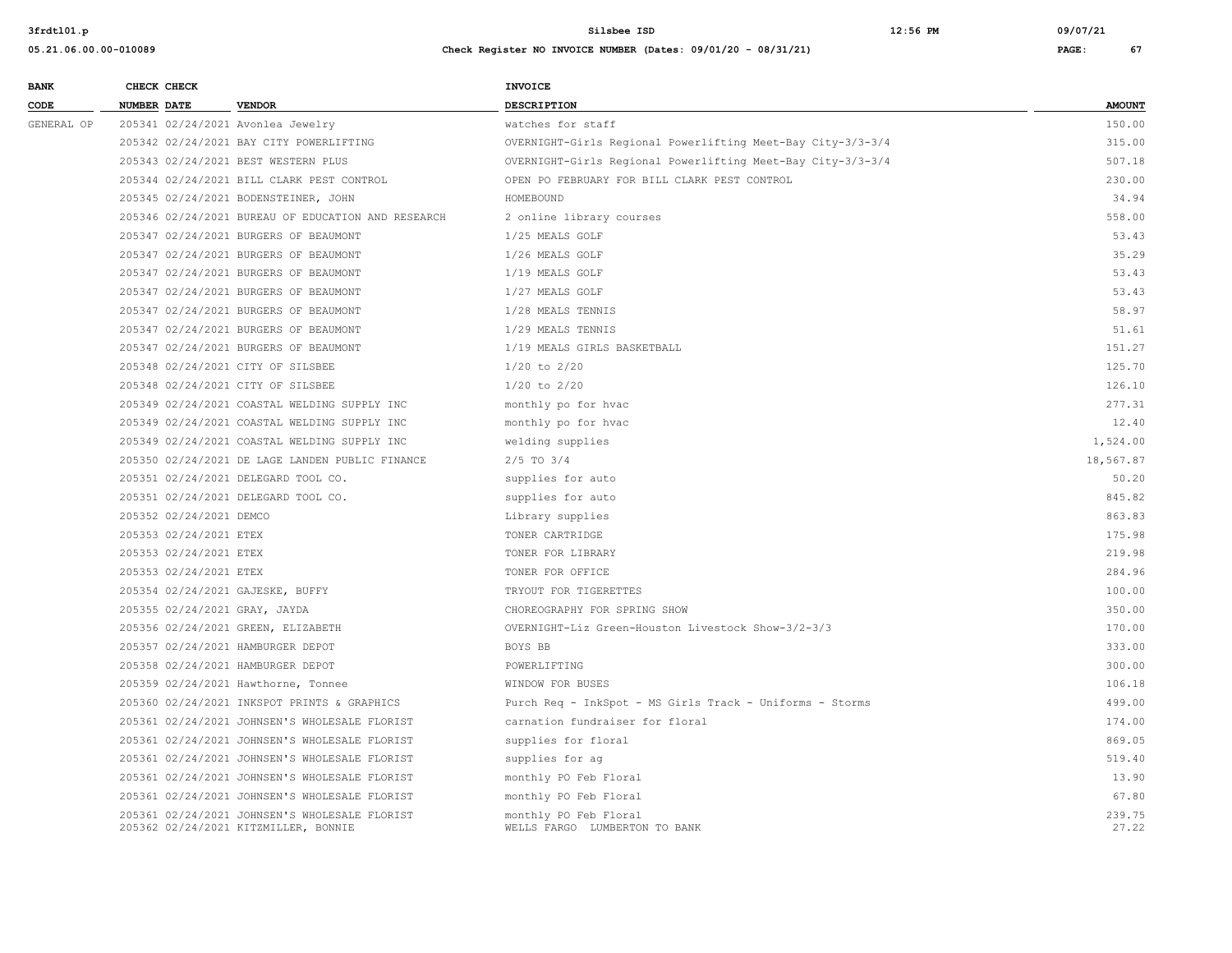| <b>BANK</b> | CHECK CHECK                     |                                                                         | <b>INVOICE</b>                                                                           |                  |
|-------------|---------------------------------|-------------------------------------------------------------------------|------------------------------------------------------------------------------------------|------------------|
| CODE        | <b>NUMBER DATE</b>              | <b>VENDOR</b>                                                           | <b>DESCRIPTION</b>                                                                       | <b>AMOUNT</b>    |
| GENERAL OP  | 205363 02/24/2021 KNUTH, CALVIN |                                                                         | SOCCER                                                                                   | 80.00            |
|             |                                 | 205364 02/24/2021 LAQUINTA BY WYNDHAM PEARLAND                          | OVERNIGHT-Liz Green-Houston Livestock Show-3/2-3/3                                       | 190.46           |
|             |                                 | 205365 02/24/2021 MARK'S PLUMBING                                       | OPEN PO FEBRUARY FOR MARK'S PLUMBING                                                     | 629.00           |
|             |                                 | 205366 02/24/2021 MAYBERRY, DONTE                                       | SILSBEE MS BASKETBALL                                                                    | 175.00           |
|             |                                 | 205367 02/24/2021 MIKE'S FAMILY BBQ PIT                                 | SOFTBALL                                                                                 | 130.00           |
|             |                                 | 205368 02/24/2021 MONTALVO, CARLOS II                                   | SOFTBALL TOTAL 4 HOURS                                                                   | 160.00           |
|             | 205369 02/24/2021 NASCO         |                                                                         | January PO for Aq                                                                        | 59.85            |
|             | 205369 02/24/2021 NASCO         |                                                                         | January PO for Ag                                                                        | 147.46           |
|             |                                 | 205370 02/24/2021 NATIONAL RESTAURANT ASSOCIATION                       | culinary supplies                                                                        | 1,441.75         |
|             | 205371 02/24/2021 NOEL, BRIAN   |                                                                         | SOCCER                                                                                   | 80.00            |
|             |                                 | 205372 02/24/2021 NORTH SHORE STEEL                                     | supplies for welding                                                                     | 894.00           |
|             |                                 | 205373 02/24/2021 O'REILLY AUTOMOTIVE                                   | January PO for Auto                                                                      | 260.40           |
|             |                                 | 205374 02/24/2021 PERMA BOUND BOOKS                                     | Kelly Smith<br>library books                                                             | 2,911.53         |
|             |                                 | 205375 02/24/2021 PINNACLE MEDICAL MANAGEMENT CORP.                     | PRE EMPLOYMENT                                                                           | 40.00            |
|             | 205376 02/24/2021 READ ICE      |                                                                         | water for schools                                                                        | 3,528.00         |
|             |                                 | 205377 02/24/2021 RIDDELL/ALL AMERICAN SPORTS                           | Purch Req - Riddell - HS Football Helmets - Smith                                        | 3,339.95         |
|             |                                 | 205378 02/24/2021 ROBICHAUX, ISAAC                                      | BASKETBALL PLAYOFF @WB TOTAL 3 HOURS                                                     | 120.00           |
|             | 205379 02/24/2021 SAFETY VISION |                                                                         | Safety Vision Camera systems for 6 suburbans and 2 Mircro Birds                          | 7,040.00         |
|             |                                 | 205380 02/24/2021 SCHOOL TECHNOLOGY ASSOCIATES, INC.                    | TRANSCRIPT LABELS                                                                        | 50.00            |
|             |                                 | 205381 02/24/2021 SILSBEE ISD FOOD SERVICES                             | FOOD                                                                                     | 40.00            |
|             |                                 | 205382 02/24/2021 SILSBEE COMMUNITY CENTER                              | REENTAL OF COMMUNITY CENTER OF MAY 1ST ELECTION                                          | 175.00           |
|             |                                 | 205383 02/24/2021 SOUTHERN COMPUTER WAREHOUSE                           | SOUTHERN COMPUTER WAREHOUSE C WHITEHEAD SEE ATTACHED 2 8 2021                            | 213.15           |
|             |                                 | 205383 02/24/2021 SOUTHERN COMPUTER WAREHOUSE                           | Scanner for Silsbee Elem. Cafeteria- Line 2                                              | 151.96           |
|             |                                 | 205384 02/24/2021 SOUTHWEST BUILDING SYSTEMS                            | COST TO REPLACE SPEAKER DAMAGED BY WATER PIPE BURST DUE TO WINTER FREEZE                 | 242.24           |
|             |                                 |                                                                         | REFERENCE HAND PO #43922                                                                 |                  |
|             | 205385 02/24/2021 SPECTRUM      |                                                                         | 2/17 THRU 3/16                                                                           | 220.81           |
|             |                                 | 205386 02/24/2021 SUBWAY STORE #5224                                    | GIRLS BASKETBALL                                                                         | 127.19           |
|             |                                 | 205387 02/24/2021 SYMMETRY ENERGY SOLUTIONS, LLC.                       | JANUARY 2021                                                                             | 6,575.01         |
|             |                                 | 205388 02/24/2021 TEMPLETON, NATHAN                                     | FEBRUARY SERVICES                                                                        | 3,488.68         |
|             |                                 | 205389 02/24/2021 TEXAS DEPARTMENT OF PUBLIC SAFETY                     | $1/1 - 1/31$                                                                             | 3.00             |
|             |                                 | 205390 02/24/2021 TEXAS DEPT OF INFORMATION RESOURCES                   | JANUARY 2021                                                                             | 82.58            |
|             |                                 | 205391 02/24/2021 TEXAS LIBRARY ASSOCIATION                             | Library conference                                                                       | 89.00            |
|             |                                 | 205392 02/24/2021 THE HOME DEPOT PRO                                    | RED PAINT 7/14/20 INVOICE DATE                                                           | 584.91           |
|             |                                 | 205392 02/24/2021 THE HOME DEPOT PRO                                    | white paper towels and bleach for the warehouse                                          | 321.48           |
|             |                                 | 205393 02/24/2021 THOMAS BUS GULF COAST                                 | Thomas Bus Gulf Coast Texas Buy Board Bus Batteries                                      | 591.18           |
|             |                                 | 205393 02/24/2021 THOMAS BUS GULF COAST                                 | Thomas Bus Gulf Coast Texas Buy Board Labor costs to repair Special Needs Fleet<br>#8080 | 834.20           |
|             |                                 | 205394 02/24/2021 Tomas, Jennifer<br>205395 02/24/2021 VERIZON WIRELESS | OVERNIGHT-Girls Regional Powerlifting Meet-Bay City-3/3-3/4<br>JAN 14 - FEB 13           | 520.00<br>472.31 |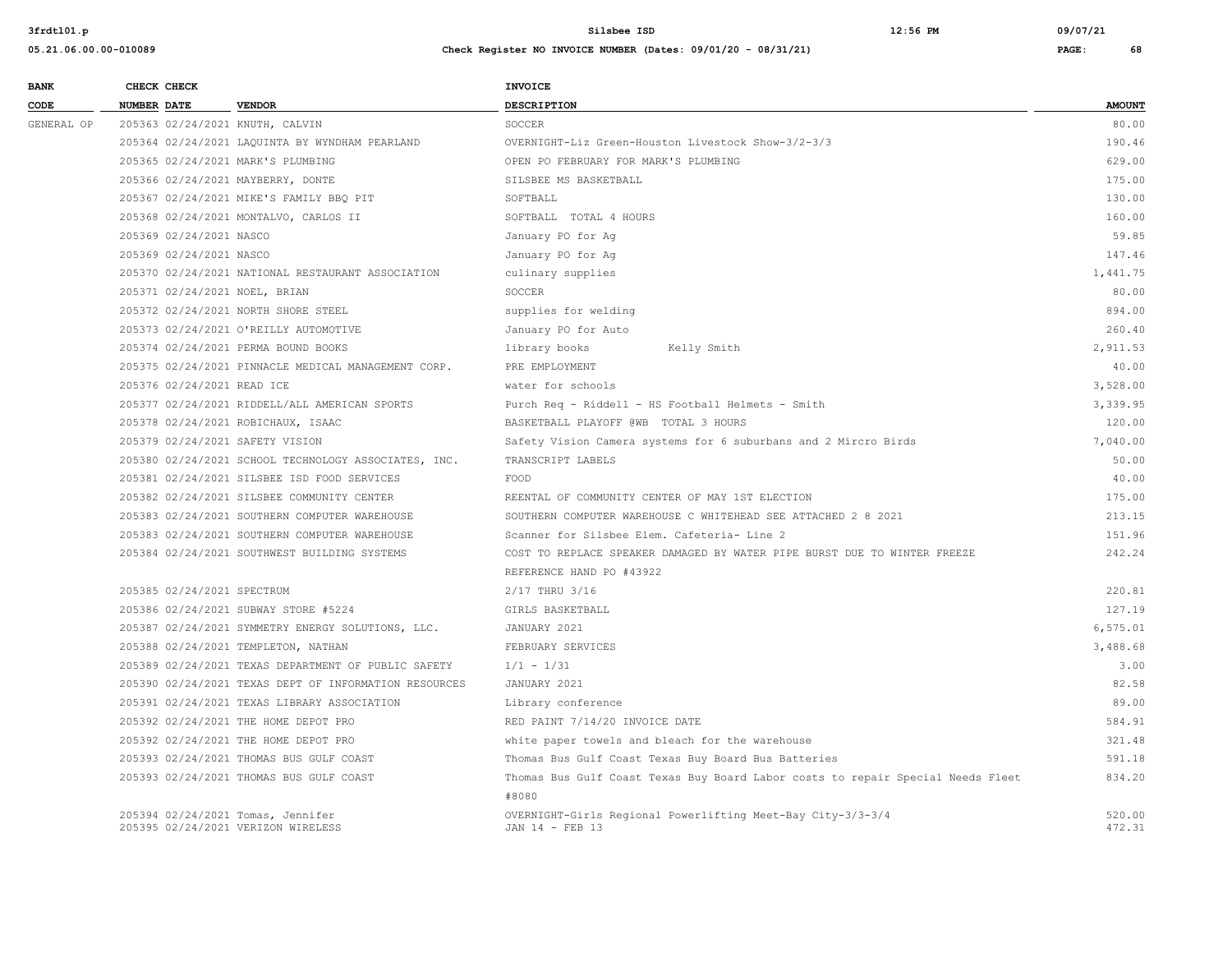| <b>BANK</b> | CHECK CHECK                |                                                                        | INVOICE                                                                      |                 |
|-------------|----------------------------|------------------------------------------------------------------------|------------------------------------------------------------------------------|-----------------|
| CODE        | <b>NUMBER DATE</b>         | <b>VENDOR</b>                                                          | <b>DESCRIPTION</b>                                                           | <b>AMOUNT</b>   |
| GENERAL OP  |                            | 205395 02/24/2021 VERIZON WIRELESS                                     | JAN 14 - FEB 13                                                              | 360.90          |
|             |                            | 205396 02/24/2021 VINCENT, MARK                                        | BASKETBALL PLAYOFF @WB TOTAL 3 HOURS                                         | 120.00          |
|             | 205397 02/24/2021 WAL-MART |                                                                        | supplies                                                                     | 168.14          |
|             | 205397 02/24/2021 WAL-MART |                                                                        | groceries culinary                                                           | 90.80           |
|             | 205397 02/24/2021 WAL-MART |                                                                        | BOARD MEETING 2/8                                                            | 45.53           |
|             | 205397 02/24/2021 WAL-MART |                                                                        | SUPPPLIES                                                                    | 63.36           |
|             | 205397 02/24/2021 WAL-MART |                                                                        | culinary supplies                                                            | 400.96          |
|             |                            | 205398 02/24/2021 WHIGHAM, KATHERINE                                   | CATCHER EQUIPMENT PER UIL GUIDELINES                                         | 229.99          |
|             |                            | 205399 02/24/2021 WILLIAMS, JOHN                                       | FUEL TO TRAVEL TO CONROE                                                     | 12.00           |
|             |                            | 205400 02/24/2021 WOODVILLE HIGH SCHOOL TENNIS                         | SERGIO RAMOS VAR INVITATIONAL                                                | 100.00          |
|             |                            | 205401 02/24/2021 WORTH HYDROCHEM OF THE GULF COAST                    | CHEMICAL WATER TREATING SERVICE                                              | 495.00          |
|             |                            | 205402 02/24/2021 ANAHUAC BOOSTER CLUB                                 | TRACK MEET                                                                   | 245.00          |
|             |                            | 205403 02/24/2021 806 TECHNOLOGIES, INC                                | 806 TECHNOLOGIES TITLE 1 CRATE C WHITEHEAD                                   | 1,900.00        |
|             |                            | 205404 02/24/2021 LEMOINE, MALLORY                                     | TIGERETTE TRYOUTS                                                            | 100.00          |
|             |                            | 205405 02/24/2021 THE HOME DEPOT PRO                                   | supplies for warehouse                                                       | 294.90          |
|             |                            | 205406 03/03/2021 806 TECHNOLOGIES, INC                                | 2020-2021 PLAN4LEARNING DISTRICT IMPROVEMENT PLANNING SOFTWARE               | 2,000.00        |
|             |                            | 205407 03/03/2021 A-1 MAIDA FENCE COMPANY                              | MATERIALS NEEDED TO PUT UP 3 SIGNS ON LRP PARKING LOT **PLEASE SEND TAX FREE | 270.00          |
|             |                            |                                                                        | PAPERWORK WITH PAYMENT **                                                    |                 |
|             |                            | 205408 03/03/2021 ALLEN, LUKE                                          | ROSS LIGHTFOOT 2 OF 2                                                        | 833.00          |
|             |                            | 205409 03/03/2021 ANDERSON, RICK                                       | BASEBALL SILSBEE VS NEDERLAND                                                | 155.00          |
|             |                            | 205410 03/03/2021 Angelle, Margaret                                    | 4 GAMES BASKETBALL                                                           | 300.00          |
|             |                            | 205411 03/03/2021 AUSTIN COMMUNITY COLLEGE                             | LINCOLN DOUGLAS DEBATE #11-3-30428-4158-00 SILSBEE HS                        | 140.00          |
|             |                            | 205412 03/03/2021 BODENSTEINER, JOHN                                   | HOMEBOUND                                                                    | 30.57           |
|             |                            | 205413 03/03/2021 BREWER, CHARLES                                      | SOCCER TOTAL 4.45 HOURS                                                      | 190.00          |
|             |                            | 205414 03/03/2021 BURGERS OF BEAUMONT                                  | 2/21 MEALS SOCCER                                                            | 288.09          |
|             |                            | 205414 03/03/2021 BURGERS OF BEAUMONT                                  | 2/1 MEALS GOLF                                                               | 34.89           |
|             |                            | 205414 03/03/2021 BURGERS OF BEAUMONT                                  | 2/3 MEALSS GOLF                                                              | 23.42           |
|             |                            | 205414 03/03/2021 BURGERS OF BEAUMONT                                  | 2/9 MEALS GOLF                                                               | 17.93           |
|             |                            | 205414 03/03/2021 BURGERS OF BEAUMONT                                  | 2/11 MEALS GOLF                                                              | 41.85           |
|             |                            | 205414 03/03/2021 BURGERS OF BEAUMONT                                  | 2/22 MEALS GOLF                                                              | 34.89           |
|             |                            | 205414 03/03/2021 BURGERS OF BEAUMONT                                  | 2/23 MEALS GOLF                                                              | 23.42           |
|             |                            | 205415 03/03/2021 CARRIER CORPORATION                                  | OPEN PO FEBRUARY FOR CARRIER                                                 | 760.00          |
|             |                            | 205416 03/03/2021 CENTERPOINT ENERGY                                   | $1/15$ TO $2/18$                                                             | 188.29          |
|             |                            | 205416 03/03/2021 CENTERPOINT ENERGY                                   | $1/15$ TO $2/18$                                                             | 2,677.59        |
|             |                            | 205417 03/03/2021 CICI'S PIZZA #160                                    | TENNIS                                                                       | 75.00           |
|             |                            | 205418 03/03/2021 CITY OF SILSBEE                                      | $1/27$ TO $2/27$                                                             | 1,855.61        |
|             |                            | 205418 03/03/2021 CITY OF SILSBEE                                      | $1/27$ TO $2/27$                                                             | 1,663.80        |
|             |                            | 205418 03/03/2021 CITY OF SILSBEE<br>205418 03/03/2021 CITY OF SILSBEE | $1/27$ TO $2/27$<br>1/27 TO 2/27                                             | 810.70<br>43.55 |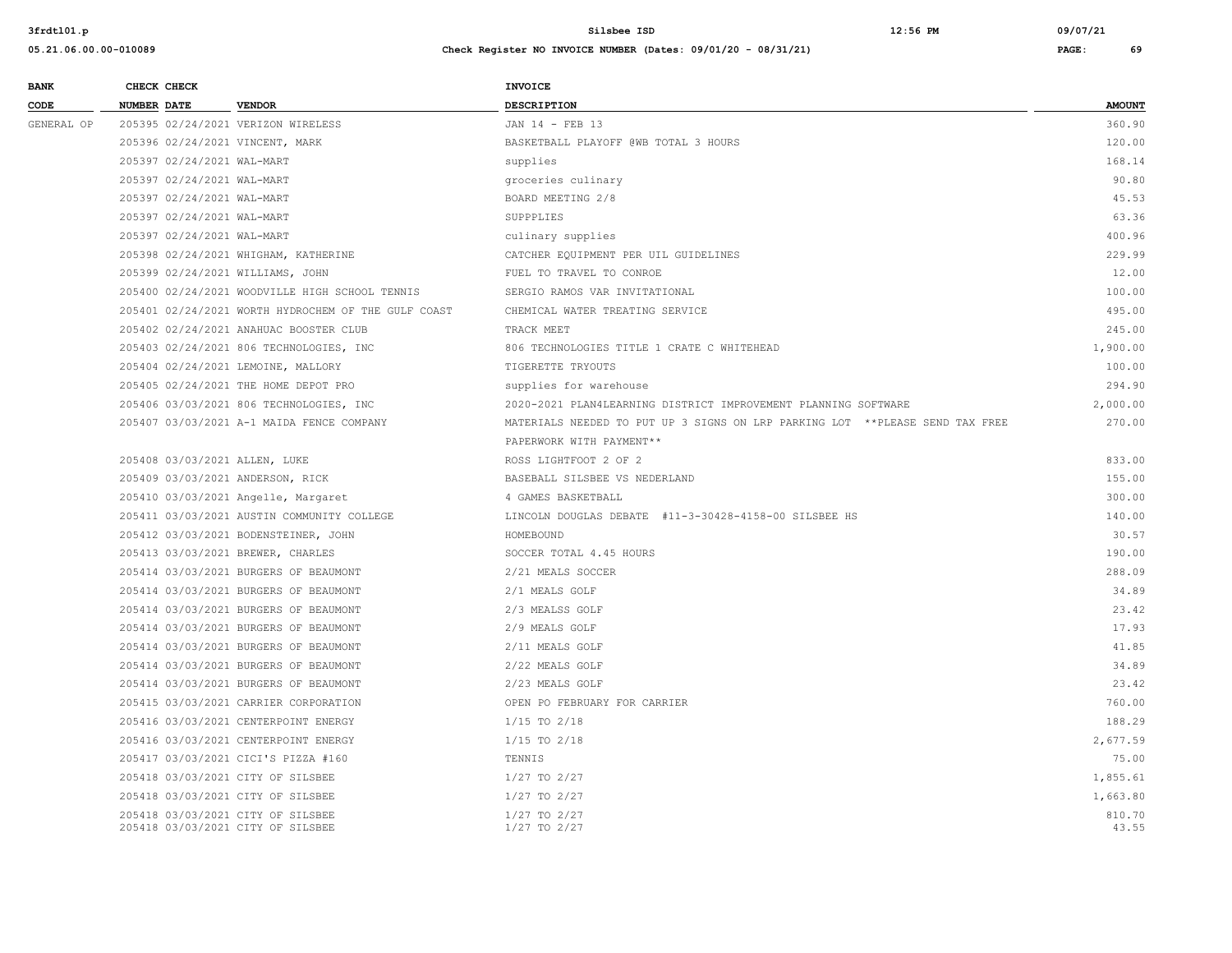| <b>BANK</b> |                                                                                              | CHECK CHECK                                        |                                                          | <b>INVOICE</b>                                                                |                 |
|-------------|----------------------------------------------------------------------------------------------|----------------------------------------------------|----------------------------------------------------------|-------------------------------------------------------------------------------|-----------------|
| CODE        | <b>NUMBER DATE</b>                                                                           |                                                    | <b>VENDOR</b>                                            | <b>DESCRIPTION</b>                                                            | <b>AMOUNT</b>   |
| GENERAL OP  |                                                                                              |                                                    | 205419 03/03/2021 COASTAL WELDING SUPPLY INC             | monthly PO Feb for welding                                                    | 61.90           |
|             |                                                                                              |                                                    | 205419 03/03/2021 COASTAL WELDING SUPPLY INC             | monthly PO Feb for welding                                                    | 230.88          |
|             |                                                                                              |                                                    | 205420 03/03/2021 COWARD, JUDY                           | 2/27 UIL VOCAL SOLO CONTEST                                                   | 150.00          |
|             |                                                                                              |                                                    | 205421 03/03/2021 DELACERDA, SCOTT                       | SRO TOTAL 4/75 HOURS                                                          | 190.00          |
|             |                                                                                              | 205422 03/03/2021 ETEX                             |                                                          | ETEX OFFICE SUPPLY SEE ATTACHED                                               | 116.91          |
|             |                                                                                              |                                                    | 205423 03/03/2021 EWELL EDUCATIONAL SERVICES             | HORSE JUDGING                                                                 | 40.00           |
|             | 205423 03/03/2021 EWELL EDUCATIONAL SERVICES<br>205423 03/03/2021 EWELL EDUCATIONAL SERVICES |                                                    | CYPRESS CREEK VIRTUAL CONTEST                            | 84.00                                                                         |                 |
|             |                                                                                              |                                                    | POULTRY JUDGING @HLSR                                    | 40.00                                                                         |                 |
|             |                                                                                              |                                                    | 205424 03/03/2021 FOLLETT SCHOOL SOLUTIONS, INC.         | library supplies                                                              | 622.00          |
|             |                                                                                              |                                                    | 205424 03/03/2021 FOLLETT SCHOOL SOLUTIONS, INC.         | Follett renewal for SES<br>Kelly Smith                                        | 722.00          |
|             |                                                                                              |                                                    | 205424 03/03/2021 FOLLETT SCHOOL SOLUTIONS, INC.         | follett renewal Laura Reeves<br>Kelly Smith                                   | 722.00          |
|             |                                                                                              |                                                    | 205425 03/03/2021 FUNCTION 4 LLC                         | $2/15$ TO $3/14$                                                              | 646.20          |
|             |                                                                                              |                                                    | 205426 03/03/2021 GORDON, HORACE                         | SOFTBALL                                                                      | 170.00          |
|             |                                                                                              |                                                    | 205427 03/03/2021 GRAINGER<br>205427 03/03/2021 GRAINGER | OPEN PO FEBRUARY FOR GRAINGER                                                 | 9.44            |
|             |                                                                                              |                                                    |                                                          | OPEN PO FEBRUARY FOR GRAINGER                                                 | 227.16          |
|             |                                                                                              | 205427 03/03/2021 GRAINGER                         |                                                          | OPEN PO FEBRUARY FOR GRAINGER                                                 | 108.96          |
|             |                                                                                              |                                                    | 205428 03/03/2021 GREEN, ELIZABETH                       | SAN ANTONIO CALF SCRAMBLE                                                     | 27.00           |
|             |                                                                                              |                                                    | 205429 03/03/2021 GREEN, ELIZABETH                       | OVERNIGHT-Liz Green-Houston Livestock Show-3/5-3/6                            | 170.00          |
|             |                                                                                              |                                                    | 205430 03/03/2021 GREEN, ELIZABETH                       | HOUSTON RABBIT SHOW                                                           | 90.00           |
|             |                                                                                              |                                                    | 205431 03/03/2021 HAMBURGER DEPOT                        | BASKETBALL ON 23RD AND TRACK ON 22ND                                          | 430.00          |
|             |                                                                                              |                                                    | 205432 03/03/2021 HARDIN COUNTY APPRAISAL DISTRICT       | 2ND OUARTERLY PAYMENT                                                         | 79,869.18       |
|             |                                                                                              |                                                    | 205433 03/03/2021 HILTON GALVESTON ISLAND RESORT         | Overnight-Paula Tacker-FCCLA-Galveston Island Convention Center-2/18/-2/20    | 2,030.04        |
|             |                                                                                              |                                                    | 205434 03/03/2021 HOGG, STEVEN                           | BASEBALL SILSBEE VS NEDERLAND                                                 | 155.00          |
|             |                                                                                              |                                                    | 205435 03/03/2021 Jacks, Evelle                          | BETWEEN CAMPUSES                                                              | 31.19           |
|             |                                                                                              |                                                    | 205436 03/03/2021 JOHNSEN'S WHOLESALE FLORIST            | monthly PO Feb Floral                                                         | 49.45           |
|             |                                                                                              |                                                    | 205437 03/03/2021 KIRSCHNER, RICHARD                     | SOCCER                                                                        | 145.00          |
|             |                                                                                              |                                                    | 205438 03/03/2021 KITZMILLER, BONNIE                     | WELLS FARGO LUMBERTON BANK                                                    | 45.36           |
|             |                                                                                              |                                                    | 205439 03/03/2021 LANDSCAPE SPECIALIST                   | MONTHLY MAINTENANCE MARCH 2021                                                | 4,929.16        |
|             |                                                                                              |                                                    | 205439 03/03/2021 LANDSCAPE SPECIALIST                   | REPLACE AND REWIRE VLAVES BASEBALL FIELD AND REPLACE GALVANIZED 90 AND NIPPLE | 850.00          |
|             |                                                                                              |                                                    |                                                          | BASEBALL FIELD                                                                |                 |
|             |                                                                                              |                                                    | 205440 03/03/2021 LAQUINTA BY WYNDHAM PEARLAND           | OVERNIGHT-Liz Green-Houston Livestock Show-3/5-3/6                            | 211.86          |
|             |                                                                                              |                                                    | 205441 03/03/2021 M & D SUPPLY, INC.                     | OPEN PO FEBRUARY FOR M&D SUPPLY                                               | 112.22          |
|             |                                                                                              |                                                    | 205442 03/03/2021 MADDISON VISUAL MEDIA, L.P.            | BILLBOARD @NERREN AND HIGHWAY 96                                              | 800.00          |
|             |                                                                                              |                                                    | 205443 03/03/2021 MCINNIS CONSTRUCTION, INC.             | painting of SHS Main Building, Tiger Stadium Complex, Baseball/Softball       | 59,774.79       |
|             |                                                                                              |                                                    | 205444 03/03/2021 MICRO INTEGRATION                      | Ouote for the new middle school's camera server                               | 7,849.00        |
|             |                                                                                              |                                                    | 205445 03/03/2021 MOTT SUPPLY                            | OPEN PO FEBRUARY FOR MOTT SUPPLY                                              | 199.31          |
|             |                                                                                              |                                                    | 205446 03/03/2021 MUNRO'S UNIFORM SERVICE                | MAINTENANCE FEBRUARY                                                          | 843.85          |
|             |                                                                                              | 205447 03/03/2021 NASCO<br>205447 03/03/2021 NASCO |                                                          | monthly Feb PO for ag<br>monthly Feb PO for ag                                | 92.52<br>264.84 |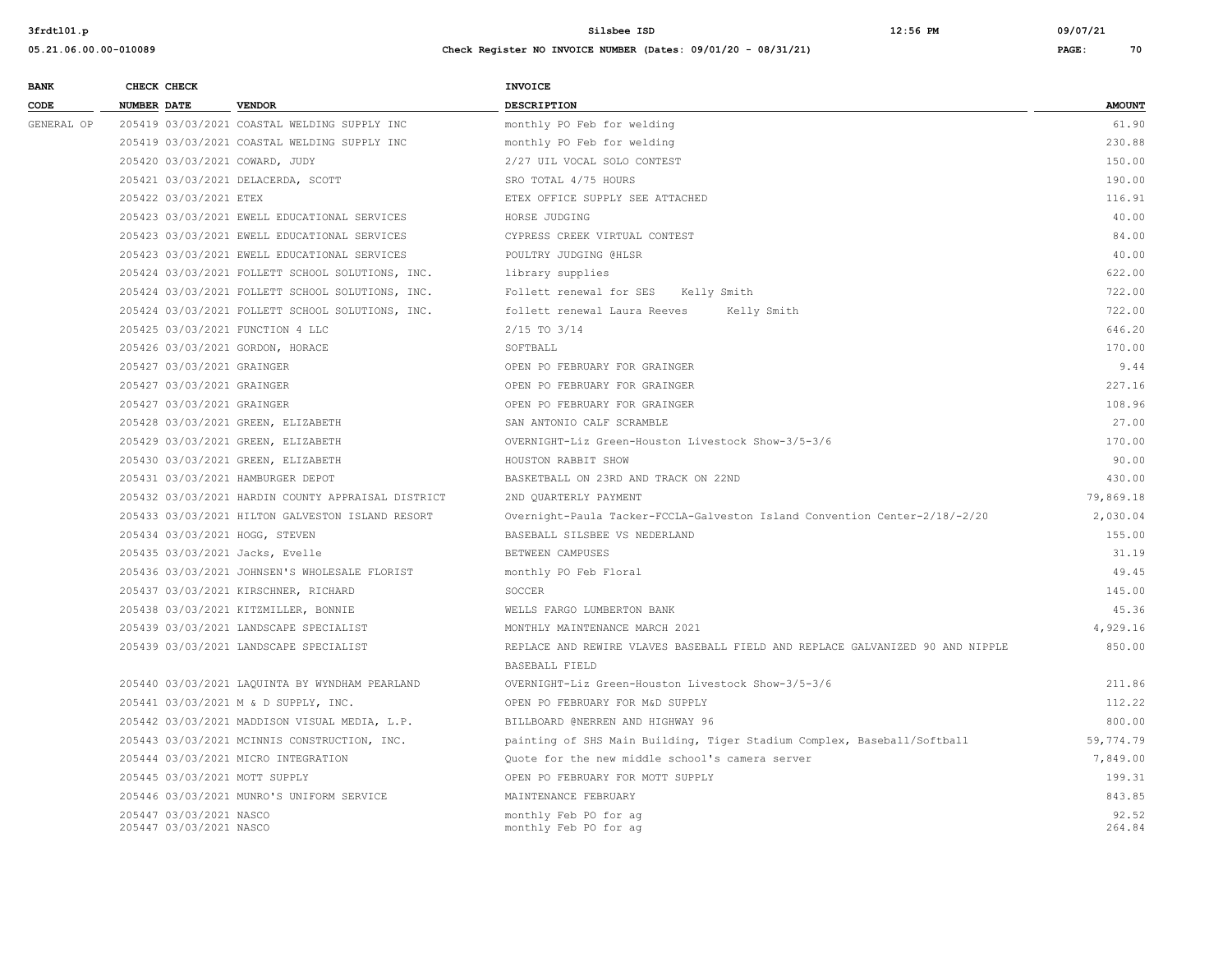| 05.21.06.00.00-010089 | Check Register NO INVOICE NUMBER (Dates: 09/01/20 - 08/31/21) | PAGE: | 71 |
|-----------------------|---------------------------------------------------------------|-------|----|
|                       |                                                               |       |    |

| <b>BANK</b> | CHECK CHECK                                                           |                                                          | <b>INVOICE</b>                                                                    |                  |
|-------------|-----------------------------------------------------------------------|----------------------------------------------------------|-----------------------------------------------------------------------------------|------------------|
| CODE        | <b>NUMBER DATE</b>                                                    | <b>VENDOR</b>                                            | <b>DESCRIPTION</b>                                                                | <b>AMOUNT</b>    |
| GENERAL OP  | 205448 03/03/2021 NASSP                                               |                                                          | NHS SUPPLIES                                                                      | 1,006.92         |
|             |                                                                       | 205449 03/03/2021 NORTH HARDIN WATER SUPPLY CORP.        | $1/6$ TO $2/10$                                                                   | 43.47            |
|             |                                                                       | 205450 03/03/2021 PARKER BUSINESS FORMS                  | OFFICE SUPPLIES - CAR TAGS                                                        | 135.53           |
|             |                                                                       | 205451 03/03/2021 PARKER LUMBER - SILSBEE                | monthly PO Feb for hvac                                                           | 196.95           |
|             |                                                                       | 205452 03/03/2021 PENDER'S MUSIC COMPANY                 | MUSIC CD'S<br>NICOLE FEW                                                          | 75.31            |
|             | 205453 03/03/2021 PERRY, AMY                                          |                                                          | HOMEBOUND                                                                         | 4.70             |
|             |                                                                       | 205454 03/03/2021 PITNEY BOWES GLOBAL FIN SERVICES LLC   | LEASE 12/30 to 3/29                                                               | 1,322.49         |
|             |                                                                       | 205455 03/03/2021 PORTER'S CARPETS, INC.                 | BASECOVE BURGUNDY #85 FOR MS HALLWAY PROJECT NOT APPROVED VENDOR THE OTHER        | 1,375.47         |
|             |                                                                       |                                                          | COMPANY WE WERE GOING WITH SENT US AN EMAIL SAYING THEIR VENDOR WENT OUT OF       |                  |
|             |                                                                       |                                                          | BUSINESS. THIS IS WHO WE USED FOR LRP FLOORING PROJECT.                           |                  |
|             |                                                                       | 205456 03/03/2021 PRESENCE LEARNING                      | TELETHERAPY MONTHLY PLATFORM FEBRUARY 2021                                        | 300.00           |
|             | 205457 03/03/2021 RAGSDALE, RANDY                                     |                                                          | SOFTBALL                                                                          | 170.00           |
|             | 205458 03/03/2021 READ ICE                                            |                                                          | water for schools                                                                 | 1,470.00         |
|             |                                                                       | 205459 03/03/2021 RODRIGUEZ, APOLINAR                    | SOCCER SILSBEE VS LCM                                                             | 145.00           |
|             | 205460 03/03/2021 RUIZ, ZAYRA                                         |                                                          | LPAC                                                                              | 112.50           |
|             |                                                                       | 205461 03/03/2021 SIDELINE POWER, LLC                    | Purchase Req - Sideline Power - Drone - FB - Coach Smith                          | 2,820.00         |
|             | 205462 03/03/2021 SILSBEE BEE                                         |                                                          | Legal Ad for Audit Bid, weeks Feb 17 and Feb 24                                   | 101.01           |
|             |                                                                       | 205463 03/03/2021 SILSBEE ISD FOOD SERVICES              | FEBRUARY                                                                          | 184.94           |
|             |                                                                       | 205463 03/03/2021 SILSBEE ISD FOOD SERVICES              | FEBRUARY                                                                          | 477.50           |
|             |                                                                       | 205464 03/03/2021 SOUTHEAST TEXAS WATER                  | PACES                                                                             | 57.00            |
|             |                                                                       | 205465 03/03/2021 SOUTHERN LAWN & LANDSCAPES LLC         | MOWING COMPLETED 2/10                                                             | 4,906.00         |
|             |                                                                       | 205465 03/03/2021 SOUTHERN LAWN & LANDSCAPES LLC         | MOWING COMPLETED 1/19                                                             | 4,906.00         |
|             |                                                                       | 205466 03/03/2021 SOUTHWEST BUILDING SYSTEMS             | LABOR AND MATERIALS TO REPLACE POWER SUPPLY FOR DOOR MAGNETS HIGH SCHOOL          | 779.10           |
|             |                                                                       | 205466 03/03/2021 SOUTHWEST BUILDING SYSTEMS             | repair to lobby door                                                              | 336.00           |
|             |                                                                       | 205466 03/03/2021 SOUTHWEST BUILDING SYSTEMS             | MATERIALS AND LABOR TO REPAIR SHORT IN NOTIFICATION CIRCUIT IN CAFETERIA SEE      | 1,019.26         |
|             |                                                                       |                                                          | ATTACHED OUOTE                                                                    |                  |
|             |                                                                       | 205467 03/03/2021 SOUTHWEST FOODSERVICE EXCELLENCE, LLC  | JANUARY 2021 NUTRITIOINAL SERVICES                                                | 123,676.33       |
|             |                                                                       | 205468 03/03/2021 SPARKLETTS AND SIERRA SPRINGS          | ADMINISTRATION, WAREHOUSE AND TRANSPORTATION                                      | 109.42           |
|             |                                                                       | 205469 03/03/2021 STATE & FEDERAL EDUCATION SERVICES LLC | CONSULTING SERVICES BILLING CYCLE 3 OF 4                                          | 8,354.00         |
|             |                                                                       | 205470 03/03/2021 SUBWAY STORE #5224                     | GIRLS BASKETBALL                                                                  | 133.69           |
|             | 205471 03/03/2021 TALLEY, LANDEN                                      |                                                          | BASEBALL                                                                          | 40.00            |
|             |                                                                       | 205472 03/03/2021 TASO SABINE-NECHES SOFTBALL CHAPTER    | OFFICIAL                                                                          | 200.00           |
|             |                                                                       | 205473 03/03/2021 TEXAS STATE FLORISTS' ASSOCIATION      | floral certifications Courtney Champagne will order                               | 1,560.00         |
|             |                                                                       | 205474 03/03/2021 THE KADES CORPORATION                  | TENNIS                                                                            | 44.73            |
|             |                                                                       | 205475 03/03/2021 TRULY HORRIBLE THINGS                  | card game for drama                                                               | 47.99            |
|             |                                                                       | 205475 03/03/2021 TRULY HORRIBLE THINGS                  | card game for choir                                                               | 213.95           |
|             | 205476 03/03/2021 UT HIGH SCHOOL                                      |                                                          | UT HIGH SCHOOL CBE                                                                | 100.00           |
|             | 205477 03/03/2021 VINCENT, MARK<br>205478 03/03/2021 WALTERS, MATTHEW |                                                          | WACO CONNALLY BB PLAYOFF TOTAL 4 HOURS<br>BB PLAYOFF @MADISONVILLE TOTAL 11 HOURS | 160.00<br>440.00 |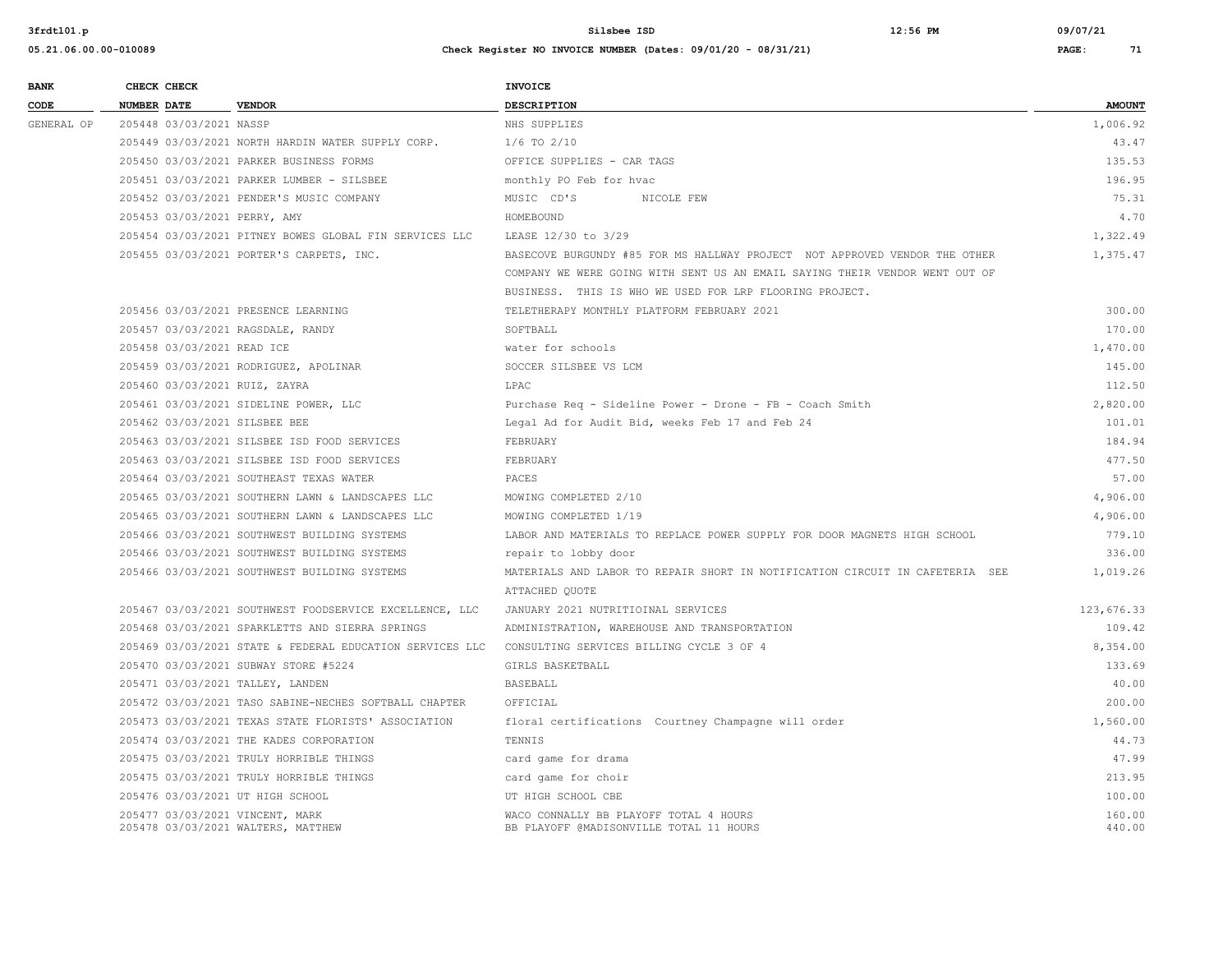| <b>BANK</b><br>CODE | CHECK CHECK        |                                                  | <b>VENDOR</b>                                     | INVOICE                                                                                   |                  |
|---------------------|--------------------|--------------------------------------------------|---------------------------------------------------|-------------------------------------------------------------------------------------------|------------------|
|                     | <b>NUMBER DATE</b> |                                                  |                                                   | <b>DESCRIPTION</b>                                                                        | <b>AMOUNT</b>    |
| GENERAL OP          |                    |                                                  | 205479 03/03/2021 WALTON, BRENDA                  | 4 GAMES                                                                                   | 300.00           |
|                     |                    |                                                  | 205480 03/03/2021 WATERS, SHANNON                 | ALLIE SPENCER LRP                                                                         | 22.00            |
|                     |                    |                                                  | 205481 03/03/2021 WEICHERT, MICHELLE              | Overnight-Paula Tacker-FCCLA-Galveston Island Convention Center-2/18/-2/20                | 1,230.00         |
|                     |                    |                                                  | 205482 03/03/2021 ZONAR SYSTEMS, INC.             | $3/1$ TO $3/31$                                                                           | 1,629.00         |
|                     |                    |                                                  | 205483 03/10/2021 ACME ARCHITECTURAL HARDWARE     | KEYS FOR MS CUSTODIAL, KEYS FOR ADMIN AND PARTS FOR BAND HALL DOOR HS                     | 275.60           |
|                     |                    | 205484 03/10/2021 AT &T                          |                                                   | FEB 25 THRU MAR 24                                                                        | 54.28            |
|                     |                    | 205484 03/10/2021 AT &T                          |                                                   | FEB 25 THRU MAR 24                                                                        | 44.18            |
|                     |                    | 205484 03/10/2021 AT &T                          |                                                   | FEB 25 THRU MAR 24                                                                        | 71.43            |
|                     |                    | 205484 03/10/2021 AT &T                          |                                                   | FEB 25 THRU MAR 24                                                                        | 54.28            |
|                     |                    | 205484 03/10/2021 AT &T                          |                                                   | FEB 27 THRU MAR 26                                                                        | 142.86           |
|                     |                    | 205484 03/10/2021 AT &T                          |                                                   | FEB 27 THRU MAR 26                                                                        | 1,892.11         |
|                     |                    |                                                  | 205485 03/10/2021 ATHLETIC SUPPLY INC.            | Purch Req - Athletic Supply - FB Offseason - Shirts - Smith                               | 280.00           |
|                     |                    |                                                  | 205486 03/10/2021 B. K. MECHANICAL SERVICES, INC. | MATERIALS AND LABOR TO REPLACE DAMAGED RPZ DUE TO FREEZE IN BOYS LOCKEROOM                | 3,641.00         |
|                     |                    |                                                  |                                                   | STADIUM                                                                                   |                  |
|                     |                    |                                                  | 205487 03/10/2021 BURGERS OF BEAUMONT             | 3/1 MEALS GOLF                                                                            | 11.95            |
|                     |                    |                                                  | 205487 03/10/2021 BURGERS OF BEAUMONT             | 2/2 MEALS GOLF                                                                            | 35.38            |
|                     |                    |                                                  | 205487 03/10/2021 BURGERS OF BEAUMONT             | 2/10 MEALS GOLF                                                                           | 35.87            |
|                     |                    |                                                  | 205487 03/10/2021 BURGERS OF BEAUMONT             | 2/26 MEALS GOLF                                                                           | 10.97            |
|                     |                    |                                                  | 205487 03/10/2021 BURGERS OF BEAUMONT             | 2/26 MEALS TENNIS                                                                         | 74.33            |
|                     |                    |                                                  | 205488 03/10/2021 CHALK'S TRUCK PARTS, INC.       | 51524/1<br>Chalk's Silsbee ISD Bid Sheet Open PO for the Month of February                | 739.06           |
|                     |                    |                                                  |                                                   | 2021                                                                                      |                  |
|                     |                    |                                                  | 205488 03/10/2021 CHALK'S TRUCK PARTS, INC.       | Parts for 96 air valve                                                                    | 123.05           |
|                     |                    |                                                  | 205488 03/10/2021 CHALK'S TRUCK PARTS, INC.       | Chalk's Silsbee ISD Bid Sheet Open PO for the month of March 2021                         | 100.02           |
|                     |                    |                                                  | 205489 03/10/2021 CHICKEN EXPRESS                 | <b>BASEBALL</b>                                                                           | 176.87           |
|                     |                    |                                                  | 205490 03/10/2021 CITY OF SILSBEE                 | $2/6$ to $3/6$                                                                            | 117.10           |
|                     |                    |                                                  | 205490 03/10/2021 CITY OF SILSBEE                 | $2/6$ to $3/6$                                                                            | 58.90            |
|                     |                    |                                                  | 205490 03/10/2021 CITY OF SILSBEE                 | $2/6$ to $3/6$                                                                            | 159.70           |
|                     |                    |                                                  | 205490 03/10/2021 CITY OF SILSBEE                 | $2/6$ to $3/6$                                                                            | 32.50            |
|                     |                    |                                                  | 205491 03/10/2021 COLLEGE BOARD                   | SAT TESTING                                                                               | 384.00           |
|                     |                    |                                                  | 205492 03/10/2021 COMMUNITY COFFEE                | SILSBEE ELEMENTARY                                                                        | 21.60            |
|                     |                    |                                                  | 205492 03/10/2021 COMMUNITY COFFEE                | MAINTENANCE                                                                               | 40.00            |
|                     |                    |                                                  | 205492 03/10/2021 COMMUNITY COFFEE                | LAURA REEVES PRIMARY                                                                      | 23.40            |
|                     |                    |                                                  | 205492 03/10/2021 COMMUNITY COFFEE                | MIDDLE SCHOOL                                                                             | 92.40            |
|                     |                    |                                                  | 205493 03/10/2021 CONSTANT, DAVID                 | SOCCER SILSBEE VS BRIDGE CITY                                                             | 145.00           |
|                     |                    |                                                  | 205494 03/10/2021 DELACERDA, SCOTT                | WORKED FOR KENNY 8.75 X 2 DAYS                                                            | 700.00           |
|                     |                    |                                                  | 205495 03/10/2021 DISPLAYIT LLC                   | Purch Req - DisplayIt - Collapsible Backdrop - Coach Smith                                | 638.89           |
|                     |                    |                                                  | 205496 03/10/2021 ELITE CARD PAYMENT CENTER       | $2/11$ THRU $3/2$                                                                         | 2,469.08         |
|                     |                    | 205497 03/10/2021 ETEX<br>205497 03/10/2021 ETEX |                                                   | ETEX OFFICE SUPPLY PRIVACY MONITOR FILTERS (2) THORNHILL<br>ETEX ORDER FOR HR LESLIE HOLT | 235.98<br>570.72 |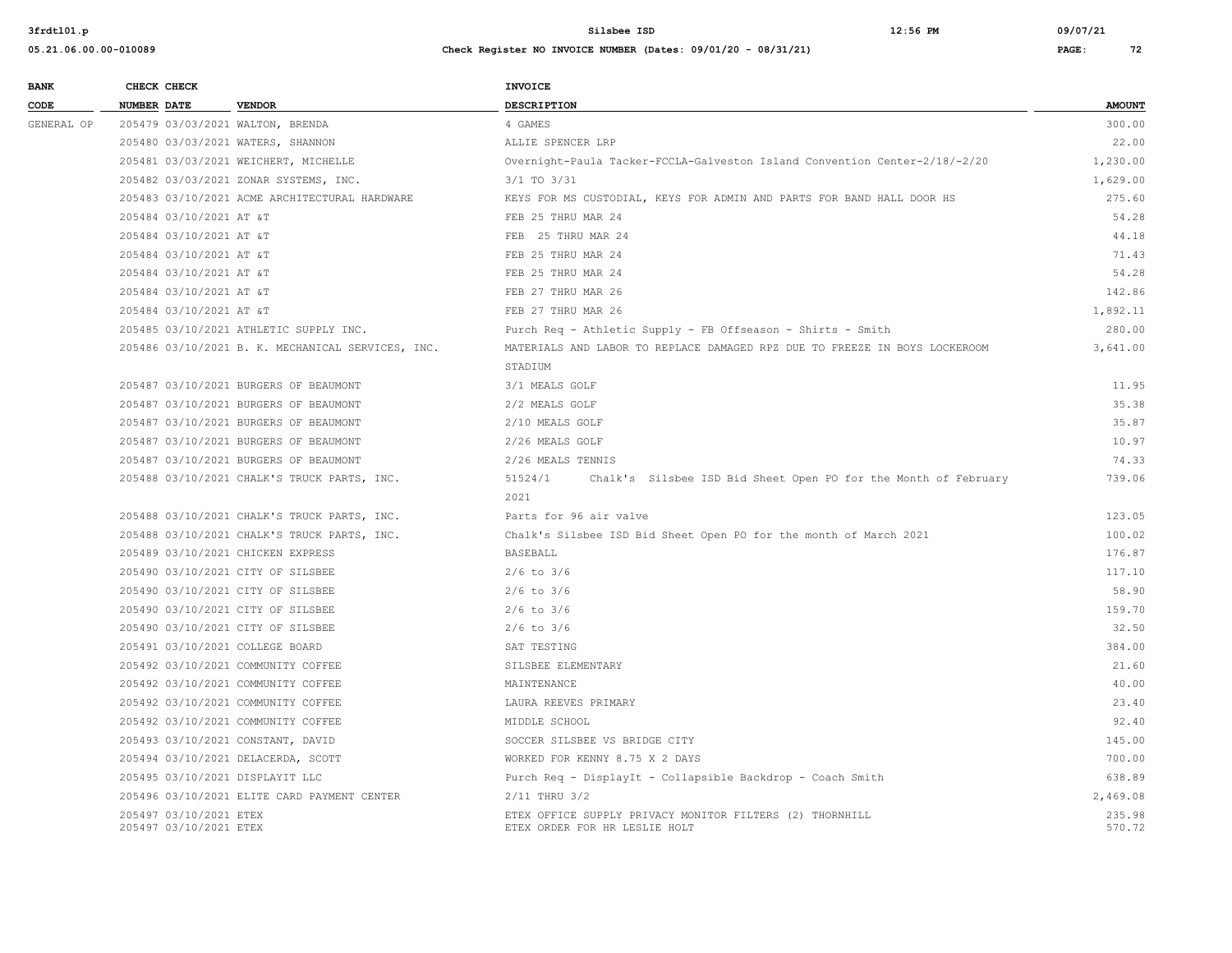| <b>BANK</b> | CHECK CHECK                       |                                                                                       | <b>INVOICE</b>                                                                                                     |               |
|-------------|-----------------------------------|---------------------------------------------------------------------------------------|--------------------------------------------------------------------------------------------------------------------|---------------|
| CODE        | NUMBER DATE                       | <b>VENDOR</b>                                                                         | <b>DESCRIPTION</b>                                                                                                 | <b>AMOUNT</b> |
| GENERAL OP  | 205497 03/10/2021 ETEX            |                                                                                       | English supplies                                                                                                   | 169.99        |
|             | 205497 03/10/2021 ETEX            |                                                                                       | colored paper & toner<br>teacher supplies                                                                          | 381.78        |
|             | 205497 03/10/2021 ETEX            |                                                                                       | teacher supplies misc                                                                                              | 143.92        |
|             | 205498 03/10/2021 FUNCTION4       |                                                                                       | RISO INK FOR PRINT SHOP HS                                                                                         | 79.90         |
|             | 205499 03/10/2021 GRAINGER        |                                                                                       | OPEN PO MARCH FOR GRAINGER                                                                                         | 62.31         |
|             | 205499 03/10/2021 GRAINGER        |                                                                                       | OPEN PO MARCH FOR GRAINGER                                                                                         | 118.92        |
|             | 205499 03/10/2021 GRAINGER        |                                                                                       | OPEN PO MARCH FOR GRAINGER                                                                                         | 241.05        |
|             |                                   | 205500 03/10/2021 GREEN, ELIZABETH                                                    | HLSR VET MED                                                                                                       | 120.00        |
|             |                                   | 205501 03/10/2021 GREENWOOD, TYLER                                                    | SOCCER                                                                                                             | 145.00        |
|             | 205502 03/10/2021 HAMBURGER DEPOT |                                                                                       | SOCCER                                                                                                             | 450.00        |
|             | 205503 03/10/2021 HAMBURGER DEPOT |                                                                                       | <b>BASKETBALL</b>                                                                                                  | 153.00        |
|             | 205504 03/10/2021 HAMBURGER DEPOT |                                                                                       | <b>BASEBALL</b>                                                                                                    | 250.00        |
|             | 205504 03/10/2021 HAMBURGER DEPOT |                                                                                       | <b>BASEBALL</b>                                                                                                    | 240.00        |
|             |                                   | 205505 03/10/2021 HARDIN COUNTY TREASURER                                             | COMMISSIONS                                                                                                        | 12, 118.36    |
|             | 205506 03/10/2021 HARRISON, CORY  |                                                                                       | POWRTLIFTING BOYS REGIONAL MEET                                                                                    | 120.00        |
|             |                                   | 205507 03/10/2021 HEXCO, INC. - ACADEMIC                                              | UIL MATERIALS SOCIAL STUDIES                                                                                       | 75.00         |
|             |                                   | 205507 03/10/2021 HEXCO, INC. - ACADEMIC                                              | UIL SUPPLIES SPELLING                                                                                              | 297.00        |
|             |                                   |                                                                                       | 205508 03/10/2021 HOLIDAY INN CORPUS CHRISTI DOWNTOWN MARI OVERNIGHT-Girl's State Powerlifting Meet-March 19, 2021 | 360.36        |
|             | 205509 03/10/2021 Honeycutt, Judy |                                                                                       | JOB VISITS MILEAGE                                                                                                 | 97.10         |
|             |                                   | 205510 03/10/2021 INTERSTATE BILLING SERVICE, INC.                                    | MOBILE TECH USED TO TRY AND FIX TRANSMISSION COMMUNICATION W/O TOWING TO                                           | 660.74        |
|             |                                   |                                                                                       | HOUSTON                                                                                                            |               |
|             |                                   | 205511 03/10/2021 JASPER ATHLETIC DEPT                                                | SOFTBALL                                                                                                           | 400.00        |
|             | 205512 03/10/2021 JONES, TRENTON  |                                                                                       | OVERNIGHT-Girls Regional Powerlifting Meet-Bay City-3/3-3/4                                                        | 44.42         |
|             | 205513 03/10/2021 JONES, TRENTON  |                                                                                       | OVERNIGHT-Girl's State Powerlifting Meet-March 19, 2021                                                            | 140.00        |
|             |                                   | 205514 03/10/2021 KELI'S K9'S LLC.                                                    | 2/25 SERVICES                                                                                                      | 600.00        |
|             |                                   | 205515 03/10/2021 KITZMILLER, BONNIE                                                  | REGION V TRAINING                                                                                                  | 25.65         |
|             | 205516 03/10/2021 LEAD4WARD LLC.  |                                                                                       | ACCOUNTABILITYCONNECT2021                                                                                          | 2,000.00      |
|             |                                   | 205517 03/10/2021 LUMBERTON ATHLETIC BOOSTER CLUB                                     | POWERLIFTING                                                                                                       | 140.00        |
|             |                                   | 205518 03/10/2021 MACKIN EDUCATIONAL RESOURCES                                        | LIBRARY TITLES                                                                                                     | 438.82        |
|             | 205519 03/10/2021 MAMA JACK'S     |                                                                                       | BASEBALL                                                                                                           | 230.00        |
|             |                                   | 205520 03/10/2021 MCINNIS CONSTRUCTION, INC.                                          | Purch Req - McInnis Construction - Replace Turf Halo at Baseball Field                                             | 11,000.00     |
|             | 205521 03/10/2021 MILLER, VICTOR  |                                                                                       | TEXAS 4A STATE ROBOTICS                                                                                            | 325.00        |
|             |                                   | 205522 03/10/2021 MONSIGNOR KELLY HIGH SCHOOL                                         | TENNIS                                                                                                             | 100.00        |
|             | 205523 03/10/2021 MOTT SUPPLY     |                                                                                       | Motts Silsbee ISD Bid Sheet Transmission Fluid for buses and white fleet                                           | 694.99        |
|             |                                   | 205524 03/10/2021 MUNRO'S UNIFORM SERVICE                                             | MAINTENANCE FEBRUARY                                                                                               | 140.60        |
|             |                                   | 205525 03/10/2021 NATIONAL SCOREBOARD AND DISPLAY SERVICES REPAIR BASEBALL SCOREBOARD |                                                                                                                    | 2,719.00      |
|             | 205526 03/10/2021 NOVROZSKY'S     |                                                                                       | SOFTBALL                                                                                                           | 25.61         |
|             |                                   | 205527 03/10/2021 O'REILLY AUTOMOTIVE                                                 | O'Reilly Auto Parts Silsbee ISD bid sheet Open PO for the Month of February<br>2021                                | 197.75        |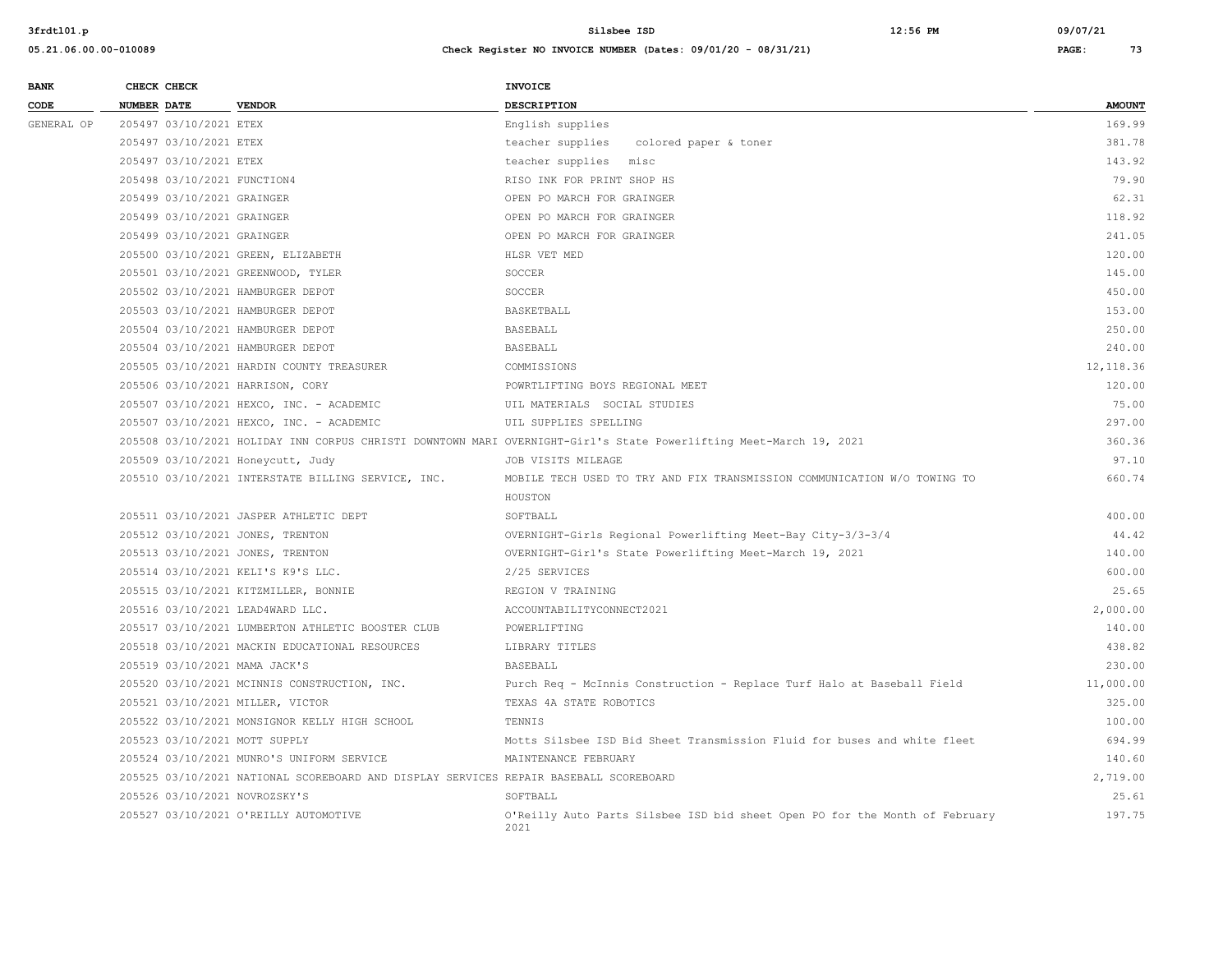| <b>BANK</b> |                    | CHECK CHECK                  |                                                                                         | <b>INVOICE</b>                                                                                                      |                  |
|-------------|--------------------|------------------------------|-----------------------------------------------------------------------------------------|---------------------------------------------------------------------------------------------------------------------|------------------|
| CODE        | <b>NUMBER DATE</b> |                              | <b>VENDOR</b>                                                                           | <b>DESCRIPTION</b>                                                                                                  | <b>AMOUNT</b>    |
| GENERAL OP  |                    |                              | 205528 03/10/2021 O'REILLY AUTOMOTIVE                                                   | OPEN PO FEBRUARY FOR O'REILLY AUTO                                                                                  | 60.78            |
|             |                    |                              | 205529 03/10/2021 O'REILLY AUTOMOTIVE                                                   | monthly Feb PO for auto                                                                                             | 226.07           |
|             |                    | 205530 03/10/2021 ORR, JESSE |                                                                                         | SILSBEE VS HUFFMAN HARGRAVE BB PLAYOFF TOTAL 7.5 HOURS                                                              | 300.00           |
|             |                    |                              | 205531 03/10/2021 PARKER LUMBER - SILSBEE                                               | OPEN PO FEBRUARY FOR PARKER LUMBER                                                                                  | 1,198.24         |
|             |                    |                              | 205532 03/10/2021 PAYNE'S WRECKER SERVICE, INC.                                         | MOVE BUS                                                                                                            | 250.00           |
|             |                    |                              | 205533 03/10/2021 PEDIATRIC REHABILITATION OF TEXAS, INC. PHYSICAL THERAPY FEBRUARY     |                                                                                                                     | 3,219.50         |
|             |                    |                              | 205534 03/10/2021 PINEY WOODS SANITATION                                                | $3/1$ TO $3/31$                                                                                                     | 70.00            |
|             |                    |                              | 205535 03/10/2021 POWELL LAW GROUP, LLP                                                 | RE: GENERAL MATTERS                                                                                                 | 4,872.78         |
|             |                    |                              | 205535 03/10/2021 POWELL LAW GROUP, LLP                                                 | RE: GENERAL MATTERS                                                                                                 | 8,803.00         |
|             |                    |                              | 205536 03/10/2021 PRESENCE LEARNING                                                     | TELETHERAPY                                                                                                         | 300.00           |
|             |                    |                              | 205537 03/10/2021 REGION IV ESC                                                         | REGION 4 KATIE WHIGHAM SESSION # 1422789 12/15/20                                                                   | 150.00           |
|             |                    |                              | 205538 03/10/2021 REGION V EDUCATION SERVICE CENTER                                     | Region V Child Nutrition Workshop 346682-Annual Required Documents for Child                                        | 20.00            |
|             |                    |                              |                                                                                         | Nutrition Program - 3/3/2021                                                                                        |                  |
|             |                    |                              | 205539 03/10/2021 ROBERT'S MEAT MARKET & STEAKHOUSE                                     | BASEBALL                                                                                                            | 270.00           |
|             |                    |                              | 205540 03/10/2021 ROBICHAUX, ISAAC                                                      | SILSBEE VS HUFFMAN HARGRAVE BB PLAYOFF TOTAL 7.5 HOURS                                                              | 300.00           |
|             |                    |                              | 205541 03/10/2021 SILSBEE ISD FOOD SERVICES                                             | BOARD MEETING                                                                                                       | 48.00            |
|             |                    |                              | 205542 03/10/2021 Smart, Mindy                                                          | HLSR POULTRY                                                                                                        | 100.00           |
|             |                    |                              | 205543 03/10/2021 Smart, Mindy                                                          | HLSR HOORSSE JUDGING                                                                                                | 80.00            |
|             |                    |                              | 205544 03/10/2021 SOUTHEAST TEXAS WATER                                                 | ACADEMY                                                                                                             | 62.50            |
|             |                    |                              | 205545 03/10/2021 SOUTHWEST FOODSERVICE EXCELLENCE, LLC                                 | NUTRITIONAL SEERVICES FEBRUARY 2021                                                                                 | 114,492.07       |
|             |                    |                              | 205546 03/10/2021 SPARKLETTS AND SIERRA SPRINGS                                         | TECHNOLOGY                                                                                                          | 31.98            |
|             |                    |                              | 205547 03/10/2021 SPECIALIZED ASSESSMENT & CONSULTING, LLC TRAVEL SERVICES 12/15        |                                                                                                                     | 100.00           |
|             |                    |                              | 205548 03/10/2021 SUBWAY STORE #5224                                                    | MIDDLE SCHOOL GIRLS TRACK                                                                                           | 397.26           |
|             |                    |                              | 205549 03/10/2021 SUN COAST RESOURCES                                                   | SunCoast Open PO for Fuel Silsbee ISD Bid Sheet                                                                     | 8,872.33         |
|             |                    |                              | 205550 03/10/2021 TEACHING SYSTEMS INC.                                                 | robotics supplies                                                                                                   | 1,044.77         |
|             |                    |                              | 205551 03/10/2021 TEXAS DEPARTMENT OF LICENSING REGULATION CERTIFICATE OF OPERATION FEE |                                                                                                                     | 350.00           |
|             |                    |                              | 205552 03/10/2021 THE KADES CORPORATION                                                 | TENNIS                                                                                                              | 68.73            |
|             |                    |                              | 205552 03/10/2021 THE KADES CORPORATION                                                 | <b>BASEBALL</b>                                                                                                     | 231.75           |
|             |                    |                              | 205552 03/10/2021 THE KADES CORPORATION                                                 | BASEBALL SOPH                                                                                                       | 34.95            |
|             |                    |                              | 205552 03/10/2021 THE KADES CORPORATION                                                 | MS BOYS TRACK                                                                                                       | 345.02           |
|             |                    |                              | 205552 03/10/2021 THE KADES CORPORATION                                                 | SOFTBALL                                                                                                            | 75.32            |
|             |                    |                              | 205553 03/10/2021 THOMAS BUS GULF COAST                                                 | Thomas Bus Gulf Coast Texas Buy Board Open PO for the month of February 2021                                        | 294.46           |
|             |                    | 205554 03/10/2021 THSWPA     |                                                                                         | OVERNIGHT-Girl's State Powerlifting Meet-March 19, 2021                                                             | 35.00            |
|             |                    |                              | 205555 03/10/2021 Tomas, Jennifer                                                       | WELLS FARGO LUMBERTON                                                                                               | 18.82            |
|             |                    |                              | 205556 03/10/2021 VIDOR HIGH SCHOOL                                                     | TENNIS                                                                                                              | 75.00            |
|             |                    |                              | 205557 03/10/2021 VINCENT, MARK                                                         | SILSBEE VS HUFFMAN HARGRAVE BB PLAYOFF TOTAL 7.5 HOURS                                                              | 300.00           |
|             |                    |                              |                                                                                         | 205558 03/10/2021 WALSH GALLEGO'S TREVINO KYLE & ROBINSON ANNUAL RETAINER FEE LEGAL SERVICE MARCH 1 TO FEB 28, 2022 | 1,000.00         |
|             |                    |                              | 205559 03/10/2021 WALTERS, MATTHEW<br>205560 03/10/2021 Welch, Jennifer                 | SILSBEE VS HUFFMAN HARGRAVE BB PLAYOFFS TOTAL 9.5 HOURS<br>UIL OAP REHEARSAL                                        | 380.00<br>150.00 |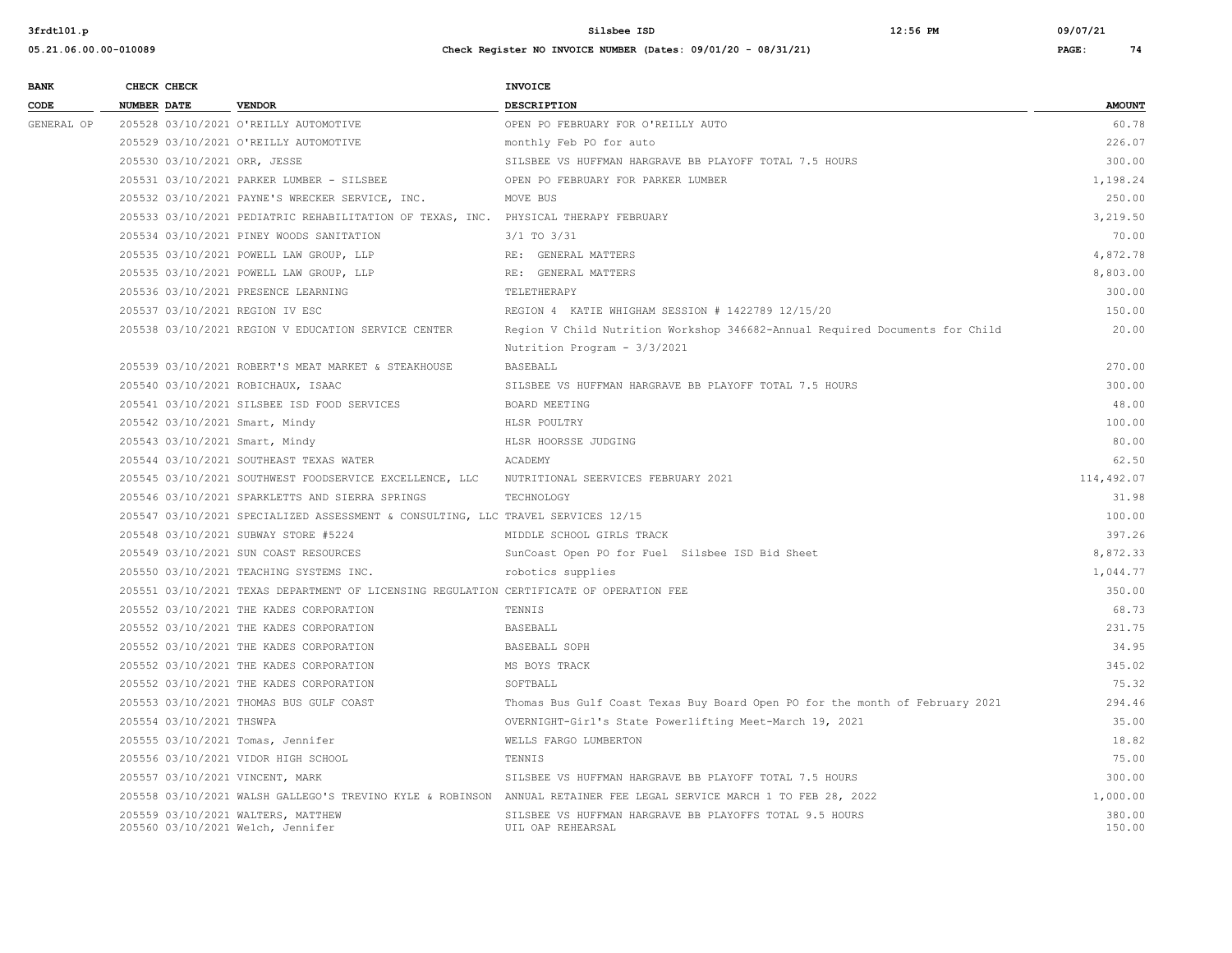| <b>BANK</b> |             | CHECK CHECK |                                                      | INVOICE                                                                     |               |
|-------------|-------------|-------------|------------------------------------------------------|-----------------------------------------------------------------------------|---------------|
| CODE        | NUMBER DATE |             | <b>VENDOR</b>                                        | <b>DESCRIPTION</b>                                                          | <b>AMOUNT</b> |
| GENERAL OP  |             |             | 205561 03/10/2021 Welch, Jennifer                    | UIL OAP DISTRICT CONTEST                                                    | 300.00        |
|             |             |             | 205562 03/10/2021 Welch, Jennifer                    | UIL OAP BI DISTRICT                                                         | 300.00        |
|             |             |             | 205562 03/22/2021 Welch, Jennifer                    | UIL OAP BI DISTRICT                                                         | $-300.00$     |
|             |             |             | 205563 03/10/2021 Welch, Jennifer                    | PROPS/COSTUME FOR UIL OAP                                                   | 96.62         |
|             |             |             | 205564 03/10/2021 WHATABURGER                        | LOCATION #1051 BASEBALL                                                     | 258.72        |
|             |             |             | 205565 03/10/2021 Williamson, John                   | BASKETBALL PLAYOFF GAMES                                                    | 214.03        |
|             |             |             | 205566 03/10/2021 TEXAS COMPTROLLER OF PUBLIC ACCTS. | SECO                                                                        | 46,156.09     |
|             |             |             | 205566 03/10/2021 TEXAS COMPTROLLER OF PUBLIC ACCTS. | SECO LOAN                                                                   | 6,714.97      |
|             |             |             | 205569 03/12/2021 AMAZON.COM/SYNCB                   | hard drives                                                                 | 270.00        |
|             |             |             | 205569 03/12/2021 AMAZON.COM/SYNCB                   | 895557499986 NEED TO PURCHASE TOOLS FOR MAINTENANCE DEPT TO USE. CONTAINERS | 369.60        |
|             |             |             |                                                      | FOR SUPPLIES AND SCREWDRIVERS                                               |               |
|             |             |             | 205569 03/12/2021 AMAZON.COM/SYNCB                   | STEEL WAL FILE SORTER                                                       | 25.37         |
|             |             |             | 205569 03/12/2021 AMAZON.COM/SYNCB                   | 468383897333,866647367538, 873783697864 props for one act play              | 275.63        |
|             |             |             | 205569 03/12/2021 AMAZON.COM/SYNCB                   | robotics supplies                                                           | 2,811.60      |
|             |             |             | 205569 03/12/2021 AMAZON.COM/SYNCB                   | teacher supplies headphones Mary Hill                                       | 71.90         |
|             |             |             | 205569 03/12/2021 AMAZON.COM/SYNCB                   | teacher supplies rolling cart Melanie Prater                                | 36.97         |
|             |             |             | 205569 03/12/2021 AMAZON.COM/SYNCB                   | PRIVACY SCREEN FOR COMPUTER                                                 | 29.99         |
|             |             |             | 205569 03/12/2021 AMAZON.COM/SYNCB                   | library supplies Kelly Smith                                                | 56.40         |
|             |             |             | 205569 03/12/2021 AMAZON.COM/SYNCB                   | Cable locks needed to replace seven old windows timeclocks with seven new   | 294.77        |
|             |             |             |                                                      | chromebooks                                                                 |               |
|             |             |             | 205569 03/12/2021 AMAZON.COM/SYNCB                   | supplies                                                                    | 56.97         |
|             |             |             | 205569 03/12/2021 AMAZON.COM/SYNCB                   | office supplies<br>small refrigerator                                       | 167.99        |
|             |             |             | 205569 03/12/2021 AMAZON.COM/SYNCB                   | Crossfire Pressure gauges for buses                                         | 489.14        |
|             |             |             | 205569 03/12/2021 AMAZON.COM/SYNCB                   | Heating element for master-bilt warmer amazon                               | 43.32         |
|             |             |             | 205569 03/12/2021 AMAZON.COM/SYNCB                   | Purchase Req - Amazon - Bluetooth Audio Adapter for Baseball Pressbox       | 21.99         |
|             |             |             | 205569 03/12/2021 AMAZON.COM/SYNCB                   | Tiger Wellness                                                              | 15.95         |
|             |             |             | 205569 03/12/2021 AMAZON.COM/SYNCB                   | teacher supplies<br>batteries for Lumens remotes                            | 13.92         |
|             |             |             | 205569 03/12/2021 AMAZON.COM/SYNCB                   | stencils to paint numbers on bus bumpers                                    | 64.02         |
|             |             |             | 205569 03/12/2021 AMAZON.COM/SYNCB                   | SUREFIRE SF12-BB 123A BATTERIES FOR SES MONITOR                             | 21.99         |
|             |             |             | 205569 03/12/2021 AMAZON.COM/SYNCB                   | supplies                                                                    | 113.94        |
|             |             |             | 205569 03/12/2021 AMAZON.COM/SYNCB                   | 457448337388, 874369544935, 969745465846 ag supplies                        | 546.38        |
|             |             |             | 205569 03/12/2021 AMAZON.COM/SYNCB                   | teacher supplies book bags                                                  | 149.95        |
|             |             |             | 205569 03/12/2021 AMAZON.COM/SYNCB                   | ECHS supplies                                                               | 18.50         |
|             |             |             | 205569 03/12/2021 AMAZON.COM/SYNCB                   | PARTS NEEDED TO REDO FLAG POLE SETUP AT SES HAD TO REORDER DUE TO SHIPPING  | 94.90         |
|             |             |             |                                                      | <b>ISSUES</b>                                                               |               |
|             |             |             | 205569 03/12/2021 AMAZON.COM/SYNCB                   | BUSSMAN FUSES FOR TILT SKILLET SES                                          | 5.40          |
|             |             |             | 205570 03/12/2021 AT&T LONG DISTANCE                 | FEB 2 THRU MAR 1                                                            | 31.92         |
|             |             |             | 205571 03/12/2021 Brooks, Ira                        | BOYS BASKETBALL                                                             | 146.23        |
|             |             |             | 205572 03/12/2021 BSN SPORTS                         | Purch Req - BSN - MS Girls Track - Storms                                   | 452.62        |
|             |             |             |                                                      |                                                                             |               |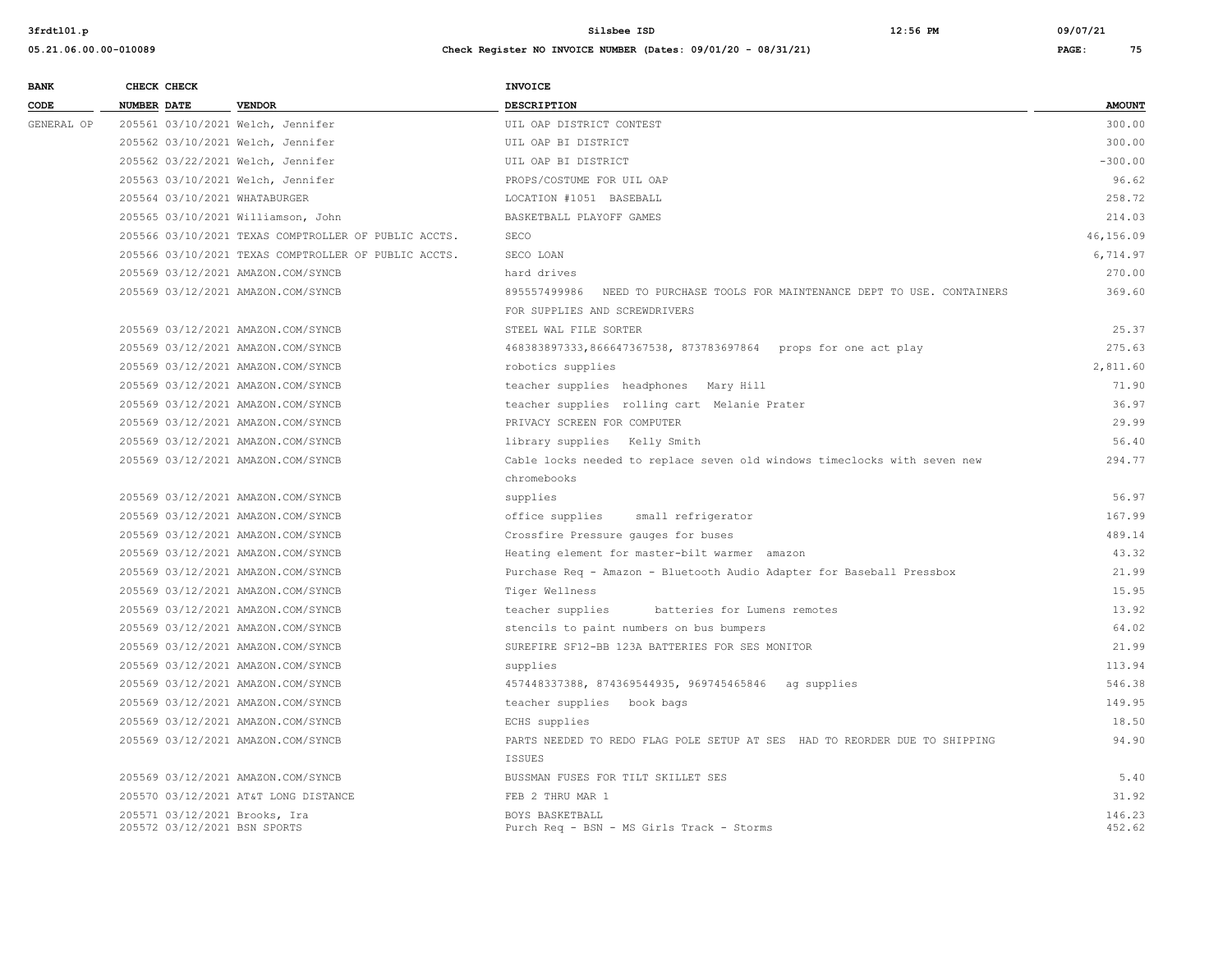| <b>BANK</b> | CHECK CHECK        |                                                  |                                                                        | <b>INVOICE</b>                                                                            |                |
|-------------|--------------------|--------------------------------------------------|------------------------------------------------------------------------|-------------------------------------------------------------------------------------------|----------------|
| CODE        | <b>NUMBER DATE</b> |                                                  | <b>VENDOR</b>                                                          | DESCRIPTION                                                                               | <b>AMOUNT</b>  |
| GENERAL OP  |                    |                                                  | 205573 03/12/2021 CAREER & TECHNICAL ASSOCIATION OF TEXAS CTE training |                                                                                           | 325.00         |
|             |                    |                                                  | 205574 03/12/2021 CENTERPOINT ENERGY                                   | $2/3$ TO $3/4$                                                                            | 339.02         |
|             |                    |                                                  | 205574 03/12/2021 CENTERPOINT ENERGY                                   | $2/3$ TO $3/4$                                                                            | 166.92         |
|             |                    |                                                  | 205574 03/12/2021 CENTERPOINT ENERGY                                   | $2/3$ TO $3/4$                                                                            | 2,023.61       |
|             |                    |                                                  | 205574 03/12/2021 CENTERPOINT ENERGY                                   | $2/3$ TO $3/4$                                                                            | 553.32         |
|             |                    |                                                  | 205574 03/12/2021 CENTERPOINT ENERGY                                   | $2/3$ TO $3/4$                                                                            | 87.21          |
|             |                    |                                                  | 205574 03/12/2021 CENTERPOINT ENERGY                                   | $2/3$ TO $3/4$                                                                            | 680.59         |
|             |                    |                                                  | 205575 03/12/2021 CICI'S PIZZA #160                                    | TENNIS                                                                                    | 97.50          |
|             |                    |                                                  | 205575 03/12/2021 CICI'S PIZZA #160                                    | BOYS BB MIDDLE SCHOOL                                                                     | 70.00          |
|             |                    |                                                  | 205576 03/12/2021 CITY OF SILSBEE                                      | $2/13$ to $3/13$                                                                          | 4,131.40       |
|             |                    |                                                  | 205576 03/12/2021 CITY OF SILSBEE                                      | $2/13$ to $3/13$                                                                          | 702.51         |
|             |                    |                                                  | 205576 03/12/2021 CITY OF SILSBEE                                      | $2/13$ to $3/13$                                                                          | 207.10         |
|             |                    |                                                  | 205577 03/12/2021 COBURN SUPPLY COMPANY, INC.                          | materials needed to repair broken valve to restrooms at high school Verbal                | 737.66         |
|             |                    |                                                  |                                                                        | quote needed to get it entered ASAP                                                       |                |
|             |                    |                                                  | 205578 03/12/2021 ELIJAH'S CAFE                                        | SOFTBALL                                                                                  | 157.45         |
|             |                    | 205579 03/12/2021 ENTERGY                        |                                                                        | FEBRUARY 2021                                                                             | 38,005.96      |
|             |                    | 205580 03/12/2021 ETEX                           |                                                                        | Purch Req - Etex - Office Supplies - March                                                | 154.35         |
|             |                    | 205581 03/12/2021 GRAINGER                       |                                                                        | OPEN PO MARCH FOR GRAINGER                                                                | 85.66          |
|             |                    |                                                  | 205582 03/12/2021 HAMBURGER DEPOT                                      | SOFTBALL                                                                                  | 270.00         |
|             |                    |                                                  | 205583 03/12/2021 HICKS, BRIDGETT                                      | TENNIS                                                                                    | 57.22          |
|             |                    |                                                  | 205584 03/12/2021 JASON'S DELI                                         | 2/27 MEALS SOFTBALL                                                                       | 141.10         |
|             |                    |                                                  | 205585 03/12/2021 JENNY'S FRIED CHICKEN                                | SOFTBALL                                                                                  | 112.01         |
|             |                    |                                                  | 205585 03/12/2021 JENNY'S FRIED CHICKEN                                | 3/9 MEALS                                                                                 | 147.00         |
|             |                    |                                                  | 205586 03/12/2021 KITZMILLER, BONNIE                                   | TO BANK WELLS FARGO IN LUMBERTON                                                          | 36.29          |
|             |                    |                                                  | 205587 03/12/2021 MADISONVILLE CISD ATHLETICS                          | WACO CONNALLY VS SILSBEE                                                                  | 220.04         |
|             |                    |                                                  | 205588 03/12/2021 MCGRAW-HILL                                          | MCGRAW HILL 10 STUDENT WORLD GEO TX DIGITAL STUDENT 3 YR BUNDLE *SEE ATTACHED             | 364.80         |
|             |                    |                                                  | 205589 03/12/2021 SILSBEE ISD FOOD SERVICES                            | LATE BUSES                                                                                | 250.68         |
|             |                    |                                                  | 205590 03/12/2021 SPAIN, JR., ROBERT                                   | <b>BASEBALL</b>                                                                           | 90.00          |
|             |                    |                                                  | 205591 03/12/2021 STARLOCKTECHS                                        | OPEN PO MARCH FOR STAR LOCKTECKS                                                          | 18.00          |
|             |                    |                                                  | 205592 03/12/2021 SUBWAY #17978-0                                      | TENNIS                                                                                    | 63.59          |
|             |                    | 205594 03/12/2021 TAGT                           |                                                                        | CAILIN PUTSKA TAGT MEMBERSHIP 2020-2021 14                                                | 70.00          |
|             |                    | 205594 03/12/2021 TAGT                           |                                                                        | MELANIE PRATER<br>TAGT MEMBERSHIP 2020-2021 14                                            | 70.00          |
|             |                    | 205594 03/12/2021 TAGT                           |                                                                        | TAMMY MCDUFF TAGT MEMBERSHIP 2020-2021 14                                                 | 70.00          |
|             |                    | 205594 03/12/2021 TAGT                           |                                                                        | GRETCHEN WOODARD<br>TAGT MEMBERSHIP 2020-2021 14                                          | 70.00          |
|             |                    | 205594 03/12/2021 TAGT                           |                                                                        | RACHEL FULLER TAGT MEMBERSHIP 2020-2021 14                                                | 70.00          |
|             |                    | 205594 03/12/2021 TAGT                           |                                                                        | ELIZABETH PARSLEY TAGT MEMBERSHIP 2020-2021 14                                            | 70.00          |
|             |                    | 205594 03/12/2021 TAGT                           |                                                                        | CHRISTA BENNEFIELD TAGT MEMBERSHIP 2020-2021 14                                           | 70.00          |
|             |                    | 205594 03/12/2021 TAGT<br>205594 03/12/2021 TAGT |                                                                        | TESHAUNA TURK TAGT MEMBERSHIP 2020-2021 14<br>JILL POWELL<br>TAGT MEMBERSHIP 2020-2021 14 | 70.00<br>70.00 |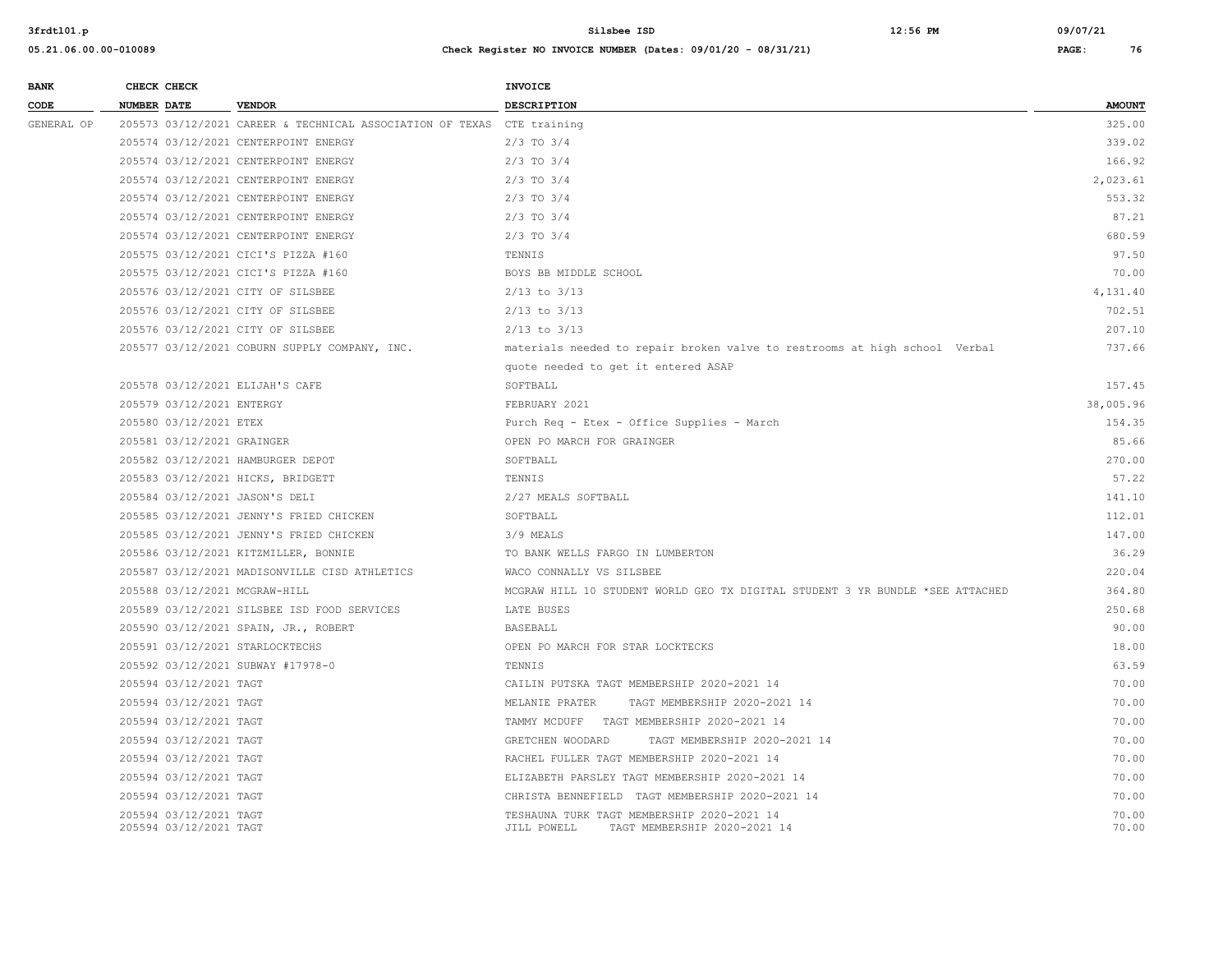| <b>BANK</b> |             | CHECK CHECK                 |                                                        | <b>INVOICE</b>                                                                    |               |
|-------------|-------------|-----------------------------|--------------------------------------------------------|-----------------------------------------------------------------------------------|---------------|
| CODE        | NUMBER DATE |                             | <b>VENDOR</b>                                          | <b>DESCRIPTION</b>                                                                | <b>AMOUNT</b> |
| GENERAL OP  |             | 205594 03/12/2021 TAGT      |                                                        | MELINDA THIBODEAUX TAGT MEMBERSHIP 2020-2021 14                                   | 70.00         |
|             |             | 205594 03/12/2021 TAGT      |                                                        | LAUREN MORRISON TAGT MEMBERSHIP 2020-2021 14                                      | 70.00         |
|             |             | 205594 03/12/2021 TAGT      |                                                        | BLAIR DELACERDA TAGT MEMBERSHIP 2020-2021 14                                      | 70.00         |
|             |             | 205594 03/12/2021 TAGT      |                                                        | SUE PENRY TAGT MEMBERSHIP 2020-2021 14                                            | 70.00         |
|             |             | 205595 03/12/2021 TASBO     |                                                        | LESLIE HOLT MEMBERSHIP FEES                                                       | 135.00        |
|             |             |                             | 205596 03/12/2021 TEXAS DEPARTMENT OF PUBLIC SAFETY    | $2/1$ TO $2/28$                                                                   | 2.00          |
|             |             |                             | 205597 03/12/2021 TEXAS LETTER JACKETS                 | Purch Req - Texas Letter Jackets - S Gilder - Coach Smith                         | 40.00         |
|             |             |                             | 205598 03/12/2021 THE KADES CORPORATION                | TENNIS                                                                            | 46.12         |
|             |             |                             | 205598 03/12/2021 THE KADES CORPORATION                | FRESHMAN BASEBALL                                                                 | 48.74         |
|             |             |                             | 205599 03/12/2021 THOMAS A/C SUPPLY, INC.              | OPEN PO MARCH FOR THOMAS SUPPLY                                                   | 182.50        |
|             |             |                             | 205600 03/12/2021 WALKER, WALTER                       | <b>BASEBALL</b>                                                                   | 90.00         |
|             |             |                             | 205601 03/12/2021 WEISS, GREGORY                       | BASKETBALL 2/11, 19, 23, 26, 27, 3/2, 5, 24 SUPERINTENDENT ACADEMY AUSTIN 2/24-27 | 814.47        |
|             |             | 205602 03/24/2021 A-1 GLASS |                                                        | Al Glass Region 5 Coop Install emergency exit glass on Bus 117                    | 125.00        |
|             |             | 205603 03/24/2021 ABM       |                                                        | MARCH SERVICES                                                                    | 66, 671.52    |
|             |             |                             | 205604 03/24/2021 ACCO BRANDS DIRECT                   | DAY TIMER 21-22                                                                   | 39.11         |
|             |             |                             | 205604 05/17/2021 ACCO BRANDS DIRECT                   | DAY TIMER 21-22                                                                   | $-39.11$      |
|             |             |                             | 205605 03/24/2021 ADVANCED SYSTEMS & ALARMS            | $4/1$ TO $4/30$                                                                   | 70.00         |
|             |             |                             | 205606 03/24/2021 ALL PRO ELECTRICAL CONTRACTORS, INC. | cost to replace concrete foundation on light pole & Tiger stadium that was        | 27,787.20     |
|             |             |                             |                                                        | struck by lightning                                                               |               |
|             |             |                             | 205607 03/24/2021 ANDERSON, ELVIS                      | <b>BASEBALL</b>                                                                   | 240.00        |
|             |             |                             | 205607 03/24/2021 ANDERSON, ELVIS                      | <b>BASEBALL</b>                                                                   | 165.00        |
|             |             |                             | 205608 03/24/2021 ANDERSON, RICK                       | <b>BASEBALL</b>                                                                   | 165.00        |
|             |             |                             | 205608 03/24/2021 ANDERSON, RICK                       | <b>BASEBALL</b>                                                                   | 240.00        |
|             |             | 205609 03/24/2021 AT &T     |                                                        | MAR 7 THRU APR 6                                                                  | 1,088.09      |
|             |             |                             | 205610 03/24/2021 BLACKWELL, JAMES                     | GIRLS SOFTBALL SILSBEE VS VIDOR TOTAL 3 HOURS                                     | 120.00        |
|             |             |                             | 205611 03/24/2021 BODENSTEINER, JOHN                   | HOMEBOUND                                                                         | 30.57         |
|             |             |                             | 205612 03/24/2021 BROOKSHIRE BROS                      | Purch Req - Brookshire Bros - Cake - Girls BB Senior Night                        | 49.99         |
|             |             |                             | 205612 03/24/2021 BROOKSHIRE BROS                      | Purch Req - Brookshire Bros - Cake for Boys BB Senior Night                       | 49.99         |
|             |             |                             | 205613 03/24/2021 BROWN, KEITH                         | SOFTBALL                                                                          | 170.00        |
|             |             |                             | 205614 03/24/2021 CHALK'S TRUCK PARTS, INC.            | Chalk's Silsbee ISD Bid Sheet Open PO for the Month of February 2021              | 11.85         |
|             |             |                             | 205614 03/24/2021 CHALK'S TRUCK PARTS, INC.            | Chalk's Silsbee ISD Bid Sheet Open PO for the month of March 2021                 | 171.11        |
|             |             |                             | 205615 03/24/2021 CITY OF SILSBEE                      | 2/20 TO 3/20                                                                      | 137.50        |
|             |             |                             | 205615 03/24/2021 CITY OF SILSBEE                      | 3/201/20 to 2/20                                                                  | 324.90        |
|             |             |                             | 205616 03/24/2021 COASTAL WELDING SUPPLY INC           | monthly Feb PO for Hvac                                                           | 11.20         |
|             |             |                             | 205616 03/24/2021 COASTAL WELDING SUPPLY INC           | monthly Feb PO for Hvac                                                           | 224.81        |
|             |             |                             | 205616 03/24/2021 COASTAL WELDING SUPPLY INC           | OPEN PO MARCH FOR COASTAL WELDING                                                 | 14.03         |
|             |             |                             | 205617 03/24/2021 CONSTANT, DAVID                      | SOCCER                                                                            | 145.00        |
|             |             |                             | 205618 03/24/2021 COULTER, CHARLES JEFFERY             | SOCCER                                                                            | 145.00        |
|             |             |                             | 205619 03/24/2021 DELACERDA, SCOTT                     | WORKED FOR KENNY TOTAL 8.75 HOURS                                                 | 350.00        |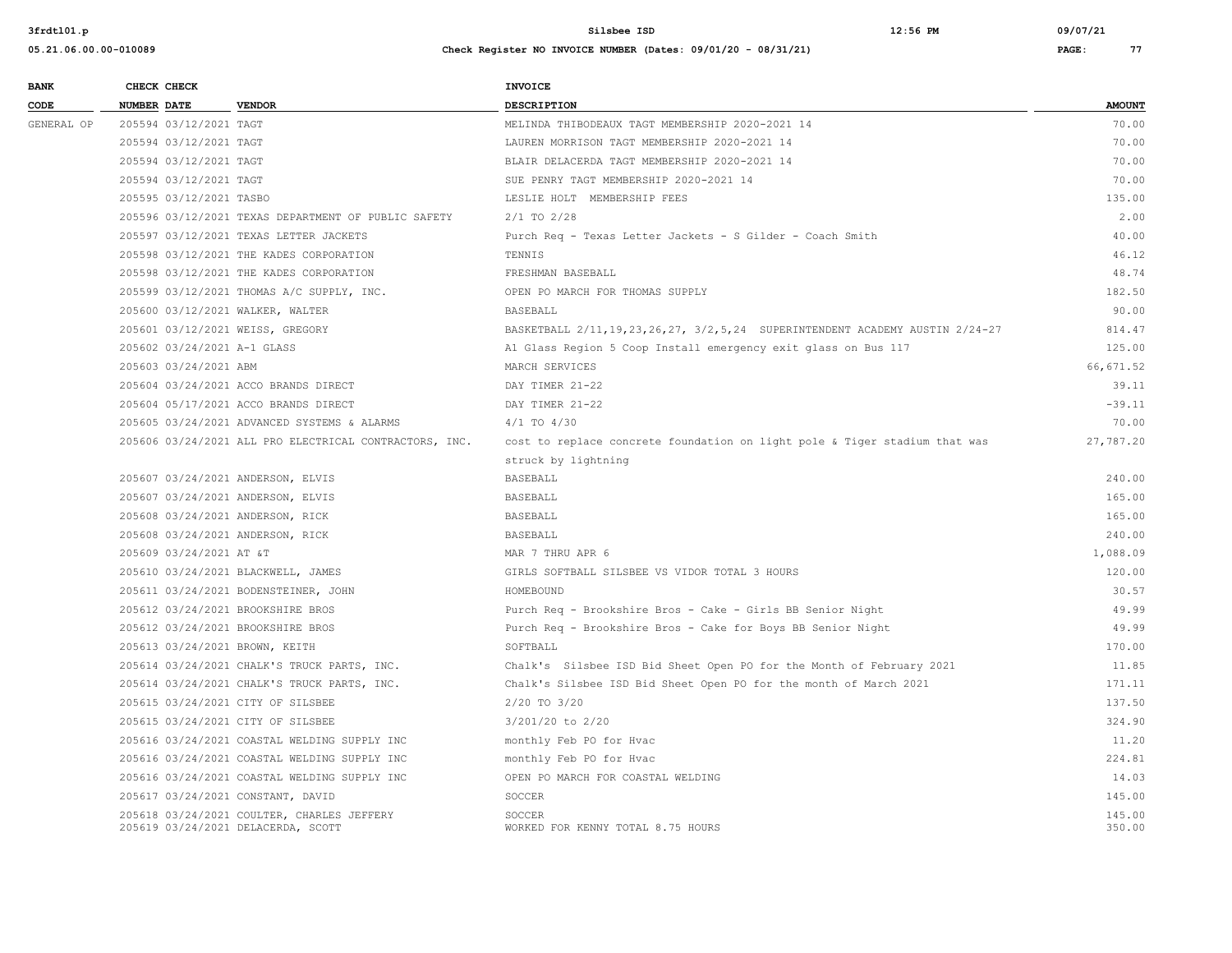| CODE<br><b>NUMBER DATE</b><br><b>VENDOR</b><br><b>DESCRIPTION</b><br>GENERAL OP<br>205619 03/24/2021 DELACERDA, SCOTT<br>WORKED FOR KENNY TOTAL 8.75 HOURS<br>205619 03/24/2021 DELACERDA, SCOTT<br>WORKED FOR KENNY TTOTAL 8.75 HOURS | <b>AMOUNT</b><br>350.00<br>350.00<br>2,886.93 |
|----------------------------------------------------------------------------------------------------------------------------------------------------------------------------------------------------------------------------------------|-----------------------------------------------|
|                                                                                                                                                                                                                                        |                                               |
|                                                                                                                                                                                                                                        |                                               |
|                                                                                                                                                                                                                                        |                                               |
| 205620 03/24/2021 DEMCO<br>Library charging station                                                                                                                                                                                    |                                               |
| 205621 03/24/2021 EJM-SMS<br>UIL EENT REIMBURSEMENT                                                                                                                                                                                    | 470.91                                        |
| 205622 03/24/2021 ETEX<br>toners & pencil sharpeners                                                                                                                                                                                   | 317.37                                        |
| 205623 03/24/2021 EWELL EDUCATIONAL SERVICES<br>AREA 1X CE'S FOR SFA                                                                                                                                                                   | 100.00                                        |
| 205624 03/24/2021 EXXON MOBIL<br>$2/5$ THRU $3/4$                                                                                                                                                                                      | 197.30                                        |
| 205625 03/24/2021 FUNCTION4<br>12/15 TO 3/14 COLOR COPIES                                                                                                                                                                              | 1,694.15                                      |
| 205626 03/24/2021 GORDON, HORACE<br>SOFTBALL VS HARDIN                                                                                                                                                                                 | 105.00                                        |
| 205627 03/24/2021 GRAINGER<br>OPEN PO MARCH FOR GRAINGER                                                                                                                                                                               | 26.10                                         |
| 205627 03/24/2021 GRAINGER<br>OPEN PO MARCH FOR GRAINGER                                                                                                                                                                               | 193.71                                        |
| 205627 03/24/2021 GRAINGER<br>OPEN PO MARCH FOR GRAINGER                                                                                                                                                                               | 22.26                                         |
| 205627 03/24/2021 GRAINGER<br>OPEN PO MARCH FOR GRAINGER                                                                                                                                                                               | 45.86                                         |
| 205627 03/24/2021 GRAINGER<br>OPEN PO MARCH FOR GRAINGER                                                                                                                                                                               | 41.54                                         |
| 205627 03/24/2021 GRAINGER<br>OPEN PO MARCH FOR GRAINGER                                                                                                                                                                               | 282.19                                        |
| 205627 03/24/2021 GRAINGER<br>OPEN PO MARCH FOR GRAINGER                                                                                                                                                                               | 47.76                                         |
| 205628 03/24/2021 GREEN, ELIZABETH<br>YMBL RABIT SHOW                                                                                                                                                                                  | 20.00                                         |
| 205629 03/24/2021 GREEN, ELIZABETH<br>YMBL PIG SHOW                                                                                                                                                                                    | 60.00                                         |
| 205630 03/24/2021 GREEN, ELIZABETH<br>YMBL HEIFER SHOW                                                                                                                                                                                 | 90.00                                         |
| 205631 03/24/2021 HARRIS, DAN JR<br>SOFTBALL                                                                                                                                                                                           | 170.00                                        |
| 205632 03/24/2021 JANNISE, JAKE<br>BASEBALL                                                                                                                                                                                            | 240.00                                        |
| 205633 03/24/2021 JENNY'S FRIED CHICKEN<br>MEALS 3/11 SOFTBALL                                                                                                                                                                         | 96.12                                         |
| 205634 03/24/2021 JOHNSEN'S WHOLESALE FLORIST<br>homecoming mum supplies                                                                                                                                                               | 316.65                                        |
| 205635 03/24/2021 KITZMILLER, BONNIE<br>MILEAGE TO BANK                                                                                                                                                                                | 45.36                                         |
| 205636 03/24/2021 LAMAR COMPANIES<br>BILLBOARD HWY 96                                                                                                                                                                                  | 450.00                                        |
| 205637 03/24/2021 MARK'S PLUMBING<br>OPEN PO MARCH FOR MARK'S PLUMBING                                                                                                                                                                 | 597.56                                        |
| 205638 03/24/2021 MCDONALD, JAKE<br><b>BASEEBALL</b>                                                                                                                                                                                   | 90.00                                         |
| 205639 03/24/2021 MORVANT, DWAYNE C.<br>BASEBALL                                                                                                                                                                                       | 165.00                                        |
| 205640 03/24/2021 PALLONE, TIM<br>SYMPHONIC BAND                                                                                                                                                                                       | 125.00                                        |
| 205641 03/24/2021 PARSONS COMMERCIAL ROOFING, INC.<br>roof replacement HS per AIA JOC Contract                                                                                                                                         | 243,916.00                                    |
| 205642 03/24/2021 Penry, Sue<br>UIL COORDINATOR MEETING                                                                                                                                                                                | 41.55                                         |
| 205643 03/24/2021 PLUMBING SPECIALTIES, INC.<br>GRUNDFOS BRONZR CIRCULATING PUMP FOR MIDDLE SCHOOL REGION 5                                                                                                                            | 598.00                                        |
| 205644 03/24/2021 PORTER'S CARPETS, INC.<br>JOHNSONITE #85 BURGUNDY BASECOVE 4" WITH TOE                                                                                                                                               | 693.39                                        |
| 205645 03/24/2021 PROMAXIMA MANUFACTURING, LTD<br>Purch Req - Promaxima - Weight Bars - HS - Coach Smith                                                                                                                               | 1,070.00                                      |
| 205645 03/24/2021 PROMAXIMA MANUFACTURING, LTD<br>Purch Req - Promaxima - Rubber Floor - Fitness Room - Smith                                                                                                                          | 5,355.00                                      |
| 205646 03/24/2021 PURCELL, WILLIAM<br><b>BASEBALL</b>                                                                                                                                                                                  | 165.00                                        |
| 205647 03/24/2021 REGION V EDUCATION SERVICE CENTER<br>workshop                                                                                                                                                                        | 40.00                                         |
| 205648 03/24/2021 RICE, COURTNEY<br>UIL DISTRRICT MEET<br>205649 03/24/2021 ROBERSON, JAMES<br>BASEBALL                                                                                                                                | 460.00<br>165.00                              |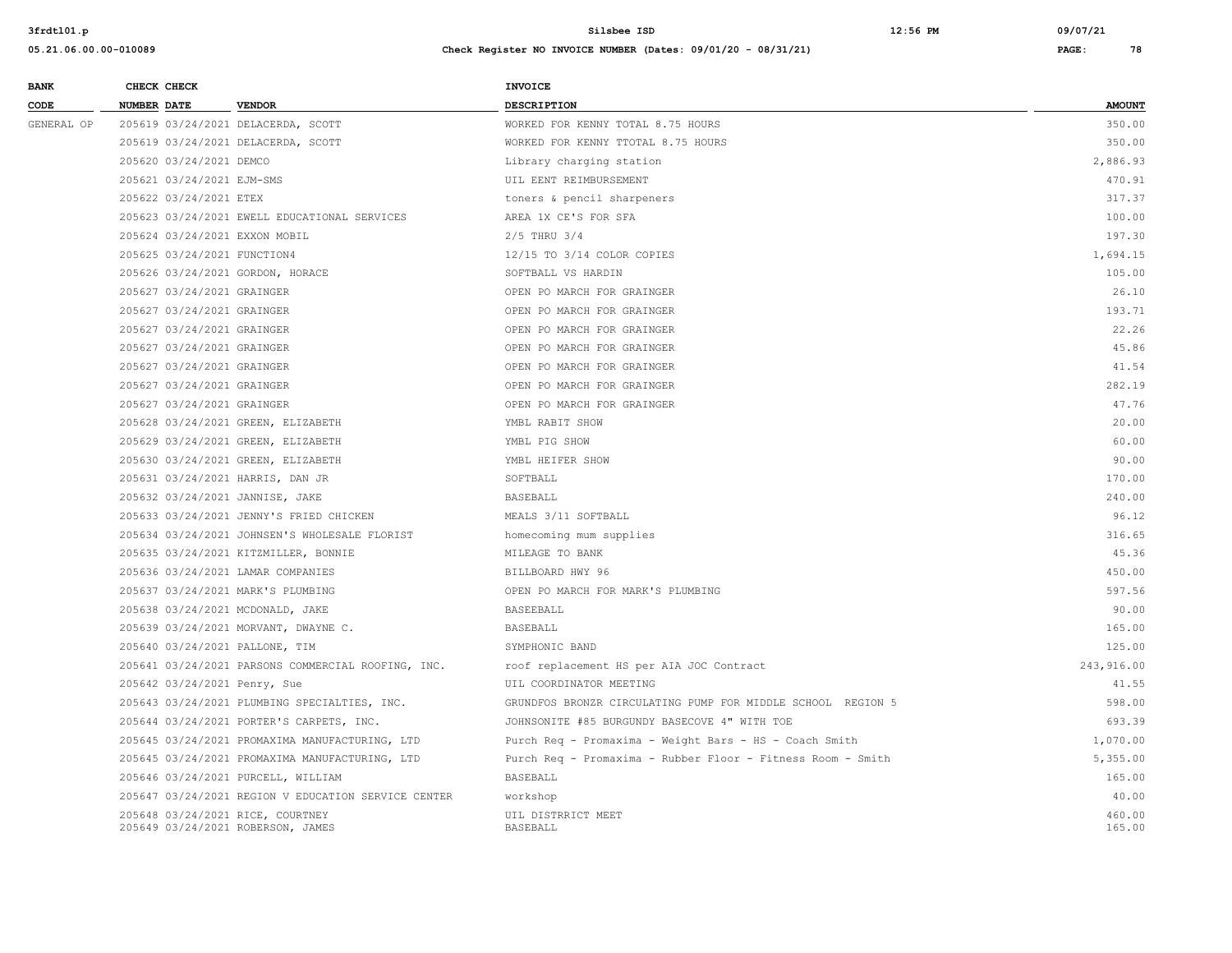| <b>BANK</b>     |             | CHECK CHECK                  |                                                                                        | INVOICE                                                                                                         |                    |
|-----------------|-------------|------------------------------|----------------------------------------------------------------------------------------|-----------------------------------------------------------------------------------------------------------------|--------------------|
| $\texttt{CODE}$ | NUMBER DATE |                              | <b>VENDOR</b>                                                                          | <b>DESCRIPTION</b>                                                                                              | <b>AMOUNT</b>      |
| GENERAL OP      |             |                              | 205650 03/24/2021 SANITARY SUPPLY COMPANY, INC.                                        | CHILD AND ADULT MASK FROM SANITARY SUPPLY                                                                       | 3,060.00           |
|                 |             |                              | 205651 03/24/2021 Scott, Ruby                                                          | ONE ACT PLAY                                                                                                    | 10.00              |
|                 |             |                              | 205651 03/24/2021 Scott, Ruby                                                          | ONE ACT PLAY                                                                                                    | 10.00              |
|                 |             |                              | 205652 03/24/2021 SHS OPERATION GRADUATION                                             | MS TRACK MEET                                                                                                   | 486.00             |
|                 |             |                              | 205653 03/24/2021 SILSBEE HIGH SCHOOL                                                  | MEALS TIGER RELAYS 3/4                                                                                          | 228.00             |
|                 |             |                              | 205654 03/24/2021 SOUTHERN COMPUTER WAREHOUSE                                          | document camera-library<br>Kelly Smith                                                                          | 753.20             |
|                 |             |                              | 205655 03/24/2021 SOUTHWEST BUILDING SYSTEMS                                           | ANNUAL FIRE ALARM INSPECTIONS PERFORMED THROUGHOUT THE DISTRICT                                                 | 1,260.00           |
|                 |             |                              | 205655 03/24/2021 SOUTHWEST BUILDING SYSTEMS                                           | MAINTENANCE TROUBLE                                                                                             | 371.74             |
|                 |             | 205656 03/24/2021 SPECTRUM   |                                                                                        | $3/17$ to $4/16$                                                                                                | 365.23             |
|                 |             |                              | 205657 03/24/2021 STICKER, WALTER                                                      | <b>BASEBALL</b>                                                                                                 | 165.00             |
|                 |             |                              | 205658 03/24/2021 SWICEGOOD MUSIC COMPANY                                              | Choir Supplies                                                                                                  | 14.85              |
|                 |             | 205659 03/24/2021 TASB, INC. |                                                                                        | TASB VIRTUAL EVENT MAY 5-6, 2021 MANAGING PERSONNEL RECORDS SHERRIE THORNHILL                                   | 150.00             |
|                 |             | 205660 03/24/2021 TASB, INC. |                                                                                        | SHARS BILLING FEBRUARY                                                                                          | 524.03             |
|                 |             |                              | 205661 03/24/2021 TEXAS DEPT OF INFORMATION RESOURCES                                  | FEBRUARY 2021                                                                                                   | 46.75              |
|                 |             |                              |                                                                                        | 205662 03/24/2021 TEXAS SPEECH-LANGUAGE-HEARING ASSOCIATIO 70885, 70839 CROOK, SCHWARTZ, TRAMEL, PULLIAM, SMITH | 865.00             |
|                 |             |                              | 205663 03/24/2021 UIL MUSIC REGION 10                                                  | 2 CHOIRS MS                                                                                                     | 1,000.00           |
|                 |             |                              | 205664 03/24/2021 VERIZON WIRELESS                                                     | FEB 14 - MAR 13                                                                                                 | 531.05             |
|                 |             |                              | 205664 03/24/2021 VERIZON WIRELESS                                                     | FEB 14 - MAR 13                                                                                                 | 361.72             |
|                 |             | 205665 03/24/2021 WAL-MART   |                                                                                        | STUDENT INCENTIVES                                                                                              | 69.34              |
|                 |             | 205665 03/24/2021 WAL-MART   |                                                                                        | BOARD MEETING SUPPLIES                                                                                          | 48.72              |
|                 |             | 205665 03/24/2021 WAL-MART   |                                                                                        | culinary groceries                                                                                              | 108.84             |
|                 |             | 205665 03/24/2021 WAL-MART   |                                                                                        | COOLERS AND CUTTING BOARDS                                                                                      | 263.70             |
|                 |             | 205665 03/24/2021 WAL-MART   |                                                                                        | culinary supplies                                                                                               | 100.64             |
|                 |             |                              | 205666 03/24/2021 WALKER, WALTER                                                       | <b>BASEBALL</b>                                                                                                 | 240.00             |
|                 |             |                              | 205667 03/24/2021 WHITEHEAD, TROY                                                      | <b>BASEBALL</b>                                                                                                 | 240.00             |
|                 |             |                              | 205668 03/24/2021 WILLIAM V MACGILL & CO.                                              | Health Service supplies                                                                                         | 101.91             |
|                 |             |                              | 205669 03/24/2021 WILLIS, SUSAN                                                        | UIL                                                                                                             | 6.79               |
|                 |             |                              | 205670 03/24/2021 WOODROME, ARTHUR DALTON                                              | <b>BASEBALL</b>                                                                                                 | 165.00             |
|                 |             | 205671 03/24/2021 ZONES      |                                                                                        | projector bulbs                                                                                                 | 200.00             |
|                 |             |                              | 205672 03/31/2021 AC'CENT SERVICES, INC.                                               | vapor analysis for SILSBEE ISD                                                                                  | 840.00             |
|                 |             |                              | 205673 03/31/2021 AMERICAN SCHOOL COUNSELOR ASSOCIATION                                | counseling supplies                                                                                             | 43.90              |
|                 |             |                              | 205674 03/31/2021 APPLE COMPUTER, INC.                                                 | APPLE IPAD PROPOSAL 2104668336                                                                                  | 829.00             |
|                 |             |                              | 205675 03/31/2021 ATHLETIC SUPPLY INC.                                                 | Purch Req - Ath Supply - Boys Soccer Material - Coach Verrett                                                   | 1,055.00           |
|                 |             |                              | 205675 03/31/2021 ATHLETIC SUPPLY INC.                                                 | Purch Req - Athletic Supply - Boys & Girls Track - materials - Harrison/Haynes                                  | 4,115.00           |
|                 |             |                              | 205675 03/31/2021 ATHLETIC SUPPLY INC.                                                 | Purch Req - Athletic Supply - Baseball Uniforms - Nelson/Booster                                                | 4,650.00           |
|                 |             |                              | 205675 03/31/2021 ATHLETIC SUPPLY INC.                                                 | Purch Req - Coach Youngblood order - Smith                                                                      | 255.00             |
|                 |             |                              | 205676 03/31/2021 BADGE & WALLET                                                       | badges for SRO officers                                                                                         | 1,043.95           |
|                 |             |                              | 205677 03/31/2021 BILL CLARK PEST CONTROL<br>205677 03/31/2021 BILL CLARK PEST CONTROL | OPEN PO MARCH FOR BILL CLARK PEST CONTROL<br>QUARTERLY PEST CONTROL OF ALL BUILDINGS AND AREAS IN CONTRACT      | 230.00<br>1,175.00 |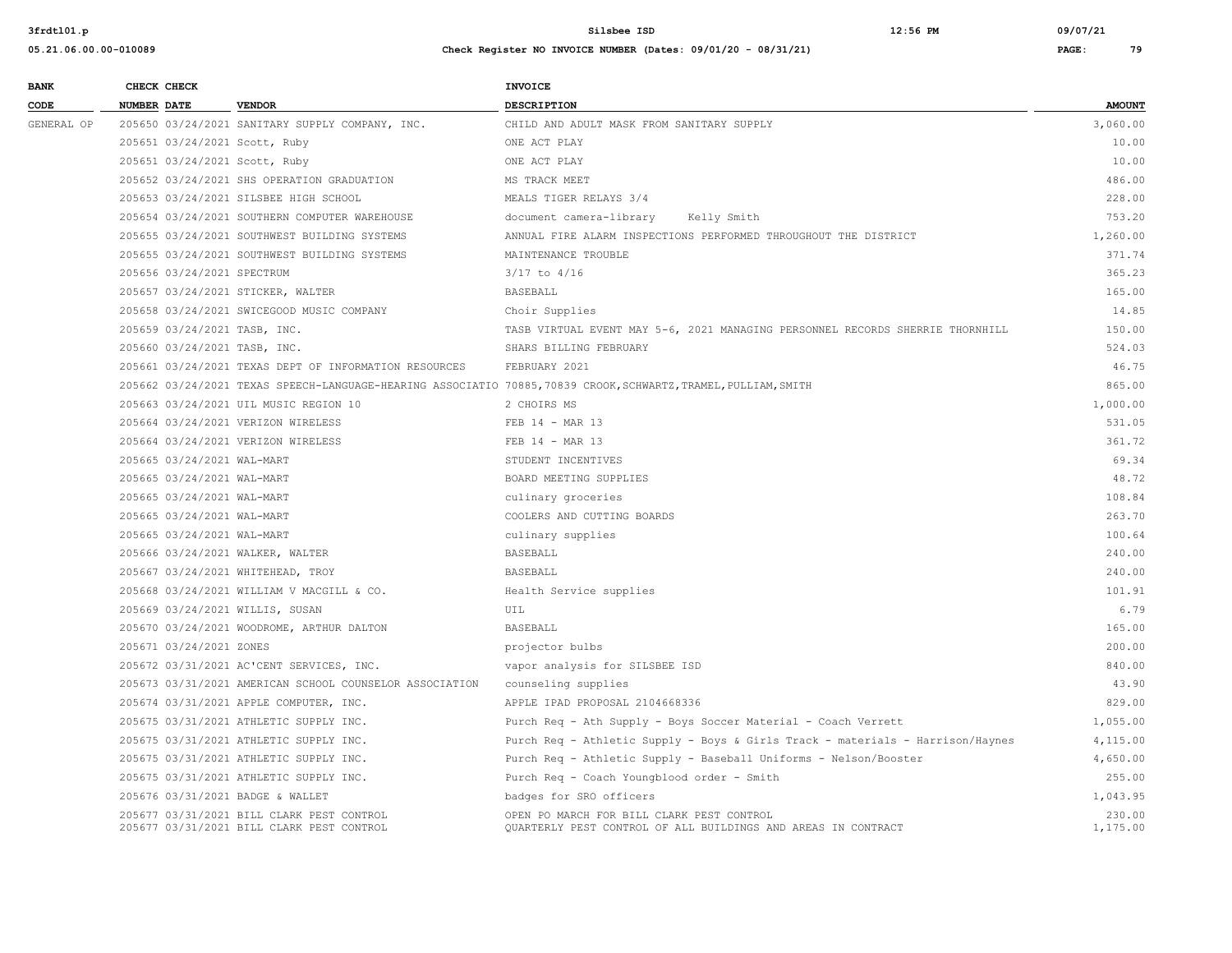| <b>BANK</b> | CHECK CHECK                      |                                                                                                          | <b>INVOICE</b>                                                                                |                  |
|-------------|----------------------------------|----------------------------------------------------------------------------------------------------------|-----------------------------------------------------------------------------------------------|------------------|
| CODE        | NUMBER DATE                      | <b>VENDOR</b>                                                                                            | DESCRIPTION                                                                                   | <b>AMOUNT</b>    |
| GENERAL OP  | 205678 03/31/2021 BSN SPORTS     |                                                                                                          | P.E. SUPPLIES                                                                                 | 321.51           |
|             |                                  | 205679 03/31/2021 BURGERS OF BEAUMONT                                                                    | MEALS 3/15 GOLF                                                                               | 13.46            |
|             |                                  | 205679 03/31/2021 BURGERS OF BEAUMONT                                                                    | 3/5 MEALS GOLF                                                                                | 11.94            |
|             |                                  | 205680 03/31/2021 BURGERWORKS, INC.                                                                      | <b>BASEBALL</b>                                                                               | 259.25           |
|             | 205681 03/31/2021 CAERT, INC.    |                                                                                                          | LESSON PLANS FOR AG                                                                           | 200.00           |
|             |                                  | 205682 03/31/2021 CENTERPOINT ENERGY                                                                     | $2/18$ TO $3/17$                                                                              | 1,283.40         |
|             |                                  | 205682 03/31/2021 CENTERPOINT ENERGY                                                                     | $2/18$ TO $3/17$                                                                              | 37.64            |
|             |                                  | 205683 03/31/2021 CHALK'S TRUCK PARTS, INC.                                                              | Mirror for Bus 36                                                                             | 311.27           |
|             | 205684 03/31/2021 CHICK-FIL-A    |                                                                                                          | JV TENNIS                                                                                     | 44.54            |
|             |                                  | 205685 03/31/2021 CICI'S PIZZA #160                                                                      | VARSITY TENNIS                                                                                | 75.00            |
|             |                                  | 205686 03/31/2021 CITY OF BEAUMONT PARKS & RECREATION                                                    | F/JV TOURNEY                                                                                  | 50.00            |
|             |                                  | 205686 03/31/2021 CITY OF BEAUMONT PARKS & RECREATION                                                    | VARSITY TENNIS MARCH MADNESS                                                                  | 75.00            |
|             |                                  | 205687 03/31/2021 CITY OF SILSBEE                                                                        | $2/27$ TO $3/27$                                                                              | 1,774.20         |
|             |                                  | 205687 03/31/2021 CITY OF SILSBEE                                                                        | 2/27 TO 3/27                                                                                  | 1,837.01         |
|             |                                  | 205687 03/31/2021 CITY OF SILSBEE                                                                        | 2/27 TO 3/27                                                                                  | 49.55            |
|             |                                  | 205687 03/31/2021 CITY OF SILSBEE                                                                        | 2/27 TO 3/27                                                                                  | 1,003.90         |
|             |                                  | 205688 03/31/2021 CONROE ISD TWHS                                                                        | GIRLS 2/19 SILSBEE VS NAVASOTA                                                                | 461.50           |
|             |                                  | 205689 03/31/2021 DE LAGE LANDEN PUBLIC FINANCE                                                          | $3/5$ to $4/4$                                                                                | 18,567.87        |
|             | 205690 03/31/2021 EDGENUITY INC. |                                                                                                          | EDGENUITY SPANISH III SHS 2020-2021                                                           | 1,100.00         |
|             |                                  | 205691 03/31/2021 ELIZONDO, DANIEL                                                                       | BOYS SOCCEER BIDISTRICT PLAYOFF IN ANAHUAC                                                    | 70.56            |
|             |                                  | 205691 03/31/2021 ELIZONDO, DANIEL                                                                       | REGION 5 SUPERRINTEENDENTS CONFERENCE KEMAH                                                   | 110.88           |
|             | 205692 03/31/2021 ETEX           |                                                                                                          | teacher supplies misc                                                                         | 98.57            |
|             | 205692 03/31/2021 ETEX           |                                                                                                          | teacher supplies<br>toner Samantha Crook                                                      | 89.99            |
|             | 205692 03/31/2021 ETEX           |                                                                                                          | OFFICE SUPPLIES                                                                               | 347.89           |
|             |                                  | 205693 03/31/2021 EWELL EDUCATIONAL SERVICES                                                             | SAM HOUSTON STATE AREA 9 CONTEST                                                              | 100.00           |
|             |                                  | 205694 03/31/2021 FLINN SCIENTIFIC INC.                                                                  | science supplies                                                                              | 196.80           |
|             |                                  | 205694 03/31/2021 FLINN SCIENTIFIC INC.                                                                  | science supplies                                                                              | 126.90           |
|             | 205695 03/31/2021 G.V.C.S. INC.  |                                                                                                          | JASPER LOCATION 638 SOFTBALL                                                                  | 29.57            |
|             | 205696 03/31/2021 GAME TIME      |                                                                                                          | REPLACEMENT PANEL PLAYGROUND EQUIP.                                                           | 1,201.64         |
|             |                                  | 205697 03/31/2021 GLEASON, HAROLD                                                                        | SOFTBALL                                                                                      | 170.00           |
|             |                                  | 205698 03/31/2021 GOOLSBEE TIRE SERVICE                                                                  | Tires for Maintenance Truck                                                                   | 518.56           |
|             | 205699 03/31/2021 GRAINGER       |                                                                                                          | C Batteries for Germ X refill stations                                                        | 910.35           |
|             | 205699 03/31/2021 GRAINGER       |                                                                                                          | OPEN PO MARCH FOR GRAINGER                                                                    | 170.25           |
|             |                                  | 205700 03/31/2021 GREEN, ELIZABETH                                                                       | OVERNIGHT-ELIZABETH GREEN-San Antonio Heifer Show-4/6-4/7                                     | 230.00           |
|             |                                  | 205701 03/31/2021 HAMBURGER DEPOT                                                                        | SHS JV TRACK                                                                                  | 200.00           |
|             |                                  | 205701 03/31/2021 HAMBURGER DEPOT                                                                        | VARSSITY TRACK                                                                                | 300.00           |
|             |                                  | 205702 03/31/2021 HAMBURGER DEPOT                                                                        | MS BOYS TRACK                                                                                 | 450.00           |
|             |                                  | 205703 03/31/2021 HOLIDAY INN SAN ANTONIO RIVERWALK<br>205704 03/31/2021 ITA TRUCK SALES & SERVICE, LLC. | OVERNIGHT-ELIZABETH GREEN-San Antonio Heifer Show-4/6-4/7<br>Brake shoes and drums for bus 49 | 282.58<br>239.80 |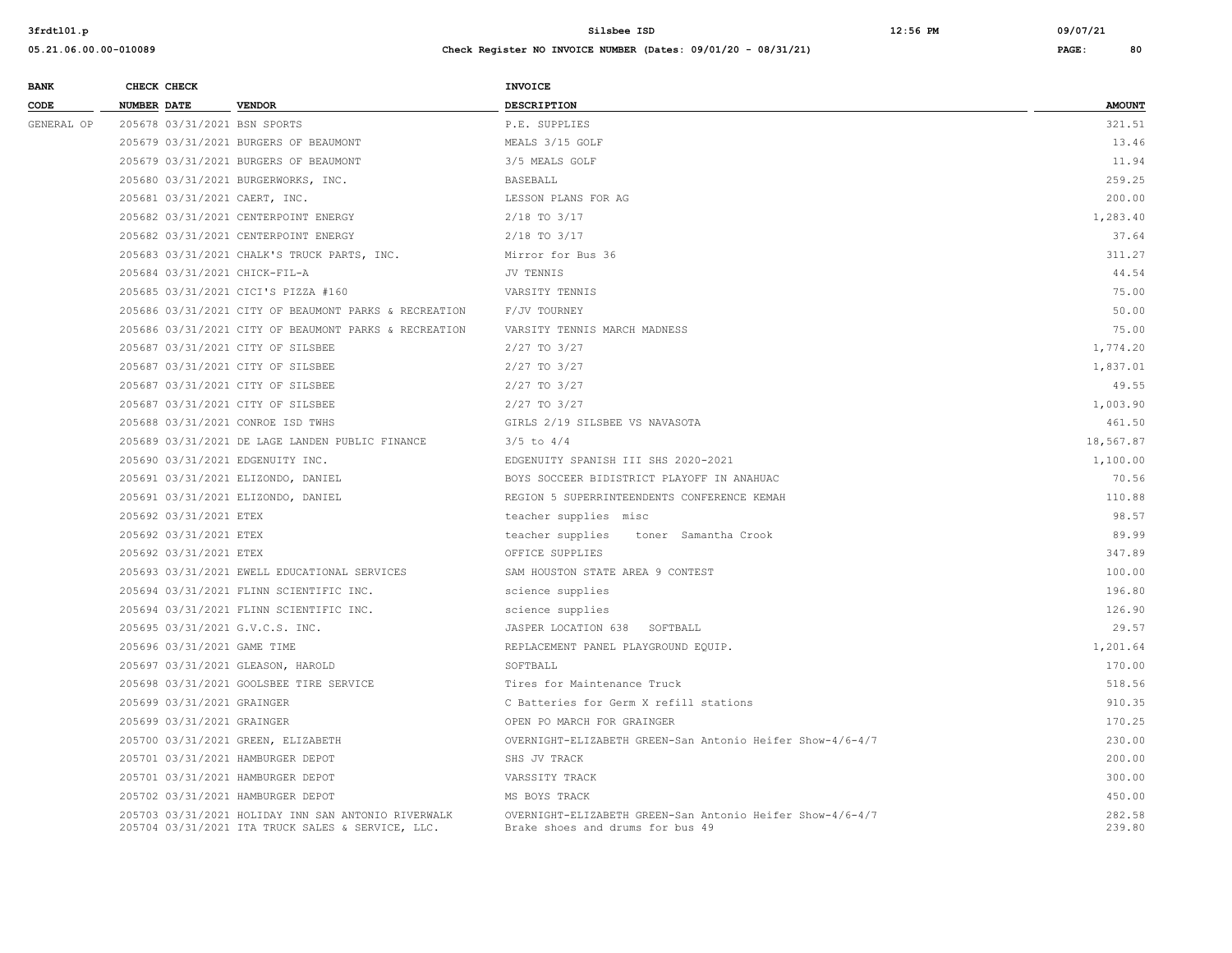| <b>BANK</b> |                    | CHECK CHECK                |                                                                                 | <b>INVOICE</b>                                                                               |                 |
|-------------|--------------------|----------------------------|---------------------------------------------------------------------------------|----------------------------------------------------------------------------------------------|-----------------|
| CODE        | <b>NUMBER DATE</b> |                            | <b>VENDOR</b>                                                                   | <b>DESCRIPTION</b>                                                                           | <b>AMOUNT</b>   |
| GENERAL OP  |                    |                            | 205705 03/31/2021 JOHNSEN'S WHOLESALE FLORIST                                   | March Po Floral                                                                              | 104.54          |
|             |                    |                            | 205706 03/31/2021 JONES, TRENTON                                                | OVERNIGHT-Girl's State Powerlifting Meet-March 19, 2021                                      | 38.72           |
|             |                    |                            | 205707 03/31/2021 LANCASTER, JIM                                                | SOFTBALL                                                                                     | 170.00          |
|             |                    |                            | 205708 03/31/2021 MACKIN EDUCATIONAL RESOURCES                                  | LIBRARY BOOK TITLES                                                                          | 476.18          |
|             |                    |                            | 205709 03/31/2021 MADDISON VISUAL MEDIA, L.P.                                   | BILLBOARD @ NERREN AND HWY 96                                                                | 800.00          |
|             |                    |                            | 205710 03/31/2021 MCINNIS CONSTRUCTION, INC.                                    | <b>bRACES FOR WALL AT DALPHIN FIELD HOUSE</b>                                                | 1,500.00        |
|             |                    |                            | 205711 03/31/2021 MCKINNEY, CORBEN                                              | <b>BASEBALL</b>                                                                              | 75.00           |
|             |                    |                            | 205712 03/31/2021 MCMILLAN GLASS AND DOOR                                       | OPEN PO MARCH FOR MCMILLIAN GLASS                                                            | 12.00           |
|             |                    |                            | 205713 03/31/2021 MIGHTY MUSIC PUBLISHING                                       | uil supplies music J. Dauriac                                                                | 304.99          |
|             |                    |                            | 205714 03/31/2021 MUNRO'S UNIFORM SERVICE                                       | MARCH - MAINTENANCE                                                                          | 1,007.15        |
|             |                    |                            | 205714 03/31/2021 MUNRO'S UNIFORM SERVICE                                       | MARCH                                                                                        | 203.25          |
|             |                    |                            | 205715 03/31/2021 NCS PEARSON, INC.                                             | NCS PEARSON NNAT 3 ONLINE C WHITEHEAD                                                        | 11,880.00       |
|             |                    |                            | 205716 03/31/2021 NORTH HARDIN WATER SUPPLY CORP.                               | $2/10$ TO $3/9$                                                                              | 46.35           |
|             |                    |                            | 205717 03/31/2021 O'NEAL, PHILLIP                                               | 3 TIRES BALANCED                                                                             | 46.25           |
|             |                    |                            | 205718 03/31/2021 PARTS TOWN, INC.                                              | maintenance supplies for SES kitchen                                                         | 1,466.54        |
|             |                    |                            | 205719 03/31/2021 PINEY WOODS SANITATION                                        | APRIL 2021                                                                                   | 70.00           |
|             |                    |                            | 205720 03/31/2021 PLUMBING SPECIALTIES, INC.                                    | labor and materials to repair broken line to rpz valve at middle school                      | 920.73          |
|             |                    |                            | 205721 03/31/2021 POCKET NURSE                                                  | health science supplies                                                                      | 554.06          |
|             |                    | 205722 03/31/2021 READ ICE |                                                                                 | water for campuses                                                                           | 4,116.00        |
|             |                    |                            | 205723 03/31/2021 REGION 10 VOCAL                                               | ALL REEGION AUDITION                                                                         | 200.00          |
|             |                    |                            | 205724 03/31/2021 Scott, Ruby                                                   | UIL @ LCM                                                                                    | 20.00           |
|             |                    |                            | 205725 03/31/2021 SHERATON DALLAS HOTEL                                         | OVERNIGHT-Paula Tacker-FCCLA State Leadership Contest and Conference-Dallas, TX              | 673.92          |
|             |                    |                            |                                                                                 | $4/7 - 4/10$                                                                                 |                 |
|             |                    |                            | 205726 03/31/2021 SHS OPERATION GRADUATION                                      | TRACK MEET                                                                                   | 204.00          |
|             |                    |                            | 205727 03/31/2021 SPARKLETTS AND SIERRA SPRINGS                                 | ADMINISTRATION, WAREHOUSE AND TRANSPORTATION                                                 | 114.41          |
|             |                    |                            | 205727 03/31/2021 SPARKLETTS AND SIERRA SPRINGS                                 | TECHNOLOGY                                                                                   | 1.00            |
|             |                    |                            | 205728 03/31/2021 SUBWAY STORE #5224                                            | MS TRACK GIRLS                                                                               | 449.00          |
|             |                    | 205729 03/31/2021 TAGT     |                                                                                 | TAGT MEMBERSHIP 2020-2021 14                                                                 | 70.00           |
|             |                    | 205730 03/31/2021 TASBO    |                                                                                 | TASBO PER 101 INTRO TO PERSONNEL FOR L HOLT MAY 12, 2021 2-5 PM                              | 175.00          |
|             |                    |                            | 205731 03/31/2021 TASO BEAUMONT CHAPTER                                         | <b>BASEBALL</b>                                                                              | 150.00          |
|             |                    |                            | 205731 03/31/2021 TASO BEAUMONT CHAPTER                                         | BASEBALL                                                                                     | 150.00          |
|             |                    |                            | 205732 03/31/2021 TEXAS FCCLA                                                   | OVERNIGHT-Paula Tacker-FCCLA State Leadership Contest and Conference-Dallas, TX              | 300.00          |
|             |                    |                            |                                                                                 | $4/8 - 4/10$                                                                                 |                 |
|             |                    |                            | 205733 03/31/2021 THE KADES CORPORATION                                         | TENNIS                                                                                       | 60.05           |
|             |                    |                            | 205733 03/31/2021 THE KADES CORPORATION                                         | JV BASEBALL                                                                                  | 84.80           |
|             |                    |                            | 205733 03/31/2021 THE KADES CORPORATION                                         | JV BASEEBALL                                                                                 | 99.26           |
|             |                    |                            | 205733 03/31/2021 THE KADES CORPORATION                                         | JV SOFTBALL                                                                                  | 83.70           |
|             |                    |                            | 205733 03/31/2021 THE KADES CORPORATION<br>205734 03/31/2021 WEICHERT, MICHELLE | JV TENNIS<br>OVERNIGHT-Paula Tacker-FCCLA State Leadership Contest and Conference-Dallas, TX | 31.51<br>380.00 |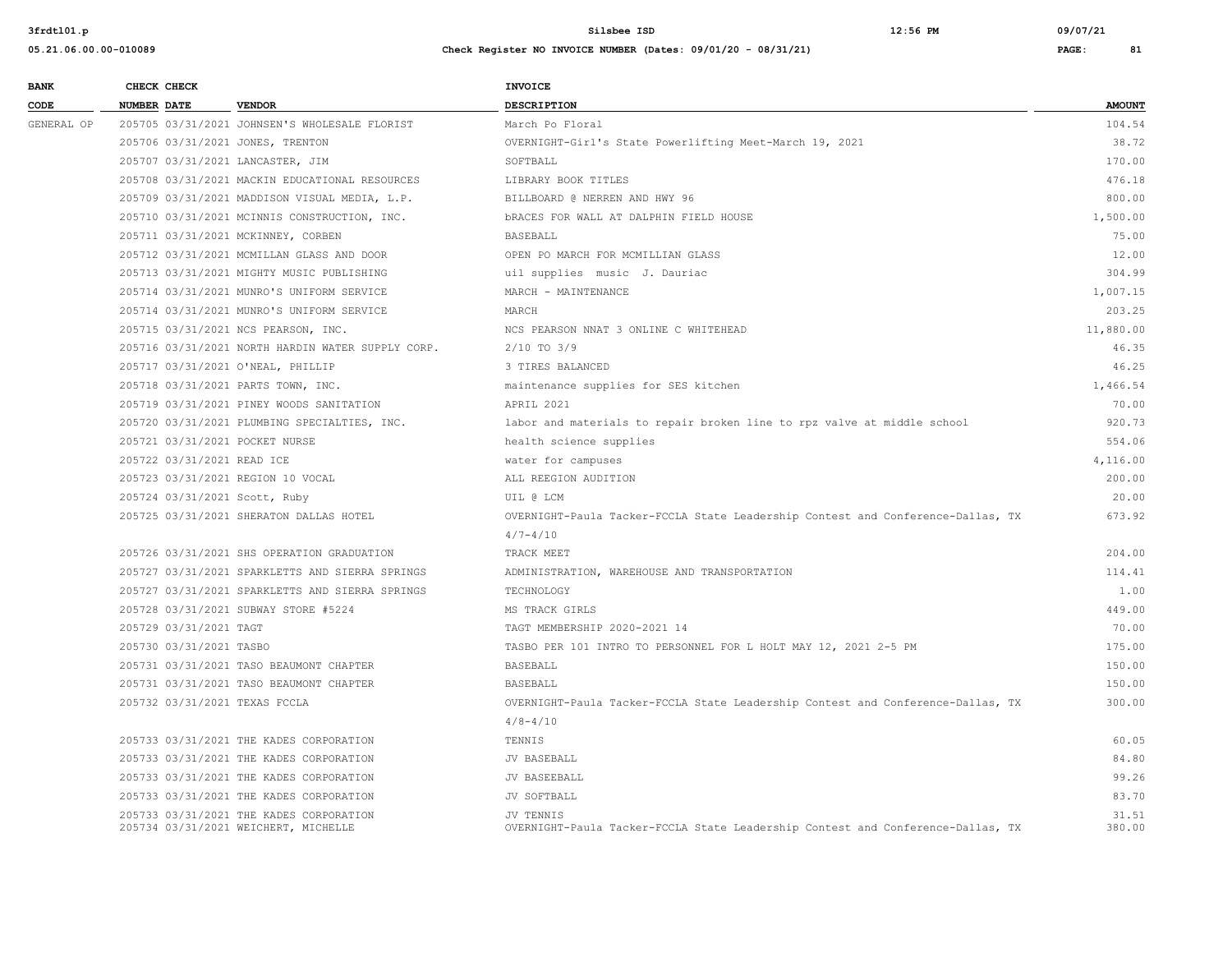| <b>BANK</b> | CHECK CHECK        |                         |                                                                                              | <b>INVOICE</b>                                                             |                 |
|-------------|--------------------|-------------------------|----------------------------------------------------------------------------------------------|----------------------------------------------------------------------------|-----------------|
| CODE        | <b>NUMBER DATE</b> |                         | <b>VENDOR</b>                                                                                | DESCRIPTION                                                                | <b>AMOUNT</b>   |
|             |                    |                         |                                                                                              | $4/8 - 4/10$                                                               |                 |
| GENERAL OP  |                    |                         | 205735 03/31/2021 WILLIS, SUSAN                                                              | MS TO BRIDGE CITY                                                          | 10.00           |
|             |                    |                         | 205735 03/31/2021 WILLIS, SUSAN                                                              | HS SOCCER TO ANAHUAC                                                       | 5.25            |
|             |                    |                         | 205735 03/31/2021 WILLIS, SUSAN                                                              | UIL TO BEAUMONT                                                            | 7.59            |
|             |                    |                         | 205736 03/31/2021 FUNCTION 4 LLC                                                             | $3/15$ TO $4/14$                                                           | 646.20          |
|             |                    |                         | 205737 03/31/2021 POWELL LAW GROUP, LLP                                                      | GENERAL MATTERS                                                            | 13,066.00       |
|             |                    | 205738 04/07/2021 ABM   |                                                                                              | SERVICE FOR APRIL 2021                                                     | 66,671.52       |
|             |                    |                         | 205739 04/07/2021 ACME ARCHITECTURAL HARDWARE                                                | OPEN PO MARCH FOR ACME ARCHITECTURAL                                       | 84.34           |
|             |                    |                         | 205740 04/07/2021 ANDERSON, RICK                                                             | <b>BASEBALL</b>                                                            | 90.00           |
|             |                    | 205741 04/07/2021 AT &T |                                                                                              | MAR 25 THRU APR 24                                                         | 44.18           |
|             |                    | 205741 04/07/2021 AT &T |                                                                                              | MAR 25 HRU APR 24                                                          | 54.28           |
|             |                    | 205741 04/07/2021 AT &T |                                                                                              | MAR 25 THRRU APR 24                                                        | 71.43           |
|             |                    | 205741 04/07/2021 AT &T |                                                                                              | MAR 27 THRU APR 26                                                         | 142.86          |
|             |                    | 205741 04/07/2021 AT &T |                                                                                              | MARR 25 THRU APR 24                                                        | 54.28           |
|             |                    | 205741 04/07/2021 AT &T |                                                                                              | MAR 27 THRU APR 26                                                         | 1,892.11        |
|             |                    |                         | 205743 04/07/2021 B. K. MECHANICAL SERVICES, INC.                                            | TESTING OF 21 RPZ'S THROUGHOUT DISTRICT. TESTING ONLY ANDY REPAIRS WILL BE | 178.00          |
|             |                    |                         |                                                                                              | EXTRA CHARGE AND DONE ON ANOTHER PO BID LIST                               |                 |
|             |                    |                         | 205743 04/07/2021 B. K. MECHANICAL SERVICES, INC.                                            | TESTING OF 21 RPZ'S THROUGHOUT DISTRICT. TESTING ONLY ANDY REPAIRS WILL BE | 120.00          |
|             |                    |                         |                                                                                              | EXTRA CHARGE AND DONE ON ANOTHER PO BID LIST                               |                 |
|             |                    |                         | 205743 04/07/2021 B. K. MECHANICAL SERVICES, INC.                                            | TESTING OF 21 RPZ'S THROUGHOUT DISTRICT. TESTING ONLY ANDY REPAIRS WILL BE | 445.00          |
|             |                    |                         |                                                                                              | EXTRA CHARGE AND DONE ON ANOTHER PO BID LIST                               |                 |
|             |                    |                         | 205743 04/07/2021 B. K. MECHANICAL SERVICES, INC.                                            | TESTING OF 21 RPZ'S THROUGHOUT DISTRICT. TESTING ONLY ANDY REPAIRS WILL BE | 720.00          |
|             |                    |                         |                                                                                              | EXTRA CHARGE AND DONE ON ANOTHER PO BID LIST                               |                 |
|             |                    |                         | 205744 04/07/2021 BEAUMONT ISD                                                               | RDSPD SPRING 20-21                                                         | 16,355.50       |
|             |                    |                         | 205745 04/07/2021 BEELER, GINGER                                                             | REGION V                                                                   | 26.49           |
|             |                    |                         | 205745 08/20/2021 BEELER, GINGER                                                             | REGION V                                                                   | $-26.49$        |
|             |                    |                         | 205746 04/07/2021 BINGHAM, BRUCE                                                             | BASEBALL                                                                   | 155.00          |
|             |                    |                         | 205747 04/07/2021 BODENSTEINER, JOHN                                                         | HOMEBOUND                                                                  | 34.94           |
|             |                    |                         | 205748 04/07/2021 BUREAU OF EDUCATION AND RESEARCH                                           | reg V training Kelly Smith                                                 | 279.00          |
|             |                    |                         | 205749 04/07/2021 CAREER & TECHNICAL ASSOCIATION OF TEXAS winter conference and training cte |                                                                            | 470.00          |
|             |                    |                         | 205750 04/07/2021 CHAMPAGNE, COURTNEY                                                        | AREEA 9 CDE'S                                                              | 200.00          |
|             |                    |                         | 205751 04/07/2021 CICI'S PIZZA #160                                                          | VARSITY TENNIS                                                             | 67.50           |
|             |                    |                         | 205751 04/07/2021 CICI'S PIZZA #160                                                          | JV TENNIS                                                                  | 52.50           |
|             |                    |                         | 205752 04/07/2021 COASTAL WELDING SUPPLY INC                                                 | supplies for welding                                                       | 1,547.42        |
|             |                    |                         | 205752 04/07/2021 COASTAL WELDING SUPPLY INC                                                 | OPEN PO MARCH FOR COASTAL WELDING                                          | 5.50            |
|             |                    |                         | 205753 04/07/2021 COLEMAN, TONY                                                              | SOFTBALL                                                                   | 30.00           |
|             |                    |                         | 205753 08/20/2021 COLEMAN, TONY                                                              | SOFTBALL                                                                   | $-30.00$        |
|             |                    |                         | 205754 04/07/2021 COMMUNITY COFFEE<br>205754 04/07/2021 COMMUNITY COFFEE                     | ADMINISTRATION<br><b>SES</b>                                               | 62.20<br>122.70 |
|             |                    |                         |                                                                                              |                                                                            |                 |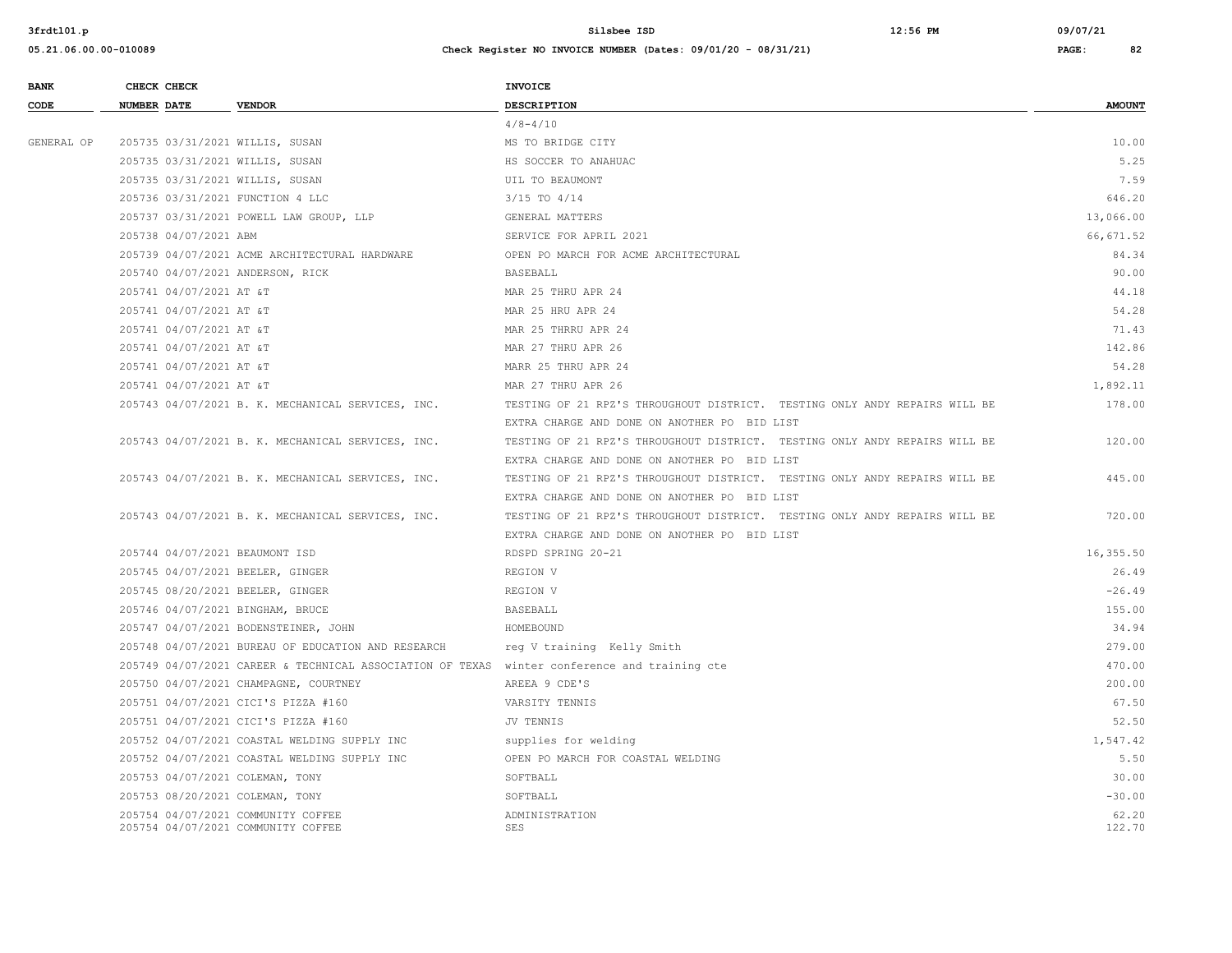| <b>BANK</b> | CHECK CHECK                  |                                                                                           | <b>INVOICE</b>                                                               |                  |
|-------------|------------------------------|-------------------------------------------------------------------------------------------|------------------------------------------------------------------------------|------------------|
| CODE        | <b>NUMBER DATE</b>           | <b>VENDOR</b>                                                                             | <b>DESCRIPTION</b>                                                           | <b>AMOUNT</b>    |
| GENERAL OP  |                              | 205754 04/07/2021 COMMUNITY COFFEE                                                        | LRP                                                                          | 46.30            |
|             |                              | 205754 04/07/2021 COMMUNITY COFFEE                                                        | MIDDLE SCHOOL                                                                | 51.10            |
|             |                              | 205755 04/07/2021 DORIAN BUSINESS SYSTEMS - TSSEC                                         | TSSEC PARTICIPATES VIRTUAL                                                   | 110.00           |
|             |                              | 205756 04/07/2021 ELIZONDO, DANIEL                                                        | DISSTRICT TRACK MEET WEST ORANGE                                             | 49.73            |
|             |                              | 205756 04/07/2021 ELIZONDO, DANIEL                                                        | DISTRICT GOLF HENRY HOMBERG GOLF COURSE                                      | 27.66            |
|             | 205757 04/07/2021 ENTERGY    |                                                                                           | MARCH 2021                                                                   | 57,590.62        |
|             | 205758 04/07/2021 ETEX       |                                                                                           | TEACHER SUPPLIES CONST. PAPER AND DRUM UNIT                                  | 283.03           |
|             | 205758 04/07/2021 ETEX       |                                                                                           | TEACHER SUPPLIES CARDSTOCK, BATTERIES                                        | 182.45           |
|             |                              | 205759 04/07/2021 HAMBURGER DEPOT                                                         | <b>BASEBALL</b>                                                              | 350.00           |
|             |                              | 205759 04/07/2021 HAMBURGER DEPOT                                                         | SOFTBALL                                                                     | 270.00           |
|             |                              | 205760 04/07/2021 HAMBURGER DEPOT                                                         | TRACK MEET                                                                   | 350.00           |
|             |                              | 205761 04/07/2021 HAMBURGER DEPOT                                                         | GOLF DISTRICT MEET                                                           | 120.00           |
|             |                              | 205761 04/07/2021 HAMBURGER DEPOT                                                         | DISTRICT GOLF                                                                | 130.00           |
|             |                              | 205762 04/07/2021 HTT MEDIA GROUP                                                         | PROM DJ                                                                      | 400.00           |
|             |                              | 205763 04/07/2021 INKSPOT PRINTS & GRAPHICS                                               | Shirts for OAP                                                               | 168.00           |
|             |                              | 205764 04/07/2021 INTEGRATED SYSTEMS CORP.                                                | SERVICES MAY 2021 THROUGH APRIL 2022                                         | 11,800.00        |
|             |                              | 205765 04/07/2021 JUNIOR LIBRARY GUILD                                                    | library books                                                                | 5,525.40         |
|             |                              | 205766 04/07/2021 KELI'S K9'S LLC.                                                        | 4/1 SERVICES                                                                 | 600.00           |
|             |                              | 205767 04/07/2021 KIGHT, BRITTANY                                                         | CHEERLEADER TRYOUTS MIDDLE SCHOOL                                            | 95.00            |
|             |                              | 205768 04/07/2021 KITZMILLER, BONNIE                                                      | 29 & 30 BANK DEPOSITS FOR CAFETERIA                                          | 45.36            |
|             |                              | 205769 04/07/2021 LANDSCAPE SPECIALIST                                                    | MONTHLY MAINTENANCE APRIL                                                    | 4,929.16         |
|             |                              | 205770 04/07/2021 M & D SUPPLY, INC.                                                      | OPEN PO MARCH FOR M&D SUPPLY                                                 | 400.61           |
|             |                              | 205771 04/07/2021 NCS PEARSON, INC.                                                       | testing material                                                             | 42.00            |
|             |                              | 205772 04/07/2021 NEAL, DANIELLE                                                          | CHEERLEADER TRYOUTS MIDDLE SCHOOL                                            | 95.00            |
|             |                              | 205773 04/07/2021 O'REILLY AUTOMOTIVE                                                     | OPEN PO MARCH FOR O'REILLY AUTO                                              | 289.62           |
|             |                              | 205774 04/07/2021 OMNI FILTRATION                                                         | OMNI FILTERS SES AND LRP                                                     | 415.56           |
|             |                              | 205774 04/07/2021 OMNI FILTRATION                                                         | OMNI FILTERS SES AND LRP                                                     | 1,852.35         |
|             | 205775 04/07/2021 ORR, JESSE |                                                                                           | TRACK @ WOS TOTAL 6 HOURS                                                    | 240.00           |
|             |                              | 205776 04/07/2021 PARKER LUMBER - SILSBEE                                                 | OPEN PO MARCH FOR PARKER LUMBER                                              | 1,878.72         |
|             |                              | 205777 04/07/2021 PARTY PANTS PICTURES                                                    | PHOTOBOOTH AT PROM                                                           | 300.00           |
|             |                              | 205778 04/07/2021 PRESENCE LEARNING                                                       | TELETHERAPY                                                                  | 300.00           |
|             | 205779 04/07/2021 READ ICE   |                                                                                           | water for campuses                                                           | 882.00           |
|             |                              | 205780 04/07/2021 REGION V EDUCATION SERVICE CENTER                                       | SCHOOL BOARD MEMBERS TRAINING 2020-2021                                      | 1,250.00         |
|             |                              | 205780 04/07/2021 REGION V EDUCATION SERVICE CENTER                                       | CTE SUPPORT, COUNSELORS CONNECTIO FEE, SCHOOL HEALTH AND STUDENT ACHIEVEMENT | 4,000.00         |
|             |                              |                                                                                           | ACCOUNTABILITY & ASSESSMENT                                                  |                  |
|             |                              | 205780 04/07/2021 REGION V EDUCATION SERVICE CENTER                                       | REGION V WORKSHOP                                                            | 25.00            |
|             |                              | 205780 04/07/2021 REGION V EDUCATION SERVICE CENTER                                       | region 5 training                                                            | 160.00           |
|             |                              | 205780 04/07/2021 REGION V EDUCATION SERVICE CENTER<br>205781 04/07/2021 ROBICHAUX, ISAAC | region 5 training<br>TRACK @ WOS TOTAL 6 HOURS                               | 160.00<br>240.00 |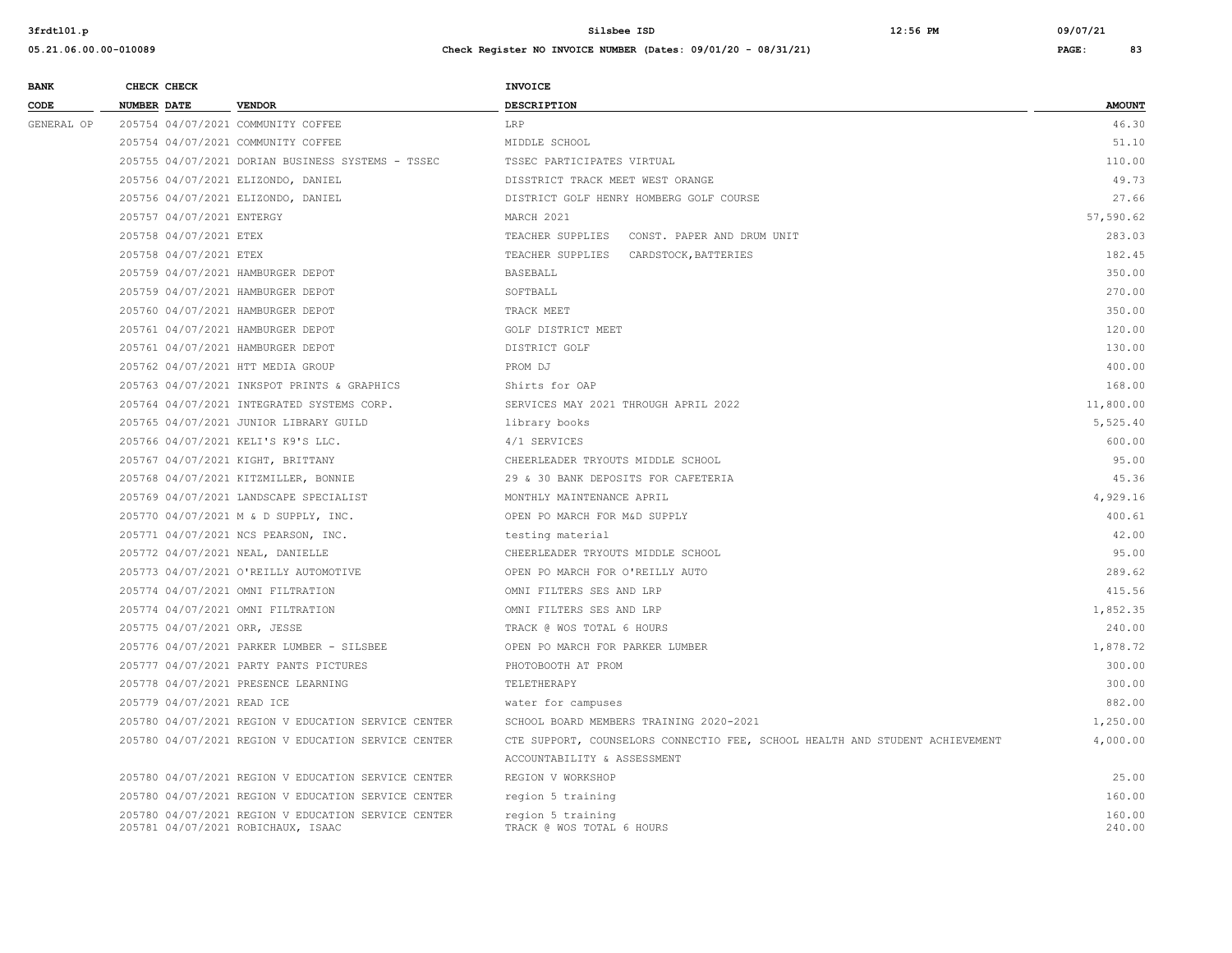| <b>BANK</b> | CHECK CHECK                      |                                                                          | <b>INVOICE</b>                                                                           |                 |
|-------------|----------------------------------|--------------------------------------------------------------------------|------------------------------------------------------------------------------------------|-----------------|
| CODE        | <b>NUMBER DATE</b>               | <b>VENDOR</b>                                                            | <b>DESCRIPTION</b>                                                                       | <b>AMOUNT</b>   |
| GENERAL OP  | 205782 04/07/2021 RYTE BYTE, INC |                                                                          | route software                                                                           | 5,528.25        |
|             | 205782 04/07/2021 RYTE BYTE, INC |                                                                          | route software                                                                           | 798.25          |
|             | 205783 04/07/2021 SILSBEE BEE    |                                                                          | FSMC RFP AD-SISD-22, est run dates 2/24 and 3/3                                          | 65.91           |
|             | 205783 04/07/2021 SILSBEE BEE    |                                                                          | LEGAL AD FOR DEPOSITORY RFP                                                              | 35.88           |
|             | 205783 04/07/2021 SILSBEE BEE    |                                                                          | Public Notice of Test of Automatic Tabulating Equipment - Run week of March              | 94.50           |
|             |                                  |                                                                          | 17th                                                                                     |                 |
|             | 205783 04/07/2021 SILSBEE BEE    |                                                                          | Public Notice Testing Notice Run March 3                                                 | 94.50           |
|             |                                  | 205784 04/07/2021 SILSBEE ISD FOOD SERVICES                              | MAINTENANCE MEALS                                                                        | 356.00          |
|             |                                  | 205784 04/07/2021 SILSBEE ISD FOOD SERVICES                              | MARCH                                                                                    | 237.78          |
|             |                                  | 205784 04/07/2021 SILSBEE ISD FOOD SERVICES                              | SHAC MEETING                                                                             | 40.00           |
|             |                                  | 205785 04/07/2021 SIMMONS, SHELLY                                        | <b>BAND TRIP</b>                                                                         | 10.00           |
|             |                                  | 205786 04/07/2021 SOUTHEAST TEXAS WATER                                  | PACES                                                                                    | 94.00           |
|             |                                  | 205787 04/07/2021 SOUTHWEST BUILDING SYSTEMS                             | 2ND OUARTR MONITORING FEES                                                               | 300.00          |
|             |                                  | 205787 04/07/2021 SOUTHWEST BUILDING SYSTEMS                             | work on office entrance and exit doors                                                   | 320.00          |
|             |                                  | 205788 04/07/2021 SWICEGOOD MUSIC COMPANY                                | choir supplies                                                                           | 10.95           |
|             | 205789 04/07/2021 TATE, TRAY     |                                                                          | <b>BASEBALL</b>                                                                          | 90.00           |
|             |                                  | 205790 04/07/2021 THE KADES CORPORATION                                  | JV TENNIS                                                                                | 39.58           |
|             |                                  | 205790 04/07/2021 THE KADES CORPORATION                                  | VARSITY TENNIS                                                                           | 51.27           |
|             |                                  | 205791 04/07/2021 THOMAS BUS GULF COAST                                  | Headlamp for bus 39                                                                      | 143.35          |
|             |                                  | 205792 04/07/2021 Tomas, Jennifer                                        | MILEAGE WELLS FARGO                                                                      | 18.82           |
|             | 205793 04/07/2021 Tomas, Michael |                                                                          | <b>ACCIDENT REPORT</b>                                                                   | 8.44            |
|             |                                  | 205794 04/07/2021 VAUGHN, TERRY LEE                                      | <b>BASEBALL</b>                                                                          | 90.00           |
|             | 205795 04/07/2021 VINCENT, MARK  |                                                                          | TRACK @ WOS TOTAL 5.5 HOURS                                                              | 220.00          |
|             | 205796 04/07/2021 WEISS, GREGORY |                                                                          | AUSTIN SUPERINTENDENT CONFERENCE AND TECHNOLOGY CONFERENCE LEAGUE CITY                   | 390.88          |
|             |                                  | 205797 04/07/2021 WILLAIM V. MAC GILL & COMPANY                          | Health Service Supplies                                                                  | 99.75           |
|             |                                  | 205798 04/07/2021 WITHERS, STEPHEN                                       | <b>BASEBALL</b>                                                                          | 155.00          |
|             |                                  | 205799 04/07/2021 ZONAR SYSTEMS, INC.                                    | $4/1$ TO $4/30$                                                                          | 1,629.00        |
|             |                                  | 205800 04/14/2021 ACME ARCHITECTURAL HARDWARE                            | OPEN PO APRIL FOR ACME ARCHITECTURAL                                                     | 140.76          |
|             |                                  | 205800 04/14/2021 ACME ARCHITECTURAL HARDWARE                            | OPEN PO APRIL FOR ACME ARCHITECTURAL                                                     | 38.56           |
|             |                                  | 205803 04/14/2021 AMAZON.COM/SYNCB                                       | REFUND LAST YEAR PURCHASE ORDER 0412000120                                               | $-5.99$         |
|             |                                  | 205803 04/14/2021 AMAZON.COM/SYNCB                                       | SPEED BUMPS FOR LRP PARKING LOT PER MRS. HORTON'S REQUEST                                | 79.99           |
|             |                                  | 205803 04/14/2021 AMAZON.COM/SYNCB                                       | science supplies                                                                         | 155.14          |
|             |                                  | 205803 04/14/2021 AMAZON.COM/SYNCB                                       | music rug Nicole Thornton                                                                | 268.99          |
|             |                                  | 205803 04/14/2021 AMAZON.COM/SYNCB                                       | clipboards Nicole Thornton                                                               | 74.97           |
|             |                                  | 205803 04/14/2021 AMAZON.COM/SYNCB                                       | 5677434936975<br>TEACHER SUPPLIES                                                        | 431.65          |
|             |                                  | 205803 04/14/2021 AMAZON.COM/SYNCB                                       | cte supplies                                                                             | 134.96          |
|             |                                  | 205803 04/14/2021 AMAZON.COM/SYNCB                                       | satsuma and prom crowns                                                                  | 103.95          |
|             |                                  | 205803 04/14/2021 AMAZON.COM/SYNCB<br>205803 04/14/2021 AMAZON.COM/SYNCB | audio visual supplies<br>5378586843577,798985556958,63798574975  Tiger Wellness Supplies | 63.36<br>281.55 |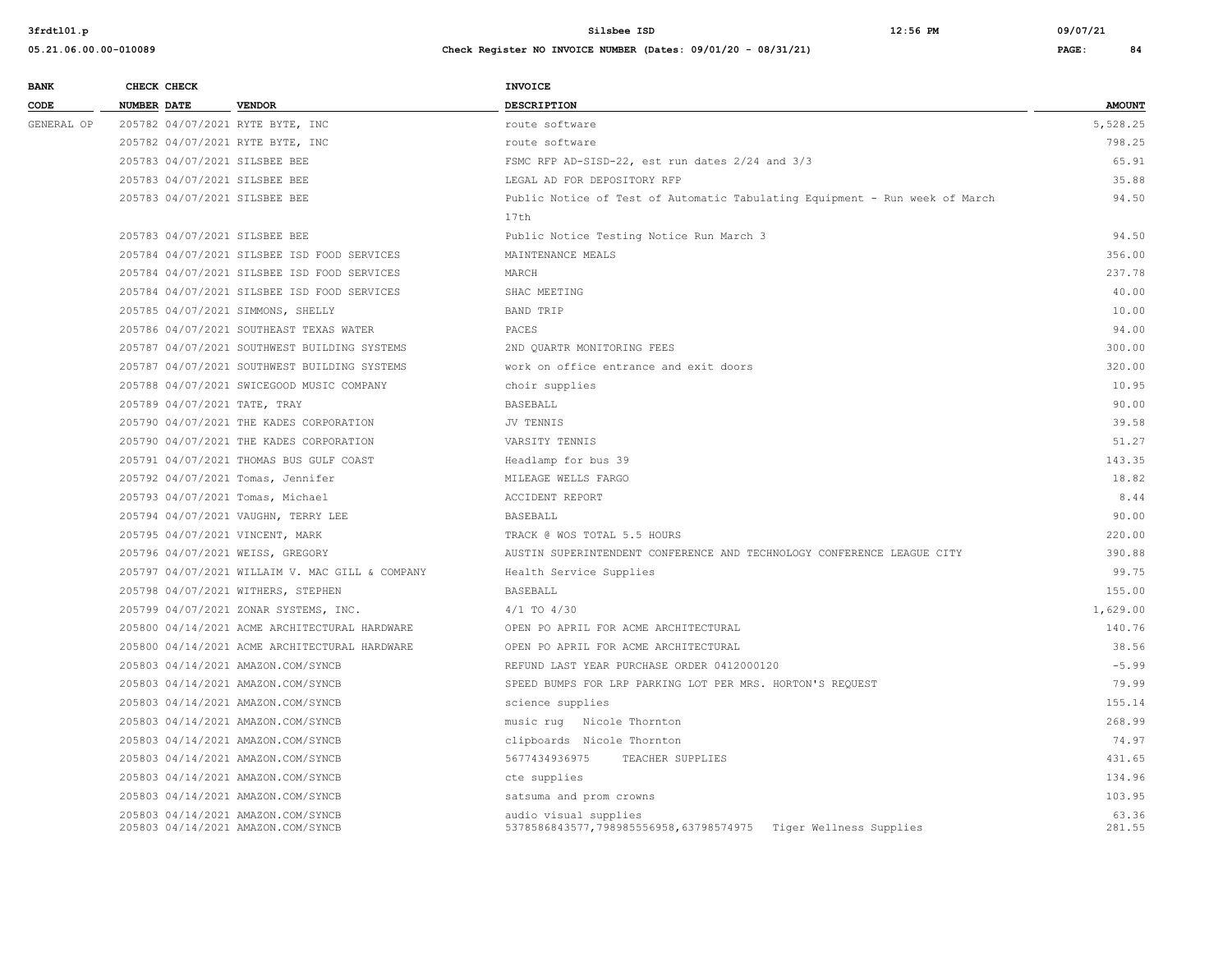**05.21.06.00.00-010089 Check Register NO INVOICE NUMBER (Dates: 09/01/20 - 08/31/21) PAGE: 85**

**BANK CHECK CHECK CHECK CODE NUMBER DATE VENDOR DESCRIPTION AMOUNT** GENERAL OP 205803 04/14/2021 AMAZON.COM/SYNCB START UP SARA STRICKLAN START OF SARA STRICKLAN 205803 04/14/2021 AMAZON.COM/SYNCB 544743557359 START UP CINDY LINDSEY 102.74 205803 04/14/2021 AMAZON.COM/SYNCB 697473647838,654849636946,446393969953 plumbing stock see attached quote 1,237.03 205803 04/14/2021 AMAZON.COM/SYNCB Reading Academy 152.98 205803 04/14/2021 AMAZON.COM/SYNCB 456343984538 supplies 109.14 205803 04/14/2021 AMAZON.COM/SYNCB teacher supplies rolling cart B. Hammer 34.99 205803 04/14/2021 AMAZON.COM/SYNCB 977773837465, 434779544495 library supplies misc. SES Kelly Smith 289.36 205803 04/14/2021 AMAZON.COM/SYNCB START UP BRITTANY PAYNE 98.40 205803 04/14/2021 AMAZON.COM/SYNCB prom backdrop 14.99 205803 04/14/2021 AMAZON.COM/SYNCB 964787893364 START UP CELESS DICKERT 96.16 205803 04/14/2021 AMAZON.COM/SYNCB 936488687868 START UP GINGER READ 122.99 205803 04/14/2021 AMAZON.COM/SYNCB Purch Req - 2 Portable 6-seater sideline benches - Cross Country 141.80 205803 04/14/2021 AMAZON.COM/SYNCB START UP AMANDA POOLER HEADPHONES 79.00 205803 04/14/2021 AMAZON.COM/SYNCB START UP BLAIR HUGHES 103.02 205803 04/14/2021 AMAZON.COM/SYNCB 775339977975 AGRICULTURE SUPPLIES 250.24 205803 04/14/2021 AMAZON.COM/SYNCB office supplies utility cart 108.99 205803 04/14/2021 AMAZON.COM/SYNCB 869663353737 START UP AMY HOKE 99.94 205803 04/14/2021 AMAZON.COM/SYNCB 835945666963 START UP CHRISTA BENNEFIELD 97.22 205803 04/14/2021 AMAZON.COM/SYNCB START UP MARLA SCOGGINS 24.62 205803 04/14/2021 AMAZON.COM/SYNCB START UP KELLY ARD 26.81 205803 04/14/2021 AMAZON.COM/SYNCB plumbing parts for pressure washer and batteries for control at SES amazon 22.00 205803 04/14/2021 AMAZON.COM/SYNCB START UP RENEE CARRELL 20.99 205803 04/14/2021 AMAZON.COM/SYNCB START UP PEGGY JORDAN 59.00 205804 04/14/2021 APPLE COMPUTER, INC. APPLE APPLE PENCIL SECOND GENERATION FOR THORNHILL PROPOSAL # 2110051770 BY L 116.00 **PERRIN**  205805 04/14/2021 BALFOUR TROPHY REGIONAL RUNNER UP BASKETBALL 79.00 205806 04/14/2021 BRANTLEY, VICKI VIRTUAL TCASE CONFERENCE 395.00 205807 04/14/2021 BRUCE'S INCORPORATED ONE 13 TON LOAD OF OPF MATERIAL DELIVERED TO SILSBEE BID LIST 569.75 205808 04/14/2021 CHALK'S TRUCK PARTS, INC. Chalk's Silsbee ISD Bid Sheet Open PO for the month of March 2021 97.58 205809 04/14/2021 CHICK-FIL-A AREA TRACK MEET 349.30 205810 04/14/2021 CITY OF SILSBEE 3/6 to 4/6 136.90 205810 04/14/2021 CITY OF SILSBEE 3/6 to 4/6 169.90 3/6 to 4/6 205810 04/14/2021 CITY OF SILSBEE 3/6 to 4/6 32.50 205810 04/14/2021 CITY OF SILSBEE 3/6 to 4/6 74.50 205811 04/14/2021 COASTAL WELDING SUPPLY INC March PO Welding 325.49 205811 04/14/2021 COASTAL WELDING SUPPLY INC asses for welding and the state of the state of the state of the state of the state of the state of the state of the state of the state of the state of the state of the state of 205811 04/14/2021 COASTAL WELDING SUPPLY INC OPEN PO APRIL FOR COASTAL WELDING 14.03 205812 04/14/2021 COWARD, JUDY ACCOMPANIST FEE 150.00 205813 04/14/2021 ELITE CARD PAYMENT CENTER 3/4 through 3/28 4,266.78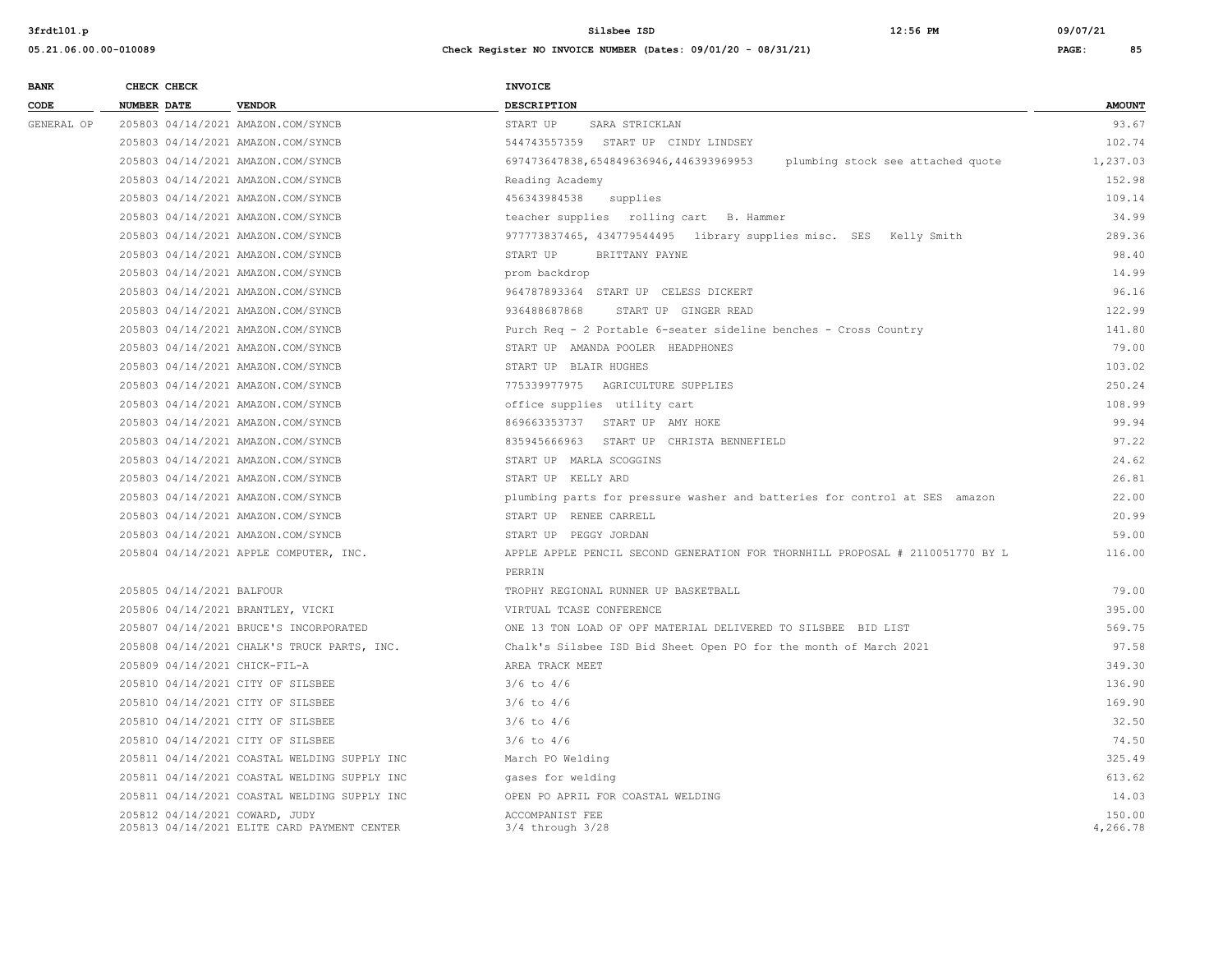| <b>BANK</b> |                    | CHECK CHECK                 |                                                                                        | <b>INVOICE</b>                                                                  |                  |
|-------------|--------------------|-----------------------------|----------------------------------------------------------------------------------------|---------------------------------------------------------------------------------|------------------|
| CODE        | <b>NUMBER DATE</b> |                             | <b>VENDOR</b>                                                                          | <b>DESCRIPTION</b>                                                              | <b>AMOUNT</b>    |
| GENERAL OP  |                    | 205814 04/14/2021 ETEX      |                                                                                        | couselor supplies                                                               | 41.98            |
|             |                    | 205814 04/14/2021 ETEX      |                                                                                        | ETEX BUSINESS MACHINES HR 03/30/2021 SEE ATTACHED                               | 78.44            |
|             |                    | 205814 04/14/2021 ETEX      |                                                                                        | ETEX BUSINESS MACHINES READING ACADEMY S THORNHILL 03 30 2021                   | 53.55            |
|             |                    |                             | 205815 04/14/2021 EXXON MOBIL                                                          | 3/17,18 AND 19                                                                  | 118.77           |
|             |                    | 205816 04/14/2021 FCSTAT    |                                                                                        | OVERNIGHT-Paula Tacker-FCS Teacher's Association of Texas/San Antonio-July      | 500.00           |
|             |                    |                             |                                                                                        | $20 - 23$                                                                       |                  |
|             |                    |                             | 205817 04/14/2021 FOWLER, DANNY                                                        | SOFTBALL                                                                        | 160.00           |
|             |                    | 205818 04/14/2021 FUNCTION4 |                                                                                        | 5/1/2021 TO 4/30/22                                                             | 803.82           |
|             |                    | 205818 04/14/2021 FUNCTION4 |                                                                                        | 5/1/2021 TO 4/30/2022                                                           | 803.82           |
|             |                    | 205818 04/14/2021 FUNCTION4 |                                                                                        | 5/1/2021 TO 4/30/2022                                                           | 803.82           |
|             |                    | 205819 04/14/2021 GRAINGER  |                                                                                        | OPEN PO APRIL FOR GRAINGER                                                      | 194.64           |
|             |                    | 205819 04/14/2021 GRAINGER  |                                                                                        | OPEN PO APRIL FOR GRAINGER                                                      | 434.27           |
|             |                    |                             | 205820 04/14/2021 GUARDTECH PEST MANAGEMENT, INC.                                      | LABOR AND MATERIALS TO REPEL/REMOVE BATS FROM ENTIRE BUILDING<br>REGION 5       | 9,463.68         |
|             |                    |                             | 205821 04/14/2021 HARDIN COUNTY TREASURER                                              | COMMISSIONS                                                                     | 1,775.43         |
|             |                    |                             | 205822 04/14/2021 HART INTERCIVIC, INC.                                                | Ballot Order Forms and programming machines                                     | 2,521.35         |
|             |                    |                             | 205822 04/14/2021 HART INTERCIVIC, INC.                                                | Election Supplies                                                               | 210.75           |
|             |                    |                             | 205823 04/14/2021 INLAND ENVIRONMENTS, LTD.                                            | asbestos abatement - Kirby                                                      | 49,875.00        |
|             |                    |                             | 205824 04/14/2021 ITA TRUCK SALES & SERVICE, LLC.                                      | DEF ADDITIVE FOR BUSES                                                          | 450.00           |
|             |                    |                             | 205825 04/14/2021 Jacks, Evelle                                                        | MILEAGE                                                                         | 76.44            |
|             |                    |                             | 205825 08/20/2021 Jacks, Evelle                                                        | MILEAGE                                                                         | $-76.44$         |
|             |                    |                             | 205826 04/14/2021 KITZMILLER, BONNIE                                                   | MILEAGE TO BANK IN LUMBERTON                                                    | 36.29            |
|             |                    |                             | 205827 04/14/2021 LAIRD, ROSE                                                          | PHYSICAL                                                                        | 100.00           |
|             |                    |                             | 205828 04/14/2021 LAMAR COMPANIES                                                      | BILLBOARD HWY 327                                                               | 450.00           |
|             |                    |                             | 205829 04/14/2021 MARTIN, TERRENCE                                                     | SOFTBALL                                                                        | 170.00           |
|             |                    |                             | 205830 04/14/2021 MCINNIS CONSTRUCTION, INC.                                           | Demo of Kirby Campus                                                            | 119,040.01       |
|             |                    |                             | 205831 04/14/2021 MCKEEHAN, JOHN                                                       | VIDOR HS WELDING CERTIFICATION                                                  | 330.00           |
|             |                    |                             | 205832 04/14/2021 MELODY'S SOUTHWEST CONSORTIUM                                        | DRUG SCREENING                                                                  | 1,080.00         |
|             |                    |                             | 205833 04/14/2021 METAL DEPOT                                                          | metal to repair roof area of press box in stadium *see quote* no vendor list    | 96.08            |
|             |                    |                             | 205834 04/14/2021 MILLER, VICTOR                                                       | ROBOTICS REGION 3 CHAMPIONSHIP                                                  | 210.00           |
|             |                    |                             | 205835 04/14/2021 MOTT SUPPLY                                                          | Mott's Silsbee ISD Bid Sheet Open PO for the month of March 2021                | 156.12           |
|             |                    |                             | 205835 04/14/2021 MOTT SUPPLY                                                          | 50 Gallons of Antifreeze for the fleet                                          | 379.99           |
|             |                    |                             | 205836 04/14/2021 NORTH SHORE STEEL                                                    | welding supplies                                                                | 3,654.00         |
|             |                    |                             | 205837 04/14/2021 O'REILLY AUTOMOTIVE                                                  | O'Reilly's Auto Parts Silsbee ISD Bid Sheet Open PO for the month of March 2021 | 304.55           |
|             |                    |                             | 205838 04/14/2021 PARKER LUMBER - SILSBEE                                              | Parkers Lumber Silsbee ISD Maintenance Bid Sheet Open PO for the month of March | 27.77            |
|             |                    |                             |                                                                                        | 2021                                                                            |                  |
|             |                    |                             | 205839 04/14/2021 PARKER LUMBER - SILSBEE                                              | March Po for welding                                                            | 35.98            |
|             |                    |                             | 205839 04/14/2021 PARKER LUMBER - SILSBEE                                              | March PO hvac                                                                   | 198.86           |
|             |                    |                             | 205839 04/14/2021 PARKER LUMBER - SILSBEE<br>205839 04/14/2021 PARKER LUMBER - SILSBEE | AGRICULTURE SUPPLIES<br>AGRICULTURE SUPPLIES                                    | 152.42<br>240.63 |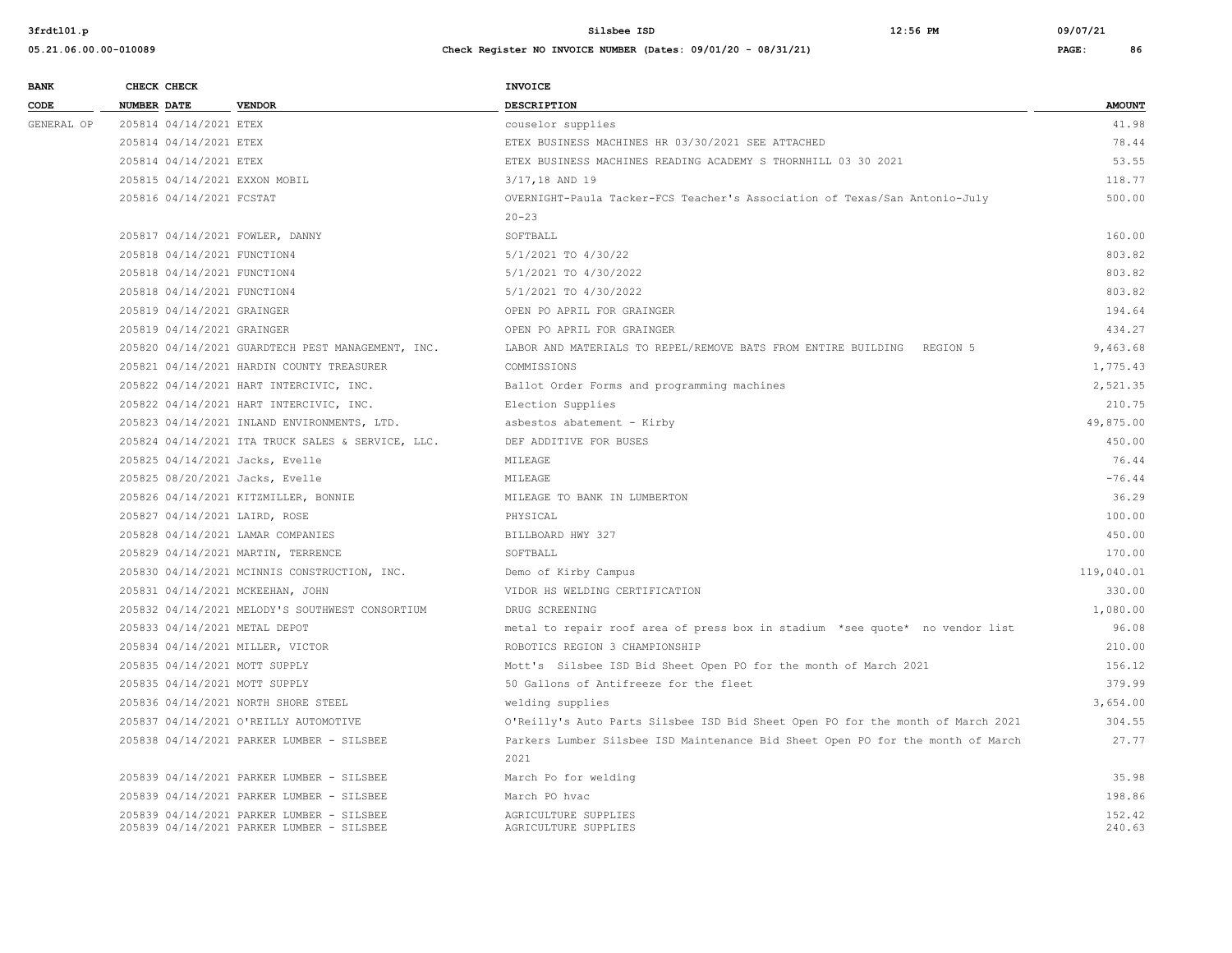| 05.21.06.00.00-010089 | Check Register NO INVOICE NUMBER (Dates: 09/01/20 - 08/31/21) | PAGE: | 87 |
|-----------------------|---------------------------------------------------------------|-------|----|

| <b>BANK</b> | CHECK CHECK        |                             |                                                                                                 | INVOICE                                                                    |                    |
|-------------|--------------------|-----------------------------|-------------------------------------------------------------------------------------------------|----------------------------------------------------------------------------|--------------------|
| CODE        | <b>NUMBER DATE</b> |                             | <b>VENDOR</b>                                                                                   | <b>DESCRIPTION</b>                                                         | <b>AMOUNT</b>      |
| GENERAL OP  |                    |                             | 205840 04/14/2021 PEDIATRIC REHABILITATION OF TEXAS, INC. PHYSICAL THERAPY MARCH 2021           |                                                                            | 3,290.00           |
|             |                    |                             | 205841 04/14/2021 PERRY, AMY                                                                    | HOMEBOUND                                                                  | 4.70               |
|             |                    |                             | 205842 04/14/2021 RAVEN NEST GOLF CLUB                                                          | OVERNIGHT-Dustin Westbrook-Boys' Regional Golf Tournament-Huntsville, TX - | 60.00              |
|             |                    |                             |                                                                                                 | $4/19 - 4/20$                                                              |                    |
|             |                    |                             | 205843 04/14/2021 REGION V EDUCATION SERVICE CENTER                                             | region 5 training                                                          | 160.00             |
|             |                    |                             | 205844 04/14/2021 RICE, COURTNEY                                                                | UIL REGIONAL MEET                                                          | 180.00             |
|             |                    |                             | 205845 04/14/2021 ROBOTICS EDUCATION & COMPETITION FOUNDAT ENTRY FEE 4/17 REGION 3 CHAMPIONSHIP |                                                                            | 150.00             |
|             |                    |                             | 205846 04/14/2021 SCHOOL SPECIALTY                                                              | teacher supplies chart tablets Brandi Miller-kindergarten                  | 253.76             |
|             |                    |                             | 205847 04/14/2021 SHERMAN, BOB                                                                  | SOFTBALL                                                                   | 170.00             |
|             |                    |                             | 205848 04/14/2021 SHIRLEY COOK, HARDIN COUNTY TAC                                               | BUS 82 & 93                                                                | 15.00              |
|             |                    |                             | 205849 04/14/2021 SMART'S TRUCK & TRAILER                                                       | OPEN PO FOR SMARTS FOR MONTH OF APRIL                                      | 35.45              |
|             |                    |                             | 205850 04/14/2021 SOUTHEAST TEXAS WATER                                                         | ACADEMY                                                                    | 77.00              |
|             |                    |                             | 205851 04/14/2021 SOUTHERN LAWN & LANDSCAPES LLC                                                | MOWING COMPLETED 4/12                                                      | 4,906.00           |
|             |                    |                             | 205852 04/14/2021 SOUTHERN COMPUTER WAREHOUSE                                                   | library equip. document cameras Laura Reeves                               | 935.85             |
|             |                    |                             | 205853 04/14/2021 SOUTHWEST BUILDING SYSTEMS                                                    | EMERGENCY CAL OUT FOR FIRE ALARM PANEL HS AG SHOP AREA HAND PO #43929      | 267.74             |
|             |                    |                             | 205854 04/14/2021 STATE & FEDERAL EDUCATION SERVICES LLC STATEE COMPENSATORY EDUCATION          |                                                                            | 18,000.00          |
|             |                    |                             | 205855 04/14/2021 STRAHAN, SHANNON                                                              | SPEECH THERAPY SERVICES                                                    | 852.50             |
|             |                    |                             | 205856 04/14/2021 SUN COAST RESOURCES                                                           | gas and diesel for fleet                                                   | 12,229.18          |
|             |                    | 205857 04/14/2021 TASBO     |                                                                                                 | Virtual training                                                           | 215.00             |
|             |                    |                             | 205858 04/14/2021 TEACHER DIRECT                                                                | START UP AMANDA RULON                                                      | 95.78              |
|             |                    |                             | 205859 04/14/2021 TEXAS HEALTH OCCUPATIONS ACCOC.                                               | OVERNIGHT-Heather Wiggins-The Health Science Conference-College            | 400.00             |
|             |                    |                             |                                                                                                 | Station-7/18-7/22                                                          |                    |
|             |                    |                             | 205860 04/14/2021 TEXAS HIGH SCHOOL WELDING SERIES                                              | CERTIFICATION DAY                                                          | 620.00             |
|             |                    |                             | 205861 04/14/2021 THE KADES CORPORATION                                                         | <b>JV BASEBALL</b>                                                         | 65.52              |
|             |                    |                             | 205862 04/14/2021 THOMAS BUS GULF COAST                                                         | Cost for repairs to Spec Needs Bus                                         | 1,171.54           |
|             |                    |                             | 205863 04/14/2021 Westbrook, Dustin                                                             | OVERNIGHT-Dustin Westbrook-Boys' Regional Golf Tournament-Huntsville, TX - | 230.00             |
|             |                    |                             |                                                                                                 | $4/19 - 4/20$                                                              |                    |
|             |                    |                             | 205864 04/21/2021 ABUNDANT LIFE UPC                                                             | TEACHER RETIREMENT RECEPTION                                               | 250.00             |
|             |                    |                             | 205865 04/21/2021 ACME ARCHITECTURAL HARDWARE                                                   | OPEN PO JANUARY FOR ACME ARCHITECTURAL FINISHES                            | 434.78             |
|             |                    |                             | 205866 04/21/2021 ACOUSTICA, INC.                                                               | band mixcraft upgrade                                                      | 160.00             |
|             |                    |                             | 205867 04/21/2021 ADVANCED SYSTEMS & ALARMS                                                     | $5/1$ to $5/31$                                                            | 70.00              |
|             |                    | 205868 04/21/2021 AT &T     |                                                                                                 | APR 7 thru MAY 6                                                           | 1,091.65           |
|             |                    |                             | 205869 04/21/2021 AT&T LONG DISTANCE                                                            | MARCH 3 - APRIL 1                                                          | 32.60              |
|             |                    |                             | 205870 04/21/2021 BATMAN, AMY                                                                   | TRYOUT                                                                     | 116.00             |
|             |                    |                             | 205871 04/21/2021 BEAUMONT ISD/ ATHLETIC DEPARTMENT                                             | @WESTBROOK 2/23                                                            | 460.13             |
|             |                    |                             | 205872 04/21/2021 BENCH DADDY                                                                   | Purch Req - Bench Daddy - Bench Shirts - Girls PL - Jones                  | 316.47             |
|             |                    | 205873 04/21/2021 BRYAN ISD |                                                                                                 | REGIONAL TENNIS TOURNAMENT 4/26-27                                         | 200.00             |
|             |                    | 205873 04/26/2021 BRYAN ISD | 205874 04/21/2021 BURGERS OF BEAUMONT                                                           | REGIONAL TENNIS TOURNAMENT 4/26-27<br>3/22 MEALS GOLF                      | $-200.00$<br>22.96 |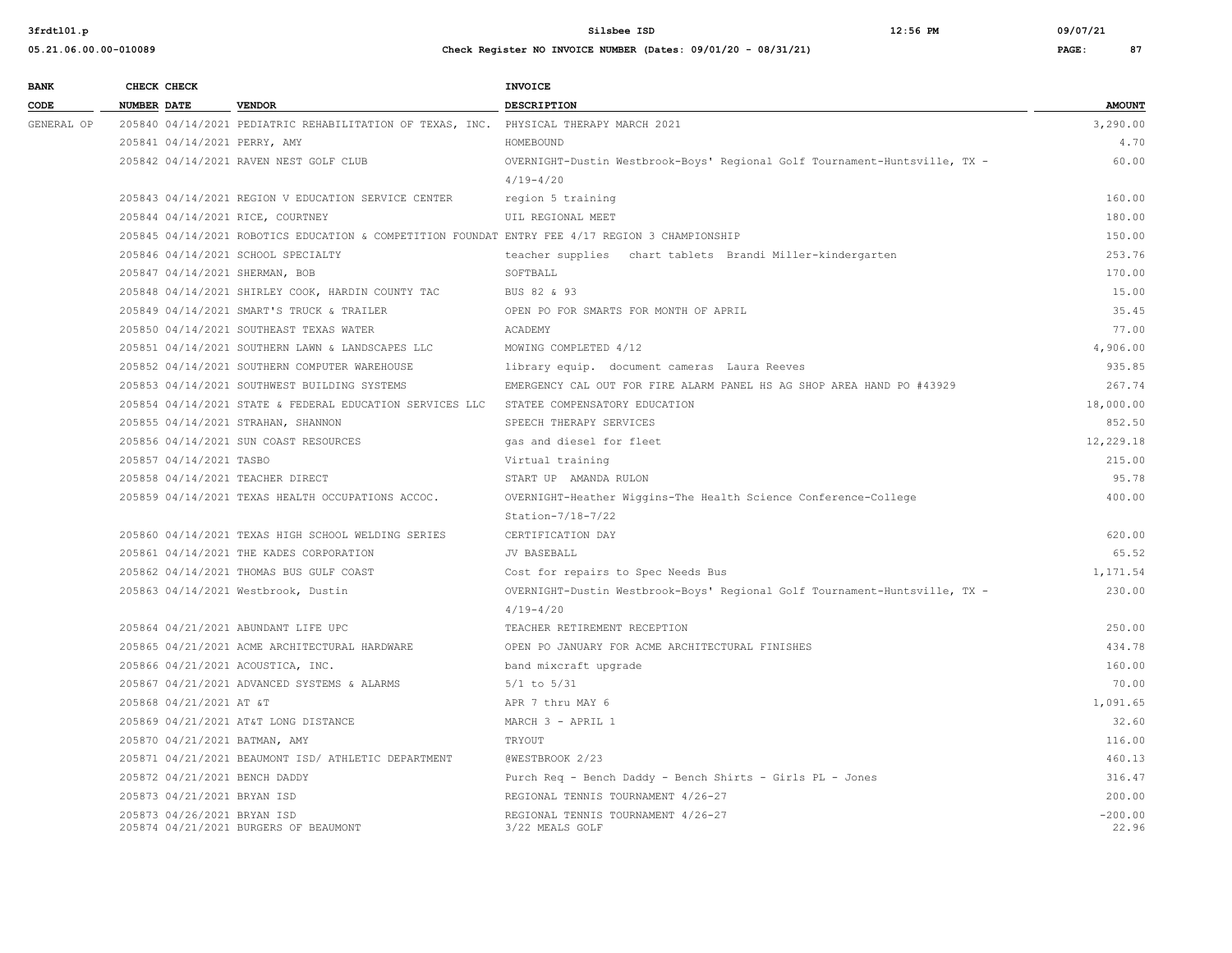| <b>BANK</b> |             | CHECK CHECK                |                                                   | <b>INVOICE</b>                                                                                                      |                  |
|-------------|-------------|----------------------------|---------------------------------------------------|---------------------------------------------------------------------------------------------------------------------|------------------|
| CODE        | NUMBER DATE |                            | <b>VENDOR</b>                                     | DESCRIPTION                                                                                                         | <b>AMOUNT</b>    |
| GENERAL OP  |             |                            | 205874 04/21/2021 BURGERS OF BEAUMONT             | 3/30 MEALS GOLF                                                                                                     | 59.88            |
|             |             |                            | 205874 04/21/2021 BURGERS OF BEAUMONT             | 4/1 MEALS GOLF                                                                                                      | 68.18            |
|             |             |                            | 205875 04/21/2021 BURGERWORKS, INC.               | <b>BASEBALL</b>                                                                                                     | 279.99           |
|             |             |                            | 205875 04/21/2021 BURGERWORKS, INC.               | SOFTBALL                                                                                                            | 63.17            |
|             |             |                            | 205876 04/21/2021 CENTERPOINT ENERGY              | $3/4$ TO $4/2$                                                                                                      | 1,266.32         |
|             |             |                            | 205876 04/21/2021 CENTERPOINT ENERGY              | $3/4$ TO $4/2$                                                                                                      | 43.34            |
|             |             |                            | 205876 04/21/2021 CENTERPOINT ENERGY              | $3/4$ TO $4/2$                                                                                                      | 42.01            |
|             |             |                            | 205876 04/21/2021 CENTERPOINT ENERGY              | $3/4$ TO $4/2$                                                                                                      | 257.82           |
|             |             |                            | 205876 04/21/2021 CENTERPOINT ENERGY              | $3/4$ TO $4/2$                                                                                                      | 231.56           |
|             |             |                            | 205876 04/21/2021 CENTERPOINT ENERGY              | $3/4$ TO $4/2$                                                                                                      | 147.16           |
|             |             |                            | 205877 04/21/2021 CHICK-FIL-A AT MID-COUNTY       | SOFTBALL                                                                                                            | 135.00           |
|             |             |                            | 205878 04/21/2021 CHICK-FIL-A                     | SOFTBALL                                                                                                            | 254.70           |
|             |             |                            | 205879 04/21/2021 CITY OF SILSBEE                 | $3/13$ TO $4/13$                                                                                                    | 817.71           |
|             |             |                            | 205879 04/21/2021 CITY OF SILSBEE                 | $3/13$ TO $4/13$                                                                                                    | 248.50           |
|             |             |                            | 205879 04/21/2021 CITY OF SILSBEE                 | $3/13$ TO $4/13$                                                                                                    | 1,967.30         |
|             |             |                            | 205880 04/21/2021 COASTAL SPRINKLER CO., INC.     | annual inspection for sprinkler systems on high school and elementary campus                                        | 1,150.00         |
|             |             |                            |                                                   | not on co-op no one returned calls for bid Mike approved to use them                                                |                  |
|             |             |                            | 205881 04/21/2021 COASTAL WELDING SUPPLY INC      | March PO hvac                                                                                                       | 6.36             |
|             |             |                            | 205882 04/21/2021 COWARD, JUDY                    | MS UIL CHOIR                                                                                                        | 250.00           |
|             |             |                            | 205883 04/21/2021 DELACERDA, SCOTT                | TOTAL 8.75 HOURS                                                                                                    | 350.00           |
|             |             | 205884 04/21/2021 DEMCO    |                                                   | library supplies SES Kelly Smith                                                                                    | 734.70           |
|             |             | 205884 04/21/2021 DEMCO    |                                                   | library supplies<br>Laura Reeves<br>K Smith                                                                         | 546.00           |
|             |             |                            | 205885 04/21/2021 DEWALL, PARRISH                 | SOFTBALL                                                                                                            | 170.00           |
|             |             |                            | 205886 04/21/2021 DORIAN BUSINESS SYSTEMS - TSSEC | solo & ensemble                                                                                                     | 130.00           |
|             |             | 205887 04/21/2021 ETEX     |                                                   | office supplies                                                                                                     | 162.39           |
|             |             | 205887 04/21/2021 ETEX     |                                                   | ink cartridges for the color printer                                                                                | 264.97           |
|             |             | 205887 04/21/2021 ETEX     |                                                   | Purch Req - Etex - Office Supplies                                                                                  | 246.95           |
|             |             | 205887 04/21/2021 ETEX     |                                                   | OFFICE SUPPLIES LABELS, REPORT CARD PAPER, ENVELOPES                                                                | 275.80           |
|             |             | 205887 04/21/2021 ETEX     |                                                   | 9 X 12 ENVELOPES CARLA FIKES                                                                                        | 159.90           |
|             |             | 205887 04/21/2021 ETEX     |                                                   | paper                                                                                                               | 138.68           |
|             |             |                            |                                                   | 205888 04/21/2021 FAIRFIELD INN & SUITES BRYAN COLLEGE STA OVERNIGHT=Bridget Hicks, Michael Andrade-Regional Tennis | 861.05           |
|             |             |                            |                                                   | Tournament-Bryan/College Station-April 26-27                                                                        |                  |
|             |             |                            | 205889 04/21/2021 FAST SIGNS                      | vinyl banners                                                                                                       | 374.00           |
|             |             |                            | 205890 04/21/2021 FOLLETT SCHOOL SOLUTIONS, INC.  | library supplies                                                                                                    | 79.00            |
|             |             |                            | 205891 04/21/2021 GOLDEN CORRAL #923              | LUNCHH FOR UIL CONTEST                                                                                              | 405.42           |
|             |             |                            | 205892 04/21/2021 GOOLSBEE TIRE SERVICE           | Goolsbee Tire Silsbee ISD Bid Sheet 1 Michelin Tire to replace the one that was                                     | 141.86           |
|             |             |                            |                                                   | damaged                                                                                                             |                  |
|             |             | 205893 04/21/2021 GRAINGER | 205894 04/21/2021 GREEN, ELIZABETH                | OPEN PO APRIL FOR GRAINGER<br>SAM HOUSTON STATE                                                                     | 171.40<br>180.00 |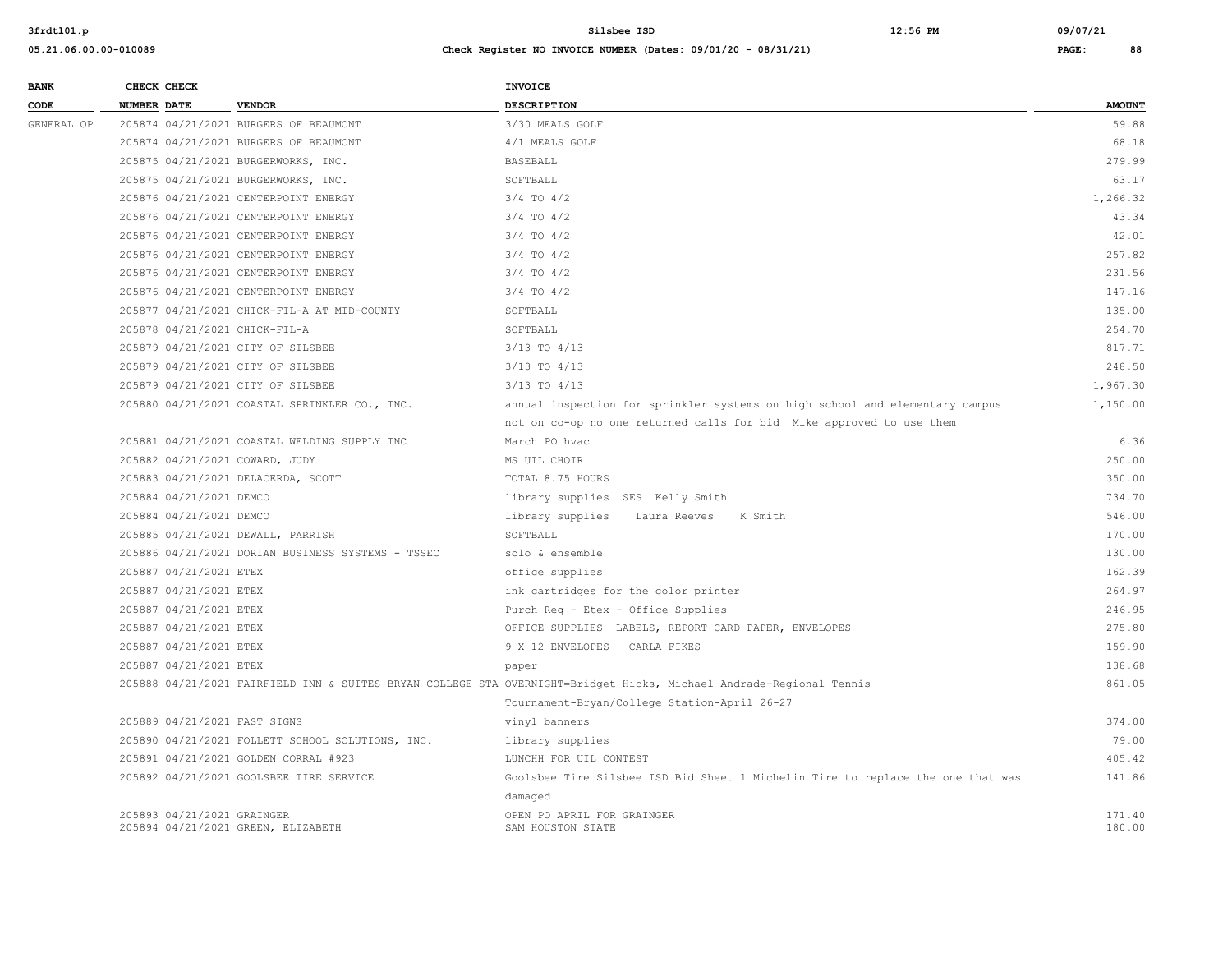| 05.21.06.00.00-010089 | Check Register NO INVOICE NUMBER (Dates: 09/01/20 - 08/31/21) | PAGE: | 89 |
|-----------------------|---------------------------------------------------------------|-------|----|

| <b>BANK</b> |             | CHECK CHECK             |                                                                                        | <b>INVOICE</b>                                                            |                 |
|-------------|-------------|-------------------------|----------------------------------------------------------------------------------------|---------------------------------------------------------------------------|-----------------|
| CODE        | NUMBER DATE |                         | <b>VENDOR</b>                                                                          | <b>DESCRIPTION</b>                                                        | <b>AMOUNT</b>   |
| GENERAL OP  |             |                         | 205895 04/21/2021 GREEN, ELIZABETH                                                     | PARKING SAN ANTONIO4/6-7                                                  | 27.00           |
|             |             |                         | 205896 04/21/2021 GULF COAST AUDIO                                                     | band speaker supplies                                                     | 129.00          |
|             |             |                         | 205897 04/21/2021 HERNANDEZ, ARTHUR                                                    | SOFTBALL                                                                  | 170.00          |
|             |             |                         | 205898 04/21/2021 HICKS, BRIDGETT                                                      | OVERNIGHT=Bridget Hicks, Michael Andrade-Regional Tennis                  | 690.00          |
|             |             |                         |                                                                                        | Tournament-Bryan/College Station-April 26-27                              |                 |
|             |             |                         | 205899 04/21/2021 JOHNSEN'S WHOLESALE FLORIST                                          | floral april po                                                           | 64.95           |
|             |             |                         | 205900 04/21/2021 Keiser, Lisa                                                         | APRIL 22-23                                                               | 740.00          |
|             |             |                         | 205901 04/21/2021 LAKESHORE LEARNING MATERIALS                                         | START UP CRAIG LANDRY                                                     | 134.50          |
|             |             |                         | 205901 04/21/2021 LAKESHORE LEARNING MATERIALS                                         | START UP AMY CARPENTER                                                    | 77.02           |
|             |             |                         | 205901 04/21/2021 LAKESHORE LEARNING MATERIALS                                         | START UP SHANNA BONNETTE LAKESHORE LEARNING                               | 42.99           |
|             |             |                         | 205902 04/21/2021 MCKINNEY, CORBEN                                                     | <b>BASEBALL</b>                                                           | 25.00           |
|             |             |                         | 205902 04/21/2021 MCKINNEY, CORBEN                                                     | JV/V BASEBALL                                                             | 40.00           |
|             |             |                         | 205902 04/21/2021 MCKINNEY, CORBEN                                                     | BASEBALL                                                                  | 25.00           |
|             |             |                         | 205903 04/21/2021 MORVANT, DWAYNE C.                                                   | BASEBALL                                                                  | 155.00          |
|             |             |                         | 205904 04/21/2021 MOTT SUPPLY                                                          | OPEN PO MARCH FOR MOTT SUPPLY                                             | 379.99          |
|             |             | 205905 04/21/2021 NASCO |                                                                                        | March PO for Aq                                                           | 277.91          |
|             |             | 205906 04/21/2021 NASSP |                                                                                        | EDWARD JOHNSON MEMORIAL MS MEMBERSHIP                                     | 385.00          |
|             |             | 205907 04/21/2021 NASSP |                                                                                        | MEMBERSSHIP 7/1 TO 6/30                                                   | 385.00          |
|             |             |                         | 205908 04/21/2021 NEAL, DANIELLE                                                       | TRYYOUT                                                                   | 116.00          |
|             |             |                         | 205909 04/21/2021 NOVROZSKY'S                                                          | SOFTBALL                                                                  | 209.70          |
|             |             |                         | 205910 04/21/2021 O'REILLY AUTOMOTIVE                                                  | March PO for auto                                                         | 125.06          |
|             |             |                         | 205911 04/21/2021 OMNI FILTRATION                                                      | change out $a/c$ filters on middle school and high school campus region 5 | 821.38          |
|             |             |                         | 205911 04/21/2021 OMNI FILTRATION                                                      | change out a/c filters on middle school and high school campus region 5   | 2,619.47        |
|             |             |                         | 205912 04/21/2021 OVERDRIVE, INC.                                                      | library books                                                             | 1,000.00        |
|             |             |                         | 205912 04/21/2021 OVERDRIVE, INC.                                                      | e books for library                                                       | 5,000.00        |
|             |             |                         | 205912 04/21/2021 OVERDRIVE, INC.                                                      | ONLINE DATABASE RENEWAL                                                   | 4,000.00        |
|             |             |                         | 205913 04/21/2021 PARSONS COMMERCIAL ROOFING, INC.                                     | Replacement of roof on the SMS Science Building, Board approved JOC on    | 24,759.00       |
|             |             |                         |                                                                                        | 04/13/2021                                                                |                 |
|             |             |                         | 205914 04/21/2021 PORTA PHONE                                                          | Purchase Req - Porta Phone - New headset - FB - Coach Smith               | 623.51          |
|             |             |                         | 205915 04/21/2021 REALLY GOOD STUFF, INC.                                              | START UP AMANDA DAVIS                                                     | 105.66          |
|             |             |                         | 205915 04/21/2021 REALLY GOOD STUFF, INC.                                              | START UP MICHELLE SEARS                                                   | 97.20           |
|             |             |                         | 205915 04/21/2021 REALLY GOOD STUFF, INC.                                              | START UP RACHEL FULLER                                                    | 104.45          |
|             |             |                         | 205915 04/21/2021 REALLY GOOD STUFF, INC.                                              | START UP MELINDA PIPER                                                    | 100.94          |
|             |             |                         | 205915 04/21/2021 REALLY GOOD STUFF, INC.                                              | START UP CASSIE MILLER                                                    | 102.44          |
|             |             |                         | 205915 04/21/2021 REALLY GOOD STUFF, INC.                                              | START UP TAMMIE ANTLEY                                                    | 92.40           |
|             |             |                         | 205915 04/21/2021 REALLY GOOD STUFF, INC.                                              | START UP DOMINIQUE WEST                                                   | 173.78          |
|             |             |                         | 205915 04/21/2021 REALLY GOOD STUFF, INC.                                              | START UP CHERYL STONE                                                     | 107.92          |
|             |             |                         | 205915 04/21/2021 REALLY GOOD STUFF, INC.<br>205915 04/21/2021 REALLY GOOD STUFF, INC. | START UP ALICIA NELSON<br>START UP SHANNA BONNETTE                        | 101.08<br>22.46 |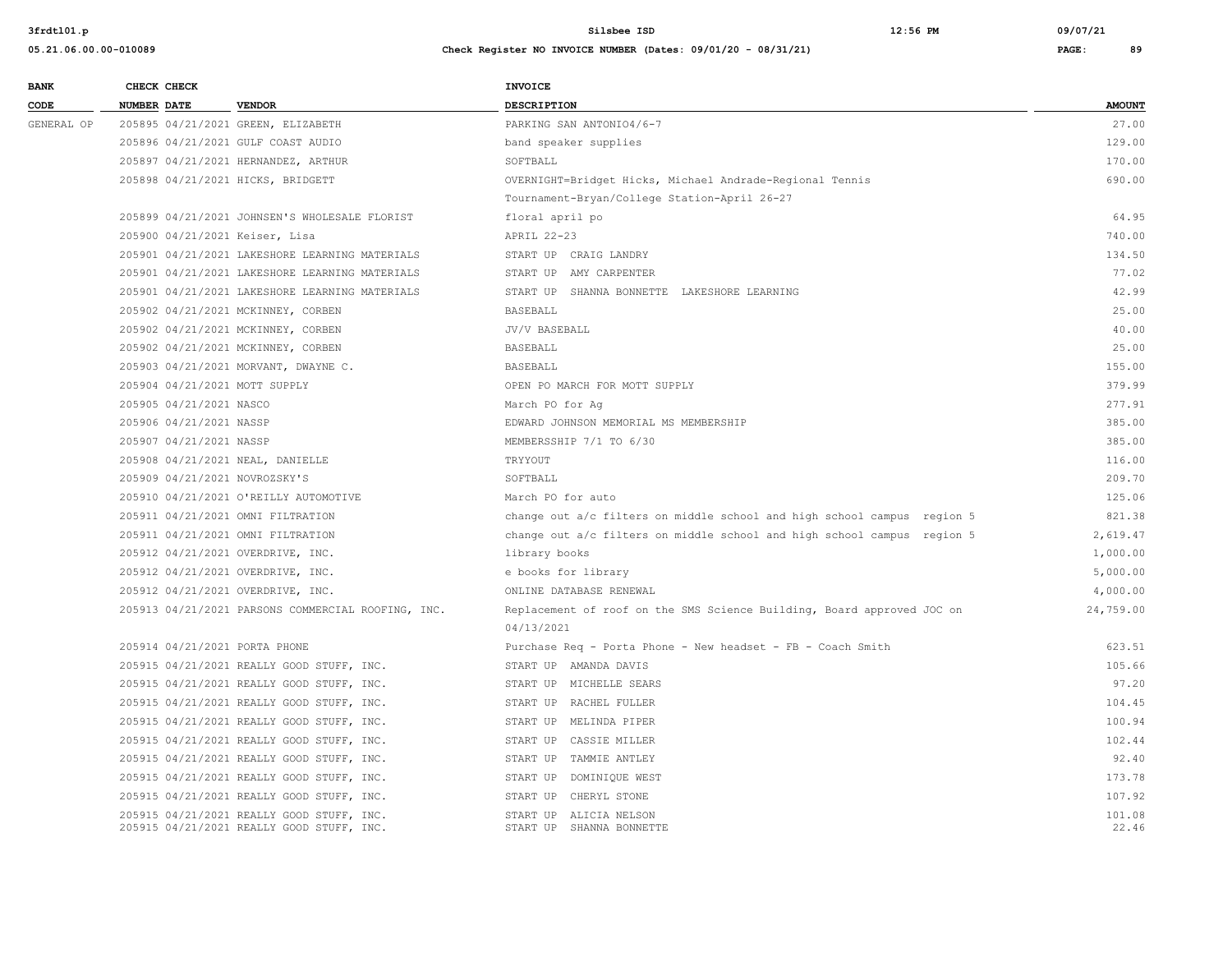**05.21.06.00.00-010089 Check Register NO INVOICE NUMBER (Dates: 09/01/20 - 08/31/21) PAGE: 90**

**3frdtl01.p Silsbee ISD 12:56 PM 09/07/21**

| <b>BANK</b> |                    | CHECK CHECK             |                                                         | <b>INVOICE</b>                                                                         |                 |
|-------------|--------------------|-------------------------|---------------------------------------------------------|----------------------------------------------------------------------------------------|-----------------|
| CODE        | <b>NUMBER DATE</b> |                         | <b>VENDOR</b>                                           | DESCRIPTION                                                                            | <b>AMOUNT</b>   |
| GENERAL OP  |                    |                         | 205916 04/21/2021 REGION V EDUCATION SERVICE CENTER     | REGION 5ESC C WHITEHEAD 342600 WHITEHEAD LANGSTON WHIGHAM                              | 50.00           |
|             |                    |                         | 205916 04/21/2021 REGION V EDUCATION SERVICE CENTER     | REGION 5ESC C WHITEHEAD 342600 WHITEHEAD LANGSTON WHIGHAM                              | 50.00           |
|             |                    |                         | 205916 04/21/2021 REGION V EDUCATION SERVICE CENTER     | REGION 5ESC C WHITEHEAD 342600 WHITEHEAD LANGSTON WHIGHAM                              | 50.00           |
|             |                    |                         | 205917 04/21/2021 Rice University                       | ROBERT WILSON ONLINE VIRTUAL APSI 2021                                                 | 600.00          |
|             |                    |                         | 205918 04/21/2021 RICHEY, ARTHUR                        | BASEBALL                                                                               | 155.00          |
|             |                    |                         | 205919 04/21/2021 ROBICHAU, KALYN                       | TRYOUTS                                                                                | 116.00          |
|             |                    |                         | 205920 04/21/2021 SAFETY-KLEEN                          | march po auto                                                                          | 191.49          |
|             |                    |                         | 205921 04/21/2021 SCHOLASTIC INC.                       | SCHOLASTIC 21-22 SES LANDRY, HILL, BENNEFIELD, POWELL, THIBODEAUX, FISHER,             | 4,814.72        |
|             |                    |                         |                                                         | SCOGGINS, MASON, POOLER, STONE, & HAWK                                                 |                 |
|             |                    |                         | 205922 04/21/2021 SCHOOL SPECIALTY                      | START UP<br>ART SUPPLIES<br>SHELLEY HICKMAN                                            | 1,586.24        |
|             |                    |                         | 205922 04/21/2021 SCHOOL SPECIALTY                      | START UP SHANNA BONNETTE                                                               | 20.90           |
|             |                    |                         | 205922 04/21/2021 SCHOOL SPECIALTY                      | START UP JAMIE RINGO                                                                   | 93.91           |
|             |                    |                         | 205923 04/21/2021 SEW MUCH STUFF BY HEATHER             | PLACE AVID LOGO ON STOLES                                                              | 240.00          |
|             |                    |                         | 205924 04/21/2021 SHIRLEY COOK, HARDIN COUNTY TAC       | BUS 87, AG TRUCK, SUB 20 AND MAINTENANCE TRAILER                                       | 98.75           |
|             |                    |                         | 205925 04/21/2021 SILSBEE HIGH SCHOOL ACTIVITY          | UIL OAP PROPS                                                                          | 40.00           |
|             |                    |                         | 205926 04/21/2021 SMART'S TRUCK & TRAILER               | Smart's Truck and Trailer Silsbee ISD Bid Sheet Open PO for the month of March<br>2021 | 253.46          |
|             |                    |                         | 205927 04/21/2021 SOUTHWEST BUILDING SYSTEMS            | labor and parts for door buttons in office                                             | 172.30          |
|             |                    |                         | 205928 04/21/2021 SOUTHWEST FOODSERVICE EXCELLENCE, LLC | MAR 2021                                                                               | 121, 198.26     |
|             |                    |                         | 205929 04/21/2021 SPRINGHILL SUITES WEBSTER             | OVERNIGHT-Trent Jones-Regional Track Meet-League City/Webster-April 23-24              | 1,500.72        |
|             |                    |                         | 205930 04/21/2021 SYMMETRY ENERGY SOLUTIONS, LLC.       | MARCH 2021                                                                             | 6,317.56        |
|             |                    | 205931 04/21/2021 TABC  |                                                         | OVERNIGHT-TABC Clinic-Joe Sigler, Ira Brooks, Jacob Brooks, Deborah Haynes-May         | 420.00          |
|             |                    |                         |                                                         | $13 - 15$                                                                              |                 |
|             |                    |                         | 205932 04/21/2021 TATE, TRAY                            | <b>BASEBALL</b>                                                                        | 90.00           |
|             |                    |                         | 205933 04/21/2021 TEACHER DIRECT                        | <b>SCIENCE SUPPLIES</b>                                                                | 265.88          |
|             |                    |                         | 205933 04/21/2021 TEACHER DIRECT                        | START UP SABRINA PARTAIN                                                               | 157.64          |
|             |                    |                         | 205933 04/21/2021 TEACHER DIRECT                        | START UP KATY BAILEY                                                                   | 97.04           |
|             |                    |                         | 205934 04/21/2021 TENNIS OUTLET, INC.                   | Purch Req - Tennis Outlet - Shoes - Hicks                                              | 182.95          |
|             |                    |                         | 205934 04/21/2021 TENNIS OUTLET, INC.                   | Purch Req - Tennis Outlet - Mateials - Hicks                                           | 667.79          |
|             |                    |                         | 205935 04/21/2021 TEW, STEPHEN                          | BASEBALL                                                                               | 90.00           |
|             |                    |                         | 205936 04/21/2021 TEXAS DEPT OF INFORMATION RESOURCES   | MARCH 2021                                                                             | 66.62           |
|             |                    |                         | 205937 04/21/2021 TEXAS LETTER JACKETS                  | Purch Req - Tx Ltr Jackets - Jan fitting                                               | 1,880.00        |
|             |                    |                         | 205938 04/21/2021 THOMAS SUPPLY, INC.                   | OPEN PO APRIL FOR THOMAS SUPPLY                                                        | 618.00          |
|             |                    |                         | 205939 04/21/2021 Tomas, Jennifer                       | OVERNIGHT-Trent Jones-Regional Track Meet-League City/Webster-April 23-24              | 600.00          |
|             |                    |                         | 205940 04/21/2021 Trabing, Lynn                         | TO OFFICE DEPOT                                                                        | 18.81           |
|             |                    |                         | 205941 04/21/2021 UIL MUSIC REGION 10                   | UIL MS SOLO & ENSEMBLE                                                                 | 119.00          |
|             |                    |                         | 205941 05/11/2021 UIL MUSIC REGION 10                   | UIL MS SOLO & ENSEMBLE                                                                 | $-119.00$       |
|             |                    | 205942 04/21/2021 ZONES | 205943 04/21/2021 FOLLETT SCHOOL SOLUTIONS, INC.        | projector bulb<br>LIBRARY RENEWALS                                                     | 75.00<br>722.00 |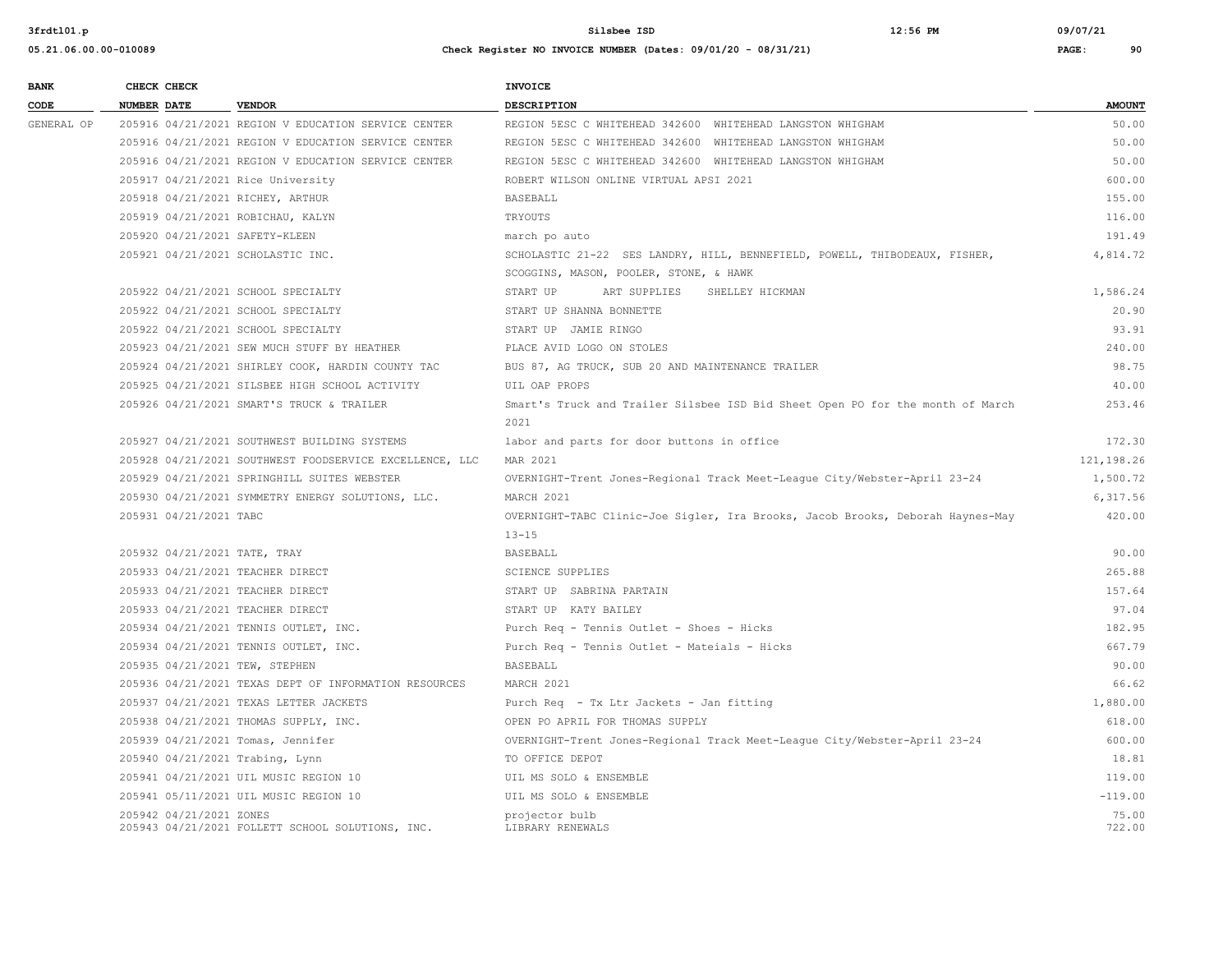| <b>BANK</b> | CHECK CHECK        |                             |                                                                                                                                            | INVOICE                                                                         |                    |
|-------------|--------------------|-----------------------------|--------------------------------------------------------------------------------------------------------------------------------------------|---------------------------------------------------------------------------------|--------------------|
| CODE        | <b>NUMBER DATE</b> |                             | <b>VENDOR</b>                                                                                                                              | DESCRIPTION                                                                     | <b>AMOUNT</b>      |
| GENERAL OP  |                    |                             | 205944 04/21/2021 TOTAL SAFETY U.S., INC.                                                                                                  | Cost for Air Monitoring during Asbestos Abatement at Kirby Elementary REFERENCE | 6,714.70           |
|             |                    |                             |                                                                                                                                            | HAND PO # 43923                                                                 |                    |
|             |                    |                             | 205945 04/28/2021 ANAHUAC BOOSTER CLUB                                                                                                     | SOCCER PLAYOFFS                                                                 | 210.00             |
|             |                    |                             | 205946 04/28/2021 ANAHUAC ISD                                                                                                              | PLAYOFF GAME WITH HARDIN JEFFERSON                                              | 332.12             |
|             |                    |                             | 205947 04/28/2021 APPRAISAL & COLLECTION TECHNOLOGIES, LLC TAXATION SOFTWARE                                                               |                                                                                 | 298.00             |
|             |                    |                             | 205947 07/12/2021 APPRAISAL & COLLECTION TECHNOLOGIES, LLC TAXATION SOFTWARE                                                               |                                                                                 | $-298.00$          |
|             |                    |                             | 205948 04/28/2021 Avonlea Jewelry                                                                                                          | watches for staff                                                               | 600.00             |
|             |                    | 205949 04/28/2021 BALFOUR   |                                                                                                                                            | graduation supplies                                                             | 40.13              |
|             |                    |                             | 205950 04/28/2021 BODENSTEINER, JOHN                                                                                                       | HOMEBOUND                                                                       | 26.21              |
|             |                    |                             | 205951 04/28/2021 BRUCE'S INCORPORATED                                                                                                     | Rock to top off the driveway and parking lot at Transportation                  | 2,727.20           |
|             |                    |                             | 205952 04/28/2021 CENTERPOINT ENERGY                                                                                                       | 3/17 TO 4/15                                                                    | 39.30              |
|             |                    |                             | 205952 04/28/2021 CENTERPOINT ENERGY                                                                                                       | 3/17 TO 4/15                                                                    | 2,613.46           |
|             |                    |                             | 205953 04/28/2021 CHALK'S TRUCK PARTS, INC.                                                                                                | OPEN PO FOR CHALKS FOR APRIL                                                    | 209.80             |
|             |                    |                             | 205954 04/28/2021 CHICK-FIL-A                                                                                                              | TENNIS                                                                          | 43.84              |
|             |                    |                             | 205954 08/20/2021 CHICK-FIL-A                                                                                                              | TENNIS                                                                          | $-43.84$           |
|             |                    |                             | 205955 04/28/2021 CICI'S PIZZA #160                                                                                                        | TENNIS MEALS                                                                    | 135.00             |
|             |                    |                             | 205956 04/28/2021 CITY OF SILSBEE                                                                                                          | 3/20 TO 4/20                                                                    | 142.50             |
|             |                    |                             | 205956 04/28/2021 CITY OF SILSBEE                                                                                                          | 3/20 TO 4/20                                                                    | 145.90             |
|             |                    |                             | 205957 04/28/2021 COASTAL WELDING SUPPLY INC                                                                                               | april hvac monthly po                                                           | 280.11             |
|             |                    |                             | 205958 04/28/2021 COLLEGE BOARD                                                                                                            | SATSD W/O ESSAY                                                                 | 1,102.00           |
|             |                    |                             | 205959 04/28/2021 COWARD, JUDY                                                                                                             | SOLO & ENSEMBLE BAND                                                            | 75.00              |
|             |                    |                             | 205960 04/28/2021 DE LAGE LANDEN PUBLIC FINANCE                                                                                            | $4/5$ TO $5/4$                                                                  | 18,567.87          |
|             |                    | 205961 04/28/2021 ETEX      |                                                                                                                                            | teacher start up KELLY COLVIN                                                   | 1,001.35           |
|             |                    | 205961 04/28/2021 ETEX      |                                                                                                                                            | etex office supplies ** see quote** region 5                                    | 163.34             |
|             |                    | 205961 04/28/2021 ETEX      |                                                                                                                                            | ela supplies                                                                    | 122.99             |
|             |                    | 205961 04/28/2021 ETEX      |                                                                                                                                            | ela supplies                                                                    | 496.31             |
|             |                    | 205961 04/28/2021 ETEX      |                                                                                                                                            | Yellow Toner cartridge for printer, vendor was out of stock on last order       | 73.99              |
|             |                    |                             | 205962 04/28/2021 EWELL EDUCATIONAL SERVICES                                                                                               | STATEMENT                                                                       | 9.00               |
|             |                    |                             | 205963 04/28/2021 FALGOUT, TERRY                                                                                                           | <b>BASEBALL</b>                                                                 | 155.00             |
|             |                    | 205964 04/28/2021 FUNCTION4 |                                                                                                                                            | staples for warehouse                                                           | 392.00             |
|             |                    |                             | 205965 04/28/2021 GLAZIER DRIVE                                                                                                            | Purch Req - Glazier Clinic - Staff Pass - Coach Smith                           | 199.00             |
|             |                    |                             | 205966 04/28/2021 GOPHER SPORT                                                                                                             | SUPPLIES FOR PHYSICAL EDUCATION                                                 | 1,026.90           |
|             |                    | 205967 04/28/2021 GRAINGER  |                                                                                                                                            | Traffic Cones for the SRO at SMS                                                | 103.50             |
|             |                    |                             | 205968 04/28/2021 HAMBURGER DEPOT                                                                                                          | SOFTBALL                                                                        | 300.00             |
|             |                    |                             | 205968 08/20/2021 HAMBURGER DEPOT                                                                                                          | SOFTBALL                                                                        | $-300.00$          |
|             |                    |                             | 205969 04/28/2021 HAMBURGER DEPOT                                                                                                          | BASEBALL AND SOFTBALL                                                           | 430.00             |
|             |                    |                             | 205970 04/28/2021 HARDIN COUNTY YOUTH PROJECT                                                                                              | PROJECT SHOW                                                                    | 80.00              |
|             |                    |                             | 205971 04/28/2021 INCLUSIVE ASSESSMENT AND CONSULTING, LLC ASSESSMENTS FOR STUDENTS APRIL<br>205972 04/28/2021 JOHNSEN'S WHOLESALE FLORIST | floral april po                                                                 | 5,250.00<br>167.25 |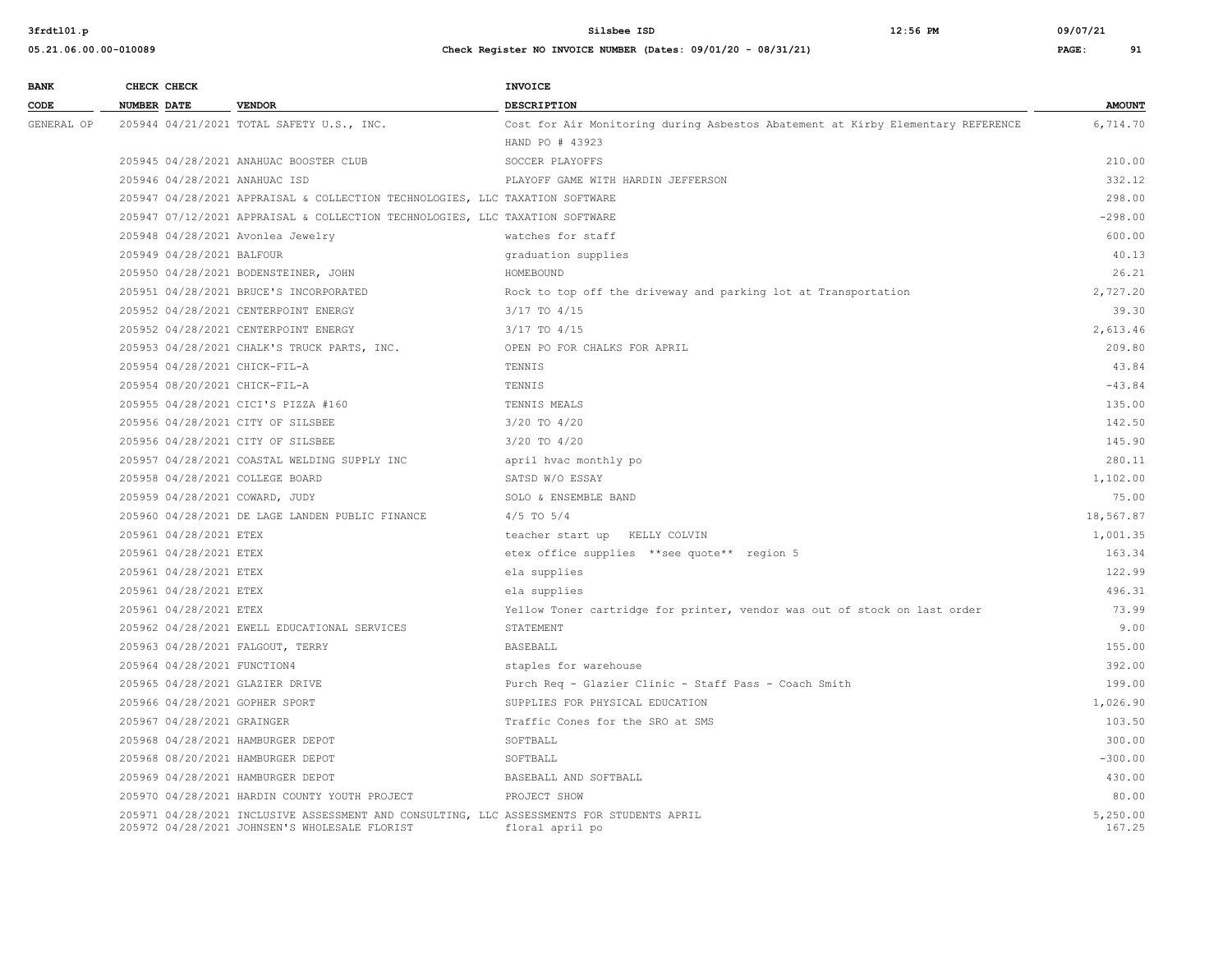| <b>BANK</b> |                    | CHECK CHECK                |                                                                                                    | <b>INVOICE</b>                                                             |                 |
|-------------|--------------------|----------------------------|----------------------------------------------------------------------------------------------------|----------------------------------------------------------------------------|-----------------|
| CODE        | <b>NUMBER DATE</b> |                            | <b>VENDOR</b>                                                                                      | <b>DESCRIPTION</b>                                                         | <b>AMOUNT</b>   |
| GENERAL OP  |                    |                            | 205973 04/28/2021 JONES SCHOOL SUPPLY                                                              | paw medals CARLA FIKES                                                     | 169.94          |
|             |                    |                            | 205974 04/28/2021 Keiser, Lisa                                                                     | MILEAGE TO BANK                                                            | 39.20           |
|             |                    |                            | 205975 04/28/2021 MACKIN EDUCATIONAL RESOURCES                                                     | LIBRARY TITLES                                                             | 3,511.03        |
|             |                    |                            | 205976 04/28/2021 MCINNIS CONSTRUCTION, INC.                                                       | PAY APP 2 painting of SHS Main Building, Tiger Stadium Complex,            | 224, 155.45     |
|             |                    |                            |                                                                                                    | Baseball/Softball                                                          |                 |
|             |                    |                            | 205977 04/28/2021 MCKINNEY, CORBEN                                                                 | <b>BASEBALL</b>                                                            | 40.00           |
|             |                    |                            | 205978 04/28/2021 METAL DEPOT                                                                      | CUSTOME MADE TRIM FOR OVER DOORS AT HIGH SCHOOL TO PREVENT STUDENTS FROM   | 48.06           |
|             |                    |                            |                                                                                                    | ACCESSING BUILDING BY STICKING HANDS ON TOP AND PUSHING BUTTON. NO VENDOR  |                 |
|             |                    |                            |                                                                                                    | CO-OP MIKE TOMAS APPROVED TO ENTER ASLO GAVE MIKE NEWELL PACKET TO TAKE TO |                 |
|             |                    |                            |                                                                                                    | THEM                                                                       |                 |
|             |                    |                            | 205979 04/28/2021 MOORE, CATHERINE                                                                 | UIL VIDOR                                                                  | 8.98            |
|             |                    |                            | 205980 04/28/2021 MOTT SUPPLY                                                                      | pails of field marking paint for athletics bid list                        | 662.87          |
|             |                    |                            | 205980 04/28/2021 MOTT SUPPLY                                                                      | FIELD MARKING PAINT FOR ATHLETICS WE CAN ONLY ORDER 13 AT A TIME DUE TO    | 662.87          |
|             |                    |                            |                                                                                                    | SHORTAGE OF PAINT BID LIST                                                 |                 |
|             |                    |                            | 205981 04/28/2021 MUNRO'S UNIFORM SERVICE                                                          | APRIL TRANSPORTATION                                                       | 162.60          |
|             |                    |                            | 205982 04/28/2021 MUNRO'S UNIFORM SERVICE                                                          | APRIL                                                                      | 875.89          |
|             |                    |                            | 205983 04/28/2021 NCS PEARSON, INC.                                                                | supplies                                                                   | 598.50          |
|             |                    |                            | 205984 04/28/2021 NORTH HARDIN WATER SUPPLY CORP.                                                  | $3/9$ tto $4/7$                                                            | 44.04           |
|             |                    |                            | 205985 04/28/2021 OVERHEAD DOOR CO OF BMT                                                          | COST TO TROUBLESHOOT OVERHEAD DOOR AT DAUPHINE HOUSE NO VENDOE FOUND       | 249.75          |
|             |                    |                            | 205986 04/28/2021 PERMA BOUND BOOKS                                                                | library books Kelly Smith                                                  | 889.60          |
|             |                    |                            | 205987 04/28/2021 PINEY WOODS SANITATION                                                           | $5/1$ TO $5/31$                                                            | 70.00           |
|             |                    |                            | 205988 04/28/2021 POWELL LAW GROUP, LLP                                                            | GENERAL MATTERS                                                            | 2,109.00        |
|             |                    |                            | 205989 04/28/2021 RABO BUSINESS FORMS, INC.                                                        | REPORT CARDS                                                               | 345.00          |
|             |                    |                            | 205990 04/28/2021 RAPTOR ACCOUNTS RECEIVABLE                                                       | VISITOR BADGES                                                             | 200.00          |
|             |                    | 205991 04/28/2021 READ ICE |                                                                                                    | water for campuses                                                         | 3,822.00        |
|             |                    |                            | 205992 04/28/2021 REALLY GOOD STUFF, INC.                                                          | START UP AMANDA POOLER                                                     | 49.99           |
|             |                    |                            | 205992 04/28/2021 REALLY GOOD STUFF, INC.                                                          | START UP ANGELA SMITH                                                      | 93.37           |
|             |                    |                            | 205992 04/28/2021 REALLY GOOD STUFF, INC.                                                          | START UP ALLISON FAUGHT                                                    | 108.58          |
|             |                    |                            | 205992 04/28/2021 REALLY GOOD STUFF, INC.                                                          | START UP CAROL PATTERSON                                                   | 104.89          |
|             |                    |                            | 205993 04/28/2021 REGION V EDUCATION SERVICE CENTER                                                | technology conference March 28-30                                          | 650.00          |
|             |                    |                            | 205993 04/28/2021 REGION V EDUCATION SERVICE CENTER                                                | workshop                                                                   | 20.00           |
|             |                    |                            | 205993 04/28/2021 REGION V EDUCATION SERVICE CENTER                                                | workshop                                                                   | 20.00           |
|             |                    |                            | 205993 04/28/2021 REGION V EDUCATION SERVICE CENTER                                                | workshop                                                                   | 20.00           |
|             |                    |                            | 205993 04/28/2021 REGION V EDUCATION SERVICE CENTER                                                | RECERTIFICATION CLASS FOR CATHERINE MOORE                                  | 55.00           |
|             |                    |                            | 205994 04/28/2021 SCHOOL SPECIALTY                                                                 | SCIENCE SUPPLIES                                                           | 821.05          |
|             |                    |                            | 205995 04/28/2021 SIMS, GREG                                                                       | <b>BASEBALL</b>                                                            | 155.00          |
|             |                    |                            | 205996 04/28/2021 SOUTHERN LAWN & LANDSCAPES LLC                                                   | MOVING COMPLETEED 4/24                                                     | 4,906.00        |
|             |                    |                            | 205997 04/28/2021 SPARKLETTS AND SIERRA SPRINGS<br>205997 04/28/2021 SPARKLETTS AND SIERRA SPRINGS | ADMINISTRATION, WAREHOUSE AND TRANSPORTATION<br>TECHNOLOGY                 | 111.92<br>16.49 |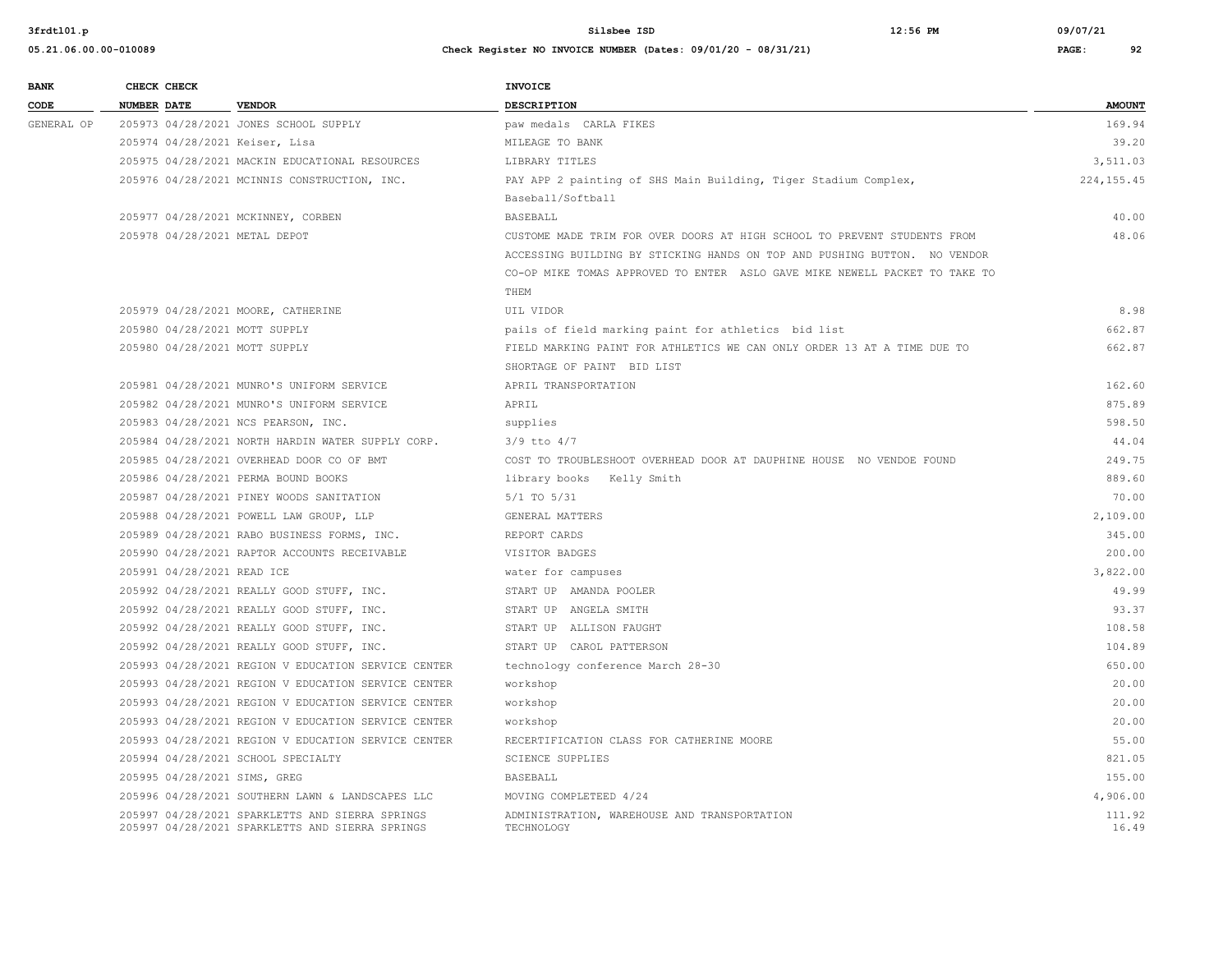| <b>BANK</b> | CHECK CHECK                        |                                                                                  | <b>INVOICE</b>                                                                                        |                  |
|-------------|------------------------------------|----------------------------------------------------------------------------------|-------------------------------------------------------------------------------------------------------|------------------|
| CODE        | NUMBER DATE                        | <b>VENDOR</b>                                                                    | DESCRIPTION                                                                                           | <b>AMOUNT</b>    |
| GENERAL OP  | 205998 04/28/2021 SPECTRUM         |                                                                                  | 4/17 THROUGH 5/16                                                                                     | 376.05           |
|             |                                    | 205999 04/28/2021 SUN COAST RESOURCES, INC.                                      | Bulk Oil to fill Tank                                                                                 | 3,296.40         |
|             | 206000 04/28/2021 TASB, INC.       |                                                                                  | SHARS BILLING FOR MARCH                                                                               | 1,455.77         |
|             | 206001 04/28/2021 TASBO            |                                                                                  | TASBO L HOLT EFFECTIVE COMMUNICATIONS MGT 308 \$175.00                                                | 175.00           |
|             | 206002 04/28/2021 TEACHER DIRECT   |                                                                                  | <b>SCIENCE SUPPLIES</b>                                                                               | 77.88            |
|             |                                    | 206003 04/28/2021 TEXAS DEPARTMENT OF PUBLIC SAFETY                              | $4/1/2020 - 4/30/2020$                                                                                | 6.00             |
|             |                                    | 206003 04/28/2021 TEXAS DEPARTMENT OF PUBLIC SAFETY                              | 3/1 TO 3/31                                                                                           | 8.00             |
|             |                                    | 206004 04/28/2021 THE KADES CORPORATION                                          | TENNIS                                                                                                | 97.54            |
|             |                                    | 206004 04/28/2021 THE KADES CORPORATION                                          | TENNIS                                                                                                | 45.86            |
|             |                                    | 206005 04/28/2021 THOMAS A/C SUPPLY, INC.                                        | COMPRESSOR AND PARTS FOR SES CAMPUS RTY#5 UNIT BID LIST                                               | 1,493.00         |
|             |                                    | 206006 04/28/2021 U S POSTAL SERVICE                                             | postage for meter                                                                                     | 5,000.00         |
|             | 206007 04/28/2021 VERIZON WIRELESS |                                                                                  | MAR 14 - APR 13                                                                                       | 531.11           |
|             | 206007 04/28/2021 VERIZON WIRELESS |                                                                                  | MAR 14 - APR 13                                                                                       | 348.10           |
|             | 206008 04/28/2021 WAL-MART         |                                                                                  | water                                                                                                 | 11.94            |
|             | 206008 04/28/2021 WAL-MART         |                                                                                  | WIPES AND GLOVES                                                                                      | 34.82            |
|             | 206008 04/28/2021 WAL-MART         |                                                                                  | BOARD MEETING                                                                                         | 44.92            |
|             | 206008 04/28/2021 WAL-MART         |                                                                                  | supplies                                                                                              | 126.08           |
|             | 206008 04/28/2021 WAL-MART         |                                                                                  | student incentives                                                                                    | 62.83            |
|             | 206008 04/28/2021 WAL-MART         |                                                                                  | BOARD MEETING AND DRINKS                                                                              | 67.87            |
|             | 206008 04/28/2021 WAL-MART         |                                                                                  | CULINARY SUPPLIES                                                                                     | 39.68            |
|             | 206008 04/28/2021 WAL-MART         |                                                                                  | SUPPLIES FOR CULINARY CLASS                                                                           | 419.74           |
|             | 206008 04/28/2021 WAL-MART         |                                                                                  | PITCHERS                                                                                              | 19.60            |
|             | 206008 04/28/2021 WAL-MART         |                                                                                  | culinary suppliies                                                                                    | 672.70           |
|             | 206008 04/28/2021 WAL-MART         |                                                                                  | CULINARY SUPPLIES                                                                                     | 109.02           |
|             | 206009 04/28/2021 Young, Karen     |                                                                                  | FEB 3,22, MARCH 8,22,25 APRIL 1,19,22 TO BANK                                                         | 73.47            |
|             | 206010 05/05/2021 ABM              |                                                                                  | MAY 2021                                                                                              | 66, 671.52       |
|             |                                    | 206011 05/05/2021 ADVANCED GRAPHICS                                              | poster machine supplies<br>Kelly Smith                                                                | 1,007.52         |
|             | 206012 05/05/2021 AT &T            |                                                                                  | APR 27 THRU MAY 26                                                                                    | 1,896.23         |
|             | 206012 05/05/2021 AT &T            |                                                                                  | APRIL 27 THRU MAY 26                                                                                  | 142.86           |
|             | 206012 05/05/2021 AT &T            |                                                                                  | APR 2 THRU MAY 24                                                                                     | 44.50            |
|             | 206012 05/05/2021 AT &T            |                                                                                  | APR 25 THRU MAY 24                                                                                    | 54.60            |
|             | 206012 05/05/2021 AT &T            |                                                                                  | APR 25 THRU MAY 24                                                                                    | 71.43            |
|             | 206012 05/05/2021 AT &T            |                                                                                  | APR 25 THRU MAY 24                                                                                    | 54.60            |
|             |                                    | 206013 05/05/2021 ATHLETIC SUPPLY INC.                                           | Purch Req - Ath Supply - Golf Hoodies and shirts - Coach Westbrook                                    | 235.00           |
|             |                                    | 206013 05/05/2021 ATHLETIC SUPPLY INC.                                           | Purch Req - Ath Supply - Football Helmets Recon - Coach Smith                                         | 5,448.00         |
|             |                                    | 206013 05/05/2021 ATHLETIC SUPPLY INC.                                           | Purch Req - Athletic Supply - Starter Gun Blanks                                                      | 280.00           |
|             |                                    | 206013 05/05/2021 ATHLETIC SUPPLY INC.                                           | Purch Req - Ath Supply - Girls Track -Tights - Haynes                                                 | 130.00           |
|             |                                    | 206013 05/05/2021 ATHLETIC SUPPLY INC.<br>206013 05/05/2021 ATHLETIC SUPPLY INC. | Purch Req - Ath Supply - Ball Tugs - Smith<br>Purch Req - Ath Supply - MS Boys Track Uniforms -Hillin | 235.00<br>500.00 |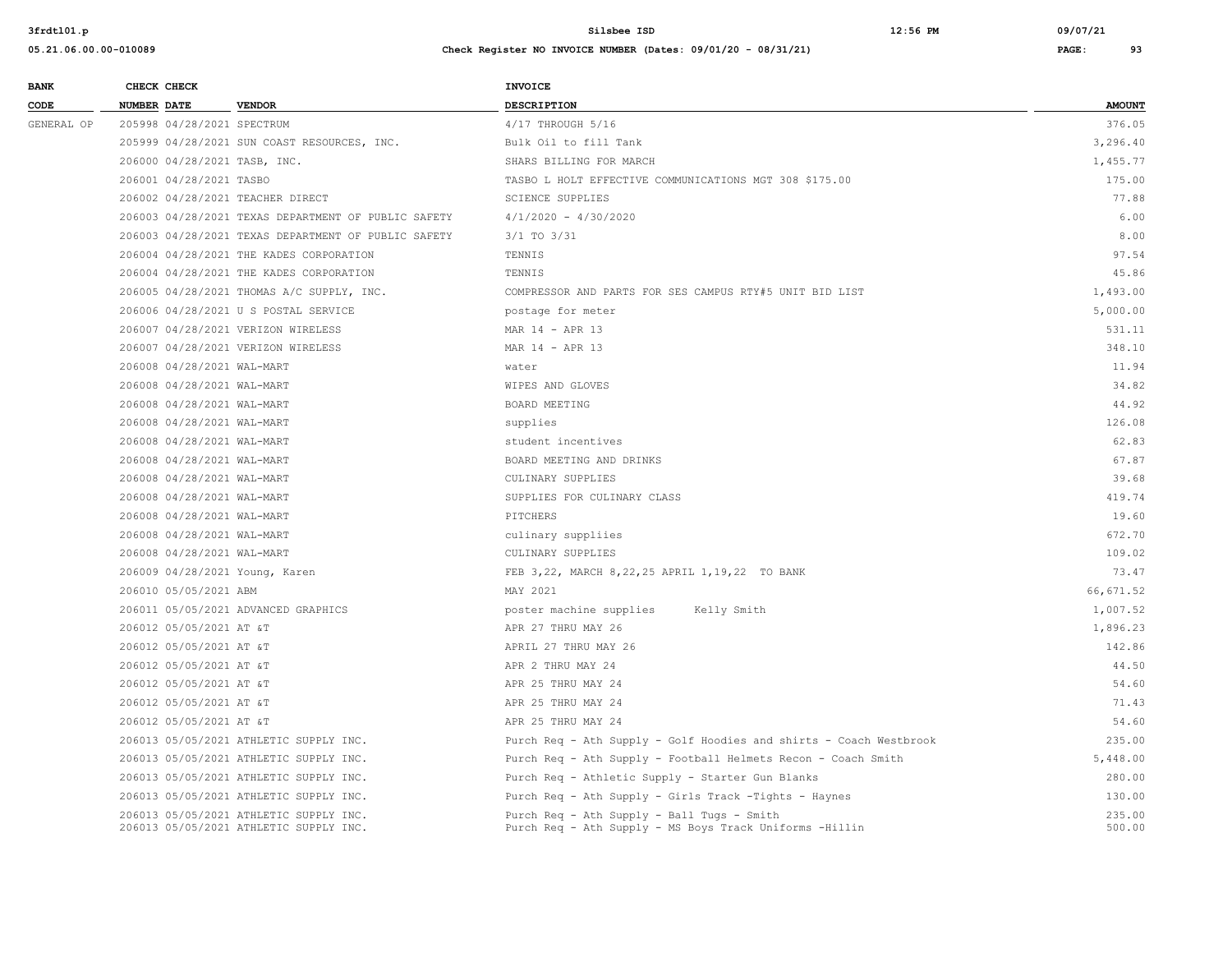| <b>BANK</b> | CHECK CHECK        |                            |                                              | <b>INVOICE</b>                                                                              |                    |
|-------------|--------------------|----------------------------|----------------------------------------------|---------------------------------------------------------------------------------------------|--------------------|
| CODE        | <b>NUMBER DATE</b> |                            | <b>VENDOR</b>                                | <b>DESCRIPTION</b>                                                                          | <b>AMOUNT</b>      |
| GENERAL OP  |                    |                            | 206013 05/05/2021 ATHLETIC SUPPLY INC.       | Purch Req - Ath Supply - MS Boys BB/Track - Hillin/Smith                                    | 465.00             |
|             |                    |                            | 206014 05/05/2021 AVI-SPL LLC                | Smart Learning Suite, 1 year extended software warranty                                     | 3,232.00           |
|             |                    |                            | 206015 05/05/2021 Barclay, Paula             | SCHOOL BOARD MAY 1                                                                          | 186.00             |
|             |                    |                            | 206016 05/05/2021 BERRY, ALICE               | SCHOOL BOARD MAY 1, 2021                                                                    | 186.00             |
|             |                    |                            | 206017 05/05/2021 BILL CLARK PEST CONTROL    | OPEN PO APRIL FOR BILL CLARK PEST CONTROL                                                   | 230.00             |
|             |                    |                            | 206018 05/05/2021 BROWN, KEITH               | SOFTBALL                                                                                    | 105.00             |
|             |                    |                            | 206019 05/05/2021 BSN SPORTS                 | Purch Req - BSN - MS/JV Cross Country Uniforms/Equipment                                    | 428.40             |
|             |                    |                            | 206020 05/05/2021 CARRIER CORPORATION        | LABOR AND MATERIALS TO REPLACE 8 HEATERS ON SES CAMPUS                                      | 2,349.69           |
|             |                    |                            | 206021 05/05/2021 CITY OF SILSBEE            | 3/27 TO 4/27                                                                                | 1,950.60           |
|             |                    |                            | 206021 05/05/2021 CITY OF SILSBEE            | 3/27 TO 4/27                                                                                | 1,939.01           |
|             |                    |                            | 206021 05/05/2021 CITY OF SILSBEE            | 3/27 TO 4/27                                                                                | 35.15              |
|             |                    |                            | 206021 05/05/2021 CITY OF SILSBEE            | $3/27$ to $4/27$                                                                            | 566.50             |
|             |                    |                            | 206022 05/05/2021 COASTAL WELDING SUPPLY INC | welding supplies                                                                            | 2,841.05           |
|             |                    |                            | 206022 05/05/2021 COASTAL WELDING SUPPLY INC | auto shop supplies                                                                          | 171.49             |
|             |                    |                            | 206022 05/05/2021 COASTAL WELDING SUPPLY INC | auto shop supplies                                                                          | 47.30              |
|             |                    |                            | 206023 05/05/2021 COLLEGE BOARD              | SATSD W/O ESSAY                                                                             | 962.00             |
|             |                    |                            | 206024 05/05/2021 COMMUNITY COFFEE           | MAINTENANCE                                                                                 | 59.65              |
|             |                    |                            | 206024 05/05/2021 COMMUNITY COFFEE           | SES                                                                                         | 176.45             |
|             |                    |                            | 206024 05/05/2021 COMMUNITY COFFEE           | MIDDLE SCHOOL                                                                               | 107.20             |
|             |                    |                            | 206025 05/05/2021 COULTER, RICHARD           | BASEBALL SILSBEE VS LCM                                                                     | 155.00             |
|             |                    | 206026 05/05/2021 DEMCO    |                                              | LIBRARY SUPPLIES KELLY SMITH BOOK SUPPORTS                                                  | 102.90             |
|             |                    |                            | 206027 05/05/2021 ELECTRO MEDICAL ANALYSIS   | Purch Req - Electro Medical Analysis - Athletics                                            | 325.00             |
|             |                    | 206028 05/05/2021 ENTERGY  |                                              | APRIL 2021                                                                                  | 51, 914.13         |
|             |                    | 206029 05/05/2021 ETEX     |                                              | supplies                                                                                    | 21.07              |
|             |                    | 206029 05/05/2021 ETEX     |                                              | office supplies                                                                             | 319.35             |
|             |                    | 206029 05/05/2021 ETEX     |                                              | Purch Req - Etex - Cardstock                                                                | 27.98              |
|             |                    | 206029 05/05/2021 ETEX     |                                              | Health Service Supplies                                                                     | 155.07             |
|             |                    | 206029 05/05/2021 ETEX     |                                              | office supplies drum and toner                                                              | 212.98             |
|             |                    | 206029 05/05/2021 ETEX     |                                              | Health Service Supplies                                                                     | 254.56             |
|             |                    | 206029 05/05/2021 ETEX     |                                              | history supplies                                                                            | 1,692.67           |
|             |                    | 206029 05/05/2021 ETEX     |                                              | OFFICE SUPPLIES                                                                             | 12.89              |
|             |                    | 206029 05/05/2021 ETEX     |                                              | TEACHER SUPPLIES                                                                            | 174.98             |
|             |                    | 206029 05/05/2021 ETEX     |                                              | TEACHER SUPPLIES                                                                            | 203.06             |
|             |                    |                            | 206030 05/05/2021 FAST SIGNS                 | teacher appreciation signs                                                                  | 588.00             |
|             |                    |                            | 206031 05/05/2021 FREEMAN, ALYSA             | SCHOOL BOARD 5/1/21                                                                         | 59.10              |
|             |                    |                            | 206032 05/05/2021 FUNCTION 4 LLC             | $4/15$ TO $5/14$                                                                            | 646.20             |
|             |                    | 206033 05/05/2021 GRAINGER |                                              | OPEN PO APRIL FOR GRAINGER                                                                  | 133.24             |
|             |                    | 206033 05/05/2021 GRAINGER | 206034 05/05/2021 HARDIN COUNTY              | OPEN PO APRIL FOR GRAINGER<br>Equipment Rental for May 1 Election Early Voting Election Day | 360.22<br>2,736.00 |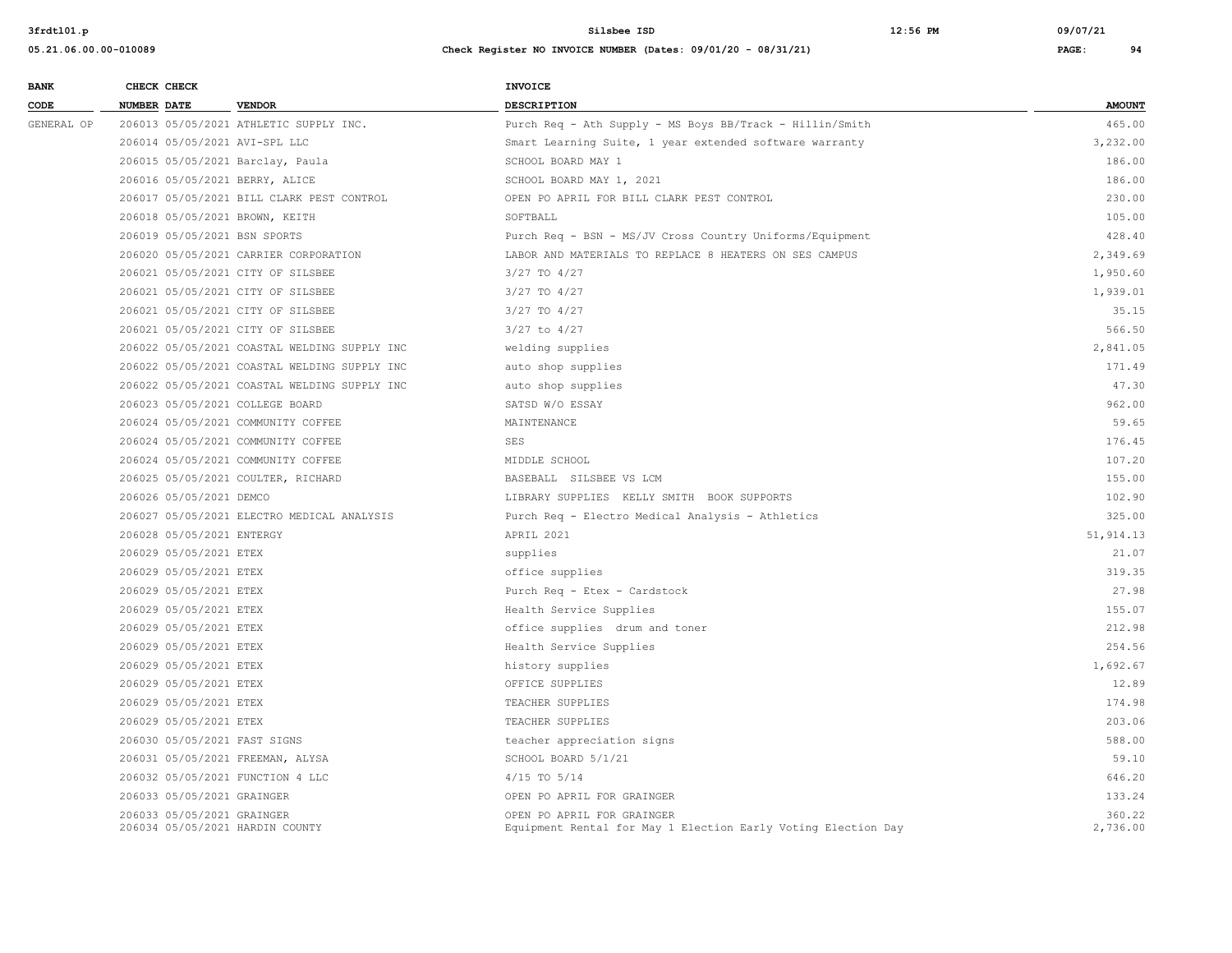| <b>BANK</b> | CHECK CHECK                       |                                                                                               | <b>INVOICE</b>                                                                                                |                  |
|-------------|-----------------------------------|-----------------------------------------------------------------------------------------------|---------------------------------------------------------------------------------------------------------------|------------------|
| CODE        | <b>NUMBER DATE</b>                | <b>VENDOR</b>                                                                                 | DESCRIPTION                                                                                                   | <b>AMOUNT</b>    |
| GENERAL OP  |                                   | 206035 05/05/2021 HOME DEPOT CREDIT SERVICES                                                  | science equiptment                                                                                            | 389.74           |
|             | 206036 05/05/2021 Honeycutt, Judy |                                                                                               | MILEAGE                                                                                                       | 140.34           |
|             |                                   | 206037 05/05/2021 JOHNSEN'S WHOLESALE FLORIST                                                 | floral april po                                                                                               | 121.35           |
|             |                                   | 206038 05/05/2021 JOHNSTONE SUPPLY                                                            | BEARING PILLOW BLOCK NORMAL DUTY SHIPPING BUYBOARD                                                            | 357.18           |
|             |                                   | 206039 05/05/2021 JONES SCHOOL SUPPLY                                                         | awards CARLA FIKES                                                                                            | 145.30           |
|             |                                   | 206040 05/05/2021 K & S OUTDOOR POWER INC.                                                    | LAWN MOWER BELT FOR GRAVELY ZERO TURN MOWER NO VENDOR MOTT'S AND AMAZON AREN'T<br>GRAVELY DEALERS             | 48.95            |
|             | 206041 05/05/2021 KETCHUM, ARTHUR |                                                                                               | BELT FOR MOWER AT MAINTENANCE                                                                                 | 20.00            |
|             |                                   | 206042 05/05/2021 KITZMILLER, BONNIE                                                          | TO BANK TO MAKE DEPOSITS FOR CAFETERIA                                                                        | 63.50            |
|             |                                   | 206043 05/05/2021 LANDSCAPE SPECIALIST                                                        | MAY 2021                                                                                                      | 4,929.16         |
|             |                                   | 206044 05/05/2021 M & D SUPPLY, INC.                                                          | OPEN PO APRIL FOR M&D SUPPLY                                                                                  | 50.42            |
|             |                                   | 206045 05/05/2021 MADDISON VISUAL MEDIA, L.P.                                                 | BILLBOARD NERREN AND HWY 96                                                                                   | 800.00           |
|             |                                   | 206046 05/05/2021 MCKINNEY, CORBEN                                                            | BASEBALL VS LCM                                                                                               | 40.00            |
|             | 206047 05/05/2021 NEEL, NANCY     |                                                                                               | SCHOOL BOARD MAY 1, 2021                                                                                      | 197.63           |
|             |                                   | 206048 05/05/2021 O'REILLY AUTOMOTIVE                                                         | OPEN PO FOR ORIELLY FOR APRIL                                                                                 | 982.11           |
|             |                                   | 206049 05/05/2021 O'REILLY AUTOMOTIVE                                                         | OPEN PO APRIL FOR O'REILLY AUTO                                                                               | 233.87           |
|             |                                   | 206050 05/05/2021 O'REILLY AUTOMOTIVE                                                         | april orielly po                                                                                              | 425.76           |
|             | 206051 05/05/2021 OVERDRIVE, INC. |                                                                                               | library supplies                                                                                              | 7,500.00         |
|             |                                   | 206052 05/05/2021 POSITIVE PROMOTIONS, INC.                                                   | COUNSELOR AWARDS CARLA FIKES                                                                                  | 931.70           |
|             | 206053 05/05/2021 Powell, Karen   |                                                                                               | REIMBURSEMENT                                                                                                 | 18.39            |
|             | 206054 05/05/2021 READ ICE        |                                                                                               | water for campuses                                                                                            | 1,176.00         |
|             |                                   | 206055 05/05/2021 SANITARY SUPPLY COMPANY, INC.                                               | adult and child disposable mask                                                                               | 3,188.00         |
|             |                                   | 206056 05/05/2021 SCHOOL SPECIALTY                                                            | START UP DENITA MILLER (ALL KINDERGARTEN) SCHOOL SPEC                                                         | 159.25           |
|             |                                   | 206056 05/05/2021 SCHOOL SPECIALTY                                                            | START UP DENITA MILLER (FOR HER CLASS)                                                                        | 83.87            |
|             |                                   | 206056 05/05/2021 SCHOOL SPECIALTY                                                            | START UP JENNIFER GERNGROSS                                                                                   | 78.74            |
|             | 206057 05/05/2021 Scott, Ruby     |                                                                                               | FIELD TRIP                                                                                                    | 10.00            |
|             |                                   | 206058 05/05/2021 SILSBEE ISD FOOD SERVICES                                                   | BOARD MEAL WORKSHOP                                                                                           | 48.00            |
|             |                                   | 206058 05/05/2021 SILSBEE ISD FOOD SERVICES                                                   | BOARD WORKSHOP SCHOLARSHIPS                                                                                   | 12.00            |
|             |                                   | 206058 05/05/2021 SILSBEE ISD FOOD SERVICES                                                   | BOARD MEETING                                                                                                 | 60.00            |
|             |                                   | 206058 05/05/2021 SILSBEE ISD FOOD SERVICES                                                   | APRIL                                                                                                         | 211.36           |
|             |                                   | 206058 05/05/2021 SILSBEE ISD FOOD SERVICES                                                   | APRIL                                                                                                         | 406.75           |
|             |                                   | 206059 05/05/2021 SILSBEE HIGH SCHOOL ACTIVITY                                                | BUFFET TABLE ARRANGEMENT                                                                                      | 75.00            |
|             |                                   | 206059 05/05/2021 SILSBEE HIGH SCHOOL ACTIVITY                                                | DEPOSIT IN GENERAL OPERATING NOT ACTIVITY                                                                     | 245.00           |
|             | 206060 05/05/2021 SIMS, GREG      |                                                                                               | BASEBALL VS LCM                                                                                               | 155.00           |
|             | 206061 05/05/2021 SMITH, SHARON   |                                                                                               | DIFFERENCE IN AMOUNT OWED                                                                                     | 5.60             |
|             |                                   | 206062 05/05/2021 SOUTHEAST TEXAS WATER                                                       | PACES                                                                                                         | 40.50            |
|             |                                   | 206063 05/05/2021 SOUTHERN COMPUTER WAREHOUSE                                                 | DOCUMENT CAMERA KELLY SMITH                                                                                   | 1,368.88         |
|             |                                   | 206063 05/05/2021 SOUTHERN COMPUTER WAREHOUSE<br>206064 05/05/2021 SOUTHWEST BUILDING SYSTEMS | Color Printer for Maintenance<br>Troubleshoot Welding/Shop area speakers connected to (discontinued) StarCall | 334.67<br>189.78 |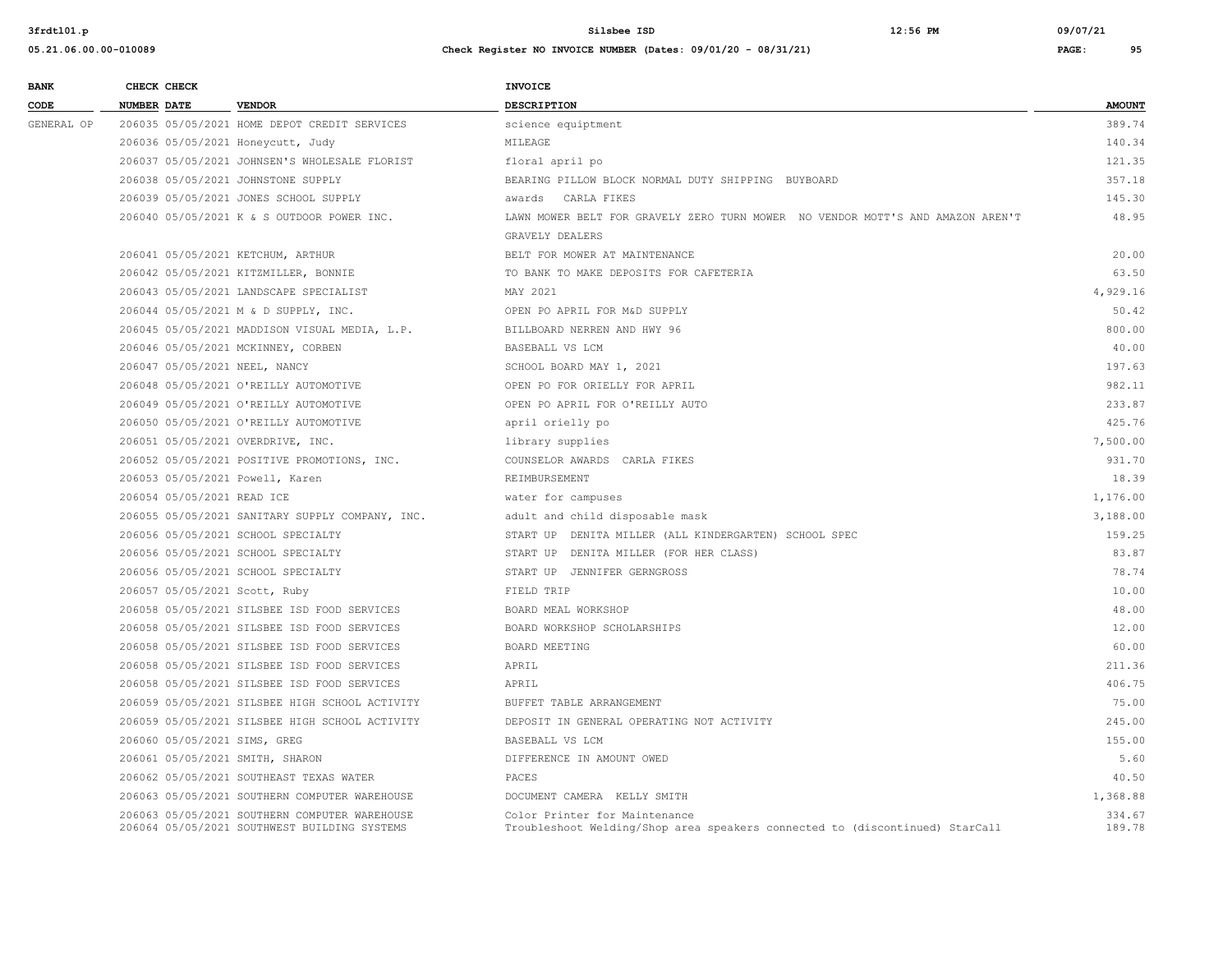| <b>BANK</b> |                    | CHECK CHECK               |                                                                             | INVOICE                                                                        |                |
|-------------|--------------------|---------------------------|-----------------------------------------------------------------------------|--------------------------------------------------------------------------------|----------------|
| CODE        | <b>NUMBER DATE</b> |                           | <b>VENDOR</b>                                                               | <b>DESCRIPTION</b>                                                             | <b>AMOUNT</b>  |
|             |                    |                           |                                                                             | Dukane system.                                                                 |                |
| GENERAL OP  |                    |                           | 206064 05/05/2021 SOUTHWEST BUILDING SYSTEMS                                | Troubleshoot Annex area speakers connected to (discontinued) Starall Dukane    | 509.78         |
|             |                    |                           |                                                                             | System                                                                         |                |
|             |                    |                           | 206064 05/05/2021 SOUTHWEST BUILDING SYSTEMS                                | secure HS keycard access                                                       | 9,952.00       |
|             |                    |                           | 206065 05/05/2021 STATE & FEDERAL EDUCATION SERVICES LLC                    | CONSULTING SEERVICES BILLING CYCLE 4 OF 4                                      | 5,186.00       |
|             |                    |                           | 206066 05/05/2021 STRAHAN, SHANNON                                          | SPEECH THERAPY SERVICE APRIL                                                   | 440.00         |
|             |                    |                           | 206067 05/05/2021 TEXAS THESPIANS                                           | PROFESSIONAL DEVELOPMENT                                                       | 240.00         |
|             |                    |                           | 206068 05/05/2021 THE HOME DEPOT PRO                                        | BLUE PAINT ORDERED LAST YEAR                                                   | 580.50         |
|             |                    |                           | 206069 05/05/2021 THE KADES CORPORATION                                     | SOFTBALL                                                                       | 70.72          |
|             |                    |                           | 206070 05/05/2021 THOMAS BUS GULF COAST                                     | air compressor for Bus 41                                                      | 1,223.99       |
|             |                    |                           | 206071 05/05/2021 TOMLIN, RICHARD                                           | SOFTBALL                                                                       | 105.00         |
|             |                    |                           | 206072 05/05/2021 WALDREP, LOLA                                             | SCHOOL BOARD 5/1/21 AND REIMBURSEMENT FOR FOOD                                 | 243.13         |
|             |                    |                           | 206073 05/05/2021 WEICHERT, MICHELLE                                        | FCCLA STATE                                                                    | 28.00          |
|             |                    |                           | 206074 05/05/2021 WEST, ANGIE                                               | 5/1 SCHOOL BOARD ELECTION                                                      | 30.30          |
|             |                    |                           | 206075 05/05/2021 WILLIAM V MACGILL & CO.                                   | Health Services Supplies                                                       | 1,407.94       |
|             |                    |                           | 206076 05/05/2021 ZONAR SYSTEMS, INC.                                       | $5/1$ TO $5/31$                                                                | 1,629.00       |
|             |                    |                           | 206077 05/05/2021 BOSS BURGER                                               | teacher appreciation lunches                                                   | 3,681.00       |
|             |                    |                           | 206078 05/05/2021 REGION X-J.H. MUSIC S.E.                                  | SOLO & ENSEMBLE LUMBERTON                                                      | 119.00         |
|             |                    |                           | 206079 05/12/2021 ALL PRO ELECTRICAL CONTRACTORS, INC.                      | REPLACE 3 BULBS                                                                | 219.95         |
|             |                    |                           | 206079 05/12/2021 ALL PRO ELECTRICAL CONTRACTORS, INC.                      | cost to replace concrete foundation on light pole & Tiger stadium that was     | 18,524.80      |
|             |                    |                           |                                                                             | struck by lightning                                                            |                |
|             |                    |                           | 206080 05/12/2021 APRAXIA KIDS                                              | CONFERENCE - JULANA SCHWARTZ                                                   | 300.00         |
|             |                    |                           | 206081 05/12/2021 ATKINSON, JENNIFER                                        | DRUM MAJOR                                                                     | 100.00         |
|             |                    | 206082 05/12/2021 BALFOUR |                                                                             | graduation supplies                                                            | 3,119.24       |
|             |                    |                           | 206083 05/12/2021 BEAUMONT FREIGHTLINER - STERLING                          | Repairs to Bus 40 DEF Issues                                                   | 9,535.56       |
|             |                    |                           | 206083 05/12/2021 BEAUMONT FREIGHTLINER - STERLING                          | Repairs to Fleet # 116                                                         | 2,828.14       |
|             |                    |                           | 206084 05/12/2021 BEAUMONT TROPHIES                                         | retirement clock and engraving, board plaque and engraving, board name plaques | 58.20          |
|             |                    |                           | 206084 05/12/2021 BEAUMONT TROPHIES                                         | retirement clock and engraving, board plaque and engraving, board name plaques | 118.50         |
|             |                    |                           | 206085 05/12/2021 BIG THICKET COOP                                          | DISTRICT COSTS                                                                 | 7,239.00       |
|             |                    |                           | 206086 05/12/2021 BODENSTEINER, JOHN                                        | HOMEBOUND                                                                      | 30.57          |
|             |                    |                           | 206087 05/12/2021 BSN SPORTS                                                | Purch Req - BSN - MS/JV Cross Country Uniforms/Equipment                       | 425.15         |
|             |                    |                           | 206087 05/12/2021 BSN SPORTS                                                | Purch Req - BSN - MS/JV Cross Country Uniforms/Equipment                       | 789.60         |
|             |                    |                           | 206088 05/12/2021 CENTERPOINT ENERGY                                        | $4/2$ to $5/4$                                                                 | 37.64          |
|             |                    |                           | 206088 05/12/2021 CENTERPOINT ENERGY                                        | $4/2$ to $5/4$                                                                 | 1,126.09       |
|             |                    |                           | 206088 05/12/2021 CENTERPOINT ENERGY                                        | $4/2$ to $5/4$                                                                 | 111.06         |
|             |                    |                           | 206088 05/12/2021 CENTERPOINT ENERGY                                        | $4/2$ to $5/4$                                                                 | 42.32          |
|             |                    |                           | 206088 05/12/2021 CENTERPOINT ENERGY                                        | $4/2$ to $5/4$                                                                 | 109.98         |
|             |                    |                           | 206088 05/12/2021 CENTERPOINT ENERGY<br>206089 05/12/2021 CICI'S PIZZA #160 | $4/2$ to $5/4$<br><b>BASEBALL</b>                                              | 73.81<br>75.00 |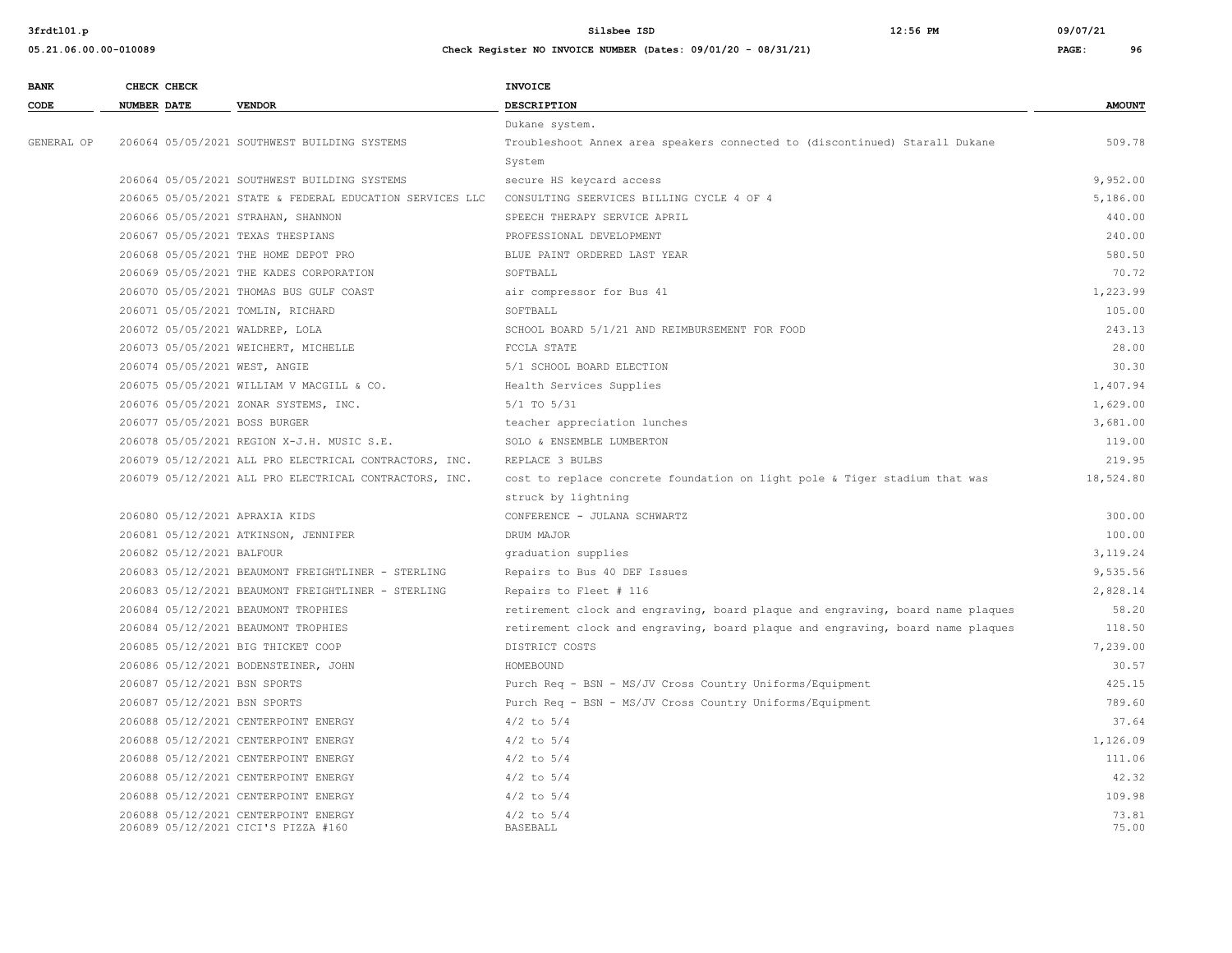| <b>BANK</b> | CHECK CHECK |                            |                                                                                       | <b>INVOICE</b>                                                              |               |
|-------------|-------------|----------------------------|---------------------------------------------------------------------------------------|-----------------------------------------------------------------------------|---------------|
| CODE        | NUMBER DATE |                            | <b>VENDOR</b>                                                                         | DESCRIPTION                                                                 | <b>AMOUNT</b> |
| GENERAL OP  |             |                            | 206090 05/12/2021 CITY OF SILSBEE                                                     | $4/6$ to $5/6$                                                              | 157.90        |
|             |             |                            | 206090 05/12/2021 CITY OF SILSBEE                                                     | 04/06 to 05/06                                                              | 32.50         |
|             |             |                            | 206090 05/12/2021 CITY OF SILSBEE                                                     | $4/6$ to $5/6$                                                              | 136.90        |
|             |             |                            | 206090 05/12/2021 CITY OF SILSBEE                                                     | $4/6$ to $5/6$                                                              | 288.10        |
|             |             |                            | 206091 05/12/2021 COASTAL WELDING SUPPLY INC                                          | april hvac monthly po                                                       | 12.00         |
|             |             |                            | 206091 05/12/2021 COASTAL WELDING SUPPLY INC                                          | OPEN PO MAY FOR COASTAL WELDING                                             | 29.04         |
|             |             |                            | 206091 05/12/2021 COASTAL WELDING SUPPLY INC                                          | welding supplies                                                            | 496.50        |
|             |             |                            | 206092 05/12/2021 CONTRACT PAPER GROUP                                                | Paper for Warehouse                                                         | 5,040.00      |
|             |             |                            | 206093 05/12/2021 ELITE CARD PAYMENT CENTER                                           | 4/6 THROUGH 4/23                                                            | 2,630.61      |
|             |             | 206094 05/12/2021 ETEX     |                                                                                       | binders for board                                                           | 24.90         |
|             |             | 206094 05/12/2021 ETEX     |                                                                                       | START UP OFFICE SUPPLIES                                                    | 1,285.84      |
|             |             | 206094 05/12/2021 ETEX     |                                                                                       | RTI SUPPLIES                                                                | 299.88        |
|             |             | 206094 05/12/2021 ETEX     |                                                                                       | ART SUPPLIES                                                                | 303.63        |
|             |             | 206094 05/12/2021 ETEX     |                                                                                       | MATH SUPPLIES                                                               | 305.68        |
|             |             | 206094 05/12/2021 ETEX     |                                                                                       | TEACHER SUPPLIES MATH                                                       | 131.32        |
|             |             | 206094 05/12/2021 ETEX     |                                                                                       | teacher supplies pencil sharpeners                                          | 298.40        |
|             |             | 206094 05/12/2021 ETEX     |                                                                                       | START UP COLOR PAPER, CONSTRUCTION PAPER, CARD STOCK                        | 1,172.43      |
|             |             | 206094 05/12/2021 ETEX     |                                                                                       | maroon binders                                                              | 7.47          |
|             |             |                            | 206095 05/12/2021 FUNCTION 4 LLC                                                      | 5/15 TO 6/14                                                                | 646.20        |
|             |             | 206096 05/12/2021 GRAINGER |                                                                                       | OPEN PO MAY FOR GRAINGER                                                    | 186.10        |
|             |             | 206096 05/12/2021 GRAINGER |                                                                                       | OPEN PO MAY FOR GRAINGER                                                    | 21.72         |
|             |             | 206096 05/12/2021 GRAINGER |                                                                                       | OPEN PO MAY FOR GRAINGER                                                    | 79.89         |
|             |             | 206096 05/12/2021 GRAINGER |                                                                                       | OPEN PO MAY FOR GRAINGER                                                    | 27.43         |
|             |             | 206096 05/12/2021 GRAINGER |                                                                                       | OPEN PO MAY FOR GRAINGER                                                    | 236.56        |
|             |             |                            | 206097 05/12/2021 HARDIN COUNTY TREASURER                                             | COMMISSIONS                                                                 | 1,090.26      |
|             |             |                            | 206098 05/12/2021 HARDIN COUNTY YOUTH PROJECT                                         | 2 GOATS                                                                     | 40.00         |
|             |             |                            | 206099 05/12/2021 HICKS MEDIA                                                         | Notice of Elections Run April 6th                                           | 220.50        |
|             |             |                            | 206100 05/12/2021 INCLUSIVE ASSESSMENT AND CONSULTING, LLC FIE RE EVALUATION APRIL 21 |                                                                             | 3,325.00      |
|             |             |                            | 206101 05/12/2021 J W PEPPER                                                          | CHOIR SUPPLIES                                                              | 128.98        |
|             |             |                            | 206102 05/12/2021 JACKIE BAXTER TIRE COMPANY INC                                      | verbal quote to mount 4 bobcat tires no vendor co-op WE HAVE NO ONE LOCALLY | 101.00        |
|             |             |                            |                                                                                       | THAT CAN DO THIS OR THAT HAS PARTICIAPTED IN VENDOR PACKET                  |               |
|             |             |                            | 206103 05/12/2021 JOHNSEN'S WHOLESALE FLORIST                                         | March Po Floral                                                             | 29.50         |
|             |             |                            | 206104 05/12/2021 JONES SCHOOL SUPPLY                                                 | awards Carla Fikes                                                          | 148.68        |
|             |             |                            | 206105 05/12/2021 K12 INSIGHT                                                         | k12 insight engage                                                          | 14,625.00     |
|             |             |                            | 206106 05/12/2021 LAKESHORE LEARNING MATERIALS                                        | START UP RACHEL MACLEAN                                                     | 111.52        |
|             |             |                            | 206106 05/12/2021 LAKESHORE LEARNING MATERIALS                                        | START UP CAREN FELPS                                                        | 102.29        |
|             |             |                            | 206106 05/12/2021 LAKESHORE LEARNING MATERIALS                                        | START UP CRYSTAL GRAHAM                                                     | 114.38        |
|             |             |                            | 206106 05/12/2021 LAKESHORE LEARNING MATERIALS                                        | START UP KATHERINE KELLEY                                                   | 36.98         |
|             |             |                            | 206107 05/12/2021 LAMAR COMPANIES                                                     | HWY 327                                                                     | 450.00        |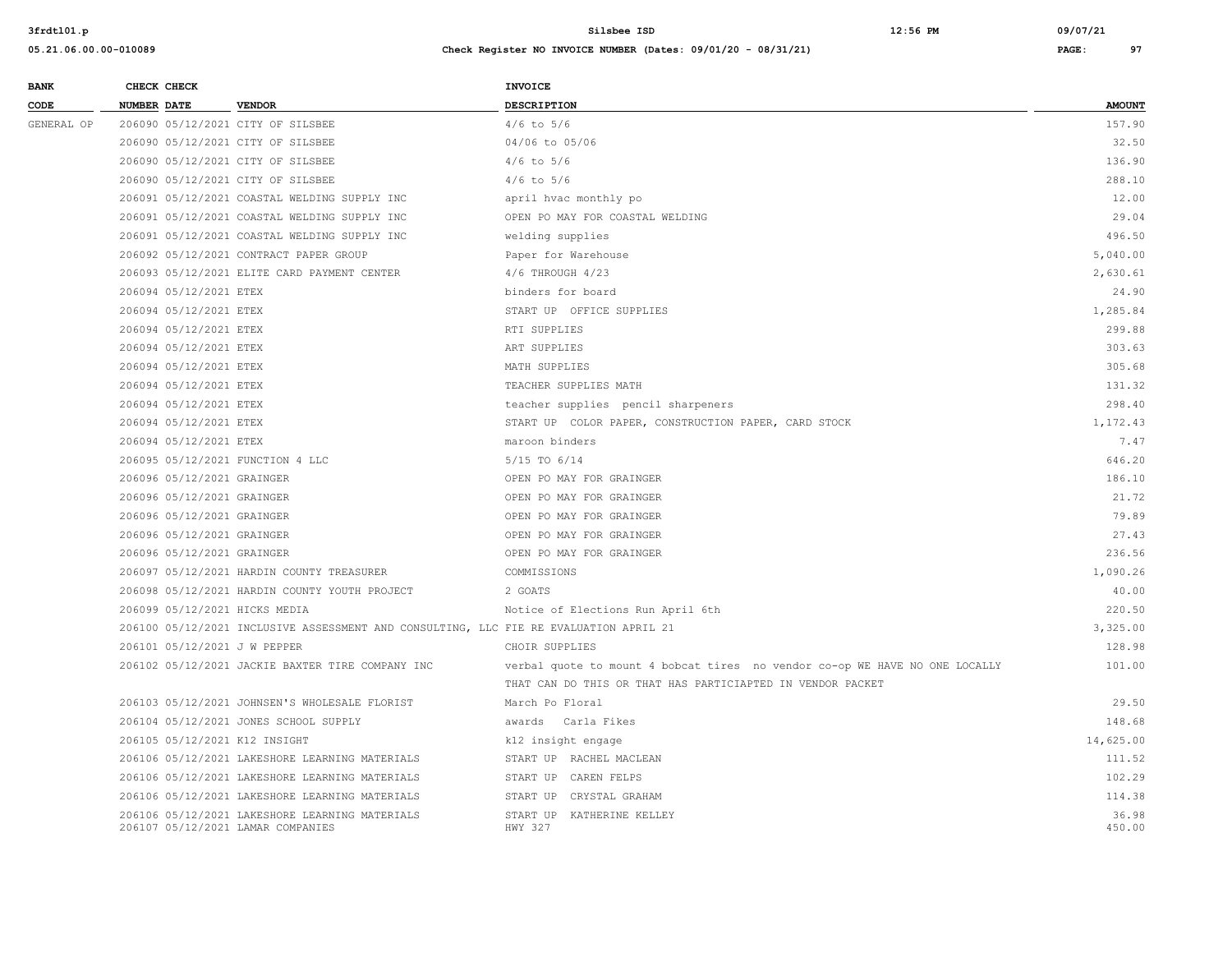| <b>BANK</b> | CHECK CHECK                      |                                                                                       | <b>INVOICE</b>                                                                                           |                 |
|-------------|----------------------------------|---------------------------------------------------------------------------------------|----------------------------------------------------------------------------------------------------------|-----------------|
| CODE        | <b>NUMBER DATE</b>               | <b>VENDOR</b>                                                                         | <b>DESCRIPTION</b>                                                                                       | <b>AMOUNT</b>   |
| GENERAL OP  |                                  |                                                                                       | 206108 05/12/2021 LOCKBOX-DSHS ASBESTOS/DEMOLITION NOTIFIC ABESTOS ABATEMENT/DEMOLITION NOTIFICATION FEE | 57.00           |
|             |                                  | 206109 05/12/2021 LONE STAR PERCUSSION                                                | <b>BAND SUPPLIES</b>                                                                                     | 144.18          |
|             | 206110 05/12/2021 MCKEEHAN, JOHN |                                                                                       | AWS SABINE CHAPTER CERTIFICATION DAY                                                                     | 180.00          |
|             |                                  | 206111 05/12/2021 MCMILLAN GLASS AND DOOR                                             | OPEN PO MAY FOR MCMILLIAN GLASS                                                                          | 61.87           |
|             |                                  | 206112 05/12/2021 NORTH SHORE STEEL                                                   | steel                                                                                                    | 409.00          |
|             |                                  | 206113 05/12/2021 PARKER BUSINESS FORMS                                               | car tags SES                                                                                             | 271.98          |
|             |                                  | 206114 05/12/2021 PARKER LUMBER - SILSBEE                                             | OPEN PO APRIL FOR PARKER LUMBER                                                                          | 1,551.05        |
|             |                                  | 206115 05/12/2021 PARKER LUMBER - SILSBEE                                             | OPEN PO FOR PARKERS FOR APRIL                                                                            | 125.84          |
|             |                                  | 206116 05/12/2021 PARKER LUMBER - SILSBEE                                             | april po for hvac                                                                                        | 192.03          |
|             |                                  | 206116 05/12/2021 PARKER LUMBER - SILSBEE                                             | AGRICULTURE SUPPLIES                                                                                     | 42.54           |
|             |                                  | 206117 05/12/2021 PEDIATRIC REHABILITATION OF TEXAS, INC. PHYSICAL THERAPY APRIL 2021 |                                                                                                          | 3,901.00        |
|             |                                  | 206118 05/12/2021 PERMA BOUND BOOKS                                                   | LIBRARY BOOKS<br>KELLY SMITH                                                                             | 5,916.75        |
|             | 206119 05/12/2021 PERRY, AMY     |                                                                                       | HOMEBOUND                                                                                                | 6.27            |
|             |                                  | 206120 05/12/2021 PINNACLE MEDICAL MANAGEMENT CORP.                                   | PHYSICALS                                                                                                | 1,460.00        |
|             |                                  | 206120 05/12/2021 PINNACLE MEDICAL MANAGEMENT CORP.                                   | RANDOM TEST                                                                                              | 340.00          |
|             |                                  | 206121 05/12/2021 PRESENCE LEARNING                                                   | TELETHERAPY                                                                                              | 300.00          |
|             | 206122 05/12/2021 RAMOS, RAMON   |                                                                                       | DRUM MAJOR                                                                                               | 100.00          |
|             | 206123 05/12/2021 RAY, JAYLON    |                                                                                       | SPRING SHOW TOTAL 12.5 HOURS                                                                             | 93.75           |
|             |                                  | 206124 05/12/2021 REGION V EDUCATION SERVICE CENTER                                   | conference                                                                                               | 25.00           |
|             |                                  | 206125 05/12/2021 REGION V EDUCATION SERVICE CENTER                                   | conference                                                                                               | 25.00           |
|             |                                  | 206126 05/12/2021 REGION V EDUCATION SERVICE CENTER                                   | conference                                                                                               | 25.00           |
|             |                                  | 206127 05/12/2021 REGION V EDUCATION SERVICE CENTER                                   | conference                                                                                               | 15.00           |
|             |                                  | 206128 05/12/2021 REGION V EDUCATION SERVICE CENTER                                   | conference                                                                                               | 15.00           |
|             |                                  | 206129 05/12/2021 REGION V EDUCATION SERVICE CENTER                                   | conference                                                                                               | 15.00           |
|             |                                  | 206130 05/12/2021 ROCHESTER 100 INC.                                                  | START UP<br>NICKY'S FOLDERS                                                                              | 1,350.00        |
|             | 206131 05/12/2021 RYTE BYTE, INC |                                                                                       | Add software license to additional computer in the office for the new routing                            | 495.00          |
|             |                                  |                                                                                       | software                                                                                                 |                 |
|             |                                  | 206132 05/12/2021 SCHOOL SPECIALTY                                                    | counselor supplies                                                                                       | 59.70           |
|             |                                  | 206132 05/12/2021 SCHOOL SPECIALTY                                                    | START UP LAUREN SANGWIN                                                                                  | 54.87           |
|             |                                  | 206132 05/12/2021 SCHOOL SPECIALTY                                                    | START UP MINTA LANKFORD                                                                                  | 53.36           |
|             |                                  | 206132 05/12/2021 SCHOOL SPECIALTY                                                    | START UP ELLEN BYARS                                                                                     | 81.60           |
|             |                                  | 206132 05/12/2021 SCHOOL SPECIALTY                                                    | START UP TERESSA MARBLE                                                                                  | 107.47          |
|             |                                  | 206132 05/12/2021 SCHOOL SPECIALTY                                                    | START UP GRETCHEN WOODARD                                                                                | 105.26          |
|             |                                  | 206132 05/12/2021 SCHOOL SPECIALTY                                                    | START UP ABBIE SADLER                                                                                    | 77.94           |
|             |                                  | 206132 05/12/2021 SCHOOL SPECIALTY                                                    | START UP BRANDI MILLER                                                                                   | 66.62           |
|             |                                  | 206132 05/12/2021 SCHOOL SPECIALTY                                                    | START UP BROOKE WHITMIRE                                                                                 | 85.59           |
|             |                                  | 206132 05/12/2021 SCHOOL SPECIALTY                                                    | START UP KATHERINE KELLEY                                                                                | 53.20           |
|             |                                  | 206132 05/12/2021 SCHOOL SPECIALTY<br>206133 05/12/2021 SILSBEE HIGH SCHOOL ACTIVITY  | START UP BRIANNA HUDSON<br>PER DIEM AREA 9 CONVENTION                                                    | 97.23<br>110.00 |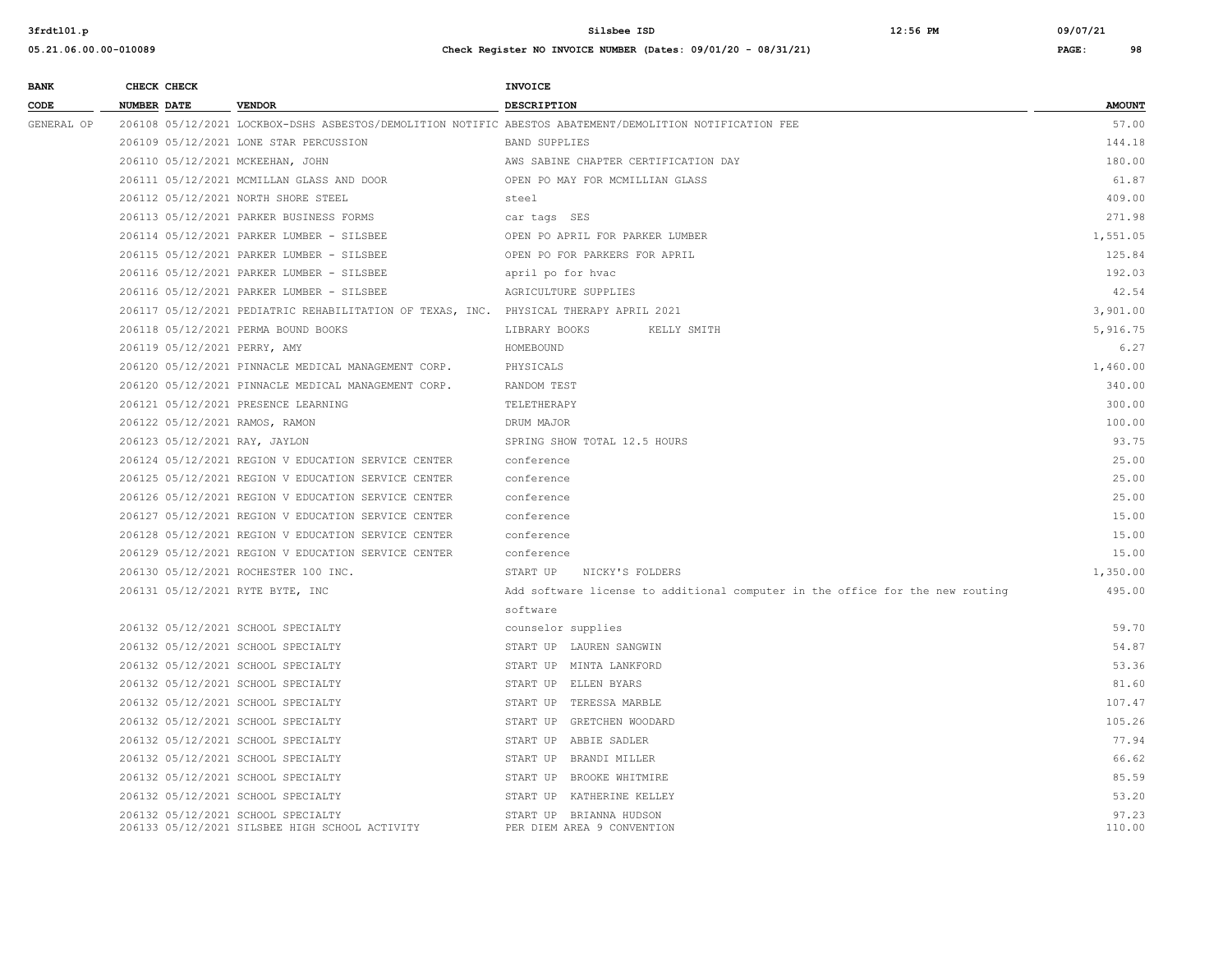| <b>BANK</b> |                    | CHECK CHECK                |                                                      | <b>INVOICE</b>                                                             |               |
|-------------|--------------------|----------------------------|------------------------------------------------------|----------------------------------------------------------------------------|---------------|
| CODE        | <b>NUMBER DATE</b> |                            | <b>VENDOR</b>                                        | <b>DESCRIPTION</b>                                                         | <b>AMOUNT</b> |
| GENERAL OP  |                    |                            | 206134 05/12/2021 SOCCER.COM                         | Purch Req - Soccer.com- Boys Soccer Material - Coach Verrett               | 12.05         |
|             |                    |                            | 206134 05/12/2021 SOCCER.COM                         | Purch Req - Soccer.com - Training Frame for field - Coach Verrett          | 881.25        |
|             |                    |                            | 206135 05/12/2021 SOUTHERN LAWN & LANDSCAPES LLC     | MOWING COMPLETED 5/8                                                       | 4,906.00      |
|             |                    |                            | 206136 05/12/2021 SOUTHERN COMPUTER WAREHOUSE        | headphones for testing                                                     | 1,055.25      |
|             |                    |                            | 206137 05/12/2021 SOUTHWEST BUILDING SYSTEMS         | LABOR AND MATERIALS TO REPLACE SMOKE DETECTOR BY ROOM 402 BID LIST 2021    | 220.00        |
|             |                    |                            | 206137 05/12/2021 SOUTHWEST BUILDING SYSTEMS         | acoustical treatment SHS qym                                               | 11,281.50     |
|             |                    | 206138 05/12/2021 SPECTRUM |                                                      | 4/29 THROUGH 5/28                                                          | 87.09         |
|             |                    | 206138 05/12/2021 SPECTRUM |                                                      | 4/29 TO 5/28                                                               | 136.79        |
|             |                    |                            | 206139 05/12/2021 STEELEY, REBECCA                   | BETWEEN CAMPUSES                                                           | 24.10         |
|             |                    |                            | 206140 05/12/2021 SWICEGOOD MUSIC COMPANY            | S427221, S427222, M120440<br>open po for band supplies                     | 600.00        |
|             |                    |                            | 206140 05/12/2021 SWICEGOOD MUSIC COMPANY            | R206271, R206025, R207191, R205619 summer band repair                      | 760.00        |
|             |                    |                            | 206141 05/12/2021 SWIFT, MARSHALL                    | DRUM MAJOR TRYOUTSS                                                        | 100.00        |
|             |                    | 206142 05/12/2021 TASBO    |                                                      | edgar manual workshop May 7, 9-4, remote                                   | 215.00        |
|             |                    | 206142 05/12/2021 TASBO    |                                                      | TASBO MGT 309 L HOLT                                                       | 175.00        |
|             |                    |                            | 206143 05/12/2021 TEACHER DIRECT                     | <b>SCIENCE SUPPLIES</b>                                                    | 775.66        |
|             |                    |                            | 206144 05/12/2021 TEXAS CHORAL DIRECTORS ASSOCIATION | OVERNIGHT-Michelle Martinez-TCDA convention-July21-25                      | 215.00        |
|             |                    |                            | 206144 05/12/2021 TEXAS CHORAL DIRECTORS ASSOCIATION | Overnight - Kathryn McKeehan TCDA Convention 07/21-07/25/2021              | 165.00        |
|             |                    |                            | 206145 05/12/2021 TEXAS GIRLS COACHES ASSOCIATION    | MEMBERSHIP                                                                 | 70.00         |
|             |                    |                            | 206146 05/12/2021 THE HOME DEPOT PRO                 | laundry detergent for warehouse                                            | 968.27        |
|             |                    |                            | 206147 05/12/2021 THOMAS SUPPLY, INC.                | OPEN PO MAY FOR THMOAS SUPPLY                                              | 519.50        |
|             |                    |                            | 206148 05/12/2021 TND WORKWEAR CO                    | PINS- POLICE                                                               | 418.85        |
|             |                    |                            | 206149 05/12/2021 TOMAS, LOGAN                       | FOOTBALL BANQUET, STU CO AWARDS AND SPRING SHOW 8 HOURS                    | 60.00         |
|             |                    |                            | 206150 05/12/2021 WEICHERT, MICHELLE                 | SERVSAFE TEST MATERIALS                                                    | 515.53        |
|             |                    |                            | 206156 05/19/2021 AMAZON.COM/SYNCB                   | 454453574743 REFUNDS ON PURCHASSE ORDER 9342000188                         | $-134.16$     |
|             |                    |                            | 206156 05/19/2021 AMAZON.COM/SYNCB                   | furniture for admin                                                        | 370.98        |
|             |                    |                            | 206156 05/19/2021 AMAZON.COM/SYNCB                   | START UP JILL POWELL                                                       | 98.28         |
|             |                    |                            | 206156 05/19/2021 AMAZON.COM/SYNCB                   | START UP RENEE CARRELL                                                     | 27.99         |
|             |                    |                            | 206156 05/19/2021 AMAZON.COM/SYNCB                   | plumbing parts for pressure washer and batteries for control at SES amazon | 35.31         |
|             |                    |                            | 206156 05/19/2021 AMAZON.COM/SYNCB                   | START UP PEGGY JORDAN                                                      | 57.95         |
|             |                    |                            | 206156 05/19/2021 AMAZON.COM/SYNCB                   | START UP MARLA SCOGGINS                                                    | 67.03         |
|             |                    |                            | 206156 05/19/2021 AMAZON.COM/SYNCB                   | start up kayla whitehead                                                   | 79.56         |
|             |                    |                            | 206156 05/19/2021 AMAZON.COM/SYNCB                   | START UP SHANNA BONNETTE AMAZON                                            | 20.92         |
|             |                    |                            | 206156 05/19/2021 AMAZON.COM/SYNCB                   | START UP MARY HILL                                                         | 31.96         |
|             |                    |                            | 206156 05/19/2021 AMAZON.COM/SYNCB                   | START UP KELLY ARD                                                         | 60.04         |
|             |                    |                            | 206156 05/19/2021 AMAZON.COM/SYNCB                   | START UP DEBBIE GRISSOM                                                    | 96.92         |
|             |                    |                            | 206156 05/19/2021 AMAZON.COM/SYNCB                   | START UP CAROL WILSON                                                      | 94.11         |
|             |                    |                            | 206156 05/19/2021 AMAZON.COM/SYNCB                   | START UP RENEE CARRELL                                                     | 51.76         |
|             |                    |                            | 206156 05/19/2021 AMAZON.COM/SYNCB                   | START UP TESHAUNA TURK                                                     | 113.57        |
|             |                    |                            | 206156 05/19/2021 AMAZON.COM/SYNCB                   | START UP ANGELA SMITH                                                      | 40.76         |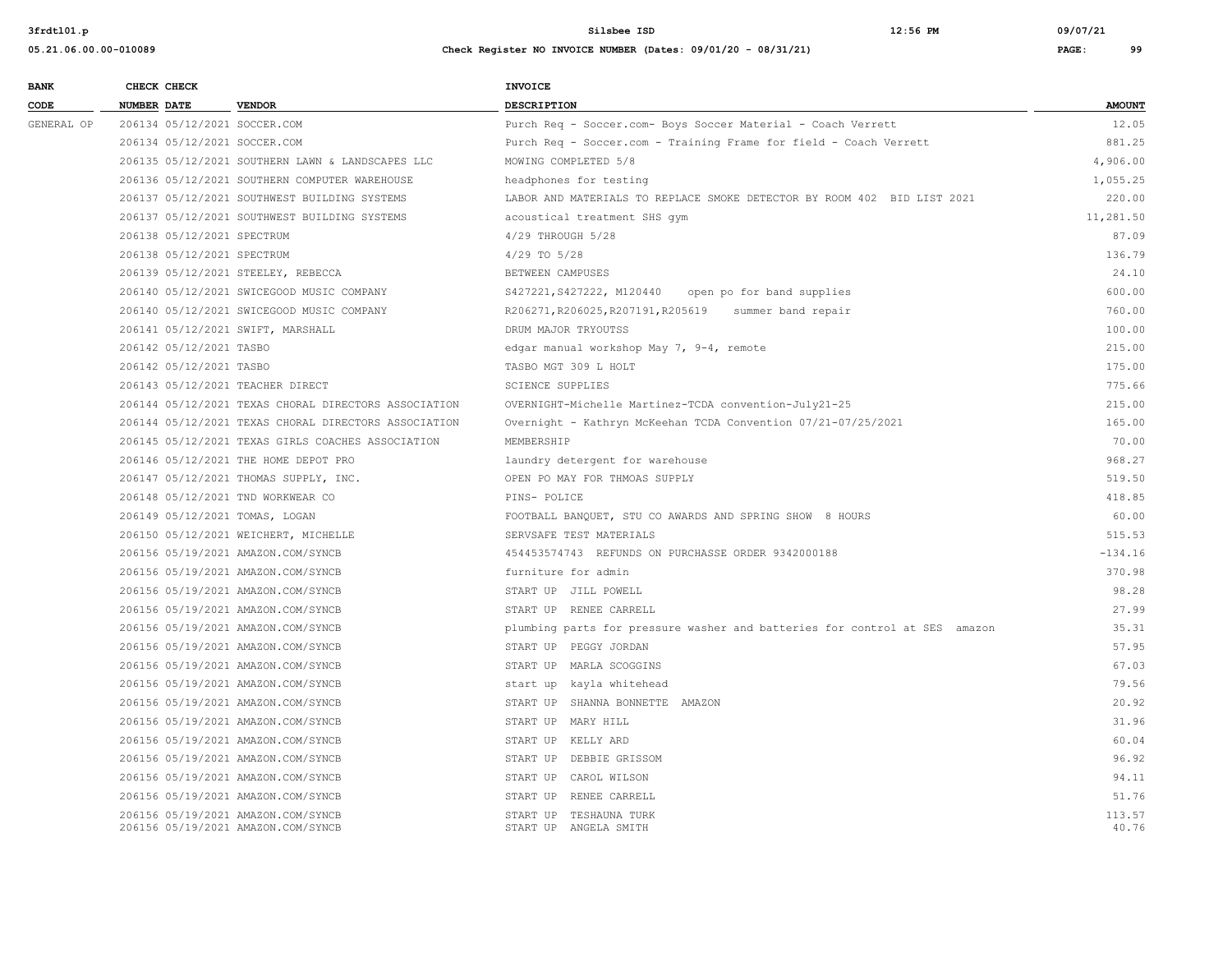| <b>BANK</b> | CHECK CHECK |                                    | <b>INVOICE</b>                                                                 |               |
|-------------|-------------|------------------------------------|--------------------------------------------------------------------------------|---------------|
| CODE        | NUMBER DATE | <b>VENDOR</b>                      | DESCRIPTION                                                                    | <b>AMOUNT</b> |
| GENERAL OP  |             | 206156 05/19/2021 AMAZON.COM/SYNCB | photo items                                                                    | 187.43        |
|             |             | 206156 05/19/2021 AMAZON.COM/SYNCB | START UP AMY CARPENTER                                                         | 28.97         |
|             |             | 206156 05/19/2021 AMAZON.COM/SYNCB | START UP JACINDA TUCK                                                          | 82.84         |
|             |             | 206156 05/19/2021 AMAZON.COM/SYNCB | START UP BRITTANY HAMMER                                                       | 75.40         |
|             |             | 206156 05/19/2021 AMAZON.COM/SYNCB | START UP BETSY RICHTER AMAZON                                                  | 67.87         |
|             |             | 206156 05/19/2021 AMAZON.COM/SYNCB | 835988494847<br>START UP BETHANY JENNINGS                                      | 95.16         |
|             |             | 206156 05/19/2021 AMAZON.COM/SYNCB | 473766778577 START UP OLIVIA KUYKENDALL                                        | 93.98         |
|             |             | 206156 05/19/2021 AMAZON.COM/SYNCB | 999477347886<br>START UP GAYLE LIGHTFOOT                                       | 87.18         |
|             |             | 206156 05/19/2021 AMAZON.COM/SYNCB | START UP KUYKENDALL                                                            | 9.99          |
|             |             | 206156 05/19/2021 AMAZON.COM/SYNCB | 447533895593<br>parts for sprayer machine                                      | 272.99        |
|             |             | 206156 05/19/2021 AMAZON.COM/SYNCB | tires for the bob cat                                                          | 1,113.64      |
|             |             | 206156 05/19/2021 AMAZON.COM/SYNCB | CPR supplies                                                                   | 1,519.90      |
|             |             | 206156 05/19/2021 AMAZON.COM/SYNCB | library clock Kelly Smith                                                      | 47.76         |
|             |             | 206156 05/19/2021 AMAZON.COM/SYNCB | 433699973456,963963356968,46443458533,655448436584,773378839633<br>ag supplies | 621.40        |
|             |             | 206156 05/19/2021 AMAZON.COM/SYNCB | 864854765368, 539337696836, 685334397453 theater supplies                      | 521.89        |
|             |             | 206156 05/19/2021 AMAZON.COM/SYNCB | 45997959674<br>ag supplies                                                     | 232.56        |
|             |             | 206156 05/19/2021 AMAZON.COM/SYNCB | 544937745359, 459978698775<br>START UP RACHEL WHITE                            | 94.11         |
|             |             | 206156 05/19/2021 AMAZON.COM/SYNCB | 454494546983 START UP REBEKAH PYNE                                             | 80.99         |
|             |             | 206156 05/19/2021 AMAZON.COM/SYNCB | supplies                                                                       | 57.20         |
|             |             | 206156 05/19/2021 AMAZON.COM/SYNCB | START UP JUNE JONES                                                            | 107.56        |
|             |             | 206156 05/19/2021 AMAZON.COM/SYNCB | PARAGON DEFROST TIMER FOR SHS AMAZON                                           | 96.45         |
|             |             | 206156 05/19/2021 AMAZON.COM/SYNCB | avid stoles                                                                    | 298.50        |
|             |             | 206156 05/19/2021 AMAZON.COM/SYNCB | START UP CRISTEN COLLINS                                                       | 90.34         |
|             |             | 206156 05/19/2021 AMAZON.COM/SYNCB | START UP KATHLYN FOSTER                                                        | 93.28         |
|             |             | 206156 05/19/2021 AMAZON.COM/SYNCB | 459948588738<br>AMAZON ORDER HR SUPPLIES 4 15 2021                             | 43.51         |
|             |             | 206156 05/19/2021 AMAZON.COM/SYNCB | 3 part paper for discipline referrals and lunch detention forms                | 244.00        |
|             |             | 206156 05/19/2021 AMAZON.COM/SYNCB | 446674746895, 995435558333, 885539388953, 873477954958.433548643497<br>Health  | 807.91        |
|             |             |                                    | Service Supplies                                                               |               |
|             |             | 206156 05/19/2021 AMAZON.COM/SYNCB | 653899385448,887477836484 Purch Req - Amazon - Golf Materials - Westbrook      | 618.02        |
|             |             | 206156 05/19/2021 AMAZON.COM/SYNCB | supplies                                                                       | 163.90        |
|             |             | 206156 05/19/2021 AMAZON.COM/SYNCB | graduation supplies echs                                                       | 401.10        |
|             |             | 206156 05/19/2021 AMAZON.COM/SYNCB | TEACHER SUPPLIES PARTAIN                                                       | 30.48         |
|             |             | 206156 05/19/2021 AMAZON.COM/SYNCB | Purch Req - Amazon - HDMI cable - athletics                                    | 16.98         |
|             |             | 206156 05/19/2021 AMAZON.COM/SYNCB | suppleis                                                                       | 56.69         |
|             |             | 206156 05/19/2021 AMAZON.COM/SYNCB | Amazon chair order                                                             | 1,401.12      |
|             |             | 206156 05/19/2021 AMAZON.COM/SYNCB | privacy shields - 1st grade                                                    | 591.92        |
|             |             | 206156 05/19/2021 AMAZON.COM/SYNCB | TWO PACK OF CANON P23-DH V CALCULATOR INK S THORNHILL                          | 5.98          |
|             |             | 206156 05/19/2021 AMAZON.COM/SYNCB | teacher supplies A Pooler                                                      | 79.00         |
|             |             | 206156 05/19/2021 AMAZON.COM/SYNCB | SYLVANIA T5 BALLAST FOR SES                                                    | 198.75        |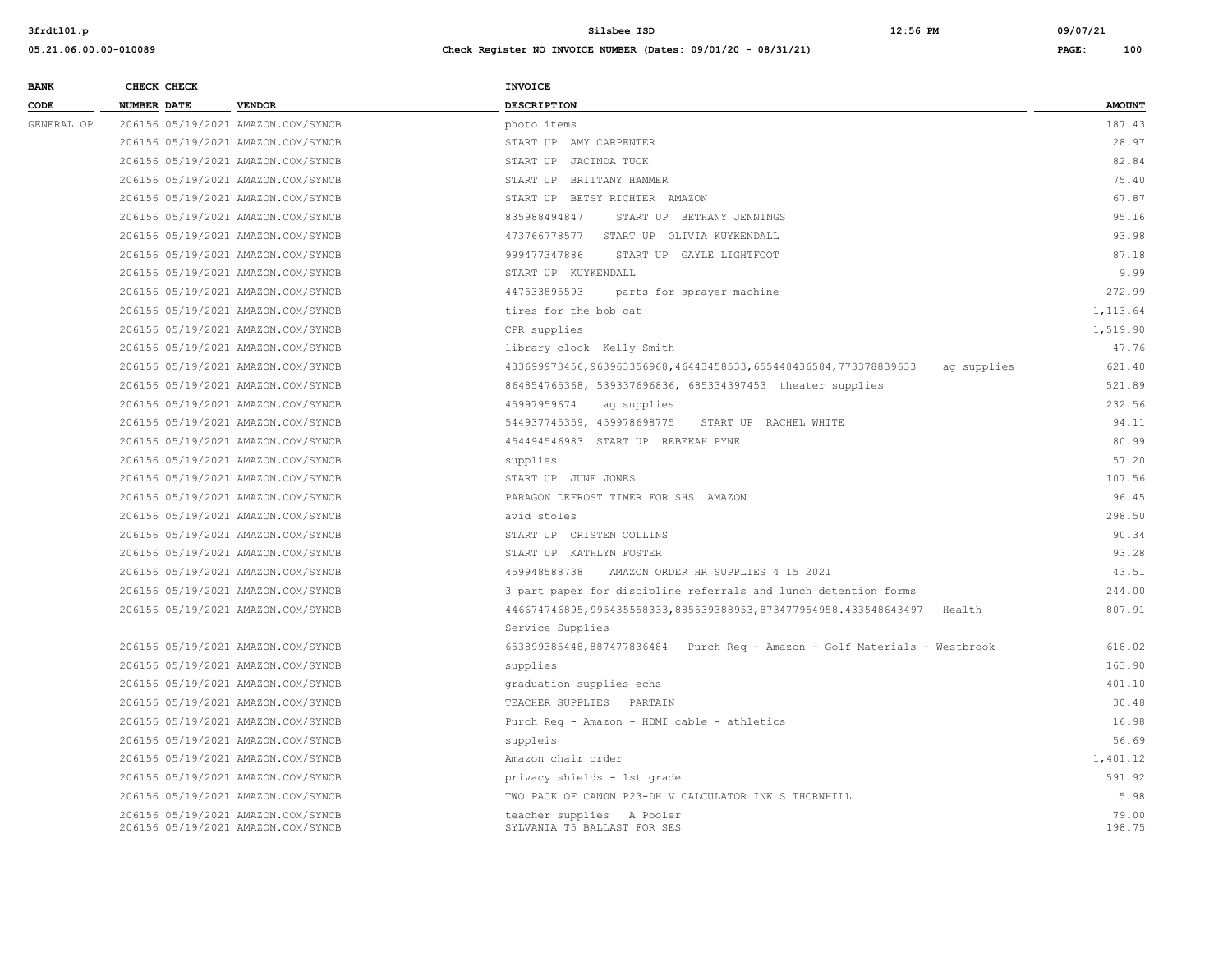| <b>BANK</b> | CHECK CHECK        |                            |                                                                        | <b>INVOICE</b>                                                                  |                    |
|-------------|--------------------|----------------------------|------------------------------------------------------------------------|---------------------------------------------------------------------------------|--------------------|
| CODE        | <b>NUMBER DATE</b> |                            | <b>VENDOR</b>                                                          | <b>DESCRIPTION</b>                                                              | <b>AMOUNT</b>      |
| GENERAL OP  |                    |                            | 206156 05/19/2021 AMAZON.COM/SYNCB                                     | 445889379559 MANITOWAS ICE MACHINE PARTS FOR COOKIE STORE HIGH SCHOOL AMAZON    | 111.53             |
|             |                    |                            | 206156 05/19/2021 AMAZON.COM/SYNCB                                     | AVID SUPPLIES                                                                   | 174.83             |
|             |                    |                            | 206156 05/19/2021 AMAZON.COM/SYNCB                                     | Health Service Supplies                                                         | 1,539.80           |
|             |                    |                            | 206156 05/19/2021 AMAZON.COM/SYNCB                                     | 753596757849,765394836377,465754464964 ELAR SUPPLIES                            | 202.18             |
|             |                    |                            | 206156 05/19/2021 AMAZON.COM/SYNCB                                     | EARBUDS                                                                         | 118.00             |
|             |                    |                            | 206156 05/19/2021 AMAZON.COM/SYNCB                                     | 454644788384 TEACHER SUPPLIES LAUREN SANGWIN                                    | 55.93              |
|             |                    |                            | 206156 05/19/2021 AMAZON.COM/SYNCB                                     | 598385469472, 869838864871 floral supplies                                      | 720.21             |
|             |                    |                            | 206156 05/19/2021 AMAZON.COM/SYNCB                                     | LAMINATING POUCHES ABBIE SADLER                                                 | 24.72              |
|             |                    |                            | 206156 05/19/2021 AMAZON.COM/SYNCB                                     | pliers for Randy and Dan job purpose amazon                                     | 105.00             |
|             |                    |                            | 206156 05/19/2021 AMAZON.COM/SYNCB                                     | Pig Scale                                                                       | 929.49             |
|             |                    |                            | 206156 05/19/2021 AMAZON.COM/SYNCB                                     | Purch Req - Aamzon - Totes and file folders for physicals                       | 245.43             |
|             |                    |                            | 206156 05/19/2021 AMAZON.COM/SYNCB                                     | amazon for friday show                                                          | 39.79              |
|             |                    |                            | 206156 05/19/2021 AMAZON.COM/SYNCB                                     | COLOR RUN SUPPLIES                                                              | 1,289.86           |
|             |                    |                            | 206157 05/19/2021 AMERICAN LIFT AIDS                                   | American Lift Aids Region 7 Purchasing Coop 10/15/2020 to 10/15/2021 Repair the | 1,292.50           |
|             |                    |                            |                                                                        | lift on Special Needs Bus 0018                                                  |                    |
|             |                    | 206158 05/19/2021 AT &T    |                                                                        | MAY 7 THRU JUN 6                                                                | 1,901.03           |
|             |                    |                            | 206159 05/19/2021 AT&T LONG DISTANCE                                   | MAY 3 TO JUNE 2                                                                 | 45.83              |
|             |                    |                            | 206160 05/19/2021 BK INDUSTRIAL SOLUTIONS                              | Disinfecting pails from BK Industrial Solutions- re stock for summer school     | 5,400.00           |
|             |                    |                            | 206161 05/19/2021 BODENSTEINER, JOHN                                   | HOMEBOUND                                                                       | 39.31              |
|             |                    |                            | 206162 05/19/2021 BURGERWORKS, INC.                                    | BASEBALL                                                                        | 477.02             |
|             |                    |                            | 206163 05/19/2021 CITY OF SILSBEE                                      | $4/13$ TO $5/13$                                                                | 286.30             |
|             |                    |                            | 206163 05/19/2021 CITY OF SILSBEE                                      | $4/13$ TO $5/13$                                                                | 748.71             |
|             |                    |                            | 206163 05/19/2021 CITY OF SILSBEE                                      | $4/13$ TO $5/13$                                                                | 2,012.90           |
|             |                    |                            | 206164 05/19/2021 COASTAL WELDING SUPPLY INC                           | OPEN PO MAY FOR COASTAL WELDING                                                 | 10.45              |
|             |                    |                            | 206165 05/19/2021 CURTIS BARBAY MEMORIAL COACHING CLINIC               | DUSTIN WESTBROOK AND RONNIE LOFTIN 6/6 TO 6/7                                   | 100.00             |
|             |                    |                            | 206166 05/19/2021 DELACERDA, SCOTT                                     | SRO FOR KENNY TOTAL 9 HOURS                                                     | 360.00             |
|             |                    |                            | 206166 05/19/2021 DELACERDA, SCOTT                                     | SRO FOR KENNY TOTAL 9 HOURS                                                     | 360.00             |
|             |                    | 206167 05/19/2021 DEMCO    |                                                                        | library supplies Kelly Smith                                                    | 305.77             |
|             |                    | 206168 05/19/2021 ETEX     |                                                                        | MATH SUPPLIES                                                                   | 212.89             |
|             |                    | 206168 05/19/2021 ETEX     |                                                                        | MATH SUPPLIES                                                                   | 237.12             |
|             |                    | 206168 05/19/2021 ETEX     |                                                                        | TEACHER SUPPLIES                                                                | 199.36             |
|             |                    | 206168 05/19/2021 ETEX     |                                                                        | START UP TEACHER SUPPLIES                                                       | 1,731.79           |
|             |                    | 206168 05/19/2021 ETEX     |                                                                        | MATH SUPPLIES                                                                   | 89.18              |
|             |                    |                            | 206169 05/19/2021 EXXON MOBIL                                          | $4/7 - 9$                                                                       | 99.71              |
|             |                    |                            | 206170 05/19/2021 FRONTLINE TECHNOLOGIES GROUP, LLC                    | ABSENCE & SUBSTITUTE MANAGEMENT 7/1 TO 6/30/22                                  | 14,441.69          |
|             |                    | 206171 05/19/2021 GRAINGER |                                                                        | OPEN PO MAY FOR GRAINGER                                                        | 179.96             |
|             |                    | 206171 05/19/2021 GRAINGER |                                                                        | OPEN PO MAY FOR GRAINGER                                                        | 31.93              |
|             |                    | 206171 05/19/2021 GRAINGER | 206172 05/19/2021 INCLUSIVE ASSESSMENT AND CONSULTING, LLC ASSESSMENTS | New Handicap Parking signs for Tiger Stadium and Baseball Complex               | 568.00<br>2,550.00 |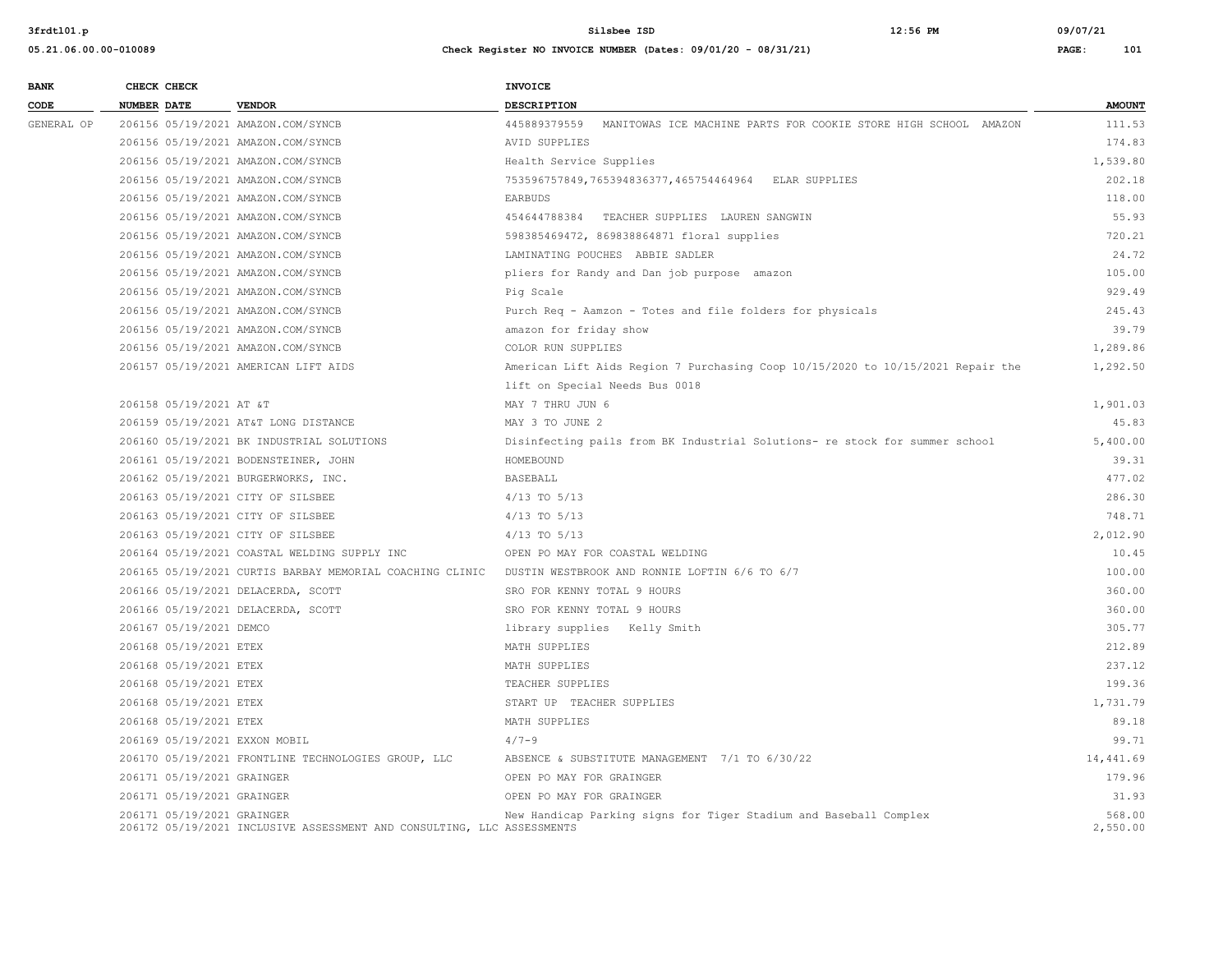| 05.21.06.00.00-010089 |                    |                             | Check Register NO INVOICE NUMBER (Dates: 09/01/20 - 08/31/21)                         |                                                                                |                 |
|-----------------------|--------------------|-----------------------------|---------------------------------------------------------------------------------------|--------------------------------------------------------------------------------|-----------------|
| <b>BANK</b>           |                    | CHECK CHECK                 |                                                                                       | <b>INVOICE</b>                                                                 |                 |
| CODE                  | <b>NUMBER DATE</b> |                             | <b>VENDOR</b>                                                                         | DESCRIPTION                                                                    | <b>AMOUNT</b>   |
| GENERAL OP            |                    |                             | 206173 05/19/2021 Jacks, Evelle                                                       | BETWEEN CAMPUSES                                                               | 61.20           |
|                       |                    |                             | 206174 05/19/2021 JOHNSEN'S WHOLESALE FLORIST                                         | May PO Floral                                                                  | 87.90           |
|                       |                    |                             | 206174 05/19/2021 JOHNSEN'S WHOLESALE FLORIST                                         | floral supplies                                                                | 728.25          |
|                       |                    |                             | 206175 05/19/2021 KITZMILLER, BONNIE                                                  | WELLS FARGO CAFETERIA DEPOSITS                                                 | 36.29           |
|                       |                    |                             | 206176 05/19/2021 LOCKBOX-DSHS ASBESTOS/DEMOLITION NOTIFIC kirby asbesttos abateement |                                                                                | 57.00           |
|                       |                    |                             | 206177 05/19/2021 MCMILLAN GLASS AND DOOR                                             | MATERIALS AND LABOR TO REPLACE BROKEN MIRROR IN WEIGHT ROOM HIGH SCHOOL BID    | 537.90          |
|                       |                    |                             |                                                                                       | LIST                                                                           |                 |
|                       |                    |                             | 206178 05/19/2021 MOTT SUPPLY                                                         | FIELD MARKING PAINT FOR ATHLETICS BID LIST                                     | 698.75          |
|                       |                    | 206179 05/19/2021 PEAP      |                                                                                       | presidential awards                                                            | 208.51          |
|                       |                    |                             | 206180 05/19/2021 PARSONS COMMERCIAL ROOFING, INC.                                    | Replacement of roof on the SMS Science Building, Board approved JOC on         | 24,759.00       |
|                       |                    |                             |                                                                                       | 04/13/2021                                                                     |                 |
|                       |                    |                             | 206181 05/19/2021 PINNACLE MEDICAL MANAGEMENT CORP.                                   | PHYSICAL                                                                       | 60.00           |
|                       |                    |                             | 206182 05/19/2021 REGION V EDUCATION SERVICE CENTER                                   | Region 5 Emergency Certification Card                                          | 5.00            |
|                       |                    |                             | 206183 05/19/2021 Scott, Ruby                                                         | LAMAR                                                                          | 10.00           |
|                       |                    |                             | 206183 05/19/2021 Scott, Ruby                                                         | BAND TO NEW CANEY                                                              | 10.00           |
|                       |                    |                             | 206184 05/19/2021 SILSBEE HIGH SCHOOL ACTIVITY                                        | TSHIRTS FOR TENNIS                                                             | 114.40          |
|                       |                    |                             | 206185 05/19/2021 SKYWARD ACCOUNTING DEPT                                             | change signers of A/P & Payroll checks                                         | 200.00          |
|                       |                    |                             | 206186 05/19/2021 SOUTHWEST BUILDING SYSTEMS                                          | LABOR TO TROUBLESHOOT FIRE ALARM PANEL AT LRP BID LIST                         | 85.50           |
|                       |                    |                             | 206187 05/19/2021 STORMS, JESSICA                                                     | TCTELA 2020-1/23/20-1/26/20                                                    | 123.44          |
|                       |                    |                             | 206188 05/19/2021 TASB, INC.                                                          | Board training materials                                                       | 47.85           |
|                       |                    |                             | 206188 05/19/2021 TASB, INC.                                                          | SHARS BILLING APRIL                                                            | 3,253.32        |
|                       |                    |                             | 206188 05/19/2021 TASB, INC.                                                          | Summer Leadership - 7 Board Members, Dr Weiss                                  | 595.00          |
|                       |                    |                             | 206188 05/19/2021 TASB, INC.                                                          | Summer Leadership - 7 Board Members, Dr Weiss                                  | 595.00          |
|                       |                    |                             | 206188 05/19/2021 TASB, INC.                                                          | Summer Leadership - 7 Board Members, Dr Weiss                                  | 2,975.00        |
|                       |                    |                             | 206189 05/19/2021 TEXAS CHORAL DIRECTORS ASSOCIATION                                  | Overnight - Nicole Thornton 07/21-07/25//2021 TCDA convention                  | 165.00          |
|                       |                    |                             | 206190 05/19/2021 TEXAS COMPTROLLER OF PUBLIC ACCTS.                                  | SECO LOAN                                                                      | 6,714.97        |
|                       |                    |                             | 206190 05/19/2021 TEXAS COMPTROLLER OF PUBLIC ACCTS.                                  | SECO LOAN                                                                      | 46,156.09       |
|                       |                    |                             | 206191 05/19/2021 TEXAS DEPARTMENT OF PUBLIC SAFETY                                   | $4/1$ TO $4/30$                                                                | 7.00            |
|                       |                    |                             | 206192 05/19/2021 TEXAS GIRLS COACHES ASSOCIATION                                     | Overnight - Michelle Weichert, Haynes, Hicks, Burnthorn and Walters TGCA       | 675.00          |
|                       |                    |                             |                                                                                       | Girl's Coaching School 07/12-07/15/2021                                        |                 |
|                       |                    |                             | 206193 05/19/2021 Thibodeaux, Melinda                                                 | LEAVING DISTRICT AT END OF YEAR                                                | 36.90           |
|                       |                    |                             | 206194 05/19/2021 UNIVERSITY HOTEL SHSU                                               | Overnight - Kenneth Davenport - New Chief Development Program 05/23-05/28/2021 | 497.30          |
|                       |                    |                             | 206195 05/19/2021 UT HIGH SCHOOL                                                      | UT HIGH SCHOOL CBE SMS                                                         | 100.00          |
|                       |                    |                             | 206196 05/19/2021 Westbrook, Dustin                                                   | ATAUS FOOTBALL CERTIFICATION COURSE                                            | 35.00           |
|                       |                    |                             | 206197 05/19/2021 WIGGINS, HEATHER                                                    | 3/11/2020 CHECK 202577 REISSUED                                                | 7.50            |
|                       |                    |                             | 206198 05/19/2021 WORTH HYDROCHEM OF THE GULF COAST                                   | CHEMICAL WATER TREATING SERVICE                                                | 495.00          |
|                       |                    |                             | 206199 05/19/2021 WRIGHT, DYLAN                                                       | FALL 2020                                                                      | 150.00          |
|                       |                    | 206200 05/25/2021 4 IMPRINT | 206201 05/25/2021 ADVANCED SYSTEMS & ALARMS                                           | Tiger Wellness Supplies<br>$6/1$ to $6/30$                                     | 518.78<br>70.00 |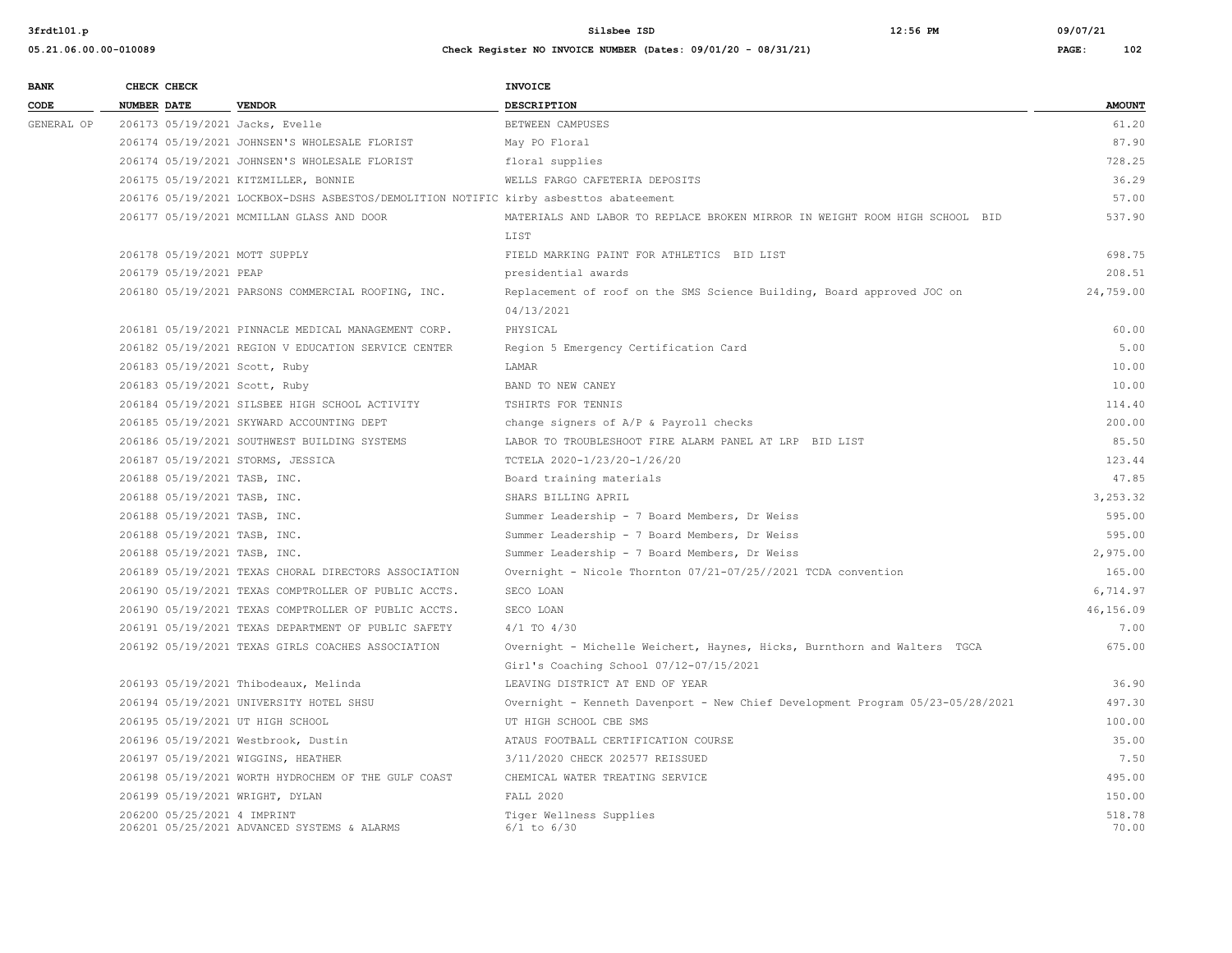| <b>BANK</b> |                    | CHECK CHECK                                           |                                                        | <b>INVOICE</b>                                                                 |                  |
|-------------|--------------------|-------------------------------------------------------|--------------------------------------------------------|--------------------------------------------------------------------------------|------------------|
| CODE        | <b>NUMBER DATE</b> |                                                       | <b>VENDOR</b>                                          | DESCRIPTION                                                                    | <b>AMOUNT</b>    |
| GENERAL OP  |                    |                                                       | 206202 05/25/2021 ALL PRO ELECTRICAL CONTRACTORS, INC. | Phase 2 electrical                                                             | 14,240.60        |
|             |                    |                                                       | 206203 05/25/2021 ANGEL'S FLORIST & GIFTS              | KAREN TAYLOR SERVICE                                                           | 135.00           |
|             |                    |                                                       | 206204 05/25/2021 ATHLETIC SUPPLY INC.                 | Purch Req - Athletic Supply - Girls PL - Jones                                 | 575.00           |
|             |                    |                                                       | 206205 05/25/2021 Avonlea Jewelry                      | ladies watches                                                                 | 300.00           |
|             |                    |                                                       | 206206 05/25/2021 BIG GAME SPORTS INC.                 | Purch REq - Big Game Sports - Game footballs                                   | 1,579.80         |
|             |                    |                                                       | 206207 05/25/2021 BILL CLARK PEST CONTROL              | OPEN PO MAY FOR BILL CLARK PEST CONTROL                                        | 230.00           |
|             |                    |                                                       | 206208 05/25/2021 BRAZOS ELEVATOR CO.                  | ANNUAL ELEVATOR INSPECTION SHS                                                 | 160.00           |
|             |                    |                                                       | 206208 05/25/2021 BRAZOS ELEVATOR CO.                  | ANNUAL ELEVATOR INSPECTION SES                                                 | 160.00           |
|             |                    |                                                       | 206209 05/25/2021 BREWER, CHARLES                      | TOTAL 8/75 HOURSS                                                              | 350.00           |
|             |                    |                                                       | 206210 05/25/2021 Brooks, Ira                          | OVERNIGHT-TABC Clinic-Joe Sigler, Ira Brooks, Jacob Brooks, Deborah Haynes-May | 82.73            |
|             |                    |                                                       |                                                        | $13 - 15$                                                                      |                  |
|             |                    |                                                       | 206211 05/25/2021 BROOKS, JACOB                        | OVERNIGHT-TABC Clinic-Joe Sigler, Ira Brooks, Jacob Brooks, Deborah Haynes-May | 61.41            |
|             |                    |                                                       |                                                        | $13 - 15$                                                                      |                  |
|             |                    |                                                       | 206212 05/25/2021 CARRIER CORPORATION                  | COST OF REPLACING AC UNIT IN CHEMISTRY LAB CLOSET. ** HAD TO RE-ENTER DUE TO   | 13,500.00        |
|             |                    |                                                       |                                                        | NEW YEAR BUDGET AND NOT RECEIVING IT IN LAST YEARS** BUY BOARD                 |                  |
|             |                    |                                                       | 206213 05/25/2021 CENTERPOINT ENERGY                   | $4/15$ TO $5/14$                                                               | 76.43            |
|             |                    |                                                       | 206213 05/25/2021 CENTERPOINT ENERGY                   | $4/15$ TO $5/14$                                                               | 1,545.67         |
|             |                    |                                                       | 206214 05/25/2021 CITY OF SILSBEE                      | 4/20 TO 5/20                                                                   | 170.10           |
|             |                    |                                                       | 206214 05/25/2021 CITY OF SILSBEE                      | $4/20$ TO $5/20$                                                               | 175.30           |
|             |                    |                                                       | 206215 05/25/2021 COASTAL WELDING SUPPLY INC           | May PO Welding                                                                 | 204.15           |
|             |                    |                                                       | 206215 05/25/2021 COASTAL WELDING SUPPLY INC           | May PO HVAC                                                                    | 297.44           |
|             |                    |                                                       | 206215 05/25/2021 COASTAL WELDING SUPPLY INC           | May PO Welding                                                                 | 60.00            |
|             |                    |                                                       | 206216 05/25/2021 COBURN SUPPLY COMPANY, INC.          | EASTON WHEELCHAIR LAV FOR LRP CAMPUS REGION 5                                  | 161.70           |
|             |                    |                                                       | 206216 05/25/2021 COBURN SUPPLY COMPANY, INC.          | calgon 10" water filters for ice machines in district bid list                 | 154.06           |
|             |                    |                                                       | 206217 05/25/2021 COLLEGE ENTRANCE EXAMINATION BOARD   | SCHOOL CODE: 448073                                                            | 2,544.00         |
|             |                    |                                                       | 206218 05/25/2021 COMMUNITY COFFEE                     | HIGH SCHOOL                                                                    | 176.45           |
|             |                    |                                                       | 206219 05/25/2021 COWARD, JUDY                         | STATE & SOLO ENSEMBLE                                                          | 50.00            |
|             |                    |                                                       | 206220 05/25/2021 CRISIS PREVENTION INSTITUTE          | ANNUAL MEMBERSHIP AMANDA HORTON 1447072                                        | 150.00           |
|             |                    | 206221 05/25/2021 ED311                               |                                                        | KENDAL SHELTON ONLINE CONFERENCE                                               | 230.00           |
|             |                    |                                                       | 206222 05/25/2021 Elizondo, Sandra                     | SENIOR FIELD TRIP TO BMT                                                       | 6.49             |
|             |                    | 206223 05/25/2021 ETEX                                |                                                        | ETEX GAT FOR C WHITEHEAD                                                       | 88.47            |
|             |                    | 206223 05/25/2021 ETEX                                |                                                        | Office Supplies                                                                | 98.96            |
|             |                    | 206223 05/25/2021 ETEX                                |                                                        | diploma envelopes                                                              | 97.98            |
|             |                    | 206223 05/25/2021 ETEX                                |                                                        | Purch Req - Etex - Printer cartridges                                          | 199.98           |
|             |                    | 206223 05/25/2021 ETEX                                |                                                        | TONER                                                                          | 96.99            |
|             |                    | 206223 05/25/2021 ETEX                                |                                                        | TEACHER SUPPLIES                                                               | 505.30           |
|             |                    | 206223 05/25/2021 ETEX                                |                                                        | OFFICE SUPPLIES LABEL MAKER                                                    | 42.38            |
|             |                    | 206223 05/25/2021 ETEX<br>206224 05/25/2021 FUNCTION4 |                                                        | teacher supplies toner<br>Staples from function 4 preparing for summer school  | 158.98<br>392.00 |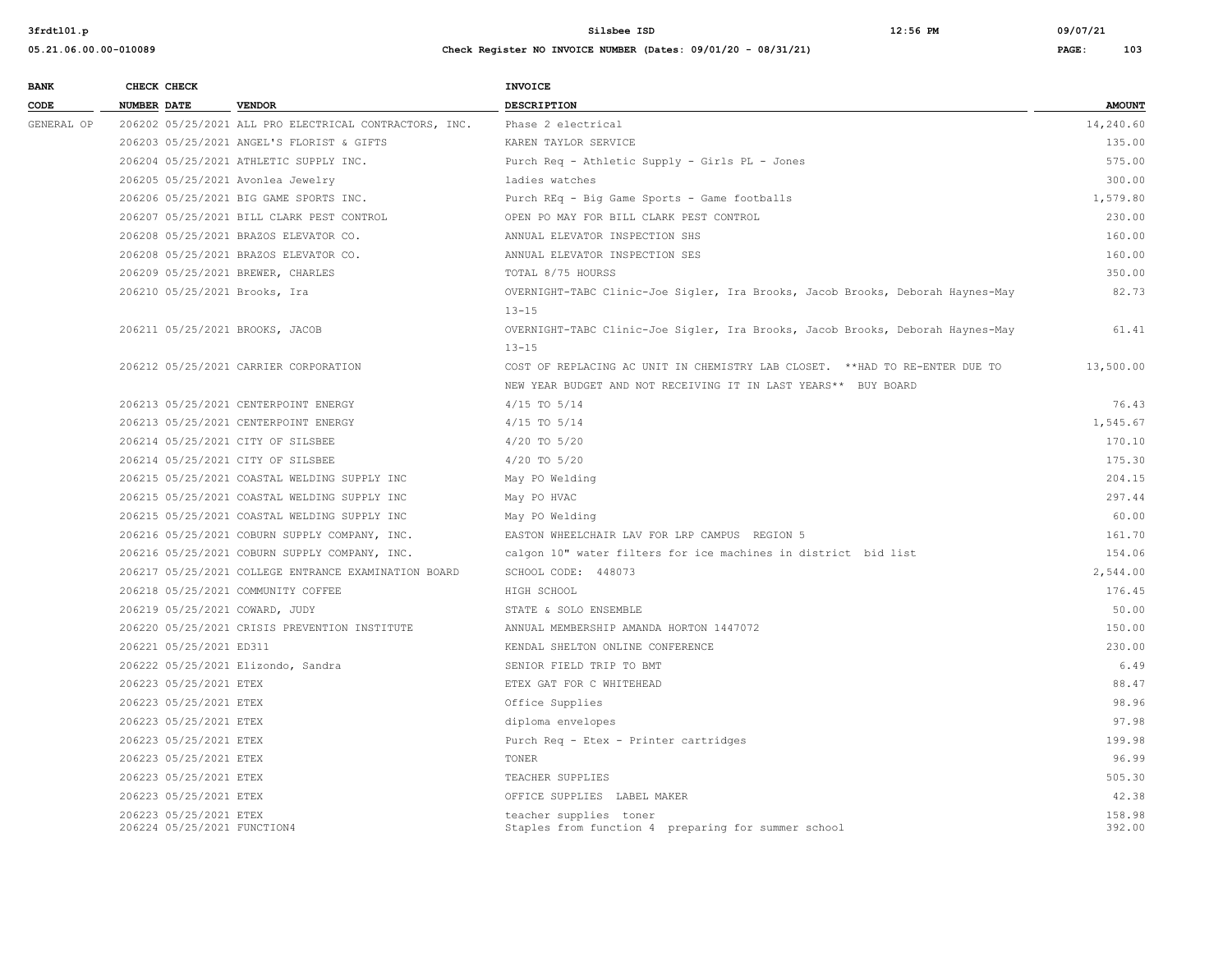| <b>BANK</b> | CHECK CHECK |                          |                                                | <b>INVOICE</b>                                                                                            |               |
|-------------|-------------|--------------------------|------------------------------------------------|-----------------------------------------------------------------------------------------------------------|---------------|
| CODE        | NUMBER DATE |                          | <b>VENDOR</b>                                  | <b>DESCRIPTION</b>                                                                                        | <b>AMOUNT</b> |
| GENERAL OP  |             |                          | 206225 05/25/2021 GOOLSBEE TIRE SERVICE        | Tires for Maintenance Lowboy Trailer                                                                      | 360.00        |
|             |             |                          | 206225 05/25/2021 GOOLSBEE TIRE SERVICE        | Tires for change out this summer                                                                          | 7,930.00      |
|             |             |                          | 206226 05/25/2021 GOPHER SPORT                 | P.E. SUPPLIES<br>TRENT JONES                                                                              | 536.86        |
|             |             |                          | 206227 05/25/2021 HAYNES, DEBORAH              | OVERNIGHT-TABC Clinic-Joe Sigler, Ira Brooks, Jacob Brooks, Deborah Haynes-May                            | 62.89         |
|             |             |                          |                                                | $13 - 15$                                                                                                 |               |
|             |             |                          | 206228 05/25/2021 HEXCO, INC. - ACADEMIC       | UIL supplies Sole Source                                                                                  | 1,732.35      |
|             |             |                          | 206229 05/25/2021 JOHNSEN'S WHOLESALE FLORIST  | May PO Floral                                                                                             | 50.53         |
|             |             |                          | 206229 05/25/2021 JOHNSEN'S WHOLESALE FLORIST  | May PO Floral                                                                                             | 26.90         |
|             |             |                          | 206229 05/25/2021 JOHNSEN'S WHOLESALE FLORIST  | May PO Floral                                                                                             | 94.20         |
|             |             |                          | 206230 05/25/2021 KELI'S K9'S LLC.             | 5/20 SERVICES AT HS AND MS                                                                                | 600.00        |
|             |             |                          | 206231 05/25/2021 KETCHUM, BEVERLY             | SHS SENIOR FIELD TRIP TO BMT                                                                              | 10.00         |
|             |             |                          | 206232 05/25/2021 LAMEY, ABBEY                 | OVERNIGHT-Eve Elliott, Amanda Smith, Cheylyn Brown, Jessica Gore, Brettni                                 | 83.72         |
|             |             |                          |                                                | Borque, Linsey Laird, Abbey Lamey-TCTELA 2020-1/23/20-1/26/20                                             |               |
|             |             |                          | 206233 05/25/2021 MOTT SUPPLY                  | PARKING LOT PAINT TO PAINT STRIPES IN PARKING LOTS THIS SUMMER BID LIST                                   | 2,239.80      |
|             |             |                          | 206234 05/25/2021 MUNRO'S UNIFORM SERVICE      | MAY TRANSPORTATION                                                                                        | 162.60        |
|             |             |                          | 206234 05/25/2021 MUNRO'S UNIFORM SERVICE      | MAINTENANCE                                                                                               | 866.15        |
|             |             | 206235 05/25/2021 NASCO  |                                                | ag april po                                                                                               | 205.50        |
|             |             | 206235 05/25/2021 NASCO  |                                                | May PO AG                                                                                                 | 332.10        |
|             |             |                          | 206236 05/25/2021 PENDER'S MUSIC COMPANY       | Choir Music                                                                                               | 270.00        |
|             |             |                          | 206237 05/25/2021 PERRY, AMY                   | MARCH 3, 5, 9, 12 HOMEBOUND                                                                               | 27.37         |
|             |             |                          | 206237 05/25/2021 PERRY, AMY                   | 3/2,10,13 HOMEBOUND                                                                                       | 18.40         |
|             |             |                          | 206237 05/25/2021 PERRY, AMY                   | 3/4,11 HOMEBOUND                                                                                          | 11.73         |
|             |             |                          | 206237 05/25/2021 PERRY, AMY                   | MARCH 3-25 TO LAURA REEVES                                                                                | 36.69         |
|             |             |                          | 206238 05/25/2021 PINEY WOODS SANITATION       | MAINTENANCE 6/1 TO 6/30                                                                                   | 70.00         |
|             |             |                          | 206239 05/25/2021 POWELL LAW GROUP, LLP        | RE: GENERAL MATTERS                                                                                       | 4,306.00      |
|             |             | 206240 05/25/2021 PRO ED |                                                | PRO ED INC SAGES TESTING C WHITEHEAD                                                                      | 2,290.20      |
|             |             |                          | 206241 05/25/2021 RANDALL STANDRIDGE MUSIC     | marching music for band                                                                                   | 1,000.00      |
|             |             |                          | 206242 05/25/2021 Responsive Learning          | RESPONSIVE LEARNING RENEWAL 21-22 S THORNHILL/J YOUNGBLOOD                                                | 2,085.00      |
|             |             |                          | 206242 05/25/2021 Responsive Learning          | RESPONSIVE LEARNING RENEWAL 21-22 S THORNHILL/J YOUNGBLOOD                                                | 13,130.00     |
|             |             |                          | 206243 05/25/2021 RUSH ENTERPRISES, INC.       | Filters for new Gas Buses                                                                                 | 143.97        |
|             |             |                          | 206244 05/25/2021 SCHOLASTIC INC.              | AR REWARDS KELLY SMITH                                                                                    | 2,615.07      |
|             |             |                          | 206245 05/25/2021 Scott, Ruby                  | SENIOR FIELD TRIP TO BMT                                                                                  | 9.99          |
|             |             |                          | 206246 05/25/2021 SFA SUMMER BAND CAMPS        | MICHAELA GREER AND FAITH WHITTLE<br>- SFA Drum Major Camp 2021                                            | 740.00        |
|             |             |                          | 206247 05/25/2021 Sigler, Joe                  | OVERNIGHT-TABC Clinic-Joe Sigler, Ira Brooks, Jacob Brooks, Deborah Haynes-May                            | 70.13         |
|             |             |                          |                                                | $13 - 15$                                                                                                 |               |
|             |             |                          | 206248 05/25/2021 SILSBEE HIGH SCHOOL ACTIVITY | FLORAL ARRANGEMENTS FOR RETIREMENT                                                                        | 235.00        |
|             |             |                          | 206249 05/25/2021 SOUTHERN COMPUTER WAREHOUSE  | DOCUMENT CAMERA                                                                                           | 2,395.54      |
|             |             |                          | 206250 05/25/2021 SOUTHWEST BUILDING SYSTEMS   | LABOR AND MATERIALS TO TROUBLESHOOT AND REPIAR HORN STROBE AT HS BY AUTO SHOP<br>HAND PO # 43930 REGION 5 | 329.95        |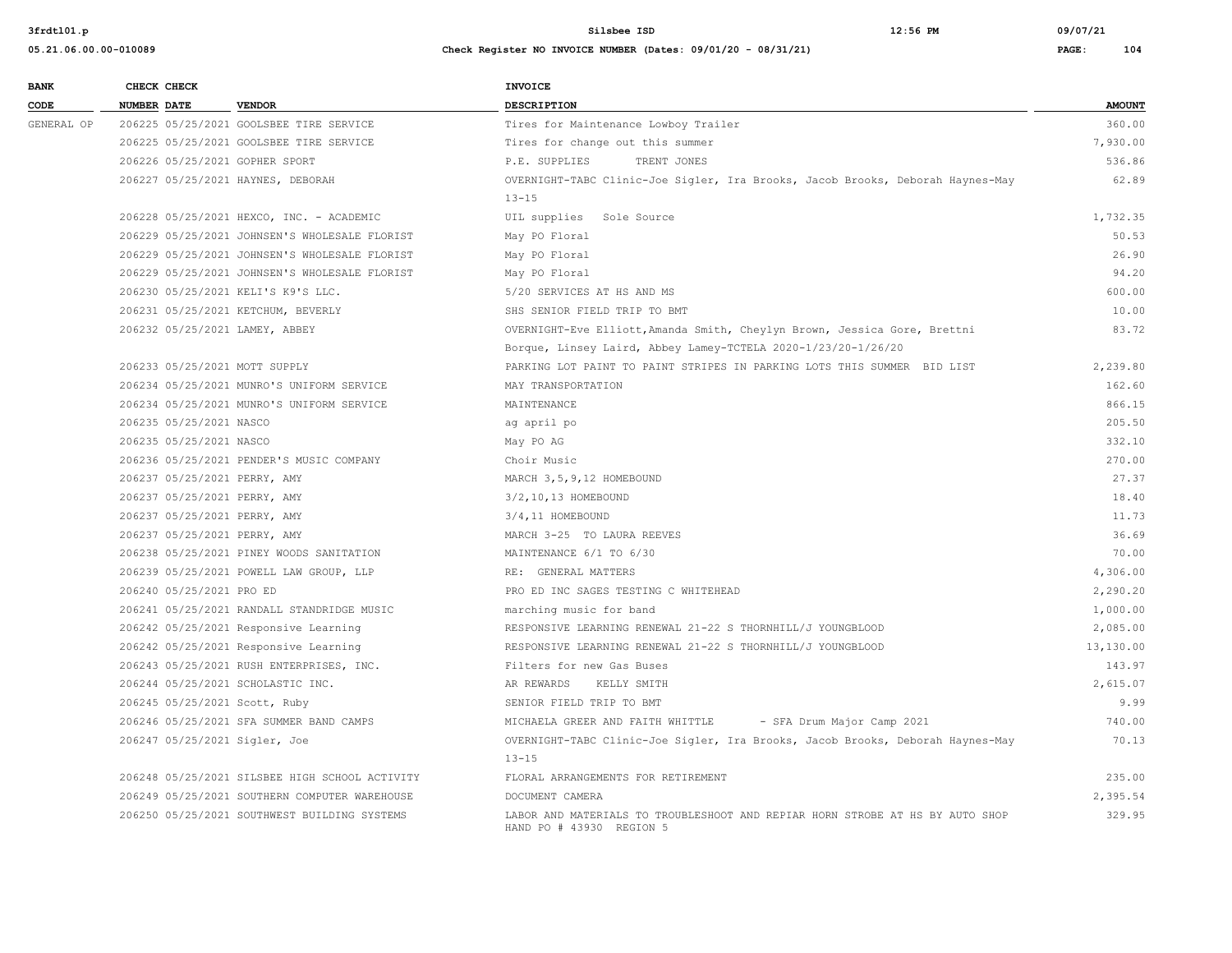| <b>BANK</b> |                    | CHECK CHECK                |                                                                            | INVOICE                                                                       |                 |
|-------------|--------------------|----------------------------|----------------------------------------------------------------------------|-------------------------------------------------------------------------------|-----------------|
| CODE        | <b>NUMBER DATE</b> |                            | <b>VENDOR</b>                                                              | <b>DESCRIPTION</b>                                                            | <b>AMOUNT</b>   |
| GENERAL OP  |                    |                            | 206251 05/25/2021 SPARKLETTS AND SIERRA SPRINGS                            | ADMINISTRATION, WAREHOUSE AND TRANSPORTATION                                  | 129.39          |
|             |                    | 206252 05/25/2021 SPECTRUM |                                                                            | 5/17 TO 6/16                                                                  | 376.05          |
|             |                    |                            | 206253 05/25/2021 SUN COAST RESOURCES                                      | Fuel for the buses and suburbans                                              | 13,601.92       |
|             |                    |                            | 206254 05/25/2021 SYMMETRY ENERGY SOLUTIONS, LLC.                          | APRIL 2021                                                                    | 4,830.77        |
|             |                    |                            | 206255 05/25/2021 TEACHER DIRECT                                           | teacher supplies<br>rug Sondra Harrison                                       | 392.68          |
|             |                    |                            | 206256 05/25/2021 TEACHER SYNERGY LLC DBA TEACHERS PAY TEA MATH CURRICULUM |                                                                               | 375.00          |
|             |                    |                            | 206257 05/25/2021 TEXAS DEPARTMENT OF LICENSING REGULATION TWO INSPECTIONS |                                                                               | 40.00           |
|             |                    |                            | 206258 05/25/2021 TEXAS DEPT OF INFORMATION RESOURCES                      | APRIL BILLING                                                                 | 76.46           |
|             |                    |                            | 206259 05/25/2021 TEXAS EDUCATION NEWS                                     | TEXAS EDUCATION NEWS RENEWAL FOR SHERRIE THORNHILL 40 ISSUES                  | 215.00          |
|             |                    |                            | 206260 05/25/2021 TEXAS LETTER JACKETS                                     | Purch Req - Texas Letter Jackets - Buse                                       | 40.00           |
|             |                    |                            | 206261 05/25/2021 THE TEACHERS' TEACHER, LLC                               | VIRTUAL TARGET TRAINING                                                       | 825.00          |
|             |                    |                            | 206261 05/25/2021 THE TEACHERS' TEACHER, LLC                               | VIRTUAL TARGET TRAINING                                                       | 825.00          |
|             |                    |                            | 206262 05/25/2021 THOMAS BUS GULF COAST                                    | Open P.O. for May for Thomas Bus                                              | 39.78           |
|             |                    |                            | 206263 05/25/2021 TOMAS, LOGAN                                             | STAFF APPRECIATION BREAKFAST                                                  | 38.57           |
|             |                    |                            | 206263 05/25/2021 TOMAS, LOGAN                                             | STAFF APPRECIATION BREAKFAST                                                  | $-38.57$        |
|             |                    |                            | 206264 05/25/2021 UNIVERSAL CHEERLEADER ASSOCIATION                        | JUNIOR VARSITY CHEER CAMP                                                     | 2,388.00        |
|             |                    |                            | 206264 05/25/2021 UNIVERSAL CHEERLEADER ASSOCIATION                        | VARSITY CHEER CAMP                                                            | 3,442.00        |
|             |                    |                            | 206265 05/25/2021 VERIZON WIRELESS                                         | APR 14 - MAY 13                                                               | 531.21          |
|             |                    |                            | 206265 05/25/2021 VERIZON WIRELESS                                         | APR 14 - MAY 13                                                               | 348.10          |
|             |                    |                            | 206266 05/25/2021 WILLIS, SUSAN                                            | MS TO ELEMENTARY                                                              | 6.99            |
|             |                    |                            | 206266 05/25/2021 WILLIS, SUSAN                                            | MS FIELD TRIP                                                                 | 7.89            |
|             |                    |                            | 206267 05/25/2021 Tomas, Michael                                           | STAFF APPRECIATION BREAKFAST                                                  | 38.57           |
|             |                    | 206268 06/02/2021 ABM      |                                                                            | <b>JUNE 2021</b>                                                              | 66, 671.51      |
|             |                    |                            | 206269 06/02/2021 ARTIC BITES, LLC                                         | materials                                                                     | 203.45          |
|             |                    | 206270 06/02/2021 AT &T    |                                                                            | MAY 25 THRU JUNE 24                                                           | 44.36           |
|             |                    | 206270 06/02/2021 AT &T    |                                                                            | MAY 25 THRU JUN 24                                                            | 54.46           |
|             |                    | 206270 06/02/2021 AT &T    |                                                                            | MAY 25 THRU JUN 24                                                            | 71.43           |
|             |                    | 206270 06/02/2021 AT &T    |                                                                            | MAY 25 THRU JUN 24                                                            | 54.46           |
|             |                    | 206271 06/02/2021 BALFOUR  |                                                                            | graduation stoles                                                             | 330.00          |
|             |                    | 206271 06/02/2021 BALFOUR  |                                                                            | graduation supplies                                                           | 36.39           |
|             |                    |                            | 206272 06/02/2021 BARTOSH, LAURYN-ANN                                      | GRADUATED SENIOR                                                              | 78.90           |
|             |                    |                            | 206273 06/02/2021 BLICK ART MATERIALS                                      | art supplies                                                                  | 1,471.10        |
|             |                    |                            | 206274 06/02/2021 BODENSTEINER, JOHN                                       | HOMEBOUND                                                                     | 30.57           |
|             |                    |                            | 206275 06/02/2021 CAPITAL ONE                                              | BOARD MEETING AND DRINKS                                                      | $-19.09$        |
|             |                    |                            | 206275 06/02/2021 CAPITAL ONE                                              | gloves                                                                        | 46.88           |
|             |                    |                            | 206275 06/02/2021 CAPITAL ONE                                              | CULINARY SUPPLIES                                                             | 687.18          |
|             |                    |                            | 206275 06/02/2021 CAPITAL ONE                                              | ELECTION SUPPLIES, SUPPLIES FOR TEACHER APPRECIATION, AND SUPPLIES FOR OFFICE | 197.82          |
|             |                    |                            | 206275 06/02/2021 CAPITAL ONE<br>206275 06/02/2021 CAPITAL ONE             | supplies<br>student incentive                                                 | 163.41<br>79.65 |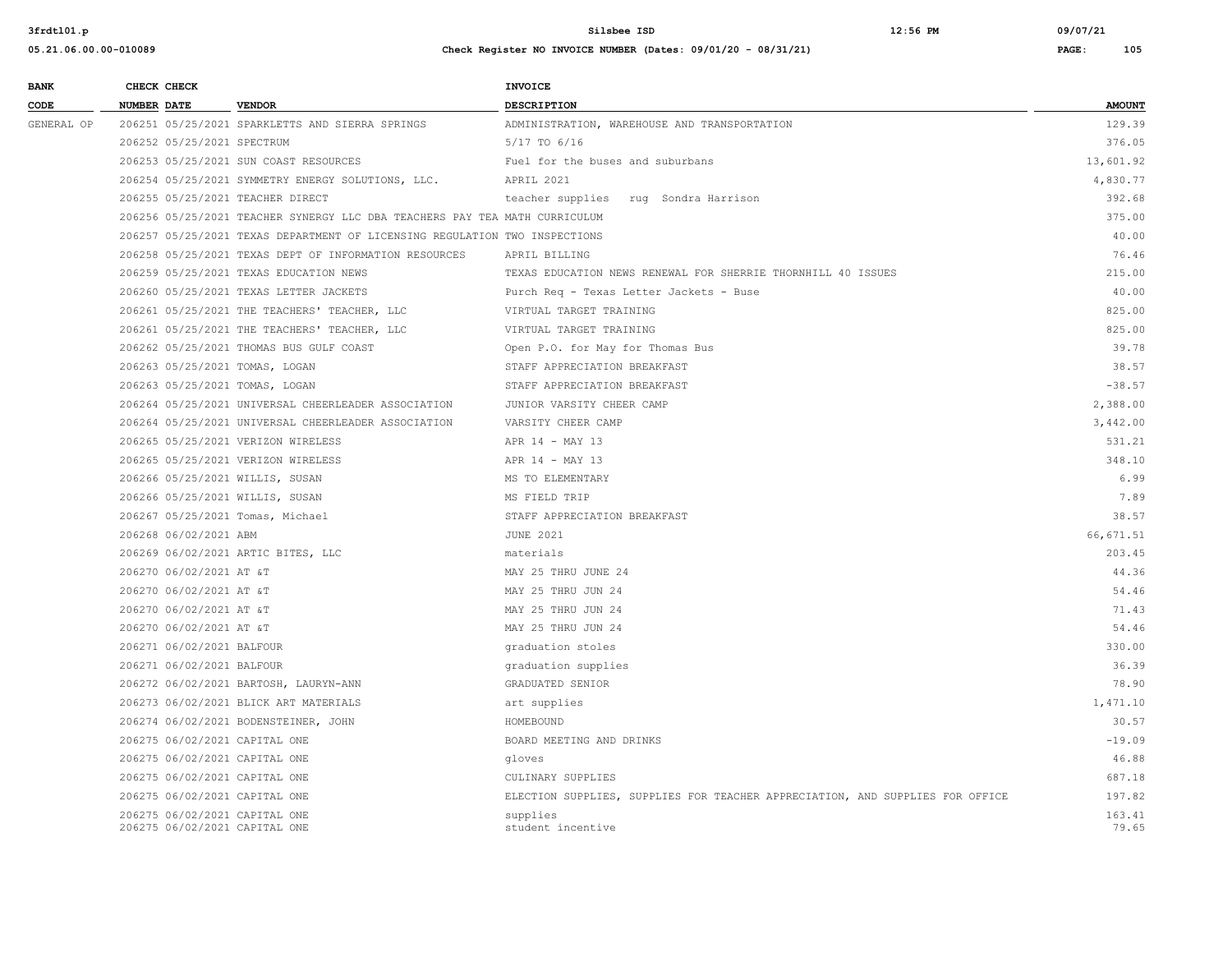| <b>BANK</b> | CHECK CHECK                        |                                                                                                    | <b>INVOICE</b>                                                                 |                 |
|-------------|------------------------------------|----------------------------------------------------------------------------------------------------|--------------------------------------------------------------------------------|-----------------|
| CODE        | <b>NUMBER DATE</b>                 | <b>VENDOR</b>                                                                                      | DESCRIPTION                                                                    | <b>AMOUNT</b>   |
| GENERAL OP  | 206275 06/02/2021 CAPITAL ONE      |                                                                                                    | SUPPLIES                                                                       | 49.40           |
|             | 206275 06/02/2021 CAPITAL ONE      |                                                                                                    | TEACHER APPRECIATION COOKIES, DRINKS                                           | 105.42          |
|             | 206275 06/02/2021 CAPITAL ONE      |                                                                                                    | SUPPLIES                                                                       | 34.48           |
|             | 206275 06/02/2021 CAPITAL ONE      |                                                                                                    | CULINARY SUPPLIES                                                              | 235.13          |
|             | 206275 06/02/2021 CAPITAL ONE      |                                                                                                    | supplies                                                                       | 33.24           |
|             |                                    | 206276 06/02/2021 CAROLINA BILOGICAL SUPPLY COMPANY                                                | <b>SCIENCE SUPPLIES</b>                                                        | 388.72          |
|             | 206277 06/02/2021 CASTILAW, CADEN  |                                                                                                    | SHS GRADUATION TOTAL 6.5 HOURS                                                 | 47.13           |
|             | 206278 06/02/2021 CITY OF SILSBEE  |                                                                                                    | 4/27 TO 5/27                                                                   | 71.75           |
|             | 206278 06/02/2021 CITY OF SILSBEE  |                                                                                                    | $4/27$ TO 5/27                                                                 | 1,029.10        |
|             | 206278 06/02/2021 CITY OF SILSBEE  |                                                                                                    | 4/27 TO 5/27                                                                   | 1,949.21        |
|             | 206278 06/02/2021 CITY OF SILSBEE  |                                                                                                    | $4/27$ TO $5/27$                                                               | 1,985.40        |
|             |                                    | 206279 06/02/2021 COASTAL WELDING SUPPLY INC                                                       | welding supplies                                                               | 220.34          |
|             |                                    | 206279 06/02/2021 COASTAL WELDING SUPPLY INC                                                       | lease 1 year auto                                                              | 190.00          |
|             | 206280 06/02/2021 COMMUNITY COFFEE |                                                                                                    | MAINTEANCE                                                                     | 40.00           |
|             |                                    | 206281 06/02/2021 CONTRACT PAPER GROUP                                                             | Paper for Warehouse                                                            | 5,040.00        |
|             | 206282 06/02/2021 Daigle, Phyllis  |                                                                                                    | WORKING LUNCH                                                                  | 118.29          |
|             |                                    | 206283 06/02/2021 DAVENPORT, KENNETH                                                               | Overnight - Kenneth Davenport - New Chief Development Program 05/23-05/28/2021 | 164.50          |
|             |                                    | 206284 06/02/2021 DE LAGE LANDEN PUBLIC FINANCE                                                    | $5/5$ TO $6/4$                                                                 | 18,567.87       |
|             | 206285 06/02/2021 DELACERDA, SCOTT |                                                                                                    | SRO TOTAL 4 HOURS                                                              | 160.00          |
|             | 206285 06/02/2021 DELACERDA, SCOTT |                                                                                                    | SRO TOTAL 6.25 HOURS                                                           | 250.00          |
|             | 206285 06/02/2021 DELACERDA, SCOTT |                                                                                                    | SRO TOTAL 8.75 HOURS                                                           | 350.00          |
|             | 206285 06/02/2021 DELACERDA, SCOTT |                                                                                                    | SRO TOTAL 9 HOURS                                                              | 360.00          |
|             |                                    | 206286 06/02/2021 DELEGARD TOOL CO.                                                                | auto supplies                                                                  | 1,308.98        |
|             | 206287 06/02/2021 DEMCO            |                                                                                                    | ELA SUPPLIES                                                                   | 246.63          |
|             | 206288 06/02/2021 ENTERGY          |                                                                                                    | MAY 2021                                                                       | 63,920.34       |
|             | 206289 06/02/2021 ETEX             |                                                                                                    | Office Supplies - Mandy                                                        | 29.17           |
|             | 206290 06/02/2021 FUNCTION4        |                                                                                                    | ink for riso machine                                                           | 119.98          |
|             |                                    | 206291 06/02/2021 GAUTHREAUX, ALEXNADRIA                                                           | MARIUS BORDAT- HIGH SCHOOL                                                     | 19.10           |
|             | 206292 06/02/2021 GOSS, ELIZABETH  |                                                                                                    | FOOD SERVICE JUSTIN BROOKS AND BRYDAN BROOKS                                   | 50.00           |
|             | 206293 06/02/2021 GRAINGER         |                                                                                                    | OPEN PO MAY FOR GRAINGER                                                       | 150.20          |
|             | 206294 06/02/2021 GRIFFIN, JASON   |                                                                                                    | GRADUATION TOTAL 4 HOURS                                                       | 160.00          |
|             |                                    | 206295 06/02/2021 HARDIN COUNTY APPRAISAL DISTRICT                                                 | 3RD QUARTERLY PAYMENT                                                          | 79,869.18       |
|             |                                    | 206296 06/02/2021 HOLLYFIELD, CHRISTIE                                                             | MASON- HIGH SCHOOL                                                             | 17.50           |
|             | 206297 06/02/2021 Jacks, Evelle    |                                                                                                    | BETWEEN CAMPUSES                                                               | 57.95           |
|             |                                    | 206298 06/02/2021 JOHNSEN'S WHOLESALE FLORIST                                                      | May PO Floral                                                                  | 27.25           |
|             |                                    | 206299 06/02/2021 KITZMILLER, BONNIE                                                               | TO BANK 5/19, 21, 24, 25, 26 DEPOSITS FOR FOOD SERVICE                         | 45.36           |
|             |                                    | 206300 06/02/2021 LAURA REEVES ACTIVITY FUND                                                       | FIELD DAY BOUNCERS                                                             | 680.00          |
|             |                                    | 206301 06/02/2021 MADDISON VISUAL MEDIA, L.P.<br>206302 06/02/2021 NORTH HARDIN WATER SUPPLY CORP. | BILLBOARD AT NERREN & HIGHWAY 96<br>$4/7$ TO $5/6$                             | 800.00<br>53.29 |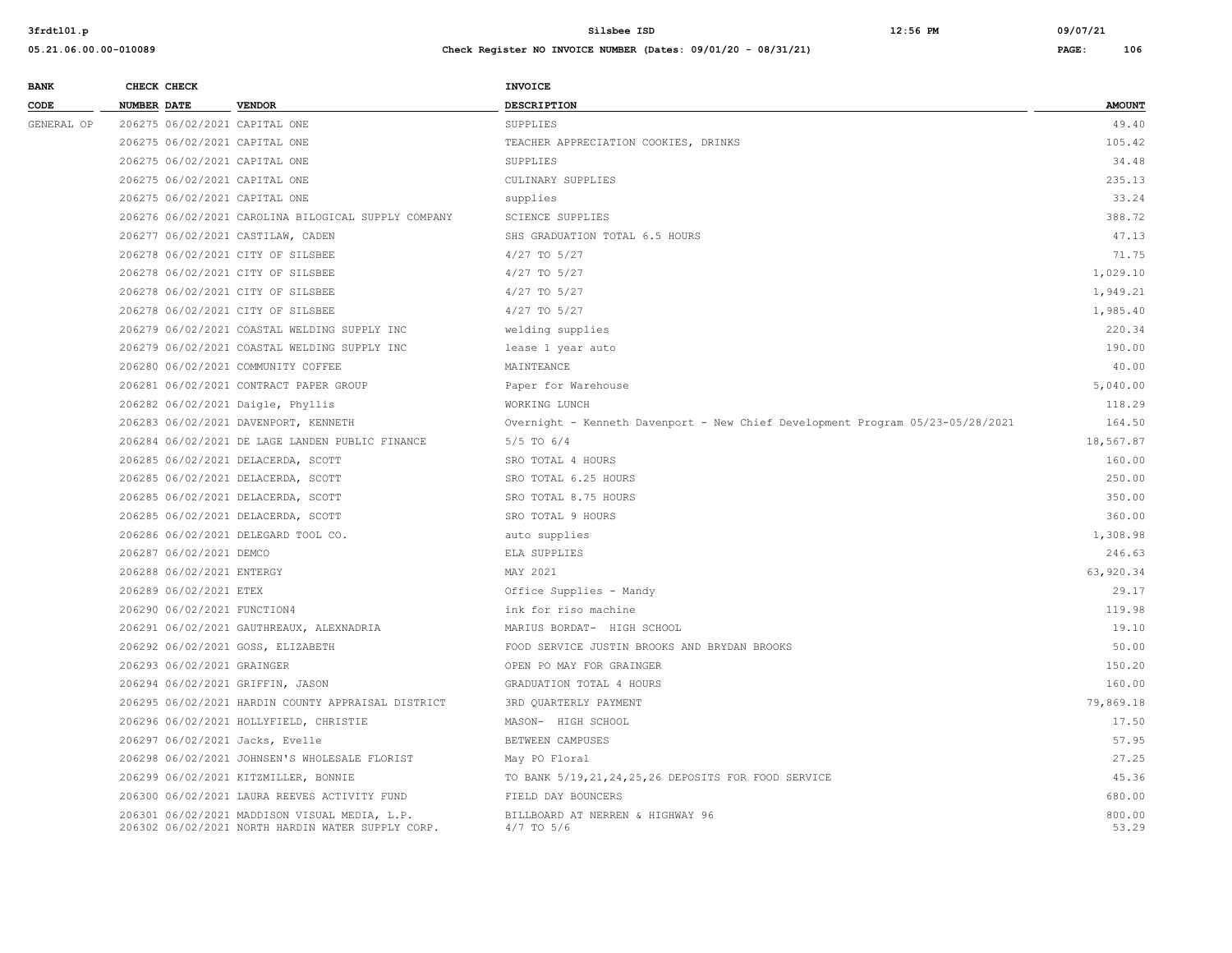| <b>BANK</b>     |                    | CHECK CHECK                  |                                                                                     | <b>INVOICE</b>                           |               |
|-----------------|--------------------|------------------------------|-------------------------------------------------------------------------------------|------------------------------------------|---------------|
| $\texttt{CODE}$ | <b>NUMBER DATE</b> |                              | <b>VENDOR</b>                                                                       | DESCRIPTION                              | <b>AMOUNT</b> |
| GENERAL OP      |                    |                              | 206303 06/02/2021 ORR, JESSE                                                        | GRADUATION TOTAL 4 HOURS                 | 160.00        |
|                 |                    |                              | 206304 06/02/2021 ORTEGO, MATTHEW                                                   | GRADUATION TOTAL 4 HOURS                 | 160.00        |
|                 |                    |                              | 206305 06/02/2021 PEDIATRIC REHABILITATION OF TEXAS, INC. PHYSICAL THERAPY MAY 2021 |                                          | 5,029.00      |
|                 |                    |                              | 206306 06/02/2021 PITNEY BOWES GLOBAL FIN SERVICES LLC                              | BILLING PERIOD 3/30-6/29                 | 1,322.49      |
|                 |                    |                              | 206307 06/02/2021 ROBICHAUX, ISAAC                                                  | GRADUATION TOTAL 4 HOURS                 | 160.00        |
|                 |                    |                              | 206308 06/02/2021 SAFETY-KLEEN                                                      | May PO Auto                              | 191.49        |
|                 |                    |                              | 206309 06/02/2021 SCHOOL SPECIALTY                                                  | SOCIAL STUDIES SUPPLIES                  | 296.22        |
|                 |                    |                              | 206309 06/02/2021 SCHOOL SPECIALTY                                                  | SOCIAL STUDIES SUPPLIES                  | 342.85        |
|                 |                    |                              | 206309 06/02/2021 SCHOOL SPECIALTY                                                  | SOCIAL STUDIES SUPPLIES                  | 49.01         |
|                 |                    |                              | 206309 06/02/2021 SCHOOL SPECIALTY                                                  | SOCIAL STUDIES SUPPLIES                  | 59.94         |
|                 |                    |                              | 206309 06/02/2021 SCHOOL SPECIALTY                                                  | SOCIAL STUDIES SUPPLIES                  | 420.58        |
|                 |                    |                              | 206310 06/02/2021 SILSBEE BEE                                                       | Ad for Retirement                        | 105.00        |
|                 |                    |                              | 206311 06/02/2021 SILSBEE ISD FOOD SERVICES                                         | TEA FOR TEACHERS                         | 237.78        |
|                 |                    |                              | 206311 06/02/2021 SILSBEE ISD FOOD SERVICES                                         | MAY                                      | 241.75        |
|                 |                    |                              | 206312 06/02/2021 SOUTHERN COMPUTER WAREHOUSE                                       | DOCUMENT CAMERA                          | 513.33        |
|                 |                    |                              | 206313 06/02/2021 SOUTHWEST EMBLEM COMPANY                                          | uil patches band                         | 1,010.00      |
|                 |                    |                              | 206314 06/02/2021 SOUTHWEST FOODSERVICE EXCELLENCE, LLC                             | APRIL 2021                               | 136,587.94    |
|                 |                    |                              | 206315 06/02/2021 SWEET SOUTHERN SOUND                                              | Video Screen / Stage Rental - Graduation | 11,000.00     |
|                 |                    | 206316 06/02/2021 TASB, INC. |                                                                                     | 2021.02 LOCAL DISTRICT UPDATE            | 36.00         |
|                 |                    |                              | 206317 06/02/2021 TEACHER'S DISCOVERY                                               | SOCIAL STUDIES SUPPLIES                  | 88.96         |
|                 |                    |                              | 206317 06/02/2021 TEACHER'S DISCOVERY                                               | SOCIAL STUDIES SUPPLIES                  | 384.62        |
|                 |                    |                              | 206317 06/02/2021 TEACHER'S DISCOVERY                                               | SOCIAL STUDIES SUPPLIES                  | 107.21        |
|                 |                    |                              | 206317 06/02/2021 TEACHER'S DISCOVERY                                               | SOCIAL STUDIES SUPPLIES                  | 62.48         |
|                 |                    |                              | 206318 06/02/2021 TYLER, MECCAN                                                     | RICKIA GETWOOD- HIGH SCHOOL              | 15.70         |
|                 |                    |                              | 206319 06/02/2021 U S POSTAL SERVICE                                                | POSTAGE                                  | 5,000.00      |
|                 |                    |                              | 206320 06/02/2021 WEISS, GREGORY                                                    | HS -JANTZEN                              | 54.75         |
|                 |                    |                              | 206321 06/02/2021 WILLIAM V MACGILL & CO.                                           | Health Service Supplies                  | 205.20        |
|                 |                    |                              | 206322 06/02/2021 Woodard, Gretchen                                                 | FOOD SERVICE- RETIRING EMPLOYEE          | 9.70          |
|                 |                    |                              | 206323 06/02/2021 WOODS, BRIANA                                                     | SHS GRADUATION TOTAL 6.5 HOURS           | 47.13         |
|                 |                    |                              | 206324 06/07/2021 BARTON, MINDI                                                     | SPRING                                   | 225.00        |
|                 |                    |                              | 206325 06/07/2021 BELL, AYDEN                                                       | SPRING                                   | 450.00        |
|                 |                    |                              | 206326 06/07/2021 BLINCOE, KENNEDY                                                  | SPRING                                   | 450.00        |
|                 |                    |                              | 206327 06/07/2021 BUTAUD, ALEXIS                                                    | SPRING                                   | 75.00         |
|                 |                    |                              | 206328 06/07/2021 CANGEMI, MARIA                                                    | SPRING                                   | 75.00         |
|                 |                    |                              | 206329 06/07/2021 CURTIS, EMILY                                                     | SPRING                                   | 350.00        |
|                 |                    |                              | 206330 06/07/2021 EYRE, MATTHEW                                                     | SPRING                                   | 150.00        |
|                 |                    |                              | 206331 06/07/2021 FISHER, TYSON                                                     | SPRING                                   | 150.00        |
|                 |                    |                              | 206332 06/07/2021 GRAY, MAKAYLA                                                     | SPRING                                   | 150.00        |
|                 |                    |                              | 206333 06/07/2021 HAMPTON, TAYLOR                                                   | SPRING                                   | 475.00        |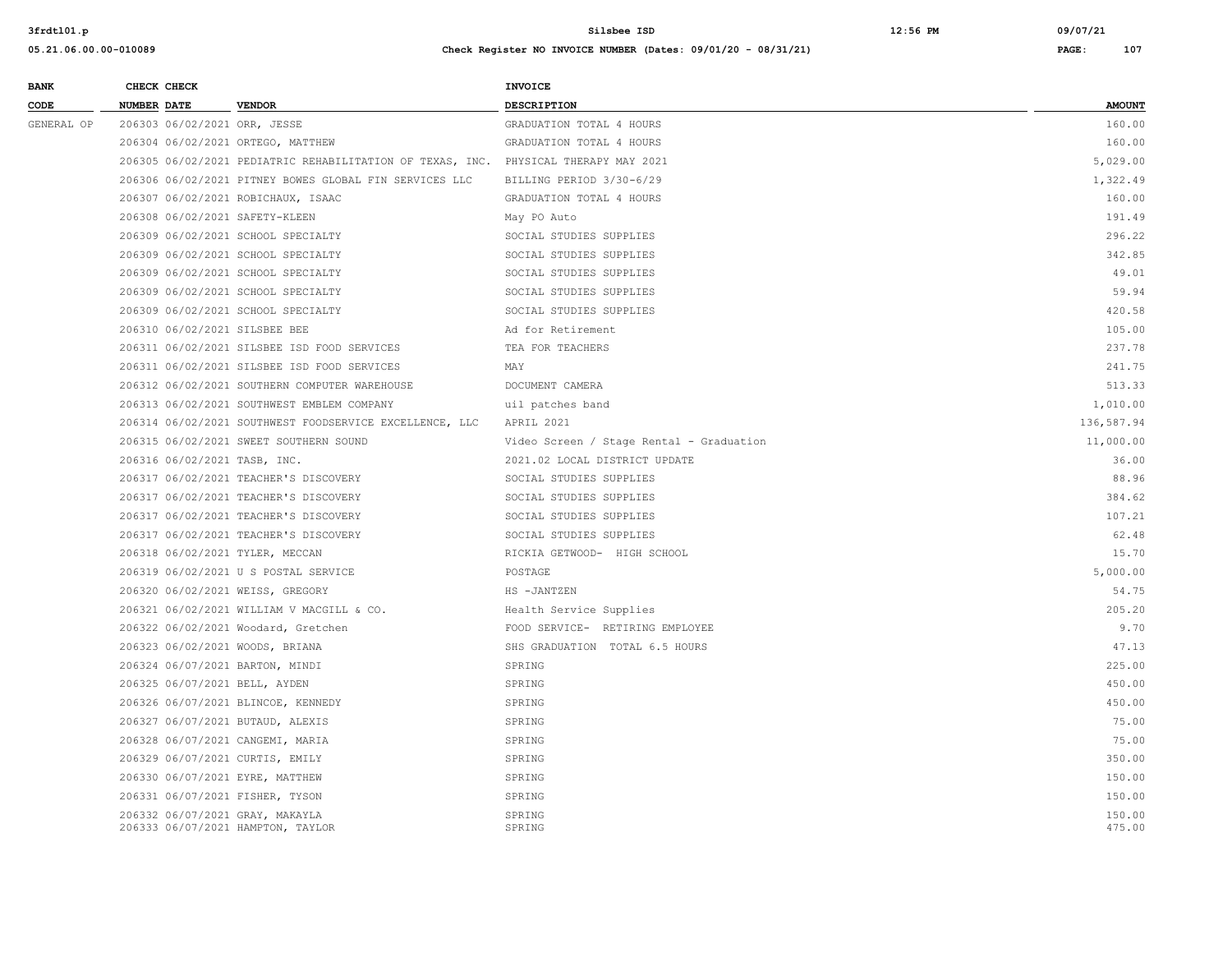| <b>BANK</b> | CHECK CHECK                         |               | <b>INVOICE</b>     |               |
|-------------|-------------------------------------|---------------|--------------------|---------------|
| CODE        | <b>NUMBER DATE</b>                  | <b>VENDOR</b> | <b>DESCRIPTION</b> | <b>AMOUNT</b> |
| GENERAL OP  | 206334 06/07/2021 HARPER, KAMRYN    |               | SPRING             | 225.00        |
|             | 206335 06/07/2021 HATFIELD, MAKAYLA |               | SPRING             | 150.00        |
|             | 206336 06/07/2021 HUTTO, LAUREN     |               | SPRING             | 300.00        |
|             | 206337 06/07/2021 JONES, ALEXIS     |               | SPRING             | 225.00        |

| 206338 06/07/2021 KING, KAITLYN               | SPRING                                                                   | 225.00   |
|-----------------------------------------------|--------------------------------------------------------------------------|----------|
| 206339 06/07/2021 KNOX, JAY                   | SPRING                                                                   | 75.00    |
| 206340 06/07/2021 LANDIS, MICHAELA            | SPRING                                                                   | 800.00   |
| 206341 06/07/2021 MARTINEZ, ASHTON            | SPRING                                                                   | 300.00   |
| 206342 06/07/2021 MARTIN, TAYLOR              | SPRING                                                                   | 300.00   |
| 206343 06/07/2021 MCBRIDE, DELANEY            | SPRING                                                                   | 375.00   |
| 206344 06/07/2021 MCKEE, ASHLEY               | SPRING                                                                   | 150.00   |
| 206345 06/07/2021 MCKINNEY, SYDNEY            | SPRING                                                                   | 800.00   |
| 206346 06/07/2021 MIDDLETON, RAYLEIGH         | SPRING                                                                   | 450.00   |
| 206347 06/07/2021 MOORE, ANDREA               | SPRING                                                                   | 450.00   |
| 206348 06/07/2021 MOORE, GAVIN                | SPRING                                                                   | 300.00   |
| 206349 06/07/2021 PATE, BAILEY                | SPRING                                                                   | 300.00   |
| 206350 06/07/2021 PRATER, SHELBEY             | SPRING                                                                   | 600.00   |
| 206351 06/07/2021 PRESTIDGE, ADALAI           | SPRING                                                                   | 450.00   |
| 206352 06/07/2021 RAWLS, JASMINE              | SPRING                                                                   | 225.00   |
| 206353 06/07/2021 SCOTT, NICOLE               | SPRING                                                                   | 75.00    |
| 206354 06/07/2021 SHUFF, MACKENZIE            | SPRING                                                                   | 450.00   |
| 206355 06/07/2021 TARKINGTON, SHELBY          | SPRING                                                                   | 150.00   |
| 206356 06/07/2021 WARNER, KYLIE               | SPRING                                                                   | 250.00   |
| 206357 06/07/2021 WEISS, JANTZEN              | SPRING                                                                   | 600.00   |
| 206358 06/07/2021 WHITTED, EMILEE             | SPRING                                                                   | 800.00   |
| 206359 06/07/2021 ANAHUAC ISD                 | SILSBEE VS LIVINGSTON                                                    | 482.25   |
| 206360 06/07/2021 ATHLETIC SUPPLY INC.        | Purch Req - Ath Supply - FB workout clothes                              | 995.00   |
| 206361 06/07/2021 AUTO TRIM EXPRESS           | REMOVE AND CLEAN EXISTING GRAPHICS AND INSTALL NEW GRAPHICS POLICE UNITS | 3,225.00 |
| 206362 06/07/2021 AVERA, TANYA                | GRADUATED SENIOR                                                         | 8.10     |
| 206363 06/07/2021 BRANTLEY, VICKI             | WORKING LUNCHES/BIRTHDAY BREAKFAST                                       | 145.62   |
| 206364 06/07/2021 BUTLER, BAYLOR              | TOTAL 4 HOURS                                                            | 160.00   |
| 206365 06/07/2021 HARDIN COUNTY TREASURER     | COMMISSIONS                                                              | 1,498.21 |
| 206366 06/07/2021 Harper, Cassie              | GRADUATED SENIOR                                                         | 19.75    |
| 206367 06/07/2021 Honeycutt, Judy             | 6TH SIX WEEKS JOB SITE VISITS                                            | 95.59    |
| 206368 06/07/2021 JOHNSEN'S WHOLESALE FLORIST | floral supplies                                                          | 670.23   |
| 206369 06/07/2021 LANDSCAPE SPECIALIST        | <b>JUNE 2021</b>                                                         | 4,929.16 |
| 206370 06/07/2021 LEVINER, ZACHARY            | 5/26 TOTAL 4 HOURS                                                       | 160.00   |
| 206371 06/07/2021 MARRIOTT RIVERCENTER        | SLI 6/16-19                                                              | 699.78   |
| 206372 06/07/2021 MARRIOTT RIVERCENTER        | SLI 6/16-19                                                              | 466.52   |
|                                               |                                                                          |          |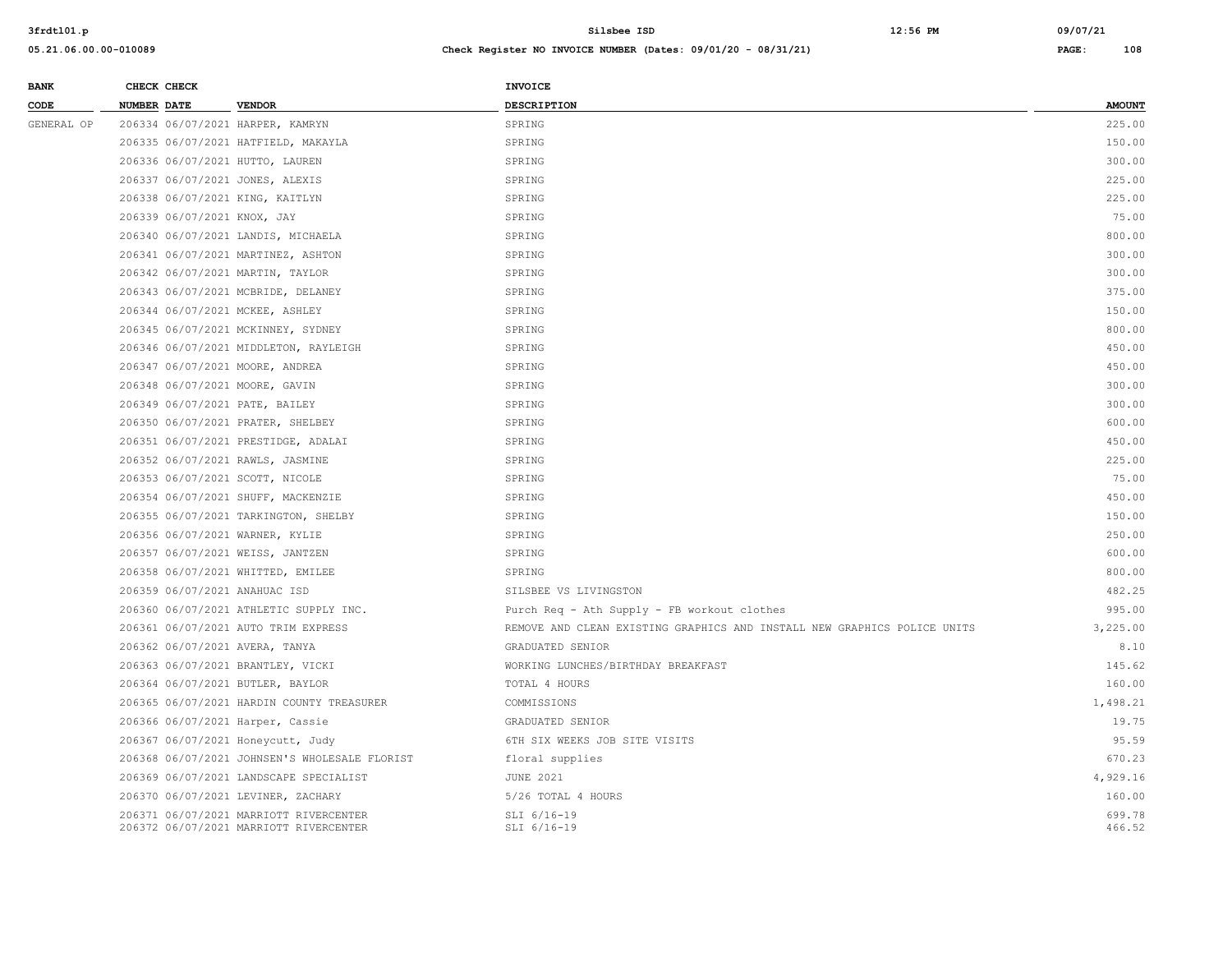| <b>BANK</b> | CHECK CHECK |                            |                                                                        | <b>INVOICE</b>                                                 |                 |
|-------------|-------------|----------------------------|------------------------------------------------------------------------|----------------------------------------------------------------|-----------------|
| CODE        | NUMBER DATE |                            | <b>VENDOR</b>                                                          | DESCRIPTION                                                    | <b>AMOUNT</b>   |
| GENERAL OP  |             |                            | 206373 06/07/2021 MARRIOTT RIVERCENTER                                 | SLI 6/16-19                                                    | 699.78          |
|             |             |                            | 206374 06/07/2021 MARRIOTT RIVERCENTER                                 | SLI 6/16-19                                                    | 699.78          |
|             |             |                            | 206375 06/07/2021 MARRIOTT RIVERCENTER                                 | SLI 6/16-19                                                    | 699.78          |
|             |             |                            | 206376 06/07/2021 MARRIOTT RIVERCENTER                                 | SLI 6/16-19                                                    | 466.52          |
|             |             |                            | 206377 06/07/2021 MARRIOTT RIVERCENTER                                 | SLI 6-16 THROUGH 6/19                                          | 699.78          |
|             |             |                            | 206378 06/07/2021 MCKINNEY, STACY                                      | GRADUATED SENIOR                                               | 30.35           |
|             |             |                            | 206379 06/07/2021 MILLS, JEFFREY                                       | GRADUATED SENIOR                                               | 39.10           |
|             |             |                            | 206380 06/07/2021 NOBLE, MARGARET                                      | D9.1 STUDENT WELDING CERTIFICATION                             | 350.00          |
|             |             |                            | 206381 06/07/2021 PERRY, AMY                                           | HOMEBOUND                                                      | 6.27            |
|             |             | 206382 06/07/2021 READ ICE |                                                                        | water for campuses                                             | 3,528.00        |
|             |             |                            | 206383 06/07/2021 SCHOOL SPECIALTY                                     | SOCIAL STUDIES SUPPLIES                                        | 334.04          |
|             |             |                            | 206383 06/07/2021 SCHOOL SPECIALTY                                     | teacher supplies, shelley hickman                              | 220.39          |
|             |             |                            | 206384 06/07/2021 SCOTT, CHRISTI                                       | GRADUATED SENIOR                                               | 104.80          |
|             |             |                            | 206385 06/07/2021 SILSBEE ISD FOOD SERVICES                            | GT MEETING                                                     | 60.00           |
|             |             |                            | 206386 06/07/2021 SIMS, MISTY                                          | GRADUATED SENIOR                                               | 19.15           |
|             |             |                            | 206387 06/07/2021 SOUTHEAST TEXAS WATER                                | PACES                                                          | 85.00           |
|             |             |                            | 206388 06/07/2021 SPARKLETTS AND SIERRA SPRINGS                        | TECHNOLOGY                                                     | 31.98           |
|             |             |                            | 206389 06/07/2021 SWICEGOOD MUSIC COMPANY                              | BAND SUMMER REPAIR                                             | 1,840.00        |
|             |             |                            | 206389 06/07/2021 SWICEGOOD MUSIC COMPANY                              | S427823, R205778<br>OPEN PO FOR BAND SUPPLIES                  | 119.25          |
|             |             |                            | 206389 06/07/2021 SWICEGOOD MUSIC COMPANY                              | may band PO                                                    | 550.48          |
|             |             |                            | 206390 06/07/2021 THOMAS BUS GULF COAST                                | Open P.O. for May for Thomas Bus                               | 304.88          |
|             |             | 206391 06/07/2021 TIVA     |                                                                        | Overnight - E sturgeon TIVA Summer Conference 07/18-07/23/2021 | 350.00          |
|             |             | 206392 06/07/2021 VATAT    |                                                                        | OVERNIGHT-Liz Green-Vatat Conference-July19th-July23rd         | 300.00          |
|             |             |                            | 206393 06/07/2021 WRIGHT, KATRINA                                      | GRADUATED SENIOR                                               | 19.25           |
|             |             |                            | 206394 06/07/2021 ZONAR SYSTEMS, INC.                                  | $6/1$ TO $6/30$                                                | 1,629.00        |
|             |             |                            | 206395 06/09/2021 ALAMO DRY CLEANERS                                   | BAND UNIFORMMS CLEANING                                        | 770.12          |
|             |             |                            | 206396 06/09/2021 ANDRADE, MICHAEL                                     | COACHING COURSE ATAVUS FOOTBALL TACKLING                       | 35.00           |
|             |             | 206397 06/09/2021 AT &T    |                                                                        | MAY 27 THRU JUN 26                                             | 142.86          |
|             |             | 206397 06/09/2021 AT &T    |                                                                        | MAY 27 THRU JUN 26                                             | 1,863.55        |
|             |             |                            | 206398 06/09/2021 ATHLETIC SUPPLY INC.                                 | Purch Req - Ath Supply - Baseball - Coach Nelson               | 3,979.00        |
|             |             |                            | 206398 06/09/2021 ATHLETIC SUPPLY INC.                                 | Purch Req - Athletic Supply - Boys PL - Harrison               | 418.00          |
|             |             | 206399 06/09/2021 BEARCOM  |                                                                        | TEACHER SUPPLIES<br>BEARCOM RADIOS<br>KELLY SMITH              | 3,854.23        |
|             |             |                            | 206400 06/09/2021 BEST MPRESSIONS                                      | grraduation programs and tickets                               | 1,235.00        |
|             |             |                            | 206401 06/09/2021 BILL CLARK PEST CONTROL                              | termite renewal inspection                                     | 175.00          |
|             |             |                            | 206402 06/09/2021 CERTIFIED LABORATORIES                               | 1 case of FREE-penetrating oil buyboard                        | 161.87          |
|             |             |                            | 206403 06/09/2021 CITY OF SILSBEE                                      | $5/6$ to $6/6$                                                 | 78.70           |
|             |             |                            | 206403 06/09/2021 CITY OF SILSBEE                                      | $5/6$ to $6/6$                                                 | 181.30          |
|             |             |                            | 206403 06/09/2021 CITY OF SILSBEE<br>206403 06/09/2021 CITY OF SILSBEE | $5/6$ to $6/6$<br>$5/6$ to $6/6$                               | 135.70<br>32.50 |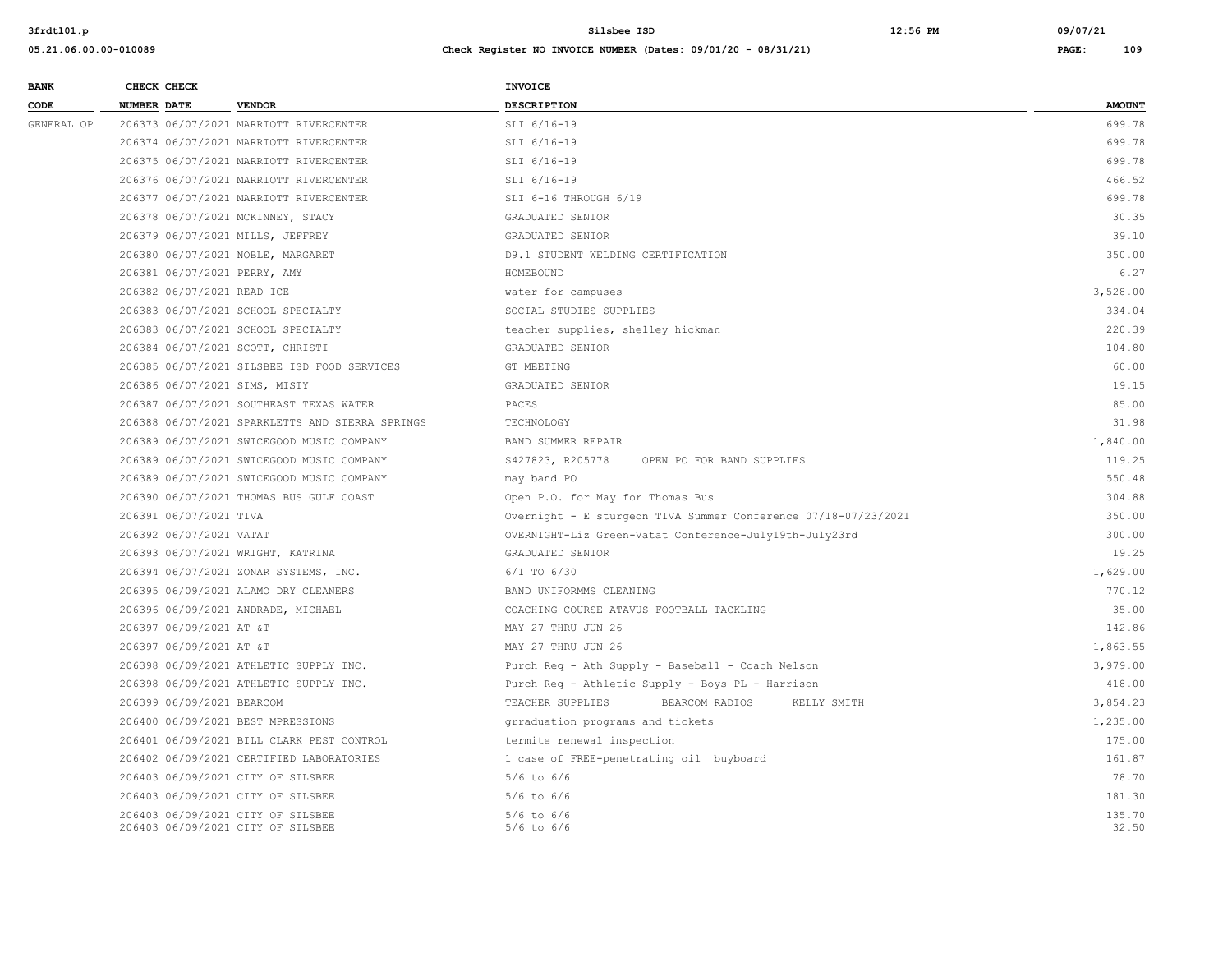| <b>BANK</b> | CHECK CHECK        |                          |                                                                                        | INVOICE                                                     |                    |
|-------------|--------------------|--------------------------|----------------------------------------------------------------------------------------|-------------------------------------------------------------|--------------------|
| CODE        | <b>NUMBER DATE</b> |                          | <b>VENDOR</b>                                                                          | DESCRIPTION                                                 | <b>AMOUNT</b>      |
| GENERAL OP  |                    |                          | 206404 06/09/2021 COASTAL WELDING SUPPLY INC                                           | welding supplies                                            | 764.40             |
|             |                    |                          | 206404 06/09/2021 COASTAL WELDING SUPPLY INC                                           | cylinder rental for next year                               | 1,040.00           |
|             |                    |                          | 206404 06/09/2021 COASTAL WELDING SUPPLY INC                                           | OPEN PO JUNE FOR COASTAL WELDING BID LIST                   | 14.03              |
|             |                    |                          | 206405 06/09/2021 COUGHLAN COMPANIES LLC DBA CAPSTONE                                  | library books KELLY SMITH                                   | 1,822.61           |
|             |                    |                          | 206406 06/09/2021 CRISIS PREVENTION INSTITUTE                                          | workshop                                                    | 1,199.00           |
|             |                    |                          | 206407 06/09/2021 EDWARDS-JOHNSON MEMORIAL SILSBEE MIDDLE SUMMER ENRICHMENT PROGRAM    |                                                             | 277.12             |
|             |                    | 206408 06/09/2021 ETEX   |                                                                                        | supplies                                                    | 245.76             |
|             |                    | 206408 06/09/2021 ETEX   |                                                                                        | supplies                                                    | 635.01             |
|             |                    | 206408 06/09/2021 ETEX   |                                                                                        | supplies                                                    | 1,248.90           |
|             |                    |                          | 206409 06/09/2021 FUNCTION 4 LLC                                                       | $6/15$ TO $7/14$                                            | 646.20             |
|             |                    |                          | 206410 06/09/2021 HAWK, MAGGIE                                                         | TIGERETTE OFFICER CAMP                                      | 410.00             |
|             |                    |                          | 206411 06/09/2021 HILLIN, BRETT                                                        | COACHING COURSE ATAVUS FOOTBALL TACKLING                    | 35.00              |
|             |                    |                          | 206412 06/09/2021 JONES, TRENTON                                                       | COACHING COURSE - ATAVUS FOOTBALL TACKLING                  | 35.00              |
|             |                    |                          | 206413 06/09/2021 Keiser, Lisa                                                         | 4/26,30,5/4,18 AND 6/3 BANK IN LUMBERTON                    | 39.20              |
|             |                    |                          | 206414 06/09/2021 LAMAR COMPANIES                                                      | BILLBOARD HWY 96                                            | 450.00             |
|             |                    | 206415 06/09/2021 LOWE'S |                                                                                        | HIGH SCHOOL FLOORING PROJECT OFFICE US COMMUNITIES          | 7,735.84           |
|             |                    | 206415 06/09/2021 LOWE'S |                                                                                        | table saw for hyac                                          | 557.07             |
|             |                    |                          | 206416 06/09/2021 LUMBERTON HIGH SCHOOL                                                | VOLLEYBALL TOURNAMENT                                       | 500.00             |
|             |                    |                          | 206417 06/09/2021 M & D SUPPLY, INC.                                                   | OPEN PO MAY FOR M&D SUPPLY                                  | 184.50             |
|             |                    |                          | 206417 06/09/2021 M & D SUPPLY, INC.                                                   | MORRIS OAK FORMICA FOR FRONT DESK OFFICE MAYO REGION 5      | 478.38             |
|             |                    |                          | 206418 06/09/2021 McDonald, Gregory                                                    | HEADPHONES FOR SUMMER 2021 CREDIT RECOVERY                  | 63.44              |
|             |                    |                          | 206419 06/09/2021 MCKEEHAN, JOHN                                                       | WELDING CHAMPIONSHIP 6/12                                   | 80.00              |
|             |                    |                          | 206420 06/09/2021 MOTT SUPPLY                                                          | OPEN P.O. FOR MOTTS FOR MONTH OF JUNE                       | 12.09              |
|             |                    |                          | 206421 06/09/2021 NCS PEARSON, INC.                                                    | testing                                                     | 670.43             |
|             |                    |                          | 206422 06/09/2021 O'REILLY AUTOMOTIVE                                                  | May PO Auto                                                 | 318.25             |
|             |                    |                          | 206423 06/09/2021 PARKER LUMBER - SILSBEE                                              | plywood for graduation set up                               | 3,474.50           |
|             |                    |                          | 206423 06/09/2021 PARKER LUMBER - SILSBEE                                              | OPEN PO MAY FOR PARKER LUMBER                               | 846.29             |
|             |                    |                          | 206424 06/09/2021 PARKER LUMBER - SILSBEE                                              | May PO Welding                                              | 193.47             |
|             |                    |                          | 206425 06/09/2021 PARKER LUMBER - SILSBEE                                              | May open PO for hvac                                        | 190.67             |
|             |                    |                          | 206426 06/09/2021 PETTY CASH - SILSBEE ISD ADM OFFICE                                  | RECEIPTS                                                    | 42.77              |
|             |                    |                          | 206427 06/09/2021 REGION V EDUCATION SERVICE CENTER                                    | Region 5 20 Hour Certification Course for Elizabeth Jolly   | 105.00             |
|             |                    |                          | 206428 06/09/2021 SMITH, RANDY                                                         | ATAVUS FOOTBALL TACKLING COACHING COURSE                    | 35.00              |
|             |                    |                          | 206429 06/09/2021 SOUTHEAST TEXAS WATER                                                | academy                                                     | 55.00              |
|             |                    |                          | 206430 06/09/2021 SUPER DUPER PUBLICATIONS                                             | supplies                                                    | 580.48             |
|             |                    | 206431 06/09/2021 TASCO  |                                                                                        | MEMBERSHIP                                                  | 55.00              |
|             |                    |                          | 206432 06/09/2021 TEACHER SYNERGY LLC DBA TEACHERS PAY TEA activitie bundle for precal |                                                             | 137.99             |
|             |                    |                          | 206433 06/09/2021 THOMAS A/C SUPPLY, INC.                                              | COMPRESSOR AND ECT. FOR TECHNOLOGY DATA ROOM REGION 5       | 892.64             |
|             |                    |                          | 206437 06/16/2021 AMAZON.COM/SYNCB<br>206437 06/16/2021 AMAZON.COM/SYNCB               | 467443855958 floral supplies<br>pre k start up REBEKAH PYNE | 139.80<br>1,852.82 |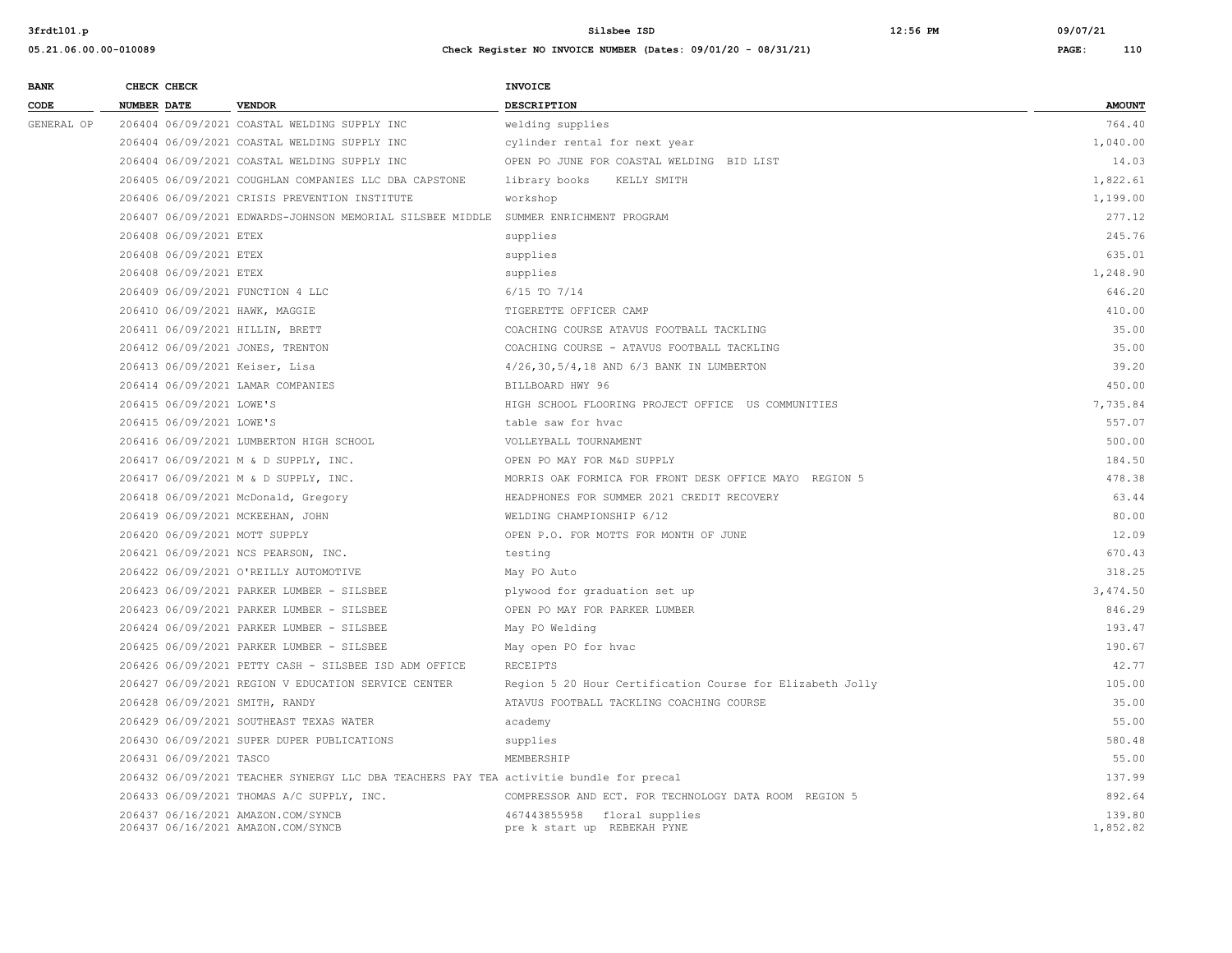| <b>BANK</b> | CHECK CHECK |                                    | <b>INVOICE</b>                                                       |               |
|-------------|-------------|------------------------------------|----------------------------------------------------------------------|---------------|
| CODE        | NUMBER DATE | <b>VENDOR</b>                      | <b>DESCRIPTION</b>                                                   | <b>AMOUNT</b> |
| GENERAL OP  |             | 206437 06/16/2021 AMAZON.COM/SYNCB | 997764568654 History Supplies                                        | 177.41        |
|             |             | 206437 06/16/2021 AMAZON.COM/SYNCB | 999948788644,574834397937 ELAR SUPPLIES                              | 342.38        |
|             |             | 206437 06/16/2021 AMAZON.COM/SYNCB | 667649844593,446794645594 ELAR SUPPLIES                              | 344.00        |
|             |             | 206437 06/16/2021 AMAZON.COM/SYNCB | 465478388985, 675334386678 MATH SUPPLIES                             | 134.03        |
|             |             | 206437 06/16/2021 AMAZON.COM/SYNCB | 784349755444 floral supplies                                         | 155.45        |
|             |             | 206437 06/16/2021 AMAZON.COM/SYNCB | 495867789533 ELAR SUPPLIES GRAY                                      | 265.12        |
|             |             | 206437 06/16/2021 AMAZON.COM/SYNCB | stain nickel bunny place card holder                                 | 14.97         |
|             |             | 206437 06/16/2021 AMAZON.COM/SYNCB | 468434546554<br>ELAR SUPPLIES WHISENHANT                             | 257.72        |
|             |             | 206437 06/16/2021 AMAZON.COM/SYNCB | ELAR SUPPLIES FONTENOT                                               | 292.95        |
|             |             | 206437 06/16/2021 AMAZON.COM/SYNCB | 15 DRAWER ORGANIZER CART                                             | 89.00         |
|             |             | 206437 06/16/2021 AMAZON.COM/SYNCB | floral supplies                                                      | 74.78         |
|             |             | 206437 06/16/2021 AMAZON.COM/SYNCB | ELAR SUPPLIES CAMPBELL                                               | 241.24        |
|             |             | 206437 06/16/2021 AMAZON.COM/SYNCB | ELECTRIC PENCIL SHARPENER                                            | 32.99         |
|             |             | 206437 06/16/2021 AMAZON.COM/SYNCB | supplies for science                                                 | 1,078.40      |
|             |             | 206437 06/16/2021 AMAZON.COM/SYNCB | MATH SUPPLIES SMITH                                                  | 82.13         |
|             |             | 206437 06/16/2021 AMAZON.COM/SYNCB | ALGEBRA SUPPLIES                                                     | 60.00         |
|             |             | 206437 06/16/2021 AMAZON.COM/SYNCB | GALLON STORAGE BAGS                                                  | 88.86         |
|             |             | 206437 06/16/2021 AMAZON.COM/SYNCB | ELAR SUPPLIES                                                        | 130.34        |
|             |             | 206437 06/16/2021 AMAZON.COM/SYNCB | ELAR SUPPLIES                                                        | 95.35         |
|             |             | 206437 06/16/2021 AMAZON.COM/SYNCB | EASEL PADS FOR ELAR                                                  | 41.58         |
|             |             | 206437 06/16/2021 AMAZON.COM/SYNCB | water inlet valve assembly and door closure amazon                   | 175.30        |
|             |             | 206437 06/16/2021 AMAZON.COM/SYNCB | Retirement Reception - Karen POwell                                  | 95.71         |
|             |             | 206437 06/16/2021 AMAZON.COM/SYNCB | Tiger Wellness Supplies                                              | 86.52         |
|             |             | 206437 06/16/2021 AMAZON.COM/SYNCB | T&S BRASS B-0231 FAUCET FOR MOP SINK AT MS                           | 158.53        |
|             |             | 206437 06/16/2021 AMAZON.COM/SYNCB | teacher supplies, chair pockets                                      | 2,802.80      |
|             |             | 206437 06/16/2021 AMAZON.COM/SYNCB | stacking chair dolly                                                 | 89.99         |
|             |             | 206437 06/16/2021 AMAZON.COM/SYNCB | sprayer tips for paint sprayer gun amazon                            | 63.98         |
|             |             | 206437 06/16/2021 AMAZON.COM/SYNCB | Velcro 25yd roll, Inventory barcode scanner, 8 inch durable zip ties | 212.98        |
|             |             | 206437 06/16/2021 AMAZON.COM/SYNCB | MATH SUPPLIES LANDIS                                                 | 80.44         |
|             |             | 206437 06/16/2021 AMAZON.COM/SYNCB | ELAR SUPPLIES DELACERDA                                              | 291.35        |
|             |             | 206437 06/16/2021 AMAZON.COM/SYNCB | math supplies                                                        | 406.03        |
|             |             | 206437 06/16/2021 AMAZON.COM/SYNCB | Robotics supplies                                                    | 615.44        |
|             |             | 206437 06/16/2021 AMAZON.COM/SYNCB | family sciences supplies                                             | 174.72        |
|             |             | 206437 06/16/2021 AMAZON.COM/SYNCB | ag supplies                                                          | 1,377.50      |
|             |             | 206437 06/16/2021 AMAZON.COM/SYNCB | AGRICULTURE SUPPLIES                                                 | 1,005.62      |
|             |             | 206437 06/16/2021 AMAZON.COM/SYNCB | supplies for shs                                                     | 64.95         |
|             |             | 206437 06/16/2021 AMAZON.COM/SYNCB | english supplies                                                     | 2,005.61      |
|             |             | 206437 06/16/2021 AMAZON.COM/SYNCB | supplies                                                             | 344.80        |
|             |             | 206437 06/16/2021 AMAZON.COM/SYNCB | supplies                                                             | 176.76        |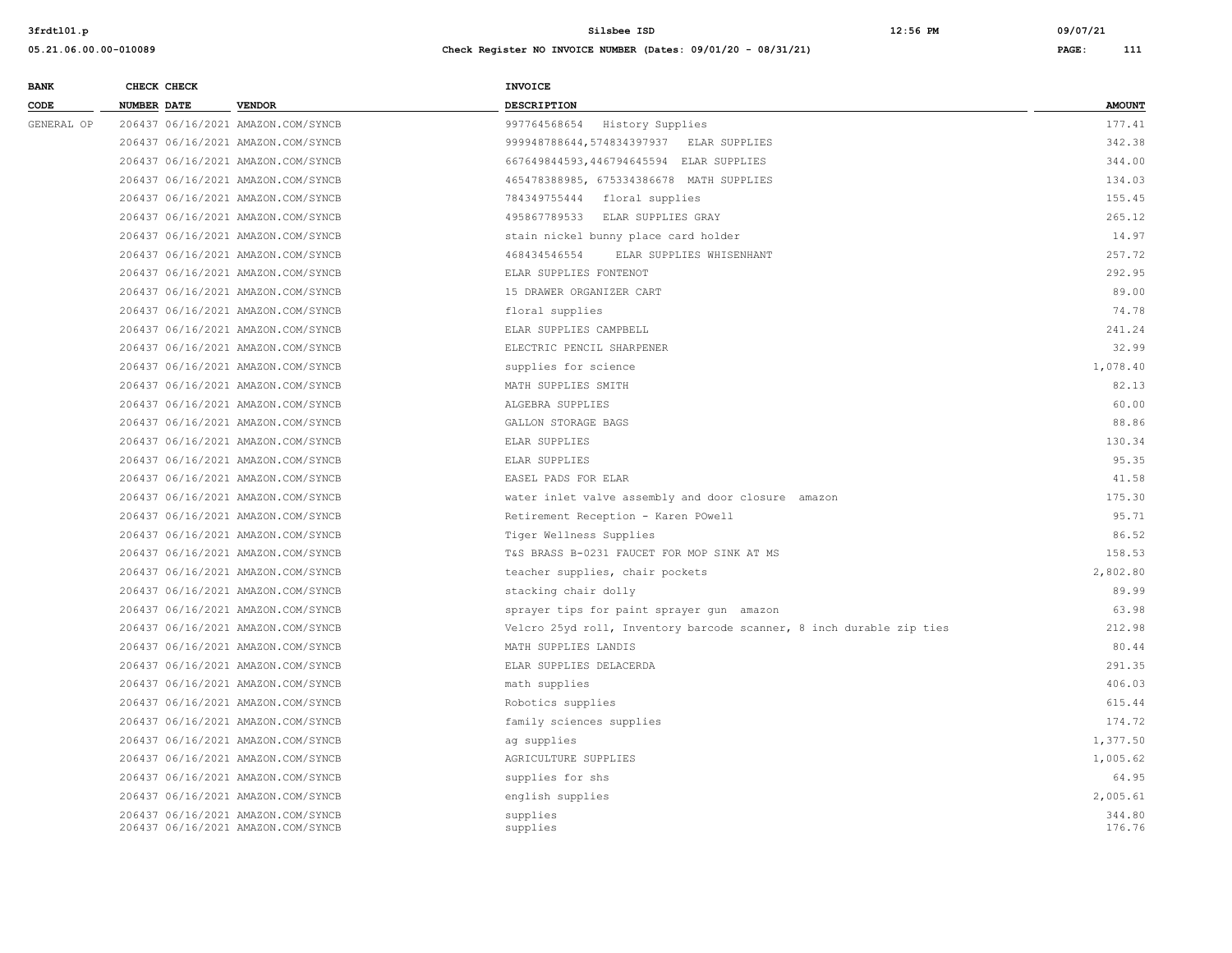| <b>BANK</b> |             | CHECK CHECK                 |                                                                            | INVOICE                                                                        |                  |
|-------------|-------------|-----------------------------|----------------------------------------------------------------------------|--------------------------------------------------------------------------------|------------------|
| CODE        | NUMBER DATE |                             | <b>VENDOR</b>                                                              | <b>DESCRIPTION</b>                                                             | <b>AMOUNT</b>    |
| GENERAL OP  |             |                             | 206437 06/16/2021 AMAZON.COM/SYNCB                                         | supplies                                                                       | 129.29           |
|             |             |                             | 206437 06/16/2021 AMAZON.COM/SYNCB                                         | summer camp supplies Amy Carpenter                                             | 158.29           |
|             |             |                             | 206437 06/16/2021 AMAZON.COM/SYNCB                                         | supplies                                                                       | 209.56           |
|             |             |                             | 206437 06/16/2021 AMAZON.COM/SYNCB                                         | Inventory scanner qun                                                          | 111.98           |
|             |             |                             | 206437 06/16/2021 AMAZON.COM/SYNCB                                         | Robotics order                                                                 | 339.90           |
|             |             |                             | 206437 06/16/2021 AMAZON.COM/SYNCB                                         | avid supplies                                                                  | 672.74           |
|             |             |                             | 206437 06/16/2021 AMAZON.COM/SYNCB                                         | sccience supplies                                                              | 377.42           |
|             |             |                             | 206437 06/16/2021 AMAZON.COM/SYNCB                                         | TEACHER SUPPLIES BETSY RICHTER                                                 | 22.53            |
|             |             |                             | 206437 06/16/2021 AMAZON.COM/SYNCB                                         | Laura Reeves printer for cafeteria                                             | 246.71           |
|             |             |                             | 206437 06/16/2021 AMAZON.COM/SYNCB                                         | supplies                                                                       | 347.86           |
|             |             |                             | 206437 06/16/2021 AMAZON.COM/SYNCB                                         | OVEN KNOB FOR STOVE AT MS CAMPUS CLASSROOM                                     | 86.48            |
|             |             |                             | 206437 06/16/2021 AMAZON.COM/SYNCB                                         | supplies                                                                       | 788.67           |
|             |             |                             | 206437 06/16/2021 AMAZON.COM/SYNCB                                         | Purch Req- Amazon - Volleyball - Misc Materials                                | 326.78           |
|             |             |                             | 206437 06/16/2021 AMAZON.COM/SYNCB                                         | OFFICE SUPPLIES                                                                | 109.62           |
|             |             |                             | 206438 06/16/2021 ARMOR SHRED                                              | Estimated Cost to Shred                                                        | 1,507.65         |
|             |             | 206439 06/16/2021 AT &T     |                                                                            | JUN 7 THRU JUL 6                                                               | 281.03           |
|             |             |                             | 206440 06/16/2021 ATHLETIC TRAINERS OF THE GOLDEN TRIANGLE JOHN WILLIAMSON |                                                                                | 35.00            |
|             |             |                             | 206441 06/16/2021 AUER, ELIANNA                                            | SCHOLARSHIP                                                                    | 1,000.00         |
|             |             |                             | 206442 06/16/2021 CAROLINA BIOLOGICAL SUPPLY                               | <b>SCIENCE SUPPLIES</b>                                                        | 604.20           |
|             |             |                             | 206443 06/16/2021 CENTERPOINT ENERGY                                       | $5/4$ TO $6/2$                                                                 | 736.75           |
|             |             |                             | 206443 06/16/2021 CENTERPOINT ENERGY                                       | $5/4$ TO $6/2$                                                                 | 42.32            |
|             |             |                             | 206443 06/16/2021 CENTERPOINT ENERGY                                       | $5/4$ TO $6/2$                                                                 | 36.98            |
|             |             |                             | 206443 06/16/2021 CENTERPOINT ENERGY                                       | $5/4$ TO $6/2$                                                                 | 71.14            |
|             |             |                             | 206443 06/16/2021 CENTERPOINT ENERGY                                       | $5/4$ TO $6/2$                                                                 | 49.46            |
|             |             |                             | 206443 06/16/2021 CENTERPOINT ENERGY                                       | $5/4$ TO $6/2$                                                                 | 43.68            |
|             |             |                             | 206444 06/16/2021 ELITE CARD PAYMENT CENTER                                | OVERNIGHT-TABC Clinic-Joe Sigler, Ira Brooks, Jacob Brooks, Deborah Haynes-May | 888.08           |
|             |             |                             |                                                                            | $13 - 15$                                                                      |                  |
|             |             |                             | 206444 06/16/2021 ELITE CARD PAYMENT CENTER                                | Overnight - Michelle Weichert Culinary Educator's Training Conference          | 425.00           |
|             |             |                             |                                                                            | 07/08-07/11/2021                                                               |                  |
|             |             |                             | 206444 06/16/2021 ELITE CARD PAYMENT CENTER                                | $5/4$ THRU $6/2$                                                               | 4,952.26         |
|             |             | 206445 06/16/2021 ETEX      |                                                                            | ETEX SUPPLIES                                                                  | 221.82           |
|             |             |                             | 206446 06/16/2021 EXXON MOBIL                                              | 5/15 PURCHASE                                                                  | 67.01            |
|             |             | 206447 06/16/2021 FCSTAT    |                                                                            | Overnight - Kara Baker FCSTAT 2021 Summer Prof Dev Con 07/20-07/23/2021        | 475.00           |
|             |             | 206447 06/16/2021 FCSTAT    |                                                                            | Overnight - Kathryn Bardell FCSTAT 2021 Summer Prof Dev Con 07/20-07/23/2021   | 475.00           |
|             |             | 206448 06/16/2021 FUNCTION4 |                                                                            | COLOR COPY COVERAGES                                                           | 2,030.09         |
|             |             |                             | 206449 06/16/2021 GALLS, LLC                                               | SILSBEE ISD POLICE SHLD                                                        | 149.00           |
|             |             | 206450 06/16/2021 GRAINGER  |                                                                            | OPEN PO JUNE FOR GRAINGER                                                      | 234.31           |
|             |             | 206450 06/16/2021 GRAINGER  | 206451 06/16/2021 HART INTERCIVIC, INC.                                    | OPEN PO JUNE FOR GRAINGER<br>additional ballots                                | 100.76<br>423.50 |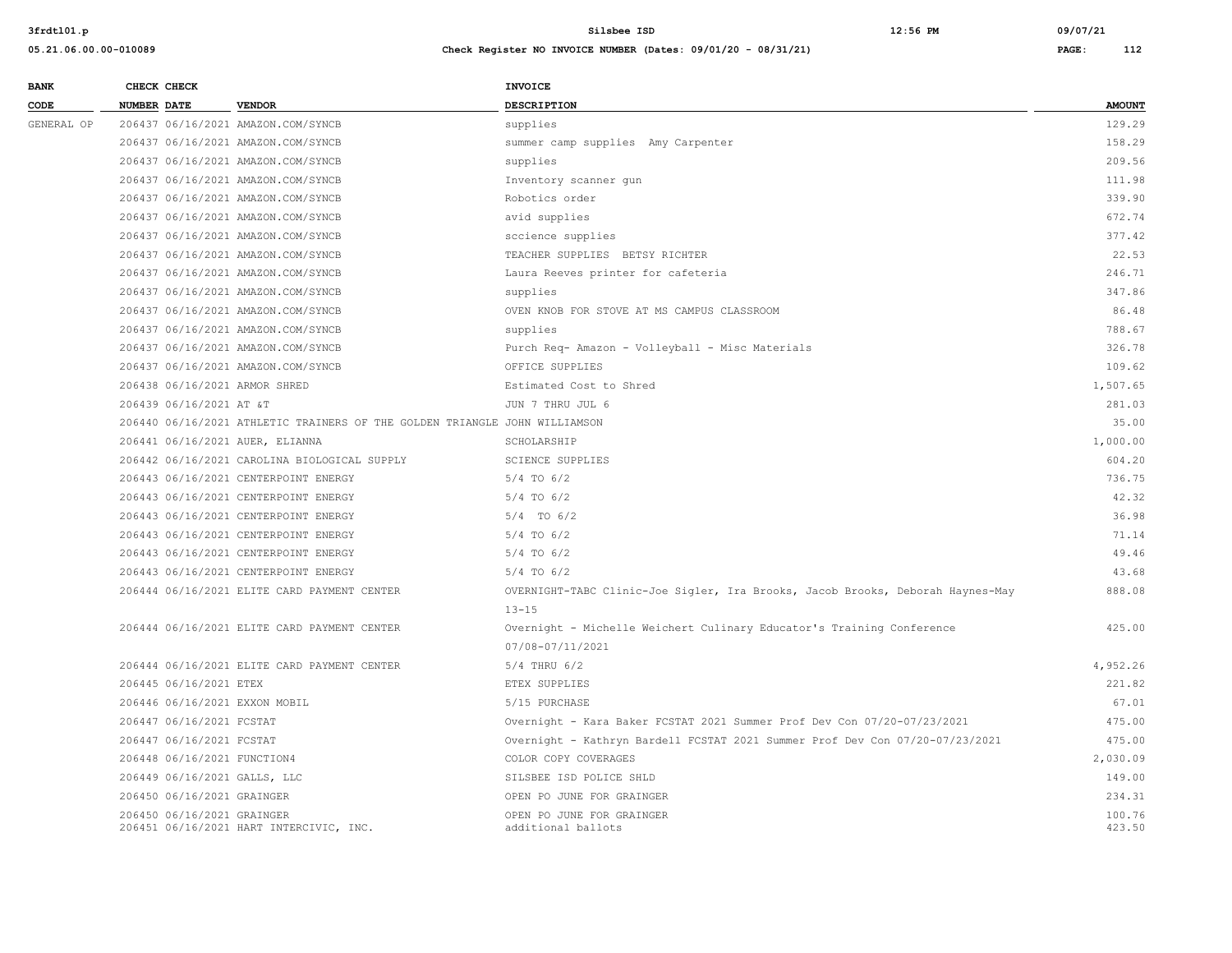| <b>BANK</b> | CHECK CHECK                       |                                                     | <b>INVOICE</b>                                                                                                           |               |
|-------------|-----------------------------------|-----------------------------------------------------|--------------------------------------------------------------------------------------------------------------------------|---------------|
| CODE        | <b>NUMBER DATE</b>                | <b>VENDOR</b>                                       | <b>DESCRIPTION</b>                                                                                                       | <b>AMOUNT</b> |
| GENERAL OP  |                                   | 206452 06/16/2021 HTE DANCE & SPIRIT GROUP, INC.    | Overnight - Maggie Hawk - HTE Team Camp 07/18-07/21/2021                                                                 | 5,000.00      |
|             |                                   | 206453 06/16/2021 ITA TRUCK SALES & SERVICE, LLC.   | BRAKE DRUMS AND SHOES FOR SUMMER CHANGE OUT ON BUSES                                                                     | 999.20        |
|             |                                   | 206454 06/16/2021 LONE STAR PERCUSSION              | <b>BAND SUPPLIES</b>                                                                                                     | 427.98        |
|             |                                   | 206455 06/16/2021 OVERHEAD DOOR CO OF BMT           | spring is broken in half on door at Transportation and they are needing to get                                           | 738.00        |
|             |                                   |                                                     | vehicles out of garage. Emergency                                                                                        |               |
|             |                                   | 206456 06/16/2021 PAYNE'S WRECKER SERVICE, INC.     | TOW BUS TO BEAUMONT FREISSGHLINE 4/7/21                                                                                  | 350.00        |
|             |                                   | 206457 06/16/2021 PERFORMING & VISUAL ARTS COUNCIL  | <b>FEE</b>                                                                                                               | 3,000.00      |
|             |                                   | 206458 06/16/2021 PINNACLE MEDICAL MANAGEMENT CORP. | PHYSICAL                                                                                                                 | 60.00         |
|             |                                   | 206459 06/16/2021 REGION V EDUCATION SERVICE CENTER | 8 hour certification class                                                                                               | 55.00         |
|             |                                   | 206459 06/16/2021 REGION V EDUCATION SERVICE CENTER | 8 hour certification class                                                                                               | 55.00         |
|             |                                   | 206459 06/16/2021 REGION V EDUCATION SERVICE CENTER | 8 hour certification class                                                                                               | 55.00         |
|             |                                   | 206459 06/16/2021 REGION V EDUCATION SERVICE CENTER | 8 hour certification class                                                                                               | 55.00         |
|             |                                   | 206459 06/16/2021 REGION V EDUCATION SERVICE CENTER | 8 hour certification class                                                                                               | 55.00         |
|             |                                   | 206459 06/16/2021 REGION V EDUCATION SERVICE CENTER | 8 hour certification class                                                                                               | 55.00         |
|             |                                   | 206459 06/16/2021 REGION V EDUCATION SERVICE CENTER | 8 hour certification class                                                                                               | 55.00         |
|             | 206460 06/16/2021 RYTE BYTE, INC  |                                                     | LYNX ANNUAL CONSULTING FEE GOOD THRU JULY 2022                                                                           | 1,597.05      |
|             |                                   | 206461 06/16/2021 SCHOOL SPECIALTY                  | SOCIAL STUDIES SUPPLIES                                                                                                  | 58.03         |
|             |                                   | 206462 06/16/2021 SKL ENTERPRISES LLC               | CORECOURSEGPA.COMSITE                                                                                                    | 350.00        |
|             |                                   | 206463 06/16/2021 SOUTHERN COMPUTER WAREHOUSE       | AVID Supplies                                                                                                            | 334.67        |
|             | 206464 06/16/2021 TEACHER DIRECT  |                                                     | MATH SUPPLIES MYERS                                                                                                      | 270.38        |
|             |                                   | 206465 06/16/2021 TEACHING SYSTEMS INC.             | Robotics supplies                                                                                                        | 582.48        |
|             |                                   | 206466 06/16/2021 TEXAS FFA ASSOCIATION             | Liz Green - State FFA Convention 07/5-07/09/2021                                                                         | 575.00        |
|             | 206467 06/16/2021 Young, Karen    |                                                     | 26 and 6/1, 3, 14 mileage to bank LUMBERTON                                                                              | 91.84         |
|             |                                   | 206468 06/23/2021 ADVANCED SYSTEMS & ALARMS         | 7/1 TO 7/31                                                                                                              | 70.00         |
|             |                                   | 206469 06/23/2021 AT&T LONG DISTANCE                | $MAX 3 - JUN 2$                                                                                                          | 53.93         |
|             |                                   | 206470 06/23/2021 ATHLETIC SUPPLY INC.              | Purch Req - Athletic Supply - Girls Track Materials - Haynes                                                             | 1,826.00      |
|             |                                   | 206471 06/23/2021 BILL CLARK PEST CONTROL           | TREATMENT                                                                                                                | 230.00        |
|             | 206472 06/23/2021 BRACKIN, COY    |                                                     | SUMMER SIZZLER 6/26                                                                                                      | 350.00        |
|             | 206473 06/23/2021 BUSE, CALEB     |                                                     | SCHOLARSHIP                                                                                                              | 500.00        |
|             | 206473 06/23/2021 BUSE, CALEB     |                                                     | SCHOLARSHIP                                                                                                              | 400.00        |
|             | 206474 06/23/2021 CAMT            |                                                     | REGISTRATION HICKS, MARTIN, WELLS, BURNTHORN, GUILLORY, HERRERA AND BEELER                                               | 693.00        |
|             | 206475 06/23/2021 CITY OF SILSBEE |                                                     | $5/13$ to $6/13$                                                                                                         | 677.91        |
|             | 206475 06/23/2021 CITY OF SILSBEE |                                                     | $5/13$ to $6/13$                                                                                                         | 199.30        |
|             | 206475 06/23/2021 CITY OF SILSBEE |                                                     | 5/13 TO 6/13                                                                                                             | 1,902.50      |
|             | 206475 06/23/2021 CITY OF SILSBEE |                                                     | 5/20 TO 6/20                                                                                                             | 165.10        |
|             | 206476 06/23/2021 DISPLAYIT LLC   |                                                     | display                                                                                                                  | 523.81        |
|             | 206477 06/23/2021 DRURY HOTELS    |                                                     | Overnight - Judy Sheppard - Transporting Students to and From TSBWI Summer                                               | 142.08        |
|             | 206478 06/23/2021 ED311           |                                                     | Program 06/27, 06/28, 07/2, and 07/03<br>ED311 EFFECTIVE DOCUMENTATION OF TEACHERS THORNHILL, YOUNGBLOOD, WHITEHEAD, AND | 960.00        |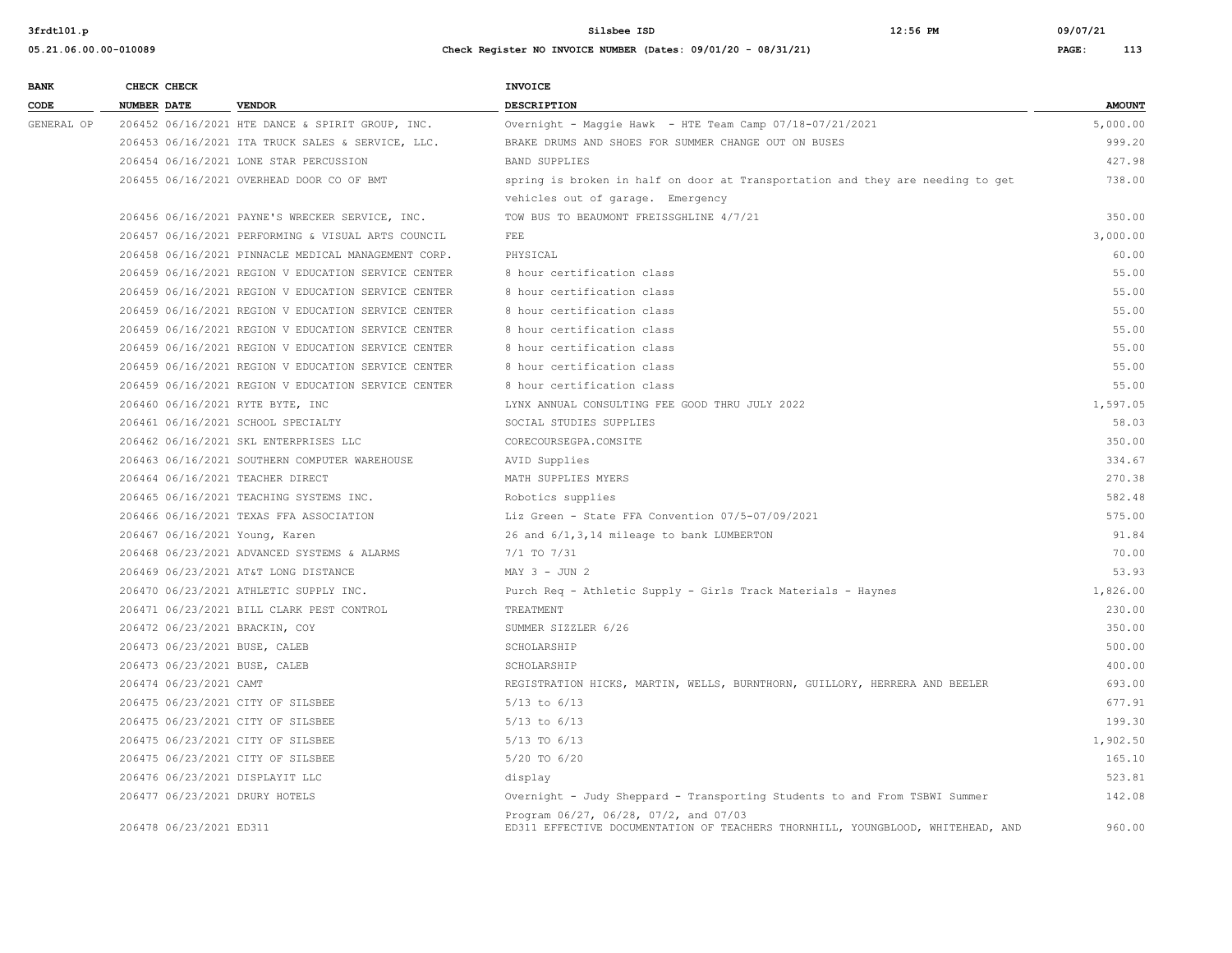| <b>BANK</b> |                    | CHECK CHECK                |                                                                                           | INVOICE                                                                                                                                   |                    |
|-------------|--------------------|----------------------------|-------------------------------------------------------------------------------------------|-------------------------------------------------------------------------------------------------------------------------------------------|--------------------|
| CODE        | <b>NUMBER DATE</b> |                            | <b>VENDOR</b>                                                                             | <b>DESCRIPTION</b>                                                                                                                        | <b>AMOUNT</b>      |
|             |                    |                            |                                                                                           | <b>CUSTER</b>                                                                                                                             |                    |
| GENERAL OP  |                    | 206479 06/23/2021 ETEX     |                                                                                           | ETEX OFFICE SUPPLY NTMP/MENTOR SUPPLIES J YOUNGBLOOD                                                                                      | 393.42             |
|             |                    | 206479 06/23/2021 ETEX     |                                                                                           | Purch Req - Etex - Office Supplies - Tomas                                                                                                | 77.64              |
|             |                    | 206479 06/23/2021 ETEX     |                                                                                           | furniture replacement                                                                                                                     | 4,400.00           |
|             |                    | 206480 06/23/2021 GRAINGER |                                                                                           | OPEN PO JUNE FOR GRAINGER                                                                                                                 | 96.98              |
|             |                    |                            | 206481 06/23/2021 GREEN, ELIZABETH                                                        | Liz Green - State FFA Convention 07/5-07/09/2021                                                                                          | 940.00             |
|             |                    |                            | 206482 06/23/2021 GREEN, ELIZABETH                                                        | Liz Green - State FFA Convention 07/5-07/09/2021                                                                                          | 470.00             |
|             |                    |                            | 206483 06/23/2021 GREER, MICHAELA                                                         | 6/9,10,12 DANCE RECITAL/WEST HARDIN GRADUATION                                                                                            | 148.63             |
|             |                    |                            | 206484 06/23/2021 HARRISON, CORY                                                          | COACHING COURSE ATAVUS FOOTBALL TACKLING                                                                                                  | 35.00              |
|             |                    |                            | 206485 06/23/2021 HARTMAN PUBLISHING                                                      | cna books                                                                                                                                 | 327.46             |
|             |                    |                            | 206486 06/23/2021 J W PEPPER                                                              | 363167373, 363179446, 363196368, 363211671 CHOIR MATERIALS                                                                                | 790.94             |
|             |                    |                            | 206487 06/23/2021 KALAHARI RESORTS & CONVENTIONS                                          | TREA 6/25-29                                                                                                                              | 858.57             |
|             |                    |                            | 206488 06/23/2021 KING, KAITLYN                                                           | GRADE CHANGE                                                                                                                              | 75.00              |
|             |                    |                            | 206489 06/23/2021 LOFTIN, RONALD                                                          | COACHING COURSE ATAVUS FOOTBALL TACKLING                                                                                                  | 35.00              |
|             |                    |                            | 206490 06/23/2021 MCGRAW-HILL SCHOOL EDUCATION HOLDINGS, L MCGRAW HILL K SHELTON SHS ECHS |                                                                                                                                           | 780.00             |
|             |                    |                            | 206491 06/23/2021 MCINNIS CONSTRUCTION, INC.                                              | Demo of Kirby Campus                                                                                                                      | 119,040.00         |
|             |                    |                            | 206492 06/23/2021 MCKEE, ASHLEY                                                           | SCHOLARSHIP                                                                                                                               | 500.00             |
|             |                    |                            | 206493 06/23/2021 MCMILLAN GLASS AND DOOR                                                 | hinge set for doors ms glass for door                                                                                                     | 148.53             |
|             |                    |                            | 206494 06/23/2021 MORRIS, JARROD                                                          | COACHING COURSSE ATAVUS FOOTBALL TACKLING                                                                                                 | 35.00              |
|             |                    | 206495 06/23/2021 NASCO    |                                                                                           | math suppliles                                                                                                                            | 318.55             |
|             |                    |                            | 206496 06/23/2021 NATIONAL INSTITUTE FOR ASE                                              | auto certification                                                                                                                        | 315.00             |
|             |                    |                            | 206497 06/23/2021 Nelson, Michael                                                         | COACHING COURSSE ATAVUS FOOTBALL TACKLING                                                                                                 | 35.00              |
|             |                    |                            | 206498 06/23/2021 O'REILLY AUTOMOTIVE                                                     | OPEN PO MAY FOR O'REILLY AUTO                                                                                                             | 89.12              |
|             |                    |                            | 206499 06/23/2021 POWELL LAW GROUP, LLP                                                   | GENERAL MATTERS                                                                                                                           | 6,184.50           |
|             |                    |                            | 206500 06/23/2021 REGION 10 EDUCATION SERVICE CENTER                                      | Region 10 ESC SESSION ID 2638430 ANNE EDWARDS SUMMER DYS INSTITUTE                                                                        | 100.00             |
|             |                    |                            | 206501 06/23/2021 REGION V EDUCATION SERVICE CENTER                                       | REGION 5ESC FOR JILL TARKINGTON #354856 DYSGRAPHIA TRAINING T MCDUFF                                                                      | 125.00             |
|             |                    |                            | 206502 06/23/2021 Rice University                                                         | KATHERINE DANIEL ONLINE                                                                                                                   | 600.00             |
|             |                    |                            | 206503 06/23/2021 RUGGLES JR., KEITH                                                      | <b>BAND MS</b>                                                                                                                            | 50.00              |
|             |                    |                            | 206504 06/23/2021 SHIRLEY COOK, HARDIN COUNTY TAC                                         | <b>BUSSES</b>                                                                                                                             | 264.50             |
|             |                    |                            | 206504 07/12/2021 SHIRLEY COOK, HARDIN COUNTY TAC                                         | <b>BUSSES</b>                                                                                                                             | $-264.50$          |
|             |                    |                            | 206505 06/23/2021 SOCCER.COM                                                              | Purch Req- Soccer.com - Misc Materials - Boys Soccer                                                                                      | 79.20              |
|             |                    |                            | 206505 06/23/2021 SOCCER.COM                                                              | Purch Req- Soccer.com - Misc Materials - Boys Soccer                                                                                      | 150.59             |
|             |                    |                            | 206506 06/23/2021 SOUTHWEST FOODSERVICE EXCELLENCE, LLC                                   | NUTRITIONAL SERVICES MAY 2021                                                                                                             | 107,301.74         |
|             |                    |                            | 206507 06/23/2021 SYMMETRY ENERGY SOLUTIONS, LLC.                                         | MAY 2021                                                                                                                                  | 5,673.83           |
|             |                    |                            | 206508 06/23/2021 TEXAS DEPT OF INFORMATION RESOURCES                                     | MAY 2021                                                                                                                                  | 65.47              |
|             |                    |                            |                                                                                           | 206509 06/23/2021 TEXAS SCHOOL PUBLIC RELATIONS ASSOCIATIO PROFESSIONAL REGISTRATION APPLICATION FEE- KELSEY JOHNSON                      | 175.00             |
|             |                    |                            |                                                                                           | 206510 06/23/2021 THE WORTHINGTON RENNAISSANCE FT. WORTH Liz Green - State FFA Convention 07/5-07/09/2021                                 | 3,225.32           |
|             |                    |                            | 206511 06/23/2021 THOMAS A/C SUPPLY, INC.<br>206511 06/23/2021 THOMAS A/C SUPPLY, INC.    | STOCK SUPPLIES FROM THOMAS SUPPLY SEE ATTACHED QUOTE REGION 5<br>NEED TO PURCHASE 10 TON UNIT FOR AUTO SHOP ROOM HS *SEE ATTACHED QUOTE** | 420.96<br>5,756.00 |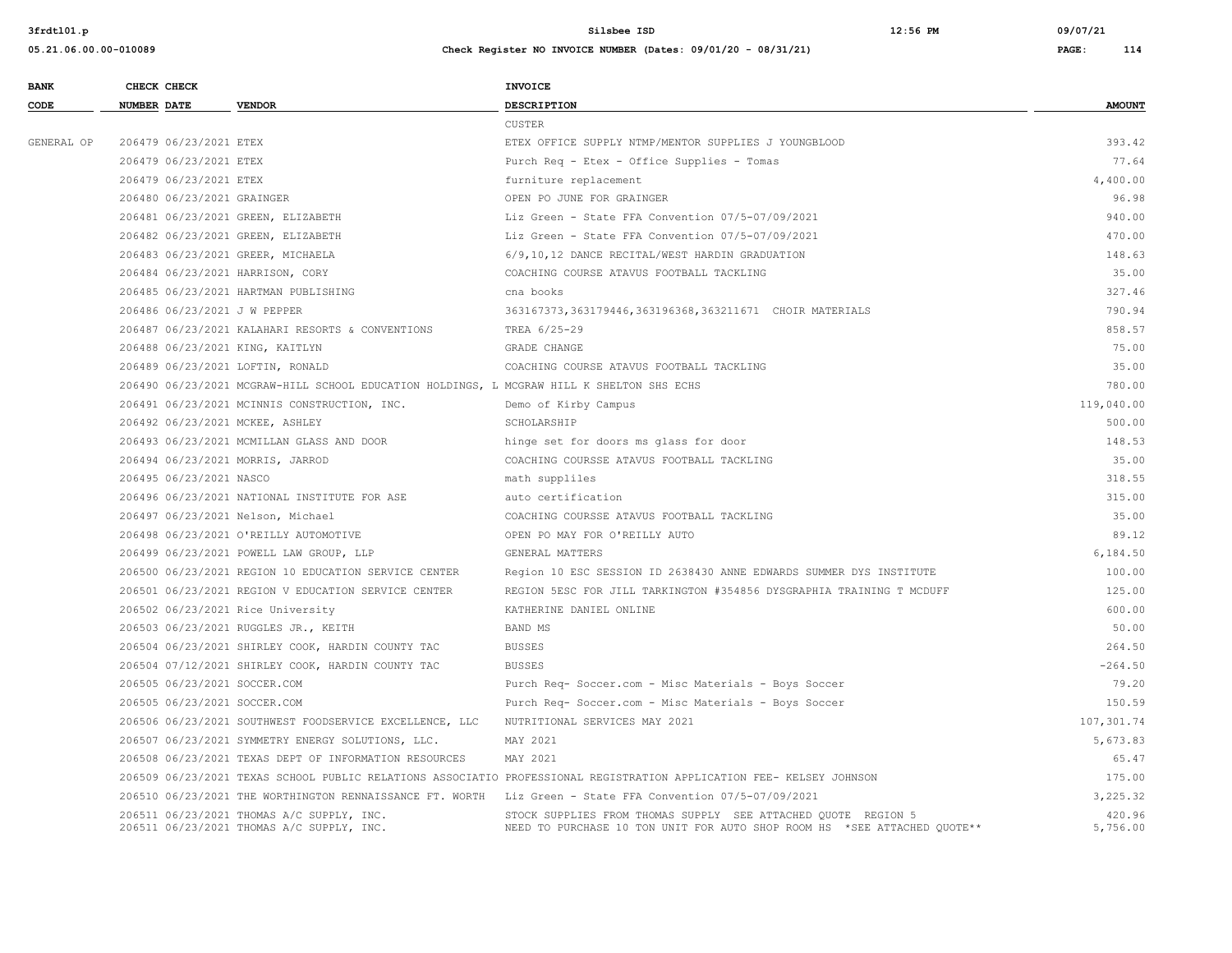|  |                            | <b>INVOICE</b>                                                                                                                                                                                                                                                                                                                                                                                                                                                                                                                                                                                                                                                                                                                                                                                                                                                                                                                                                                                                                                                                                                                                                                                                                                           |                                                                                                                          |
|--|----------------------------|----------------------------------------------------------------------------------------------------------------------------------------------------------------------------------------------------------------------------------------------------------------------------------------------------------------------------------------------------------------------------------------------------------------------------------------------------------------------------------------------------------------------------------------------------------------------------------------------------------------------------------------------------------------------------------------------------------------------------------------------------------------------------------------------------------------------------------------------------------------------------------------------------------------------------------------------------------------------------------------------------------------------------------------------------------------------------------------------------------------------------------------------------------------------------------------------------------------------------------------------------------|--------------------------------------------------------------------------------------------------------------------------|
|  | <b>VENDOR</b>              | <b>DESCRIPTION</b>                                                                                                                                                                                                                                                                                                                                                                                                                                                                                                                                                                                                                                                                                                                                                                                                                                                                                                                                                                                                                                                                                                                                                                                                                                       | <b>AMOUNT</b>                                                                                                            |
|  |                            | REGION 5                                                                                                                                                                                                                                                                                                                                                                                                                                                                                                                                                                                                                                                                                                                                                                                                                                                                                                                                                                                                                                                                                                                                                                                                                                                 |                                                                                                                          |
|  |                            | REGISTRATIONS THSCA Coaching School-7/18-7/20                                                                                                                                                                                                                                                                                                                                                                                                                                                                                                                                                                                                                                                                                                                                                                                                                                                                                                                                                                                                                                                                                                                                                                                                            | 2,170.00                                                                                                                 |
|  |                            | FLEXCO STAIR NOSING FOR STAGE REPAIR AT SES FREIGHT CHARGES                                                                                                                                                                                                                                                                                                                                                                                                                                                                                                                                                                                                                                                                                                                                                                                                                                                                                                                                                                                                                                                                                                                                                                                              | 145.00                                                                                                                   |
|  |                            | MAY 14 - JUN 13                                                                                                                                                                                                                                                                                                                                                                                                                                                                                                                                                                                                                                                                                                                                                                                                                                                                                                                                                                                                                                                                                                                                                                                                                                          | 348.10                                                                                                                   |
|  |                            | MAY 14 - JUN 13                                                                                                                                                                                                                                                                                                                                                                                                                                                                                                                                                                                                                                                                                                                                                                                                                                                                                                                                                                                                                                                                                                                                                                                                                                          | 1,281.14                                                                                                                 |
|  |                            | SUMMER SIZZLER 6/26                                                                                                                                                                                                                                                                                                                                                                                                                                                                                                                                                                                                                                                                                                                                                                                                                                                                                                                                                                                                                                                                                                                                                                                                                                      | 350.00                                                                                                                   |
|  |                            | <b>BAND MS</b>                                                                                                                                                                                                                                                                                                                                                                                                                                                                                                                                                                                                                                                                                                                                                                                                                                                                                                                                                                                                                                                                                                                                                                                                                                           | 100.00                                                                                                                   |
|  |                            | 6/9,10,11,12 DANCE RECITAL/WEST HARDIN GRADUATION                                                                                                                                                                                                                                                                                                                                                                                                                                                                                                                                                                                                                                                                                                                                                                                                                                                                                                                                                                                                                                                                                                                                                                                                        | 235.63                                                                                                                   |
|  |                            | AUDIO ONE YEAR PERPAY MONTHLY USAGE AND EDUCATION ANNUAL                                                                                                                                                                                                                                                                                                                                                                                                                                                                                                                                                                                                                                                                                                                                                                                                                                                                                                                                                                                                                                                                                                                                                                                                 | 2,100.00                                                                                                                 |
|  |                            | Ipads - Nurses                                                                                                                                                                                                                                                                                                                                                                                                                                                                                                                                                                                                                                                                                                                                                                                                                                                                                                                                                                                                                                                                                                                                                                                                                                           | 3,140.00                                                                                                                 |
|  |                            | Ipads - Nurses                                                                                                                                                                                                                                                                                                                                                                                                                                                                                                                                                                                                                                                                                                                                                                                                                                                                                                                                                                                                                                                                                                                                                                                                                                           | 384.00                                                                                                                   |
|  |                            | Ipads - Nurses                                                                                                                                                                                                                                                                                                                                                                                                                                                                                                                                                                                                                                                                                                                                                                                                                                                                                                                                                                                                                                                                                                                                                                                                                                           | 628.00                                                                                                                   |
|  |                            | Fix additional issues with sewer at Robinson campus that was not discovered                                                                                                                                                                                                                                                                                                                                                                                                                                                                                                                                                                                                                                                                                                                                                                                                                                                                                                                                                                                                                                                                                                                                                                              | 900.00                                                                                                                   |
|  |                            | until now                                                                                                                                                                                                                                                                                                                                                                                                                                                                                                                                                                                                                                                                                                                                                                                                                                                                                                                                                                                                                                                                                                                                                                                                                                                |                                                                                                                          |
|  |                            | labor/materials to install single pump sump pit at lineman building where sewer                                                                                                                                                                                                                                                                                                                                                                                                                                                                                                                                                                                                                                                                                                                                                                                                                                                                                                                                                                                                                                                                                                                                                                          | 2,495.00                                                                                                                 |
|  |                            | exits the building *customer will supply single GFCI outlet dedicated to 1200                                                                                                                                                                                                                                                                                                                                                                                                                                                                                                                                                                                                                                                                                                                                                                                                                                                                                                                                                                                                                                                                                                                                                                            |                                                                                                                          |
|  |                            | volt                                                                                                                                                                                                                                                                                                                                                                                                                                                                                                                                                                                                                                                                                                                                                                                                                                                                                                                                                                                                                                                                                                                                                                                                                                                     |                                                                                                                          |
|  |                            | SUPPLIES FOR ESY                                                                                                                                                                                                                                                                                                                                                                                                                                                                                                                                                                                                                                                                                                                                                                                                                                                                                                                                                                                                                                                                                                                                                                                                                                         | 109.08                                                                                                                   |
|  |                            | BOARD MEETING                                                                                                                                                                                                                                                                                                                                                                                                                                                                                                                                                                                                                                                                                                                                                                                                                                                                                                                                                                                                                                                                                                                                                                                                                                            | 89.07                                                                                                                    |
|  |                            | SUMMER SCHOOL                                                                                                                                                                                                                                                                                                                                                                                                                                                                                                                                                                                                                                                                                                                                                                                                                                                                                                                                                                                                                                                                                                                                                                                                                                            | 84.20                                                                                                                    |
|  |                            | SUPPLIES TRANSPORTATION                                                                                                                                                                                                                                                                                                                                                                                                                                                                                                                                                                                                                                                                                                                                                                                                                                                                                                                                                                                                                                                                                                                                                                                                                                  | 187.50                                                                                                                   |
|  |                            |                                                                                                                                                                                                                                                                                                                                                                                                                                                                                                                                                                                                                                                                                                                                                                                                                                                                                                                                                                                                                                                                                                                                                                                                                                                          | 425.00                                                                                                                   |
|  |                            | $5/14$ to $6/16$                                                                                                                                                                                                                                                                                                                                                                                                                                                                                                                                                                                                                                                                                                                                                                                                                                                                                                                                                                                                                                                                                                                                                                                                                                         | 42.17                                                                                                                    |
|  |                            | $5/14$ to $6/16$                                                                                                                                                                                                                                                                                                                                                                                                                                                                                                                                                                                                                                                                                                                                                                                                                                                                                                                                                                                                                                                                                                                                                                                                                                         | 288.70                                                                                                                   |
|  |                            | SOCCER AND MS BOYS TRACK                                                                                                                                                                                                                                                                                                                                                                                                                                                                                                                                                                                                                                                                                                                                                                                                                                                                                                                                                                                                                                                                                                                                                                                                                                 | 611.53                                                                                                                   |
|  |                            | SOCCER AND MS BOYS TRACK                                                                                                                                                                                                                                                                                                                                                                                                                                                                                                                                                                                                                                                                                                                                                                                                                                                                                                                                                                                                                                                                                                                                                                                                                                 | $-611.53$                                                                                                                |
|  |                            | $5/20$ to $6/20$                                                                                                                                                                                                                                                                                                                                                                                                                                                                                                                                                                                                                                                                                                                                                                                                                                                                                                                                                                                                                                                                                                                                                                                                                                         | 141.30                                                                                                                   |
|  |                            | MAINTENANCE                                                                                                                                                                                                                                                                                                                                                                                                                                                                                                                                                                                                                                                                                                                                                                                                                                                                                                                                                                                                                                                                                                                                                                                                                                              | 40.00                                                                                                                    |
|  |                            | $6/5$ TO $7/4$                                                                                                                                                                                                                                                                                                                                                                                                                                                                                                                                                                                                                                                                                                                                                                                                                                                                                                                                                                                                                                                                                                                                                                                                                                           | 18,567.87                                                                                                                |
|  |                            | Overnight - Judy Sheppard - Transporting Students to and From TSBWI Summer                                                                                                                                                                                                                                                                                                                                                                                                                                                                                                                                                                                                                                                                                                                                                                                                                                                                                                                                                                                                                                                                                                                                                                               | 142.08                                                                                                                   |
|  |                            | Program 06/27, 06/28, 07/2, and 07/03                                                                                                                                                                                                                                                                                                                                                                                                                                                                                                                                                                                                                                                                                                                                                                                                                                                                                                                                                                                                                                                                                                                                                                                                                    |                                                                                                                          |
|  |                            | Office Supplies - Charlene Blackmon                                                                                                                                                                                                                                                                                                                                                                                                                                                                                                                                                                                                                                                                                                                                                                                                                                                                                                                                                                                                                                                                                                                                                                                                                      | 150.07                                                                                                                   |
|  |                            | privacy screen Crystal Hughes                                                                                                                                                                                                                                                                                                                                                                                                                                                                                                                                                                                                                                                                                                                                                                                                                                                                                                                                                                                                                                                                                                                                                                                                                            | 99.99                                                                                                                    |
|  |                            | supplies                                                                                                                                                                                                                                                                                                                                                                                                                                                                                                                                                                                                                                                                                                                                                                                                                                                                                                                                                                                                                                                                                                                                                                                                                                                 | 41.48                                                                                                                    |
|  |                            | supplies                                                                                                                                                                                                                                                                                                                                                                                                                                                                                                                                                                                                                                                                                                                                                                                                                                                                                                                                                                                                                                                                                                                                                                                                                                                 | 798.00                                                                                                                   |
|  |                            | SCHOLARSHIP                                                                                                                                                                                                                                                                                                                                                                                                                                                                                                                                                                                                                                                                                                                                                                                                                                                                                                                                                                                                                                                                                                                                                                                                                                              | 1,000.00                                                                                                                 |
|  |                            | SCHOLARSHIP                                                                                                                                                                                                                                                                                                                                                                                                                                                                                                                                                                                                                                                                                                                                                                                                                                                                                                                                                                                                                                                                                                                                                                                                                                              | 400.00                                                                                                                   |
|  |                            | SLI BOARD IN SAN ANTONIO<br>network membership                                                                                                                                                                                                                                                                                                                                                                                                                                                                                                                                                                                                                                                                                                                                                                                                                                                                                                                                                                                                                                                                                                                                                                                                           | 339.52<br>350.00                                                                                                         |
|  | CHECK CHECK<br>NUMBER DATE | 206512 06/23/2021 THSCA<br>206513 06/23/2021 VECTOR CONCEPTS, INC.<br>206514 06/23/2021 VERIZON WIRELESS<br>206514 06/23/2021 VERIZON WIRELESS<br>206515 06/23/2021 WHITTEN, BRANDON<br>206516 06/23/2021 WOOD, HUNTER<br>206517 06/23/2021 WOODS, BRIANA<br>206518 06/23/2021 ZOOM VIDEO COMMUNICATIONS INC.<br>206519 06/30/2021 APPLE COMPUTER, INC.<br>206519 06/30/2021 APPLE COMPUTER, INC.<br>206519 06/30/2021 APPLE COMPUTER, INC.<br>206520 06/30/2021 ARMOR PLUMBING<br>206520 06/30/2021 ARMOR PLUMBING<br>206521 06/30/2021 CAPITAL ONE<br>206521 06/30/2021 CAPITAL ONE<br>206521 06/30/2021 CAPITAL ONE<br>206521 06/30/2021 CAPITAL ONE<br>206523 06/30/2021 CENTERPOINT ENERGY<br>206523 06/30/2021 CENTERPOINT ENERGY<br>206524 06/30/2021 CHICK-FIL-A<br>206524 07/20/2021 CHICK-FIL-A<br>206525 06/30/2021 CITY OF SILSBEE<br>206526 06/30/2021 COMMUNITY COFFEE<br>206527 06/30/2021 DE LAGE LANDEN PUBLIC FINANCE<br>206528 06/30/2021 DRURY HOTELS<br>206529 06/30/2021 ETEX<br>206529 06/30/2021 ETEX<br>206529 06/30/2021 ETEX<br>206529 06/30/2021 ETEX<br>206530 06/30/2021 EVANS, T'SHYIA<br>206530 06/30/2021 EVANS, T'SHYIA<br>206531 06/30/2021 FERGUSON, DARRELL JR<br>206532 06/30/2021 FRIENDS OF TEXAS PUBLIC SCHOOLS | 206522 06/30/2021 CAREER & TECHNICAL ASSOCIATION OF TEXAS Overnight - Judy Honeycutt - CTAT Summer 2021 07/26-07/29/2021 |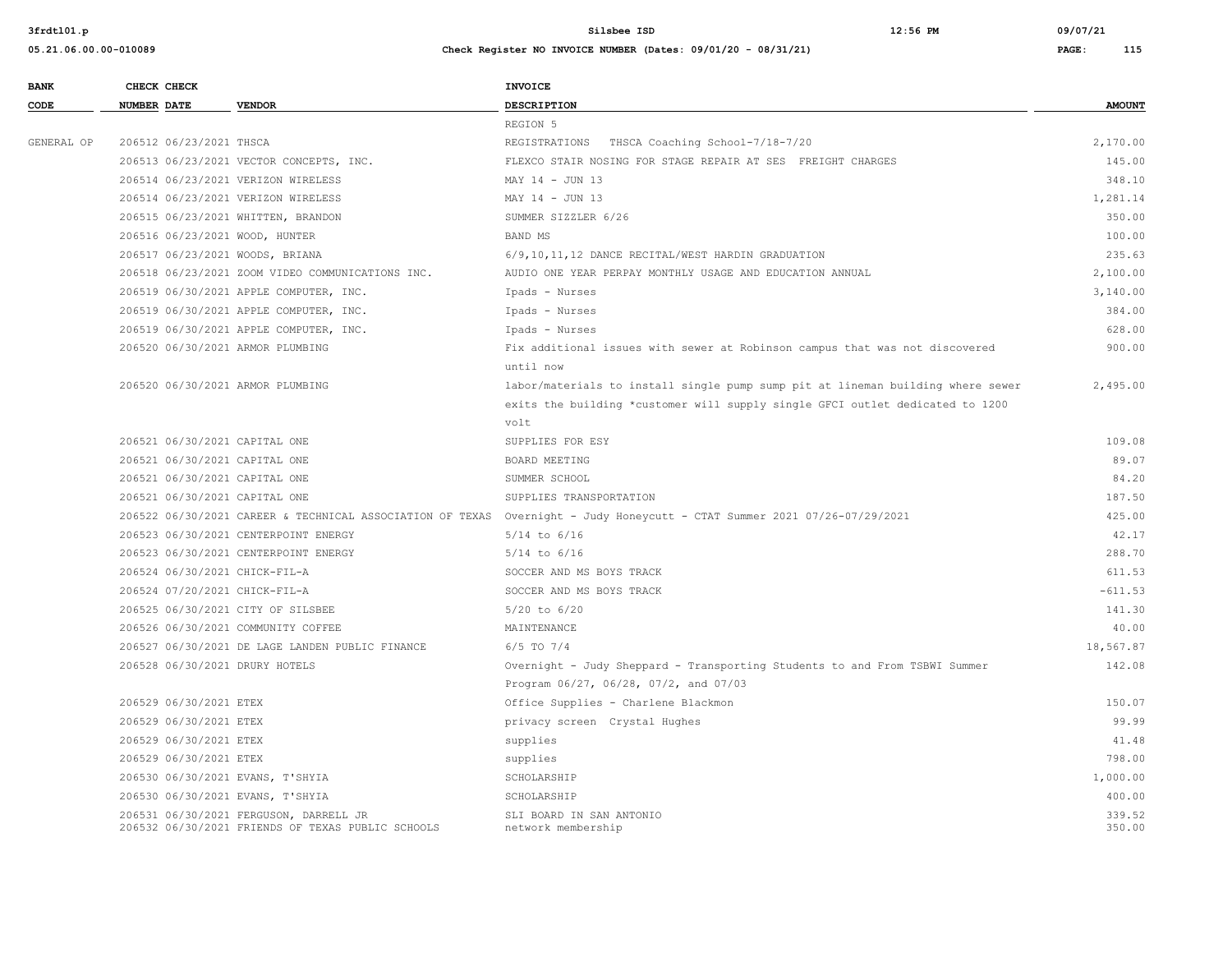| <b>BANK</b> |                    | CHECK CHECK                                        |                                                                              | <b>INVOICE</b>                                                     |                |
|-------------|--------------------|----------------------------------------------------|------------------------------------------------------------------------------|--------------------------------------------------------------------|----------------|
| CODE        | <b>NUMBER DATE</b> |                                                    | <b>VENDOR</b>                                                                | DESCRIPTION                                                        | <b>AMOUNT</b>  |
| GENERAL OP  |                    | 206533 06/30/2021 GRAINGER                         |                                                                              | OPEN PO JUNE FOR GRAINGER                                          | 33.58          |
|             |                    | 206533 06/30/2021 GRAINGER                         |                                                                              | OPEN PO JUNE FOR GRAINGER                                          | 294.35         |
|             |                    |                                                    | 206534 06/30/2021 HARDY, TOM                                                 | 6/16-19 SLI SAN ANTONIO                                            | 344.88         |
|             |                    | 206535 06/30/2021 IDEMIA                           |                                                                              | DONNA FAULKNER                                                     | 48.25          |
|             |                    |                                                    | 206536 06/30/2021 INCLUSIVE ASSESSMENT AND CONSULTING, LLC ASSESSMENT/REVALS |                                                                    | 2,550.00       |
|             |                    |                                                    | 206537 06/30/2021 MCMILLAN GLASS AND DOOR                                    | OSP KITS (HINGES FOR GLASS DOORS MIDDLE SCHOOL) SEE QUOTE BID LIST | 380.00         |
|             |                    |                                                    | 206538 06/30/2021 MID-CONTINENT CASUALTY COMPANY                             | RENEWAL 7/15/21 TO 7/15/22                                         | 2,356.00       |
|             |                    |                                                    | 206539 06/30/2021 MOTT SUPPLY                                                | OPEN P.O. FOR MOTTS FOR MONTH OF JUNE                              | 62.90          |
|             |                    |                                                    | 206540 06/30/2021 MUNRO'S UNIFORM SERVICE                                    | MAINTENANCE                                                        | 964.05         |
|             |                    |                                                    | 206541 06/30/2021 MUNRO'S UNIFORM SERVICE                                    | TRANSPORTATION                                                     | 203.25         |
|             |                    | 206542 06/30/2021 PEAP                             |                                                                              | PINS AND CERTIFICATES                                              | 172.89         |
|             |                    |                                                    | 206543 06/30/2021 NATIONAL EDUCATORS' LAW INSTITUTE                          | Conferences                                                        | 410.00         |
|             |                    |                                                    | 206544 06/30/2021 NORTH HARDIN WATER SUPPLY CORP.                            | $5/6$ to $6/8$                                                     | 46.35          |
|             |                    |                                                    | 206545 06/30/2021 NOTARY PUBLIC UNDERWRITERS AGENCY INC.                     | NOTARY PUBLIC FFEE RENEWAL                                         | 105.00         |
|             |                    |                                                    | 206546 06/30/2021 PARKER BUSINESS FORMS                                      | 11x17 Calendars - Color Print                                      | 510.00         |
|             |                    |                                                    | 206547 06/30/2021 PINEY WOODS SANITATION                                     | $7/1$ TO $7/3$                                                     | 70.00          |
|             |                    | 206548 06/30/2021 PRO ED                           |                                                                              | testing                                                            | 531.30         |
|             |                    | 206548 06/30/2021 PRO ED                           |                                                                              | testing                                                            | 331.10         |
|             |                    |                                                    | 206549 06/30/2021 REGION V EDUCATION SERVICE CENTER                          | Workshop                                                           | 50.00          |
|             |                    |                                                    | 206549 06/30/2021 REGION V EDUCATION SERVICE CENTER                          | workshop                                                           | 50.00          |
|             |                    |                                                    | 206549 06/30/2021 REGION V EDUCATION SERVICE CENTER                          | workshop                                                           | 50.00          |
|             |                    |                                                    | 206549 06/30/2021 REGION V EDUCATION SERVICE CENTER                          | workshop                                                           | 50.00          |
|             |                    |                                                    | 206549 06/30/2021 REGION V EDUCATION SERVICE CENTER                          | workshop                                                           | 50.00          |
|             |                    |                                                    | 206550 06/30/2021 SOCIAL STUDIES SCHOOL SERVICE                              | SOCIAL STUDIES SUPPLIES                                            | 81.72          |
|             |                    | 206551 06/30/2021 SPECTRUM                         |                                                                              | $6/17$ to $7/16$                                                   | 880.05         |
|             |                    |                                                    | 206552 06/30/2021 SUPER DUPER PUBLICATIONS                                   | subscription-Speech                                                | 999.75         |
|             |                    |                                                    | 206553 06/30/2021 TASB, INC.                                                 | SHARS BILLING MAY                                                  | 1,396.26       |
|             |                    | 206554 06/30/2021 TASBO                            |                                                                              | TASBO-Post Leg. Update 9am-Noon                                    | 125.00         |
|             |                    |                                                    | 206555 06/30/2021 TEXAS DEPARTMENT OF PUBLIC SAFETY                          | $5/1$ TO $5/31$                                                    | 15.00          |
|             |                    |                                                    | 206556 06/30/2021 TOTAL SPECIAL EDUCATION SOLUTIONS, LLC                     | EVALS EMOTIONAL BEHAVIOR                                           | 5,000.00       |
|             |                    |                                                    | 206557 06/30/2021 WHITTED, EMILEE                                            | SCHOLARSHIP                                                        | 625.00         |
|             |                    | 206558 07/07/2021 ABM                              |                                                                              | <b>JULY 2021</b>                                                   | 66,671.51      |
|             |                    |                                                    | 206559 07/07/2021 ALERT SERVICES                                             | purch req - Alert Services - athletic trainer materials - Doc      | 2,021.65       |
|             |                    | 206560 07/07/2021 AT &T                            |                                                                              | JUN 27 THRU JUL 26                                                 | 1,882.44       |
|             |                    | 206560 07/07/2021 AT &T                            |                                                                              | JUN 27 THRU JUL 26                                                 | 142.86         |
|             |                    | 206560 07/07/2021 AT &T                            |                                                                              | JUN 25 THRU JUL 24                                                 | 54.46          |
|             |                    | 206560 07/07/2021 AT &T                            |                                                                              | JUN 25 THRU JUL 24                                                 | 71.43          |
|             |                    | 206560 07/07/2021 AT &T<br>206560 07/07/2021 AT &T |                                                                              | JUN 25 THRU JUL 24<br>JUN 25 THRU JUL 24                           | 54.46<br>44.36 |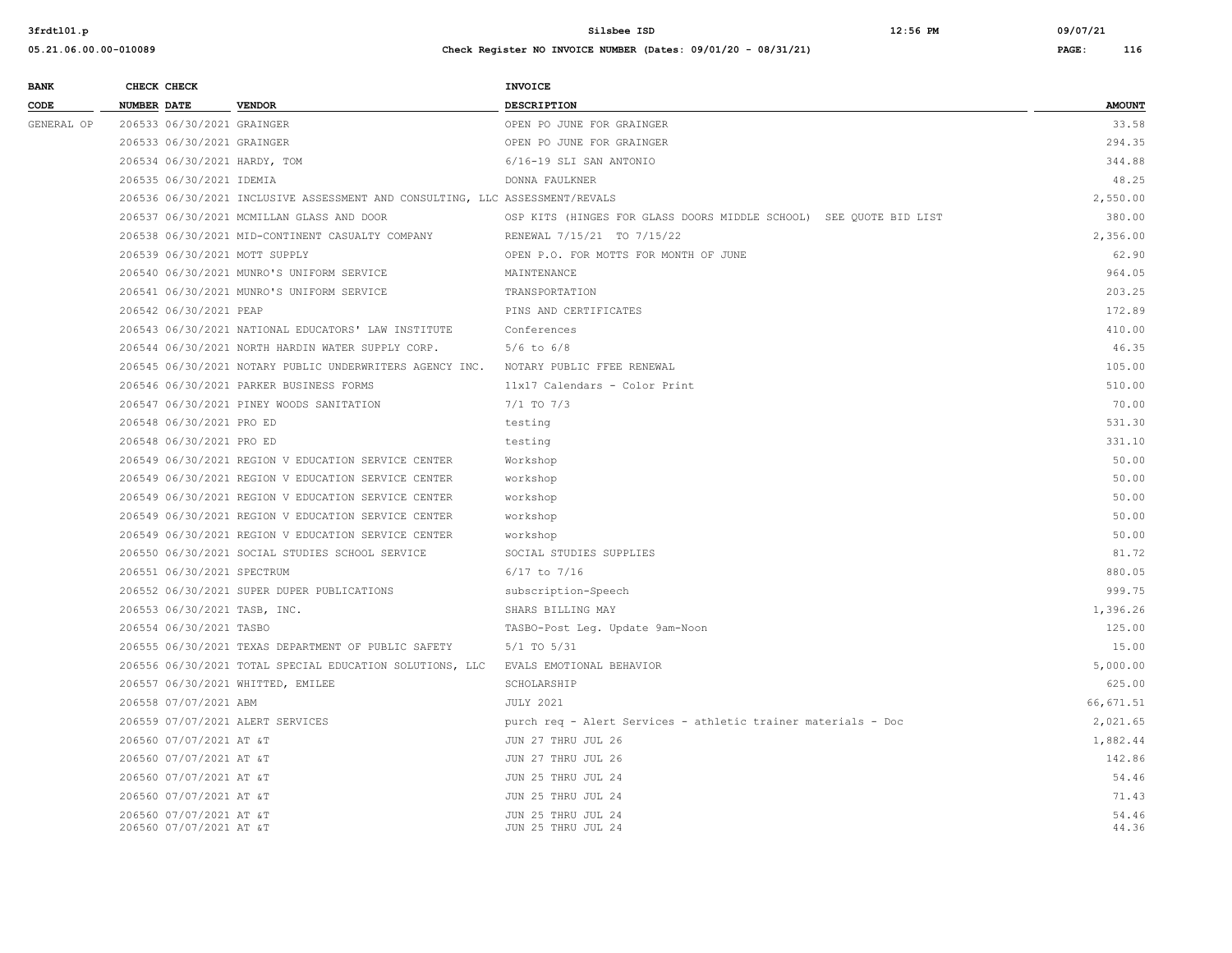| <b>BANK</b> |             | CHECK CHECK               |                                                     | <b>INVOICE</b>                                                               |               |
|-------------|-------------|---------------------------|-----------------------------------------------------|------------------------------------------------------------------------------|---------------|
| CODE        | NUMBER DATE |                           | <b>VENDOR</b>                                       | DESCRIPTION                                                                  | <b>AMOUNT</b> |
| GENERAL OP  |             |                           | 206561 07/07/2021 ATHLETIC SUPPLY INC.              | Purch Req - Athletic Supply - Football shorts and mouthpieces - Smith        | 620.00        |
|             |             |                           | 206562 07/07/2021 BEAUMONT FREIGHTLINER - STERLING  | Repairs to 0018                                                              | 2,637.03      |
|             |             |                           | 206563 07/07/2021 BSN SPORTS                        | Purch Req - Replacement Battery for water tank- Trainer-Doc                  | 1,080.98      |
|             |             |                           | 206564 07/07/2021 CAROLINA BIOLOGICAL SUPPLY        | science supplies                                                             | 858.21        |
|             |             |                           | 206565 07/07/2021 CITY OF SILSBEE                   | 5/27 TO 6/27                                                                 | 1,743.00      |
|             |             |                           | 206565 07/07/2021 CITY OF SILSBEE                   | 5/27 TO 6/27                                                                 | 2,434.61      |
|             |             |                           | 206565 07/07/2021 CITY OF SILSBEE                   | 5/27 TO 6/27                                                                 | 213.35        |
|             |             |                           | 206565 07/07/2021 CITY OF SILSBEE                   | 5/27 TO 6/27                                                                 | 360.70        |
|             |             |                           | 206566 07/07/2021 COMMUNITY COFFEE                  | HIGH SCHOOL                                                                  | 50.55         |
|             |             | 206567 07/07/2021 ENTERGY |                                                     | <b>JUNE 2021</b>                                                             | 64,880.29     |
|             |             | 206568 07/07/2021 ETEX    |                                                     | teacher supplies toner Samantha Crook                                        | 179.98        |
|             |             | 206568 07/07/2021 ETEX    |                                                     | signature stamp                                                              | 21.99         |
|             |             |                           | 206569 07/07/2021 FLINN SCIENTIFIC INC.             | science supplies                                                             | 778.43        |
|             |             |                           | 206570 07/07/2021 FUNCTION 4 LLC                    | 7/15 TO 8/14                                                                 | 646.20        |
|             |             |                           | 206571 07/07/2021 GOODYEAR TIRE & RUBBER COMPANY    | New tires for the backhoe, current ones are 10 years old                     | 1,687.70      |
|             |             |                           | 206572 07/07/2021 HILTON ARLINGTON                  | Overnight - Michelle Weichert, Haynes, Hicks, Burnthorn and Walters TGCA     | 1,405.71      |
|             |             |                           |                                                     | Girl's Coaching School 07/12-07/15/2021                                      |               |
|             |             |                           | 206573 07/07/2021 INKSPOT PRINTS & GRAPHICS         | STAFF SHIRTS FOR THE UPCOMING SCHOOL YEAR                                    | 1,620.00      |
|             |             |                           | 206574 07/07/2021 JACKIE BAXTER TIRE COMPANY INC    | EMERGENCY HAND PO #43931 NEEDED TO PURCHASE TIRE FOR LOWBOY THAT HAD BLOWOUT | 92.95         |
|             |             |                           |                                                     | IN LUMBERTON WITH BACKHOE ON IT. NOT A VENDOR **SEE INVOICE**                |               |
|             |             |                           | 206575 07/07/2021 LAMAR COMPANIES                   | BILLBOARD HWY 327                                                            | 450.00        |
|             |             |                           | 206576 07/07/2021 LANDSCAPE SPECIALIST              | MONTHLY MAINTENANCE JULY 2021                                                | 4,929.16      |
|             |             |                           | 206577 07/07/2021 M & D SUPPLY, INC.                | OPEN PO M&D SUPPLY FOR JUNE                                                  | 112.92        |
|             |             |                           | 206578 07/07/2021 MADDISON VISUAL MEDIA, L.P.       | BILLBOARD AT NERREN AND HWY 96                                               | 800.00        |
|             |             |                           | 206579 07/07/2021 MASTER TEACHER                    | clocks                                                                       | 477.70        |
|             |             | 206580 07/07/2021 MOBYMAX |                                                     | DISTRICTWIDE MATERIALS SPECIAL ED TEACHERS                                   | 1,980.00      |
|             |             | 206581 07/07/2021 NWEA    |                                                     | MAP Growth Assessments                                                       | 42,250.00     |
|             |             |                           | 206582 07/07/2021 O'NEAL, PHILLIP                   | PARTS                                                                        | 8.99          |
|             |             |                           | 206583 07/07/2021 OMNI FILTRATION                   | LABOR AND MATERIALS TO CHANGE OUT FILTERS ON SES AND LRP CAMPUS REGION 5     | 415.56        |
|             |             |                           | 206583 07/07/2021 OMNI FILTRATION                   | LABOR AND MATERIALS TO CHANGE OUT FILTERS ON SES AND LRP CAMPUS REGION 5     | 1,852.35      |
|             |             |                           | 206584 07/07/2021 PARKER LUMBER - SILSBEE           | OPEN P.O. FOR PARKERS FOR JUNE                                               | 29.26         |
|             |             |                           | 206585 07/07/2021 PARKER LUMBER - SILSBEE           | AG SUPPLIES                                                                  | 1,516.92      |
|             |             |                           | 206586 07/07/2021 PINNACLE MEDICAL MANAGEMENT CORP. | PHYSICAL                                                                     | 60.00         |
|             |             |                           | 206587 07/07/2021 SHEPPARD, JUDY                    | Overnight - Judy Sheppard - Transporting Students to and From TSBWI Summer   | 45.70         |
|             |             |                           |                                                     | Program 06/27, 06/28, 07/2, and 07/03                                        |               |
|             |             |                           | 206588 07/07/2021 SOUTHEAST TEXAS WATER             | PACES                                                                        | 24.00         |
|             |             |                           | 206589 07/07/2021 SOUTHWEST BUILDING SYSTEMS        | LABOR SPENT ON PROGRAM TO DISABLE SMOKE DETECTORS WHILE GYM FLOOR IS BEING   | 125.50        |
|             |             |                           |                                                     | REDONE. REGION 5                                                             |               |
|             |             |                           | 206589 07/07/2021 SOUTHWEST BUILDING SYSTEMS        | 3RD QUARTER MONITORING FEES HS, ADM, TRANSP AND SES                          | 300.00        |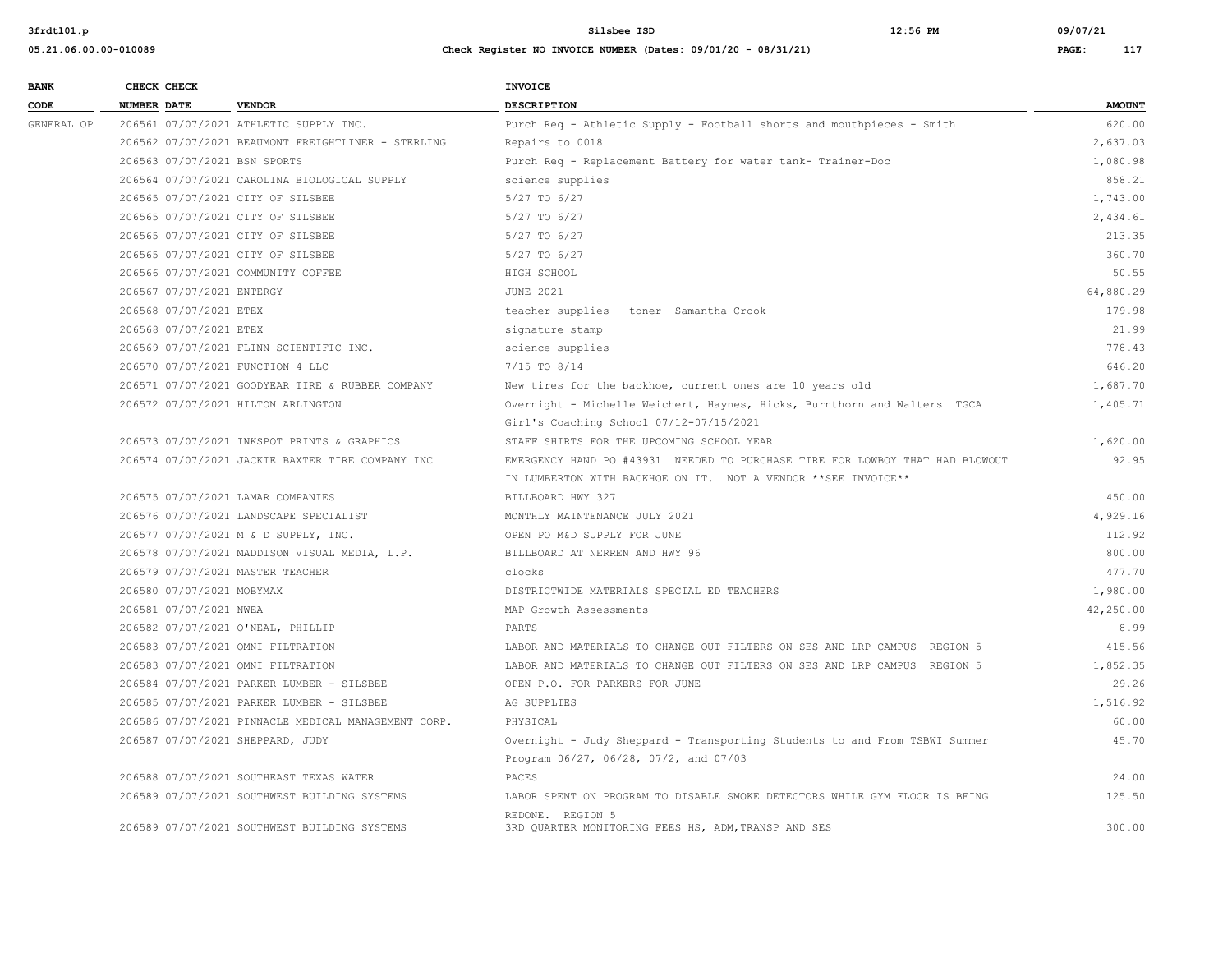**05.21.06.00.00-010089 Check Register NO INVOICE NUMBER (Dates: 09/01/20 - 08/31/21) PAGE: 118**

| <b>BANK</b> |                    | CHECK CHECK                |                                                                              | INVOICE                                                           |               |
|-------------|--------------------|----------------------------|------------------------------------------------------------------------------|-------------------------------------------------------------------|---------------|
| CODE        | <b>NUMBER DATE</b> |                            | <b>VENDOR</b>                                                                | DESCRIPTION                                                       | <b>AMOUNT</b> |
| GENERAL OP  |                    |                            | 206589 07/07/2021 SOUTHWEST BUILDING SYSTEMS                                 | acoustical treatment SHS qym                                      | 11,281.50     |
|             |                    | 206590 07/07/2021 SPECTRUM |                                                                              | 6/29 THROUGH 7/28                                                 | 698.28        |
|             |                    | 206590 07/07/2021 SPECTRUM |                                                                              | $6/29$ TO $7/28$                                                  | 678.40        |
|             |                    |                            | 206591 07/07/2021 SWICEGOOD MUSIC COMPANY                                    | new sausaphone                                                    | 6,867.00      |
|             |                    |                            | 206591 07/07/2021 SWICEGOOD MUSIC COMPANY                                    | BAND SUMMER REPAIR                                                | 660.00        |
|             |                    |                            | 206592 07/07/2021 TEXAS RURAL EDUCATION ASSOCIATION                          | MEMBERSHIP RENEWAL                                                | 700.00        |
|             |                    |                            | 206593 07/07/2021 THOMAS BUS GULF COAST                                      | OPEN P.O. FOR THOMAS BUS JUNE                                     | 80.52         |
|             |                    |                            | 206594 07/07/2021 ZONAR SYSTEMS, INC.                                        | 7/1 TO 7/31                                                       | 1,629.00      |
|             |                    |                            | 206595 07/14/2021 ACHIEVE 3000, INC.                                         | Achieve 300 ProTExas State                                        | 205,708.44    |
|             |                    |                            | 206596 07/14/2021 ACME ARCHITECTURAL HARDWARE                                | Key cores needed to replace worn broken ones on campuses          | 116.09        |
|             |                    |                            | 206597 07/14/2021 ALLIED FENCE                                               | New fence and gates for the backside of LRP                       | 8,215.00      |
|             |                    |                            | 206599 07/14/2021 AMAZON.COM/SYNCB                                           | supplies                                                          | 516.08        |
|             |                    |                            | 206599 07/14/2021 AMAZON.COM/SYNCB                                           | 496957844438<br>supplies                                          | 237.94        |
|             |                    |                            | 206599 07/14/2021 AMAZON.COM/SYNCB                                           | TEACHER SUPPLIES MELINDA LOWE                                     | 158.60        |
|             |                    |                            | 206599 07/14/2021 AMAZON.COM/SYNCB                                           | 999976876599<br>MATH SUPPLIES                                     | 114.43        |
|             |                    |                            | 206599 07/14/2021 AMAZON.COM/SYNCB                                           | supplies                                                          | 424.84        |
|             |                    |                            | 206599 07/14/2021 AMAZON.COM/SYNCB                                           | supplies for paces/academy                                        | 419.27        |
|             |                    |                            | 206599 07/14/2021 AMAZON.COM/SYNCB                                           | popcorn machine                                                   | 249.99        |
|             |                    |                            | 206599 07/14/2021 AMAZON.COM/SYNCB                                           | supplies                                                          | 179.99        |
|             |                    |                            | 206599 07/14/2021 AMAZON.COM/SYNCB                                           | shredders                                                         | 248.02        |
|             |                    |                            | 206599 07/14/2021 AMAZON.COM/SYNCB                                           | Purch Req - Volleyball items - Hicks                              | 322.53        |
|             |                    |                            | 206599 07/14/2021 AMAZON.COM/SYNCB                                           | 468573363983 supplies                                             | 81.24         |
|             |                    |                            | 206599 07/14/2021 AMAZON.COM/SYNCB                                           | math supplies                                                     | 241.14        |
|             |                    |                            | 206599 07/14/2021 AMAZON.COM/SYNCB                                           | EATON CUTTER HAMMER M22-R10K POTENTIOMETER FOR FANS AT SES AMAZON | 60.58         |
|             |                    |                            | 206599 07/14/2021 AMAZON.COM/SYNCB                                           | Nets for the softball batting cages                               | 1,149.90      |
|             |                    |                            | 206599 07/14/2021 AMAZON.COM/SYNCB                                           | supplies                                                          | 633.48        |
|             |                    |                            | 206599 07/14/2021 AMAZON.COM/SYNCB                                           | supplies                                                          | 178.57        |
|             |                    |                            | 206599 07/14/2021 AMAZON.COM/SYNCB                                           | cconselor supplies                                                | 497.06        |
|             |                    |                            | 206599 07/14/2021 AMAZON.COM/SYNCB                                           | Printer Tape for hand held printer                                | 15.88         |
|             |                    |                            | 206599 07/14/2021 AMAZON.COM/SYNCB                                           | Purch Req - Amazon - Tennis Materials - Bardell                   | 205.81        |
|             |                    |                            | 206599 07/14/2021 AMAZON.COM/SYNCB                                           | 100 PC - Rope ID Neck Lanyard                                     | 848.75        |
|             |                    |                            | 206599 07/14/2021 AMAZON.COM/SYNCB                                           | LYON TAMPER GUARD LOCKER HANDLES                                  | 94.70         |
|             |                    |                            | 206599 07/14/2021 AMAZON.COM/SYNCB                                           | supplies                                                          | 788.90        |
|             |                    |                            | 206599 07/14/2021 AMAZON.COM/SYNCB                                           | office supplies                                                   | 331.37        |
|             |                    |                            | 206600 07/14/2021 APPRAISAL & COLLECTION TECHNOLOGIES, LLC TAXATION SOFTWARE |                                                                   | 298.00        |

206601 07/14/2021 ARMOR PLUMBING Cost to Replace Gas Lines on the Back of Building - Includes all parts and 8,897.50

206602 07/14/2021 AT&T LONG DISTANCE 5 18.44 JUL 3 TO AUG 2<br>206603 07/14/2021 BEAUMONT FREIGHTLINER - STERLING pump /motor electrical windshield wipers 5 18.56 18.56 18.56 206603 07/14/2021 BEAUMONT FREIGHTLINER - STERLING pump /motor electrical windshield wipers 36.56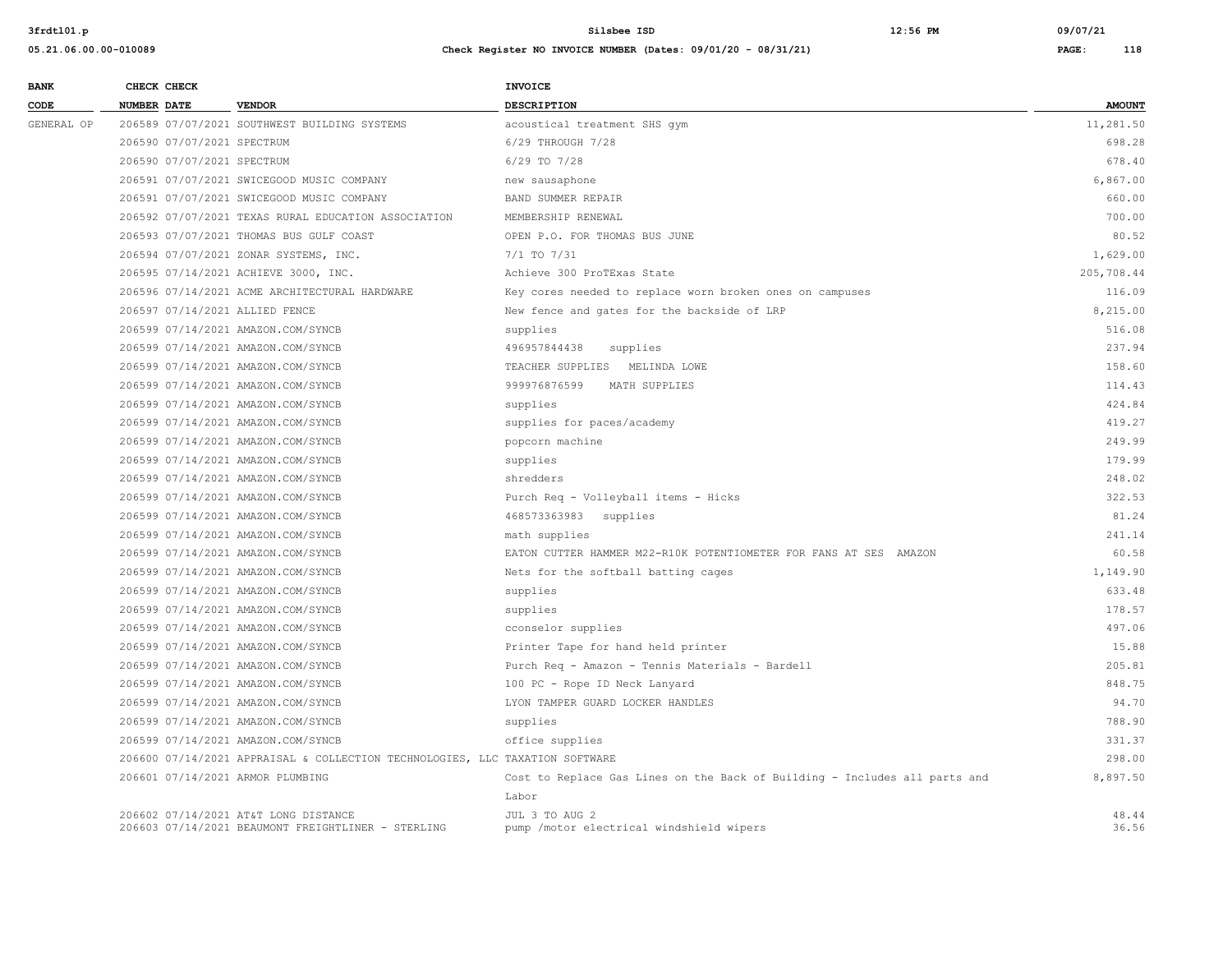| <b>BANK</b> | CHECK CHECK        |                            |                                                                                   | INVOICE                                                                                          |                 |
|-------------|--------------------|----------------------------|-----------------------------------------------------------------------------------|--------------------------------------------------------------------------------------------------|-----------------|
| CODE        | <b>NUMBER DATE</b> |                            | <b>VENDOR</b>                                                                     | DESCRIPTION                                                                                      | <b>AMOUNT</b>   |
| GENERAL OP  |                    |                            | 206604 07/14/2021 BEST WESTERN CORPUS CHRISTI                                     | OVERNIGHT-Liz Green-Vatat Conference-July19th-July23rd                                           | 667.04          |
|             |                    |                            | 206605 07/14/2021 CHALK'S TRUCK PARTS, INC.                                       | Open PO for Chaulks for Month of July                                                            | 141.30          |
|             |                    |                            | 206605 07/14/2021 CHALK'S TRUCK PARTS, INC.                                       | Open PO for Chaulks for Month of July                                                            | 214.48          |
|             |                    |                            | 206606 07/14/2021 CITY OF SILSBEE                                                 | $6/6$ TO $7/6$                                                                                   | 138.10          |
|             |                    |                            | 206606 07/14/2021 CITY OF SILSBEE                                                 | 6/6 TO 7/6                                                                                       | 157.90          |
|             |                    |                            | 206606 07/14/2021 CITY OF SILSBEE                                                 | 6/6 TO 7/6                                                                                       | 32.50           |
|             |                    |                            | 206606 07/14/2021 CITY OF SILSBEE                                                 | 6/6 TO 7/6                                                                                       | 58.30           |
|             |                    |                            | 206607 07/14/2021 COASTAL WELDING SUPPLY INC                                      | OPEN PO JULY FOR COASTAL WELDING BID LIST                                                        | 39.58           |
|             |                    |                            | 206607 07/14/2021 COASTAL WELDING SUPPLY INC                                      | monthly HVAC                                                                                     | 12.00           |
|             |                    |                            | 206608 07/14/2021 COMMON SENSE COMMUNICATIONS, LLC                                | Convocation 8/10/2021 TBD 1.5 - Leadership Workshop TBD 3 Sessions - Training                    | 10,900.00       |
|             |                    |                            |                                                                                   | staff                                                                                            |                 |
|             |                    |                            | 206609 07/14/2021 COMMUNITY COFFEE                                                | ADMINISTRATION                                                                                   | 40.00           |
|             |                    |                            | 206610 07/14/2021 ELITE CARD PAYMENT CENTER                                       | 6/2 TTO 6/30                                                                                     | 323.05          |
|             |                    | 206611 07/14/2021 ETEX     |                                                                                   | furniture                                                                                        | 458.00          |
|             |                    | 206611 07/14/2021 ETEX     |                                                                                   | counselor supplies                                                                               | 358.89          |
|             |                    | 206612 07/14/2021 GRAINGER |                                                                                   | OPEN PO JULY FOR GRAINGER                                                                        | 74.38           |
|             |                    | 206612 07/14/2021 GRAINGER |                                                                                   | OPEN PO JULY FOR GRAINGER                                                                        | 88.87           |
|             |                    | 206612 07/14/2021 GRAINGER |                                                                                   | OPEN PO JULY FOR GRAINGER                                                                        | 235.22          |
|             |                    | 206612 07/14/2021 GRAINGER |                                                                                   | OPEN PO JULY FOR GRAINGER                                                                        | 51.80           |
|             |                    | 206612 07/14/2021 GRAINGER |                                                                                   | OPEN PO JULY FOR GRAINGER                                                                        | 196.96          |
|             |                    | 206612 07/14/2021 GRAINGER |                                                                                   | OPEN PO JULY FOR GRAINGER                                                                        | 21.93           |
|             |                    |                            | 206613 07/14/2021 GRANGER, BAMBI                                                  | SILSBEE VS ORANGEFIELD VB                                                                        | 170.00          |
|             |                    |                            | 206613 07/14/2021 GRANGER, BAMBI                                                  | SILSBEE VS BC VOLLEYBALL                                                                         | 170.00          |
|             |                    |                            | 206613 07/14/2021 GRANGER, BAMBI                                                  | VB SILSBEE VS VIDOR                                                                              | 170.00          |
|             |                    |                            | 206614 07/14/2021 HARDIN COUNTY TREASURER                                         | COMMISSIONS                                                                                      | 674.52          |
|             |                    |                            | 206615 07/14/2021 HAWK, MAGGIE                                                    | Overnight - Maggie Hawk - HTE Team Camp 07/18-07/21/2021                                         | 1,130.00        |
|             |                    |                            | 206616 07/14/2021 Holt, Janis                                                     | SLI SAN ANTONIO                                                                                  | 472.34          |
|             |                    |                            | 206617 07/14/2021 HYATT REGENCY SAN ANTONIO RIVERWALK                             | OVERNIGHT-THSCA Coaching School-7/18-7/20                                                        | 3,027.60        |
|             |                    |                            | 206617 07/19/2021 HYATT REGENCY SAN ANTONIO RIVERWALK                             | OVERNIGHT-THSCA Coaching School-7/18-7/20                                                        | $-3,027.60$     |
|             |                    |                            | 206618 07/14/2021 LANDSCAPE SPECIALIST                                            | clean out drainage ditch along highway and football field                                        | 2,500.00        |
|             |                    |                            | 206618 07/14/2021 LANDSCAPE SPECIALIST                                            | repairs needed to the competition football field sprinkler systerm                               | 1,985.00        |
|             |                    |                            | 206618 07/14/2021 LANDSCAPE SPECIALIST                                            | cost to replace sprinkler head on practice field                                                 | 175.00          |
|             |                    |                            | 206619 07/14/2021 MARRIOTT RIVERWALK                                              | Overnight - Nicole Thornton 07/21-07/25//2021 TCDA convention                                    | 242.67          |
|             |                    |                            | 206619 07/14/2021 MARRIOTT RIVERWALK                                              | Overnight - Kathryn McKeehan TCDA Convention 07/21-07/25/2021                                    | 242.67          |
|             |                    |                            | 206619 07/14/2021 MARRIOTT RIVERWALK                                              | OVERNIGHT-Michelle Martinez-TCDA convention-July21-25                                            | 242.67          |
|             |                    |                            | 206620 07/14/2021 MARRIOTT PLAZA SAN ANTONIO                                      | Overnight - Kara Baker FCSTAT 2021 Summer Prof Dev Con 07/20-07/23/2021                          | 419.47          |
|             |                    |                            | 206621 07/14/2021 MCINNIS CONSTRUCTION, INC.                                      | painting of SHS Main Building, Tiger Stadium Complex, Baseball/Softball                          | 30,673.92       |
|             |                    |                            | 206622 07/14/2021 O'REILLY AUTOMOTIVE<br>206623 07/14/2021 OMNI LAS COLINAS HOTEL | OPEN PO O'REILLY AUTO FOR JUNE<br>Overnight - E sturgeon TIVA Summer Conference 07/18-07/23/2021 | 98.79<br>844.75 |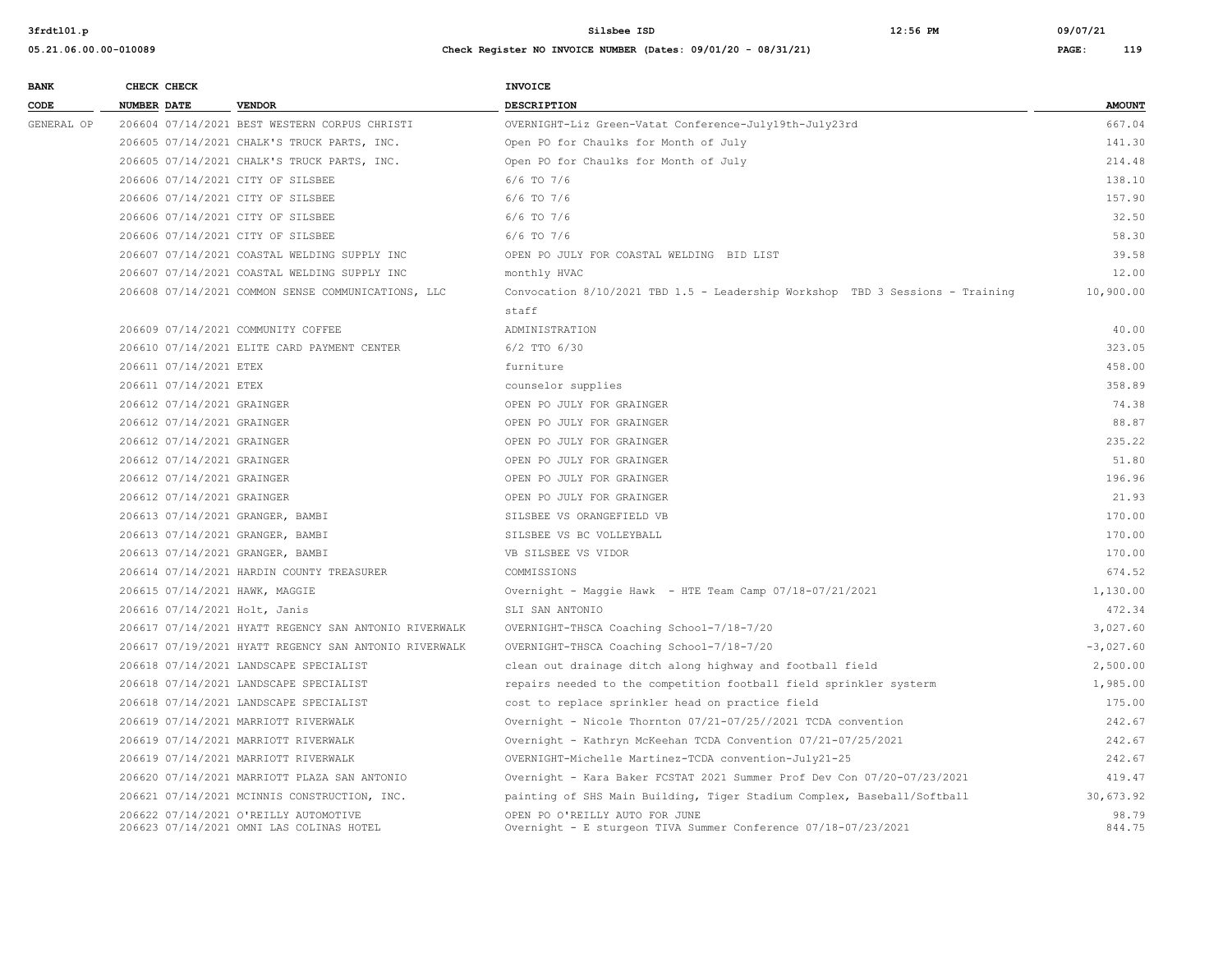| <b>BANK</b> | CHECK CHECK        |                            |                                                                       | INVOICE                                                                        |                  |
|-------------|--------------------|----------------------------|-----------------------------------------------------------------------|--------------------------------------------------------------------------------|------------------|
| CODE        | <b>NUMBER DATE</b> |                            | <b>VENDOR</b>                                                         | <b>DESCRIPTION</b>                                                             | <b>AMOUNT</b>    |
| GENERAL OP  |                    |                            | 206624 07/14/2021 PARKER BUSINESS FORMS                               | Box Business Cards - Kelsey Johnson - Tiger Head Version                       | 32.42            |
|             |                    |                            | 206625 07/14/2021 PARKER LUMBER - SILSBEE                             | OPEN PO PARKER LUMBER                                                          | 1,937.70         |
|             |                    |                            | 206625 07/14/2021 PARKER LUMBER - SILSBEE                             | PAINT AND MATERIALS FOR CHURCH VOLUNTEERS TO PAINT 3 CLASSSROOMS PER KEVIN     | 857.10           |
|             |                    |                            |                                                                       | CREADUER SEE OUOTE                                                             |                  |
|             |                    |                            | 206626 07/14/2021 PINNACLE MEDICAL MANAGEMENT CORP.                   | PHYSICALS                                                                      | 120.00           |
|             |                    |                            | 206626 07/14/2021 PINNACLE MEDICAL MANAGEMENT CORP.                   | PHYSICAL                                                                       | 60.00            |
|             |                    |                            | 206627 07/14/2021 REGION V EDUCATION SERVICE CENTER                   | Workshop T Pass Rubric Update                                                  | 50.00            |
|             |                    |                            | 206627 07/14/2021 REGION V EDUCATION SERVICE CENTER                   | 8 hour certification class                                                     | 55.00            |
|             |                    |                            | 206627 07/14/2021 REGION V EDUCATION SERVICE CENTER                   | 8 hour recertification course for drivers                                      | 55.00            |
|             |                    |                            | 206628 07/14/2021 RICKS, CAMERAN                                      | SCHOLARSHIP                                                                    | 500.00           |
|             |                    |                            | 206629 07/14/2021 RULON, KENNETH JR                                   | SLI SAN ANTONIO                                                                | 488.56           |
|             |                    |                            | 206630 07/14/2021 SCOTT, NICOLE                                       | SCHOLARSHIP                                                                    | 1,000.00         |
|             |                    |                            | 206631 07/14/2021 SHEPPARD, JUDY                                      | Overnight - Judy Sheppard - Transporting Students to and From TSBWI Summer     | 46.93            |
|             |                    |                            |                                                                       | Program 06/27, 06/28, 07/2, and 07/03                                          |                  |
|             |                    |                            | 206632 07/14/2021 SHIRLEY COOK, HARDIN COUNTY TAC                     | <b>BUSSES</b>                                                                  | 242.50           |
|             |                    |                            | 206633 07/14/2021 SHOPPAS JOHN DEERE                                  | labor and parts to repair backhoe for maintenance shop **SEE ATTACHED QUOTE**  | 2,402.67         |
|             |                    |                            | 206634 07/14/2021 SILSBEE BEE                                         | Public Notice - ESSER III                                                      | 147.00           |
|             |                    |                            | 206635 07/14/2021 SMITH, CYNTHIA                                      | SLI SAN ANTONIO                                                                | 407.75           |
|             |                    |                            | 206636 07/14/2021 SOUTHERN LAWN & LANDSCAPES LLC                      | MOWING COMPLETED 7/11                                                          | 4,906.00         |
|             |                    |                            | 206636 07/14/2021 SOUTHERN LAWN & LANDSCAPES LLC                      | MOWING COMPLETED 6/19                                                          | 4,906.00         |
|             |                    | 206637 07/14/2021 SPECTRUM |                                                                       | 6/30 TO 7/29                                                                   | 425.08           |
|             |                    |                            | 206638 07/14/2021 TASB, INC.                                          | TASB - Worksite Posters State 18x24                                            | 235.65           |
|             |                    |                            | 206639 07/14/2021 TEXAS A&M HOTEL AND CONFERENCE CENTER               | OVERNIGHT-Heather Wiggins-The Health Science Conference-College                | 566.31           |
|             |                    |                            |                                                                       | Station- $7/18-7/22$                                                           |                  |
|             |                    |                            | 206640 07/14/2021 TEXAS DEPARTMENT OF PUBLIC SAFETY                   | $6/1$ TO $6/30$                                                                | 20.00            |
|             |                    |                            | 206641 07/14/2021 UT HIGH SCHOOL                                      | UT HIGH SCHOOL CBE SMS                                                         | 100.00           |
|             |                    |                            | 206642 07/14/2021 WATHEN, DESHONG & JUNCKER, L.L.P.                   | ITERIM AUDIT SERVICES FOR THE YEAR ENDING AUGUST 31, 2021                      | 8,000.00         |
|             |                    |                            | 206643 07/14/2021 WILLIS, SUSAN                                       | DRIVER                                                                         | 10.00            |
|             |                    |                            | 206644 07/21/2021 ADVANCED SYSTEMS & ALARMS                           | $8/1$ TO $8/31$                                                                | 70.00            |
|             |                    | 206645 07/21/2021 AT &T    |                                                                       | JUL 7 THRU AUG 6                                                               | 1,083.78         |
|             |                    |                            | 206646 07/21/2021 AVID CENTER                                         | AVID RENEWAL QUOTE # Q-809988 J YOUNGBLOOD                                     | 14,198.00        |
|             |                    | 206647 07/21/2021 BALFOUR  |                                                                       | WALL OF HONOR RINGS - CAREN FELPS AND CRAIG MCGALLION                          | 640.00           |
|             |                    |                            | 206648 07/21/2021 BARTON, MINDI                                       | SCHOLARSHIP                                                                    | 500.00           |
|             |                    |                            | 206648 07/21/2021 BARTON, MINDI                                       | SCHOLARSHIP                                                                    | $-500.00$        |
|             |                    |                            | 206649 07/21/2021 BAYOU CITY GYM FLOORS, JOHN SWART                   | HS competition gym renovation                                                  | 28,758.00        |
|             |                    |                            | 206650 07/21/2021 BEAUMONT FREIGHTLINER - STERLING                    | 6 alliance batteries                                                           | 591.18           |
|             |                    |                            | 206651 07/21/2021 BEST MPRESSIONS                                     | senior banner                                                                  | 405.00           |
|             |                    |                            | 206652 07/21/2021 BSN SPORTS<br>206653 07/21/2021 CARRIER CORPORATION | Purch Req - BSN - Girls Athletics - Combo Locks - Hicks<br>WORK PERFORMED @SHS | 441.00<br>335.00 |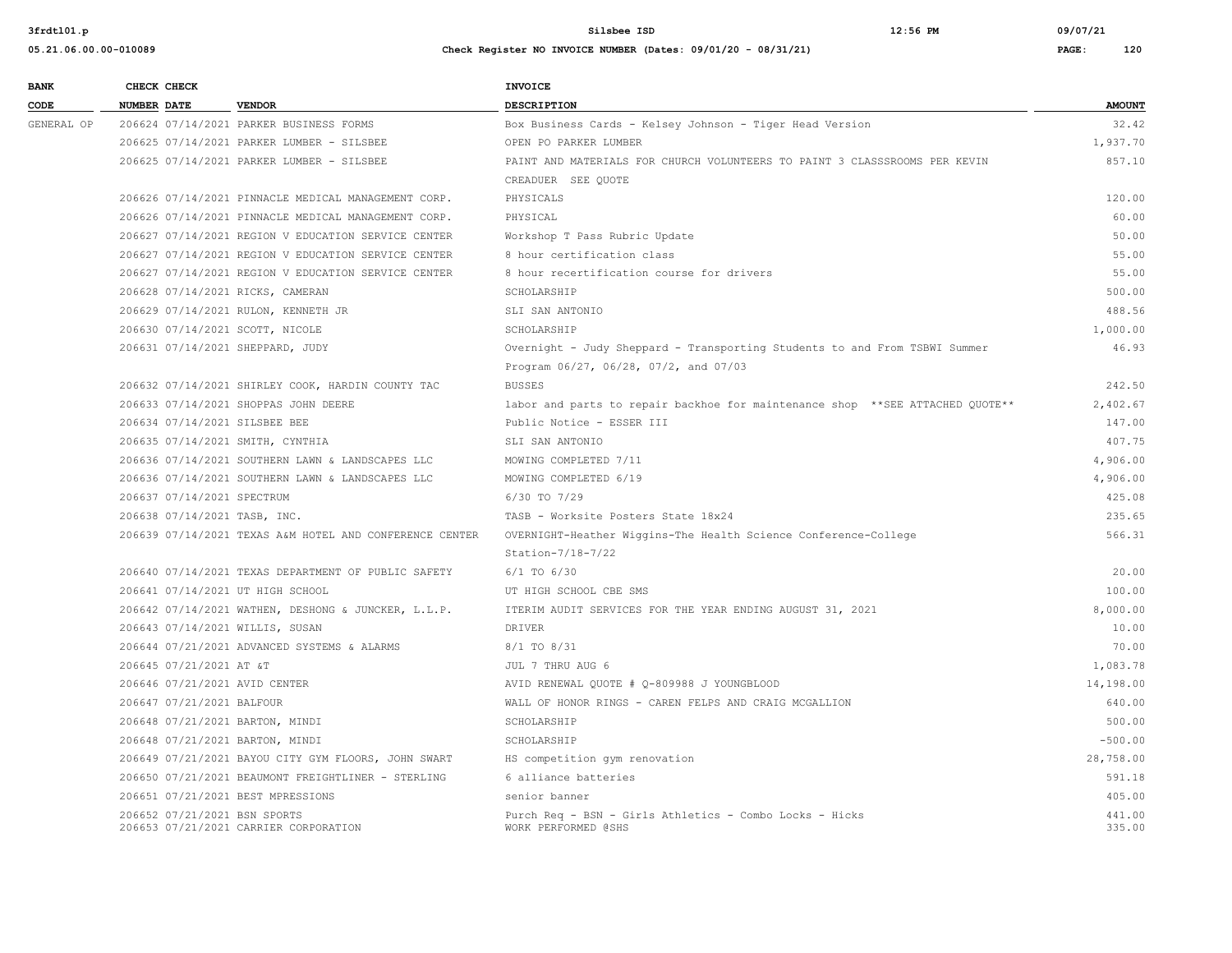| <b>AMOUNT</b><br>CODE<br><b>NUMBER DATE</b><br><b>VENDOR</b><br><b>DESCRIPTION</b><br>206654 07/21/2021 CENTERPOINT ENERGY<br>47.08<br>GENERAL OP<br>$6/2$ TO $7/6$<br>206654 07/21/2021 CENTERPOINT ENERGY<br>6/2 TO 7/6<br>851.39<br>41.07<br>206654 07/21/2021 CENTERPOINT ENERGY<br>$6/2$ TO $7/6$<br>51.72<br>206654 07/21/2021 CENTERPOINT ENERGY<br>$6/2 - 7/6$<br>206654 07/21/2021 CENTERPOINT ENERGY<br>$6/2$ to $7/6$<br>54.47<br>$6/2 - 7/6$<br>49.78<br>206654 07/21/2021 CENTERPOINT ENERGY<br>611.53<br>206655 07/21/2021 CHICK-FIL-A<br>SOCCER AND MS BOYS TRACK<br>206656 07/21/2021 CITY OF SILSBEE<br>6/13 TO 7/13<br>1,352.90<br>177.70<br>206656 07/21/2021 CITY OF SILSBEE<br>6/13 TO 7/13<br>710.11<br>206656 07/21/2021 CITY OF SILSBEE<br>6/13 TO 7/13<br>206657 07/21/2021 CUMMINS SOUTHERN PLAINS<br>770.00<br>Annual Cummings Insight Software update<br>5,660.00<br>206658 07/21/2021 EDUPHORIA<br>Eduphoria Suite subscription minus Aware<br>769.13<br>206659 07/21/2021 EMBASSY SUITES<br>OVERNIGHT-Benz School of Floral Design-College Station-7/20-7/24<br>206660 07/21/2021 ETEX<br>87.98<br>supplies<br>199.90<br>206660 07/21/2021 ETEX<br>Office supplies ETEX<br>179.94<br>206660 07/21/2021 ETEX<br>lights<br>office furniture<br>6,068.95<br>206660 07/21/2021 ETEX<br>$6/17 - 30$<br>88.29<br>206661 07/21/2021 EXXON MOBIL<br>225.00<br>206662 07/21/2021 FISHER, TYSON<br><b>FALL 2020</b><br>95.80<br>206663 07/21/2021 FLINN SCIENTIFIC INC.<br>science supplies<br>0.65<br>206663 07/21/2021 FLINN SCIENTIFIC INC.<br>science supplies<br>206664 07/21/2021 GRAINGER<br>119.04<br>OPEN PO JULY FOR GRAINGER<br>266.46<br>206664 07/21/2021 GRAINGER<br>ODO BAN FOR BUSES<br>50.37<br>206664 07/21/2021 GRAINGER<br>OPEN PO JULY FOR GRAINGER<br>16.79<br>206664 07/21/2021 GRAINGER<br>OPEN PO JULY FOR GRAINGER<br>206664 07/21/2021 GRAINGER<br>860.47<br>New motor for large wall fan at transportation shop area<br>1,000.00<br>206665 07/21/2021 HATTON, RUEBEN<br>SCHOLARSHIP<br>625.00<br>206665 07/21/2021 HATTON, RUEBEN<br>SCHOLARSHIP<br>206666 07/21/2021 LITERACY RESOURCES, LLC<br>HEGGERTY DBA LITERACY RESOURCES, LLC LRP<br>1,123.06<br>120.00<br>206667 07/21/2021 MCBROOM, ROBERT<br>PHYSICAL<br>557.61<br>206668 07/21/2021 OMNI FORT WORTH HOTEL<br>Overnight - Judy Honeycutt - CTAT Summer 2021 07/26-07/29/2021<br>168.59<br>206669 07/21/2021 ORIENTAL TRADING COMPANY<br>awards Kim Copley<br>329.50<br>206670 07/21/2021 OVERHEAD DOOR CO OF BMT<br>Emergency hand PO #43936 Workshop roll up door came off track and posed an<br>immediate danger to workers if it fell. Had to get overhead doors out to<br>repair and secure the building.<br>147.09<br>206671 07/21/2021 PERMA BOUND BOOKS<br>library books<br>Kelly Smith<br>206672 07/21/2021 R. DUANE HUFF PRODUCTIONS, INC.<br>BAND LEADERSHIP 1 DAY CLINIC<br>1,600.00<br>500.00<br>206673 07/21/2021 RANDOLPH, RANDALL<br>drumline clinic<br>6,825.00<br>206674 07/21/2021 RCI<br>fixed asset annual update | <b>BANK</b> | CHECK CHECK | <b>INVOICE</b> |  |
|--------------------------------------------------------------------------------------------------------------------------------------------------------------------------------------------------------------------------------------------------------------------------------------------------------------------------------------------------------------------------------------------------------------------------------------------------------------------------------------------------------------------------------------------------------------------------------------------------------------------------------------------------------------------------------------------------------------------------------------------------------------------------------------------------------------------------------------------------------------------------------------------------------------------------------------------------------------------------------------------------------------------------------------------------------------------------------------------------------------------------------------------------------------------------------------------------------------------------------------------------------------------------------------------------------------------------------------------------------------------------------------------------------------------------------------------------------------------------------------------------------------------------------------------------------------------------------------------------------------------------------------------------------------------------------------------------------------------------------------------------------------------------------------------------------------------------------------------------------------------------------------------------------------------------------------------------------------------------------------------------------------------------------------------------------------------------------------------------------------------------------------------------------------------------------------------------------------------------------------------------------------------------------------------------------------------------------------------------------------------------------------------------------------------------------------------------------------------------------------------------------------------------------------------------------------------------------------------------------------------------------------------------------------------------------------------------------------------------------------------------------------------------------------------------------------------------------------------------------------------------------------------------------------------------------------------------------------------------------------------------------------------------------------------------|-------------|-------------|----------------|--|
|                                                                                                                                                                                                                                                                                                                                                                                                                                                                                                                                                                                                                                                                                                                                                                                                                                                                                                                                                                                                                                                                                                                                                                                                                                                                                                                                                                                                                                                                                                                                                                                                                                                                                                                                                                                                                                                                                                                                                                                                                                                                                                                                                                                                                                                                                                                                                                                                                                                                                                                                                                                                                                                                                                                                                                                                                                                                                                                                                                                                                                                  |             |             |                |  |
|                                                                                                                                                                                                                                                                                                                                                                                                                                                                                                                                                                                                                                                                                                                                                                                                                                                                                                                                                                                                                                                                                                                                                                                                                                                                                                                                                                                                                                                                                                                                                                                                                                                                                                                                                                                                                                                                                                                                                                                                                                                                                                                                                                                                                                                                                                                                                                                                                                                                                                                                                                                                                                                                                                                                                                                                                                                                                                                                                                                                                                                  |             |             |                |  |
|                                                                                                                                                                                                                                                                                                                                                                                                                                                                                                                                                                                                                                                                                                                                                                                                                                                                                                                                                                                                                                                                                                                                                                                                                                                                                                                                                                                                                                                                                                                                                                                                                                                                                                                                                                                                                                                                                                                                                                                                                                                                                                                                                                                                                                                                                                                                                                                                                                                                                                                                                                                                                                                                                                                                                                                                                                                                                                                                                                                                                                                  |             |             |                |  |
|                                                                                                                                                                                                                                                                                                                                                                                                                                                                                                                                                                                                                                                                                                                                                                                                                                                                                                                                                                                                                                                                                                                                                                                                                                                                                                                                                                                                                                                                                                                                                                                                                                                                                                                                                                                                                                                                                                                                                                                                                                                                                                                                                                                                                                                                                                                                                                                                                                                                                                                                                                                                                                                                                                                                                                                                                                                                                                                                                                                                                                                  |             |             |                |  |
|                                                                                                                                                                                                                                                                                                                                                                                                                                                                                                                                                                                                                                                                                                                                                                                                                                                                                                                                                                                                                                                                                                                                                                                                                                                                                                                                                                                                                                                                                                                                                                                                                                                                                                                                                                                                                                                                                                                                                                                                                                                                                                                                                                                                                                                                                                                                                                                                                                                                                                                                                                                                                                                                                                                                                                                                                                                                                                                                                                                                                                                  |             |             |                |  |
|                                                                                                                                                                                                                                                                                                                                                                                                                                                                                                                                                                                                                                                                                                                                                                                                                                                                                                                                                                                                                                                                                                                                                                                                                                                                                                                                                                                                                                                                                                                                                                                                                                                                                                                                                                                                                                                                                                                                                                                                                                                                                                                                                                                                                                                                                                                                                                                                                                                                                                                                                                                                                                                                                                                                                                                                                                                                                                                                                                                                                                                  |             |             |                |  |
|                                                                                                                                                                                                                                                                                                                                                                                                                                                                                                                                                                                                                                                                                                                                                                                                                                                                                                                                                                                                                                                                                                                                                                                                                                                                                                                                                                                                                                                                                                                                                                                                                                                                                                                                                                                                                                                                                                                                                                                                                                                                                                                                                                                                                                                                                                                                                                                                                                                                                                                                                                                                                                                                                                                                                                                                                                                                                                                                                                                                                                                  |             |             |                |  |
|                                                                                                                                                                                                                                                                                                                                                                                                                                                                                                                                                                                                                                                                                                                                                                                                                                                                                                                                                                                                                                                                                                                                                                                                                                                                                                                                                                                                                                                                                                                                                                                                                                                                                                                                                                                                                                                                                                                                                                                                                                                                                                                                                                                                                                                                                                                                                                                                                                                                                                                                                                                                                                                                                                                                                                                                                                                                                                                                                                                                                                                  |             |             |                |  |
|                                                                                                                                                                                                                                                                                                                                                                                                                                                                                                                                                                                                                                                                                                                                                                                                                                                                                                                                                                                                                                                                                                                                                                                                                                                                                                                                                                                                                                                                                                                                                                                                                                                                                                                                                                                                                                                                                                                                                                                                                                                                                                                                                                                                                                                                                                                                                                                                                                                                                                                                                                                                                                                                                                                                                                                                                                                                                                                                                                                                                                                  |             |             |                |  |
|                                                                                                                                                                                                                                                                                                                                                                                                                                                                                                                                                                                                                                                                                                                                                                                                                                                                                                                                                                                                                                                                                                                                                                                                                                                                                                                                                                                                                                                                                                                                                                                                                                                                                                                                                                                                                                                                                                                                                                                                                                                                                                                                                                                                                                                                                                                                                                                                                                                                                                                                                                                                                                                                                                                                                                                                                                                                                                                                                                                                                                                  |             |             |                |  |
|                                                                                                                                                                                                                                                                                                                                                                                                                                                                                                                                                                                                                                                                                                                                                                                                                                                                                                                                                                                                                                                                                                                                                                                                                                                                                                                                                                                                                                                                                                                                                                                                                                                                                                                                                                                                                                                                                                                                                                                                                                                                                                                                                                                                                                                                                                                                                                                                                                                                                                                                                                                                                                                                                                                                                                                                                                                                                                                                                                                                                                                  |             |             |                |  |
|                                                                                                                                                                                                                                                                                                                                                                                                                                                                                                                                                                                                                                                                                                                                                                                                                                                                                                                                                                                                                                                                                                                                                                                                                                                                                                                                                                                                                                                                                                                                                                                                                                                                                                                                                                                                                                                                                                                                                                                                                                                                                                                                                                                                                                                                                                                                                                                                                                                                                                                                                                                                                                                                                                                                                                                                                                                                                                                                                                                                                                                  |             |             |                |  |
|                                                                                                                                                                                                                                                                                                                                                                                                                                                                                                                                                                                                                                                                                                                                                                                                                                                                                                                                                                                                                                                                                                                                                                                                                                                                                                                                                                                                                                                                                                                                                                                                                                                                                                                                                                                                                                                                                                                                                                                                                                                                                                                                                                                                                                                                                                                                                                                                                                                                                                                                                                                                                                                                                                                                                                                                                                                                                                                                                                                                                                                  |             |             |                |  |
|                                                                                                                                                                                                                                                                                                                                                                                                                                                                                                                                                                                                                                                                                                                                                                                                                                                                                                                                                                                                                                                                                                                                                                                                                                                                                                                                                                                                                                                                                                                                                                                                                                                                                                                                                                                                                                                                                                                                                                                                                                                                                                                                                                                                                                                                                                                                                                                                                                                                                                                                                                                                                                                                                                                                                                                                                                                                                                                                                                                                                                                  |             |             |                |  |
|                                                                                                                                                                                                                                                                                                                                                                                                                                                                                                                                                                                                                                                                                                                                                                                                                                                                                                                                                                                                                                                                                                                                                                                                                                                                                                                                                                                                                                                                                                                                                                                                                                                                                                                                                                                                                                                                                                                                                                                                                                                                                                                                                                                                                                                                                                                                                                                                                                                                                                                                                                                                                                                                                                                                                                                                                                                                                                                                                                                                                                                  |             |             |                |  |
|                                                                                                                                                                                                                                                                                                                                                                                                                                                                                                                                                                                                                                                                                                                                                                                                                                                                                                                                                                                                                                                                                                                                                                                                                                                                                                                                                                                                                                                                                                                                                                                                                                                                                                                                                                                                                                                                                                                                                                                                                                                                                                                                                                                                                                                                                                                                                                                                                                                                                                                                                                                                                                                                                                                                                                                                                                                                                                                                                                                                                                                  |             |             |                |  |
|                                                                                                                                                                                                                                                                                                                                                                                                                                                                                                                                                                                                                                                                                                                                                                                                                                                                                                                                                                                                                                                                                                                                                                                                                                                                                                                                                                                                                                                                                                                                                                                                                                                                                                                                                                                                                                                                                                                                                                                                                                                                                                                                                                                                                                                                                                                                                                                                                                                                                                                                                                                                                                                                                                                                                                                                                                                                                                                                                                                                                                                  |             |             |                |  |
|                                                                                                                                                                                                                                                                                                                                                                                                                                                                                                                                                                                                                                                                                                                                                                                                                                                                                                                                                                                                                                                                                                                                                                                                                                                                                                                                                                                                                                                                                                                                                                                                                                                                                                                                                                                                                                                                                                                                                                                                                                                                                                                                                                                                                                                                                                                                                                                                                                                                                                                                                                                                                                                                                                                                                                                                                                                                                                                                                                                                                                                  |             |             |                |  |
|                                                                                                                                                                                                                                                                                                                                                                                                                                                                                                                                                                                                                                                                                                                                                                                                                                                                                                                                                                                                                                                                                                                                                                                                                                                                                                                                                                                                                                                                                                                                                                                                                                                                                                                                                                                                                                                                                                                                                                                                                                                                                                                                                                                                                                                                                                                                                                                                                                                                                                                                                                                                                                                                                                                                                                                                                                                                                                                                                                                                                                                  |             |             |                |  |
|                                                                                                                                                                                                                                                                                                                                                                                                                                                                                                                                                                                                                                                                                                                                                                                                                                                                                                                                                                                                                                                                                                                                                                                                                                                                                                                                                                                                                                                                                                                                                                                                                                                                                                                                                                                                                                                                                                                                                                                                                                                                                                                                                                                                                                                                                                                                                                                                                                                                                                                                                                                                                                                                                                                                                                                                                                                                                                                                                                                                                                                  |             |             |                |  |
|                                                                                                                                                                                                                                                                                                                                                                                                                                                                                                                                                                                                                                                                                                                                                                                                                                                                                                                                                                                                                                                                                                                                                                                                                                                                                                                                                                                                                                                                                                                                                                                                                                                                                                                                                                                                                                                                                                                                                                                                                                                                                                                                                                                                                                                                                                                                                                                                                                                                                                                                                                                                                                                                                                                                                                                                                                                                                                                                                                                                                                                  |             |             |                |  |
|                                                                                                                                                                                                                                                                                                                                                                                                                                                                                                                                                                                                                                                                                                                                                                                                                                                                                                                                                                                                                                                                                                                                                                                                                                                                                                                                                                                                                                                                                                                                                                                                                                                                                                                                                                                                                                                                                                                                                                                                                                                                                                                                                                                                                                                                                                                                                                                                                                                                                                                                                                                                                                                                                                                                                                                                                                                                                                                                                                                                                                                  |             |             |                |  |
|                                                                                                                                                                                                                                                                                                                                                                                                                                                                                                                                                                                                                                                                                                                                                                                                                                                                                                                                                                                                                                                                                                                                                                                                                                                                                                                                                                                                                                                                                                                                                                                                                                                                                                                                                                                                                                                                                                                                                                                                                                                                                                                                                                                                                                                                                                                                                                                                                                                                                                                                                                                                                                                                                                                                                                                                                                                                                                                                                                                                                                                  |             |             |                |  |
|                                                                                                                                                                                                                                                                                                                                                                                                                                                                                                                                                                                                                                                                                                                                                                                                                                                                                                                                                                                                                                                                                                                                                                                                                                                                                                                                                                                                                                                                                                                                                                                                                                                                                                                                                                                                                                                                                                                                                                                                                                                                                                                                                                                                                                                                                                                                                                                                                                                                                                                                                                                                                                                                                                                                                                                                                                                                                                                                                                                                                                                  |             |             |                |  |
|                                                                                                                                                                                                                                                                                                                                                                                                                                                                                                                                                                                                                                                                                                                                                                                                                                                                                                                                                                                                                                                                                                                                                                                                                                                                                                                                                                                                                                                                                                                                                                                                                                                                                                                                                                                                                                                                                                                                                                                                                                                                                                                                                                                                                                                                                                                                                                                                                                                                                                                                                                                                                                                                                                                                                                                                                                                                                                                                                                                                                                                  |             |             |                |  |
|                                                                                                                                                                                                                                                                                                                                                                                                                                                                                                                                                                                                                                                                                                                                                                                                                                                                                                                                                                                                                                                                                                                                                                                                                                                                                                                                                                                                                                                                                                                                                                                                                                                                                                                                                                                                                                                                                                                                                                                                                                                                                                                                                                                                                                                                                                                                                                                                                                                                                                                                                                                                                                                                                                                                                                                                                                                                                                                                                                                                                                                  |             |             |                |  |
|                                                                                                                                                                                                                                                                                                                                                                                                                                                                                                                                                                                                                                                                                                                                                                                                                                                                                                                                                                                                                                                                                                                                                                                                                                                                                                                                                                                                                                                                                                                                                                                                                                                                                                                                                                                                                                                                                                                                                                                                                                                                                                                                                                                                                                                                                                                                                                                                                                                                                                                                                                                                                                                                                                                                                                                                                                                                                                                                                                                                                                                  |             |             |                |  |
|                                                                                                                                                                                                                                                                                                                                                                                                                                                                                                                                                                                                                                                                                                                                                                                                                                                                                                                                                                                                                                                                                                                                                                                                                                                                                                                                                                                                                                                                                                                                                                                                                                                                                                                                                                                                                                                                                                                                                                                                                                                                                                                                                                                                                                                                                                                                                                                                                                                                                                                                                                                                                                                                                                                                                                                                                                                                                                                                                                                                                                                  |             |             |                |  |
|                                                                                                                                                                                                                                                                                                                                                                                                                                                                                                                                                                                                                                                                                                                                                                                                                                                                                                                                                                                                                                                                                                                                                                                                                                                                                                                                                                                                                                                                                                                                                                                                                                                                                                                                                                                                                                                                                                                                                                                                                                                                                                                                                                                                                                                                                                                                                                                                                                                                                                                                                                                                                                                                                                                                                                                                                                                                                                                                                                                                                                                  |             |             |                |  |
|                                                                                                                                                                                                                                                                                                                                                                                                                                                                                                                                                                                                                                                                                                                                                                                                                                                                                                                                                                                                                                                                                                                                                                                                                                                                                                                                                                                                                                                                                                                                                                                                                                                                                                                                                                                                                                                                                                                                                                                                                                                                                                                                                                                                                                                                                                                                                                                                                                                                                                                                                                                                                                                                                                                                                                                                                                                                                                                                                                                                                                                  |             |             |                |  |
|                                                                                                                                                                                                                                                                                                                                                                                                                                                                                                                                                                                                                                                                                                                                                                                                                                                                                                                                                                                                                                                                                                                                                                                                                                                                                                                                                                                                                                                                                                                                                                                                                                                                                                                                                                                                                                                                                                                                                                                                                                                                                                                                                                                                                                                                                                                                                                                                                                                                                                                                                                                                                                                                                                                                                                                                                                                                                                                                                                                                                                                  |             |             |                |  |
|                                                                                                                                                                                                                                                                                                                                                                                                                                                                                                                                                                                                                                                                                                                                                                                                                                                                                                                                                                                                                                                                                                                                                                                                                                                                                                                                                                                                                                                                                                                                                                                                                                                                                                                                                                                                                                                                                                                                                                                                                                                                                                                                                                                                                                                                                                                                                                                                                                                                                                                                                                                                                                                                                                                                                                                                                                                                                                                                                                                                                                                  |             |             |                |  |
|                                                                                                                                                                                                                                                                                                                                                                                                                                                                                                                                                                                                                                                                                                                                                                                                                                                                                                                                                                                                                                                                                                                                                                                                                                                                                                                                                                                                                                                                                                                                                                                                                                                                                                                                                                                                                                                                                                                                                                                                                                                                                                                                                                                                                                                                                                                                                                                                                                                                                                                                                                                                                                                                                                                                                                                                                                                                                                                                                                                                                                                  |             |             |                |  |
|                                                                                                                                                                                                                                                                                                                                                                                                                                                                                                                                                                                                                                                                                                                                                                                                                                                                                                                                                                                                                                                                                                                                                                                                                                                                                                                                                                                                                                                                                                                                                                                                                                                                                                                                                                                                                                                                                                                                                                                                                                                                                                                                                                                                                                                                                                                                                                                                                                                                                                                                                                                                                                                                                                                                                                                                                                                                                                                                                                                                                                                  |             |             |                |  |
|                                                                                                                                                                                                                                                                                                                                                                                                                                                                                                                                                                                                                                                                                                                                                                                                                                                                                                                                                                                                                                                                                                                                                                                                                                                                                                                                                                                                                                                                                                                                                                                                                                                                                                                                                                                                                                                                                                                                                                                                                                                                                                                                                                                                                                                                                                                                                                                                                                                                                                                                                                                                                                                                                                                                                                                                                                                                                                                                                                                                                                                  |             |             |                |  |
|                                                                                                                                                                                                                                                                                                                                                                                                                                                                                                                                                                                                                                                                                                                                                                                                                                                                                                                                                                                                                                                                                                                                                                                                                                                                                                                                                                                                                                                                                                                                                                                                                                                                                                                                                                                                                                                                                                                                                                                                                                                                                                                                                                                                                                                                                                                                                                                                                                                                                                                                                                                                                                                                                                                                                                                                                                                                                                                                                                                                                                                  |             |             |                |  |
|                                                                                                                                                                                                                                                                                                                                                                                                                                                                                                                                                                                                                                                                                                                                                                                                                                                                                                                                                                                                                                                                                                                                                                                                                                                                                                                                                                                                                                                                                                                                                                                                                                                                                                                                                                                                                                                                                                                                                                                                                                                                                                                                                                                                                                                                                                                                                                                                                                                                                                                                                                                                                                                                                                                                                                                                                                                                                                                                                                                                                                                  |             |             |                |  |
|                                                                                                                                                                                                                                                                                                                                                                                                                                                                                                                                                                                                                                                                                                                                                                                                                                                                                                                                                                                                                                                                                                                                                                                                                                                                                                                                                                                                                                                                                                                                                                                                                                                                                                                                                                                                                                                                                                                                                                                                                                                                                                                                                                                                                                                                                                                                                                                                                                                                                                                                                                                                                                                                                                                                                                                                                                                                                                                                                                                                                                                  |             |             |                |  |
|                                                                                                                                                                                                                                                                                                                                                                                                                                                                                                                                                                                                                                                                                                                                                                                                                                                                                                                                                                                                                                                                                                                                                                                                                                                                                                                                                                                                                                                                                                                                                                                                                                                                                                                                                                                                                                                                                                                                                                                                                                                                                                                                                                                                                                                                                                                                                                                                                                                                                                                                                                                                                                                                                                                                                                                                                                                                                                                                                                                                                                                  |             |             |                |  |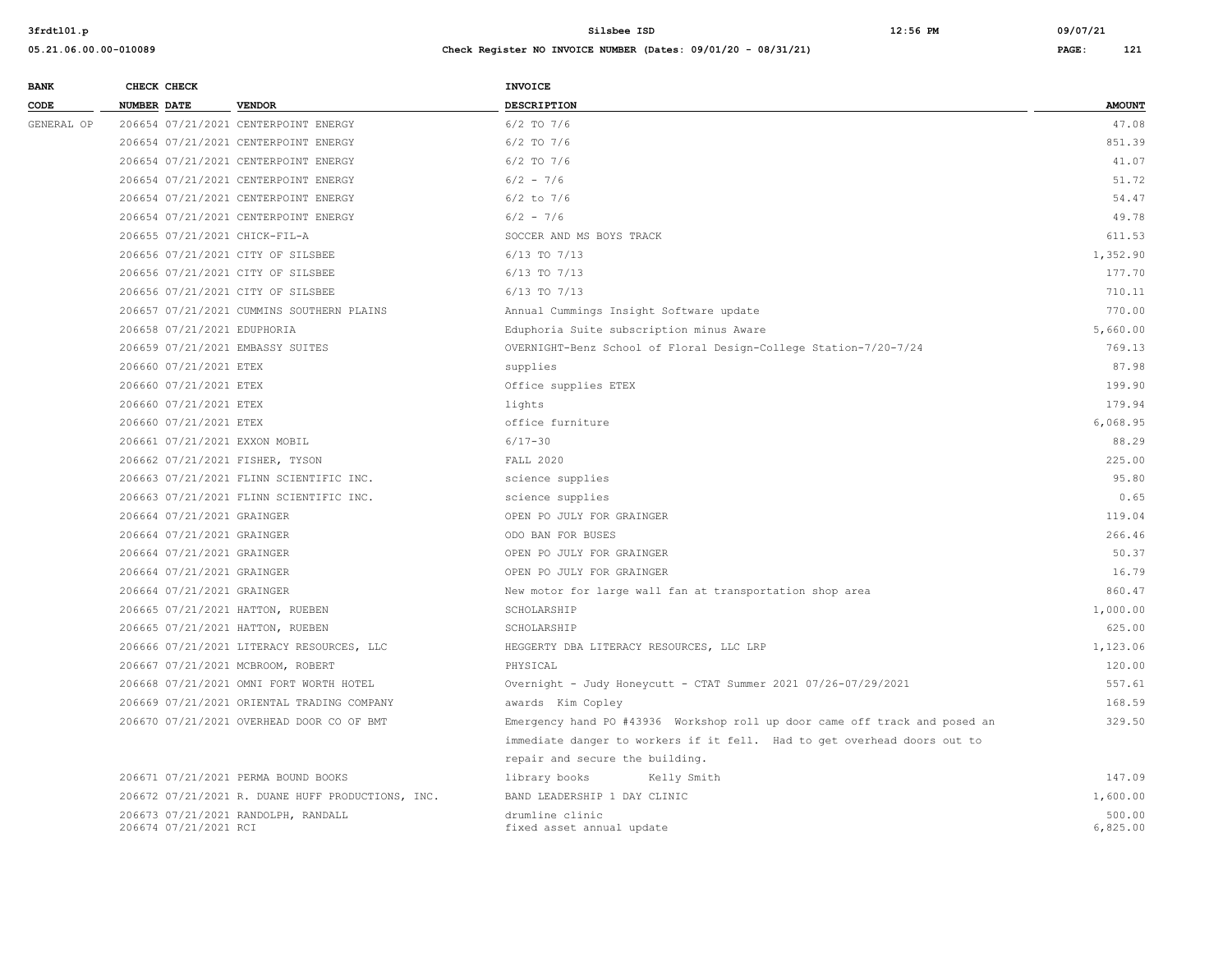| <b>BANK</b> | CHECK CHECK                     |                                                       | INVOICE                                                                      |               |
|-------------|---------------------------------|-------------------------------------------------------|------------------------------------------------------------------------------|---------------|
| CODE        | <b>NUMBER DATE</b>              | <b>VENDOR</b>                                         | DESCRIPTION                                                                  | <b>AMOUNT</b> |
| GENERAL OP  |                                 | 206675 07/21/2021 REALLY GOOD STUFF, INC.             | START UP AMANDA DAVIS                                                        | 19.98         |
|             |                                 | 206676 07/21/2021 REGION V EDUCATION SERVICE CENTER   | workshop                                                                     | 75.00         |
|             |                                 | 206676 07/21/2021 REGION V EDUCATION SERVICE CENTER   | workshop                                                                     | 75.00         |
|             |                                 | 206676 07/21/2021 REGION V EDUCATION SERVICE CENTER   | workshop                                                                     | 75.00         |
|             |                                 | 206676 07/21/2021 REGION V EDUCATION SERVICE CENTER   | REGION 5ESC S THORNHILL 346652-T-PESS RUBRIC UPDATE 50.00                    | 50.00         |
|             |                                 | 206676 07/21/2021 REGION V EDUCATION SERVICE CENTER   | req v workshop Amanda Pooler                                                 | 145.00        |
|             |                                 | 206676 07/21/2021 REGION V EDUCATION SERVICE CENTER   | Region V Training June 28, 2021-Keep on Swimming and Make and Take           | 50.00         |
|             |                                 | 206677 07/21/2021 Responsive Learning                 | RESPONSIVE LEARNING TRAINING FOR BYARS, KELLEY, & HAWTHORNE GT 30 HRS BUNDLE | 900.00        |
|             |                                 | 206678 07/21/2021 SCHOLASTIC INC.                     | SCHOLASTIC 21-22 LAURA REEVES PRIMARY DENITA MILLER QUOTE# M48779 3          | 1,908.50      |
|             |                                 | 206679 07/21/2021 SCHOOL SPECIALTY                    | counselor supplies                                                           | 133.41        |
|             |                                 | 206680 07/21/2021 SCHOOL TECHNOLOGY ASSOCIATES, INC.  | ID badging software                                                          | 9,573.50      |
|             |                                 | 206681 07/21/2021 SHELBURNE ADVERTISING, INC.         | PARKING PERMITS HIGH SCHOOL                                                  | 441.19        |
|             |                                 | 206682 07/21/2021 SILCOX, REBECCA                     | SHS COLOR GUARD CLINIC 2021                                                  | 600.00        |
|             |                                 | 206683 07/21/2021 SILSBEE CHAMBER OF COMMERCE         | MEMBERSHIP                                                                   | 40.00         |
|             |                                 | 206684 07/21/2021 SOUTHEAST TEXAS WATER               | ACADEMY                                                                      | 48.00         |
|             |                                 | 206685 07/21/2021 SPARKLETTS AND SIERRA SPRINGS       | 2 month bill - ADMINISTRATION, TRANSPORTATION, WAREHOUSE                     | 222.85        |
|             |                                 | 206686 07/21/2021 SPARKLETTS AND SIERRA SPRINGS       | TECHNOLOGY                                                                   | 12.49         |
|             | 206687 07/21/2021 TASB, INC.    |                                                       | SHARS BILLING JUNE 2021                                                      | 3,213.09      |
|             | 206688 07/21/2021 TASBO         |                                                       | TASBO L HOLT PER301 PERSONNEL POLICIES                                       | 175.00        |
|             |                                 | 206689 07/21/2021 TEACHER DIRECT                      | START UP SONDRA HARRISON                                                     | 94.43         |
|             |                                 | 206690 07/21/2021 TEXAS DEPT OF INFORMATION RESOURCES | <b>JUNE 2021</b>                                                             | 23.66         |
|             |                                 | 206691 07/21/2021 Williamson, John                    | ATGT SUMMER CLINIC CHRISTUS ST ELIZABETH PAVILLION                           | 23.64         |
|             |                                 | 206692 07/28/2021 ACADIAN AMBULANCE                   | GRADUATION                                                                   | 584.56        |
|             |                                 | 206693 07/28/2021 ACME ARCHITECTURAL HARDWARE         | Keys for new AP at SMS                                                       | 35.75         |
|             |                                 | 206694 07/28/2021 ANDRADE, MICHAEL                    | OVERNIGHT-THSCA Coaching School-7/18-7/20                                    | 69.99         |
|             |                                 | 206695 07/28/2021 ATHLETIC SUPPLY INC.                | Purch Req - Ath Supply - Boys Track Shorts - Harrison                        | 270.00        |
|             | 206696 07/28/2021 BAKER, KEATON |                                                       | OVERNIGHT-THSCA Coaching School-7/18-7/20                                    | 65.64         |
|             | 206697 07/28/2021 BAND SHOPPE   |                                                       | band supplies                                                                | 633.75        |
|             | 206698 07/28/2021 BARTON, MINDI |                                                       | SCHOLARSHIP                                                                  | 250.00        |
|             |                                 | 206699 07/28/2021 BAYOU CITY GYM FLOORS, JOHN SWART   | materials and labor to sand screen and reabrate other 3 gym floors for       | 5,992.00      |
|             |                                 |                                                       | athletics. buyboard                                                          |               |
|             |                                 | 206700 07/28/2021 BURNTHORN, PEGGY                    | Overnight - Michelle Weichert, Haynes, Hicks, Burnthorn and Walters TGCA     | 128.38        |
|             |                                 |                                                       | Girl's Coaching School 07/12-07/15/2021                                      |               |
|             |                                 | 206701 07/28/2021 CITY OF SILSBEE                     | 6/20 TO 7/20                                                                 | 156.30        |
|             |                                 | 206701 07/28/2021 CITY OF SILSBEE                     | 6/20 TO 7/20                                                                 | 136.30        |
|             |                                 | 206702 07/28/2021 COASTAL WELDING SUPPLY INC          | HVAC RENTAL                                                                  | 12.40         |
|             |                                 | 206703 07/28/2021 COLLINS, CHLOE                      | SCHOLARSHIP                                                                  | 1,000.00      |
|             |                                 | 206704 07/28/2021 COMMUNITY COFFEE                    | 1285117952 WATER                                                             | 180.55        |
|             |                                 | 206704 07/28/2021 COMMUNITY COFFEE                    | ADMINISTRATION                                                               | 11.10         |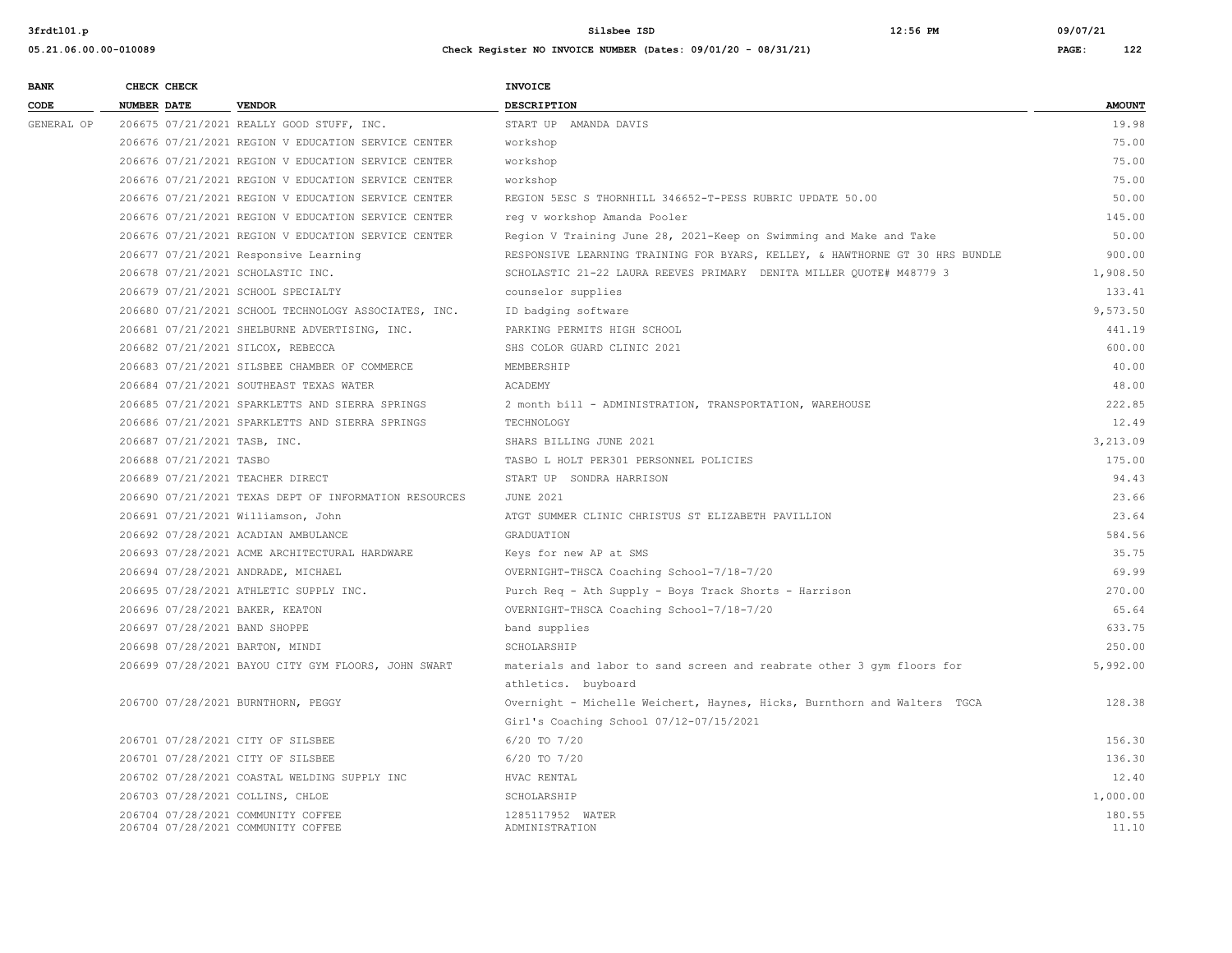| <b>BANK</b> |             | CHECK CHECK                 |                                                                                        | <b>INVOICE</b>                                                                                 |                    |
|-------------|-------------|-----------------------------|----------------------------------------------------------------------------------------|------------------------------------------------------------------------------------------------|--------------------|
| CODE        | NUMBER DATE |                             | <b>VENDOR</b>                                                                          | <b>DESCRIPTION</b>                                                                             | <b>AMOUNT</b>      |
| GENERAL OP  |             |                             | 206704 07/28/2021 COMMUNITY COFFEE                                                     | HIGH SCHOOL                                                                                    | 362.90             |
|             |             |                             | 206705 07/28/2021 COUGHLAN COMPANIES LLC DBA CAPSTONE                                  | library books<br>KELLY SMITH                                                                   | 84.45              |
|             |             |                             | 206706 07/28/2021 DUKE, NICOLE                                                         | SCHOLARSHIP                                                                                    | 500.00             |
|             |             |                             | 206707 07/28/2021 EASTBAY INC.                                                         | Purch Req - Eastbay - volleyball shoes                                                         | 90.00              |
|             |             |                             | 206707 07/28/2021 EASTBAY INC.                                                         | Purch Req - Eastbay - volleyball shoes                                                         | 741.18             |
|             |             |                             | 206708 07/28/2021 EDUCATIONAL ENTERPRISES RECORDING                                    | TMEA Music                                                                                     | 105.00             |
|             |             |                             | 206709 07/28/2021 EDWARDS-JOHNSON MEMORIAL SILSBEE MIDDLE                              | WALMART CHARGE                                                                                 | 139.45             |
|             |             | 206710 07/28/2021 ETEX      |                                                                                        | Supplies - Karen Powell                                                                        | 137.95             |
|             |             | 206710 07/28/2021 ETEX      |                                                                                        | LABEL MAKER ATHLETICS                                                                          | 15.69              |
|             |             |                             | 206711 07/28/2021 FOUNDATION INNOVATION, LLC.                                          | <b>JUNE 2021</b>                                                                               | 4,060.69           |
|             |             |                             | 206711 07/28/2021 FOUNDATION INNOVATION, LLC.                                          | MAY 2021                                                                                       | 1,708.55           |
|             |             |                             | 206712 07/28/2021 GATLIN, ROY                                                          | OVERNIGHT-THSCA Coaching School-7/18-7/20                                                      | 49.23              |
|             |             | 206713 07/28/2021 GRAINGER  |                                                                                        | OPEN PO JULY FOR GRAINGER                                                                      | 17.60              |
|             |             | 206713 07/28/2021 GRAINGER  |                                                                                        | OPEN PO JULY FOR GRAINGER                                                                      | 73.85              |
|             |             |                             | 206714 07/28/2021 HARRISON, CORY                                                       | OVERNIGHT-THSCA Coaching School-7/18-7/20                                                      | 62.50              |
|             |             |                             | 206715 07/28/2021 HICKS, BRIDGETT                                                      | Overnight - Michelle Weichert, Haynes, Hicks, Burnthorn and Walters TGCA                       | 67.02              |
|             |             |                             |                                                                                        | Girl's Coaching School 07/12-07/15/2021                                                        |                    |
|             |             |                             | 206716 07/28/2021 HILLIN, BRETT                                                        | OVERNIGHT-THSCA Coaching School-7/18-7/20                                                      | 48.77              |
|             |             |                             | 206717 07/28/2021 INKSPOT PRINTS & GRAPHICS                                            | echs shirts                                                                                    | 1,385.00           |
|             |             |                             | 206718 07/28/2021 JONES, TRENTON                                                       | OVERNIGHT-THSCA Coaching School-7/18-7/20                                                      | 44.13              |
|             |             |                             | 206719 07/28/2021 L & W SUPPLY                                                         | Open PO for L&W Supply for material to rebuilt LRP Kitchen                                     | 1,191.71           |
|             |             |                             | 206720 07/28/2021 LITTLE CYPRESS-MAURICEVILLE CISD                                     | OVERAGE                                                                                        | 306.83             |
|             |             |                             | 206721 07/28/2021 LOFTIN, RONALD                                                       | OVERNIGHT-THSCA Coaching School-7/18-7/20                                                      | 49.28              |
|             |             | 206722 07/28/2021 LUNA, RON |                                                                                        | OVERNIGHT-THSCA Coaching School-7/18-7/20                                                      | 69.99              |
|             |             |                             | 206723 07/28/2021 M & D SUPPLY, INC.                                                   | Red parking lot paint to repaint the fire lanes                                                | 659.50             |
|             |             |                             | 206724 07/28/2021 McKeehan, Kathryn                                                    | Overnight - Kathryn McKeehan TCDA Convention 07/21-07/25/2021                                  | 325.52             |
|             |             |                             | 206725 07/28/2021 MECA SPORTSWEAR                                                      | letter jackets                                                                                 | 100.00             |
|             |             |                             | 206725 07/28/2021 MECA SPORTSWEAR                                                      | letter jackets                                                                                 | 150.00             |
|             |             |                             | 206725 07/28/2021 MECA SPORTSWEAR                                                      | letter jackets tigerettes                                                                      | 100.00             |
|             |             |                             | 206725 07/28/2021 MECA SPORTSWEAR                                                      | letter jackets tigerettes                                                                      | 100.00             |
|             |             |                             | 206726 07/28/2021 MORRIS, JARROD                                                       | OVERNIGHT-THSCA Coaching School-7/18-7/20                                                      | 81.11              |
|             |             |                             | 206727 07/28/2021 MOTION PICTURE LICENSING CORPORATION                                 | LICENSE 9/20/21 TO 9/20/22                                                                     | 939.59             |
|             |             |                             | 206728 07/28/2021 MOTT SUPPLY                                                          | 305085<br>Open PO For Motts for July                                                           | 105.37             |
|             |             |                             | 206729 07/28/2021 MUNRO'S UNIFORM SERVICE                                              | JULY TRANSPORTATION                                                                            | 338.97             |
|             |             |                             | 206730 07/28/2021 Nelson, Michael                                                      | OVERNIGHT-THSCA Coaching School-7/18-7/20                                                      | 57.48              |
|             |             |                             | 206731 07/28/2021 NORTH HARDIN WATER SUPPLY CORP.                                      | $6/8$ TO $7/7$                                                                                 | 40.00              |
|             |             |                             | 206732 07/28/2021 OMNI FILTRATION                                                      | labor and materials to change out filters on ms/hs campuses region 5                           | 829.52             |
|             |             |                             | 206732 07/28/2021 OMNI FILTRATION<br>206733 07/28/2021 PHELAN AUDIOLOGY HEARING CENTER | labor and materials to change out filters on ms/hs campuses region 5<br>Audiometer calibration | 2,628.52<br>635.00 |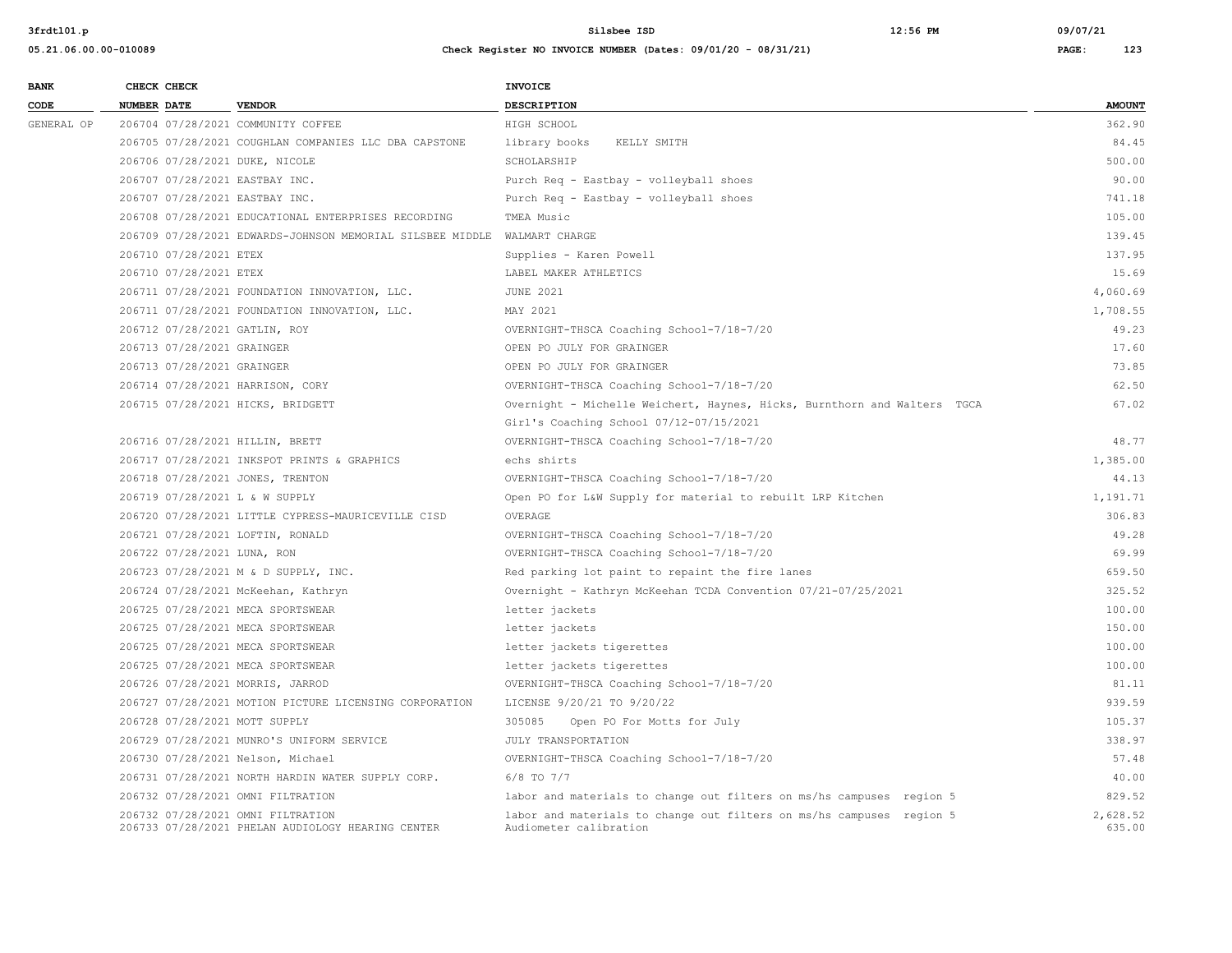| <b>BANK</b> | CHECK CHECK        |                             |                                                      | <b>INVOICE</b>                                                           |               |
|-------------|--------------------|-----------------------------|------------------------------------------------------|--------------------------------------------------------------------------|---------------|
| CODE        | <b>NUMBER DATE</b> |                             | <b>VENDOR</b>                                        | <b>DESCRIPTION</b>                                                       | <b>AMOUNT</b> |
| GENERAL OP  |                    |                             | 206734 07/28/2021 PINEY WOODS SANITATION             | 8/1 TO 8/31                                                              | 70.00         |
|             |                    |                             | 206735 07/28/2021 PORTER, JOSHUA                     | OVERNIGHT-THSCA Coaching School-7/18-7/20                                | 54.76         |
|             |                    |                             | 206736 07/28/2021 Powell, Karen                      | REIMBURSEMENT                                                            | 79.98         |
|             |                    |                             | 206737 07/28/2021 POWELL LAW GROUP, LLP              | GENERAL MATTERS                                                          | 4,503.00      |
|             |                    | 206738 07/28/2021 REGION 12 |                                                      | Skyward Business Services Support 06/01-08/31                            | 300.00        |
|             |                    |                             | 206739 07/28/2021 REGION IV ESC                      | T-PESS Training Zoom                                                     | 300.00        |
|             |                    |                             | 206740 07/28/2021 SCHOOL SPECIALTY                   | math supplies                                                            | 556.50        |
|             |                    |                             | 206741 07/28/2021 SHAFER, CHRIS                      | BAILEY SHAFER                                                            | 24.90         |
|             |                    |                             | 206742 07/28/2021 SMITH, RANDY                       | OVERNIGHT-THSCA Coaching School-7/18-7/20                                | 226.12        |
|             |                    |                             | 206743 07/28/2021 SMITH, ROBERT                      | REGISTRATION Overnight - Robert L Smith 07/11-07/15/2021 TXPSTA Summer   | 1,499.74      |
|             |                    |                             |                                                      | Conference                                                               |               |
|             |                    |                             | 206744 07/28/2021 SOUTHWEST BUILDING SYSTEMS         | Reference Emergency PO # 43937 Troubleshooting alarms at SHS             | 485.50        |
|             |                    | 206745 07/28/2021 SPECTRUM  |                                                      | 7/15 TO 8/14                                                             | 749.84        |
|             |                    | 206745 07/28/2021 SPECTRUM  |                                                      | 7/17 TO 8/16                                                             | 506.29        |
|             |                    | 206745 07/28/2021 SPECTRUM  |                                                      | 7/18 TO 8/17                                                             | 672.58        |
|             |                    | 206745 07/28/2021 SPECTRUM  |                                                      | 7/18 TO 8/17                                                             | 434.42        |
|             |                    | 206745 07/28/2021 SPECTRUM  |                                                      | 7/18 TO 8/17                                                             | 434.42        |
|             |                    |                             | 206746 07/28/2021 SUN COAST RESOURCES, INC.          | DEF order                                                                | 531.10        |
|             |                    |                             | 206747 07/28/2021 SYMMETRY ENERGY SOLUTIONS, LLC.    | <b>JUNE 2021</b>                                                         | 5,316.82      |
|             |                    |                             | 206748 07/28/2021 TASB, INC.                         | TASB LOCALIZED UPDATE 117                                                | 962.92        |
|             |                    | 206749 07/28/2021 TASSP     |                                                      | DAVID BIDDLE MEMBERSHIP                                                  | 255.00        |
|             |                    |                             | 206750 07/28/2021 TEXAS COMPTROLLER OF PUBLIC ACCTS  | STATE OF TEXAS CO-OP ANNUAL MEMBERSHIP FEE                               | 100.00        |
|             |                    |                             | 206751 07/28/2021 TEXAS LETTER JACKETS               | Purch Req - Texas Letter Jackets - Spring Fittings                       | 1,280.00      |
|             |                    | 206752 07/28/2021 U S GAMES |                                                      | P.E. SUPPLIES                                                            | 31.44         |
|             |                    |                             | 206753 07/28/2021 VARSITY SPIRIT FASHIONS            | POMS                                                                     | 840.50        |
|             |                    |                             | 206754 07/28/2021 VERIZON WIRELESS                   | JUN 14-JUL13                                                             | 531.05        |
|             |                    |                             | 206755 07/28/2021 VERRETT, RADI                      | OVERNIGHT-THSCA Coaching School-7/18-7/20                                | 79.48         |
|             |                    |                             | 206756 07/28/2021 WALTERS, BILLIESUE                 | Overnight - Michelle Weichert, Haynes, Hicks, Burnthorn and Walters TGCA | 92.23         |
|             |                    |                             |                                                      | Girl's Coaching School 07/12-07/15/2021                                  |               |
|             |                    |                             | 206757 07/28/2021 WASTEWATER TRANSPORT SERVICES, LLC | Grease trap clean outs on all campuses                                   | 3,600.00      |
|             |                    |                             | 206758 07/28/2021 WEICHERT, MICHELLE                 | Overnight - Michelle Weichert, Haynes, Hicks, Burnthorn and Walters TGCA | 109.25        |
|             |                    |                             |                                                      | Girl's Coaching School 07/12-07/15/2021                                  |               |
|             |                    |                             | 206758 07/28/2021 WEICHERT, MICHELLE                 | Overnight - Michelle Weichert Culinary Educator's Training Conference    | 590.27        |
|             |                    |                             |                                                      | 07/08-07/11/2021                                                         |               |
|             |                    |                             | 206759 07/28/2021 Westbrook, Dustin                  | OVERNIGHT-THSCA Coaching School-7/18-7/20                                | 73.68         |
|             |                    |                             | 206760 07/28/2021 WIGGINS, HEATHER                   | OVERNIGHT-Heather Wiggins-The Health Science Conference-College          | 298.62        |
|             |                    |                             |                                                      | Station-7/18-7/22                                                        |               |
|             |                    |                             | 206761 07/28/2021 WILLIS, SUSAN                      | STUDENTS TO LIT                                                          | 17.28         |
|             |                    | 206816 08/04/2021 ABM       |                                                      | AUGUST 2021                                                              | 66, 671.51    |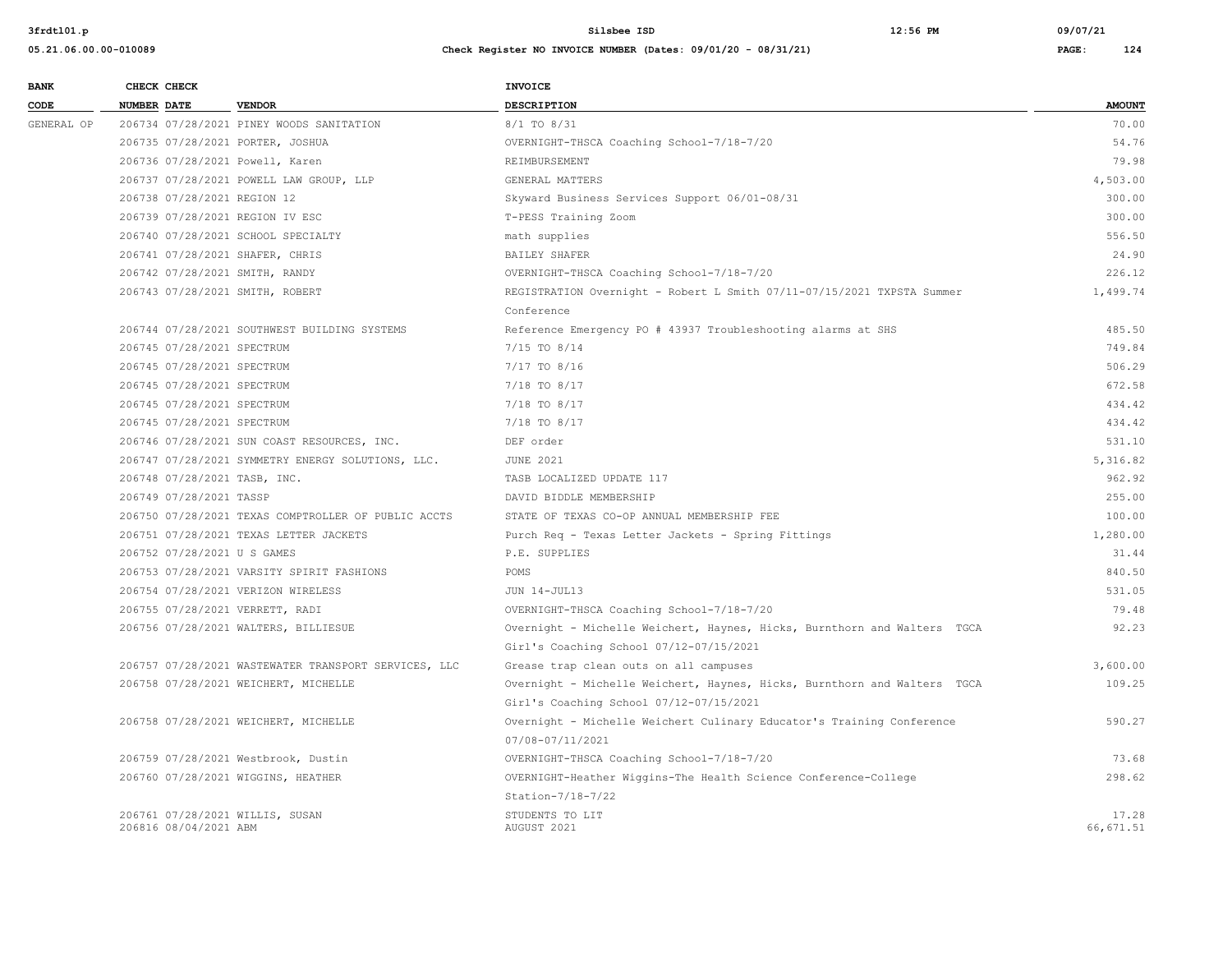| <b>BANK</b> | CHECK CHECK                  |                                                     | INVOICE                                                                    |               |
|-------------|------------------------------|-----------------------------------------------------|----------------------------------------------------------------------------|---------------|
| CODE        | NUMBER DATE                  | <b>VENDOR</b>                                       | <b>DESCRIPTION</b>                                                         | <b>AMOUNT</b> |
| GENERAL OP  |                              | 206817 08/04/2021 ADVANCED GRAPHICS                 | inknfor poster maker                                                       | 409.36        |
|             |                              | 206818 08/04/2021 ARMOR PLUMBING                    | Cost to Replace Gas Lines on the Back of Building - Includes all parts and | 8,897.50      |
|             |                              |                                                     | Labor                                                                      |               |
|             | 206819 08/04/2021 AT &T      |                                                     | JUL 25 THRU AUG 24                                                         | 43.54         |
|             | 206819 08/04/2021 AT &T      |                                                     | JUL 25 THRU AUG 24                                                         | 53.64         |
|             | 206819 08/04/2021 AT &T      |                                                     | JUL 25 THRU AUG 24                                                         | 71.43         |
|             | 206819 08/04/2021 AT &T      |                                                     | JUL 25 THRU AUG 24                                                         | 53.64         |
|             |                              | 206820 08/04/2021 Avonlea Jewelry                   | Lady Watch - Retirement                                                    | 150.00        |
|             |                              | 206820 08/04/2021 Avonlea Jewelry                   | ladies watches                                                             | 150.00        |
|             |                              | 206821 08/04/2021 BEAUMONT FREIGHTLINER - STERLING  | Repairs to bus 37                                                          | 1,051.02      |
|             |                              | 206822 08/04/2021 BEAUMONT FREIGHTLINER - STERLING  | Repairs to Bus 43 damage due to wreck                                      | 14,278.50     |
|             |                              | 206823 08/04/2021 BLANCHARD-TATOM, ADYSAN           | SCHOLARSHIP                                                                | 250.00        |
|             |                              | 206823 08/04/2021 BLANCHARD-TATOM, ADYSAN           | SCHOLARSHIP                                                                | 250.00        |
|             | 206824 08/04/2021 BSN SPORTS |                                                     | Purch Req - BSN Sports - Workout shirts - Softball - Weichert              | 420.00        |
|             |                              | 206825 08/04/2021 CAPITAL ONE                       | SUPPLIES STAFF MEETING                                                     | 138.88        |
|             |                              | 206826 08/04/2021 CAPITAL ONE                       | GIFT CARDS                                                                 | 254.64        |
|             |                              | 206827 08/04/2021 CAROLINA BILOGICAL SUPPLY COMPANY | science supplies                                                           | 18.95         |
|             |                              | 206828 08/04/2021 CENTERPOINT ENERGY                | $6/16$ to $7/19$                                                           | 42.17         |
|             |                              | 206828 08/04/2021 CENTERPOINT ENERGY                | $6/16 - 7/19$                                                              | 145.68        |
|             |                              | 206829 08/04/2021 CHALK'S TRUCK PARTS, INC.         | OPEN P.O. FOR AUGUST 2021 CHALKS                                           | 139.70        |
|             |                              | 206830 08/04/2021 CITY OF SILSBEE                   | 627 TO 7/27                                                                | 143.45        |
|             |                              | 206830 08/04/2021 CITY OF SILSBEE                   | 6/27 to 7/27                                                               | 1,667.40      |
|             |                              | 206830 08/04/2021 CITY OF SILSBEE                   | 6/27 to 7/27                                                               | 478.90        |
|             |                              | 206830 08/04/2021 CITY OF SILSBEE                   | $6/27$ to $7/27$                                                           | 2,370.41      |
|             |                              | 206831 08/04/2021 DE LAGE LANDEN PUBLIC FINANCE     | $7/5$ to $8/4$                                                             | 18,567.87     |
|             | 206832 08/04/2021 ETEX       |                                                     | MATH SUPPLIES                                                              | 209.99        |
|             | 206833 08/04/2021 ETEX       |                                                     | chair                                                                      | 1,584.00      |
|             | 206833 08/04/2021 ETEX       |                                                     | Purch Req - ETex - label tape for label maker - Tomas                      | 45.98         |
|             | 206833 08/04/2021 ETEX       |                                                     | TONER                                                                      | 109.99        |
|             | 206833 08/04/2021 ETEX       |                                                     | supplies                                                                   | 214.61        |
|             | 206833 08/04/2021 ETEX       |                                                     | FILE POCKETS, BANKER BOXES                                                 | 472.91        |
|             | 206833 08/04/2021 ETEX       |                                                     | binders for board                                                          | 30.31         |
|             | 206833 08/04/2021 ETEX       |                                                     | supplies for teacher labels                                                | 461.75        |
|             | 206833 08/04/2021 ETEX       |                                                     | casters for chairs on new floors                                           | 1,099.75      |
|             | 206834 08/04/2021 ETEX       |                                                     | supplies                                                                   | 717.00        |
|             |                              | 206835 08/04/2021 FOLLETT SCHOOL SOLUTIONS, INC.    | library supplies                                                           | 251.56        |
|             |                              | 206835 08/04/2021 FOLLETT SCHOOL SOLUTIONS, INC.    | library supplies                                                           | 1,196.34      |
|             | 206836 08/04/2021 GRAINGER   |                                                     | OPEN PO JULY FOR GRAINGER                                                  | 144.00        |
|             | 206837 08/04/2021 GRAINGER   |                                                     | Supply for warehouse from Grainger                                         | 219.40        |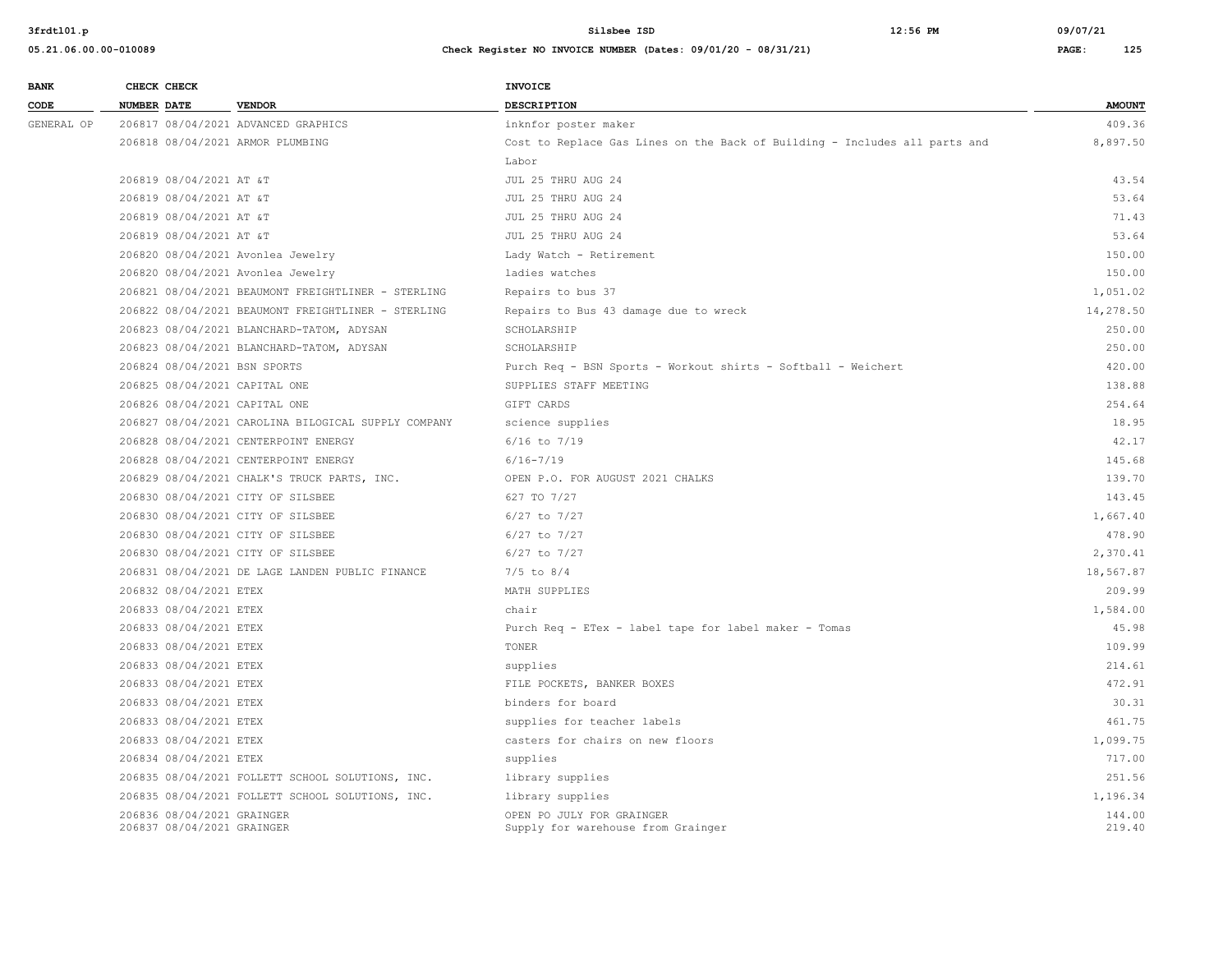**05.21.06.00.00-010089 Check Register NO INVOICE NUMBER (Dates: 09/01/20 - 08/31/21) PAGE: 126**

**BANK CHECK CHECK CHECK CODE NUMBER DATE VENDOR DESCRIPTION AMOUNT** GENERAL OP 206837 08/04/2021 GRAINGER Supply for warehouse from Grainger Supply for which is a supply for warehouse from Grainger S59.80 206837 08/04/2021 GRAINGER 100 ft Pin Rack Fire Hose to replace defective one 280.13 206838 08/04/2021 GREEN, ELIZABETH OVERNIGHT-Liz Green-Vatat Conference-July19th-July23rd 82.83 206839 08/04/2021 HENDERSON, LAURA 115.80 JACOB SES AND EMILY SES 115.80 115.80 206840 08/04/2021 L & W SUPPLY SUPPLIES AND MATERIALS TO BUILD WALL IN CLASSROOM FOR MS SEE ATTACHED QUOTE 426.96 FROM mIKE nEWELL 206841 08/04/2021 LAMAR COMPANIES HWY 96 BILLBOARD 450.00 206842 08/04/2021 LANDSCAPE SPECIALIST AUGUST 2021 4,929.16 206843 08/04/2021 M & D SUPPLY, INC. OPEN PO JULY FOR M&D SUPPLY REGION 5 876.66 206844 08/04/2021 MACKIN EDUCATIONAL RESOURCES LIBRARY TITLES 1,120.89 206845 08/04/2021 MADDISON VISUAL MEDIA, L.P. BILLBOARD NERRREN AND HIGHWAY 96 800.00 206846 08/04/2021 Martinez, Michelle OVERNIGHT-Michelle Martinez-TCDA convention-July21-25 147.05 206847 08/04/2021 MCKEE, AMANDA DIABETIC COURSE 350.00 206848 08/04/2021 MELHART chior chairs 3,140.00 206849 08/04/2021 MOTT SUPPLY Open PO For Motts for July 60.10 206850 08/04/2021 MUNRO'S UNIFORM SERVICE MAINTENANCE 556.70 206851 08/04/2021 O'REILLY AUTOMOTIVE Open PO Orielly july 458.18 206852 08/04/2021 O'REILLY AUTOMOTIVE OPEN PO JULY FOR O'REILLY AUTO PARTS 145.15 206853 08/04/2021 ORIENTAL TRADING COMPANY teacher supplies for summer camp Amy Carpenter 122.31 206854 08/04/2021 PARKER BUSINESS FORMS car tags LRP 126.64 206855 08/04/2021 RYTE BYTE, INC Lynx Software 1,197.00 206856 08/04/2021 SILSBEE ISD FOOD SERVICES 7/27 MEETING 60.00 206857 08/04/2021 SISD FOOD SERV./BONNIE KITZMILLER CAFETERIA 710.00 206858 08/04/2021 SOUTHERN COMPUTER WAREHOUSE DOCUMENT CAMERA 855.55 206859 08/04/2021 SUN COAST RESOURCES FUEL FOR BUSES FUEL FOR BUSES TO A SAME RESOURCES TO A SAME RESOURCES TO 206860 08/04/2021 TEXAS DEPARTMENT OF LICENSING REGULATION MIDDLE SCHOOL WHEELCHAIR LIFT 20.00 206861 08/04/2021 THE APP-GARDEN SUBSCRIPTION FEE FOR SOFTWARE SUBSCRIPTION- TRAVEL TRACKER 7/22/2021 TO 534.00 2/11/2022 206862 08/04/2021 TOTAL GRAPHIC Purch Req - Total Graphic - Girls Athletics - Work out clothes - Hicks 916.00 206863 08/04/2021 VERIZON WIRELESS **JUN 14-JUL13** JUN 14-JUL13 347.34 206864 08/04/2021 WALKER, PATRICIA BREAKFAST FOR BUS DRIVERSS 99.09 206865 08/04/2021 WILLIAM V MACGILL & CO. Adult AED pads 313.50 206866 08/04/2021 WILLIAMSON, EMILY SCHOLARSHIP 400.00 206867 08/04/2021 WILSON FIRE EQUIPMENT & SERVICE COMPANY, 05566,05564,05570,05563,05562,05561,0556905565 INSPECTIONS AND PURCHASING 2,828.00 NEW FIRE EXTINGUISHERS FOR THE DISTRICT 206867 08/04/2021 WILSON FIRE EQUIPMENT & SERVICE COMPANY, 05468, 05469,05467 LABOR AND MATERIALS TO INSPECT VENTHOODS ON EVERY 810.00 CAMPUS EPIC6 VENDOR 206868 08/04/2021 ZOHO CORPORATION ManageEngine ADManager Plus Professional Edition-annual subscription fee for 1 4,857.00 domain (unrestricted objects) with 1 help desk technician and annual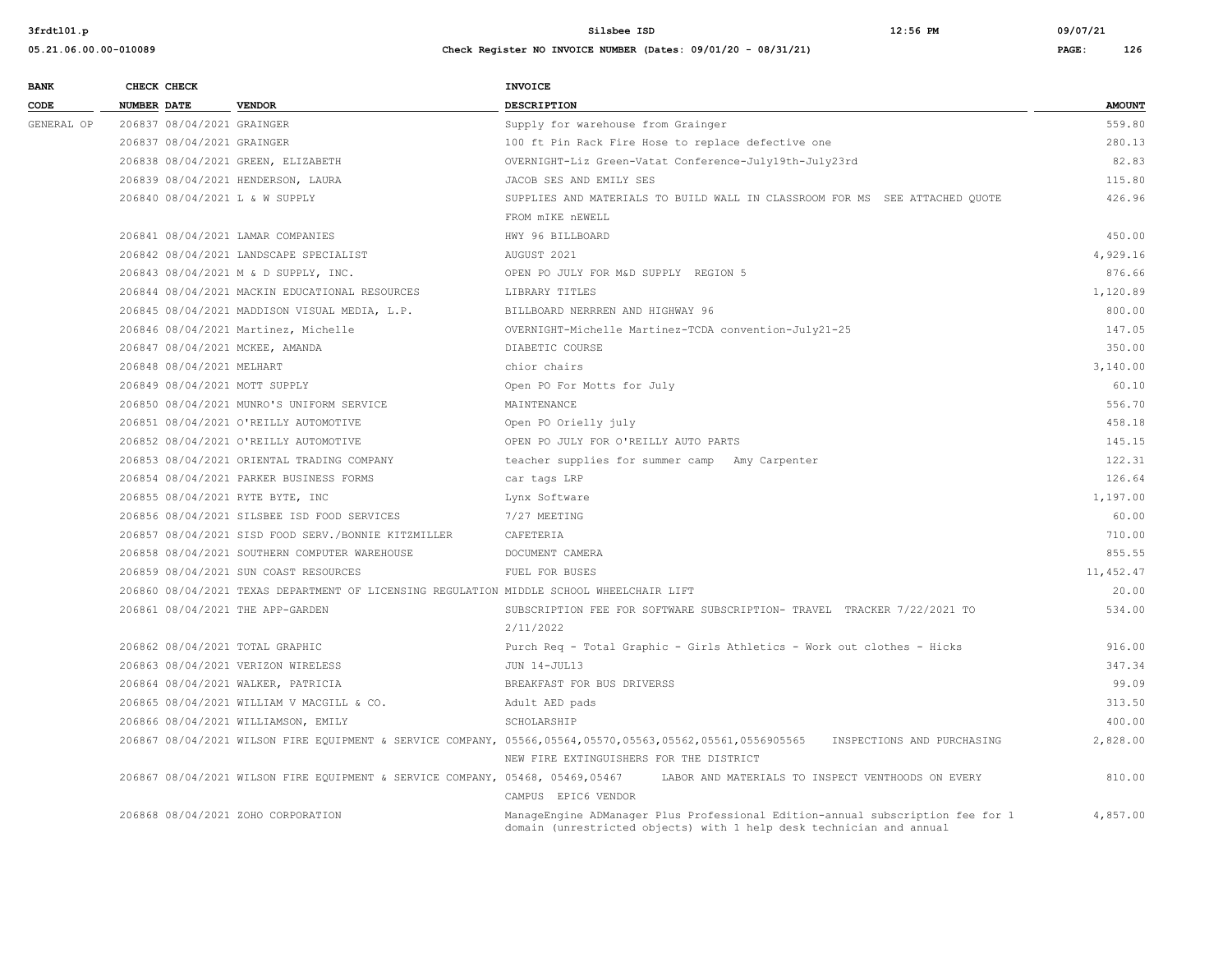| <b>BANK</b> | CHECK CHECK                        |                                                                      | <b>INVOICE</b>                                                                  |                  |
|-------------|------------------------------------|----------------------------------------------------------------------|---------------------------------------------------------------------------------|------------------|
| CODE        | <b>NUMBER DATE</b>                 | <b>VENDOR</b>                                                        | <b>DESCRIPTION</b>                                                              | <b>AMOUNT</b>    |
|             |                                    |                                                                      | subscription fee for 3300 domain users                                          |                  |
| GENERAL OP  |                                    | 206869 08/04/2021 ZONAR SYSTEMS, INC.                                | 8/1 TO 8/31                                                                     | 1,629.00         |
|             | 206870 08/11/2021 ABLENET INC.     |                                                                      | testing supplies                                                                | 8,783.70         |
|             |                                    | 206871 08/11/2021 ALANIZ, PRESSLEY                                   | SCHOLARSHIP                                                                     | 500.00           |
|             | 206871 08/11/2021 ALANIZ, PRESSLEY |                                                                      | SCHOLARSHIP                                                                     | 625.00           |
|             | 206872 08/11/2021 AT &T            |                                                                      | JUN 27 THRU JUL 26                                                              | 1,874.94         |
|             | 206872 08/11/2021 AT &T            |                                                                      | JUL 27 THRU AUG 26                                                              | 142.86           |
|             | 206873 08/11/2021 BEARCOM          |                                                                      | radios<br>Kelly Smith                                                           | 1,752.68         |
|             |                                    | 206874 08/11/2021 BEAUMONT FREIGHTLINER - STERLING                   | batteries                                                                       | 442.86           |
|             | 206875 08/11/2021 BEST MPRESSIONS  |                                                                      | T-Tess Guide                                                                    | 1,120.00         |
|             | 206876 08/11/2021 BEST MPRESSIONS  |                                                                      | WALL OF HONOR                                                                   | 100.00           |
|             | 206877 08/11/2021 CITY OF SILSBEE  |                                                                      | 7/6 TO 8/6                                                                      | 153.10           |
|             | 206877 08/11/2021 CITY OF SILSBEE  |                                                                      | $7/6$ TO $8/6$                                                                  | 93.70            |
|             | 206877 08/11/2021 CITY OF SILSBEE  |                                                                      | $7/6$ TO $8/6$                                                                  | 138.10           |
|             | 206877 08/11/2021 CITY OF SILSBEE  |                                                                      | $7/6$ TO $8/6$                                                                  | 138.10           |
|             |                                    | 206878 08/11/2021 COASTAL WELDING SUPPLY INC                         | HVAC RENTAL                                                                     | 12.40            |
|             |                                    | 206879 08/11/2021 DELEGARD TOOL CO.                                  | Auto Paint Booth -Buy Board Contract #629-20                                    | 14,369.77        |
|             |                                    | 206880 08/11/2021 ELITE CARD PAYMENT CENTER                          | $7/6 - 7/27$                                                                    | 4,309.16         |
|             |                                    | 206880 08/11/2021 ELITE CARD PAYMENT CENTER                          | OVERNIGHT-THSCA Coaching School-7/18-7/20                                       | 3,584.53         |
|             | 206881 08/11/2021 ENTERGY          |                                                                      | <b>JULY 2021</b>                                                                | 66,340.12        |
|             | 206882 08/11/2021 ETEX             |                                                                      | supplies                                                                        | 252.37           |
|             | 206882 08/11/2021 ETEX             |                                                                      | Sensory room needs more toner code TN-433M \$131.59 Admin needs more calculator | 155.67           |
|             |                                    |                                                                      | paper code 35715 \$11.49 Admin needs post-it pop-up notes dispenser code        |                  |
|             |                                    |                                                                      | MMMDS330BK \$12.59                                                              |                  |
|             | 206882 08/11/2021 ETEX             |                                                                      | counselor supplies                                                              | 849.99           |
|             | 206882 08/11/2021 ETEX             |                                                                      | Admin Supplies                                                                  | 120.46           |
|             | 206882 08/11/2021 ETEX             |                                                                      | Supplies - Missy Sundgren                                                       | 47.45            |
|             | 206882 08/11/2021 ETEX             |                                                                      | supplies                                                                        | 2,393.82         |
|             |                                    | 206883 08/11/2021 FROG STREET PRESS                                  | FREIGHT                                                                         | 2,099.99         |
|             | 206884 08/11/2021 FUNCTION 4 LLC   |                                                                      | 8/15 TO 9/14                                                                    | 646.20           |
|             | 206885 08/11/2021 GATLIN, ROY      |                                                                      | COACHING COURSE ATAVUS FOOTBALL TACKLING                                        | 35.00            |
|             |                                    | 206886 08/11/2021 GOLDEN TRIANGLE VOLLEYBALL OFFICIALS ASS SCRIMMAGE |                                                                                 | 350.00           |
|             |                                    | 206886 08/16/2021 GOLDEN TRIANGLE VOLLEYBALL OFFICIALS ASS SCRIMMAGE |                                                                                 | $-350.00$        |
|             | 206887 08/11/2021 GRAINGER         |                                                                      | Open PO Aug 2021 Grainger                                                       | 59.56            |
|             |                                    | 206888 08/11/2021 GUARDTECH PEST MANAGEMENT, INC.                    | Open P.O. August 2021 Guard Tech Pest Control                                   | 49.00            |
|             |                                    | 206888 08/11/2021 GUARDTECH PEST MANAGEMENT, INC.                    | Open P.O. August 2021 Guard Tech Pest Control                                   | 39.00            |
|             |                                    | 206888 08/11/2021 GUARDTECH PEST MANAGEMENT, INC.                    | Open P.O. August 2021 Guard Tech Pest Control                                   | 39.00            |
|             | 206890 08/11/2021 Honeycutt, Judy  | 206889 08/11/2021 HARDIN COUNTY TREASURER                            | COMMISSIONS<br>Overnight - Judy Honeycutt - CTAT Summer 2021 07/26-07/29/2021   | 759.50<br>529.41 |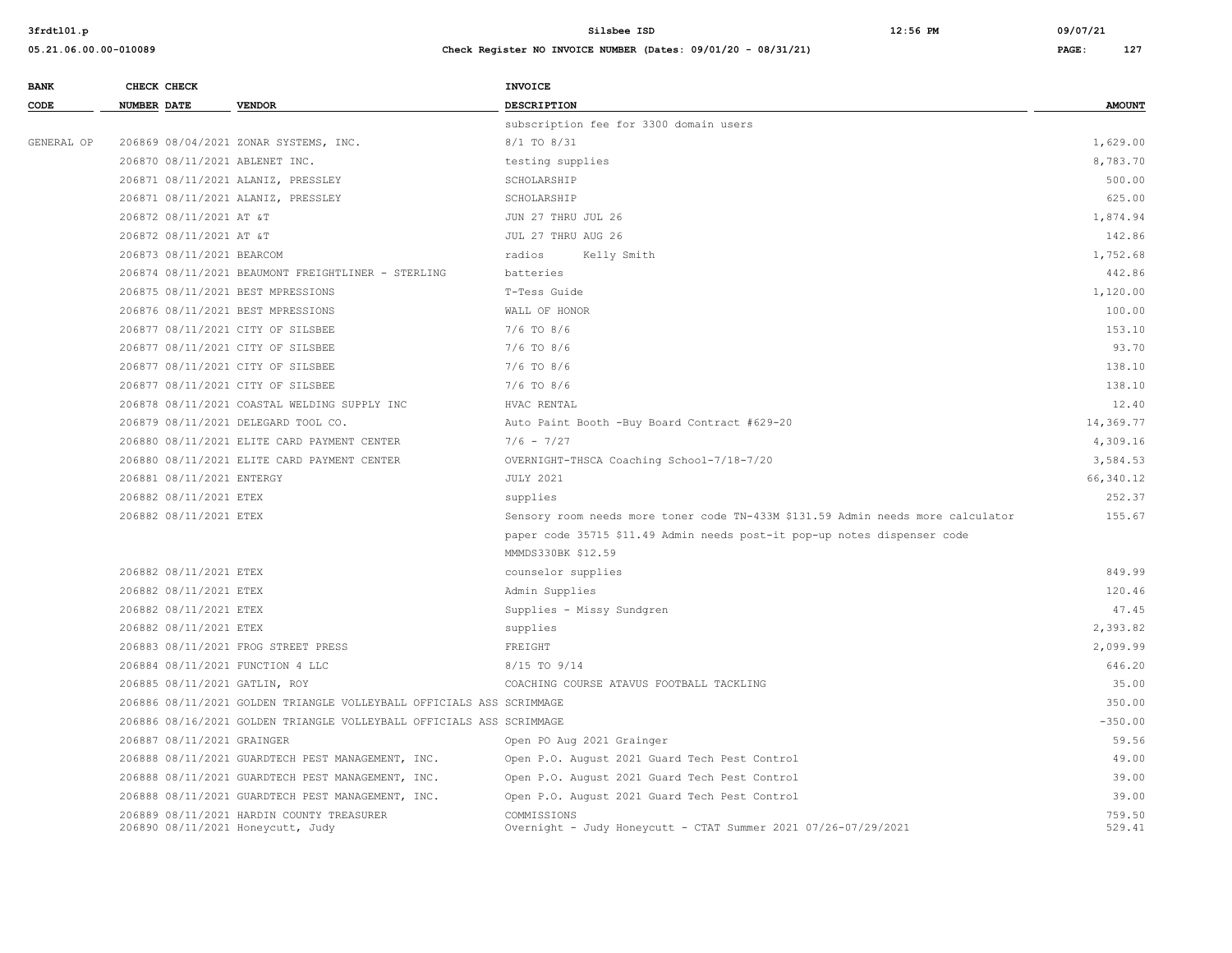| <b>BANK</b> | CHECK CHECK                         |                                                                        | <b>INVOICE</b>               |                           |               |
|-------------|-------------------------------------|------------------------------------------------------------------------|------------------------------|---------------------------|---------------|
| CODE        | <b>NUMBER DATE</b>                  | <b>VENDOR</b>                                                          | <b>DESCRIPTION</b>           |                           | <b>AMOUNT</b> |
| GENERAL OP  | 206891 08/11/2021 JOHNSON, KENITRIA |                                                                        |                              | PURIFICATION SCHOLARSHIIP |               |
|             |                                     | 206892 08/11/2021 LAMAR INSTITUTE OF TECHNOLOGY                        | CPR FOR COACHES 8/2          |                           | 48.00         |
|             | 206893 08/11/2021 MOTT SUPPLY       |                                                                        | OPEN P.O. FOR AUG 2021 MOTTS |                           | 99.96         |
|             |                                     | 206894 08/11/2021 PAYNE'S WRECKER SERVICE, INC.                        | tow ag truck to silsbee ford |                           | 65.00         |
|             | 206895 08/11/2021 PERMA BOUND BOOKS |                                                                        | library books                | Kelly Smith               | 4,625.24      |
|             |                                     | 206896 08/11/2021 PINNACLE MEDICAL MANAGEMENT CORP.                    | PHYSICALS                    |                           | 120.00        |
|             | 206897 08/11/2021 REGION 13         |                                                                        | workshop                     |                           | 110.00        |
|             |                                     | $AAZAAA$ $AA/AA$ $AAAA$ provides it privates at applied on appropriate | $\cdots$                     |                           | 0.00000       |

| 206894 08/11/2021 PAYNE'S WRECKER SERVICE, INC.     | tow ag truck to silsbee ford                                                    | 65.00    |
|-----------------------------------------------------|---------------------------------------------------------------------------------|----------|
| 206895 08/11/2021 PERMA BOUND BOOKS                 | library books<br>Kelly Smith                                                    | 4,625.24 |
| 206896 08/11/2021 PINNACLE MEDICAL MANAGEMENT CORP. | PHYSICALS                                                                       | 120.00   |
| 206897 08/11/2021 REGION 13                         | workshop                                                                        | 110.00   |
| 206898 08/11/2021 REGION V EDUCATION SERVICE CENTER | workshop                                                                        | 800.00   |
| 206899 08/11/2021 SILSBEE HIGH SCHOOL ACTIVITY      | PAYMENT/FEES COLLECTEED AT RUNNING START DEPOSITED TO WRONG ACCT.               | 314.80   |
| 206900 08/11/2021 SOUTHWEST BUILDING SYSTEMS        | TROUBLESHOOTING FRONT OFFICE INTERCOM SYSTEM                                    | 125.50   |
| 206900 08/11/2021 SOUTHWEST BUILDING SYSTEMS        | Troubleshoot Intercom System - High School                                      | 480.00   |
| 206900 08/11/2021 SOUTHWEST BUILDING SYSTEMS        | Reference Emergency PO # 43937 Troubleshooting alarms at SHS                    | 142.32   |
| 206901 08/11/2021 SPECTRUM                          | $7/29 - 8/28$                                                                   | 528.40   |
| 206901 08/11/2021 SPECTRUM                          | 7/30 TO 8/29                                                                    | 873.79   |
| 206901 08/11/2021 SPECTRUM                          | 7/29 TO 8/28                                                                    | 538.34   |
| 206902 08/11/2021 SWICEGOOD MUSIC COMPANY           | summer band repair                                                              | 185.00   |
| 206902 08/11/2021 SWICEGOOD MUSIC COMPANY           | R210110, R210114, R210113 summer band repair                                    | 785.00   |
| 206903 08/11/2021 TASBO                             | MEMBERSHIP DUES MANDY WHITSTINE                                                 | 135.00   |
| 206904 08/11/2021 TCASE                             | workshop                                                                        | 365.00   |
| 206904 08/11/2021 TCASE                             | Dues                                                                            | 125.00   |
| 206905 08/11/2021 TEXAS RURAL EDUCATION ASSOCIATION | TXTREA Conference June 27-30                                                    | 165.00   |
| 206906 08/11/2021 WEB BANK                          | CHEVRON 8/6 PURCHASE                                                            | 65.62    |
| 206907 08/11/2021 YOUNGBLOOD, MASON                 | COACHING COURSE ATAVUS FOOTBALL TACKLING                                        | 35.00    |
| 206908 08/12/2021 A-1 GLASS                         | Quote to install glass in buses                                                 | 435.00   |
| 206912 08/12/2021 AMAZON.COM/SYNCB                  | Purch Req - Amazon - Tennis Materials - training equipment - Bardell            | 49.38    |
| 206912 08/12/2021 AMAZON.COM/SYNCB                  | supplies                                                                        | 68.97    |
| 206912 08/12/2021 AMAZON.COM/SYNCB                  | Fan Assembly motor for Bus                                                      | 149.21   |
| 206912 08/12/2021 AMAZON.COM/SYNCB                  | Purch Req - Volleyball items - Hicks                                            | 26.91    |
| 206912 08/12/2021 AMAZON.COM/SYNCB                  | Oil Filter Wrenches for buses                                                   | 39.98    |
| 206912 08/12/2021 AMAZON.COM/SYNCB                  | math cabinet                                                                    | 279.99   |
| 206912 08/12/2021 AMAZON.COM/SYNCB                  | ROBOTS BUCKETS                                                                  | 97.72    |
| 206912 08/12/2021 AMAZON.COM/SYNCB                  | toner for color printer                                                         | 242.67   |
| 206912 08/12/2021 AMAZON.COM/SYNCB                  | Ipad 32GB                                                                       | 299.00   |
| 206912 08/12/2021 AMAZON.COM/SYNCB                  | Library requested to order 40 surge protectors                                  | 1,227.47 |
| 206912 08/12/2021 AMAZON.COM/SYNCB                  | Barcode Scanner, Inateck QR Code Scanner, 2D, Wireless, Bluetooth, Read Screen, | 111.98   |
|                                                     | BCST-50 Black                                                                   |          |
| 206912 08/12/2021 AMAZON.COM/SYNCB                  | Pallet Jack Wheels for CTE Jack. Previous order was canceled                    | 94.95    |
| 206912 08/12/2021 AMAZON.COM/SYNCB                  | Charging Station                                                                | 39.99    |
| 206912 08/12/2021 AMAZON.COM/SYNCB                  | EASEL PADS                                                                      | 46.16    |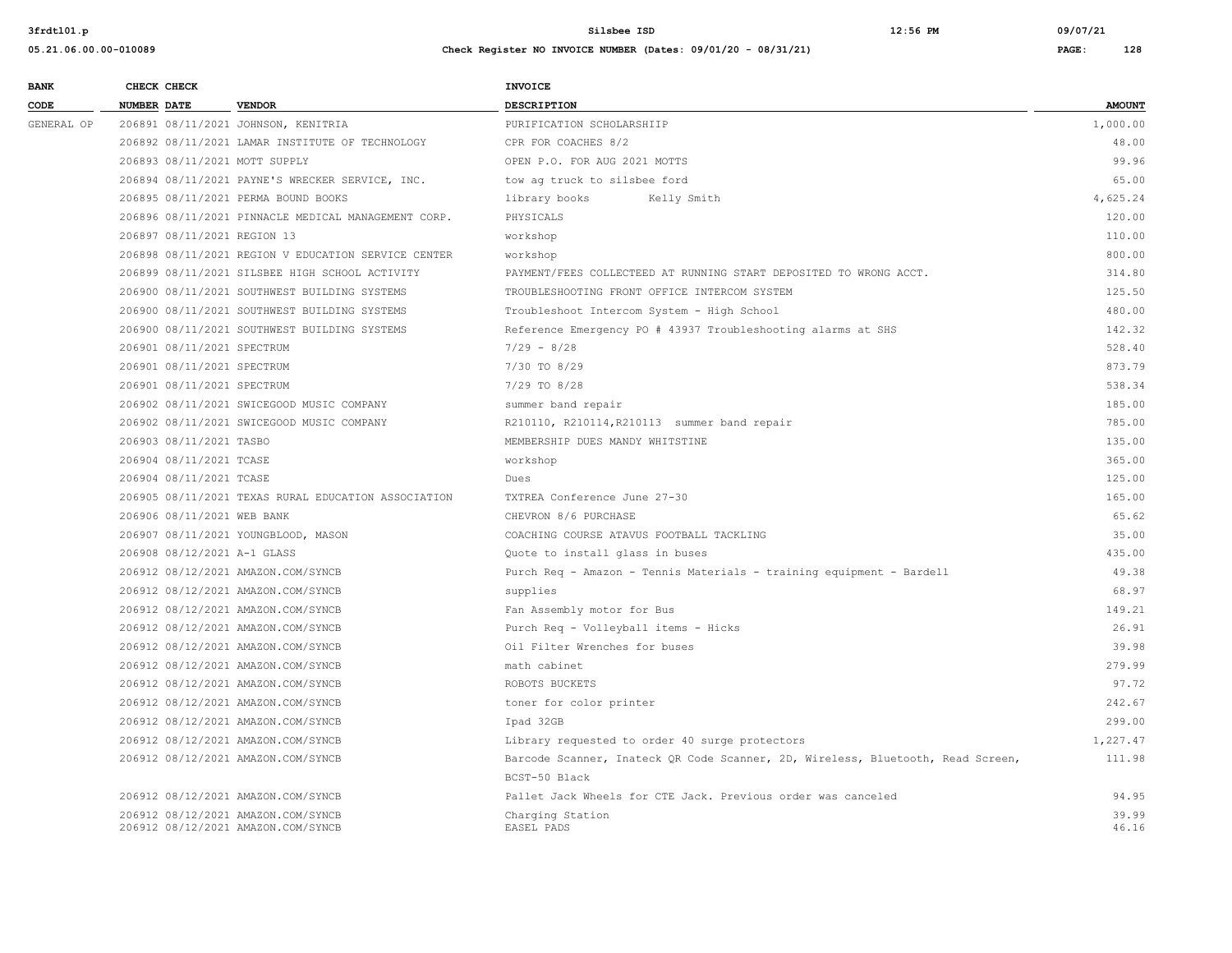**05.21.06.00.00-010089 Check Register NO INVOICE NUMBER (Dates: 09/01/20 - 08/31/21) PAGE: 129**

**BANK CHECK CHECK CHECK CODE NUMBER DATE VENDOR DESCRIPTION AMOUNT** GENERAL OP 206912 08/12/2021 AMAZON.COM/SYNCB supplies 37.09 206912 08/12/2021 AMAZON.COM/SYNCB Teacher supply rug for April Cravy 357.20 206912 08/12/2021 AMAZON.COM/SYNCB pavement stencils to paint numbers on SHS Student parking areas 192.06 206912 08/12/2021 AMAZON.COM/SYNCB new pallet jack wheels for CTE jack 94.95 206912 08/12/2021 AMAZON.COM/SYNCB supplies 129.74 206912 08/12/2021 AMAZON.COM/SYNCB wall calendar 105.98 206912 08/12/2021 AMAZON.COM/SYNCB KINDER 87.28 206912 08/12/2021 AMAZON.COM/SYNCB supplies 1,114.87 206912 08/12/2021 AMAZON.COM/SYNCB Board Supplies and Reading gifts 44.17 206912 08/12/2021 AMAZON.COM/SYNCB supplies for the shop/office 116.69 206912 08/12/2021 AMAZON.COM/SYNCB Dell chargers, docking stations, laptop wireless keyboards 1,269.97 206912 08/12/2021 AMAZON.COM/SYNCB TEACHER SUPPLIES 98.51 206912 08/12/2021 AMAZON.COM/SYNCB Purch Req - Amazon - Tennis Materials - Bardell 128.93 206912 08/12/2021 AMAZON.COM/SYNCB TEACHER SUPPLIES 94.95 206912 08/12/2021 AMAZON.COM/SYNCB teacher supplies 99.37 206912 08/12/2021 AMAZON.COM/SYNCB FOLDERS TOYS BRUSHES 92.52 206912 08/12/2021 AMAZON.COM/SYNCB TEACHER SUPPLIES 89.20 206912 08/12/2021 AMAZON.COM/SYNCB TEACHER SUPPLIES 90.11 206912 08/12/2021 AMAZON.COM/SYNCB TEACHER SUPPLIES 93.04 206912 08/12/2021 AMAZON.COM/SYNCB Library requested to order the additional 20 surge protectors that are needed 607.80 to charge devices 206912 08/12/2021 AMAZON.COM/SYNCB TEACHER SUPPLIES 82.57 206912 08/12/2021 AMAZON.COM/SYNCB Technology department supplies 295.79 206912 08/12/2021 AMAZON.COM/SYNCB TEACHER SUPPLIES 99.72 206912 08/12/2021 AMAZON.COM/SYNCB SUPPLIES 15.99 206912 08/12/2021 AMAZON.COM/SYNCB ipads - accessories 514.97 206912 08/12/2021 AMAZON.COM/SYNCB flag supplies 413.95 206912 08/12/2021 AMAZON.COM/SYNCB art supplies 2,439.64 206912 08/12/2021 AMAZON.COM/SYNCB PLAYDOUGH 88.55 206912 08/12/2021 AMAZON.COM/SYNCB ID BADGES LAYNARDS 129.92 206912 08/12/2021 AMAZON.COM/SYNCB BORDERS BOOKS TOYS 202.46 206912 08/12/2021 AMAZON.COM/SYNCB flags for the campuses 224.50 206912 08/12/2021 AMAZON.COM/SYNCB sentence strips charts 103.59 206912 08/12/2021 AMAZON.COM/SYNCB office supplies 131.77 206912 08/12/2021 AMAZON.COM/SYNCB robotics grant money 3,427.31 206912 08/12/2021 AMAZON.COM/SYNCB TEACHER SUPPLIES 106.12 206912 08/12/2021 AMAZON.COM/SYNCB TEACHER SUPPLIES 96.60 206913 08/12/2021 BEST MPRESSIONS supplies 235.00

206914 08/12/2021 CAROLINA BIOLOGICAL SUPPLY science supplies 67.97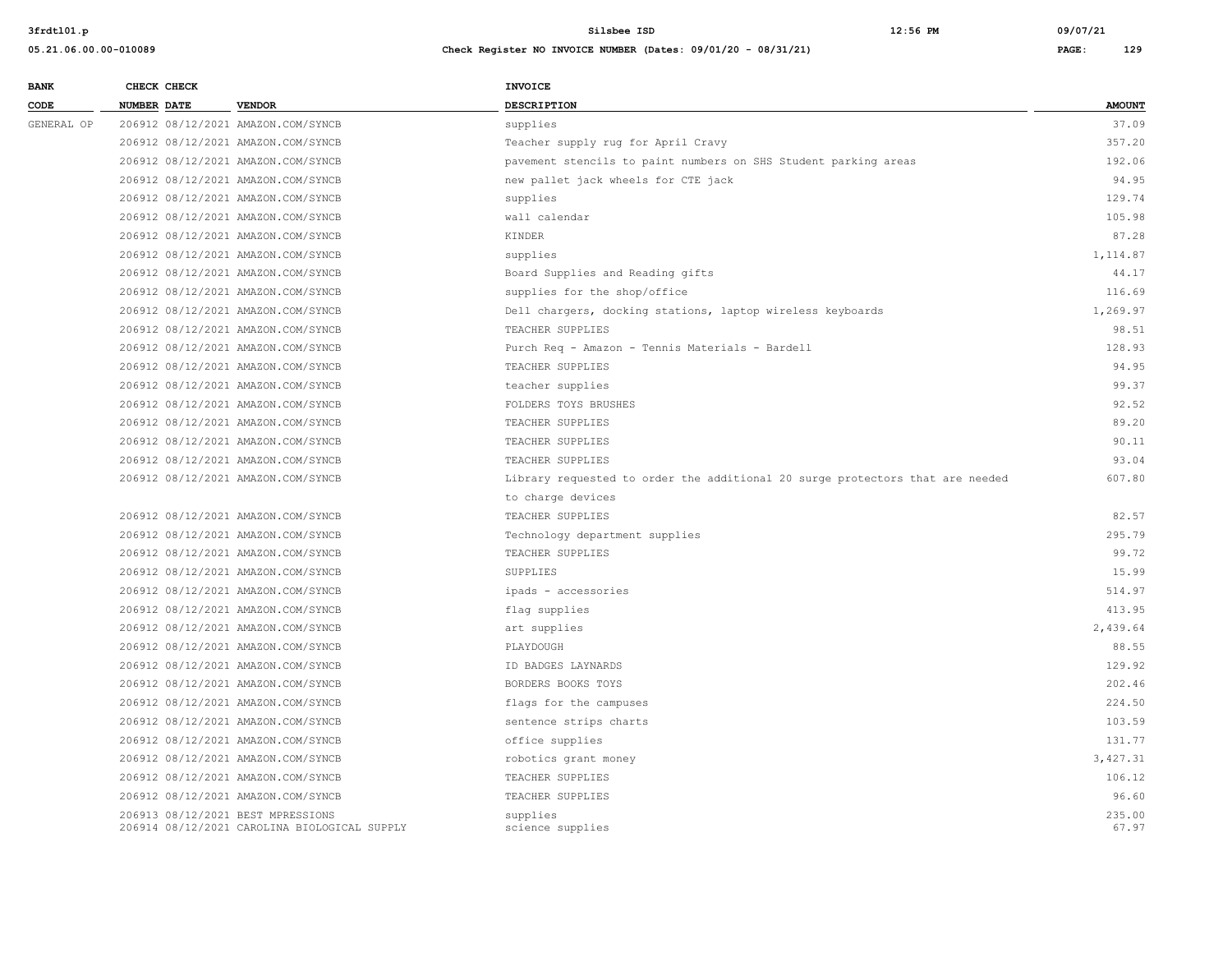| <b>BANK</b> | CHECK CHECK                       |                                                                                     | INVOICE                                                     |                 |
|-------------|-----------------------------------|-------------------------------------------------------------------------------------|-------------------------------------------------------------|-----------------|
| CODE        | <b>NUMBER DATE</b>                | <b>VENDOR</b>                                                                       | DESCRIPTION                                                 | <b>AMOUNT</b>   |
| GENERAL OP  | 206915 08/12/2021 CITY OF SILSBEE |                                                                                     | $7/13$ TO $8/13$                                            | 727.51          |
|             | 206915 08/12/2021 CITY OF SILSBEE |                                                                                     | $7/13$ to $8/13$                                            | 186.10          |
|             |                                   | 206916 08/12/2021 DE LAGE LANDEN PUBLIC FINANCE                                     | 8/5 TO 9/4                                                  | 18,567.87       |
|             | 206917 08/12/2021 ETEX            |                                                                                     | office supplies                                             | 657.11          |
|             | 206917 08/12/2021 ETEX            |                                                                                     | PENDAFLEX FILE POCKETS                                      | 71.98           |
|             | 206917 08/12/2021 ETEX            |                                                                                     | furniture replacement                                       | 1,129.95        |
|             | 206917 08/12/2021 ETEX            |                                                                                     | construction paper                                          | 776.85          |
|             | 206918 08/12/2021 GALLS, LLC      |                                                                                     | OFFICER UNIFORMS                                            | 1,373.15        |
|             | 206919 08/12/2021 HAMPTON, TAYLOR |                                                                                     | FALL 2020                                                   | 500.00          |
|             |                                   | 206920 08/12/2021 HOME DEPOT CREDIT SERVICES                                        | Fridge - Admin                                              | 608.00          |
|             |                                   | 206921 08/12/2021 INKSPOT PRINTS & GRAPHICS                                         | Silsbee ISD t-shirts                                        | 3,225.00        |
|             | 206922 08/12/2021 MECA SPORTSWEAR |                                                                                     | letter jackets                                              | 50.00           |
|             | 206923 08/12/2021 MOTT SUPPLY     |                                                                                     | cleaner for the buses                                       | 1,200.00        |
|             |                                   | 206924 08/12/2021 NCS PEARSON, INC.                                                 | testing                                                     | 135.50          |
|             |                                   | 206925 08/12/2021 PINNACLE MEDICAL MANAGEMENT CORP.                                 | PHYSICALS                                                   | 180.00          |
|             |                                   | 206926 08/12/2021 REALLY GOOD STUFF, INC.                                           | START UP DENITA MILLER (ALL OF KINDERGARTEN)                | 166.41          |
|             |                                   | 206927 08/12/2021 REGION V EDUCATION SERVICE CENTER                                 | 8 hour recertification course for drivers                   | 55.00           |
|             |                                   | 206927 08/12/2021 REGION V EDUCATION SERVICE CENTER                                 | 8 hour recertification course for drivers                   | 55.00           |
|             |                                   | 206927 08/12/2021 REGION V EDUCATION SERVICE CENTER                                 | 8 hour recertification course for drivers                   | 55.00           |
|             |                                   | 206927 08/12/2021 REGION V EDUCATION SERVICE CENTER                                 | 8 hour recertification course for drivers                   | 55.00           |
|             |                                   | 206928 08/12/2021 RIVERSIDE INSIGHTS                                                | testing                                                     | 537.83          |
|             |                                   | 206929 08/12/2021 SILSBEE FORD-LINCOLN-MERCURY, INC.                                | repairs to ag truck                                         | 506.86          |
|             |                                   | 206930 08/12/2021 SILSBEE ISD FOOD SERVICES                                         | NEW TEACHER WORKSHOP FOOD                                   | 720.00          |
|             | 206931 08/12/2021 SIRCHIE         |                                                                                     | Security Supplies - Kenny Davenport                         | 404.41          |
|             |                                   | 206932 08/12/2021 TEXAS LETTER JACKETS                                              | Robotics Letter Jackets                                     | 80.00           |
|             |                                   | 206933 08/17/2021 LAMAR INSTITUTE OF TECHNOLOGY                                     | <b>BUS WRITING</b>                                          | 30.00           |
|             | 206934 08/18/2021 4YOURCNA        |                                                                                     | books cna                                                   | 675.85          |
|             | 206935 08/18/2021 ANTHONY, DONNA  |                                                                                     | SCRIMMAGE                                                   | 350.00          |
|             | 206936 08/18/2021 AT &T           |                                                                                     | AUG 7 THRU SEP 6                                            | 1,085.03        |
|             |                                   | 206937 08/18/2021 AT&T LONG DISTANCE                                                | AUG 3 THRU SEPT 2                                           | 104.07          |
|             | 206938 08/18/2021 BSN SPORTS      |                                                                                     | Purch Req - BSN Sports - Workout shirts - baseball - Nelson | 472.50          |
|             | 206938 08/18/2021 BSN SPORTS      |                                                                                     | Purch Req - BSN - Girls Soccer material - Walters           | 55.65           |
|             |                                   | 206939 08/18/2021 CENTERPOINT ENERGY                                                | $7/6$ TO $8/4$                                              | 41.07           |
|             |                                   | 206939 08/18/2021 CENTERPOINT ENERGY                                                | $7/6$ TO $8/4$                                              | 53.80           |
|             |                                   | 206939 08/18/2021 CENTERPOINT ENERGY                                                | $7/6$ TO $8/4$                                              | 835.52          |
|             |                                   | 206939 08/18/2021 CENTERPOINT ENERGY                                                | $7/6$ TO $8/4$                                              | 50.96           |
|             |                                   | 206939 08/18/2021 CENTERPOINT ENERGY                                                | $7/6$ TO $8/4$                                              | 46.43           |
|             |                                   | 206939 08/18/2021 CENTERPOINT ENERGY<br>206940 08/18/2021 CHALK'S TRUCK PARTS, INC. | $7/6$ TO $8/4$<br>OPEN P.O. FOR AUGUST 2021 CHALKS          | 47.77<br>335.07 |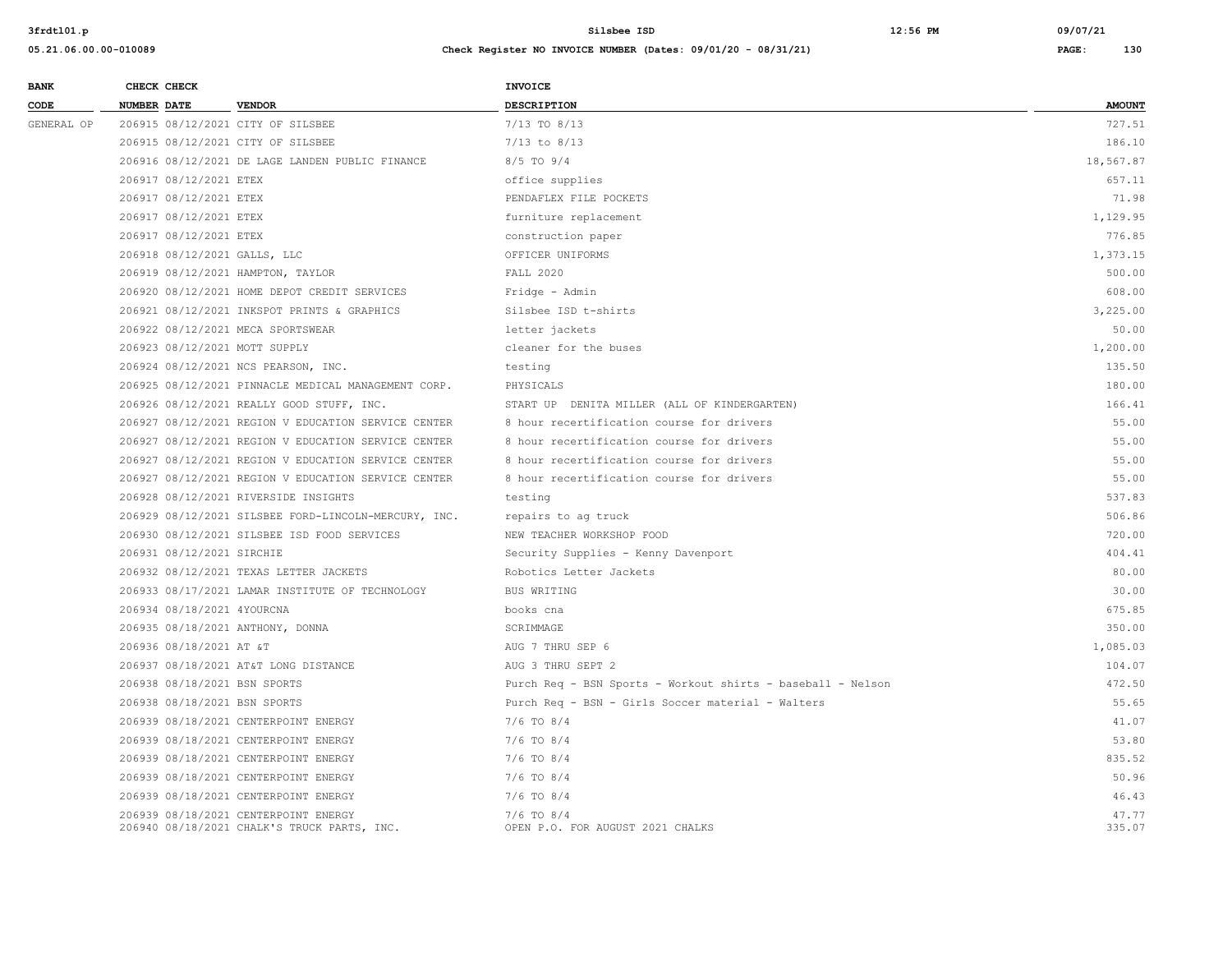| <b>BANK</b> | CHECK CHECK                                                   |                                                     | <b>INVOICE</b>                                                                       |                  |
|-------------|---------------------------------------------------------------|-----------------------------------------------------|--------------------------------------------------------------------------------------|------------------|
| CODE        | <b>NUMBER DATE</b>                                            | <b>VENDOR</b>                                       | <b>DESCRIPTION</b>                                                                   | <b>AMOUNT</b>    |
| GENERAL OP  |                                                               | 206941 08/18/2021 CHAMPAGNE, COURTNEY               | OVERNIGHT-Benz School of Floral Design-College Station-7/20-7/24                     | 56.26            |
|             | 206942 08/18/2021 CHICK-FIL-A                                 |                                                     | VOLLEYBALL                                                                           | 137.06           |
|             | 206943 08/18/2021 CITY OF SILSBEE                             |                                                     | 7/13 TO 8/13                                                                         | 1,415.30         |
|             |                                                               | 206944 08/18/2021 COASTAL WELDING SUPPLY INC        | Open PO Coastal Aug 2021                                                             | 14.03            |
|             | 206945 08/18/2021 DODIS, LATOYA                               |                                                     | CAISON, DEVYN AND TAYLON                                                             | 50.75            |
|             | 206946 08/18/2021 ETEX                                        |                                                     | MATH SUPPLIES                                                                        | 513.00           |
|             | 206946 08/18/2021 ETEX                                        |                                                     | ETEX SUPPLIES                                                                        | 439.51           |
|             | 206946 08/18/2021 ETEX                                        |                                                     | Purch Req - ETex - Ink Cartridges for Coaches Smith & Sigler                         | 559.51           |
|             | 206946 08/18/2021 ETEX                                        |                                                     | MATH SUPPLIES                                                                        | 176.42           |
|             | 206947 08/18/2021 EXXON MOBIL                                 |                                                     | $7/11 - 7/25$                                                                        | 575.01           |
|             | 206948 08/18/2021 GRAINGER                                    |                                                     | Open PO Aug 2021 Grainger                                                            | 93.60            |
|             | 206948 08/18/2021 GRAINGER                                    |                                                     | Open PO Aug 2021 Grainger                                                            | 200.40           |
|             | 206948 08/18/2021 GRAINGER                                    |                                                     | Open PO Aug 2021 Grainger                                                            | 136.08           |
|             |                                                               | 206949 08/18/2021 GUARDTECH PEST MANAGEMENT, INC.   | Open P.O. August 2021 Guard Tech Pest Control                                        | 49.00            |
|             |                                                               | 206949 08/18/2021 GUARDTECH PEST MANAGEMENT, INC.   | Open P.O. August 2021 Guard Tech Pest Control                                        | 59.00            |
|             |                                                               | 206949 08/18/2021 GUARDTECH PEST MANAGEMENT, INC.   | Open P.O. August 2021 Guard Tech Pest Control                                        | 29.00            |
|             |                                                               | 206949 08/18/2021 GUARDTECH PEST MANAGEMENT, INC.   | Open P.O. August 2021 Guard Tech Pest Control                                        | 29.00            |
|             | 206950 08/18/2021 HAMBURGER DEPOT                             |                                                     | FOOTBALL JV/9TH                                                                      | 500.00           |
|             |                                                               | 206951 08/18/2021 INTEGRITY ELEVATOR SOLUTIONS LLC  | WHEELCHAIR LIFT INSPECTION FEE MIDDLE SCHOOL                                         | 236.50           |
|             |                                                               | 206952 08/18/2021 LAKESHORE LEARNING MATERIALS      | Teacher Supply - Hayley McDonald requested from lakeshore All-Purpose Mobil          | 493.35           |
|             |                                                               |                                                     | Teaching Easel                                                                       |                  |
|             |                                                               | 206953 08/18/2021 MIKE'S FAMILY BBQ PIT             | MEALS VOLLEYBALL 8/10                                                                | 114.00           |
|             |                                                               | 206954 08/18/2021 ORIENTAL TRADING COMPANY          | <b>SUPPLIES</b>                                                                      | 336.62           |
|             |                                                               | 206955 08/18/2021 PIONEER MANUFACTURING COMPANY     | Paint for football field                                                             | 2,857.40         |
|             | 206956 08/18/2021 PORTER, DEIDRA                              |                                                     | TUITION                                                                              | 334.00           |
|             | 206957 08/18/2021 RCI                                         |                                                     | fixed asset annual update                                                            | 2,925.00         |
|             | 206958 08/18/2021 REGION 12                                   |                                                     | Skyward Business Services Support 06/01-08/31                                        | 300.00           |
|             | 206958 08/18/2021 REGION 12                                   |                                                     | Skyward Business Services Support 06/01-08/31                                        | 300.00           |
|             |                                                               | 206959 08/18/2021 REGION V EDUCATION SERVICE CENTER | training                                                                             | 1,500.00         |
|             |                                                               | 206960 08/18/2021 SCHOOL SPECIALTY                  | Office supplies for AP Copley 12 inch x 15 1/2 inch clasp envelopes                  | 94.30            |
|             |                                                               | 206960 08/18/2021 SCHOOL SPECIALTY                  | Texas Record Folders needed for attendance clerk                                     | 59.70            |
|             |                                                               | 206960 08/18/2021 SCHOOL SPECIALTY                  | Teacher supplies requested from Monica Jones 1 pack of 16 color set expo             | 60.63            |
|             |                                                               |                                                     | markers, 1 gray 2 pack doorstops, 5 of the 1 1/2 inch white binder, 5 of the         |                  |
|             |                                                               |                                                     | clear dividing tabs                                                                  |                  |
|             |                                                               | 206961 08/18/2021 SILSBEE HIGH SCHOOL ACTIVITY      | ACT TESTING FEES                                                                     | 455.00           |
|             |                                                               | 206962 08/18/2021 SOUTHWEST BUILDING SYSTEMS        | BALANCED TELEPHONE CARD PART                                                         | 1,546.21         |
|             |                                                               | 206963 08/18/2021 SPARKLETTS AND SIERRA SPRINGS     | ADMINISTRATION, TRANSPORTATION AND WAREHOUSE                                         | 80.94            |
|             | 206964 08/18/2021 STURGEON, E<br>206965 08/18/2021 TASB, INC. |                                                     | Overnight - E sturgeon TIVA Summer Conference 07/18-07/23/2021<br>SHARS BILLING JULY | 514.88<br>283.29 |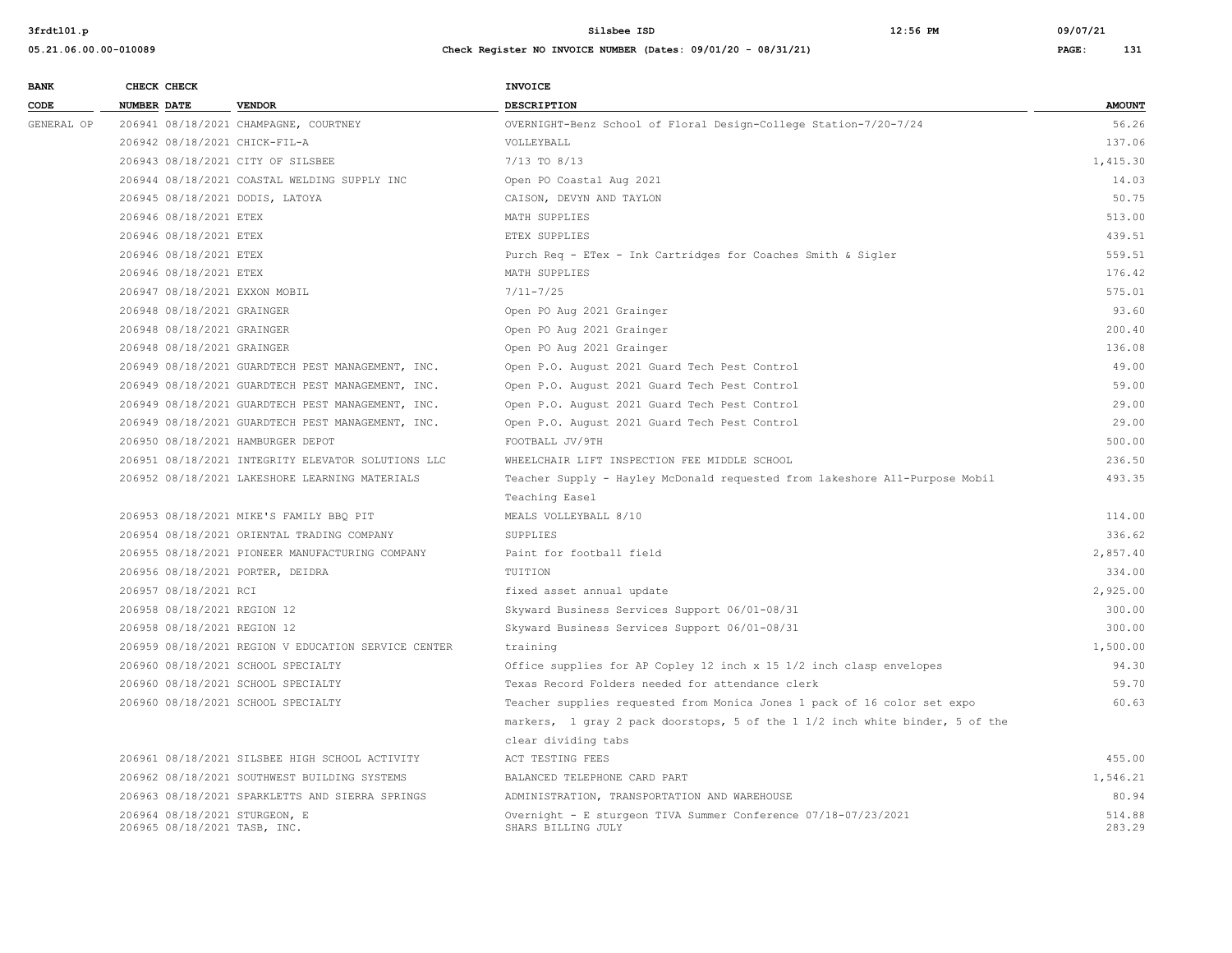| <b>BANK</b> |                    | CHECK CHECK            |                                                                                             | <b>INVOICE</b>                                                                                                                                      |               |
|-------------|--------------------|------------------------|---------------------------------------------------------------------------------------------|-----------------------------------------------------------------------------------------------------------------------------------------------------|---------------|
| CODE        | <b>NUMBER DATE</b> |                        | <b>VENDOR</b>                                                                               | <b>DESCRIPTION</b>                                                                                                                                  | <b>AMOUNT</b> |
| GENERAL OP  |                    |                        | 206966 08/18/2021 TAYLOR, ANTHONY                                                           | SCHOLARSHIP                                                                                                                                         | 400.00        |
|             |                    |                        | 206967 08/18/2021 TEXAS ROOF MANAGEMENT                                                     | DES ROOF REPAIRS                                                                                                                                    | 1,400.00      |
|             |                    |                        | 206968 08/18/2021 THE KADES CORPORATION                                                     | VOLLEYBALL                                                                                                                                          | 288.66        |
|             |                    |                        | 206969 08/18/2021 THORNTON, NICOLE                                                          | Overnight - Nicole Thornton 07/21-07/25//2021 TCDA convention                                                                                       | 110.64        |
|             |                    |                        | 206970 08/18/2021 WARREN HIGH SCHOOL - ATHLETIC DEPT.                                       | VOLLEYBALL TOURNAMENT                                                                                                                               | 350.00        |
|             |                    |                        | 206971 08/18/2021 WORTH HYDROCHEM OF THE GULF COAST                                         | <b>OUARTERLY WATER TREATMENT CHILLERS</b>                                                                                                           | 495.00        |
|             |                    |                        | 206972 08/18/2021 ZONAR SYSTEMS, INC.                                                       | Zonar Cards                                                                                                                                         | 3,931.70      |
|             |                    |                        | 206973 08/18/2021 BEAUMONT FREIGHTLINER - STERLING                                          | glass bottom, glass bus windshield                                                                                                                  | 148.72        |
|             |                    |                        | 206974 08/18/2021 PINNACLE MEDICAL MANAGEMENT CORP.                                         | PHYSICAL                                                                                                                                            | 60.00         |
|             |                    |                        | 206975 08/18/2021 SIMMONS, KENDRA                                                           | VOLLEYBALL 2.5 HOURS                                                                                                                                | 112.50        |
|             |                    |                        | 206976 08/18/2021 SOUTHWEST FOODSERVICE EXCELLENCE, LLC                                     | JUN 2021 NUTRITIONAL SERVICES                                                                                                                       | 48,525.17     |
|             |                    |                        | 206977 08/18/2021 TEXAS DEPARTMENT OF LICENSING REGULATION CERTIFICATE FEES FOR BOILERS SES |                                                                                                                                                     | 140.00        |
|             |                    |                        | 206978 08/18/2021 WORTHINGTON DIRECT                                                        | Pedestal Desk, Chair desk with bookrack, Mobile Stool Cafeteria Tables                                                                              | 27,900.00     |
|             |                    |                        | 206979 08/19/2021 AMAZON.COM/SYNCB                                                          | LAP DESK ERASERS                                                                                                                                    | 99.86         |
|             |                    |                        | 206979 08/19/2021 AMAZON.COM/SYNCB                                                          | GAIAM BALLS PAINT BEADS                                                                                                                             | 89.27         |
|             |                    |                        | 206979 08/19/2021 AMAZON.COM/SYNCB                                                          | PLAYDOUGH                                                                                                                                           | 11.99         |
|             |                    |                        | 206979 08/19/2021 AMAZON.COM/SYNCB                                                          | TEACHER SUPPLIES                                                                                                                                    | 198.97        |
|             |                    |                        | 206979 08/19/2021 AMAZON.COM/SYNCB                                                          | TEACHER SUPPLIES                                                                                                                                    | 87.13         |
|             |                    |                        | 206979 08/19/2021 AMAZON.COM/SYNCB                                                          | TEACHER SUPPLIES                                                                                                                                    | 3.46          |
|             |                    |                        | 206979 08/19/2021 AMAZON.COM/SYNCB                                                          | 537353449969,446978386898<br>TEACHER SUPPLIES                                                                                                       | 81.88         |
|             |                    |                        | 206979 08/19/2021 AMAZON.COM/SYNCB                                                          | TEACHER SUPPLIES                                                                                                                                    | 39.98         |
|             |                    |                        | 206979 08/19/2021 AMAZON.COM/SYNCB                                                          | FUZZY FEET CHAIR GLIDES                                                                                                                             | 203.37        |
|             |                    |                        | 206979 08/19/2021 AMAZON.COM/SYNCB                                                          | FUZZY FEET CHAIR GLIDES                                                                                                                             | 79.38         |
|             |                    |                        | 206979 08/19/2021 AMAZON.COM/SYNCB                                                          | 974945378555, 845384697576 flag supplies                                                                                                            | 1,438.09      |
|             |                    |                        | 206979 08/19/2021 AMAZON.COM/SYNCB                                                          | 945343839847, 998555335378,844794593478<br>art supplies                                                                                             | 1,526.87      |
|             |                    |                        | 206979 08/19/2021 AMAZON.COM/SYNCB                                                          | robotics grant money                                                                                                                                | 544.18        |
|             |                    |                        | 206979 08/19/2021 AMAZON.COM/SYNCB                                                          | 150 pc Name Badge Holders - LRP                                                                                                                     | 179.90        |
|             |                    |                        | 206979 08/19/2021 AMAZON.COM/SYNCB                                                          | Dell Mointor                                                                                                                                        | 298.96        |
|             |                    |                        | 206979 08/19/2021 AMAZON.COM/SYNCB                                                          | new pallet jack wheels for CTE jack                                                                                                                 | $-94.95$      |
|             |                    |                        | 206980 08/19/2021 BSN SPORTS                                                                | Purch Req - BSN - Boys BB - Warm ups - Sigler                                                                                                       | 115.50        |
|             |                    |                        | 206980 08/19/2021 BSN SPORTS                                                                | Purch Req - BSN - Boys BB - Warm ups - Sigler                                                                                                       | 285.60        |
|             |                    |                        | 206981 08/19/2021 CHICKEN EXPRESS LIVINGSTON                                                | FOOTBSLL SCRIMMAGE                                                                                                                                  | 1,018.80      |
|             |                    |                        | 206982 08/19/2021 COMMUNITY COFFEE                                                          | LRP                                                                                                                                                 | 11.45         |
|             |                    |                        | 206982 08/19/2021 COMMUNITY COFFEE                                                          | MAINTEANCE                                                                                                                                          | 69.70         |
|             |                    | 206983 08/19/2021 ETEX |                                                                                             | Magnetic Dry Erase Marker - Laura Reeves                                                                                                            | 7.59          |
|             |                    | 206983 08/19/2021 ETEX |                                                                                             | SUPPLIES                                                                                                                                            | 936.92        |
|             |                    | 206983 08/19/2021 ETEX |                                                                                             | Teachers need more color paper and cardstock                                                                                                        | 941.91        |
|             |                    | 206983 08/19/2021 ETEX |                                                                                             | Teacher office supplies add-on pocket for wall file, letter clear qty 12<br>UNV53692, stapler qty 3 UNV43118, scissors qty 1 ACM13402, desktop tape | 351.73        |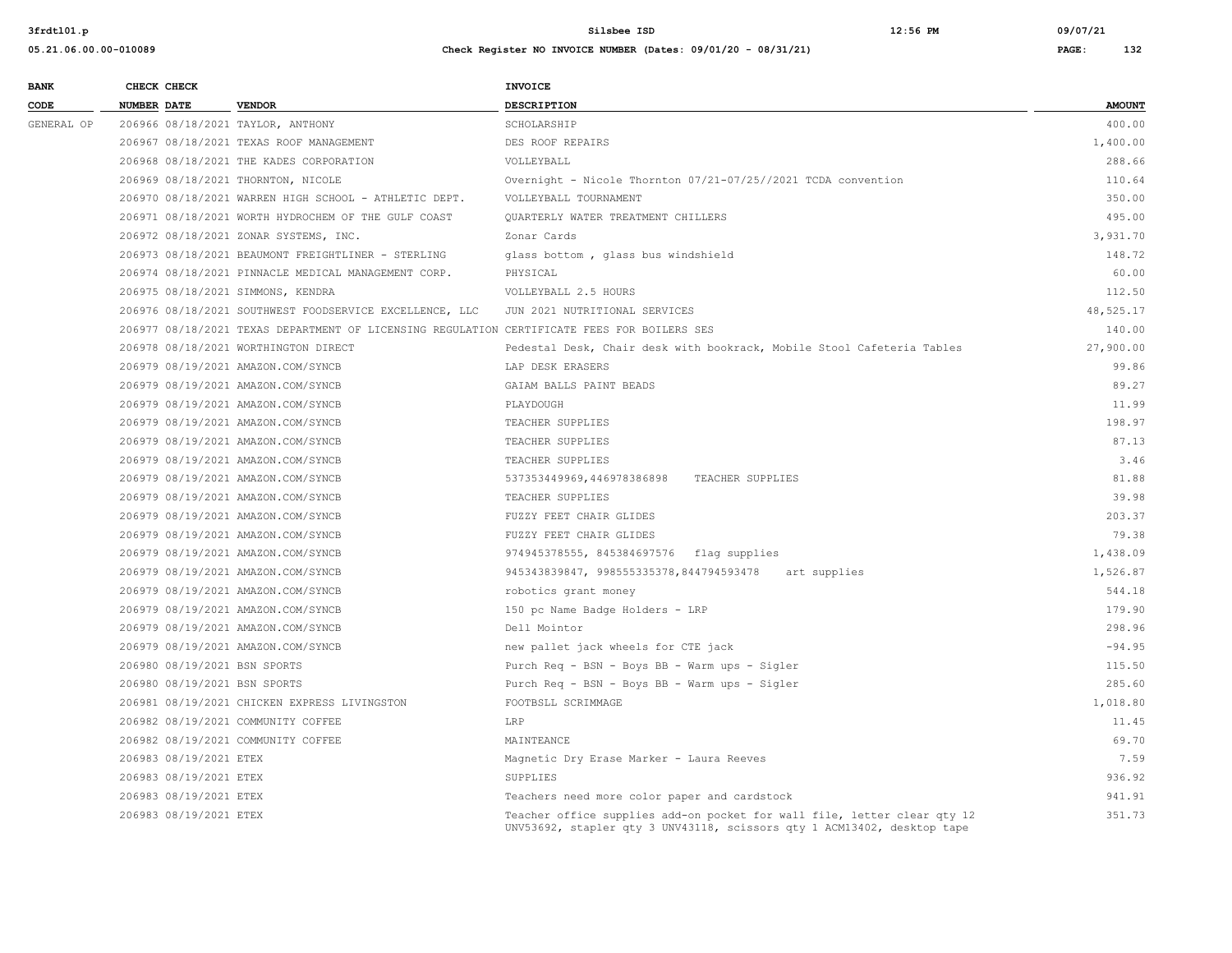**05.21.06.00.00-010089 Check Register NO INVOICE NUMBER (Dates: 09/01/20 - 08/31/21) PAGE: 133**

**3frdtl01.p Silsbee ISD 12:56 PM 09/07/21**

| <b>BANK</b> | CHECK CHECK                       |                                                                                                        | <b>INVOICE</b>                                                                                                                 |                 |
|-------------|-----------------------------------|--------------------------------------------------------------------------------------------------------|--------------------------------------------------------------------------------------------------------------------------------|-----------------|
| CODE        | <b>NUMBER DATE</b>                | <b>VENDOR</b>                                                                                          | <b>DESCRIPTION</b>                                                                                                             | <b>AMOUNT</b>   |
|             |                                   |                                                                                                        | dispenser qty 3 MMMC38BK, handheld 1/4 hole punch qty 3 UNV74321, pendaflex                                                    |                 |
|             |                                   |                                                                                                        | surehook hanging folders qty 2 PFX615215ASST, Brother TN750 High-Yield toner                                                   |                 |
|             |                                   |                                                                                                        | black BRTTN750                                                                                                                 |                 |
| GENERAL OP  | 206984 08/19/2021 FUNCTION4       |                                                                                                        | Teachers requested more black ink for the Riso EZ 221U. We will need 2 and the                                                 | 59.00           |
|             |                                   |                                                                                                        | cost per tube is \$29.50                                                                                                       |                 |
|             | 206985 08/19/2021 GOPHER          |                                                                                                        | hop along dodge balls basketballs                                                                                              | 482.55          |
|             | 206986 08/19/2021 HAMBURGER DEPOT |                                                                                                        | VOLLEYBALL                                                                                                                     | 170.62          |
|             |                                   | 206987 08/19/2021 LANDSCAPE SPECIALIST                                                                 | Sanding and leveling the football practice field                                                                               | 6,500.00        |
|             |                                   | 206988 08/19/2021 MUSIC THEATER INTERNATIONAL                                                          | Fall Theater Production materials and fees File to large to attache emailed to                                                 | 1,524.32        |
|             |                                   |                                                                                                        | Tricia Brooks 8/24/20 sole source                                                                                              |                 |
|             | 206989 08/19/2021 OVERDRIVE, INC. |                                                                                                        | library books                                                                                                                  | 2,000.00        |
|             |                                   | 206990 08/19/2021 PERMA BOUND BOOKS                                                                    | library books Laura Reeves                                                                                                     | 2,274.95        |
|             |                                   | 206991 08/19/2021 POWELL LAW GROUP, LLP                                                                | RE: GENERAL MATTERS                                                                                                            | 2,194.50        |
|             |                                   | 206992 08/19/2021 PRODUCTIVITY CENTER, INC.                                                            | TCLEDDS annual subscription                                                                                                    | 232.00          |
|             |                                   | 206993 08/19/2021 ROCHESTER 100 INC.                                                                   | FOLDERS                                                                                                                        | 405.00          |
|             |                                   | 206994 08/19/2021 SCHOOL SPECIALTY                                                                     | folders                                                                                                                        | 179.10          |
|             |                                   | 206995 08/19/2021 SOUTHWEST BUILDING SYSTEMS                                                           | bell schedule                                                                                                                  | 160.00          |
|             |                                   | 206996 08/19/2021 TEXAS MOTION SPORTS                                                                  | poms and pep supplies for tigerettes                                                                                           | 2,408.00        |
|             | 206997 08/19/2021 Young, Karen    |                                                                                                        | MILEAGE TO WELLS FARGO IN LUMBERTON                                                                                            | 36.74           |
|             |                                   | 206998 08/25/2021 AMAZON.COM/SYNCB                                                                     | Supplies - Krystin Moulder                                                                                                     | 83.46           |
|             |                                   | 206998 08/25/2021 AMAZON.COM/SYNCB                                                                     | Amazon Basics 3-button USB Mouse                                                                                               | 992.10          |
|             |                                   | 206999 08/25/2021 BODENSTEINER, JOHN                                                                   | 21 MILEAGE HOMEBOUND                                                                                                           | 30.58           |
|             |                                   | 207000 08/25/2021 BRIDGE CITY CROSS COUNTRY                                                            | HS GIRLS AND BOYS CROSS COUNTRY                                                                                                | 160.00          |
|             | 207001 08/25/2021 CHICKEN EXPRESS |                                                                                                        | VOLLEYBALL                                                                                                                     | 91.00           |
|             |                                   | 207002 08/25/2021 CHRISTUS HOSPITAL                                                                    | CT8052021, 817201 CPR CARDS                                                                                                    | 562.00          |
|             | 207003 08/25/2021 CITY OF SILSBEE |                                                                                                        | $7/20$ to $8/20$                                                                                                               | 162.70          |
|             | 207003 08/25/2021 CITY OF SILSBEE |                                                                                                        | 7/20 TO 8/20                                                                                                                   | 202.50          |
|             |                                   | 207004 08/25/2021 COMMUNITY COFFEE                                                                     | SILSEE ELEMENTARY                                                                                                              | 59.10           |
|             | 207005 08/25/2021 ETEX            |                                                                                                        | Teacher Supplies: Packing tape qty 1 MMM38504RD, Bold Round Clock qty 1                                                        | 1,263.23        |
|             |                                   |                                                                                                        | UNV10421, Expo White Board Cleaner qty 1 SAN81800, AA Batteries qty 1                                                          |                 |
|             |                                   |                                                                                                        | DURPC1500BKD, D Batteries qty 2 DURPC1300, AAA Batteries DURPC24000BKD, Extra                                                  |                 |
|             |                                   |                                                                                                        | Capacity 28" file tote qty 5 AVT55797, Base guillotine trimmer qty 1 EPI26630,                                                 |                 |
|             |                                   |                                                                                                        | Pendaflex hanging folders qty 14 PFX42592                                                                                      |                 |
|             | 207005 08/25/2021 ETEX            |                                                                                                        | Supplies                                                                                                                       | 53.46           |
|             | 207005 08/25/2021 ETEX            |                                                                                                        | Supplies - Silsbee Elementary                                                                                                  | 155.03          |
|             |                                   | 207006 08/25/2021 GOOLSBEE TIRE SERVICE                                                                | ST20575R15 K9 8PLY TIRES REGION 5                                                                                              | 140.00          |
|             |                                   | 207006 08/25/2021 GOOLSBEE TIRE SERVICE                                                                | disposal quote                                                                                                                 | 378.00          |
|             |                                   | 207007 08/25/2021 GUARDTECH PEST MANAGEMENT, INC.<br>207007 08/25/2021 GUARDTECH PEST MANAGEMENT, INC. | Open P.O. August 2021 Guard Tech Pest Control<br>Ouarterly Middle School 8/19/2021 Ouarterly High School - HS Concession Stand | 39.00<br>259.00 |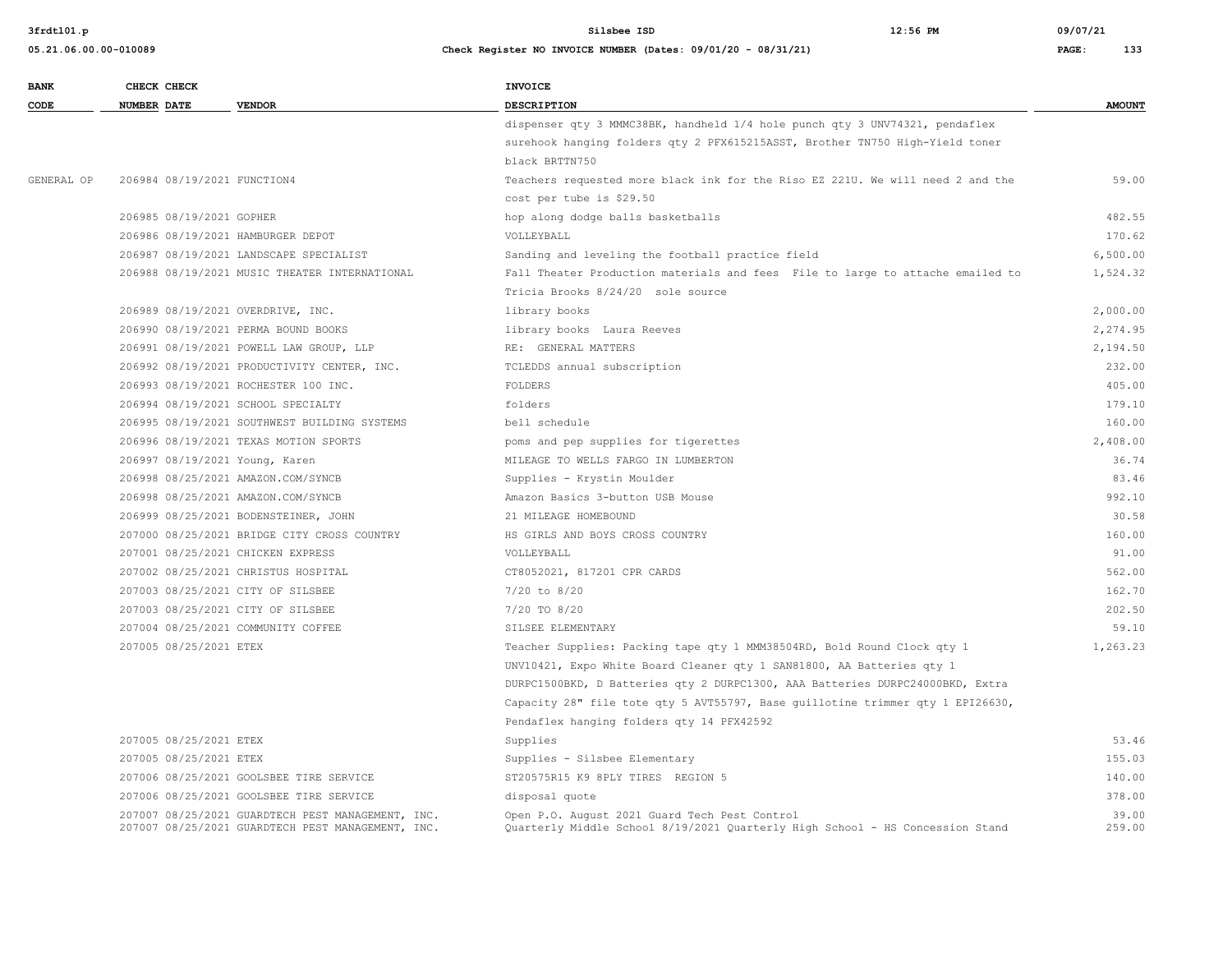| <b>BANK</b> |                    | CHECK CHECK                |                                                                                                              | <b>INVOICE</b>                                                                 |                       |
|-------------|--------------------|----------------------------|--------------------------------------------------------------------------------------------------------------|--------------------------------------------------------------------------------|-----------------------|
| CODE        | <b>NUMBER DATE</b> |                            | <b>VENDOR</b>                                                                                                | <b>DESCRIPTION</b>                                                             | <b>AMOUNT</b>         |
|             |                    |                            |                                                                                                              | and Inside of Building 8/26/2021                                               |                       |
| GENERAL OP  |                    |                            | 207008 08/25/2021 HARD BEAN CAFE                                                                             | Breakfast for Staff                                                            | 189.39                |
|             |                    |                            | 207009 08/25/2021 HAWK, MAGGIE                                                                               | TIGERETTES VIDOR GAME                                                          | 190.00                |
|             |                    |                            | 207010 08/25/2021 ITA TRUCK SALES & SERVICE, LLC.                                                            | Brake and drums for buses                                                      | 889.52                |
|             |                    |                            | 207011 08/25/2021 KOMMERCIAL KITCHENS                                                                        | culinary arts table                                                            | 3,224.00              |
|             |                    |                            | 207012 08/25/2021 LAKESHORE LEARNING MATERIALS                                                               | Courtney Potter requested All-Purpose Mobil Teaching easel LM520 for her       | 493.35                |
|             |                    |                            |                                                                                                              | classroom                                                                      |                       |
|             |                    |                            | 207013 08/25/2021 McKeehan, Kathryn                                                                          | TIGERKEEPERS VIDOR FOOTBALL                                                    | 160.00                |
|             |                    |                            | 207014 08/25/2021 MCMILLAN GLASS AND DOOR                                                                    | OPEN PO AUG 2021 MCMILLAN GLASS                                                | 48.84                 |
|             |                    |                            | 207015 08/25/2021 MONTALVO, CARLOS II                                                                        | VOLLEYBALL                                                                     | 315.00                |
|             |                    |                            | 207016 08/25/2021 MOORE, ANDREA                                                                              | SCHOLARSHIP                                                                    | 1,000.00              |
|             |                    |                            | 207017 08/25/2021 MORGAN, HALEY                                                                              | CHEERLEADERS                                                                   | 150.00                |
|             |                    |                            | 207018 08/25/2021 MOTT SUPPLY                                                                                | OPEN P.O. FOR AUG 2021 MOTTS                                                   | 41.36                 |
|             |                    |                            | 207019 08/25/2021 POSITIVE PROMOTIONS, INC.                                                                  | POSITIVE PROMOTIONS NTMP/MENTOR PROGRAM J YOUNGBLOOD                           | 1,054.16              |
|             |                    |                            | 207020 08/25/2021 REGION 10 EDUCATION SERVICE CENTER                                                         | Region 10 ESC SESSION ID 2638430 CASSIE MILLER SUMMER DYS INSTITUTE            | 100.00                |
|             |                    |                            | 207020 08/25/2021 REGION 10 EDUCATION SERVICE CENTER                                                         | Region 10 ESC SESSION ID 2638430 TONYA LANGSTON SUMMER DYS INSTITUTE           | 100.00                |
|             |                    |                            | 207020 08/25/2021 REGION 10 EDUCATION SERVICE CENTER                                                         | Region 10 ESC SESSION ID 2638430 JILL TARKINGTON SUMMER DYS INSTITUTE          | 100.00                |
|             |                    |                            | 207020 08/25/2021 REGION 10 EDUCATION SERVICE CENTER                                                         | Region 10 ESC SESSION ID 2638430 ALICIA NELSON SUMMER DYS INSTITUTE            | 100.00                |
|             |                    |                            | 207021 08/25/2021 REGION V EDUCATION SERVICE CENTER                                                          | DMAC Class Roster Fee update change from 6 updates to weekly updates           | 1,112.00              |
|             |                    |                            | 207021 08/25/2021 REGION V EDUCATION SERVICE CENTER                                                          | REGION 5ESC C WHITEHEAD READING BY DESIGN CASSIE MILLER                        | 800.00                |
|             |                    |                            | 207021 08/25/2021 REGION V EDUCATION SERVICE CENTER                                                          | REGION 5ESC C WHITEHEAD READING BY DESIGN ALICIA NELSON                        | 800.00                |
|             |                    |                            | 207022 08/25/2021 SILSBEE BEE                                                                                | non discrimination publication                                                 | 162.00                |
|             |                    |                            | 207022 08/25/2021 SILSBEE BEE                                                                                | Proposed Budget & Tax Rate Notice                                              | 280.00                |
|             |                    |                            | 207023 08/25/2021 SILSBEE ISD PETTY CASH                                                                     | PETTY CASH                                                                     | 34.33                 |
|             |                    |                            | 207024 08/25/2021 SOUTHERN LAWN & LANDSCAPES LLC                                                             | mowing completed 7/17                                                          | 4,906.00              |
|             |                    |                            | 207024 08/25/2021 SOUTHERN LAWN & LANDSCAPES LLC                                                             | MOWING COMPLETED 7/27                                                          | 4,906.00              |
|             |                    | 207025 08/25/2021 SPECTRUM |                                                                                                              | 8/15 TO 9/14                                                                   | 1,874.00              |
|             |                    | 207025 08/25/2021 SPECTRUM |                                                                                                              | 8/17 TO 9/18                                                                   | 637.88                |
|             |                    |                            | 207026 08/25/2021 SYMMETRY ENERGY SOLUTIONS, LLC.                                                            | <b>JULY 2021</b>                                                               | 6,332.69              |
|             |                    |                            | 207027 08/25/2021 TASB, INC.                                                                                 | TASB/TASPRA S THORNHILL & T IVINS HR ACADEMY VIRTUAL OCT. 22 & 29 AND NOV. 5 & | 500.00                |
|             |                    |                            |                                                                                                              | 12                                                                             |                       |
|             |                    |                            | 207027 08/25/2021 TASB, INC.                                                                                 | TASB FOR THORNHILL VIRTUAL TRAINING SUPERVISOR'S GUIDE TO MANAGING EMPLOYEES   | 75.00                 |
|             |                    |                            |                                                                                                              | 8/4/21 8:30 AM UNTIL 11:30AM                                                   |                       |
|             |                    |                            | 207027 08/25/2021 TASB, INC.                                                                                 | TASB VIRTUAL TRAINING - STAFFING & PAY FOR S THORNHILL THURSDAY, 03/25/2021    | 150.00                |
|             |                    |                            |                                                                                                              | 9:00 TO 11:30 AM \$150.00 REG                                                  |                       |
|             |                    | 207028 08/25/2021 TASBO    |                                                                                                              | 27782-2021 and new member SHREE WELBORN                                        | 405.00                |
|             |                    |                            | 207029 08/25/2021 TEACHING SYSTEMS INC.                                                                      | robotics grant money                                                           | 974.52                |
|             |                    |                            | 207030 08/25/2021 TEXAS COMPTROLLER OF PUBLIC ACCTS.<br>207030 08/25/2021 TEXAS COMPTROLLER OF PUBLIC ACCTS. | SECO LOAN PAYMENT<br>SECO LOAN                                                 | 46,156.09<br>6,714.97 |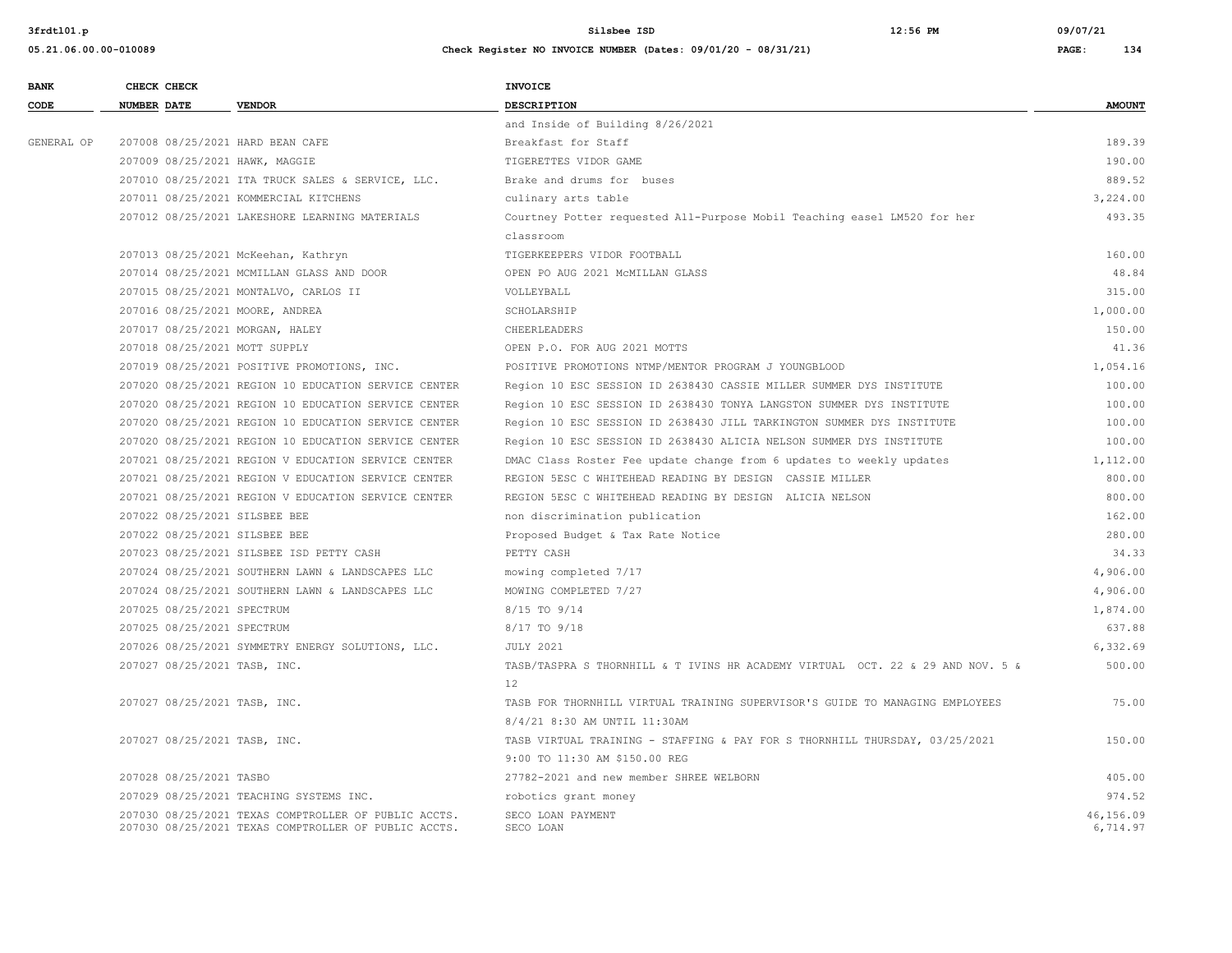| <b>BANK</b> | CHECK CHECK                                                   |                                                       | <b>INVOICE</b>                                                  |                 |  |  |
|-------------|---------------------------------------------------------------|-------------------------------------------------------|-----------------------------------------------------------------|-----------------|--|--|
| CODE        | <b>NUMBER DATE</b>                                            | <b>VENDOR</b>                                         | <b>DESCRIPTION</b>                                              | <b>AMOUNT</b>   |  |  |
| GENERAL OP  |                                                               | 207031 08/25/2021 TEXAS DEPARTMENT OF PUBLIC SAFETY   | 7/1 TO 7/31                                                     | 10.00           |  |  |
|             |                                                               | 207032 08/25/2021 TEXAS DEPT OF INFORMATION RESOURCES | <b>JULY 2021</b>                                                | 29.71           |  |  |
|             |                                                               | 207033 08/25/2021 THE ART OF EDUCATION                | VIRTUAL CONFERENCE                                              | 149.00          |  |  |
|             |                                                               | 207034 08/25/2021 THOMAS A/C SUPPLY, INC.             | Motor to replace bad one - MS Gym 2 Motor F48299A01             | 501.58          |  |  |
|             |                                                               | 207035 08/25/2021 THOMAS BUS GULF COAST               | Radiator Assembly                                               | 1,738.80        |  |  |
|             |                                                               | 207035 08/25/2021 THOMAS BUS GULF COAST               | OPEN P.O. AUG 2021 BMT FREIGHTLINER                             | 471.87          |  |  |
|             |                                                               | 207036 08/25/2021 VARSITY SPIRIT FASHIONS             | jv and varsity cheer uniforms                                   | 6,614.25        |  |  |
|             | 207037 08/25/2021 VERIZON WIRELESS                            |                                                       | JUL 14 - AUG 13                                                 | 531.03          |  |  |
|             | 207037 08/25/2021 VERIZON WIRELESS                            |                                                       | JUL 14 - AUG 13                                                 | 351.81          |  |  |
|             |                                                               | 207038 08/25/2021 WARREN HIGH SCHOOL - ATHLETIC DEPT. | 8/28 VOLLEYBALL                                                 | 350.00          |  |  |
|             | 207039 08/25/2021 THE WASH HOUSE                              |                                                       | CLEANING                                                        | 21.65           |  |  |
|             | 207040 08/27/2021 ANDERSEN, KYLE                              |                                                       | VOLLEYBALL TOURNAMENT                                           | 330.00          |  |  |
|             | 207040 08/27/2021 ANDERSEN, KYLE                              |                                                       | JV & VARSITY VOLLEYBALL TOURNAMENT                              | 285.00          |  |  |
|             | 207041 08/27/2021 APEX LEARNING                               |                                                       | APEX LEARNING ECHS INSTRUCTIONAL SUPPLY K SHELTON SHS           | 3,350.00        |  |  |
|             |                                                               | 207042 08/27/2021 ATHLETIC SUPPLY INC.                | Purch Req - Ath Supply - Repair/Recon Helmets - Coach Smith     | 5,975.00        |  |  |
|             |                                                               | 207042 08/27/2021 ATHLETIC SUPPLY INC.                | Purch Req - Ath Supply - Officials Uniforms - Smith             | 581.00          |  |  |
|             | 207043 08/27/2021 BOBBITT, BOB                                |                                                       | JV & VARSITY VOLLEYBALL TOURNAMENT                              | 375.00          |  |  |
|             | 207044 08/27/2021 BSN SPORTS                                  |                                                       | Purch Req - BSN - Volleyball Materials - Hicks                  | 2,727.47        |  |  |
|             |                                                               | 207045 08/27/2021 BUCK TERRELL ATHLETICS              | Purch Req - Buck Terrell Athletics - Football - Lineman Boards  | 1,065.00        |  |  |
|             |                                                               | 207046 08/27/2021 BUCK'S WHEEL & EQUIPMENT CO.        | Compressor - overnight Freight BuyBoard Contract #630-20        | 283.12          |  |  |
|             | 207047 08/27/2021 CAPITAL ONE                                 |                                                       | STERILITES                                                      | 29.44           |  |  |
|             | 207047 08/27/2021 CAPITAL ONE                                 |                                                       | CAMERAS                                                         | 498.48          |  |  |
|             | 207047 08/27/2021 CAPITAL ONE                                 |                                                       | notebooks                                                       | 47.71           |  |  |
|             | 207047 08/27/2021 CAPITAL ONE                                 |                                                       | screen                                                          | 598.00          |  |  |
|             | 207047 08/27/2021 CAPITAL ONE                                 |                                                       | SAMSUNG 50" TV                                                  | 478.00          |  |  |
|             | 207047 08/27/2021 CAPITAL ONE                                 |                                                       | SUPPLIES                                                        | 85.89           |  |  |
|             | 207047 08/27/2021 CAPITAL ONE                                 |                                                       | SUPPLIES FOR SECRETARY MEETING                                  | 46.98           |  |  |
|             | 207047 08/27/2021 CAPITAL ONE                                 |                                                       | SUPPLIES AMY HORTON                                             | 46.48           |  |  |
|             | 207047 08/27/2021 CAPITAL ONE                                 |                                                       | office supplies                                                 | 285.04          |  |  |
|             | 207047 08/27/2021 CAPITAL ONE                                 |                                                       | BOX FANS FOR CLASSROOMS AT MS AIR CONDITIONER NOT WORKING       | 143.44          |  |  |
|             |                                                               | 207048 08/27/2021 CENTERPOINT ENERGY                  | $7/19 - 8/17$                                                   | 42.17           |  |  |
|             |                                                               | 207048 08/27/2021 CENTERPOINT ENERGY                  | 7/19 TO 8/17                                                    | 384.08          |  |  |
|             | 207049 08/27/2021 COLE, KIARA                                 |                                                       | JV & VARSITY VOLLEYBALL TOURNAMENT                              | 375.00          |  |  |
|             | 207050 08/27/2021 EL-RAHIM, JELANI                            |                                                       | JV & VARSITY VOLLEYBALL TOURNAMENT                              | 375.00          |  |  |
|             | 207051 08/27/2021 ETEX                                        |                                                       | binders for board                                               | 24.90           |  |  |
|             | 207052 08/27/2021 FAST SIGNS                                  |                                                       | 24x96 - Vinyl Signage for Front Lobby                           | 87.68           |  |  |
|             | 207053 08/27/2021 FINDLEY, EDWIN                              |                                                       | JV & VARSITY VOLLEYBALL TOURNAMENT                              | 240.00          |  |  |
|             | 207054 08/27/2021 FRANKS, KERRY<br>207055 08/27/2021 GRAINGER |                                                       | JV & VARSITY VOLLEYBALL TOURNAMENT<br>Open PO Aug 2021 Grainger | 375.00<br>73.14 |  |  |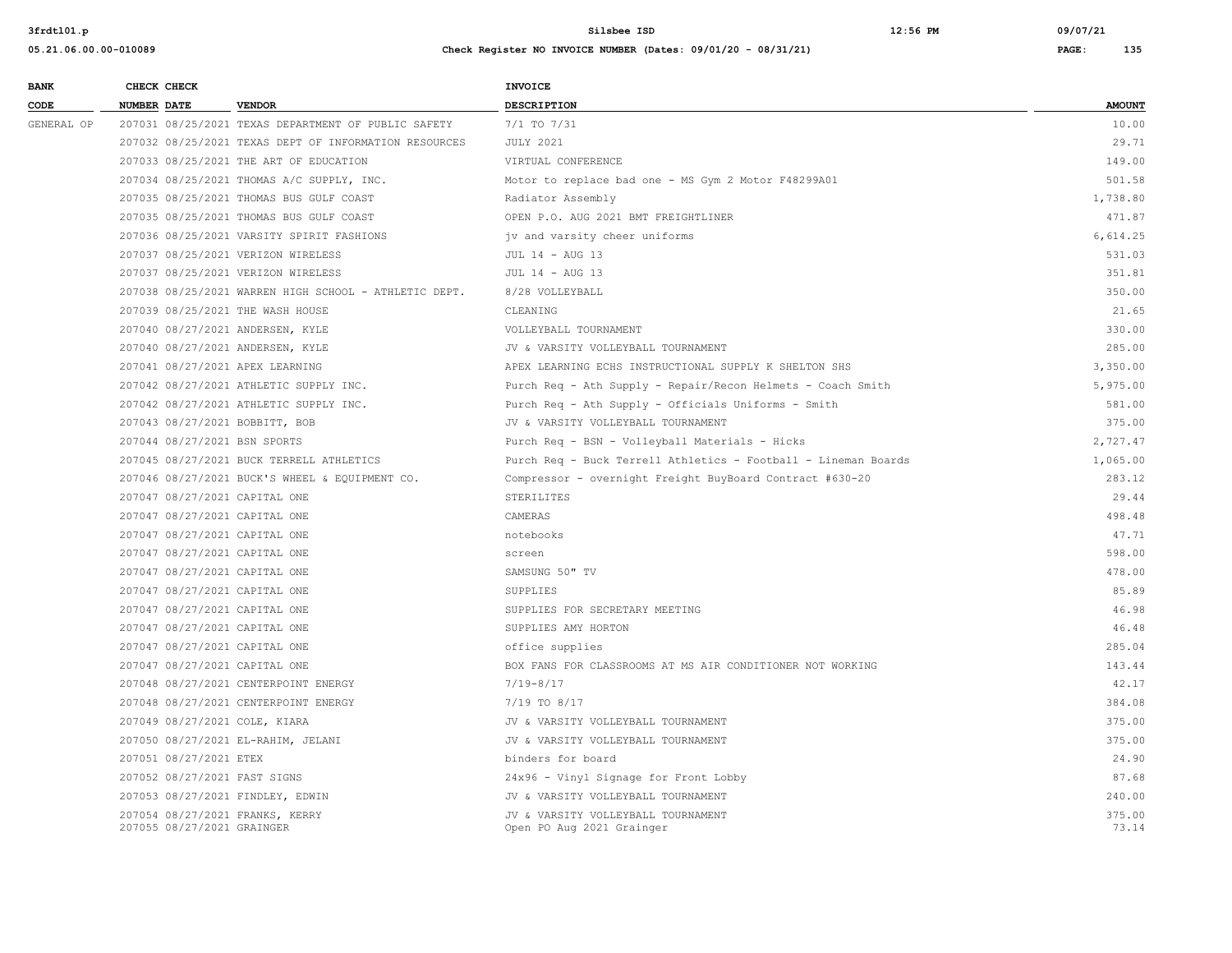| <b>BANK</b> |                    | CHECK CHECK                        |                                                     | <b>INVOICE</b>                                                             |                   |
|-------------|--------------------|------------------------------------|-----------------------------------------------------|----------------------------------------------------------------------------|-------------------|
| CODE        | <b>NUMBER DATE</b> |                                    | <b>VENDOR</b>                                       | DESCRIPTION                                                                | <b>AMOUNT</b>     |
| GENERAL OP  |                    |                                    | 207056 08/27/2021 GRANGER, BAMBI                    | JV & VARSITY VOLLEYBALL TOURNAMENT                                         | 375.00            |
|             |                    |                                    | 207057 08/27/2021 GUARDTECH PEST MANAGEMENT, INC.   | Annual Fire Ant treatment                                                  | 6,545.00          |
|             |                    |                                    | 207058 08/27/2021 GUILLORY, ROBERT                  | JV & VARSITY VOLLEYBALL TOURNAMENT                                         | 285.00            |
|             |                    |                                    | 207059 08/27/2021 HENDERSON, WILLIE (TINA)          | JV & VARSITY VOLLEYBALL TOURNAMENT                                         | 375.00            |
|             |                    |                                    | 207060 08/27/2021 LEDAY, CRYSTAL                    | JV & VARSITY VOLLEYBALL TOURNAMENT                                         | 285.00            |
|             |                    |                                    | 207061 08/27/2021 MENCHACA, ELIZABETH               | PURCHASE OF 4 SEASON TICKETS FOOTBALL                                      | 54.00             |
|             |                    | 207062 08/27/2021 NACBURGER        |                                                     | JV & VARSITY FOOTBALL                                                      | 1,500.00          |
|             |                    |                                    | 207063 08/27/2021 NORTH HARDIN WATER SUPPLY CORP.   | $7/7$ to $8/9$                                                             | 39.42             |
|             |                    |                                    | 207064 08/27/2021 OCHOA, MARC                       | JV & VARSITY VOLLEYBALL TOURNAMENT                                         | 285.00            |
|             |                    |                                    | 207065 08/27/2021 Partain, Sabrina                  | CHANCE HS                                                                  | 49.40             |
|             |                    |                                    | 207066 08/27/2021 PINNACLE MEDICAL MANAGEMENT CORP. | PHYSICAL                                                                   | 60.00             |
|             |                    | 207067 08/27/2021 READ ICE         |                                                     | Pallets<br>05-1481184,05-1481185                                           | 1,470.00          |
|             |                    |                                    | 207068 08/27/2021 SOUTHWEST BUILDING SYSTEMS        | Trouble Shoot Fire Alarm Panel HS Campus                                   | 332.02            |
|             |                    |                                    | 207069 08/27/2021 TEXAS NETWORK OF YOUTH SERVICES   | TX NETWORK OF YOUTH SERVICES C WHITEHEAD TEHCY PROGRAM SUMMIT REGISTRATION | 25.00             |
|             |                    |                                    | 207070 08/27/2021 WALKER, TAMRA                     | JV & VARSITY VOLLEYBALL TOURNAMENT                                         | 420.00            |
|             |                    |                                    | 207071 08/27/2021 WASHINGTON, JORDAN                | JV & VARSITY TOURNAMENT                                                    | 375.00            |
|             |                    |                                    | 207072 08/27/2021 WEISS, GREGORY                    | JANTZEN HS                                                                 | 50.00             |
|             |                    |                                    | 207073 08/31/2021 ANDERSEN, KYLE                    | VOLLEYBALL VS EVADALE                                                      | 125.00            |
|             |                    |                                    | 207074 08/31/2021 ARCENEAUX, KOLBY                  | JV FOOTBALL VS VIDOR                                                       | 15.00             |
|             |                    |                                    | 207075 08/31/2021 ATHLETIC SUPPLY INC.              | Purch Req - Athletic Supply - Coaches Shoes - Smith                        | 210.00            |
|             |                    |                                    | 207075 08/31/2021 ATHLETIC SUPPLY INC.              | Purch Req - Ath Supply - FB materials and cleats                           | 13,865.00         |
|             |                    |                                    | 207075 08/31/2021 ATHLETIC SUPPLY INC.              | Purch Req -Ath Supply-Football Fall Order - Smith                          | 5,946.00          |
|             |                    |                                    | 207075 08/31/2021 ATHLETIC SUPPLY INC.              | Purch Req - Athletic Supply - MS Football Materials Order                  | 3,136.00          |
|             |                    |                                    | 207075 08/31/2021 ATHLETIC SUPPLY INC.              | Purch Req - Ath Supply - helmet stickers - Smith                           | 425.00            |
|             |                    |                                    | 207075 08/31/2021 ATHLETIC SUPPLY INC.              | Purch Req - Ath Supply - Helmets - Smith                                   | 435.00            |
|             |                    |                                    | 207075 08/31/2021 ATHLETIC SUPPLY INC.              | Purch Req - Ath Supply - Shoulder Pads - HS FB                             | 480.00            |
|             |                    |                                    | 207075 08/31/2021 ATHLETIC SUPPLY INC.              | Purch Req - Ath Supply - Locks for Athletic Lockers                        | 625.00            |
|             |                    |                                    | 207076 08/31/2021 BAND SHOPPE                       | band supplies                                                              | 1,299.50          |
|             |                    |                                    | 207077 08/31/2021 BEASLEY, BRAYDEN                  | JV FOOTTBALL VS VIDOR                                                      | 15.00             |
|             |                    |                                    | 207078 08/31/2021 CITY OF SILSBEE                   | 7/27 to 8/27                                                               | 139.85            |
|             |                    |                                    | 207078 08/31/2021 CITY OF SILSBEE                   | 7/27 to 8/27                                                               | 537.10            |
|             |                    |                                    | 207078 08/31/2021 CITY OF SILSBEE                   | 7/27 TO 8/27                                                               | 1,993.01          |
|             |                    |                                    | 207078 08/31/2021 CITY OF SILSBEE                   | 7/27 TO 8/27                                                               | 1,257.60          |
|             |                    | 207079 08/31/2021 DELACERDA, SCOTT |                                                     | TOTAL 8.5 HOURS                                                            | 382.50            |
|             |                    |                                    | 207080 08/31/2021 DISE, GARREN                      | JV FOOTBALL VS VIDOR                                                       | 15.00             |
|             |                    | 207081 08/31/2021 ENTERGY          |                                                     | AUGUST 2021                                                                | 70,148.31         |
|             |                    |                                    | 207082 08/31/2021 GOUDEAU, MARVIN                   | JV FOOTBALL VS VIDOR                                                       | 125.00            |
|             |                    | 207083 08/31/2021 GRAINGER         | 207084 08/31/2021 HEAVY DUTY BUS PARTS, INC.        | Open PO Aug 2021 Grainger<br>Seat Covers and Cushions                      | 73.14<br>1,288.50 |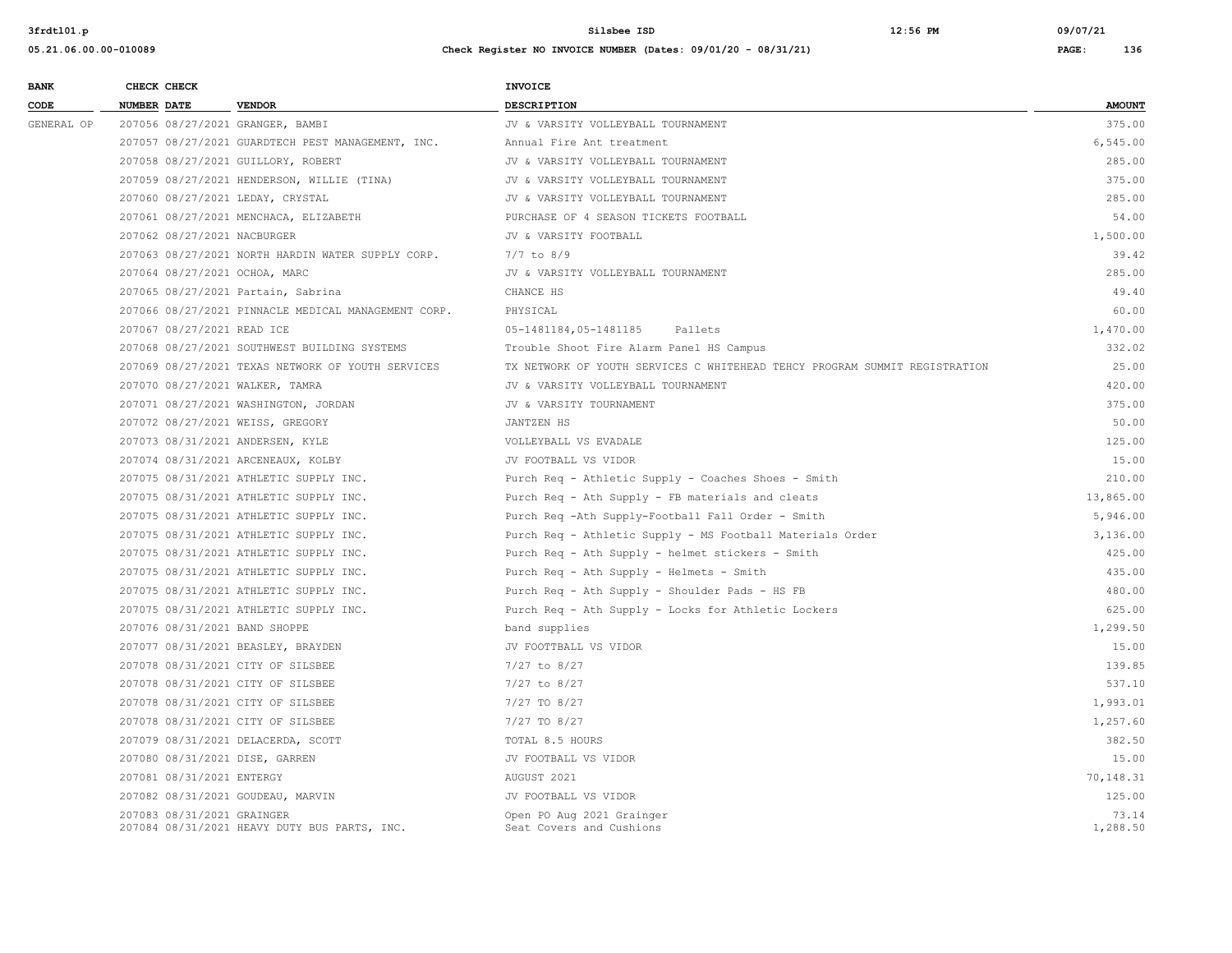| <b>BANK</b> |                    | CHECK CHECK                |                                                                                             | <b>INVOICE</b>                                                                  |                  |
|-------------|--------------------|----------------------------|---------------------------------------------------------------------------------------------|---------------------------------------------------------------------------------|------------------|
| CODE        | <b>NUMBER DATE</b> |                            | <b>VENDOR</b>                                                                               | DESCRIPTION                                                                     | <b>AMOUNT</b>    |
| GENERAL OP  |                    |                            | 207085 08/31/2021 L & W SUPPLY                                                              | Open PO for Materials for the new SISD Police Department office. Vendor is the  | 290.50           |
|             |                    |                            |                                                                                             | only one with the materials in stock so that we can get what is needed          |                  |
|             |                    |                            |                                                                                             | immediately                                                                     |                  |
|             |                    |                            | 207086 08/31/2021 LAMAR COMPANIES                                                           | 8/23 to 9/19                                                                    | 450.00           |
|             |                    |                            | 207087 08/31/2021 LANDSCAPE SPECIALIST                                                      | cost to mow and then spray the remaining part of ditch that was not dug out     | 2,925.00         |
|             |                    |                            | 207088 08/31/2021 M & D SUPPLY, INC.                                                        | OPEN PO AUG 2021 M&D SUPPLY                                                     | 107.97           |
|             |                    |                            | 207089 08/31/2021 MOORE, LONNIE                                                             | JV FOOTBALL VS VIDOR                                                            | 125.00           |
|             |                    |                            | 207090 08/31/2021 MUNRO'S UNIFORM SERVICE                                                   | MAINTENANCE                                                                     | 1,010.10         |
|             |                    |                            | 207091 08/31/2021 MUNRO'S UNIFORM SERVICE                                                   | TRANSPORTATION                                                                  | 787.26           |
|             |                    |                            | 207092 08/31/2021 NEFF BROTHERS                                                             | Cost to tow bus from bus shop to Bmt Freightliner                               | 650.00           |
|             |                    |                            | 207093 08/31/2021 O'REILLY AUTOMOTIVE                                                       | OPEN P.O. AUG 2021 ORIELLY                                                      | 359.18           |
|             |                    |                            | 207094 08/31/2021 O'REILLY AUTOMOTIVE                                                       | OPEN PO AUG 2021 O'REILY'S                                                      | 91.26            |
|             |                    |                            | 207095 08/31/2021 PARKER PRINT SOLUTIONS                                                    | Car Tags - EJMS                                                                 | 130.10           |
|             |                    |                            | 207096 08/31/2021 PITNEY BOWES GLOBAL FIN SERVICES LLC                                      | $6/30 - 9/29$                                                                   | 1,322.49         |
|             |                    |                            | 207097 08/31/2021 POSITIVE PROMOTIONS, INC.                                                 | Teacher gifts carryall zippered tote bag product #OSV-4183. Add personalization | 1,725.83         |
|             |                    |                            |                                                                                             | on tote bag to say Silsbee Elementary School in red font. Product color         |                  |
|             |                    |                            |                                                                                             | black/dark red                                                                  |                  |
|             |                    |                            | 207098 08/31/2021 RABO BUSINESS FORMS, INC.                                                 | Check Stock - Deposit Slips - Endorsement Stamps For Change to New Bank         | 2,679.10         |
|             |                    |                            | 207099 08/31/2021 REALLY GOOD STUFF, LLC                                                    | Teacher supply - Monica Jones requested Parent Contact Record book from Really  | 23.94            |
|             |                    |                            |                                                                                             | Good Stuff                                                                      |                  |
|             |                    |                            | 207100 08/31/2021 REGION V EDUCATION SERVICE CENTER                                         | Emergency 20 hour certification course                                          | 105.00           |
|             |                    |                            | 207100 08/31/2021 REGION V EDUCATION SERVICE CENTER                                         | workshop                                                                        | 40.00            |
|             |                    |                            | 207100 08/31/2021 REGION V EDUCATION SERVICE CENTER                                         | workshop                                                                        | 40.00            |
|             |                    |                            | 207100 08/31/2021 REGION V EDUCATION SERVICE CENTER                                         | workshop                                                                        | 40.00            |
|             |                    |                            | 207100 08/31/2021 REGION V EDUCATION SERVICE CENTER                                         | workshop                                                                        | 40.00            |
|             |                    |                            | 207100 08/31/2021 REGION V EDUCATION SERVICE CENTER                                         | workshop                                                                        | 40.00            |
|             |                    |                            | 207100 08/31/2021 REGION V EDUCATION SERVICE CENTER                                         | workshop                                                                        | 40.00            |
|             |                    |                            | 207101 08/31/2021 RUBEN, RHONDA                                                             | VOLLEYBALL VS EVADALE                                                           | 125.00           |
|             |                    |                            | 207102 08/31/2021 SCHOOL SPECIALTY                                                          | octagon desk                                                                    | 3,704.96         |
|             |                    |                            | 207103 08/31/2021 SONNY'S SMALL ENGINE                                                      | Labor & Supplies tp Repair Snapper Motor                                        | 373.90           |
|             |                    |                            | 207104 08/31/2021 SOUTHERN LAWN & LANDSCAPES LLC                                            | MOWING COMPLETED 8/14                                                           | 4,906.00         |
|             |                    |                            | 207104 08/31/2021 SOUTHERN LAWN & LANDSCAPES LLC                                            | MOWING COMPLETED 8/28                                                           | 4,906.00         |
|             |                    | 207105 08/31/2021 SPECTRUM |                                                                                             | 8/18 to 9/17                                                                    | 873.79           |
|             |                    | 207105 08/31/2021 SPECTRUM |                                                                                             | 8/18 to 9/17                                                                    | 1,352.71         |
|             |                    | 207105 08/31/2021 SPECTRUM |                                                                                             | 8/18 to 9/17                                                                    | 873.79           |
|             |                    |                            | 207106 08/31/2021 TEMPLETON, NATHAN                                                         | CTE PROGRAM EVALUATION                                                          | 3,500.00         |
|             |                    |                            | 207107 08/31/2021 THOMAS, ERICK                                                             | JV FOOTBALL                                                                     | 125.00           |
|             |                    |                            | 207108 08/31/2021 WHITEHEAD, TROY<br>202000019 10/16/2020 TEXAS COMPTROLLER OF PUBLIC ACCTS | JV BALLGAME FOOTBALL VS VIDOR<br>Sept 2020 Sales Tax                            | 125.00<br>627.48 |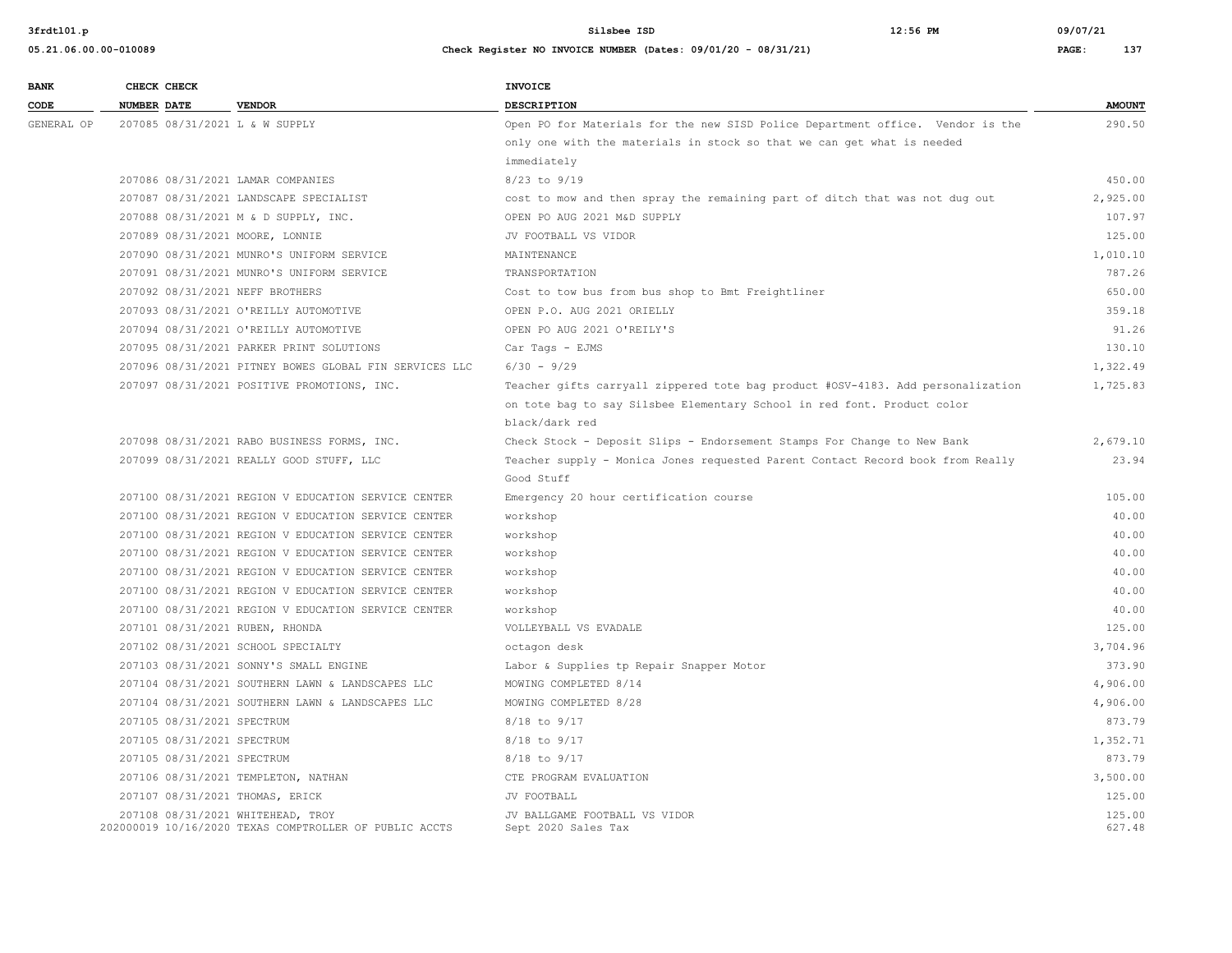**05.21.06.00.00-010089 Check Register NO INVOICE NUMBER (Dates: 09/01/20 - 08/31/21) PAGE: 138**

| <b>BANK</b> |                    | CHECK CHECK                       |                                                                   | <b>INVOICE</b>                                                                 |               |
|-------------|--------------------|-----------------------------------|-------------------------------------------------------------------|--------------------------------------------------------------------------------|---------------|
| CODE        | <b>NUMBER DATE</b> |                                   | <b>VENDOR</b>                                                     | DESCRIPTION                                                                    | <b>AMOUNT</b> |
|             |                    |                                   | GENERAL OP 202000032 11/12/2020 TEXAS COMPTROLLER OF PUBLIC ACCTS | Oct 2020 Sales tax                                                             | 366.84        |
|             |                    |                                   | 202000047 12/11/2020 TEXAS COMPTROLLER OF PUBLIC ACCTS            | Nov 2020 Sales Tax                                                             | 279.35        |
|             |                    |                                   | 202000056 01/11/2021 TEXAS COMPTROLLER OF PUBLIC ACCTS            | Dec 2020 Sales Tax                                                             | 294.53        |
|             |                    |                                   | 202000057 01/14/2021 THE BANK OF NEW YORK MELLON                  | BOND FEE SILISDMTN15 FEB 15, 2021 TO FEBRUARY 14, 2022                         | 750.00        |
|             |                    |                                   | 202000071 02/10/2021 TEXAS COMPTROLLER OF PUBLIC ACCTS            | Jan 2021 Sales Tax                                                             | 0.00          |
|             |                    |                                   | 202000072 02/11/2021 THE BANK OF NEW YORK MELLON                  | SILSBEE ISD MAINT TAXX NOTES 2015                                              | 146,787.50    |
|             |                    |                                   | 202000085 02/10/2021 TEXAS COMPTROLLER OF PUBLIC ACCTS            | Sales Tax Jan 2021                                                             | 224.02        |
|             |                    |                                   | 202000087 03/11/2021 TEXAS COMPTROLLER OF PUBLIC ACCTS            | Feb 2021 Sales Tax                                                             | 181.58        |
|             |                    |                                   | 202000103 04/19/2021 TEXAS COMPTROLLER OF PUBLIC ACCTS            | March 2021 Sales Tax                                                           | 35.63         |
|             |                    |                                   | 202000110 05/11/2021 TEXAS COMPTROLLER OF PUBLIC ACCTS            | April 2021 Sales Tax                                                           | 303.32        |
|             |                    |                                   | 202000118 05/17/2021 TEXAS COMPTROLLER UNCLAIMED PROPERTY         | Unclaimed Property                                                             | 1,149.57      |
|             |                    |                                   | 202000119 06/08/2021 TEXAS COMPTROLLER OF PUBLIC ACCTS            | May 2021 Sales Tax                                                             | 1,251.10      |
|             |                    |                                   | 202000133 07/13/2021 TEXAS COMPTROLLER OF PUBLIC ACCTS            | June 2021 Sales Tax                                                            | 1,486.61      |
|             |                    |                                   | 202000143 08/12/2021 THE BANK OF NEW YORK MELLON                  | INTEREST BOND PAYMENT 8/15                                                     | 20,537.50     |
|             |                    |                                   | 202000150 08/16/2021 TEXAS COMPTROLLER OF PUBLIC ACCTS            | July 2021 Sales Tax                                                            | 253.16        |
|             |                    | I & S WELL 2021001 08/03/2021 IRS |                                                                   | REFUND ISSUED OCT 27, 2020 FOR FORM 8038CP ISSUED INCORRECTLY. IRS OVERPAYMENT | 278.10        |
|             |                    |                                   | 202000026 10/27/2020 SILSBEE ISD                                  | INVOICE CORRECTION ON BOND PMT 2019                                            | 5,535.00      |
|             |                    |                                   | 202000058 01/14/2021 THE BANK OF NEW YORK MELLON                  | BOND FEE SILISD16                                                              | 750.00        |
|             |                    |                                   | 202000073 02/11/2021 THE BANK OF NEW YORK MELLON                  | SILSBEE ISD UT REFDG BDS 2016                                                  | 50,250.00     |
|             |                    |                                   | 202000074 02/11/2021 THE BANK OF NEW YORK MELLON                  | SILSBEE ISD UT SCHOOL BONDS SERIES                                             | 46,562.50     |
|             |                    |                                   | 202000075 02/11/2021 THE BANK OF NEW YORK MELLON                  | SILSBEE ISD TX UT SCHOOL BLDING BDS                                            | 56,175.00     |
|             |                    |                                   | 202000076 02/11/2021 THE BANK OF NEW YORK MELLON                  | SILSBEE ISD QSCB 2014Q                                                         | 139,050.00    |
|             |                    |                                   | 202000077 02/11/2021 THE BANK OF NEW YORK MELLON                  | SILSBEE ISDD UT SCHOOL BLDING BDS                                              | 71,906.25     |
|             |                    |                                   | 202000078 02/11/2021 UMB BANK NA TRUST OPERATIONS                 | SILSBEE ISD SCHOOL DIST UNLMTD TAX RFDG BDS TXBL SRS 2020                      | 50,906.87     |
|             |                    |                                   | 202000099 04/08/2021 THE BANK OF NEW YORK MELLON                  | for the period: MAY 1, 2021 TO APRIL 30, 2022                                  | 500.00        |
|             |                    |                                   | 202000112 05/18/2021 THE BANK OF NEW YORK MELLON                  | MAY 1, 2021 TO APRIL 30, 2022                                                  | 2,250.00      |
|             |                    |                                   | 202000144 08/12/2021 THE BANK OF NEW YORK MELLON                  | BOND PAYMENT 8/15                                                              | 7,925.85      |
|             |                    |                                   | 202000145 08/12/2021 THE BANK OF NEW YORK MELLON                  | INTEREST 8/15                                                                  | 71,906.25     |
|             |                    |                                   | 202000146 08/12/2021 THE BANK OF NEW YORK MELLON                  | BOND PAYMENT INTEREST 50250.00 PRINCIPAL1330000.00                             | 1,380,250.00  |
|             |                    |                                   | 202000147 08/12/2021 THE BANK OF NEW YORK MELLON                  | BOND PAYMENT 8/15 INTEREST 56,175.00 PRINCIPAL 325,000.00                      | 381,175.00    |
|             |                    |                                   | 202000148 08/12/2021 THE BANK OF NEW YORK MELLON                  | BOND PAYMENT INTEREST 123827.50 PRINCIPAL 225000.00                            | 348,827.50    |
|             |                    |                                   | 202000149 08/12/2021 THE BANK OF NEW YORK MELLON                  | INTEREST 46562.50 PRINCIPAL 440000.00 BOND PAYMENT 8/15                        | 486,562.50    |
|             |                    |                                   | 202000156 08/18/2021 THE BANK OF NEW YORK MELLON                  | BOND FEES AUGUST 15- AUGUST 14, 2022                                           | 750.00        |
|             |                    |                                   | 202000157 08/18/2021 THE BANK OF NEW YORK MELLON                  | BOND FEE AUGUST 15, 2021 - AUGUST 14, 2022                                     | 500.00        |

 Totals for checks 13,492,519.61 Payroll Checks (including Payroll AP) 21,059,224.10

Total 34,551,743.71